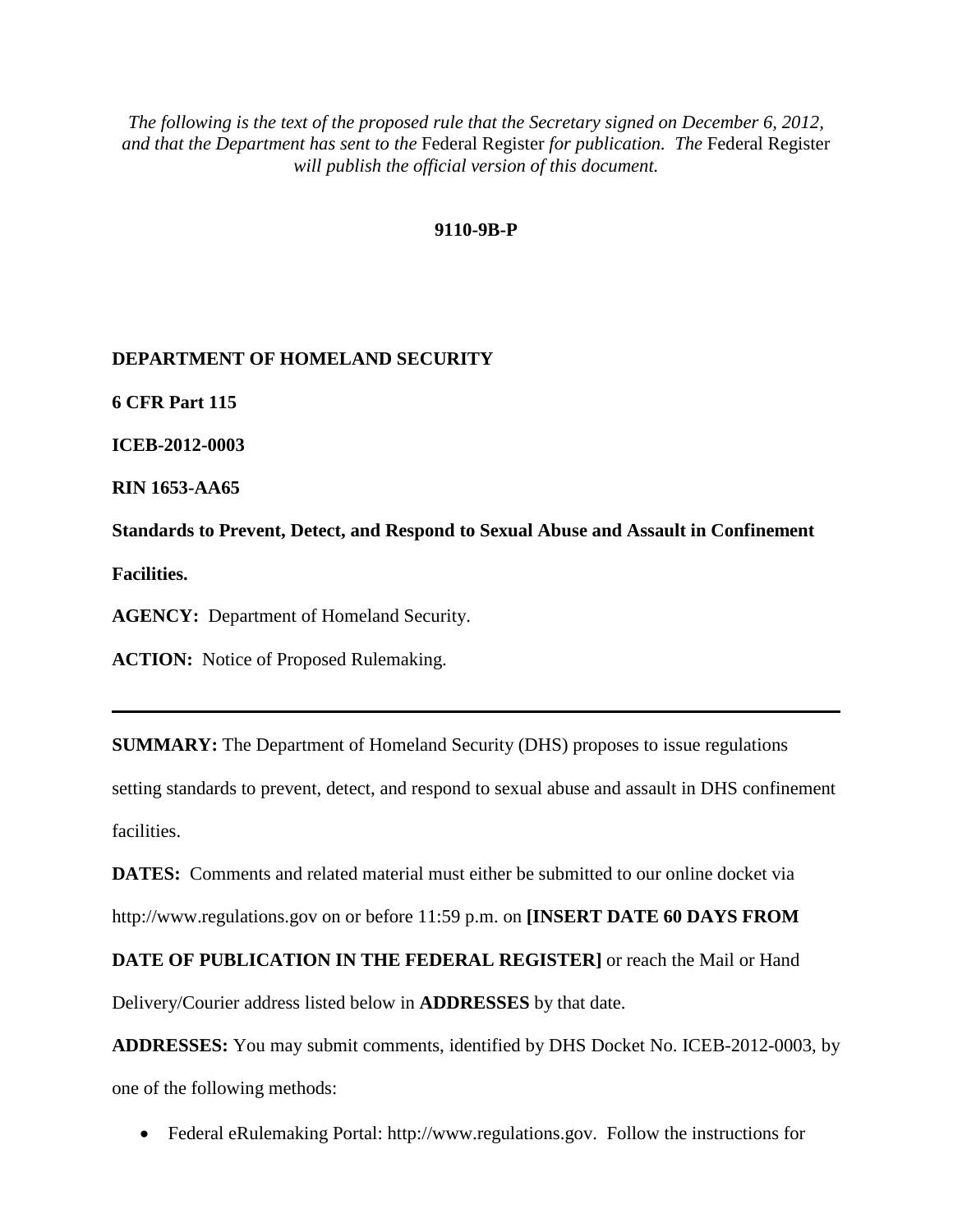submitting comments.

- Mail: Office of Policy; U.S. Immigration and Customs Enforcement, Department of Homeland Security; Potomac Center North, 500 12<sup>th</sup> Street SW., Washington, DC 20536; Contact Telephone Number (202) 732-4292. To ensure proper handling, please reference DHS Docket No. ICEB-2012-0003 on your correspondence.
- Hand Delivery/Courier: Office of Policy; U.S. Immigration and Customs Enforcement, Department of Homeland Security; Potomac Center North, 500 12<sup>th</sup> Street SW., Washington, DC 20536; Telephone: (202) 732-4292 between 9 a.m. and 5 p.m., Monday through Friday, except Federal holidays.

To avoid duplication, please use only one of these three methods. See the "Public

Participation" portion of the **SUPPLEMENTARY INFORMATION** section below for instructions on submitting comments.

**FOR FURTHER INFORMATION CONTACT**: Alexander Y. Hartman, Office of Policy;

U.S. Immigration and Customs Enforcement, Department of Homeland Security; Potomac Center North, 500 12<sup>th</sup> Street SW., Washington, DC 20536; Telephone: (202) 732-4292 (not a toll-free number).

# **SUPPLEMENTARY INFORMATION:**

## **I. Public Participation and Request for Comments.**

We encourage you to participate in this rulemaking by submitting comments and related materials. Please note that all comments received are considered part of the public record and made available for public inspection online at http://www.regulations.gov and in the DHS public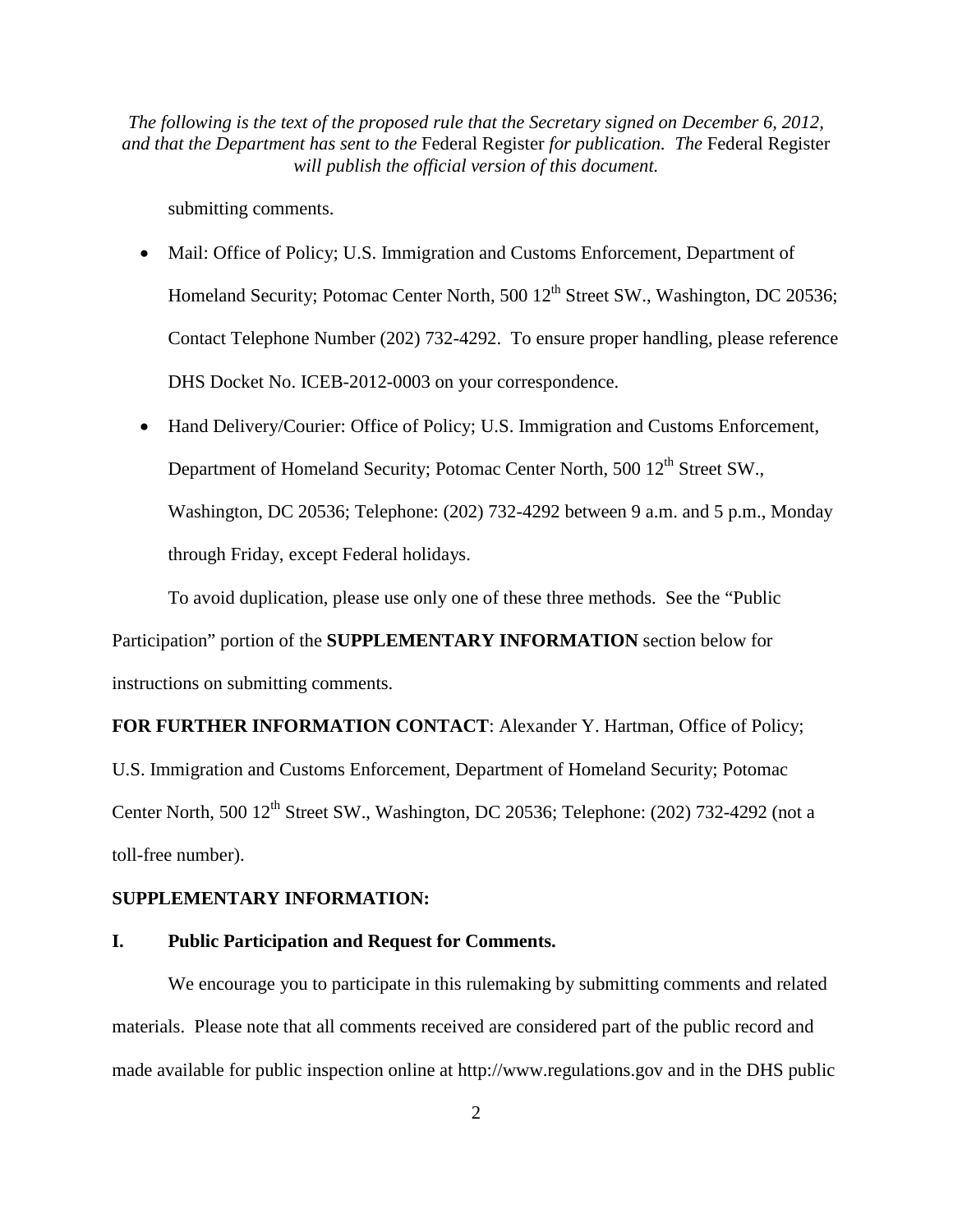docket. Such information includes personal identifying information (such as your name, address, etc.) voluntarily submitted by the commenter.

You are not required to submit personal identifying information in order to comment on this rule. Nevertheless, if you still want to submit personal identifying information (such as your name, address, etc.) as part of your comment, but do not want it to be posted online or made available in the public docket, you must include the phrase "PERSONAL IDENTIFYING INFORMATION" in the first paragraph of your comment. You must also place all the personal identifying information you do not want posted online or made available in the public docket in the first paragraph of your comment and identify what information you want redacted.

If you want to submit confidential business information as part of your comment, but do not want it to be posted online or made available in the public docket, you must include the phrase "CONFIDENTIAL BUSINESS INFORMATION" in the first paragraph of your comment. You must also prominently identify confidential business information to be redacted within the comment. If a comment has so much confidential business information that it cannot be effectively redacted, all or part of that comment may not be posted online or made available in the public docket.

Personal identifying information and confidential business information identified and located as set forth above will be redacted and the comment, in redacted form, will be posted online and placed in the DHS public docket file. Please note that the Freedom of Information Act applies to all comments received. If you wish to inspect the agency's public

3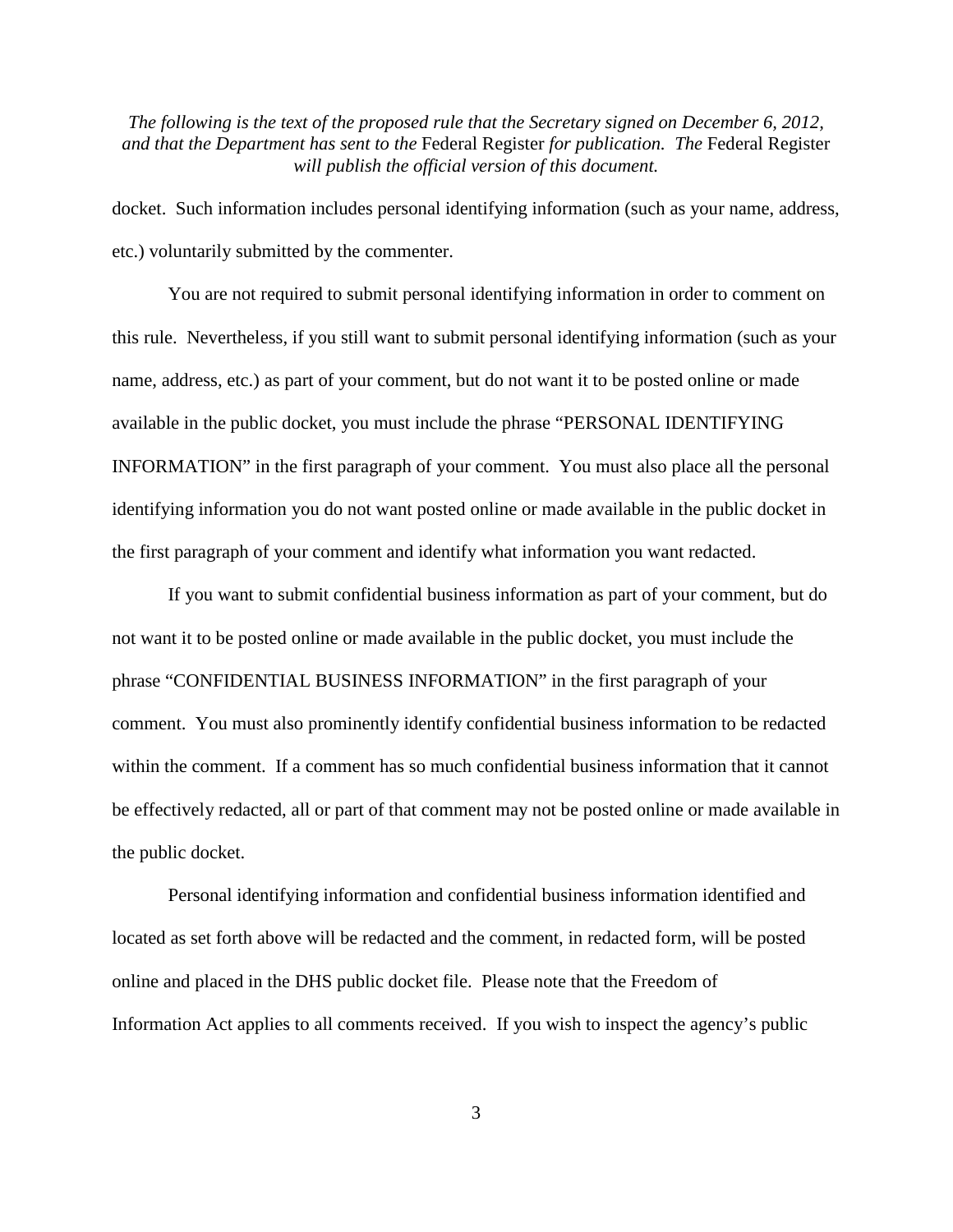docket file in person by appointment, please see the **FOR FURTHER INFORMATION CONTACT** section above.

## **A. Submitting comments.**

If you submit a comment, please include the docket number for this rulemaking (ICEB-2012-0003), indicate the specific section of this document to which each comment applies, and provide a reason for each suggestion or recommendation. You may submit your comments and material online or by mail or hand delivery. Please use only one of these means.

To submit your comment online, go to http://www.regulations.gov, click on the "submit a comment" box, which will then become highlighted in blue. In the "Document Type" drop down menu select "Proposed Rule" and insert "ICEB-2012-0003" in the "Keyword" box. Click "Search" then click on the balloon shape in the "Actions" column. If you submit comments by mail or hand delivery, submit them in an unbound format, no larger than 8½ by 11 inches, suitable for copying and electronic filing. If you submit comments by mail and would like to know that they reached the mailing address, please enclose a stamped, self-addressed postcard or envelope.

We will consider all comments and material received during the comment period and may change this proposed rule based on your comments.

## **B. Viewing Comments and Documents.**

To view comments, as well as documents mentioned in this preamble as being available in the docket, go to http://www.regulations.gov, and click on the "read comments" box, which will then become highlighted in blue. In the "Keyword" box insert "ICEB-2012-0003", click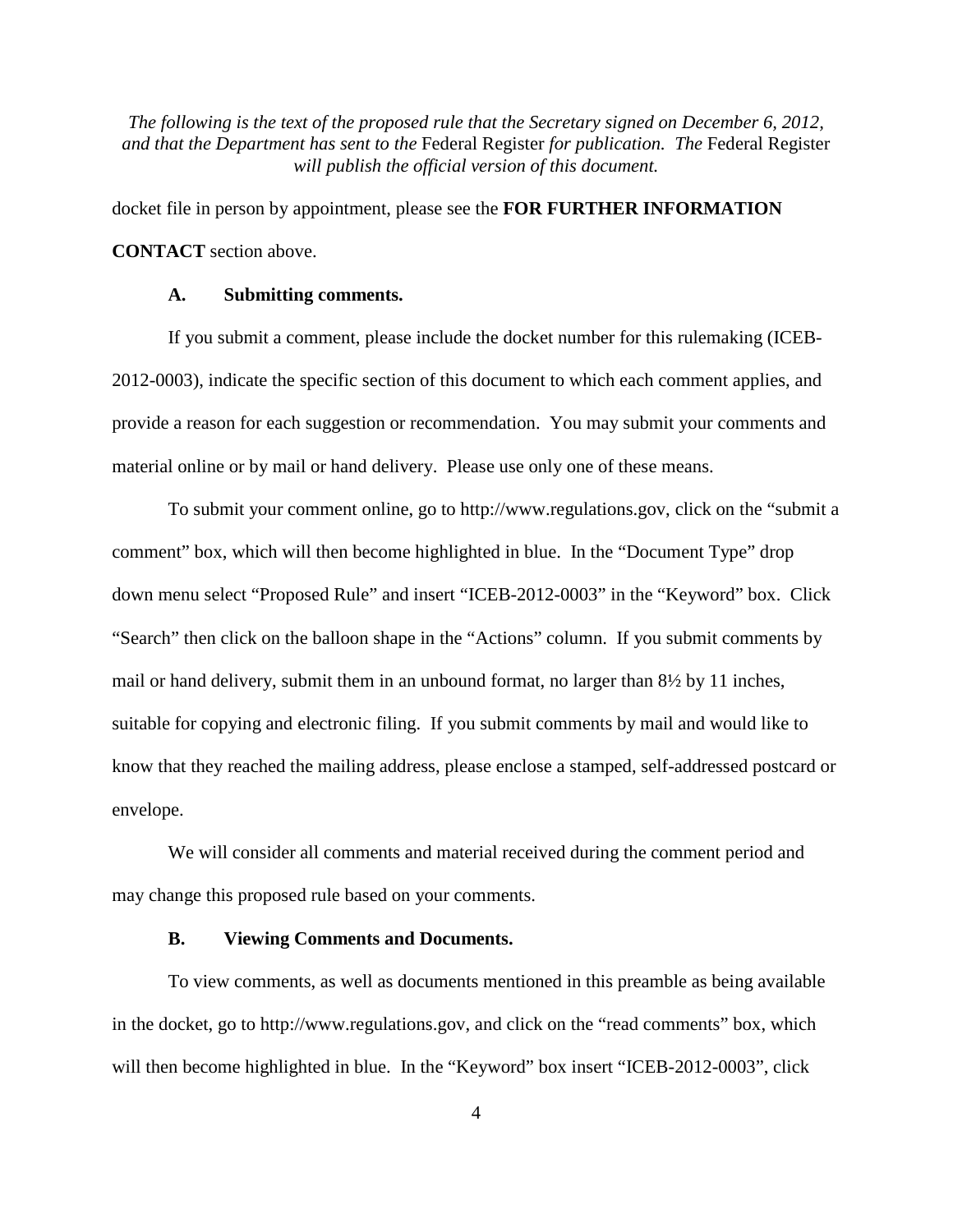"Search" and then click "Open Docket Folder" in the "Actions" column. Individuals without internet access can make alternate arrangements for viewing comments and documents related to this rulemaking by contacting DHS at the contact number listed in the **FOR FURTHER** 

# **INFORMATION CONTACT** section above.

# **C. Public meeting.**

We do not now plan to hold a public meeting, but you may submit a request for one to the

docket using one of the methods specified under **ADDRESSES**. In your request, explain why

you believe a public meeting would be beneficial. If we determine that a public meeting would

aid this rulemaking, we will hold one at a time and place announced by a later notice in the

Federal Register.

#### **II. Abbreviations.**

| <b>ADA</b>   | Americans with Disability Act of 1990, as amended  |  |  |  |
|--------------|----------------------------------------------------|--|--|--|
| <b>ANPRM</b> | <b>Advance Notice of Proposed Rulemaking</b>       |  |  |  |
| <b>BJS</b>   | <b>Bureau of Justice Statistics</b>                |  |  |  |
| <b>CBP</b>   | U.S. Customs and Border Protection                 |  |  |  |
| <b>CDF</b>   | <b>Contract Detention Facility</b>                 |  |  |  |
| <b>CFR</b>   | Code of Federal Regulations                        |  |  |  |
| <b>CMD</b>   | <b>Custody Management Division</b>                 |  |  |  |
| <b>CRCL</b>  | DHS Office for Civil Rights and Civil Liberties    |  |  |  |
| <b>DHS</b>   | Department of Homeland Security                    |  |  |  |
| <b>DOJ</b>   | Department of Justice                              |  |  |  |
| <b>ERO</b>   | <b>Enforcement and Removal Operations</b>          |  |  |  |
| FR           | <b>Federal Register</b>                            |  |  |  |
| <b>HHS</b>   | Department of Health and Human Services            |  |  |  |
| <b>ICE</b>   | U.S. Immigration and Customs Enforcement           |  |  |  |
| <b>IGSA</b>  | <b>Intergovernmental Service Agreement</b>         |  |  |  |
| <b>INA</b>   | <b>Immigration and Nationality Act</b>             |  |  |  |
| <b>IRIA</b>  | <b>Initial Regulatory Impact Analysis</b>          |  |  |  |
| <b>LEP</b>   | Limited English Proficiency                        |  |  |  |
| <b>NAICS</b> | North American Industry Classification System      |  |  |  |
| <b>NPREC</b> | <b>National Prison Rape Elimination Commission</b> |  |  |  |
|              |                                                    |  |  |  |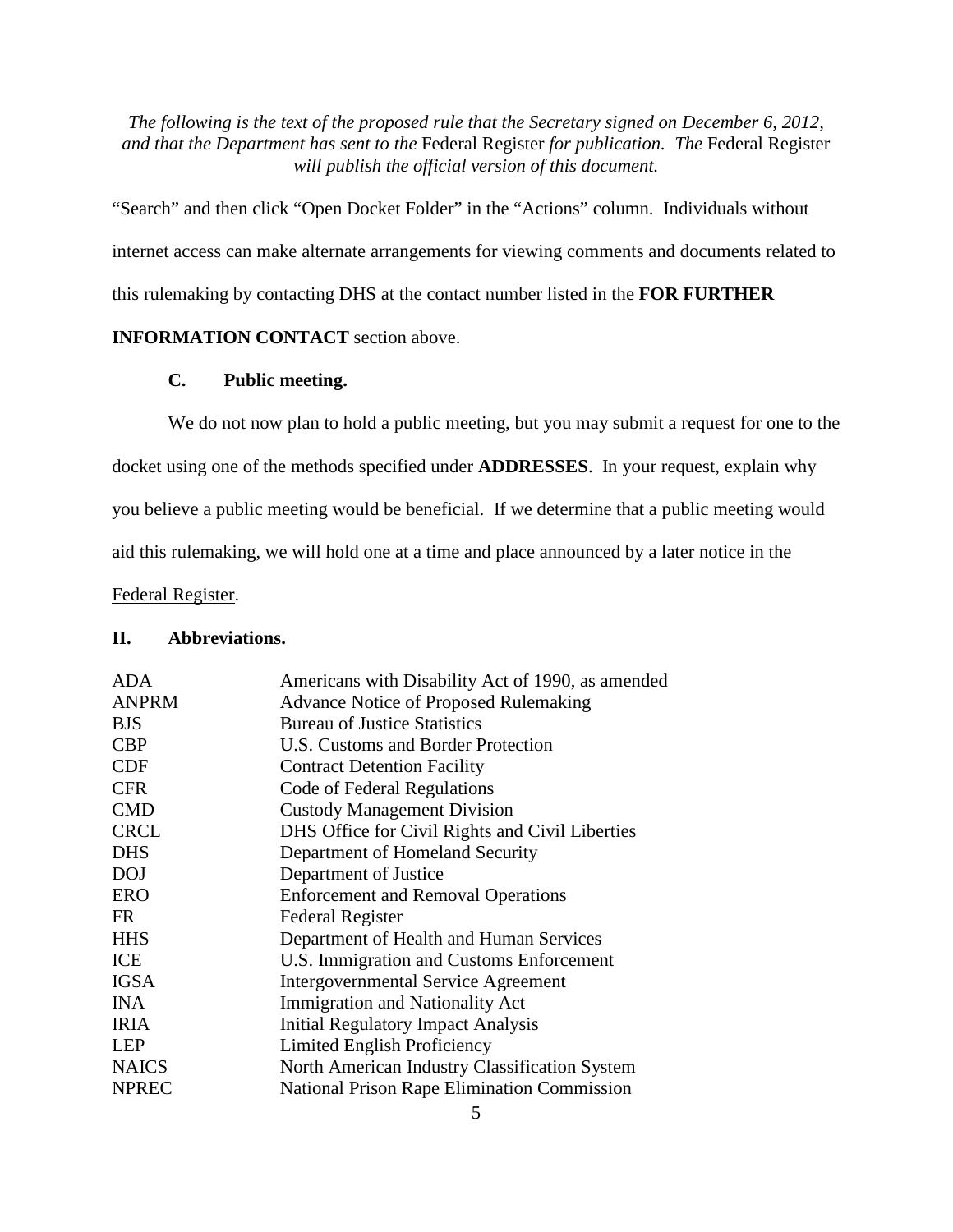| <b>NPRM</b>   | Notice of Proposed Rulemaking                                  |
|---------------|----------------------------------------------------------------|
| <b>OMB</b>    | Office of Management and Budget                                |
| <b>PBNDS</b>  | Performance Based National Detention Standards                 |
| <b>PLRA</b>   | Prison Litigation Reform Act                                   |
| <b>PREA</b>   | Prison Rape Elimination Act of 2003                            |
| PSA           | <b>Prevention of Sexual Abuse</b>                              |
| RFA           | <b>Regulatory Flexibility Act</b>                              |
| <b>SAAPID</b> | Sexual Abuse and Assault Prevention and Intervention Directive |
| <b>SPC</b>    | <b>Service Processing Center</b>                               |
| <b>SSV</b>    | Survey of Sexual Violence                                      |
| <b>UMRA</b>   | Unfunded Mandate Reform Act of 1995                            |
| U.S.C.        | <b>United States Code</b>                                      |
| <b>USMS</b>   | U.S. Marshals Service                                          |
|               |                                                                |

#### **III. Executive Summary.**

#### **A. Purpose of the Regulatory Action.**

The purpose of this regulatory action is to propose regulations setting standards to prevent, detect, and respond to sexual abuse in Department of Homeland Security (DHS) confinement facilities.<sup>[1](#page-5-0)</sup> Sexual violence, against any victim, is an assault on human dignity and an affront to American values. Many victims report persistent, even lifelong mental and physical suffering. As the National Prison Rape Elimination Commission explained in its 2009 report:

Until recently. . . the public viewed sexual abuse as an inevitable feature of confinement.

Even as courts and human rights standards increasingly confirmed that prisoners have the

<span id="page-5-0"></span><sup>&</sup>lt;sup>1</sup> As discussed in greater detail below, in these proposed standards, "sexual abuse" includes sexual abuse and assault of a detainee by another detainee, as well as sexual abuse and assault of a detainee by a staff member, contractor, or volunteer.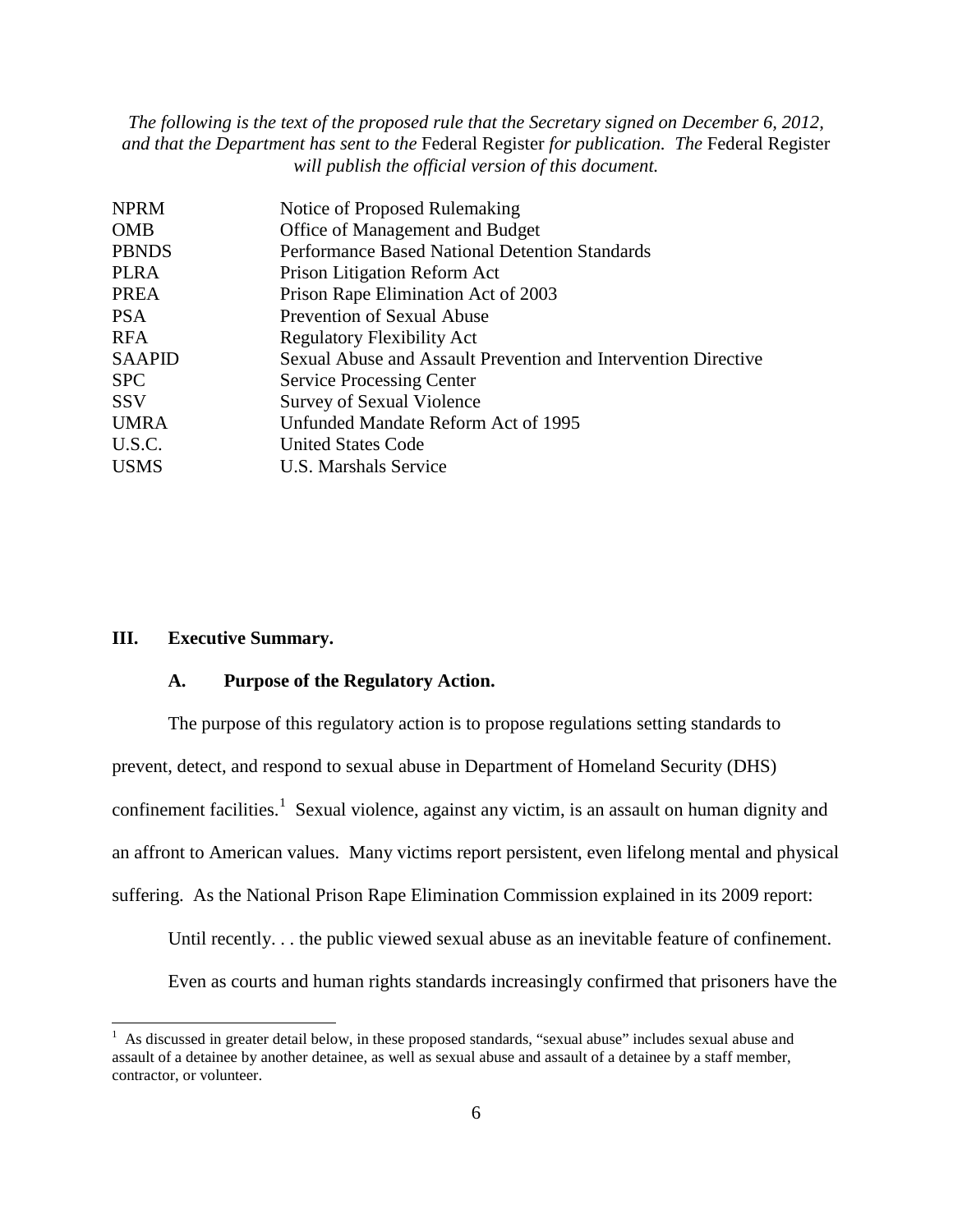same fundamental rights to safety, dignity, and justice as individuals living at liberty in the community, vulnerable men, women, and children continued to be sexually victimized by other prisoners and corrections staff. Tolerance of sexual abuse of

prisoners in the government's custody is totally incompatible with American values.<sup>[2](#page-6-0)</sup> The commitment to eliminate sexual abuse behind bars applies equally to DHS confinement facilities, which detain individuals for civil immigration purposes. Sexual abuse is not an inevitable feature of detention, and with DHS's strong commitment, DHS immigration detention and holding facilities can have a culture that promotes safety and refuses to tolerate abuse. DHS is fully committed to a zero-tolerance policy against sexual abuse in its confinement facilities, and the proposed standards will effectively apply that policy across DHS confinement facilities. DHS is also fully committed to the full implementation of the proposed standards in DHS confinement facilities, and to robust oversight of these facilities to ensure this implementation.

The proposed standards build on current U.S. Immigration and Customs Enforcement (ICE) Performance Based National Detention Standards (PBNDS) and other DHS detention policies, and respond to the President's May 17, 2012 Memorandum, "Implementing the Prison Rape Elimination Act," which directs all agencies with Federal confinement facilities to work with the Attorney General to propose rules or procedures setting standards to prevent, detect, and respond to sexual abuse in confinement facilities. DHS seeks and welcomes public comments to this proposal.

#### **B. Summary of the Provisions of the Regulatory Action.**

<span id="page-6-0"></span> <sup>2</sup> National Prison Rape Elimination Commission Report 1 (2009), http://www.ncjrs.gov/pdffiles1/226680.pdf.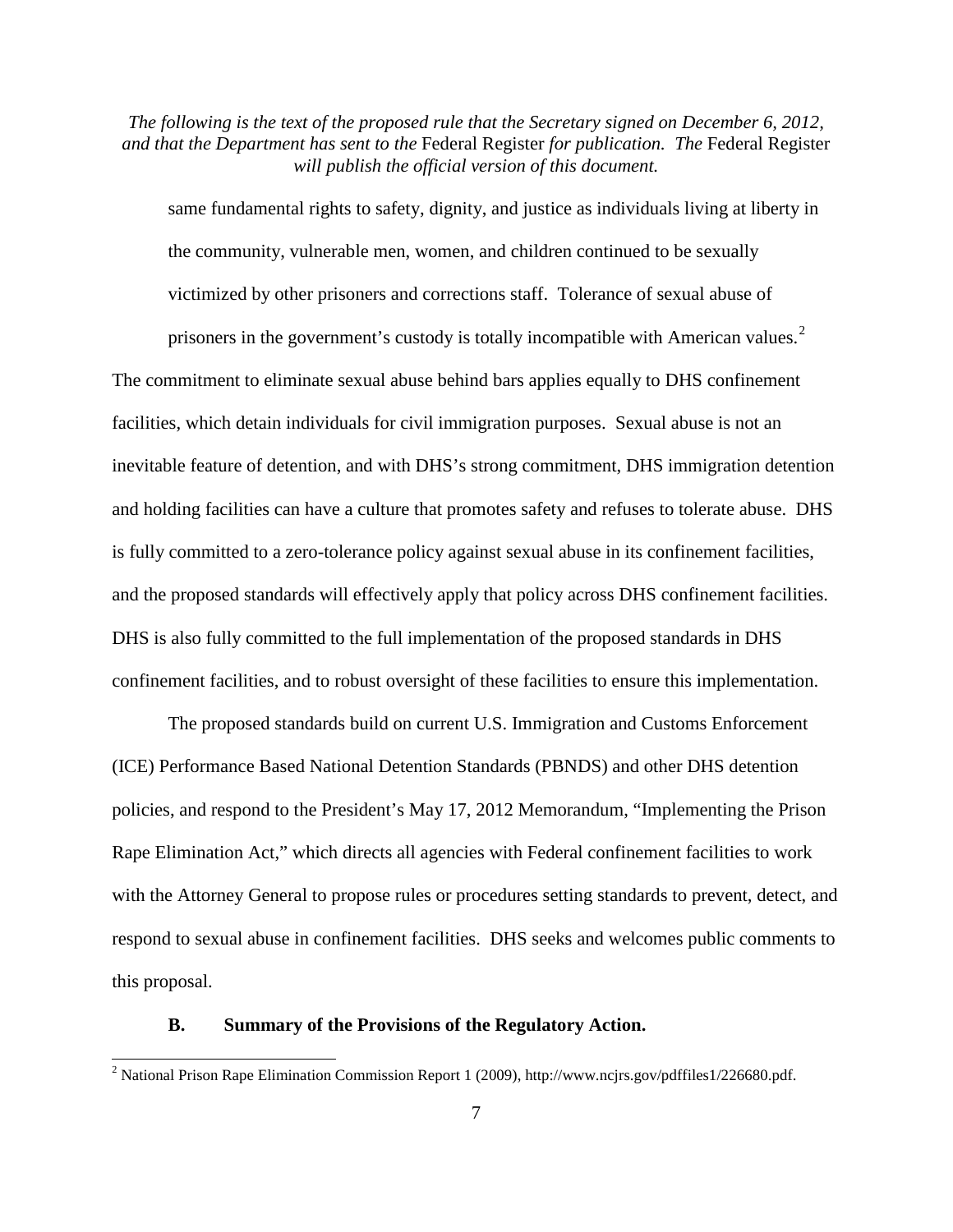The proposed DHS provisions span eleven categories that were originally used by the National Prison Rape Elimination Commission (NPREC) to discuss and evaluate prison rape elimination standards: prevention planning, responsive planning, training and education, assessment for risk of sexual victimization and abusiveness, reporting, official response following a detainee report, investigations, discipline, medical and mental care, data collection and review, and audits and compliance. Each provision proposed under these categories reflects the DHS experience in confinement of individuals and draws upon the unique experiences and requirements DHS faces in fulfilling its missions.

For example, DHS has broken down the standards to cover two distinct types of DHS facilities: (1) immigration detention facilities, which are overseen by U.S. Immigration and Customs Enforcement (ICE) and used for longer-term detention of individuals involved in immigration removal operations or processes; and (2) holding facilities, which are used by ICE, U.S Customs and Border Protection (CBP), and other DHS component agencies for temporary administrative detention of individuals pending transfer to a court, jail, prison, other agency or other unit of the facility or agency.

In addition, the standards reflect the characteristics of the population encountered by DHS in carrying out its border security and immigration enforcement missions by providing, for example, for language assistance services for limited-English proficient detainees, safe detention of family units, and other provisions specific to DHS's needs. A more detailed discussion of all of the proposed provisions in the rulemaking is included below in section V of this notice of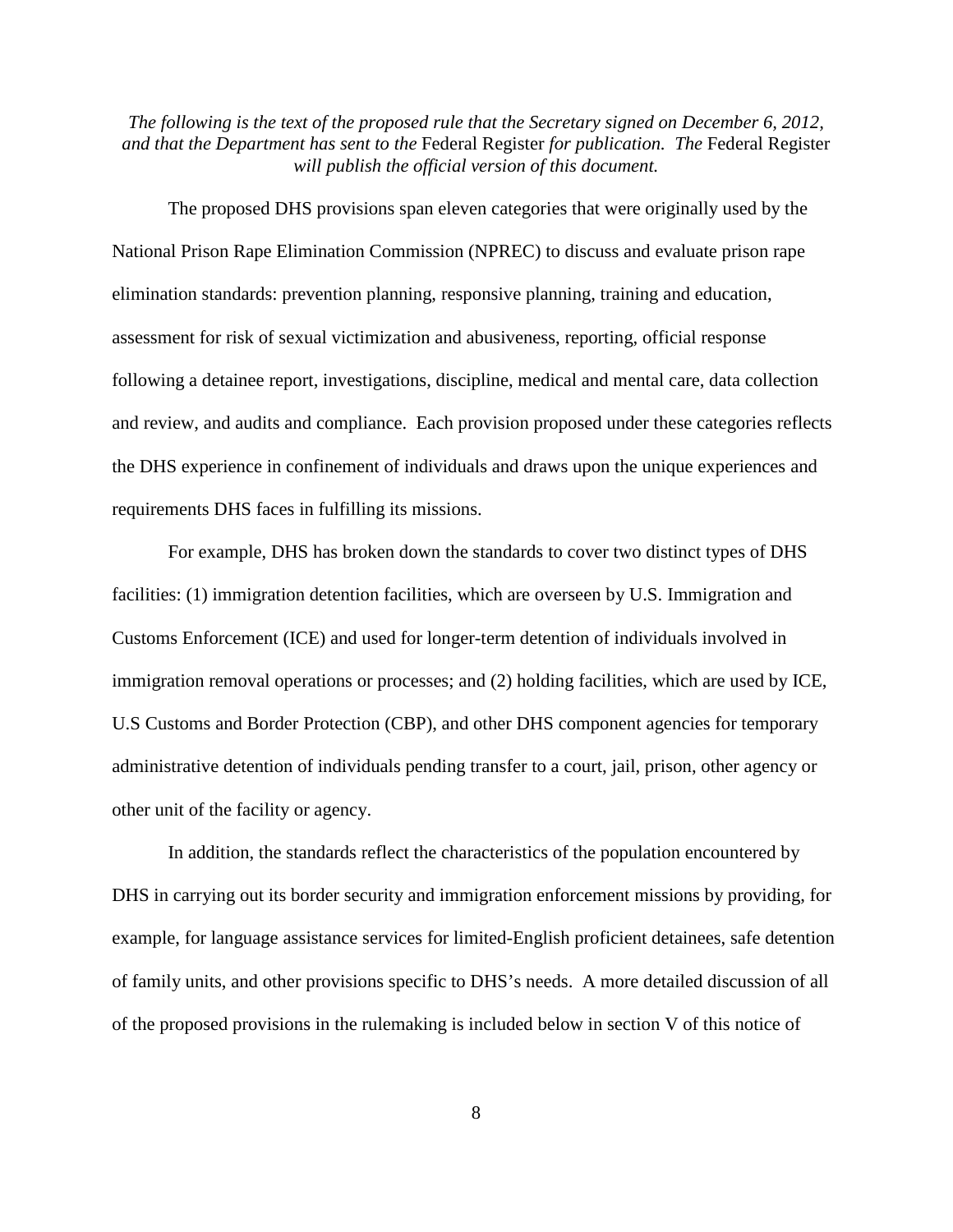proposed rulemaking, "Discussion of Proposed Rule," including a section-by-section analysis of the DHS proposal.

# **C. Costs and Benefits.**

The anticipated costs of full nationwide compliance with the proposed rule, if ultimately made final, as well as the benefits of reducing the prevalence of sexual abuse in DHS immigration detention facilities and holding facilities, are discussed at length in section VI, entitled "Statutory and Regulatory Requirements–Executive Orders 12866 and 13563" and in the accompanying Initial Regulatory Impact Analysis (IRIA), which is found in the Federal rulemaking docket for this rulemaking.

As shown in the Summary Table below, DHS estimates that the costs of these standards would be approximately \$57.7 million over the period 2013–2022, discounted at 7 percent, or \$8.2 million per year when annualized at a 7 percent discount rate.

With respect to benefits, DHS conducts what is known as a "break even analysis," by first estimating the monetary value of preventing various types of sexual abuse (from incidents involving violence to inappropriate touching) and then, using those values, calculating the reduction in the annual number of victims that would need to occur for the benefits of the rule to equal the cost of compliance. This analysis begins by estimating the current levels of sexual abuse in covered facilities. In 2011, ICE had two substantiated sexual abuse allegations in immigration detention facilities. During the same year, DHS experienced one substantiated allegation of sexual abuse of an individual detained in a DHS holding facility. (This does not include allegations involved in still-open investigations or allegations outside the scope of these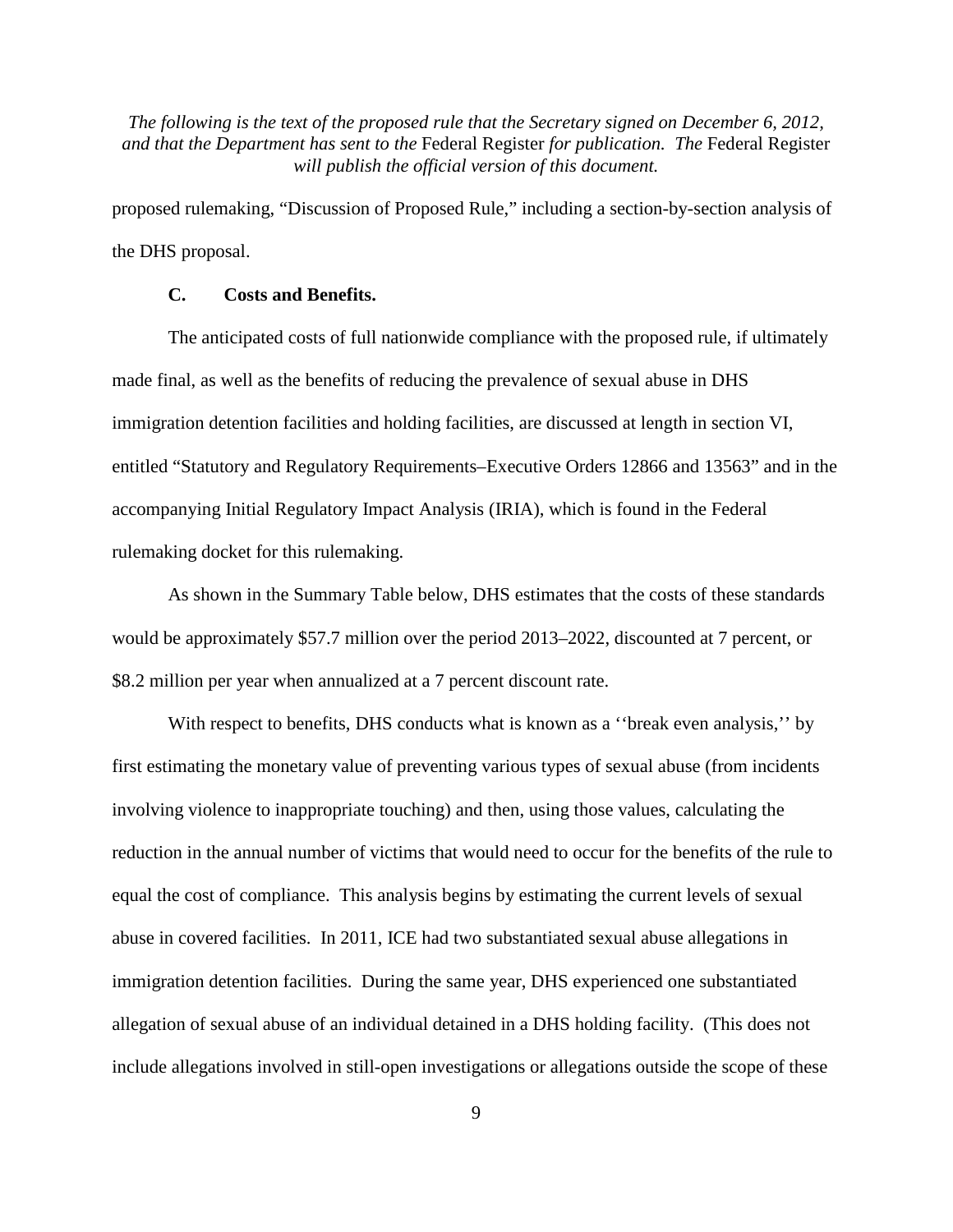proposed regulations.) The regulatory impact analysis extrapolates the number of substantiated and founded allegations at immigration detention facilities based on the premise that there may be additional detainees who may have experienced sexual abuse, but did not report it.

Next, DHS estimates how much monetary benefit (to the victim and to society) accrues from reducing the annual number of victims of sexual abuse. This is, of course, an imperfect endeavor, given the inherent difficulty in assigning a dollar figure to the cost of such an event. Executive Order 13563 states that agencies "may consider (and discuss qualitatively) values that are difficult or impossible to quantify, including equity, human dignity, fairness, and distributive impacts." Each of these values is relevant here, including human dignity, which is offended by acts of sexual abuse.

DHS uses the DOJ estimates of unit avoidance values for sexual abuse. DOJ estimates extrapolate from the existing economic and criminological literature regarding rape in the community.[3](#page-9-0) The RIA concludes that when all facilities and costs are phased into the rulemaking, the breakeven point would be reached if the standards reduced the annual number of incidents of sexual abuse by 55 from the estimated benchmark levels, which is 79 percent of the total number of assumed incidents in ICE confinement facilities, including an estimated number of those who may not have reported an incident. Chapter 3 of the IRIA presents detailed descriptions of the monetized benefits and break-even results. The Summary Table, below,

<span id="page-9-0"></span><sup>&</sup>lt;sup>3</sup> Department of Justice, National Standards to Prevent, Detect, and Respond to Prison Rape, Final Rule, Final Regulatory Impact Analysis, Docket No. DOJ-OAG-2011-0002, available at [www.regulations.gov.](http://www.regulations.gov/)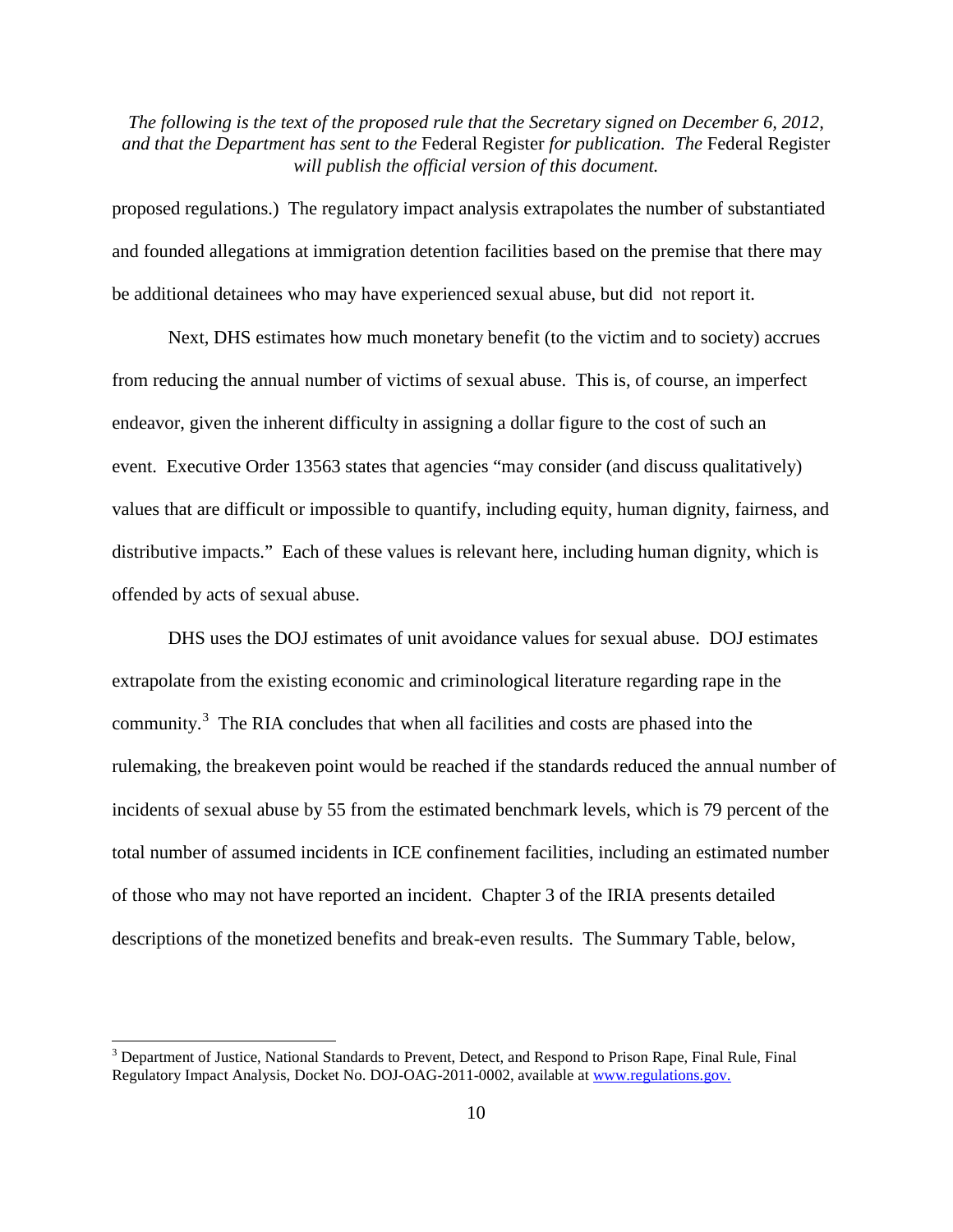presents a summary of the benefits and costs of the Notice of Proposed Rulemaking (NPRM).

The costs are discounted at seven percent.

| <b>Summary Table: Estimated Costs and Benefits of NPRM, (\$millions)</b> |  |  |  |  |  |
|--------------------------------------------------------------------------|--|--|--|--|--|
|--------------------------------------------------------------------------|--|--|--|--|--|

|                                                                                  | <b>Immigration</b><br><b>Detention</b><br><b>Facilities</b>                                                                                                  | <b>Holding</b><br><b>Facilities</b> | <b>Total DHS</b><br><b>PREA</b><br><b>Rulemaking</b> |
|----------------------------------------------------------------------------------|--------------------------------------------------------------------------------------------------------------------------------------------------------------|-------------------------------------|------------------------------------------------------|
| 10-Year Cost Annualized at 7% Discount Rate                                      | \$4.9                                                                                                                                                        | \$3.3                               | \$8.2                                                |
| % Reduction of Sexual Abuse Victims to Break Even with<br><b>Monetized Costs</b> | N/A                                                                                                                                                          | N/A                                 | 79%*                                                 |
| Non-monetized Benefits                                                           | An increase in the general wellbeing and morale of<br>detainees and staff, the value of equity, human dignity,<br>and fairness for detainees in DHS custody. |                                     |                                                      |
| <b>Net Benefits</b><br>シー<br>$-$<br>. .                                          | N/A                                                                                                                                                          | N/A                                 | N/A                                                  |

\*For ICE confinement facilities

## **IV. Background.**

Rape is violent, destructive, and a crime, no matter where it takes place. In response to concerns related to incidents of rape of prisoners in Federal, State, and local prisons and jails, as well as the lack of data available about such incidents, Congress passed PREA in July 2003. The bill became law with the President's signature in September 2003. See Pub. L. 108-79 (Sept. 4, 2003). Some of the key purposes of the statute were to "develop and implement national standards for the detection, prevention, reduction, and punishment of prison rape," and to "increase the available data and information on the incidence of prison rape." 42 U.S.C. 15602(3), (4). As the memorandum issued by the President on May 17, 2012 makes clear, the Administration concluded that PREA applies to all federal confinement facilities, including those operated by DHS.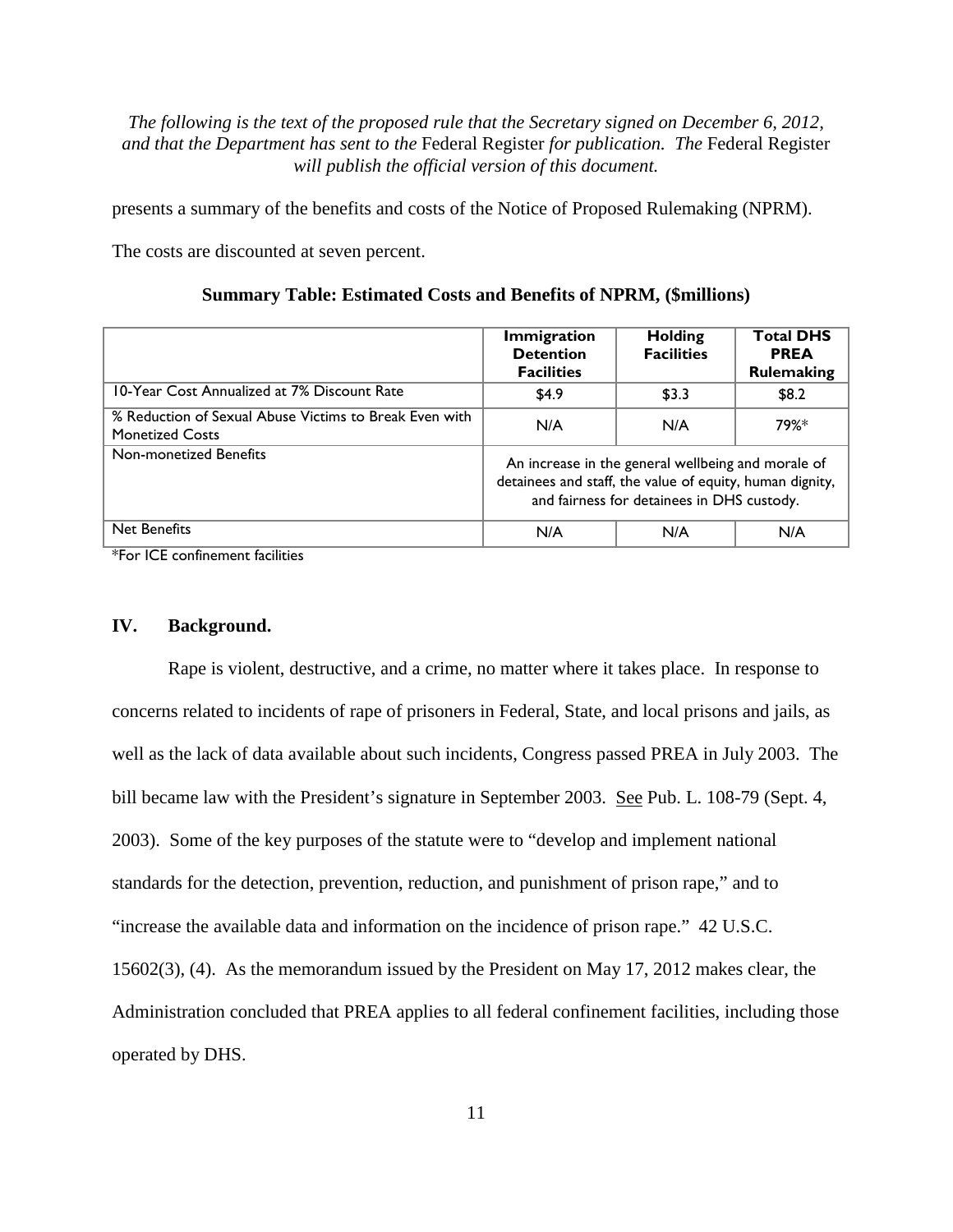To accomplish these ends, PREA established the NPREC to conduct a "comprehensive legal and factual study of the penological, physical, mental, medical, social, and economic impacts of prison rape in the United States," and to recommend national standards for the reduction of prison rape. 42 U.S.C. 15606. PREA charged the Attorney General, within one year of NPREC issuing its report, to "publish a final rule adopting national standards for the detection, prevention, reduction, and punishment of prison rape . . . based upon the independent judgment of the Attorney General, after giving due consideration to the recommended national standards provided by [NPREC] . . . and being informed by such data, opinions, and proposals that the Attorney General determines to be appropriate to consider." 42 U.S.C. 15607(a)(1)-(2).

The NPREC released its findings and recommended national standards in a report (the NPREC report) dated June 23, 2009. The report is available at http://www.ncjrs.gov/pdffiles1/226680.pdf. In that report, NPREC set forth four sets of recommended national standards for eliminating prison rape and other forms of sexual abuse. Each set was applicable to one of four unique confinement settings: (1) adult prisons and jails; (2) lockups; (3) juvenile facilities; and (4) community corrections facilities. NPREC report at pgs. 215-235. The NPREC report recommends supplemental standards for facilities with immigration detainees. Id. at 219-220. Specifically, and of particular interest to DHS, the NPREC made eleven recommendations for supplemental standards for facilities with immigration detainees and four recommendations for supplemental standards for family facilities. NPREC felt that standards for facilities with immigrant detainees must be enforced in any facility that is run by ICE or through an ICE contract. Although immigrants are detained in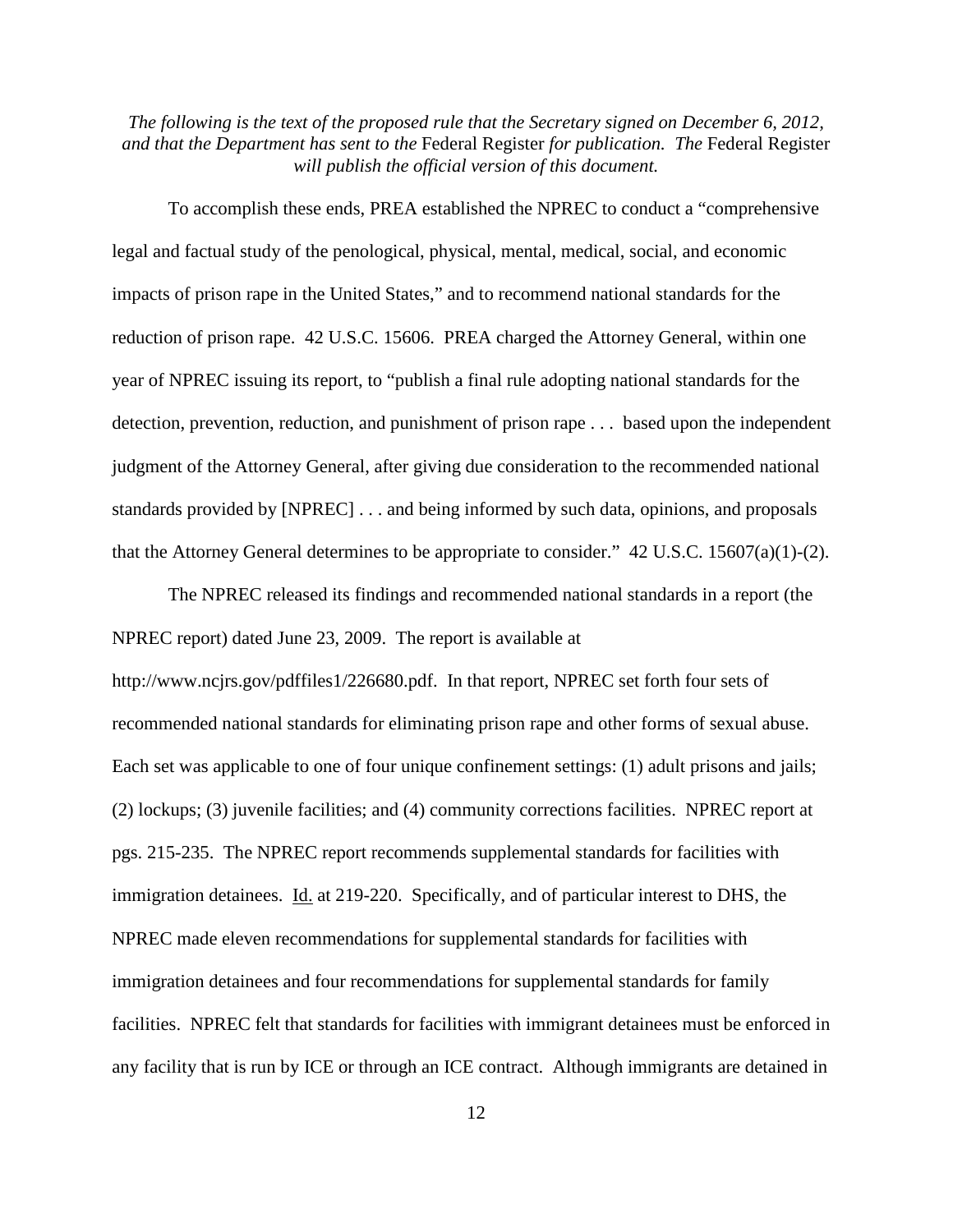various settings, efforts to prevent and respond to sexual abuse should require attention to the vulnerabilities of this detained population.

As stated above, PREA provides that the Attorney General's final rule "shall be based upon the independent judgment of the Attorney General, after giving due consideration to the recommended national standards provided by the Commission . . . and being informed by such data, opinion, and proposals that the Attorney General determines to be appropriate to consider." 42 U.S.C. 15607(a)(2).

#### **A. Department of Justice Rulemaking.**

In response to the NPREC report, the Attorney General established a PREA Working Group to review the NPREC's proposed standards and to assist him in the rulemaking process. The Working Group included representatives from DOJ offices including the Access to Justice Initiative, the Bureau of Prisons (including the National Institute of Corrections), the Civil Rights Division, the Executive Office for United States Attorneys, the Office of Legal Policy, the Office of Legislative Affairs, the Office of Justice Programs (including the Bureau of Justice Assistance, the Bureau of Justice Statistics (BJS), the National Institute of Justice, the Office of Juvenile Justice and Delinquency Prevention, and the Office for Victims of Crime), the Office on Violence Against Women, and the United States Marshals Service. On March 10, 2010, DOJ published an advance notice of proposed rulemaking (ANPRM) to solicit public comment on the NPREC's proposed standards and to receive information useful in publishing a proposed rule proffering national standards as required under PREA. 75 FR 11077 (Mar. 10, 2010).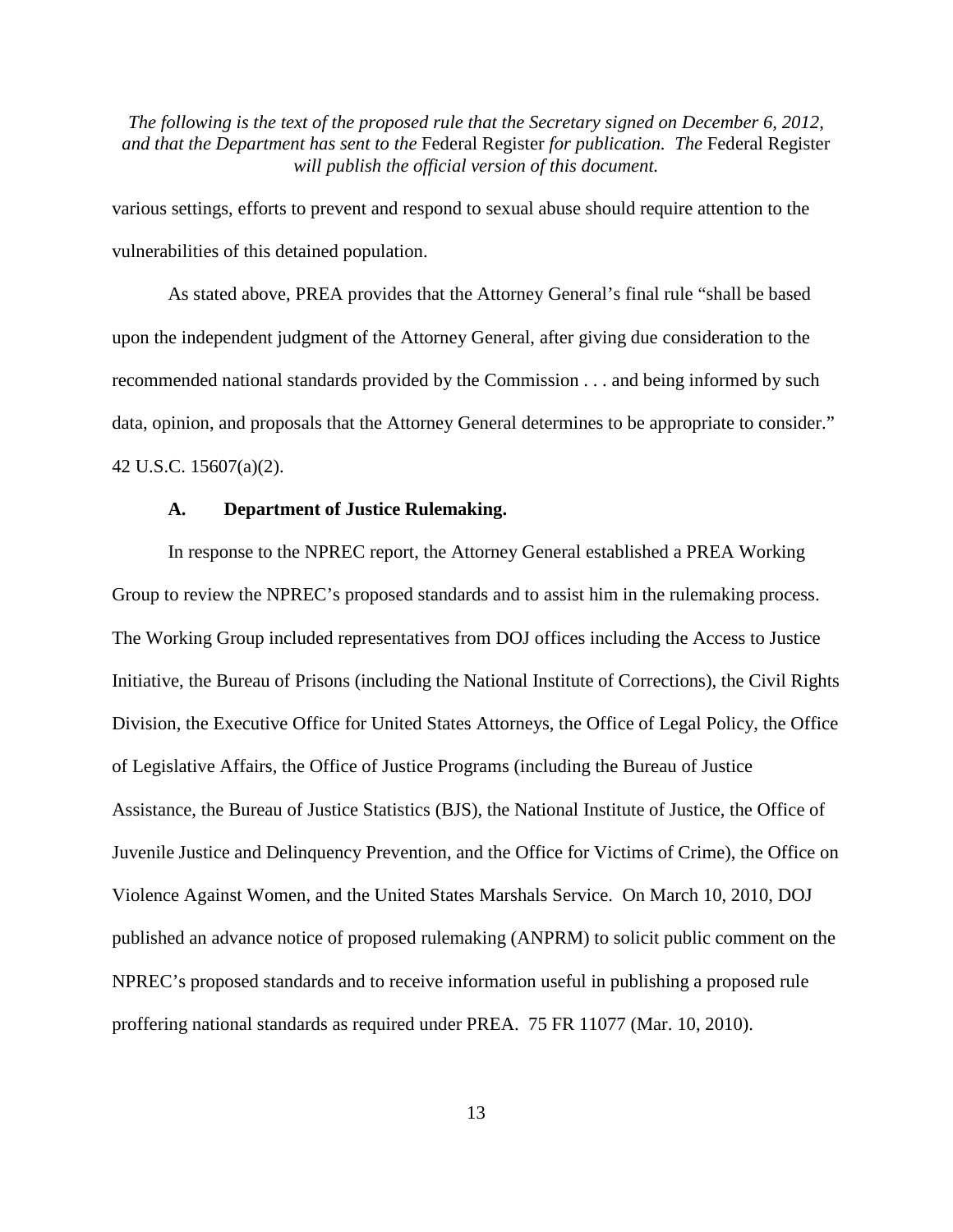Throughout the rulemaking process, DOJ solicited and received substantial public input in the form of written comments and from listening sessions with key stakeholders. In general, the commenters to the DOJ ANPRM supported the broad goals of PREA and the overall intent of the NPREC's recommendations. The commenters were sharply divided, however, as to the merits of a number of the NPREC's recommended national standards. Some commenters, particularly those whose responsibilities involve the care and custody of detainees, expressed concern that the NPREC's recommended national standards implementing PREA would impose unduly burdensome costs on already tight State and local government budgets. Other commenters, particularly advocacy groups concerned with protecting the health and safety of detainees, expressed concern that the NPREC's standards were not protective enough, and, therefore, would not fully achieve PREA's goals.

On February 3, 2011, after reviewing the public input to the ANPRM, DOJ issued a notice of proposed rulemaking (NPRM) setting forth proposed national PREA standards. 76 FR 6248 (Feb. 3, 2011). The DOJ NPRM solicited comments on DOJ's proposed standards, and posed 64 specific questions on the proposed standards and the accompanying economic analysis.

In response to the NPRM, DOJ received over 1,300 comments, representing the same broad range of stakeholders as commented to the DOJ ANPRM. Commenters provided general assessments of DOJ's efforts as well as specific and detailed recommendations regarding each standard. Pertinent to DHS, there was specific concern expressed by the commenters with respect to NPREC's recommended supplemental standards for immigration detention number six, which proposed to mandate that immigration detainees be housed separately from criminal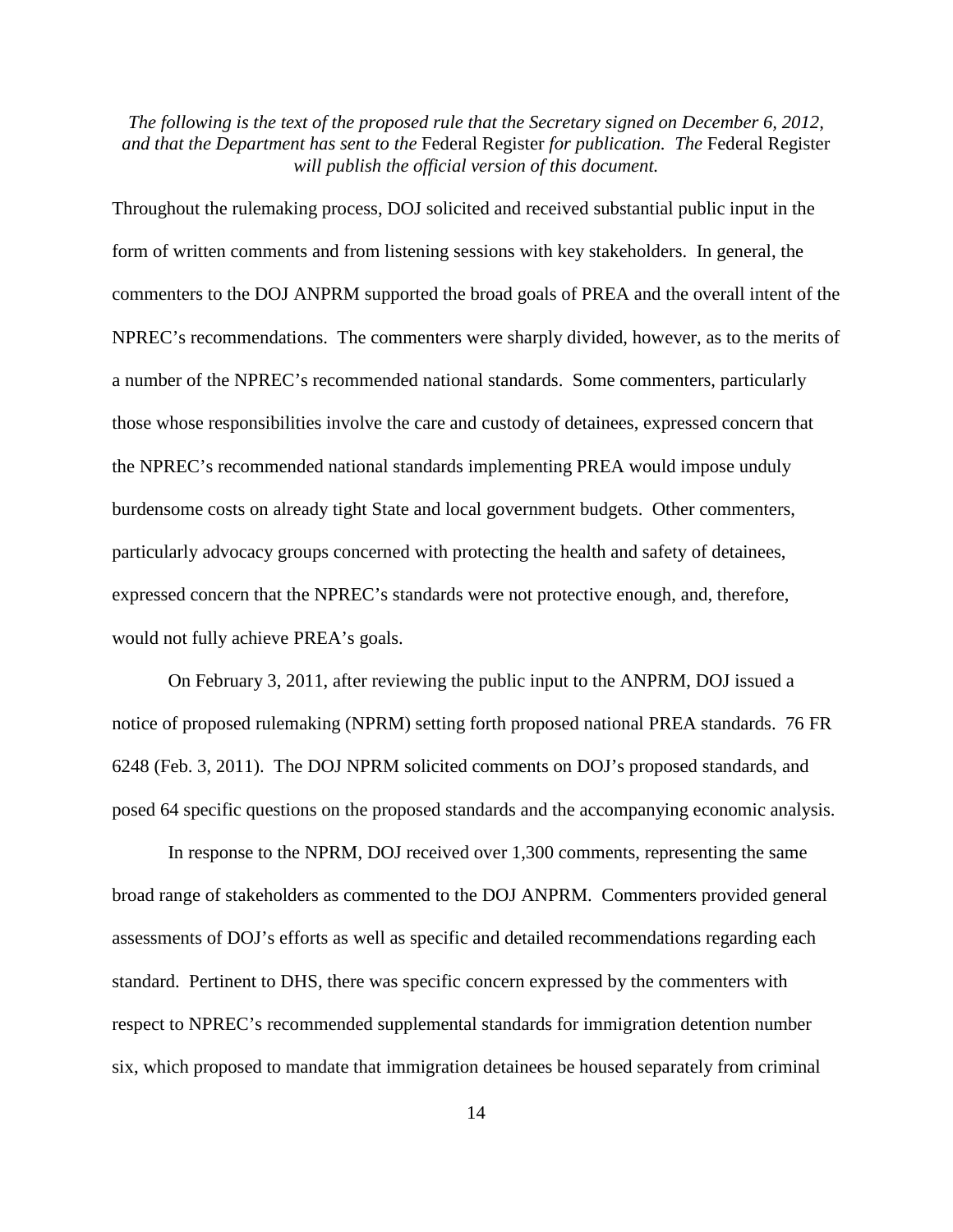detainees. The NPRM noted that several comments to the DOJ ANPRM raised a concern that this requirement would impose a significant burden on jails and prisons, which often do not have the capacity to house immigration detainees and criminal detainees separately. Id. The NPRM also noted DOJ's concern about other proposed supplemental standards, such as imposing separate training requirements, and requiring agencies to attempt to enter into separate memoranda of understanding with immigration-specific community service providers. Id. Furthermore, comments to the NPRM addressed whether the proposed standards should cover immigration detention facilities, prompting DOJ to examine the application of PREA to other federal confinement facilities, which is discussed further below.

Following the public comment period for the NPRM, DOJ issued a final rule setting national standards to prevent, detect, and respond to prison rape. 77 FR 37106 (June 20, 2012). The final rule incorporates changes based upon the public comments and sets a national framework of standards to prevent, detect, and respond to prison rape at DOJ confinement facilities, as well as State prisons and local jails.

#### **B. Application of PREA Standards to Other Federal Confinement Facilities.**

DOJ's NPRM interpreted PREA to bind only facilities operated by the Bureau of Prisons, and extended the standards to U.S. Marshals Service (USMS) facilities under other authorities of the Attorney General. 76 FR 6248, 6265. Numerous commenters criticized this interpretation of the statute. In light of those comments, DOJ re-examined whether PREA extends to Federal facilities beyond those operated by DOJ and concluded that PREA does, in fact, encompass *any*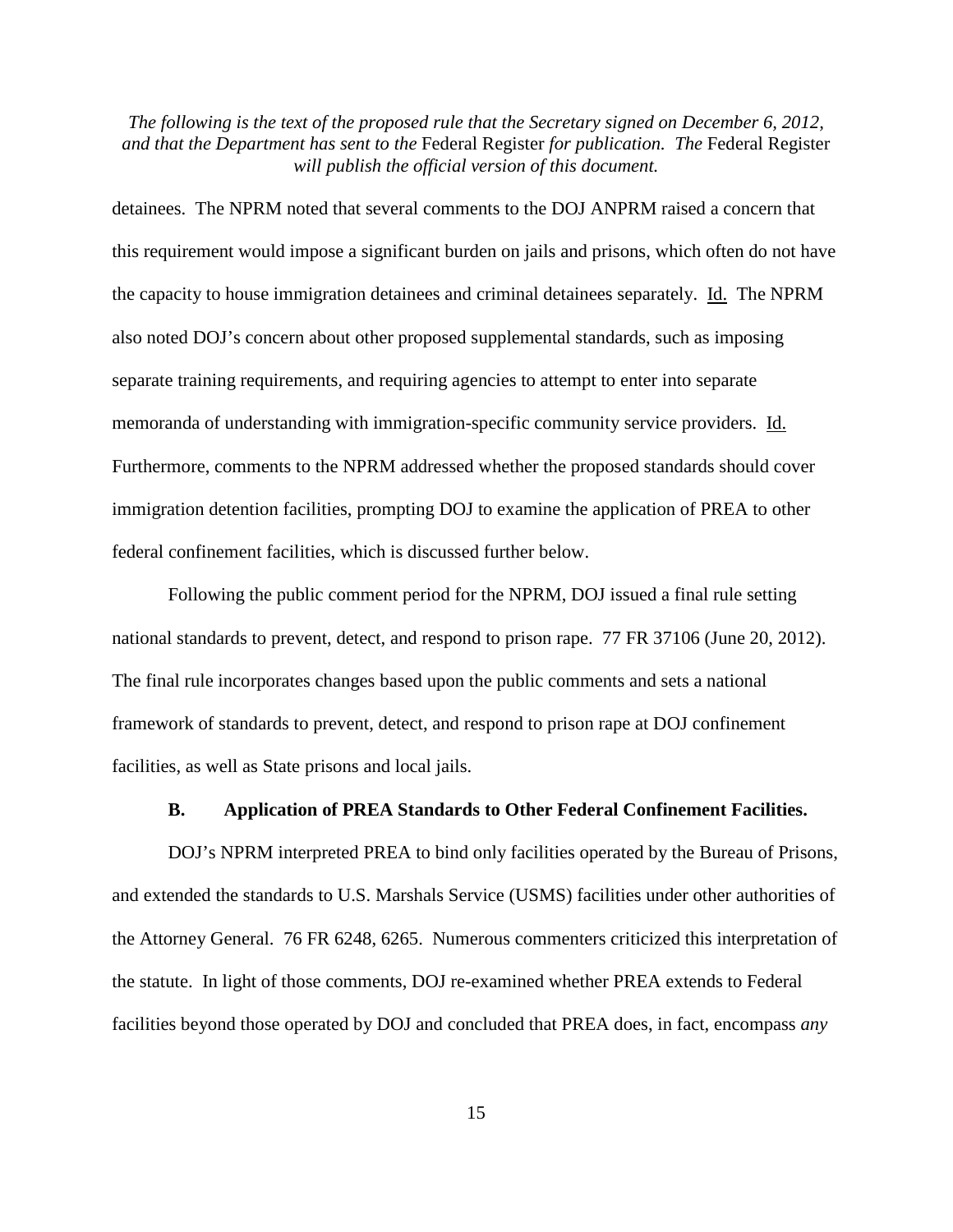Federal confinement facility "whether administered by [the] government or by a private organization on behalf of such government." 42 U.S.C. 15609(7).

In its final rule, DOJ further concluded that, in general, each Federal department is accountable for, and has statutory authority to regulate, the operations of its own facilities and, therefore, is best positioned to determine how to implement the federal laws and rules that govern its own operations, the conduct of its own employees, and the safety of persons in its custody. 77 FR 37106, 37113. In particular, DOJ noted that DHS possesses great knowledge and experience regarding the specific characteristics of its immigration facilities, which differ in certain respects from DOJ, State, and local facilities with regard to the manner in which they are operated and the composition of their populations. Thus, and given each department's various statutory authorities to regulate conditions of detention, DOJ stated that Federal departments with confinement facilities, like DHS, will work with the Attorney General to issue rules or procedures consistent with PREA.

# **C. The Presidential Memorandum on Implementing the Prison Rape Elimination Act.**

On May 17, 2012, the same day DOJ released its final rule, President Obama issued a Presidential Memorandum reiterating the goals of PREA and directing Federal agencies with confinement facilities that are not already subject to the DOJ final rule to propose rules or procedures necessary to satisfy the requirements of PREA within 120 days of the Memorandum. In the Memorandum, the President firmly establishes that sexual violence, against any victim, is an assault on human dignity and an affront to American values, and that PREA established a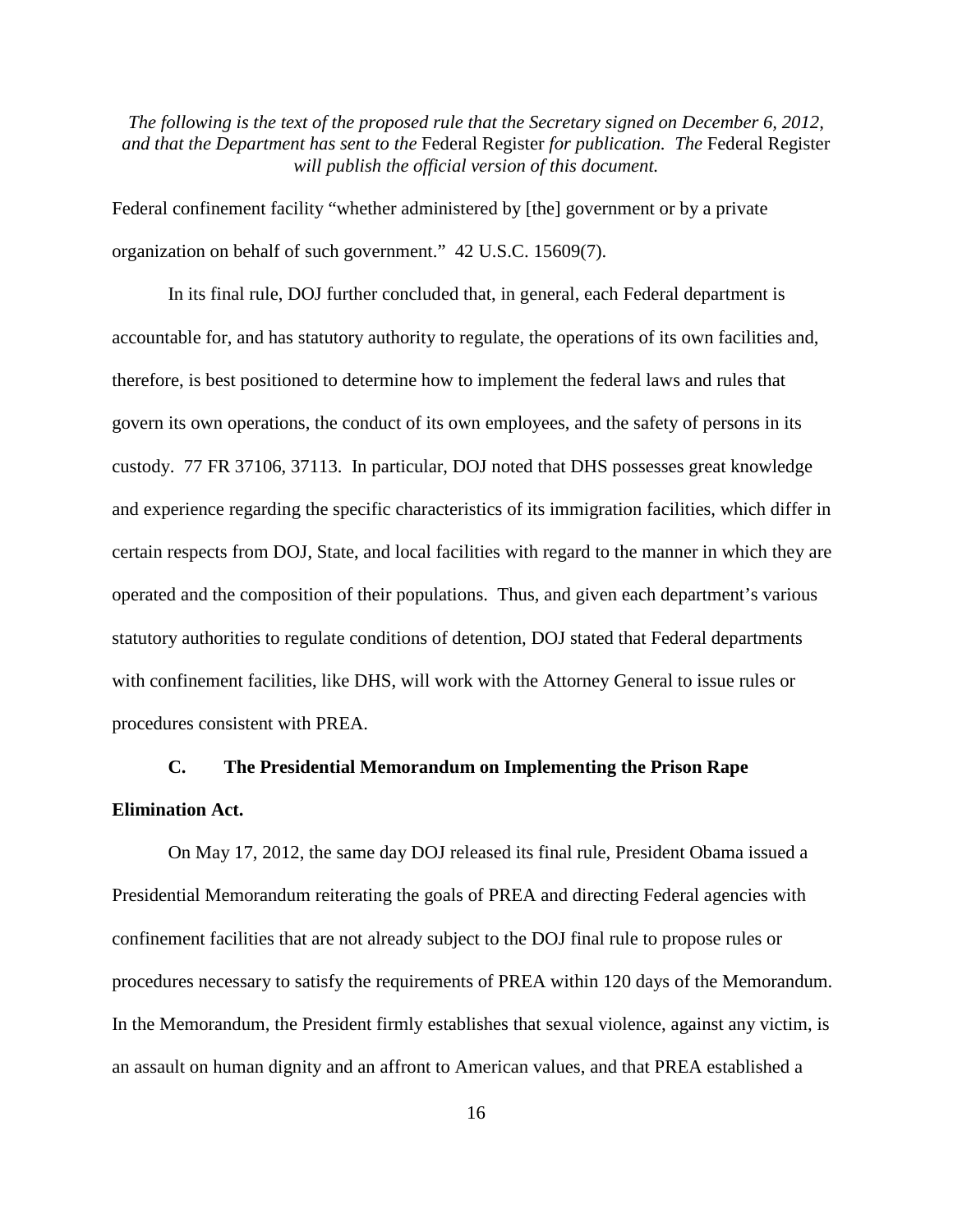"zero-tolerance standard" for rape in prisons in the United States. The Memorandum further expresses the Administration's conclusion that PREA encompasses all Federal confinement facilities, including those operated by executive departments and agencies other than DOJ, whether administered by the Federal Government or by an organization on behalf of the Federal Government, and that each agency is responsible for, and must be accountable for, the operations of its own confinement facilities. The President charged each agency, within the agency's own expertise, to determine how to implement the Federal laws and rules that govern its own operations, but to ensure that all agencies that operate confinement facilities adopt high standards to prevent, detect, and respond to sexual abuse. The President directed all agencies with Federal confinement facilities that are not already subject to the DOJ final rule, such as DHS, to work with the Attorney General to propose rules or procedures that will satisfy the requirements of PREA.

As Congress and the President have concluded, sexual abuse in custodial environments is a serious concern with dire consequences for victims. DHS is firmly committed to protecting detainees from all forms of sexual abuse. By this regulation, DHS responds to and fulfills the President's directive by proposing comprehensive, national regulations for the detection, prevention and reduction of sexual abuse at DHS immigration detention facilities and at DHS holding facilities.

#### **D. Types of DHS Confinement Facilities.**

17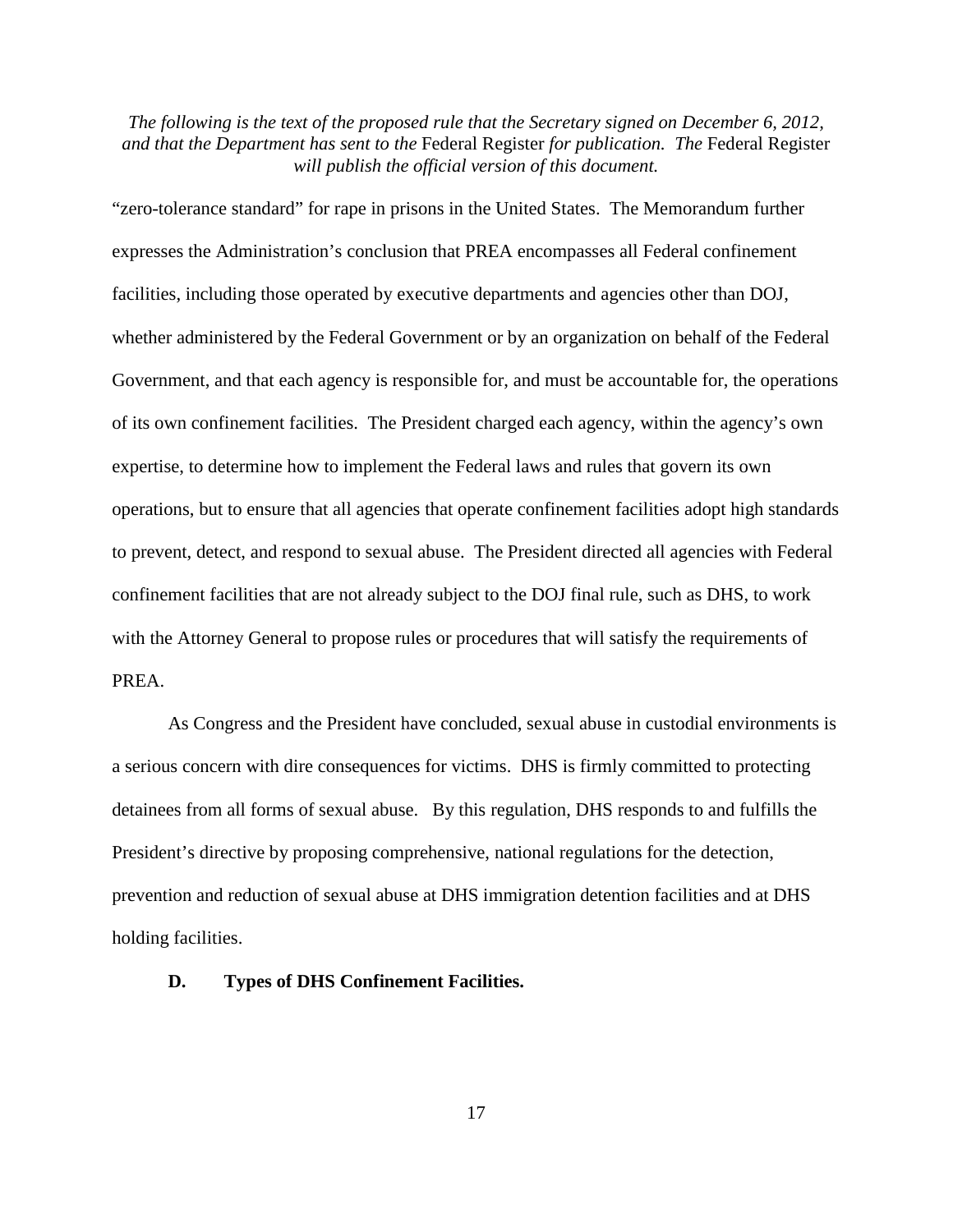Unlike DOJ, which followed the pattern of the NPREC report by issuing regulations related to four types of confinement facilities, DHS has just two types of confinement facilities: (1) immigration detention facilities and (2) holding facilities. $4$ 

As proposed in this rule, DHS defines an immigration detention facility as a "confinement facility operated by or affiliated with U.S. Immigration and Customs Enforcement (ICE) that routinely holds persons for over 24 hours pending resolution or completion of immigration removal operations or processes, including facilities that are operated by ICE, facilities that provide detention services under a contract awarded by ICE, or facilities used by ICE pursuant to an Intergovernmental Service Agreement." These facilities are designed for long-term detention (more than 24 hours) and house the largest number of DHS detainees. ICE is the only DHS component agency with immigration detention facilities, and it has several types of such facilities: service processing center (SPC) facilities are ICE-owned facilities staffed by a combination of Federal employees and contract staff; contract detention facilities (CDFs) are owned by private companies and contracted directly with ICE; detention services at Intergovernmental Service Agreement (IGSA) facilities are provided to ICE by States or local governments through agreements and may be owned by the State or local government, or a private entity; and Intergovernmental Agreement (IGA) facilities are provided to ICE by States or local governments through intergovernmental agreements and may be owned by the State or local government, but not private entities. In addition, there are two types of IGSA facilities:

<span id="page-17-0"></span><sup>&</sup>lt;sup>4</sup> For simplicity, all persons confined in DHS immigration detention facilities and holding facilities are referred to as "detainees" in this rulemaking.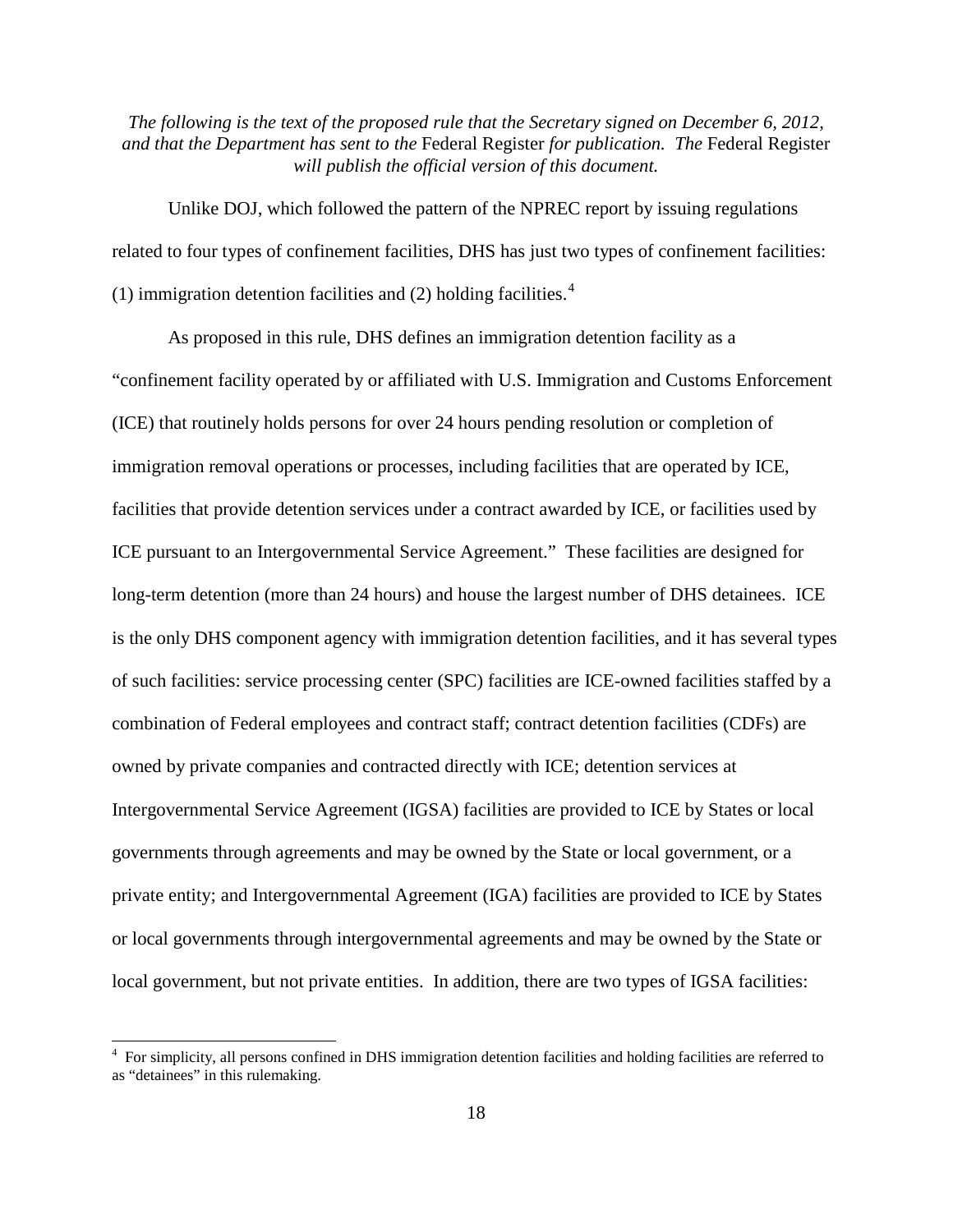dedicated IGSA facilities, which house only detained aliens, and non-dedicated IGSA facilities, which house a variety of detainees. The standards set forth in Subpart A of these proposed regulations are meant ultimately to apply to all of these various types of immigration detention facilities—but not, notably, to USMS facilities used by ICE under intergovernmental agreements; those facilities and their immigrant detainees would be covered by the DOJ PREA standards and not the provisions within Subpart A of these proposed rules.

The proposed regulations would not apply to CDF and IGSA facilities directly; rather, standards for these facilities would be phased in through new contracts and contract renewals. Specifically, the proposed regulations would require that when contracting for the confinement of detainees in immigration detention facilities operated by non-DHS private or public agencies or other entities, the agency include in any new contracts or contract renewals the obligation to adopt and comply with these standards. In other words, DHS intends to enforce the proposed standards though terms in its contracts with facilities.

DHS defines a holding facility similarly to DOJ's definition of "lockup." A "holding facility" is a facility that contains holding cells, cell blocks, or other secure enclosures that are: (1) under the control of the agency; and (2) primarily used for the short-term confinement of individuals who have recently been detained, or are being transferred to or from a court, jail, prison, or other agency. These facilities, which are operated by ICE, CBP, or other DHS components, are designed for confinement that is short-term in nature, but are permanent structures intended primarily for the purpose of such confinement. Temporary-use hold rooms and other types of short-term confinement areas not primarily used for confinement are not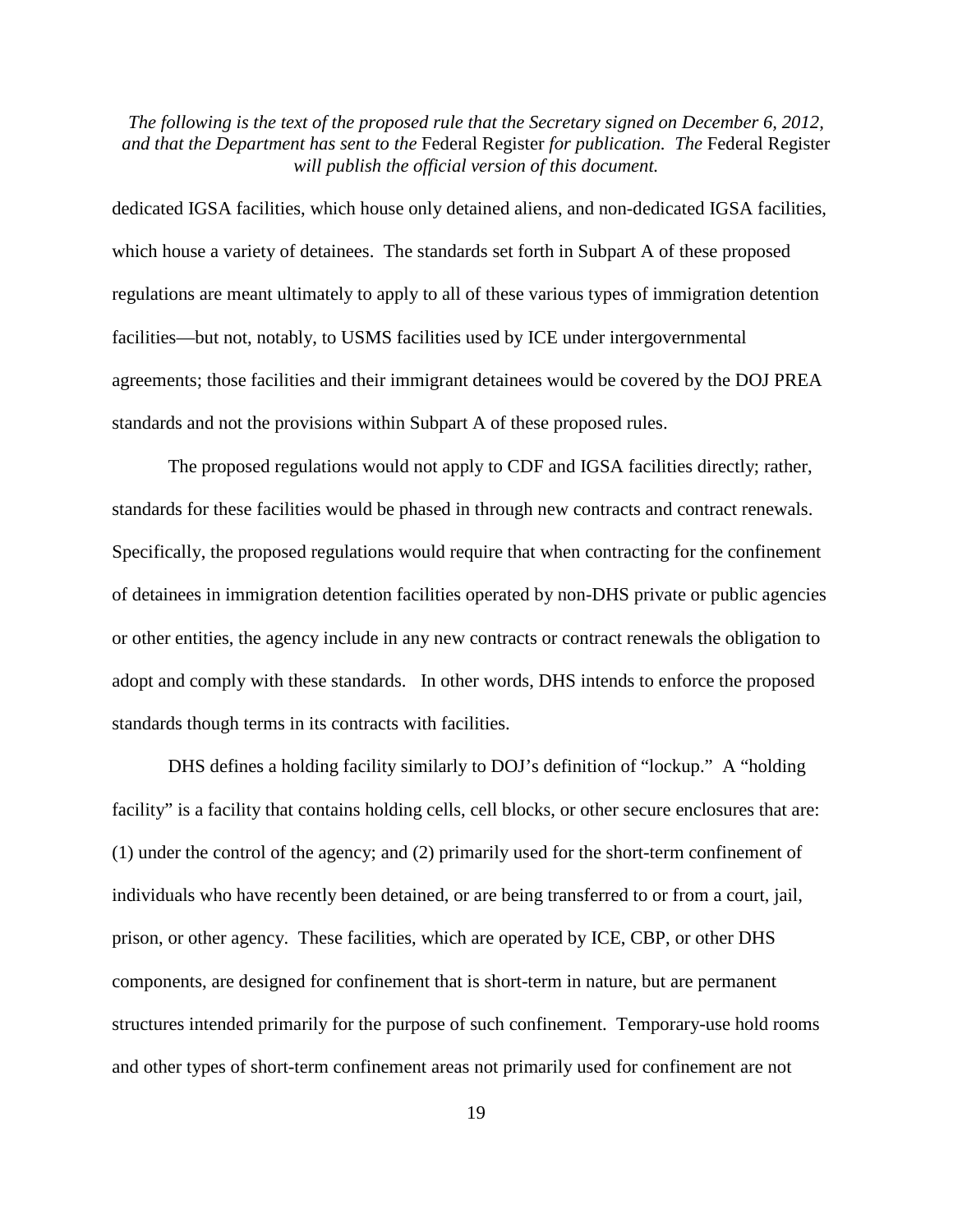amenable to compliance with these standards, but are covered by other DHS policies and procedures. We discuss the distinctions between these facilities in more detail later in this proposal.

## **1. ICE Detention Facilities.**

As stated above, the NPREC report contained eleven recommended standards for facilities with immigration detainees and four recommended standards specifically addressing family facilities. ICE oversees immigration detention facilities nationwide. The vast majority of facilities are operated through government contracts, State and local entities, private entities, or other federal agencies. The ICE Office of Enforcement and Removal Operations (ERO) is the subdivision within ICE that manages ICE operations related to the immigration detention system.

ERO is responsible for providing adequate and appropriate custody management to support the immigration removal process. This includes providing traditional and alternative custody arrangements for those in removal proceedings, providing aliens access to legal resources and representatives of advocacy groups, and facilitating the appearance of detained aliens at immigration court hearings. Through various immigration detention reform initiatives, ERO is committed to providing and maintaining appropriate conditions of confinement, providing required medical and mental healthcare, housing detainees in the least restrictive setting commensurate with their criminal background, ensuring appropriate conditions for all detainees, employing fiscal accountability, increasing transparency, and strengthening critical oversight, including efforts to ensure compliance with applicable detention standards through inspection programs.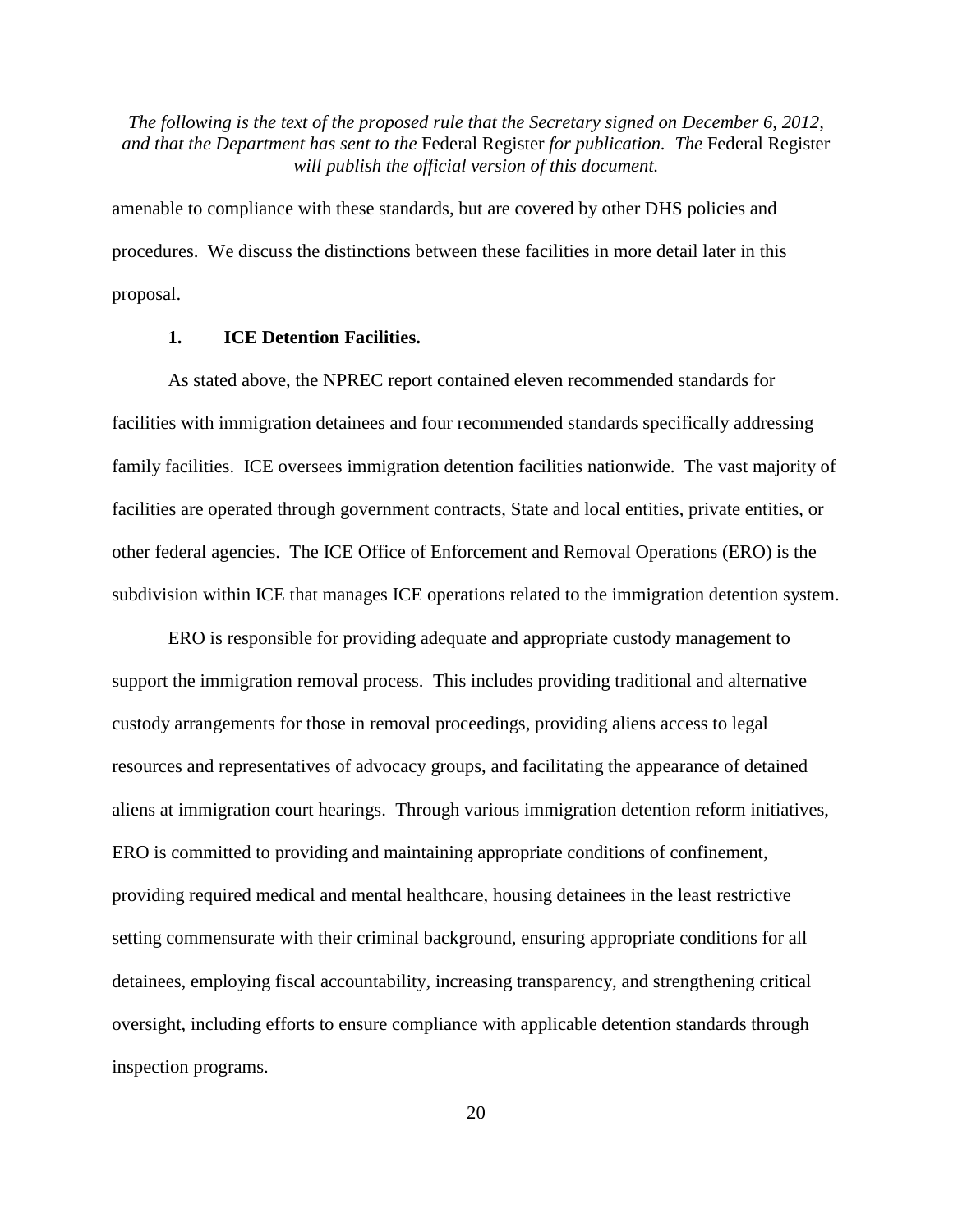The ERO Custody Management Division (CMD) provides policy and oversight for the administrative custody of immigration detainees; one of the most highly transient and diverse populations of any correctional or detention system in the world. CMD's mission is to manage ICE detention operations efficiently and effectively to provide for the safety, security and care of aliens in ERO custody.

ERO is currently responsible for providing custody management to approximately 158 authorized immigration detention facilities, consisting of 6 SPCs, 7 CDFs, 9 dedicated IGSA facilities, and 136 non-dedicated IGSA facilities (of which 64 are covered by the DOJ PREA rule, not this proposed rule, because they are USMS IGA facilities). ERO has 91 other authorized immigration detention facilities that typically hold detainees for more than 24 hours and less than 72 hours, including 55 USMS IGA facilities and 36 non-dedicated IGSA facilities. In addition, ICE has 149 holding facilities that hold detainees for less than 24 hours. These holding facilities are nationwide and are located within ICE ERO Field and Sub-Field Offices.

## **2. ICE Sexual Abuse and Assault Policies.**

The proposed regulation for immigration detention facilities and holding facilities discussed in this rulemaking supports existing sexual abuse policies promulgated by ICE, including ICE's PBNDS 2011 and its 2012 Sexual Abuse and Assault Prevention and Intervention Directive (SAAPID),<sup>[5](#page-20-0)</sup> which provide strong safeguards against all sexual abuse of individuals within its custody, consistent with the goals of the PREA.

<span id="page-20-0"></span> <sup>5</sup> ICE, *Performance-Based National Detention Standards* (2011), [http://www.ice.gov/doclib/detention](http://www.ice.gov/doclib/detention-standards/2011/pbnds2011.pdf)[standards/2011/pbnds2011.pdf;](http://www.ice.gov/doclib/detention-standards/2011/pbnds2011.pdf) ICE, *Directive No. 11062.1: Sexual Abuse and Assault Prevention and Intervention*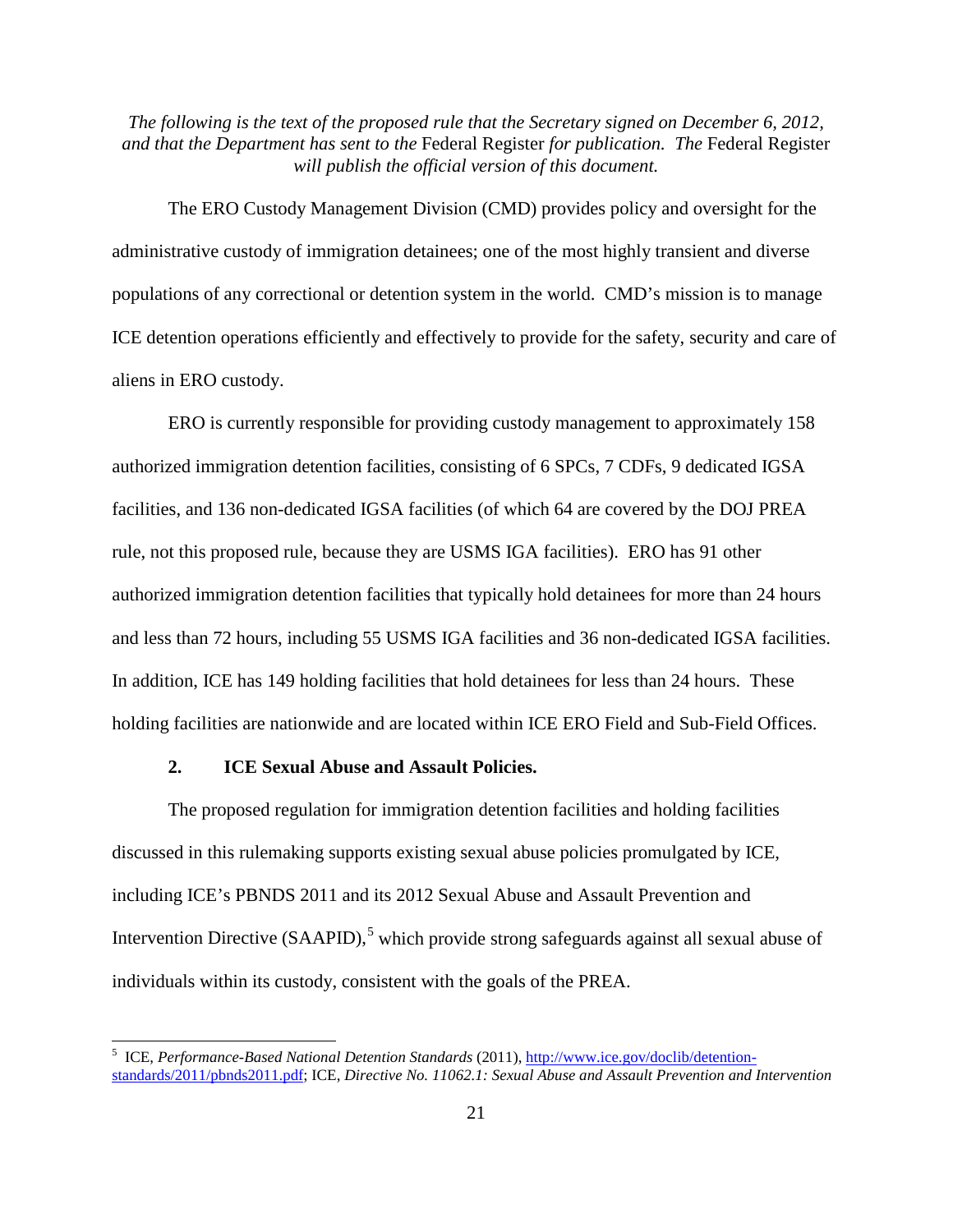ICE's PBNDS 2011 standard on "Sexual Abuse and Assault Prevention and Intervention" was developed in order to enhance protections for immigration detainees as well as ensure a swift and effective response to allegations of sexual abuse. This standard derived in significant part from earlier policies contained in the agency's PBNDS 2008, promulgated in response to the passage of PREA, and took into consideration the subsequently released recommendations of the NPREC (including those for facilities housing immigration detainees) in June 2009 and ensuing draft standards later issued by DOJ in its Advance Notice of Proposed Rulemaking in March 2010. In drafting the PBNDS 2011, ICE also incorporated the input of the DHS Office for Civil Rights and Civil Liberties (CRCL), local and national advocacy organizations, and representatives of DOJ (including correctional experts from the Bureau of Prisons) on methods for accomplishing the objectives of PREA in ICE's operational context, and closely consulted information and best practices reflected in policies of international corrections systems, statistical data on sexual violence collected by the DOJ BJS, and reports published by the United Nations High Commissioner for Refugees and the Inter-American Commission on Human Rights of the Organization of American States regarding sexual abuse and other issues affecting vulnerable populations in U.S. correctional systems. The PBNDS 2011 establish responsibilities of all immigration detention facility staff with respect to preventative measures such as screening, staff training, and detainee education, as well as effective response to all incidents of sexual abuse,

 $\overline{a}$ 

<sup>(2012),</sup> http://www.ice.gov/detention-standards. These documents are available, redacted as appropriate, in the docket for this rule where indicated under **ADDRESSES.**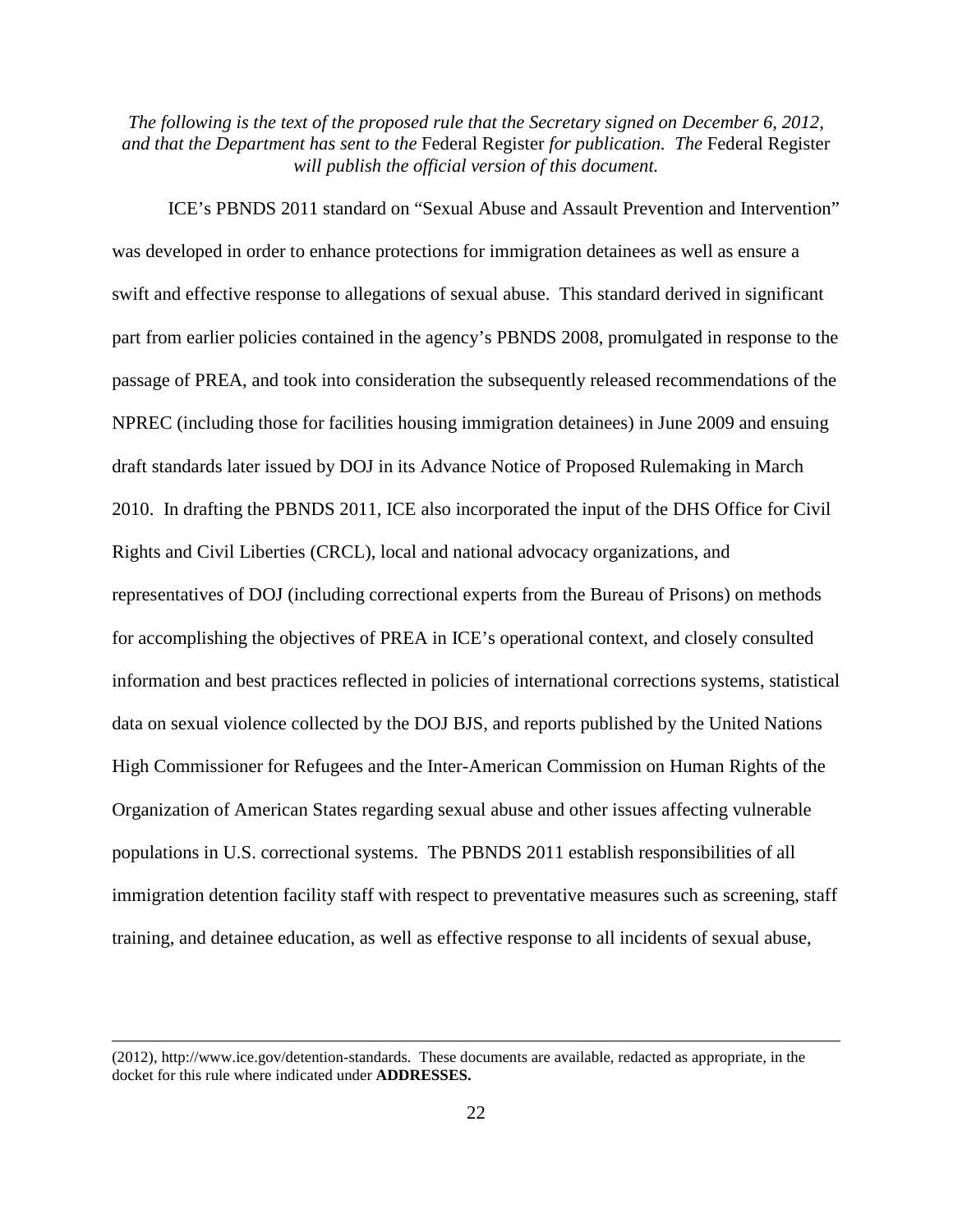including timely reporting and notification, protection of victims, provision of medical and mental health care, investigation, and monitoring of incident data.

The 2012 ICE SAAPID complements the requirements established by the 2011 PBNDS by delineating ICE-wide policy and procedures and corresponding duties of agency employees for reporting, responding to, investigating, and monitoring incidents of sexual abuse. In conjunction with the PBNDS, the Directive ensures an integrated and comprehensive system of preventing and responding to all incidents or allegations of sexual abuse of individuals in ICE custody.

ICE's combined policies prescribe a comprehensive range of protections against sexual abuse addressing prevention planning, reporting, response and intervention, investigation, and oversight, including: articulation of facility zero-tolerance policies; designation of facility and agency sexual abuse coordinators; screening and classification of detainees; staff training; detainee education; detainee reporting methods; staff reporting and notification; first responder duties following incidents or allegations of sexual abuse (including to protect victims and preserve evidence); emergency and ongoing medical and mental health services; investigation procedures and coordination; discipline of assailants; and sexual abuse incident data collection and review.

These policies are tailored to the unique operational and logistical circumstances encountered in the DHS confinement system in order to maximize their effective achievement of the goals of the PREA within the immigration detention context. To further improve transparency and enforcement, DHS has decided to issue this regulation and adopt the overall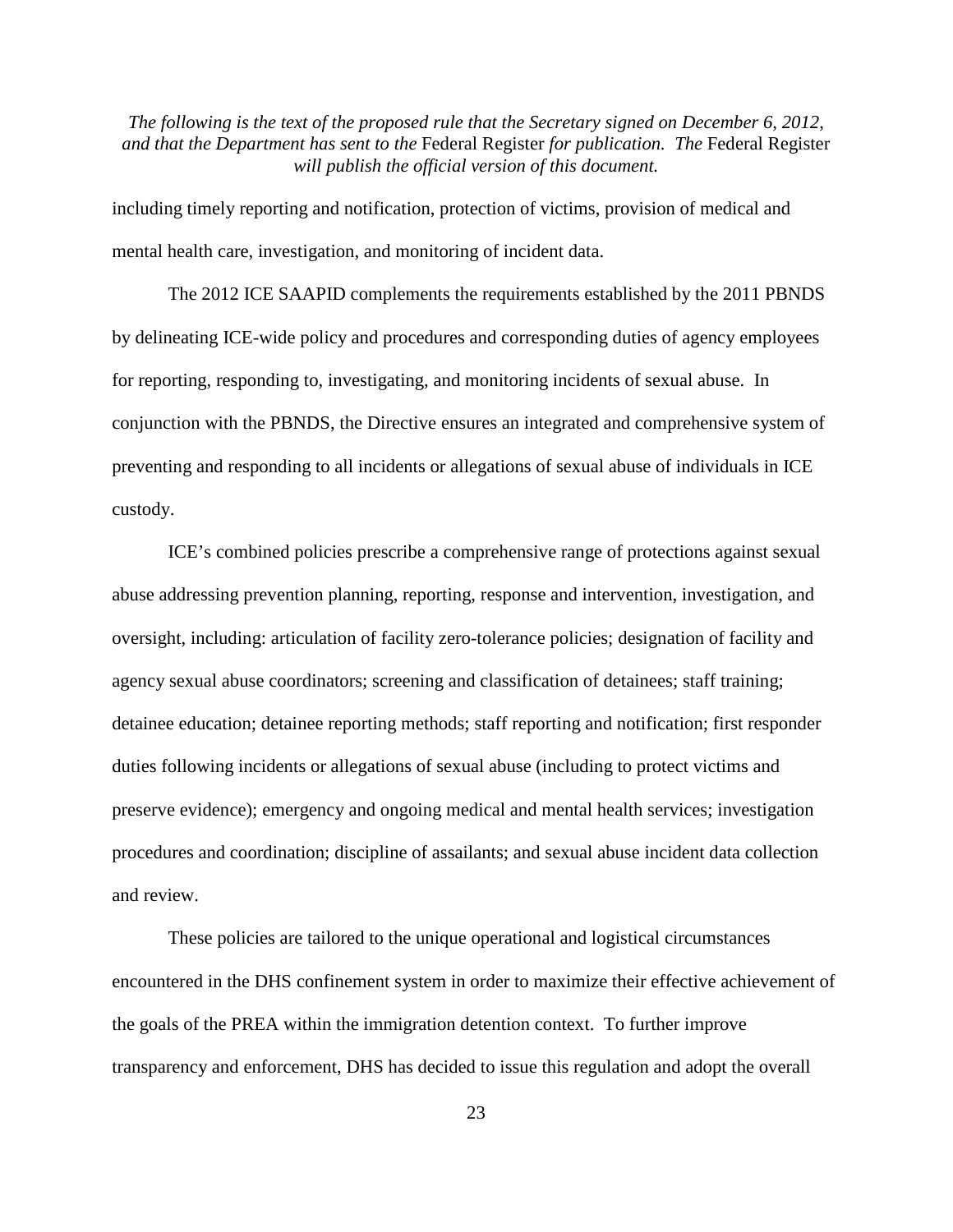structure of the DOJ standards, as well as the wholesale text of various individual DOJ standards where it has deemed them appropriate and efficacious for DHS facilities, to meet the President's goal of setting high standards, government-wide, consistent with the goals of PREA. Where appropriate, DHS has also used the results of DOJ research and considered public comments submitted in response to the DOJ ANPRM and NPRM in formulating the DHS proposals.

#### **3. U.S. Customs and Border Protection Detention Facilities.**

U.S. Customs and Border Protection (CBP) has a priority mission of keeping terrorists and their weapons out of the United States. CBP is also responsible for securing and facilitating trade and travel while enforcing hundreds of U.S. statutes and regulations, including immigration and drug laws. All persons, baggage, and other merchandise arriving in or leaving the United States are subject to inspection and search by CBP officials under legal authorities for any number of reasons relating to its immigration, customs, and other law enforcement activities.

CBP detains individuals in a wide range of facilities. CBP detains some individuals in secured detention areas, while others are detained in open seating areas where agents or officers interact with the detainee. CBP uses "hold rooms" in its facilities for case processing, and to search, detain, or interview persons who are being processed. CBP does not currently contract for staff within its holding facilities, but exercises oversight of detainees with its own employees.

CBP generally detains individuals for only the short time necessary for inspection and processing, including pending release or transfer of custody to appropriate agencies. Some examples of situations in which CBP detains individuals prior to transferring them to other agencies are: (1) persons processed for administrative immigration violations may, for example,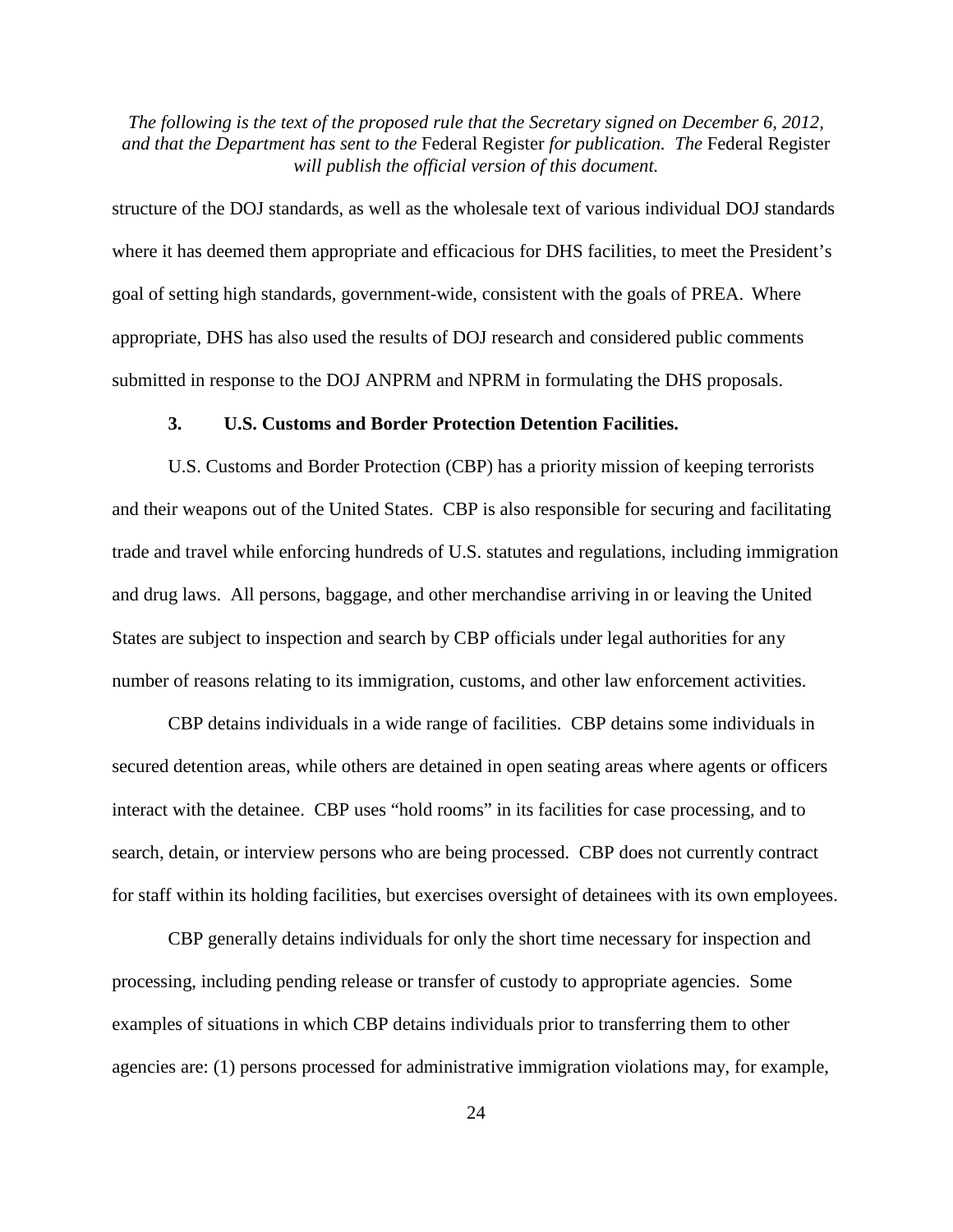be repatriated to contiguous territory or transferred to ICE pending removal from the United States or removal proceedings with the Executive Office of Immigration Review; (2) unaccompanied alien children placed in removal proceedings under section 240 of the Immigration and Nationality Act (INA), 8 U.S.C. 1229a, are transferred, in coordination with ICE, to the Department of Health and Human Services (HHS), Office of Refugee Resettlement; (3) persons detained for criminal prosecution are temporarily held pending case processing and transfer to other Federal, State, local or tribal law enforcement agencies. CBP policies and directives currently cover these and other detention scenarios.

## **4. CBP Detention Directives and Guidance.**

The various CBP policies and directives containing guidance on the topics addressed in these proposed regulations include, but are not limited to:

Personal Search Handbook, Office of Field Operations, CIS HB 3300-04B, July 2004 – describes the procedures for personal searches as well as detention of juveniles, short-term detention, and those persons being detained who require medical examinations. The handbook further details the procedures for transportation of, detention of and, reporting procedures for persons detained for prolonged medical examinations as well as detentions lasting more than two hours.

CBP Directive No. 3340-030B, Secure Detention, Transport and Escort Procedures at Ports of Entry – includes general guidelines on detention. The policy also defines procedures for the handling of juveniles, medical situations, meals, water, restrooms, phone notifications,

25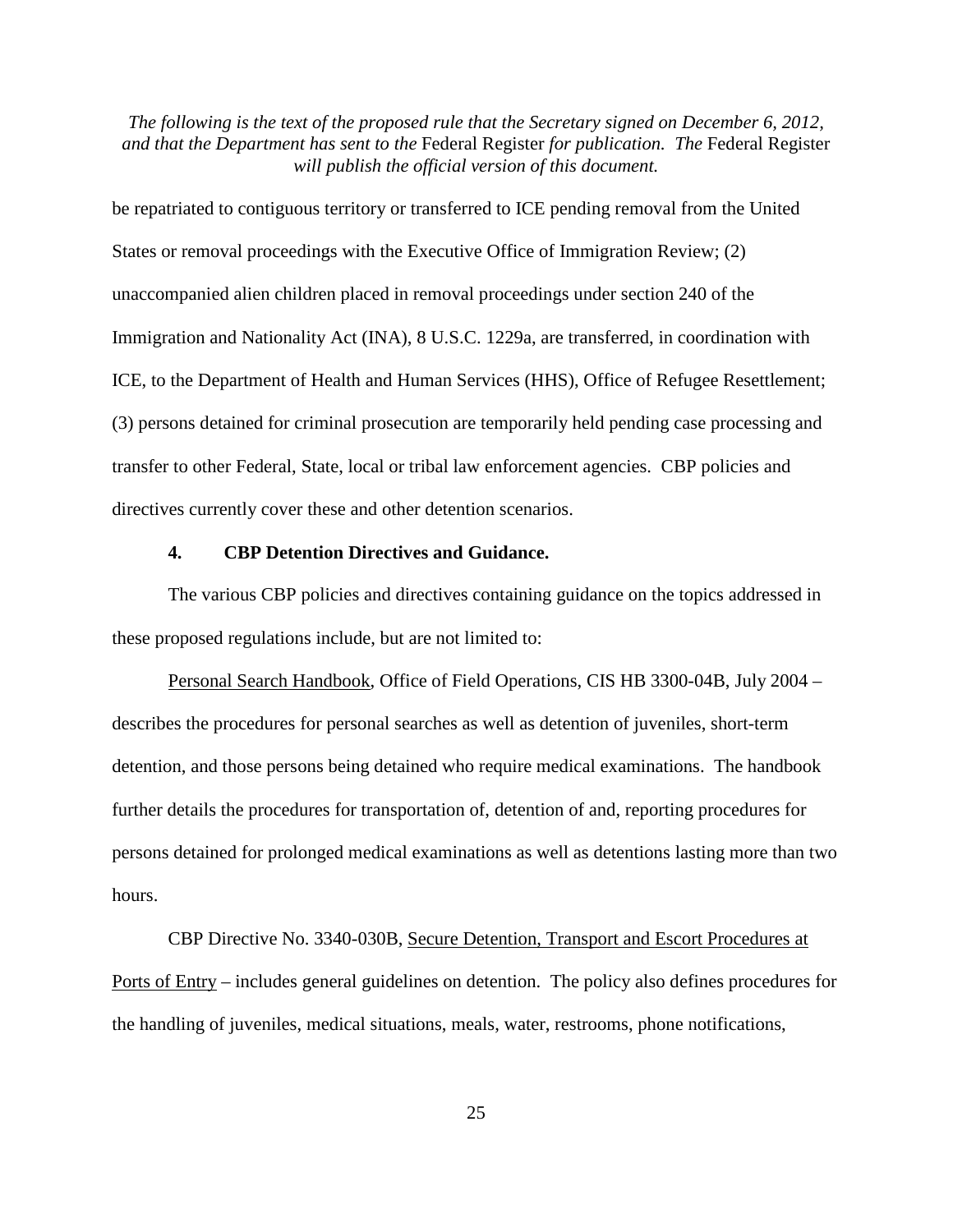sanitation of the hold room, restraining procedures, classification of detainees, transportation, emergency procedures, escort procedures, transfer procedures, and property disposition.

U.S. Border Patrol Policy No. 08-11267, Hold Rooms and Short-Term Custody – establishes national policy describing the responsibilities and procedures for the short-term custody of persons in Border Patrol hold rooms pending case disposition. The policy also contains requirements regarding the handling of juveniles in Border Patrol custody.

DHS referenced all of these policies in its consideration of DHS-wide standards to prevent, detect, and respond to sexual abuse in DHS confinement facilities. The policies are available, redacted as appropriate, in the docket for this rule where indicated under

## **ADDRESSES**.

#### **V. Discussion of Proposed Rule.**

#### **A. The DHS Proposal.**

Sexual violence, against any victim, is an assault on human dignity. Such acts are particularly damaging in the detention environment, where the power dynamic is heavily skewed against victims and recourse is often limited. Until recently, however, this has been widely viewed as an inevitable aspect of imprisonment within the United States. This view is not only incorrect but incompatible with American values.

DHS keeps records of any known or alleged sexual abuse incidents in its facilities. ICE keeps records of any claims in its Joint Integrity Case Management System (JICMS). ICE records indicate 138 sexual abuse allegations from 2010 to June 2012. Of those, 57 percent were inmate- or detainee-on-detainee allegations, 38 percent were contract staff-on-detainee, and the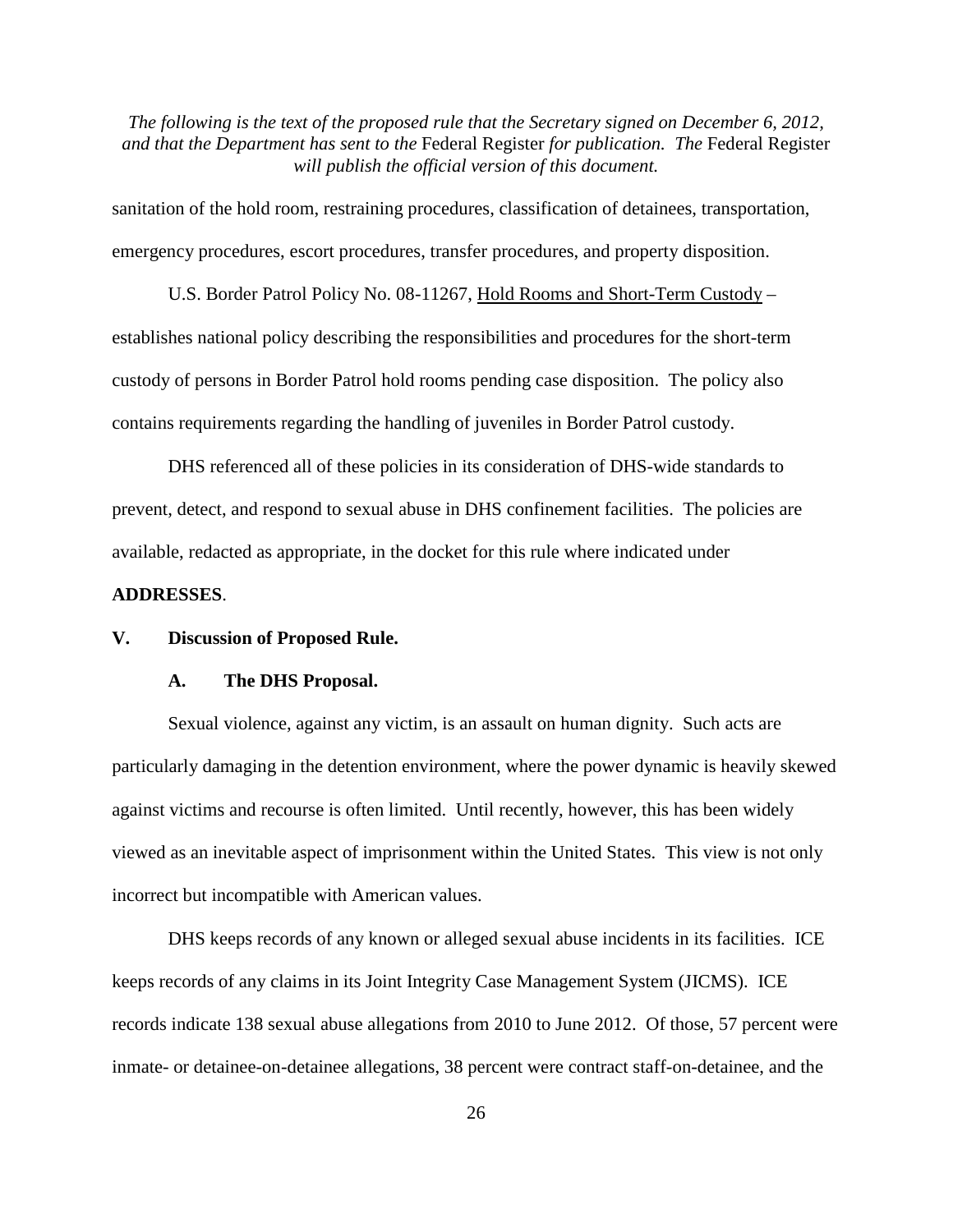remaining 5 percent were ICE and/or State or local staff-on-detainee. These figures are unacceptable to DHS and the Administration, which has articulated a "zero-tolerance" standard for sexual abuse in confinement facilities. Accordingly, DHS has a mandate to work towards eliminating all such incidents.

With respect to its proposal, DHS did not begin its work from a blank slate. Many correctional administrators have developed and implemented policies and practices to more effectively prevent and respond to sexual abuse in DHS confinement facilities. DHS applauds these efforts, and views them as an excellent first step. However, DHS needs a national effort to meet PREA's goals and comply with the President's directive that can be applied effectively to all covered facilities in light of their particular physical characteristics, the nature of their diverse populations, and resource constraints.

DHS appreciates the considerable work DOJ has done in this area, and also recognizes that each DHS component has extensive expertise regarding its own facilities, particularly those housing unique populations, and that each DHS component is best positioned to determine how to implement the Federal laws and rules that govern its own operations, the conduct of its own employees, and the safety of persons in its custody. Thus DHS, because of its own unique circumstances, has adopted the overall structure of DOJ's regulations and has used its content to inform the provisions of this proposed rule, but has tailored individual provisions to maximize their efficacy in DHS confinement facilities.

DHS also emphasizes that these proposed standards are not intended to establish a safe harbor for otherwise constitutionally-deficient conditions regarding detainee sexual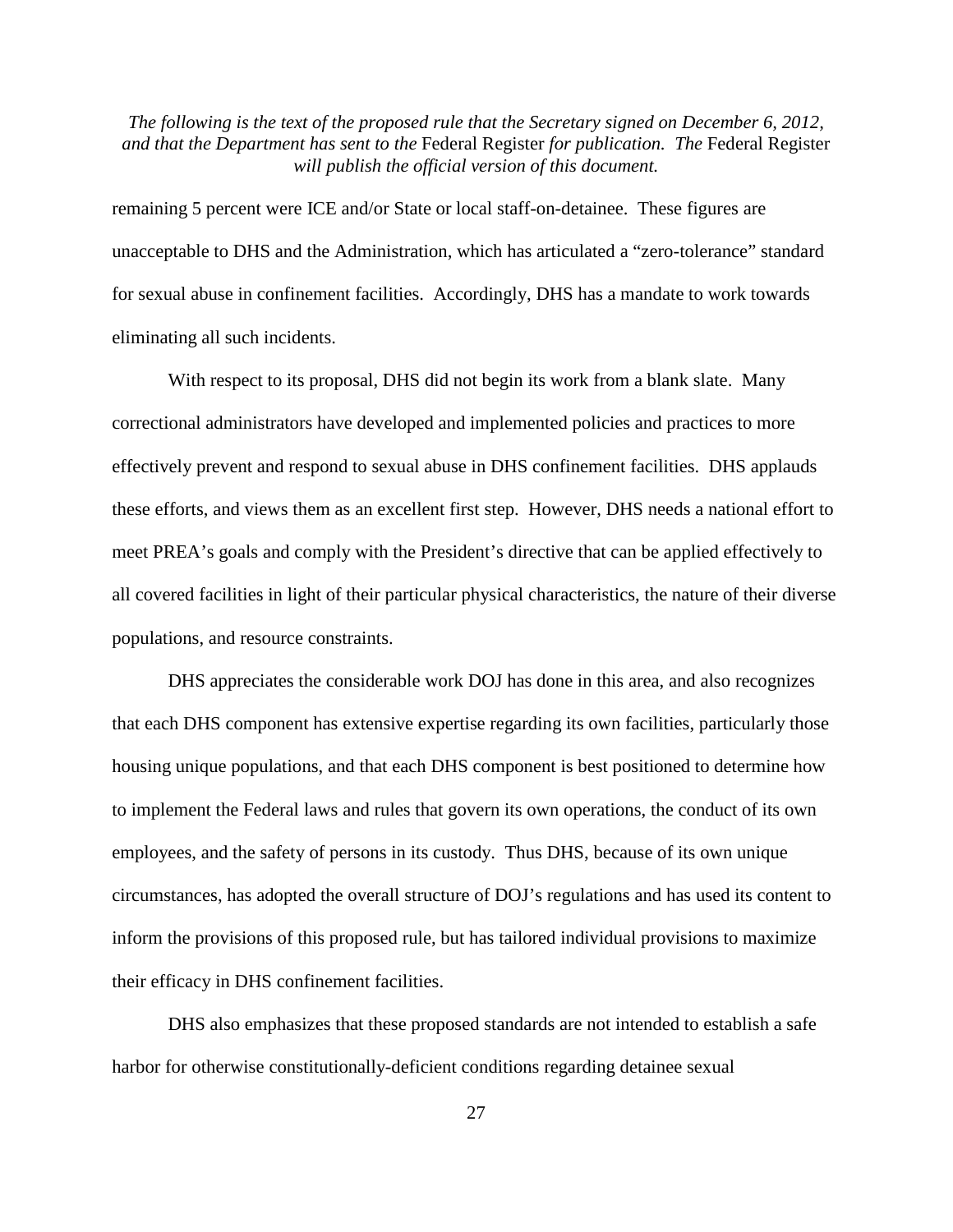abuse. Likewise, while the DHS standards aim to include a variety of best practices, the need to adopt standards applicable to a wide range of facilities while accounting for costs of implementation means that the proposed standards do not incorporate every promising avenue of combating sexual abuse. The proposed standards represent policies and practices that are attainable by DHS components and their contractors, while recognizing that other DHS policies and procedures can, and in some cases currently do, exceed these standards in a variety of ways. DHS applauds such efforts, and encourages its components and contractors to further support the identification and adoption of additional innovative methods to protect detainees from sexual abuse.

#### **B. Section by Section Analysis.**

The DHS proposal follows the DOJ rule in devising separate sets of standards tailored to different types of confinement facilities utilized by the DHS: "immigration detention facilities" and "holding facilities." Each set of standards consists of the same eleven categories used by the DOJ rule: prevention planning, responsive planning, training and education, assessment for risk of sexual victimization and abusiveness, reporting, official response following a detainee report, investigations, discipline, medical and mental care, data collection and review, and audits and compliance. As in the DOJ rule, a General Definitions section applicable to both sets of standards is provided.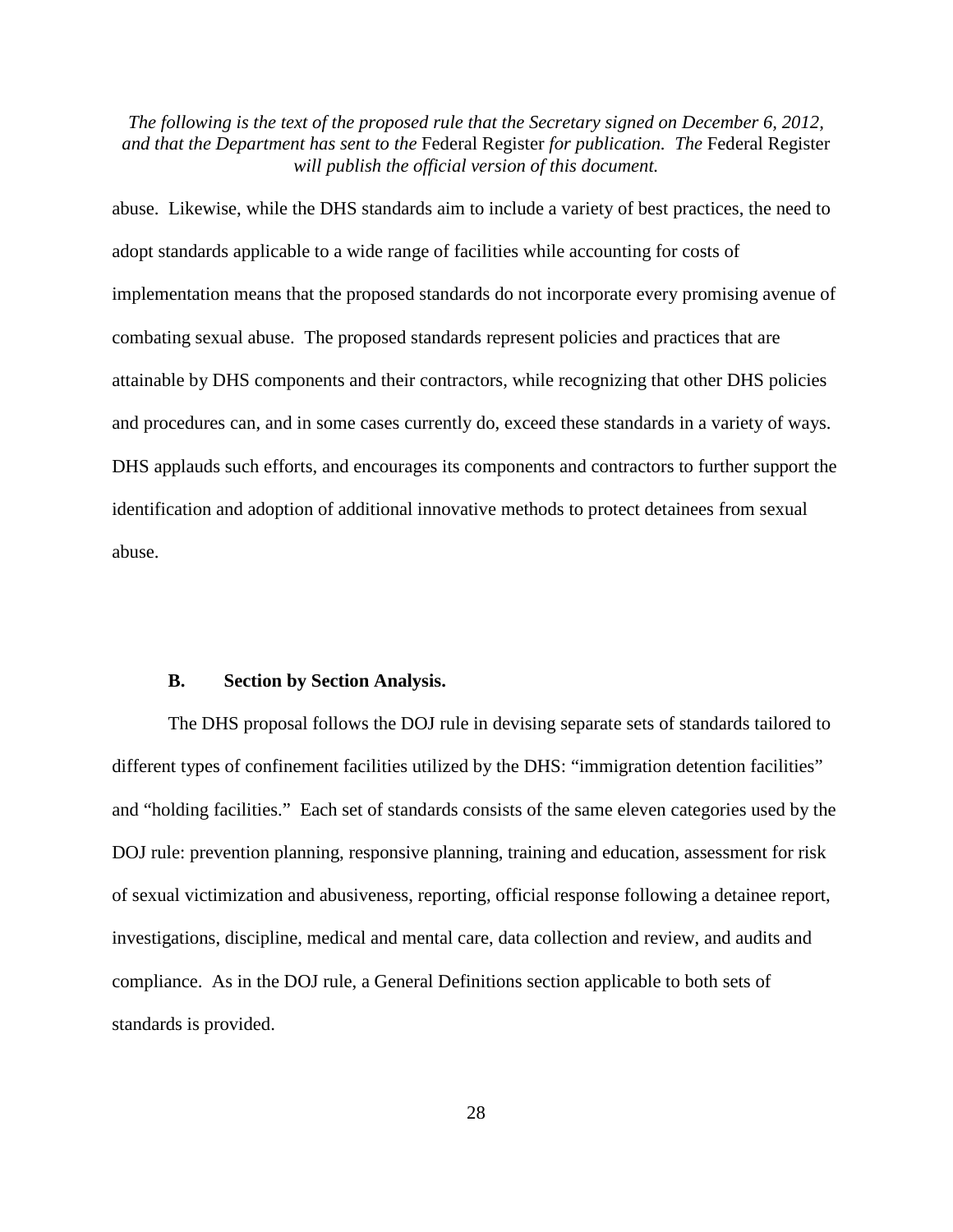Definitions. Sections 115.5 and 115.6 provide definitions for key terms used in the proposed standards, including definitions related to sexual abuse. The definitions in this section largely mirror those used in the DOJ rule, with adjustments as necessary for DHS operational contexts. DHS has also largely relied on the NPREC's definitions in the Glossary sections that accompanied the NPREC's four sets of standards, but has made a variety of adjustments and has eliminated definitions for various terms that either do not appear in the DHS proposed standards or whose meaning is sufficiently clear so as not to need defining. Below is an explanation for key definitions modified or added by DHS:

Agency. The rule proposes to define agency as the unit or component of DHS responsible for operating or supervising any facility, or part of a facility, that confines detainees. This definition reflects the common understanding of the term agency as a unit of the Federal government and permits DHS to more appropriately and clearly place responsibility for compliance with the individual standards set forth in the proposed rule on the DHS component responsible for overseeing or supervising the facility, including the DHS component's responsibility for implementing DHS policy.

Exigent circumstances.The rule proposes a definition for this term, which is used in several standards. The term is defined to mean "any set of temporary and unforeseen circumstances that require immediate action in order to combat a threat to the security or institutional order of a facility or a threat to the safety or security of any person." Such circumstances include, for example, the unforeseen absence of a staff member whose presence is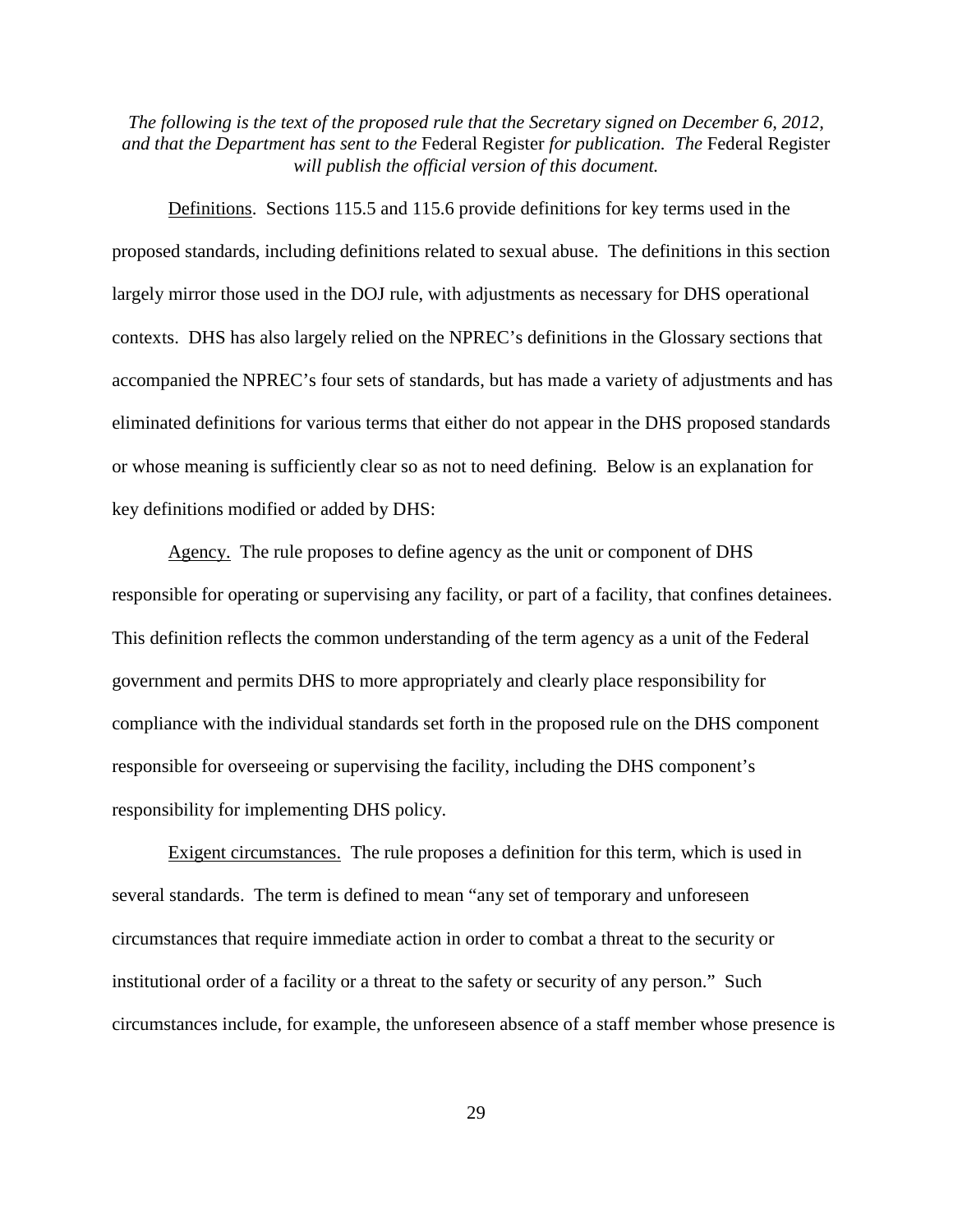indispensable to carrying out a specific standard, or an outbreak of violence within the facility that requires immediate action.

Facility.A facility for purposes of the proposed rule means a place, building (or part thereof), set of buildings, structure, or area (whether or not enclosing a building or set of buildings) that was built or retrofitted for the purpose of detaining individuals and is routinely used by the agency to detain individuals in its custody. The proposed rule also clarifies that "[r]eferences to requirements placed on facilities extend to the entity responsible for the direct operation of the facility" to ensure that there is no ambiguity about each operator's responsibility to comply with given standards within the proposed rule. In the case of long-term detention facilities and holding facilities used by ICE, this generally refers to the corporate contractor or State or local government entity responsible for the day-to-day operation of the facility. In the case of CBP holding facilities, this generally refers to the agency itself. This definition does not include temporary locations—such as U.S. Coast Guard vessels, hotel rooms, and conference rooms—temporarily or sporadically used to detain individuals for short periods of time during agency operations.

Family unit*.* DHS, unlike DOJ, oversees a Family Residential Program which houses non-criminal residents in a family-friendly, shelter-like setting. In order to facilitate placing families into this arrangement, ICE is required to identify family units. As such, DHS proposes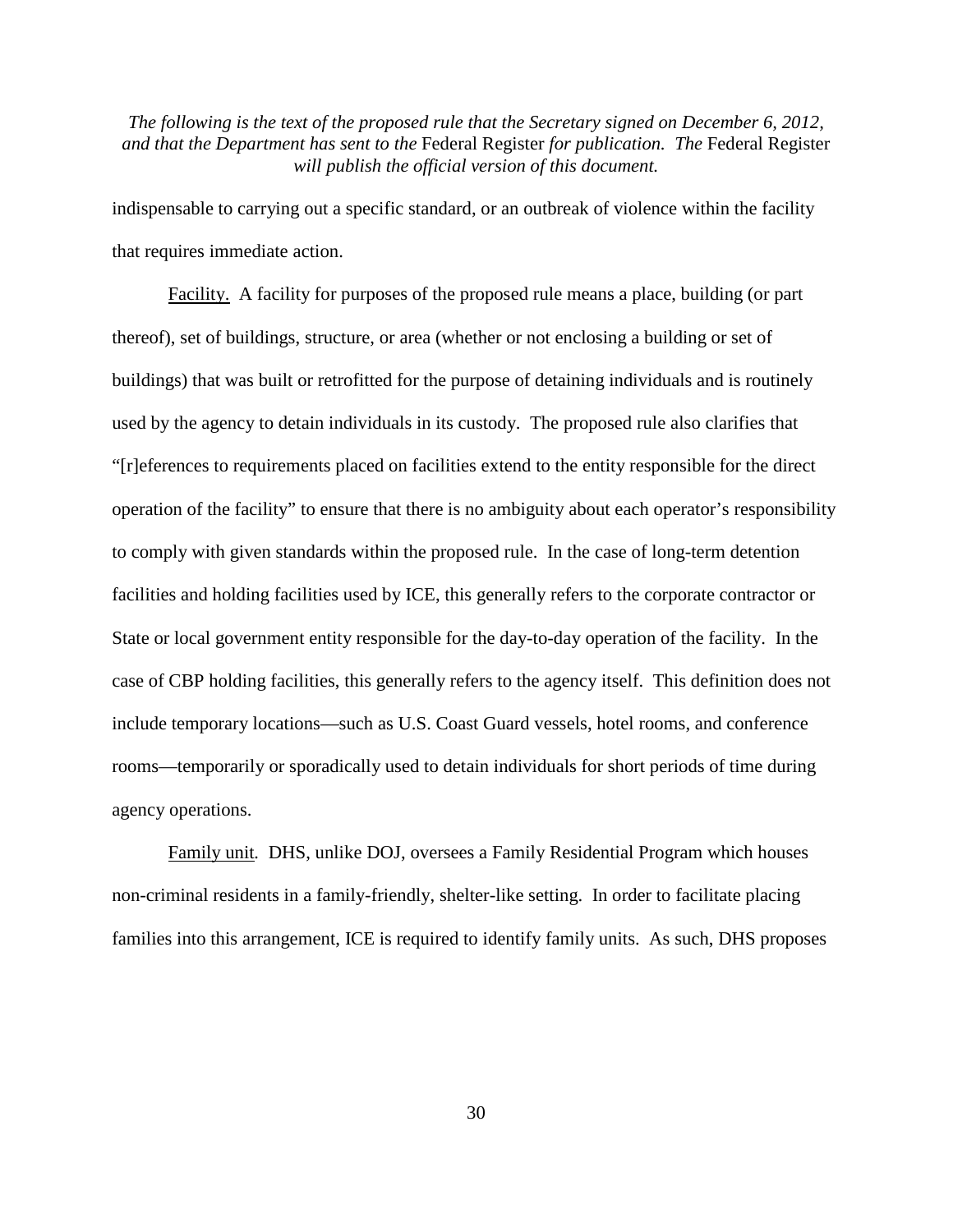to adopt the definition of "family unit" from the ICE Family Detention and Intake Guidance.<sup>[6](#page-30-0)</sup> In the Guidance, and in this proposed rule, family unit means a group of detainees that includes one or more non-United States citizen juvenile(s) accompanied by his/her/their parent(s) or legal guardian(s), none of whom has a known history of criminal or delinquent activity, or of sexual abuse, violence, or substance abuse.

Holding Facility. The DHS proposed rule uses the DOJ's definition of "lockup," as the basis for its definition of "holding facility" which is more consistent with terminology used throughout DHS policy documents. Important to this definition is that the holding facility must be "primarily used" for the short-term confinement of individuals who have recently been detained. As with the definition of "facility" above, the definition does not include temporary locations—such as U.S. Coast Guard vessels, hotel rooms, and conference rooms—temporarily or sporadically used to detain individuals for short periods of time during agency operations. These are governed separately by other agency operational policies.

Immigration detention facility*.* DHS detains the largest number of its detainees at ICE immigration detention facilities around the country. DHS and ICE define an immigration detention facility as a confinement facility operated by or affiliated with ICE that routinely holds persons for over 24 hours pending resolution or completion of immigration removal operations or processes, including facilities that are operated by ICE, facilities that provide detention services under a contract awarded by ICE, or facilities used by ICE pursuant to an IGSA. ICE

<span id="page-30-0"></span> <sup>6</sup> *See* Memorandum from David J. Venturella, Acting Dir., Office of Detention and Removal Operations, to Field Office Directors (Aug. 14, 2009). This document is available, redacted as appropriate, in the docket for this rule where indicated under **ADDRESSES**.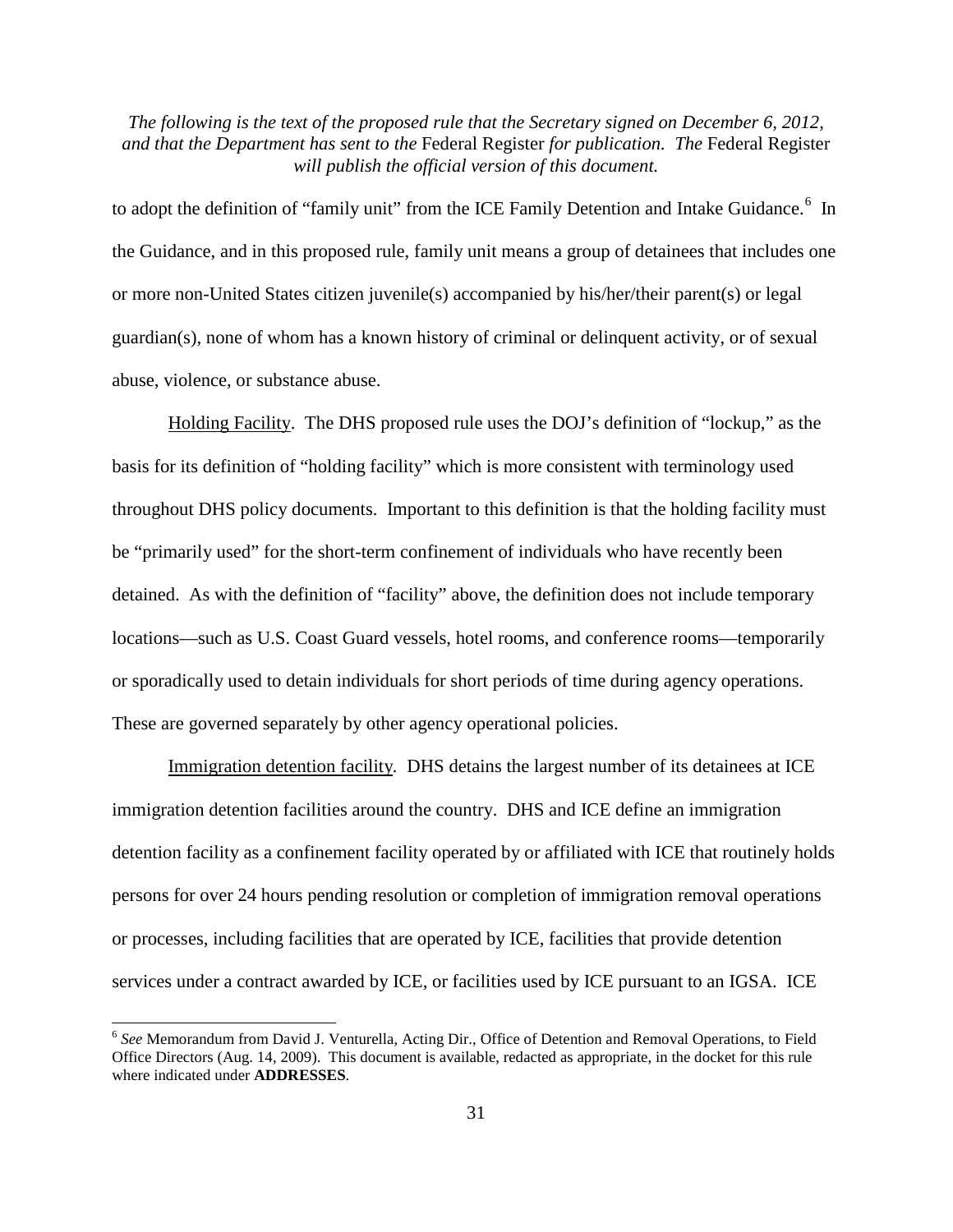ERO is responsible for providing custody management to approximately 158 authorized immigration detention facilities that house detainees for over 72 hours, including 6 SPCs, 7 CDFs, 9 dedicated IGSA facilities, and 136 non-dedicated IGSA facilities (62 of the nondedicated IGSA facilities and 2 of the dedicated IGSA facilities are covered by the DOJ PREA rule, not this proposed rule, because they are USMS IGA facilities). ICE ERO also provides custody management to an additional 91 authorized immigration detention facilities that are contracted to hold detainees for less than 72 hours, including 36 non-dedicated IGSA facilities and 55 USMS IGA facilities. The provisions within Subpart A below apply to all of the facilities just mentioned that are not USMS facilities, which are already covered by the DOJ PREA rule: 94 over 72-hour facilities and 36 under 72-hour facilities. Please see Table 1 in Section VI.A.2 Summary of Affected Populations.

Juvenile*.* DHS's existing detention policies define a juvenile as any person under the age of 18. The DOJ rule further qualified this with the phrase "unless under adult court supervision and confined or detained in a prison or jail." DHS does not operate or oversee prison or jail facilities and, as such, this phrase was not included as it is not applicable to DHS facilities. DHS does not incorporate this qualification because the juveniles DHS detains are detained for civil administrative purposes.

Sexual abuse. The DHS definition of sexual abuse in the proposed rule differs slightly from DOJ's definition of sexual abuse in the DOJ final rule. Both the DHS and DOJ standards define staff-on-detainee sexual abuse to cover all types of sexual contact between detainees and staff members, volunteers, or contractors that is unrelated to proper searches or medical duties,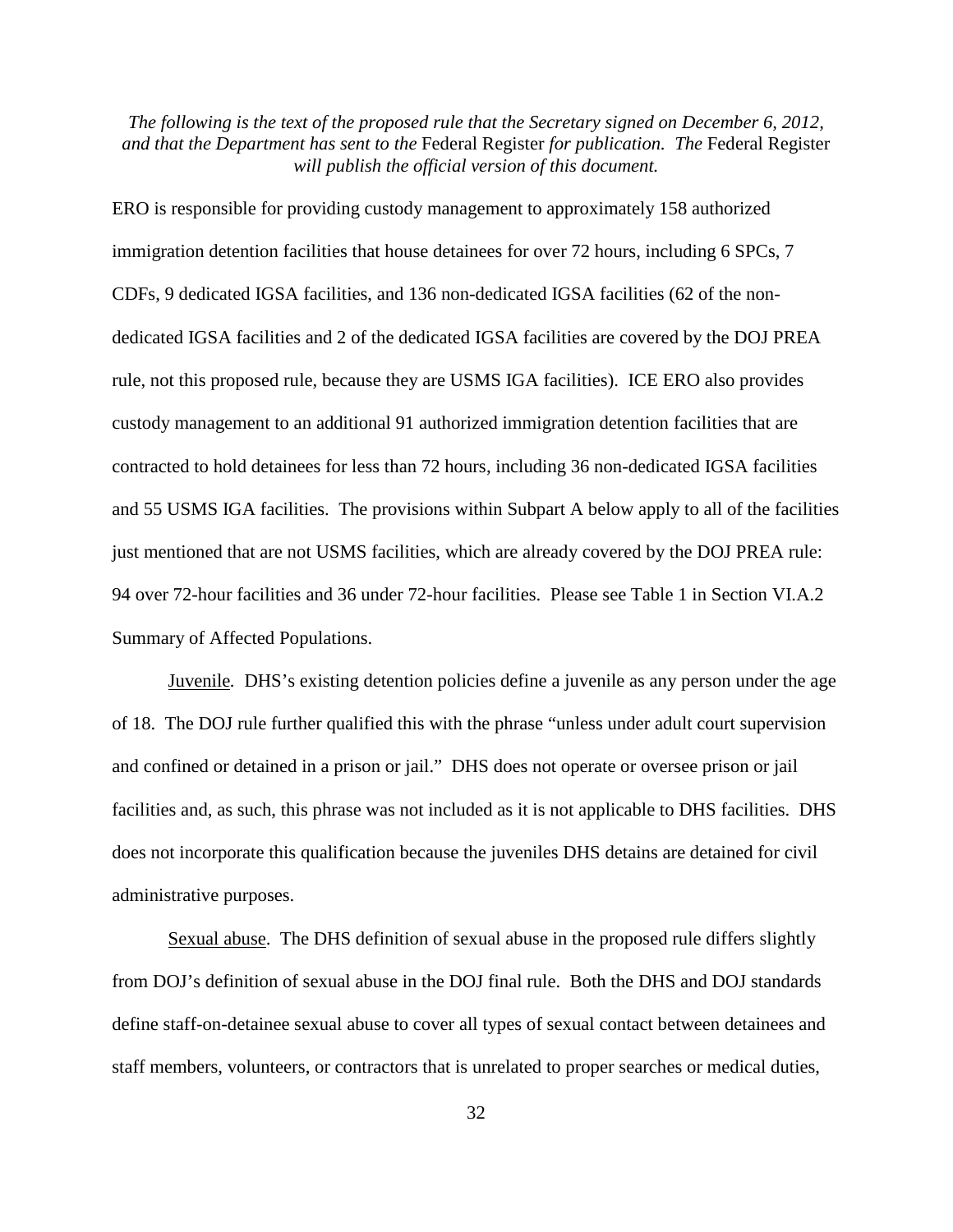as well as any attempts by staff to engage in such contact or to coerce a detainee into doing so. Detainee-on-detainee sexual abuse is similarly defined by both standards to encompass all types of sexual contact between detainees accomplished through force, coercion, or intimidation. In order to account for the fact that DHS detainees are often held with prisoners, inmates, and facility residents, the proposed rule includes sexual abuse of a detainee by a prisoner, inmate, or resident in the definition of "sexual abuse of a detainee by another detainee." However, whereas the DOJ standards include *attempted* acts of sexual abuse (in addition to completed acts of sexual abuse) only in their definition of staff-on-detainee abuse, DHS believes it is important to provide equal protection against attempted sexual abuse in all instances, and therefore includes attempted acts of sexual abuse in its definitions of both staff-on-detainee and detainee-on-detainee sexual abuse. In addition, DOJ separately defines sexual harassment by an inmate to include "[r]epeated and unwelcome sexual advances, requests for sexual favors, or verbal comments, gestures, or actions of a derogatory or offensive sexual nature by one inmate, detainee, or resident directed toward another." DHS, instead, incorporates much of the same behavior into the proposed definition of sexual abuse, which forbids "threats, intimidation, or other actions or communications by one or more detainees aimed at coercing or pressuring another detainee to engage in a sexual act."

In addition, DHS has included sexual harassment within its definition of staff-on-detainee sexual abuse, as DHS believes that combating precursors to sexual abuse represents an important aspect of preventing sexual abuse. DHS also has included unnecessary or inappropriate visual surveillance of a detainee as part of the definition of sexual abuse of a detainee by a staff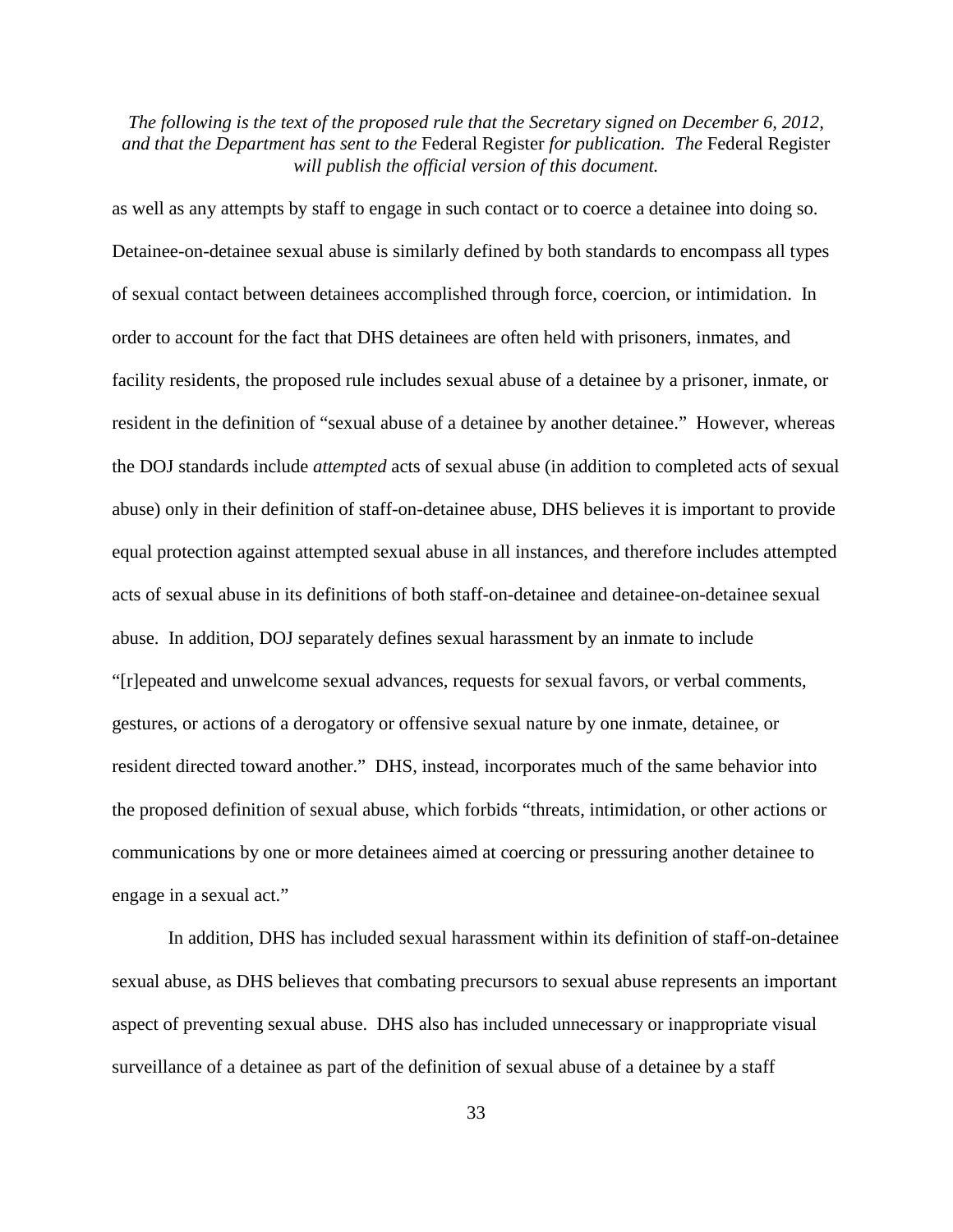member, contractor, or volunteer. The DHS prohibition on unnecessary or inappropriate visual surveillance is consistent with and addresses the same types of conduct as DOJ's prohibition on voyeurism, as that term is defined in DOJ's PREA final rule. Under the DHS rule, unnecessary or inappropriate surveillance generally derives from a prurient interest and is carried out through one or a series of embarrassing, intimidating, or degrading incidents involving leering, unnecessary supervision, or improper photography or videotaping of the detainee in a state of undress or performing bodily functions. For example, as DOJ explained in its PREA final rule, a staff member who happens to witness a detainee in a state of undress while conducting rounds has not engaged in unnecessary and inappropriate visual surveillance. On the other hand, a staff member who, outside of their official duties, takes images of all or part of a detainee's naked body, or of an inmate performing bodily functions, for the staff member's own use or for further distribution, has likely engaged in unnecessary and inappropriate visual surveillance.

Coverage: Section 115.10 clarifies that Subpart A of the proposed rule is only applicable to ICE immigration detention facilities. DHS holding facilities are governed by Subpart B of the proposed rule. DHS recognizes the importance of preventing, detecting, and responding to all sexual abuse, but also that the resources and environment of immigration detention facilities and holding facilities are different by nature and need to have a respectively different set of standards tailored to each of them for an effective outcome.

Prevention Planning: Sections 115.11, 115.111, 115.12, 115.112, 115.13, 115.113, 115.14, 115.114, 115.15, 115.115, 115.16, 115.116, 115.17, 115.117, 115.18 and 115.118. DHS believes it is important to establish what actions facilities are expected to take to prevent sexual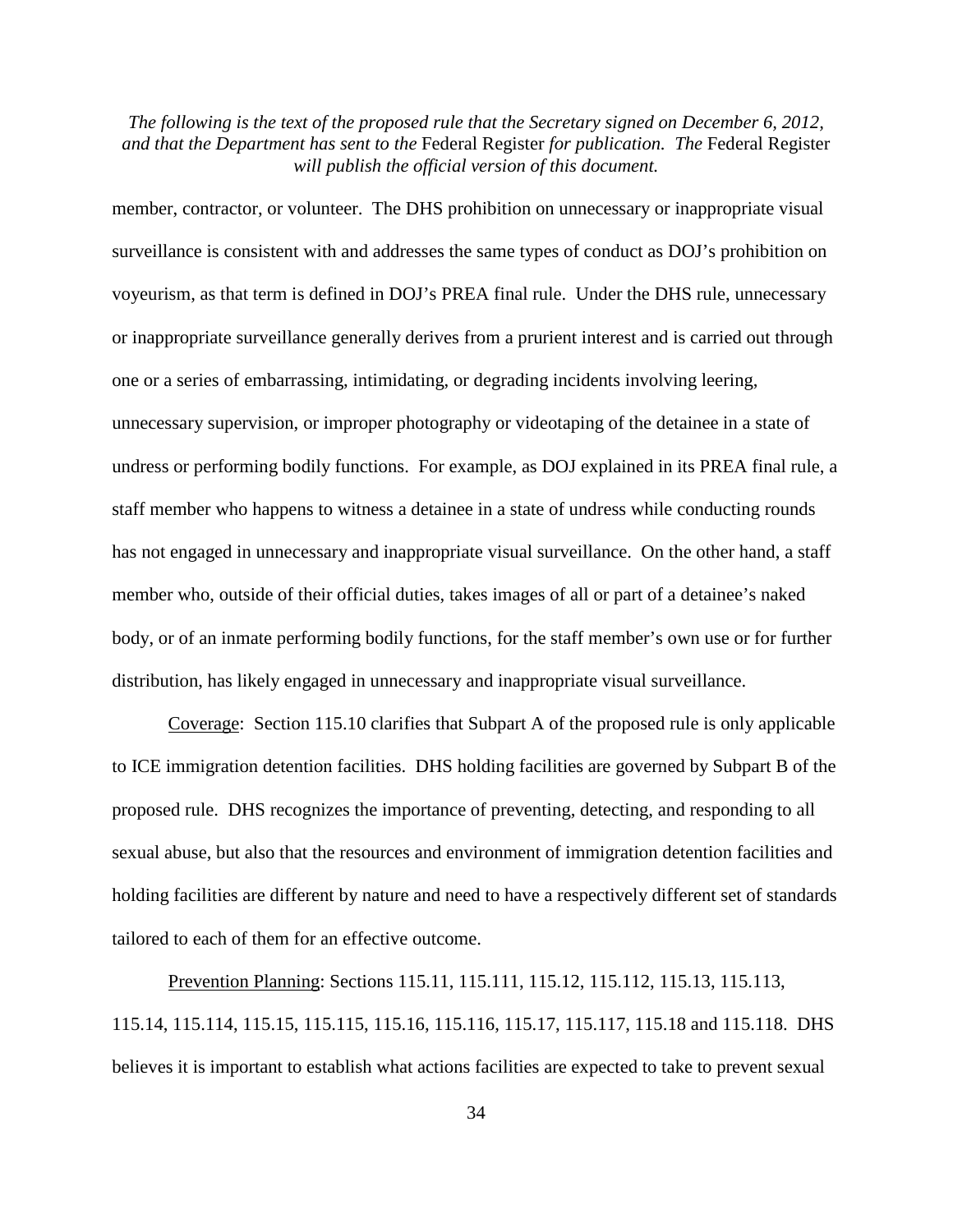abuse. Sections 115.11 and 115.111 require each DHS agency responsible for operation of confinement facilities and each immigration detention facility covered by Subpart A to establish a written zero-tolerance policy toward sexual abuse outlining the agency's or facility's approach to preventing, detecting, and responding to such conduct.

Sections 115.11 and 115.111 also mandate that each covered agency appoint an upperlevel, agency-wide Prevention of Sexual Abuse Coordinator (PSA Coordinator) to oversee agency efforts to comply with DHS sexual abuse prevention, detection, and response standards and that each immigration detention facility covered by Subpart A appoint a Prevention of Sexual Abuse Compliance Manager (PSA Compliance Manager) to oversee facility efforts in this regard. A similar facility-level requirement is not included for Subpart B holding facilities, as those are very numerous, often small, and operated directly by the agency, and thus overseen by the PSA Coordinator through the normal agency chain of command.

With respect to the reporting level of the DHS component PSA Coordinator, DHS's proposed standard requires that the position be "upper-level" but does not require that the coordinator report directly to the DHS component head. The PSA Coordinator should have access to agency and facility leadership on a regular basis, and have the authority to work with other staff, managers, and supervisors to effectuate change if necessary. By contrast, the facilityspecific PSA Compliance Manager need not be "upper-level," but should have access to facility staff, managers, and supervisors in order to guide implementation of facility sexual abuse prevention and intervention policies and procedures.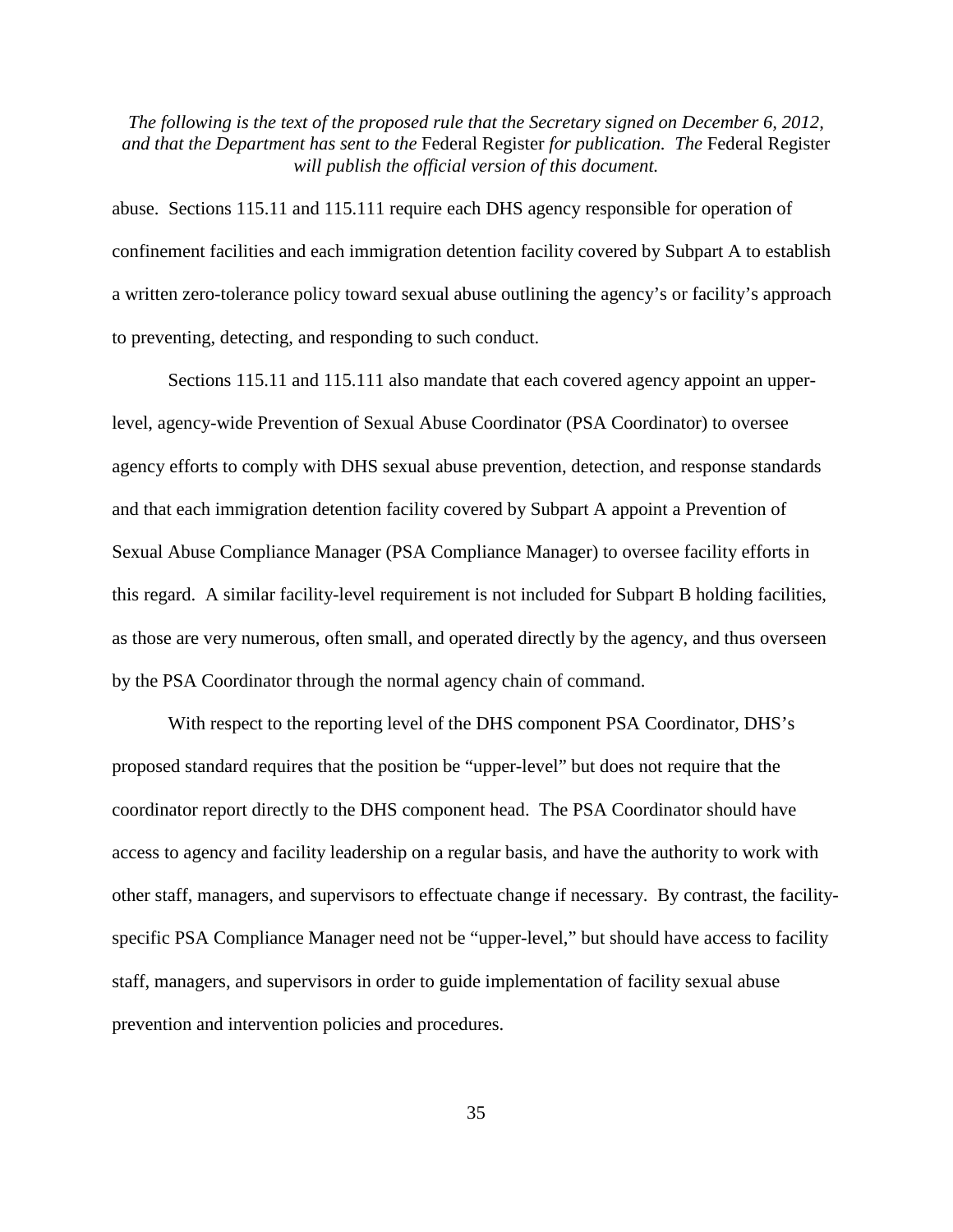Sections 115.12 and 115.112 require that agencies that contract with private entities for the confinement of detainees include the entity's obligation to comply with the DHS sexual abuse standards in new contracts or contract renewals. Although the proposed regulation would not directly apply to non-DHS private or public agencies or other entities, the proposed regulation requires that new contracts or renewals include the entity's obligation to adopt and comply with these standards and "provide for agency contract monitoring to ensure that the contractor is complying with these standards."

Sections 115.13 and 115.113 govern the supervision and monitoring of detainees. The DHS proposal recognizes that direct staff supervision and video monitoring are two methods of achieving one goal: reducing the opportunity for sexual abuse to occur unseen. DHS recognizes that different agencies and facilities rely on staffing and technology to varying degrees depending upon their specific characteristics. Accordingly, the DHS proposal considers these issues together.

DHS is also mindful that staffing and video-monitoring systems are both expensive. Staff salaries and benefits are typically the largest item in a correctional agency's budget, see, e.g., National Institute of Corrections, Staffing Analysis: Workbook for Jails (2d ed.) at 2, and economies of scale are difficult to obtain: increasing staffing by 25% is likely to increase staff costs by 25%. Likewise, video-monitoring systems may be beyond the financial reach of some agencies and facilities, although the costs of such systems may diminish in future years as technology advances.

36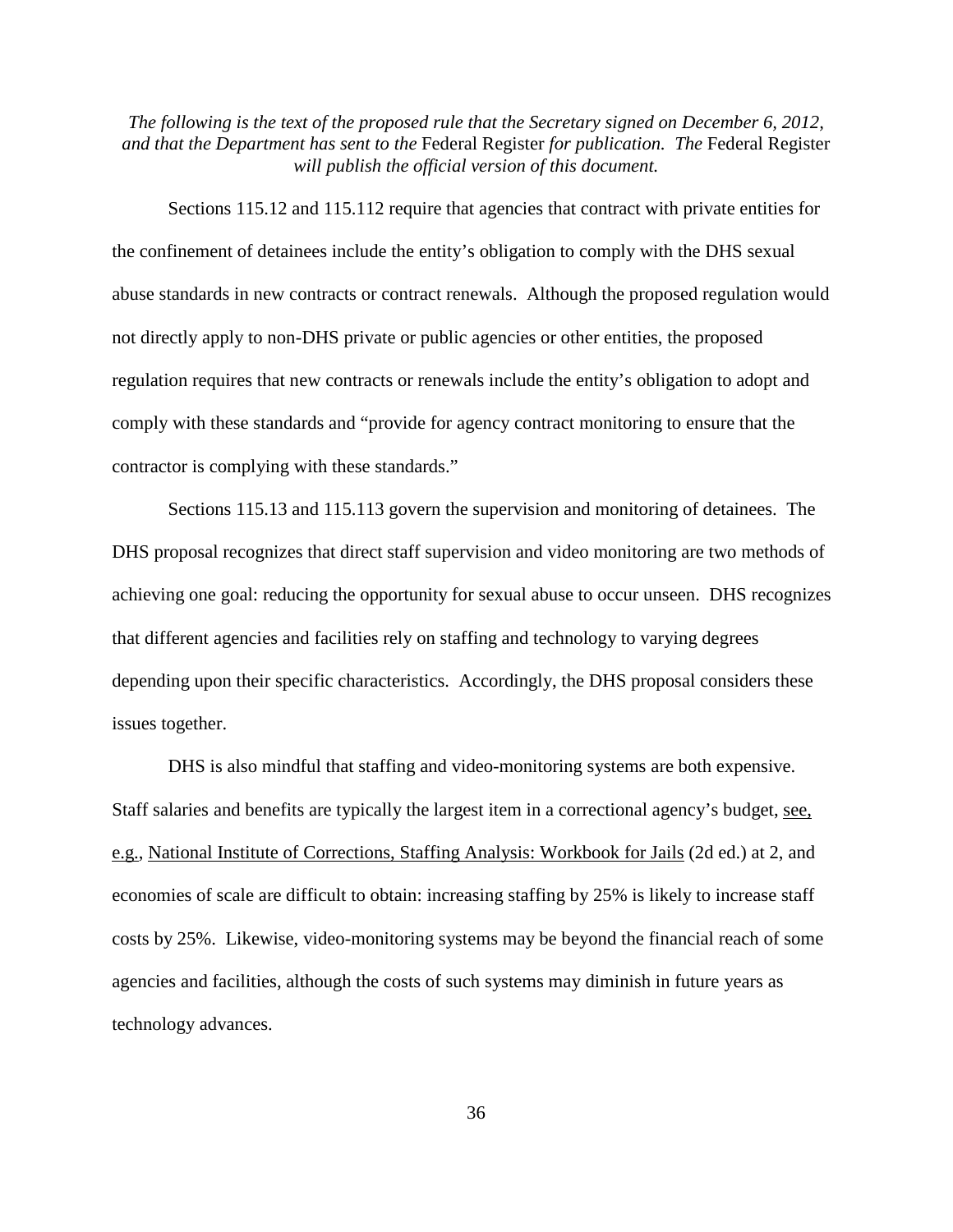DHS, however, recognizes the importance of detainee supervision in combating sexual abuse and believes that the correctional community shares this view. See, e.g., American Correctional Association, Public Correctional Policy on Offender Sexual Abuse (Jan. 12, 2005) (recommending that agencies "[m]aintain adequate and appropriate levels of staff to protect detainees against sexual assault"). Although proper detainee supervision and monitoring cannot eliminate the risk of sexual abuse, it can play a key role in reducing opportunities for it to occur.

At the same time, DHS recognizes that determining adequate detainee supervision and monitoring is a facility-specific enterprise. For example, the appropriate means of supervision and monitoring, including appropriate staffing levels, depends upon a variety of factors, including (but not necessarily limited to) the physical layout of a facility, the security level and gender of the detainees, whether the facility houses adults or juveniles, the length of time detainees reside in the facility, the amount of programming that the facility offers, and the facility's population density (i.e., comparing the number of detainees to the number of beds or square feet). Also, the facility's reliance on video monitoring and other technology may reduce staffing requirements, as long as the facility employs sufficient staff to monitor the video feeds or other technologies such as call buttons or sensors. The viability of technology may in turn depend upon, among other factors, the characteristics of the confined population.

Due to the complex interaction of these factors, DHS does not believe that it is possible to craft an agency-wide or facility-wide formula that would set appropriate staffing levels for all populations—although DHS is aware that some States do set such levels for juvenile facilities. Nor is it likely that an auditor would be able to determine the appropriate staffing level in the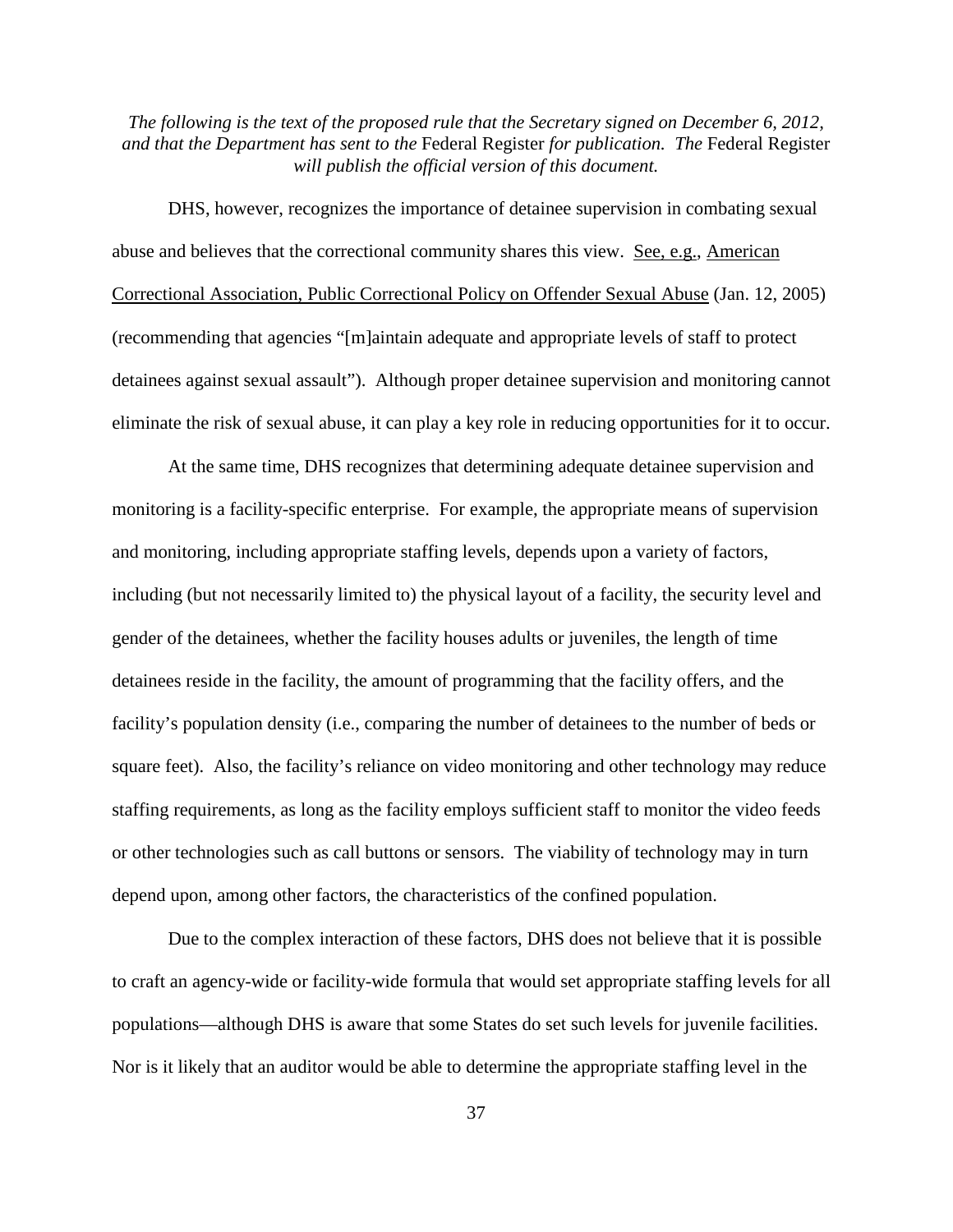limited amount of time available to conduct an audit. Relying on reported incidents of sexual abuse to determine appropriate staffing levels is also an imperfect method given the uncertainty as to whether an incident will be reported. Indeed, facilities where detainees feel comfortable reporting abuse, and where investigations are conducted effectively, may be more likely than other facilities to experience substantiated allegations of sexual abuse, even if the facility is safer than its counterparts. For this reason, DHS, like DOJ, has opted not to adopt general across-theboard standards on this issue, as proposed by some commenters to the DOJ rulemaking.

Accordingly, DHS is of the view that any standard that governs detainee supervision and monitoring must protect detainees by providing sufficient clarity as to its requirements, recognizing that the adequacy of detainee supervision and monitoring depends on several factors that interact differently for each facility, and accounting for the costs involved in employing additional staff and in purchasing and deploying additional technology. The agency or the facility itself must, therefore, make its own comprehensive assessment of adequate supervision levels, taking into account its use, if any, of video monitoring or other technology. The fact that multiple factors bear on the adequacy of detainee supervision and monitoring is no barrier to requiring an agency to conduct such an assessment for each of its facilities. The agency or facility must reassess at least annually such adequate supervision and monitoring, including through appropriate staffing levels, and should also reassess its use of video monitoring systems and other technologies. This annual assessment will include an examination of the adequacy of resources the agency or facility has available to ensure adequate levels of detainee supervision and monitoring. The purpose of mandating such inquiries within these standards is to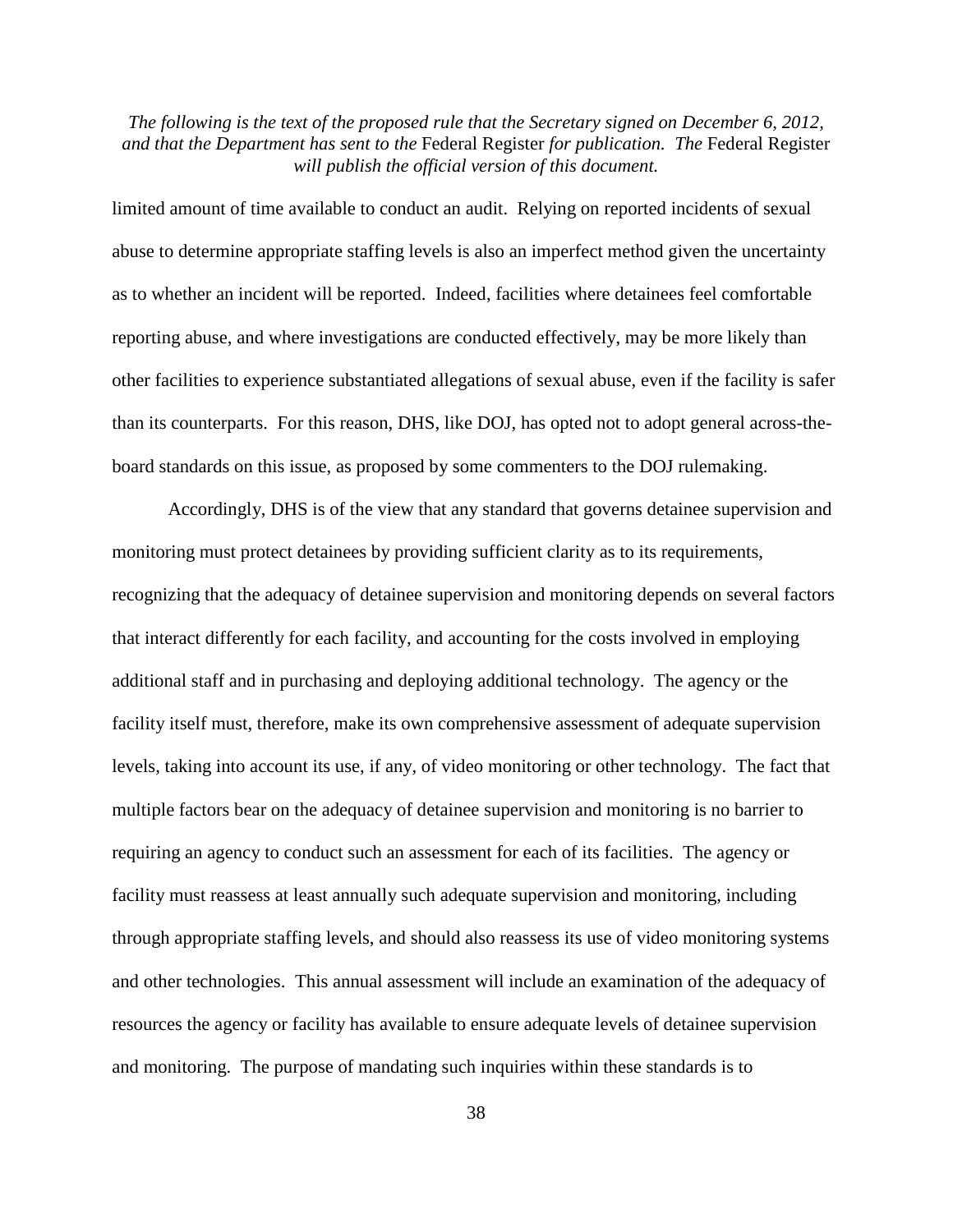institutionalize the practice of assessing detainee supervision and monitoring in the context of considering how supervision and monitoring contribute to efforts to combat sexual abuse. DHS is interested in receiving comments on whether and to what extent this standard should include additional or alternative requirements.

DHS notes, however, that this standard, like all the standards, is not intended to serve as a legal safe harbor. A facility that makes its best efforts to design and comply with its detainee supervision plan is not necessarily in compliance with legal requirements, even if a staffing shortfall is due to budgetary factors beyond its control.

DHS also believes that heightened protection should be accorded detainees who are assessed to be at a high risk of victimization for sexual abuse. The proposed rule thus provides in the holding facility context under proposed 115.141 that the agency provide such detainees heightened protection, to include continuous direct sight and sound supervision, single-cell housing, or placement in a cell actively monitored on video by a staff member sufficiently proximate to intervene, unless no such option is determined to be feasible. In the immigration detention context, heightened protection is addressed at another section of the proposed rule, 115.43, which imposes requirements more consistent with the long-term detention context and the more extensive resources found within those facilities, including consideration of administrative segregation. The proposed rule also includes proposed 115.13(d), which calls for unannounced security inspections to augment the safety of detainees held in the immigration detention facilities. This provision is not included in the holding facility provisions as the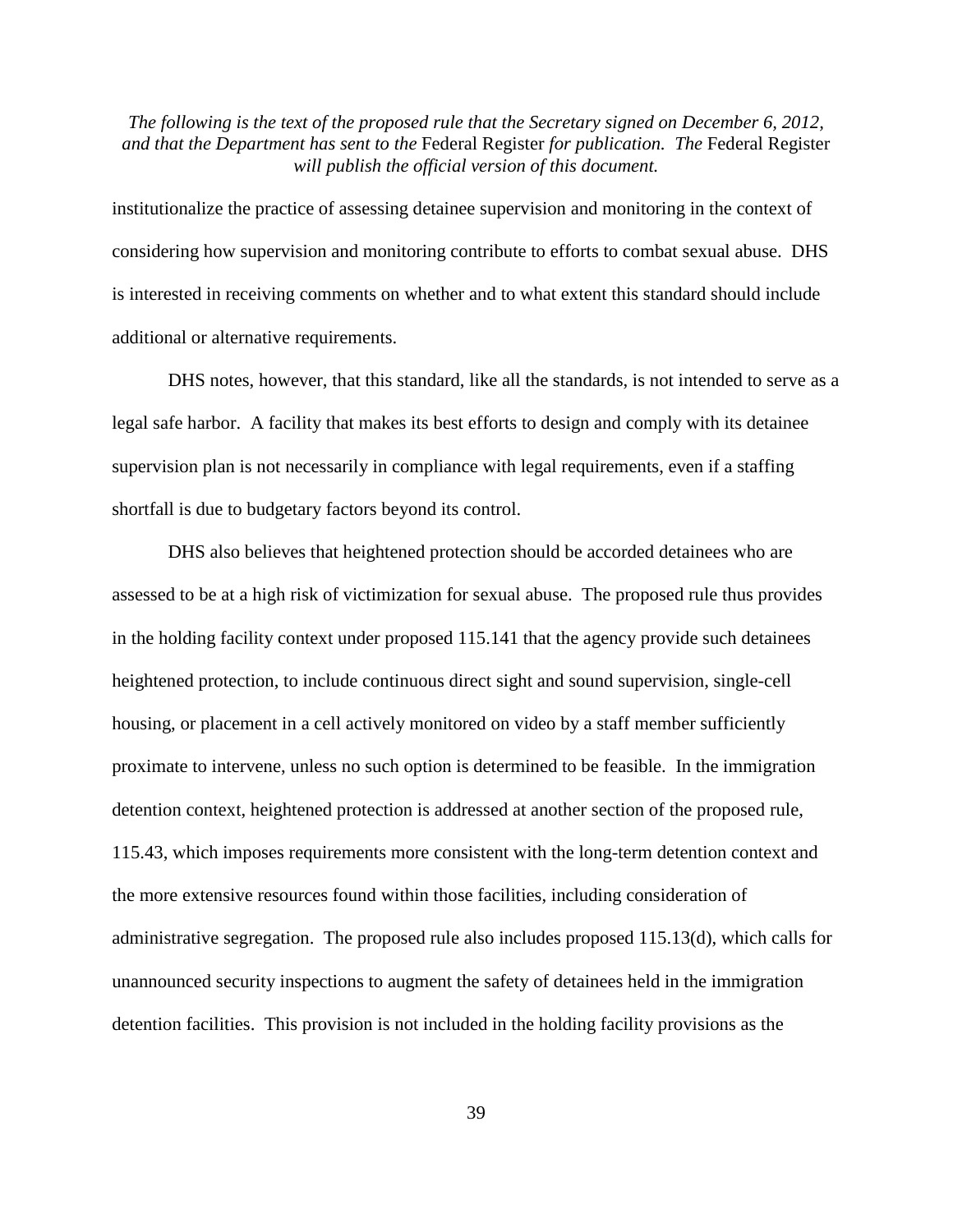agency visual supervision of detainees in that context is frequently direct and more continuous than in the long-term detention context.

In general, DHS provides that juveniles will be detained in the least restrictive setting appropriate to the juvenile's age and special needs, provided that such setting is consistent with the need to protect the juvenile's well-being and that of others, as well as any other laws, regulations, or legal requirements. Nearly all juveniles in ICE detention are located in family facilities, specifically in two family detention facilities that house juvenile detainees along with adult family members. Although the concern raised by potential mixing of adult and juvenile populations is thus unlikely to be an issue in ICE facilities as a whole, DHS has proposed a standard in section 115.14 that restricts, but does not forbid, the placement of juveniles in adult facilities. This provision is in recognition that it is possible under certain circumstances that adult and juvenile populations potentially could mix and it is important to clarify in regulation that DHS seeks to restrict such an outcome whenever possible.

The BJS previously reported that, based on its surveys of facility administrators, 20.6% of victims of substantiated incidents of inmate-on-inmate sexual violence in adult jails in 2005 were under the age of 18, and 13% of such victims in 2006 were under  $18<sup>7</sup>$  $18<sup>7</sup>$  $18<sup>7</sup>$  despite the fact that under-1[8](#page-39-1) inmates accounted for less than one percent of the total jail population in both years. $8$ These findings derived from facility responses to the BJS's *Survey of Sexual Violence* (SSV), which was administered to a representative sampling of jail facilities in addition to all Federal

<span id="page-39-0"></span><sup>&</sup>lt;sup>7</sup>See Beck, Sexual Violence Reported by Correctional Authorities, 2005, Table 4, BJS (2006); and Beck, Sexual Violence Reported by Correctional Authorities, 2006, Appendix Table 5, BJS (2007). <sup>8</sup>

<span id="page-39-1"></span>*See* Minton, Jail Inmates at Midyear 2010 – Statistical Tables, Table 7, BJS (2011).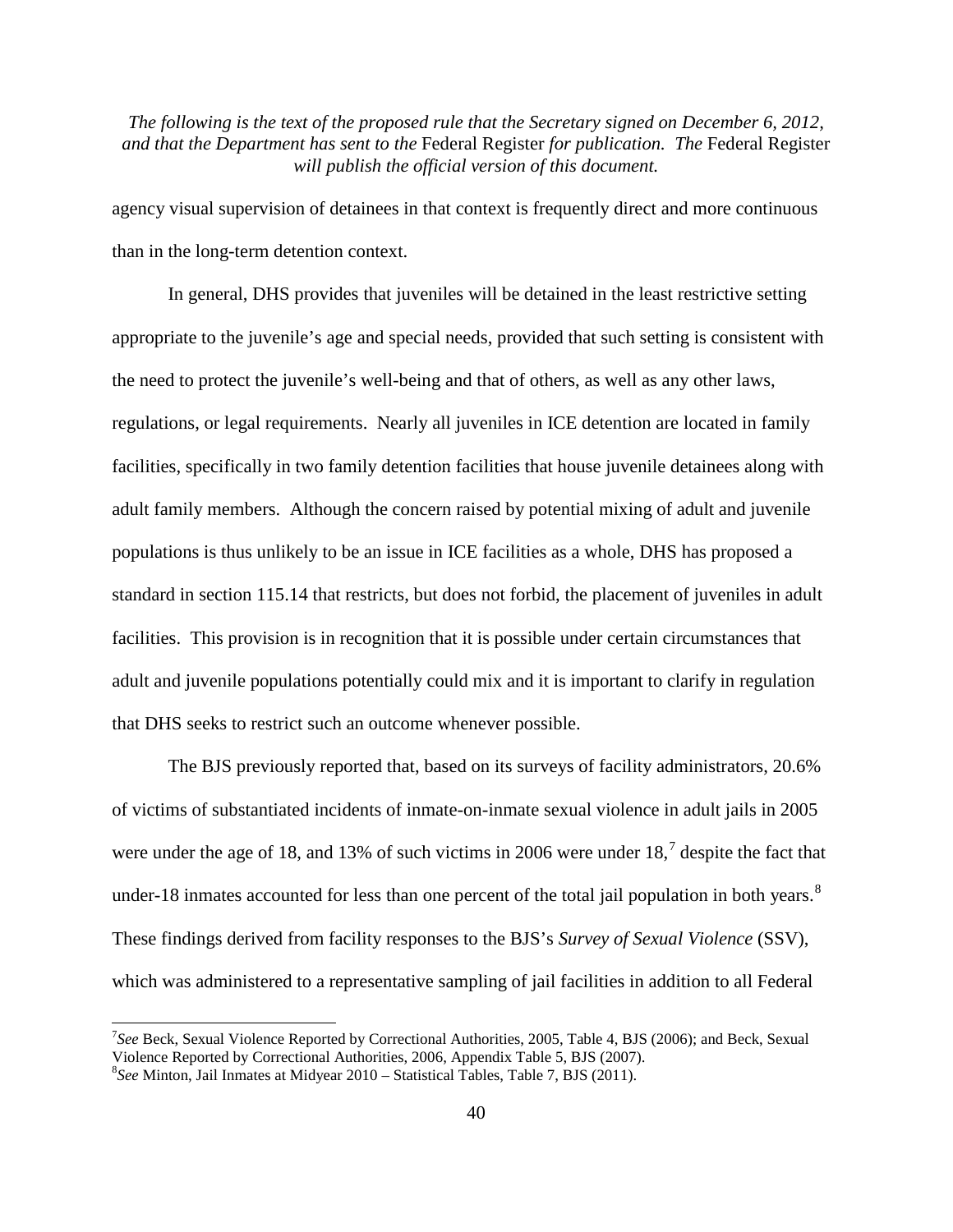and State prison facilities. However, upon further review, BJS has determined that these figures are not statistically significant due to the small number of reported incidents and the small number of jails contained in the sample. Indeed, in reporting data from the 2007 and 2008 SSVs, BJS determined that the standard errors around the under-18 estimates for adult jails were excessively large, and consequently did not report the estimates separately, but rather reported combined figures for inmates under the age of 25. BJS has now determined that it should have done the same for 2005 and 2006.

However, this conclusion does not impact the findings of the same BJS surveys performed in State prisons, which surveyed all State prisons (in contrast to the jails surveys, which included only a sampling of jails). According to SSV reports, from 2005 through 2008, 1.5% of victims of substantiated incidents of inmate-on-inmate sexual violence in State prisons were under 18, even though under-18 inmates constituted less than 0.2% of the State prison population. While the number of such substantiated incidents is small from 2005 through 2008—a total of 10—the combined data indicates that State prison inmates under the age of 18 are more than eight times as likely as the average State prison inmate to have experienced a substantiated incident of sexual abuse. Furthermore, the true prevalence of sexual abuse is undoubtedly higher than the number of substantiated incidents, due to the fact that many incidents are not reported, and some incidents that are reported are not able to be verified and thus are not classified as "substantiated." Indeed, it is quite possible that prison inmates under 18 are more reluctant than the average inmate to report an incident because of their age and relative newness to the prison system.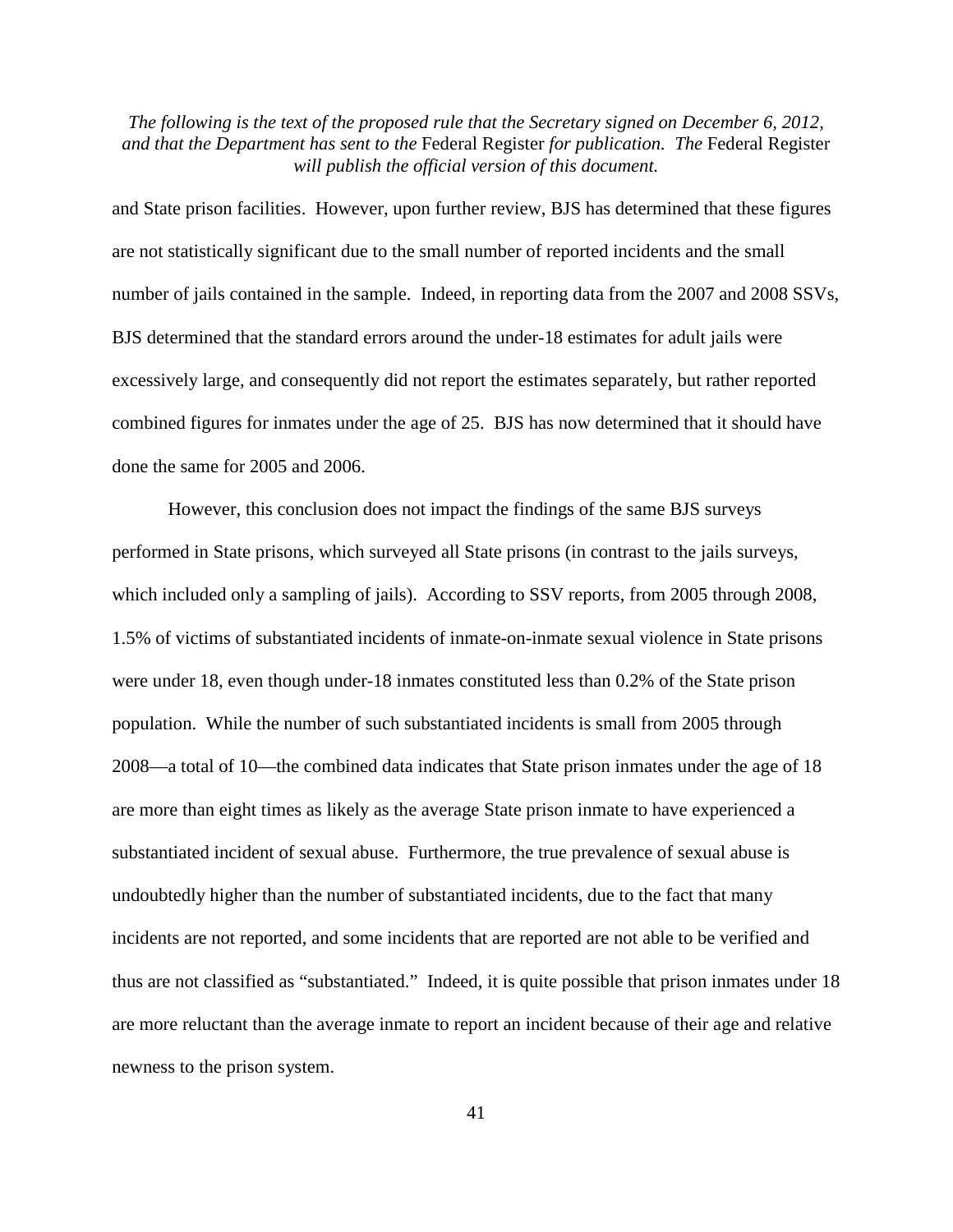DOJ's review of State procedures in its final rule indicates that at least 28 States have laws, regulations, or policies that restrict the confinement of juveniles in adult facilities in varying degrees. Some jurisdictions house these juveniles in juvenile facilities until they reach a threshold age and then transfer them to an adult facility. Other jurisdictions require physical separation or sight and sound separation between these juveniles and adult offenders. Yet other jurisdictions maintain dedicated programs, facilities, or housing units for juveniles in the adult system. Overall, there appears to be a national trend toward limiting interaction between juveniles and adult inmates. In recent years, a number of States have imposed greater restrictions on the placement of juveniles in adult facilities or have passed legislation to allow juveniles tried as adults to be housed in juvenile facilities.<sup>[9](#page-41-0)</sup>

<span id="page-41-0"></span> <sup>9</sup> *See* 77 FR 37106, 37128 n.14 (June 20, 2012) (citing 42 Pa. C.S.A. § 6327 (under-18 Pennsylvania inmates awaiting trial as adults may be detained in juvenile facilities until reaching 18); Va. S.B. 259, 2010 Gen. Assem., Reg. Sess. (eff. July 1, 2010) (presumption that under-18 Virginia inmates awaiting trial as adults be held in juvenile facilities); Colo. Rev. Stat. § 19-2-517 (2012) (preventing 14 and 15-year-olds from being tried as adults except in murder and sexual assault cases; requires prosecutors to state reasons and hear from defense counsel before exercising discretion to try 16 and 17-year-olds as adults); Ariz. S.B. 1009, 49th Leg., 2d Reg. Sess. (2010) (eliminating eligibility of some juveniles to be tried as adults by requiring a criminal charge brought against the juvenile to be based on their age at the time the offense was committed and not when the charge was filed); Utah H.B. 14, Gen. Sess. (Utah 2010) (granting justice court judge discretion to transfer a matter at any time to juvenile court if it is in the best interest of the minor and the juvenile court concurs); Miss. S.B. 2969, 2010 Leg., Reg. Sess. (2010) (limiting the types of felonies that 17 year olds can be tried for as an adult);Wash. Rev. Code §  $13.04.030(1)(e)(v)(E)(III)$  (2012) (allowing juveniles to be transferred back to juvenile court upon agreement of the defense and prosecution); Wash. Rev. Code § 13.40.020 (14) (providing that juveniles previously transferred to adult court are not automatically treated as adults for future charges if found not guilty of original charge); 2009 Nev. Stat. 239 (raising the age a juvenile may be presumptively certified as an adult from 14 to 16); Me. Rev. Stat. Ann. tit. 17-A § 1259 (2011) (providing that juveniles under 16 who receive adult prison sentence must serve sentence in juvenile correctional facility until their 18th birthday); 2008 Ind. Acts 1142-1144 (limiting juvenile courts' ability to waive jurisdiction to felonies and requiring access for Indiana criminal justice institute inspection and monitoring of facilities that are or have been used to house or hold juveniles); Conn. Gen. Stat. § 54-76bc (2012) (creating presumption that 16-17 year olds are eligible to be tried as youthful offenders unless they are charged with a serious felony or had previously been convicted of a felony or adjudicated a serious juvenile offender); 75 Del. Laws 269 (2005) (limiting Superior Court's original jurisdiction over robbery cases involving juveniles to crimes committed by juveniles who had previously been adjudicated delinquent for a felony charge and thereafter committed a robbery in which a deadly weapon was displayed or serious injury inflicted); 705 Ill. Comp.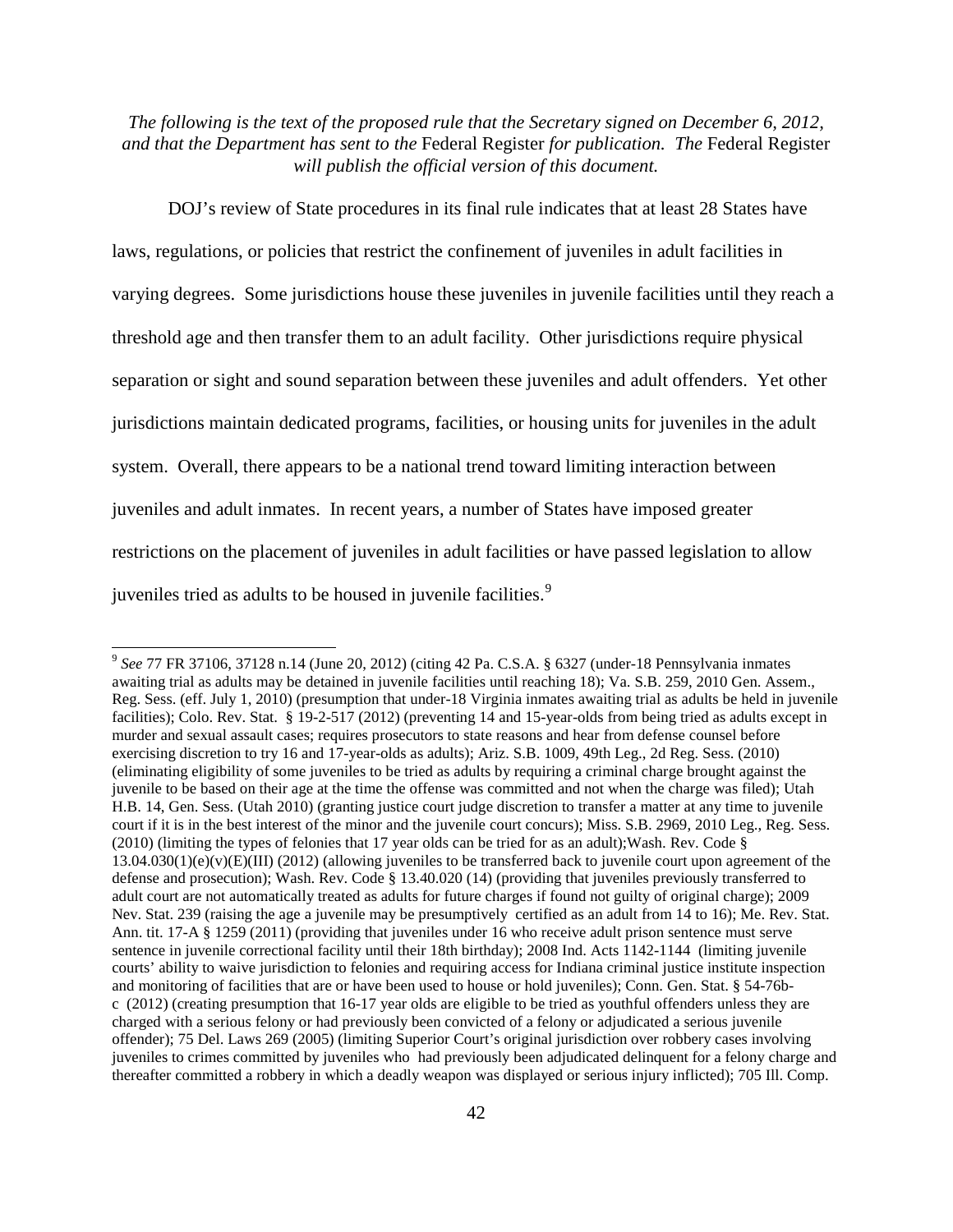Furthermore, several accrediting and correctional associations have formulated position statements, issued standards, or provided comments urging either that all persons under 18 be held in juvenile facilities only, or that they be housed separately from adult inmates. For example, the National Commission on Correctional Healthcare, the American Jail Association, the National Juvenile Detention Association, and the National Association of Juvenile Correctional Agencies all support separate housing or placement for juveniles.<sup>[10](#page-42-0)</sup> So too does the American Bar Association.<sup>[11](#page-42-1)</sup>

Although many jurisdictions have moved away from incarcerating adults with juveniles, a significant number of juveniles continue to be integrated into the adult inmate population. DOJ estimates that in 2009, approximately 2,778 juveniles were incarcerated in State prisons and 7,218 were held in local jails.<sup>[12](#page-42-2)</sup>

Taking these statistics and DHS operational requirements into consideration, DHS has decided to propose standards aimed at preventing unsupervised contact with adults without inadvertently causing harm to juveniles. The standard requires juveniles to be detained in the least restrictive setting appropriate to the juvenile's age and special needs, provided that such

 $\overline{a}$ 

<span id="page-42-1"></span> $\frac{11}{11}$  See ABA Criminal Justice Standards on the Treatment of Prisoners, at 23-3.2(b), [http://www.americanbar.org/content/dam/aba/publications/criminal\\_justice\\_standards/Treatment\\_of\\_Prisoners.authc](http://www.americanbar.org/content/dam/aba/publications/criminal_justice_standards/Treatment_of_Prisoners.authcheckdam.pdf)le<br>heckdam.ndf.

Stat. 405/5-130 (2011) (eliminating the requirement that 15-17 year olds charged with aggravated battery with a firearm and violations of the Illinois Controlled Substances Act, while on or near school or public housing agency

<span id="page-42-0"></span><sup>&</sup>lt;sup>10</sup>See Letter from Campaign from Youth Justice, *et al.*, to Attorney General Holder, at 4, April 4, 2011; NCCHC Position Statement, Health Services to Adolescents in Adult Correctional Facilities, adopted May 17, 1998, http://www.ncchc.org/resources/statements/adolescents.html.

<span id="page-42-2"></span><sup>&</sup>lt;sup>[12](http://www.americanbar.org/content/dam/aba/publications/criminal_justice_standards/Treatment_of_Prisoners.authcheckdam.pdf)</sup> See West, Prison Inmates at Midyear 2009 – Statistical Tables, Table 21, BJS (Rev. 2011); Minton, Jail Inmates at Midyear 2010 – Statistical Tables, Table 6, BJS (Rev. 2011).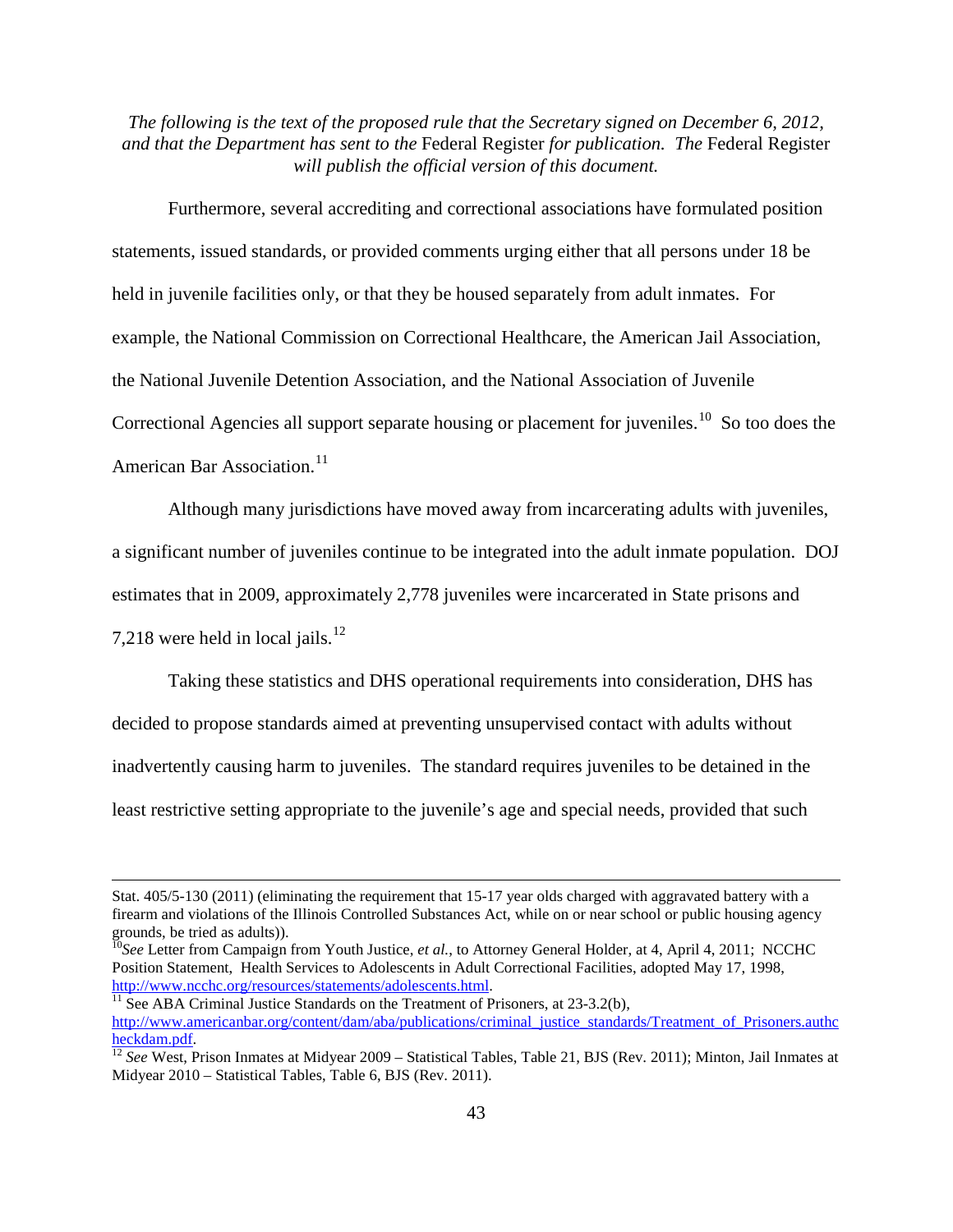setting is consistent with the need to protect the juvenile's well-being and that of others, as well as any other laws, regulations or legal requirements.

In section 115.14, Juvenile and family detainees, the proposed standard for ICE immigration detention facilities is consistent with ICE's Family Detention and Intake Guidance and recognizes that in some circumstances ICE detains families together. Under this standard, ICE immigration detention facilities would not be required to hold juveniles apart from adults if the adult is a member of the family unit and no other adult non-relative detainees are in the same detention cell, and provided there are no safety or security concerns with the arrangement. ICE policy and the standards would further require that facilities provide priority attention to unaccompanied alien children, as defined by 6 U.S.C. 279, whom DHS is legally required to transfer to a HHS Office of Refugee Resettlement facility within 72 hours, except in exceptional circumstances. If the unaccompanied alien child has been convicted of a sexual abuse-related crime as an adult, ICE will provide the entity taking custody of the juvenile—generally the facility or the HHS Office of Refugee Resettlement—with the releasable information regarding the conviction(s) to ensure the appropriate placement of the alien in an HHS Office of Refugee Resettlement facility.

Section 115.114, the standard for detaining juveniles in holding facilities, leaves open the possibility that families detained while travelling or living together may be detained together, while providing that unaccompanied juveniles be held separately from adult detainees. This distinction is intended to protect unaccompanied juveniles who may be at an increased vulnerability to sexual abuse by virtue of their unaccompanied status but permit families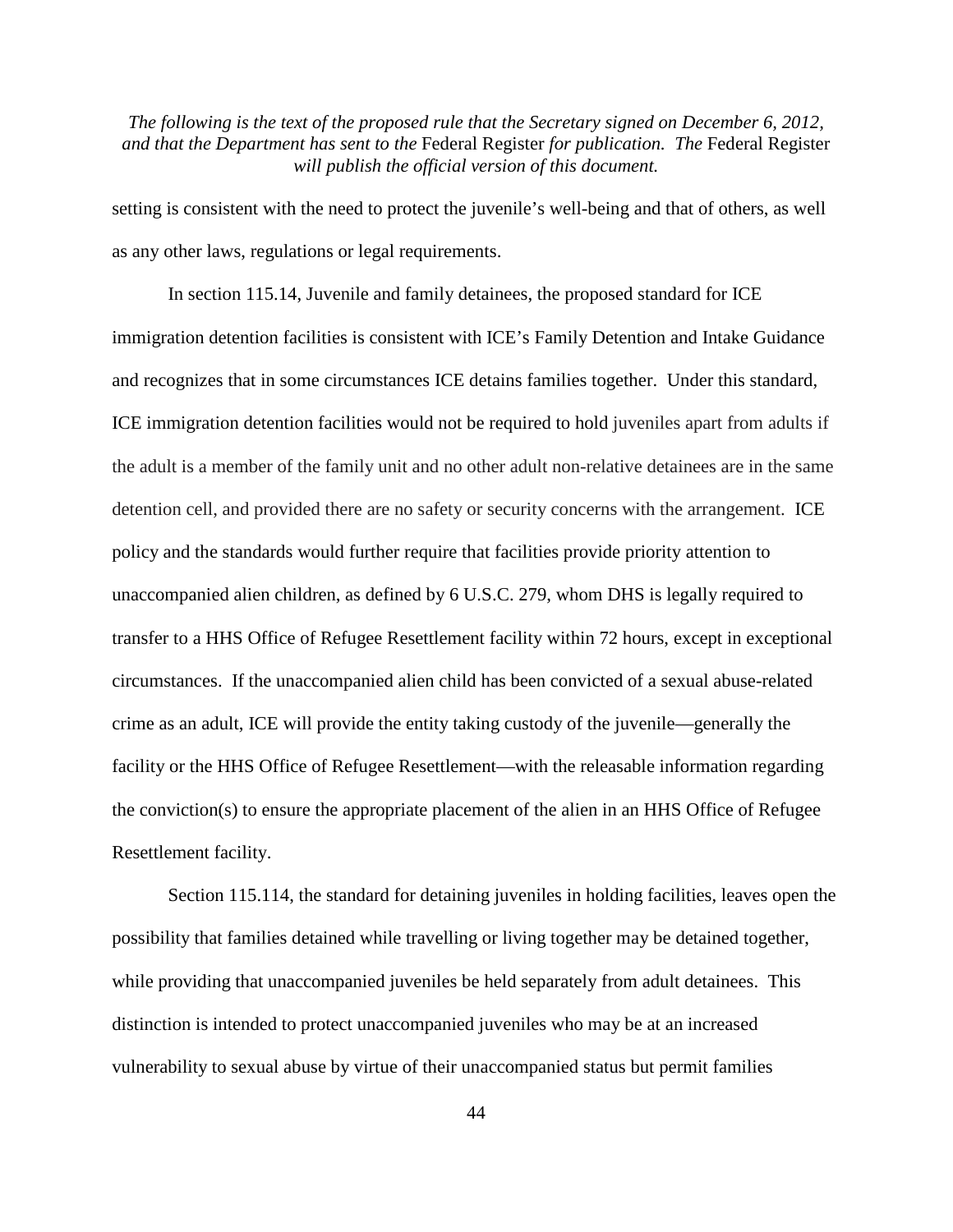travelling together to remain together while confined for temporary processing or other agency operations.

With these sections, DHS is mindful of agency concerns regarding cost, feasibility, and preservation of State law prerogatives. The proposed standard still affords facilities and agencies some flexibility in devising an approach to protecting juveniles. Compliance may be achieved by, for example: (1) confining juveniles to a separate unit, (2) transferring juveniles to a facility within the agency that enables them to be confined to a separate unit, (3) entering into a cooperative agreement with an outside jurisdiction to enable compliance, or (4) ceasing to confine juveniles in adult facilities as a matter of policy, or State or local law. Agencies may, of course, combine these approaches as they see fit.

Sections 115.15 and 115.115 address limits on cross-gender viewing and searches. The proposed rule would require policies and procedures that enable detainees to shower (where showers are available), perform bodily functions, and change clothing without being viewed by staff of the opposite gender, except in exigent circumstances or when such viewing is incidental to routine cell checks or is otherwise appropriate in connection with a medical examination or bowel movement under medical supervision. The proposed rule would also require that staff of the opposite gender announce their presence when entering an area where detainees are likely to be showering, performing bodily functions, or changing clothing. The rule would further prohibit cross-gender strip searches except in exigent circumstances, or when performed by medical practitioners, and prohibits facility staff from conducting body cavity searches of juveniles, requiring instead that all body cavity searches of juveniles be referred to a medical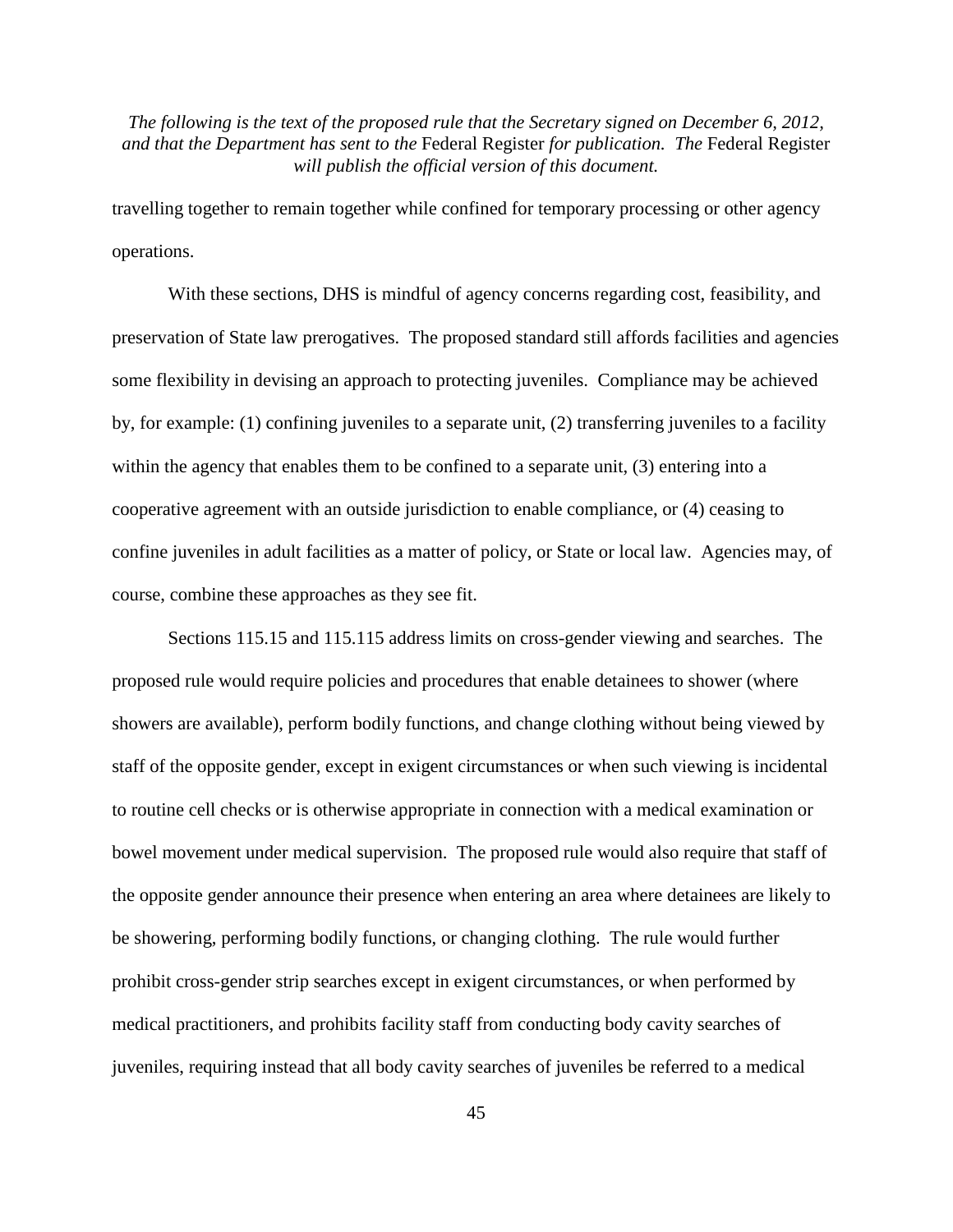practitioner. These DHS provisions are the same for immigration detention facilities and holding facilities, and reflect the existing policies related to ICE immigration detention operations.

In Subpart A, the DHS proposal imposes limits on immigration detention facilities' crossgender searches that are broader in scope than the DOJ PREA final rule, generally prohibiting cross-gender pat-down searches of all detainees, male or female. The DOJ regulations governing adult prisons and jails prohibit cross-gender pat-down searches of female inmates only, with a relatively narrow exception for exigent circumstances. DHS adopts the DOJ standard on crossgender pat-down searches of female inmates (for DHS's purposes, female detainees). DHS has also incorporated the PBNDS 2011 standard prohibiting cross-gender pat-down searches of male detainees, with an exception for situations where, after reasonable diligence, staff of the same gender is not available at the time the pat-down search is required or in exigent circumstances. DHS intends this standard to require facilities to make considerable efforts to facilitate samegender staff availability. Whereas DOJ's rule is being phased in over three to five years, depending on the size of the affected facility, DHS proposes implementation of this standard at the same time as all other requirements placed on facilities through this rulemaking. DHS is soliciting public comment on this proposed approach to restrictions on cross-gender pat-down searches.

DOJ explained in its final rule that it had received numerous comments on its proposed limits on cross-gender pat-down searches during the course of its rulemaking. Multiple State and local agencies expressed concern about a complete prohibition on cross-gender pat-down searches, as applied to male inmates. The commenters wrote that such a requirement might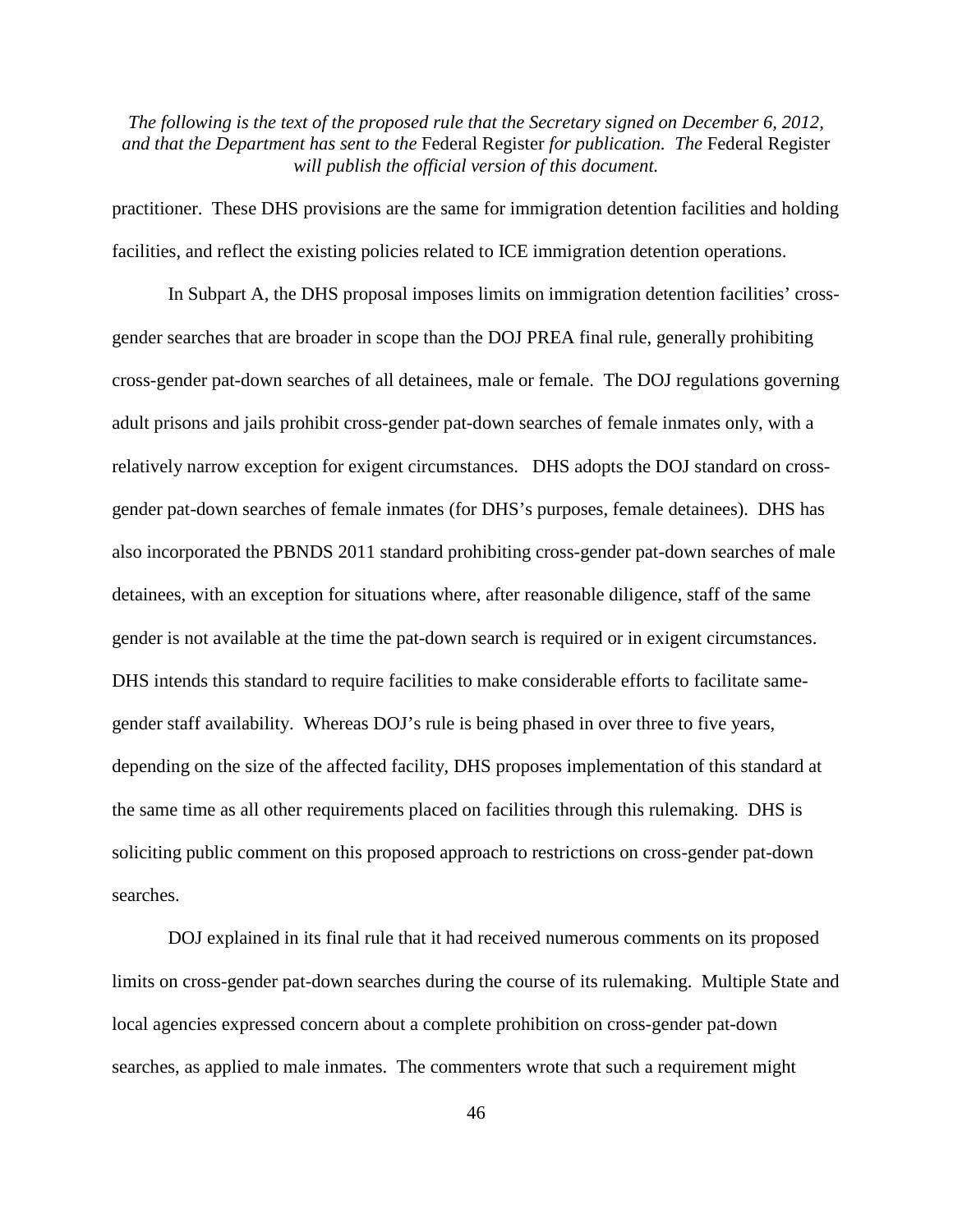affect an agency's ability either to hire significant numbers of additional male staff or to lay off significant numbers of female staff, due to their overwhelmingly male inmate population and substantial percentage of female staff. In addition, many agencies expressed concern that the necessary adjustments to their workforce could violate Federal or State equal employment opportunity laws. DHS has taken note of these comments in formulating its proposals but believes its circumstances can accommodate the proposed prohibition of cross-gender pat-down searches unless staff of the same gender is not available, after reasonable diligence, or in exigent circumstances.

Accordingly, and consistent with existing DHS policies, in Section 115.15, DHS proposes to prohibit cross-gender pat-down searches in its immigration detention facilities unless, after reasonable diligence, staff of the same gender is not available at the time the patdown search is required (for male detainees), or in exigent circumstances (for female and male detainees alike). DHS proposes to require that all cross-gender pat-down searches conducted pursuant to these exceptions be documented. Cross-gender pat-downs are not prohibited in the holding facility context, in Section 115.115, because of the exigencies encountered in those environments and the staffing and timing constraints in those small and short-term facilities.

Sections 115.15 and 115.115, consistent with existing DHS policy, also bar examinations of detainees for the sole purpose of determining gender status. Rather, if the detainee's gender is unknown, it may be determined during conversations with the detainee, by reviewing medical records (if available), or, if necessary, learning that information as part of a broader medical examination conducted in private by a medical practitioner. The proposed standard also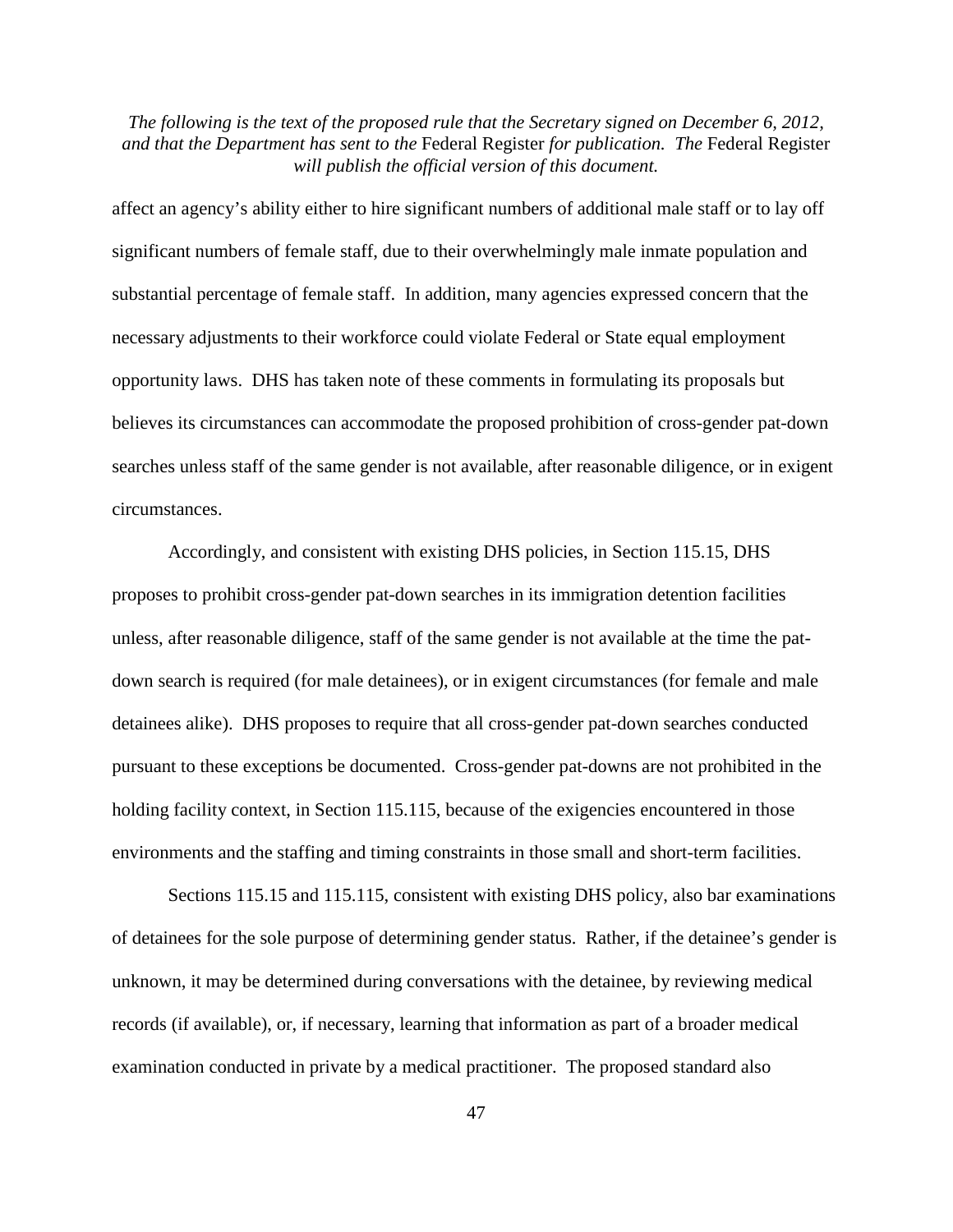mandates that agencies train security staff, in the immigration detention facility context, and law enforcement staff, in the holding facility context, in proper procedures for conducting all patdown searches, including cross-gender pat-down searches and searches of transgender and intersex detainees. The DHS standard mandates that all pat-down searches be conducted in a professional and respectful manner, and in the least intrusive manner possible consistent with security needs, including officer safety concerns, and existing agency policy.

Sections 115.16 and 115.116 govern the accommodation of detainees with disabilities and detainees with limited English proficiency (LEP). As the NPREC noted, "[t]he ability of all detainees to communicate effectively and directly with staff, without having to rely on detainee interpreters, is crucial for ensuring that they are able to report sexual abuse as discreetly as possible." Prison/Jail Standards at 13. Moreover, the Americans with Disabilities Act (ADA) requires State and local governments and their instrumentalities to make their services, programs, and activities accessible to individuals with all types of disabilities. See 42 U.S.C. 12132. The ADA also requires State and local governments to ensure that their communications with individuals with disabilities affecting communication (blindness, low vision, deafness, or other speech or hearing disability) are as effective as their communications with individuals without disabilities. In addition, the ADA requires each State and local government to make reasonable modifications to its policies, practices, and procedures when necessary to avoid discrimination against individuals with disabilities, unless it can demonstrate that making the modifications would fundamentally alter the nature of the relevant service, program, or activity. These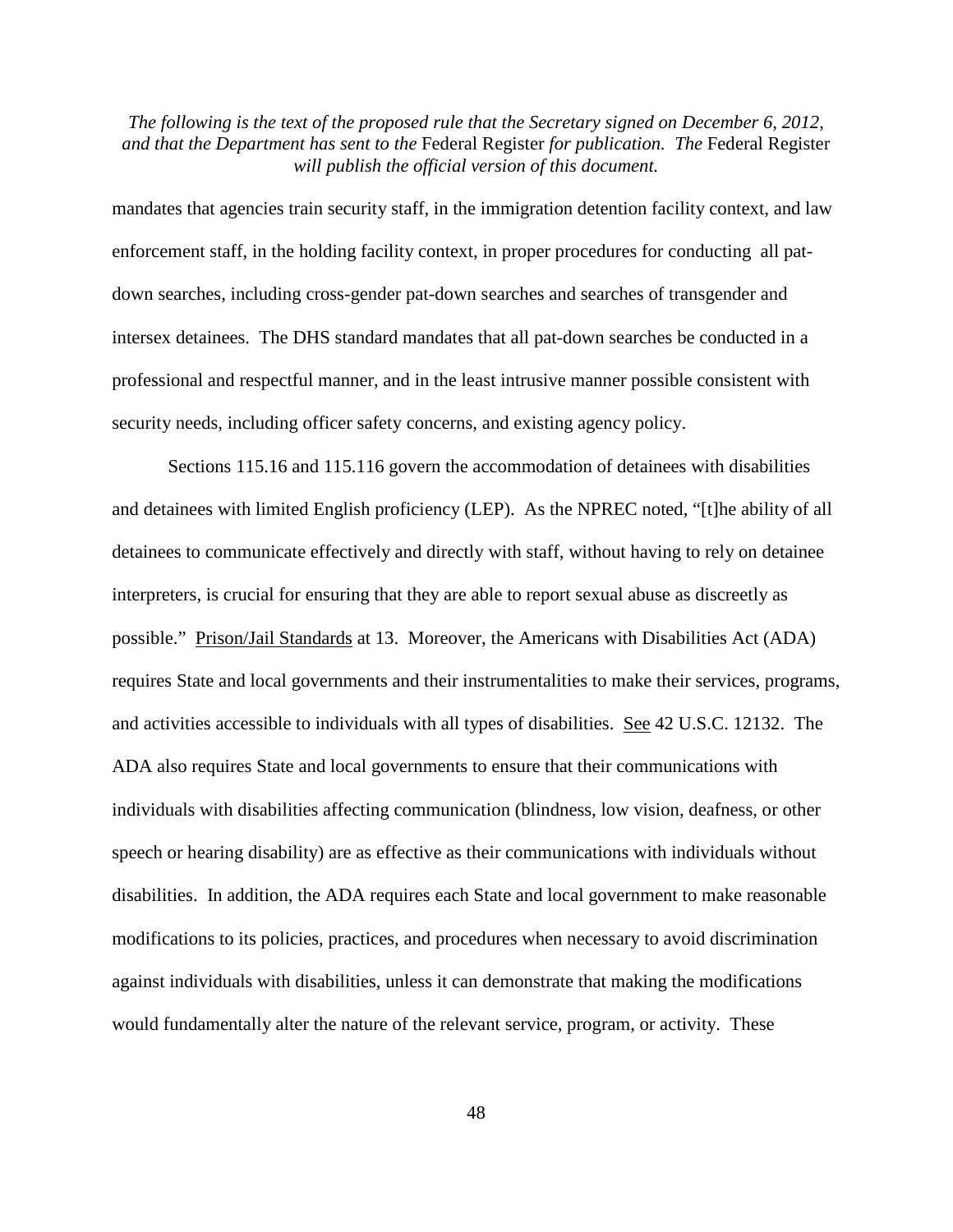nondiscrimination obligations apply to all confinement facilities operated by or on behalf of State or local governments. See Pa. Dep't of Corr. v. Yeskey, 524 U.S. 206, 209-10 (1998).

DHS's proposed standard requires all facilities to take appropriate steps to ensure that detainees with disabilities (including, for example, detainees who are deaf or hard of hearing, those who are blind or have low vision, or those who have intellectual, psychiatric, or speech disabilities) have an equal opportunity to participate in or benefit from all aspects of the agency's efforts to prevent, detect, and respond to sexual abuse. Such steps would include, when necessary, ensuring effective communication with detainees who are deaf or hard of hearing, and providing access to in-person, telephonic, or video interpretive services. In addition, DHS will provide all facilities with written materials related to sexual abuse in formats or through methods that ensure effective communication with detainees with disabilities, including detainees who have intellectual disabilities, limited reading skills, or who are blind or have low vision. Consistent with DOJ regulations under title II of the ADA, 28 CFR 35.164, the agency would not be required to take actions that it can demonstrate would result in a fundamental alteration in the nature of a service, program, or activity, or in undue financial and administrative burdens.

Similarly, DHS agencies would be required to take reasonable steps to ensure meaningful access for LEP detainees to all aspects of the agency's efforts to prevent, detect, and respond to sexual abuse, including steps to provide in-person or telephonic interpretive services to enable effective, accurate, and impartial interpretation, both receptively and expressively, using any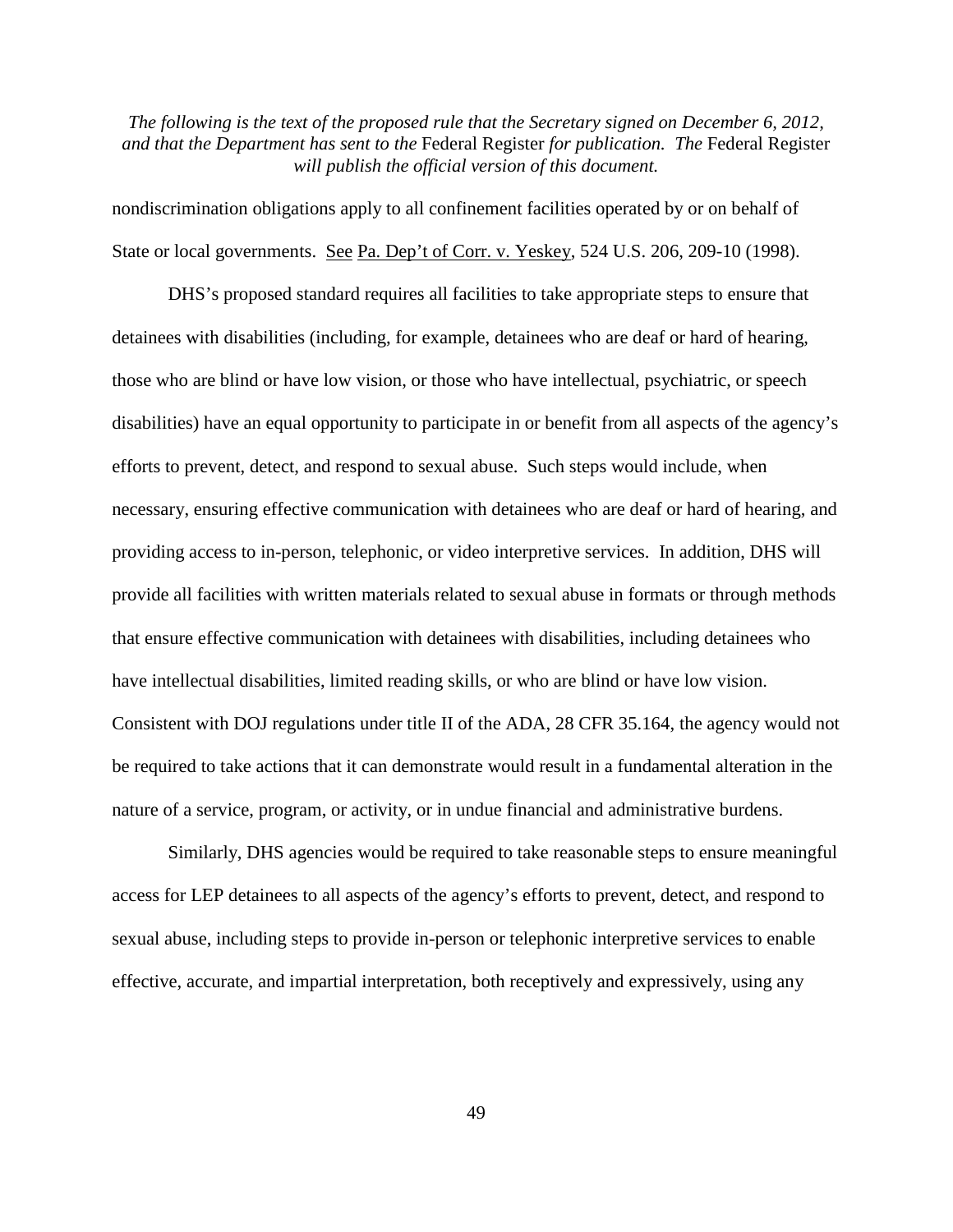necessary specialized vocabulary. These requirements are consistent with the existing DHS-wide Language Access Plan.<sup>[13](#page-49-0)</sup>

With respect to relying on detainee interpreters, 115.16(c) limits reliance on detainee interpreters in circumstances related to allegations of sexual abuse. Specifically, the DHS standard proposes to require that the agency provide access to in-person or telephonic interpretation services by someone other than another detainee when dealing with issues related to sexual abuse, but would not prohibit reliance on a detainee interpreter where the detainee expresses a preference for a detainee interpreter and the agency determines that such interpretation is appropriate. A detainee would not be an appropriate interpreter if he or she is the alleged abuser or a witness to the alleged abuse, or has some significant relationship with the alleged abuser. The provision of interpreter services by minors, alleged abusers, detainees who witnessed the alleged abuse, and detainees who have a significant relationship with the alleged abuser to provide interpretation is not appropriate in matters relating to allegations of sexual abuse. This provision is intended to ensure access to the effective, accurate, and impartial interpretation that is essential when addressing sensitive issues such as those involving allegations of sexual abuse, but to accommodate detainees who prefer to have another detainee interpret for them.

DHS re-emphasizes that the requirements in this proposed standard are not intended to relieve agencies of any preexisting obligations imposed by the ADA, the Rehabilitation Act of 1973, or the meaningful access requirements of Title VI of the Civil Rights Act of 1964, 42

<span id="page-49-0"></span> $13$  The DHS Language Access Plan can be found at [www.dhs.gov/crcl-lep.](http://www.dhs.gov/crcl-lep)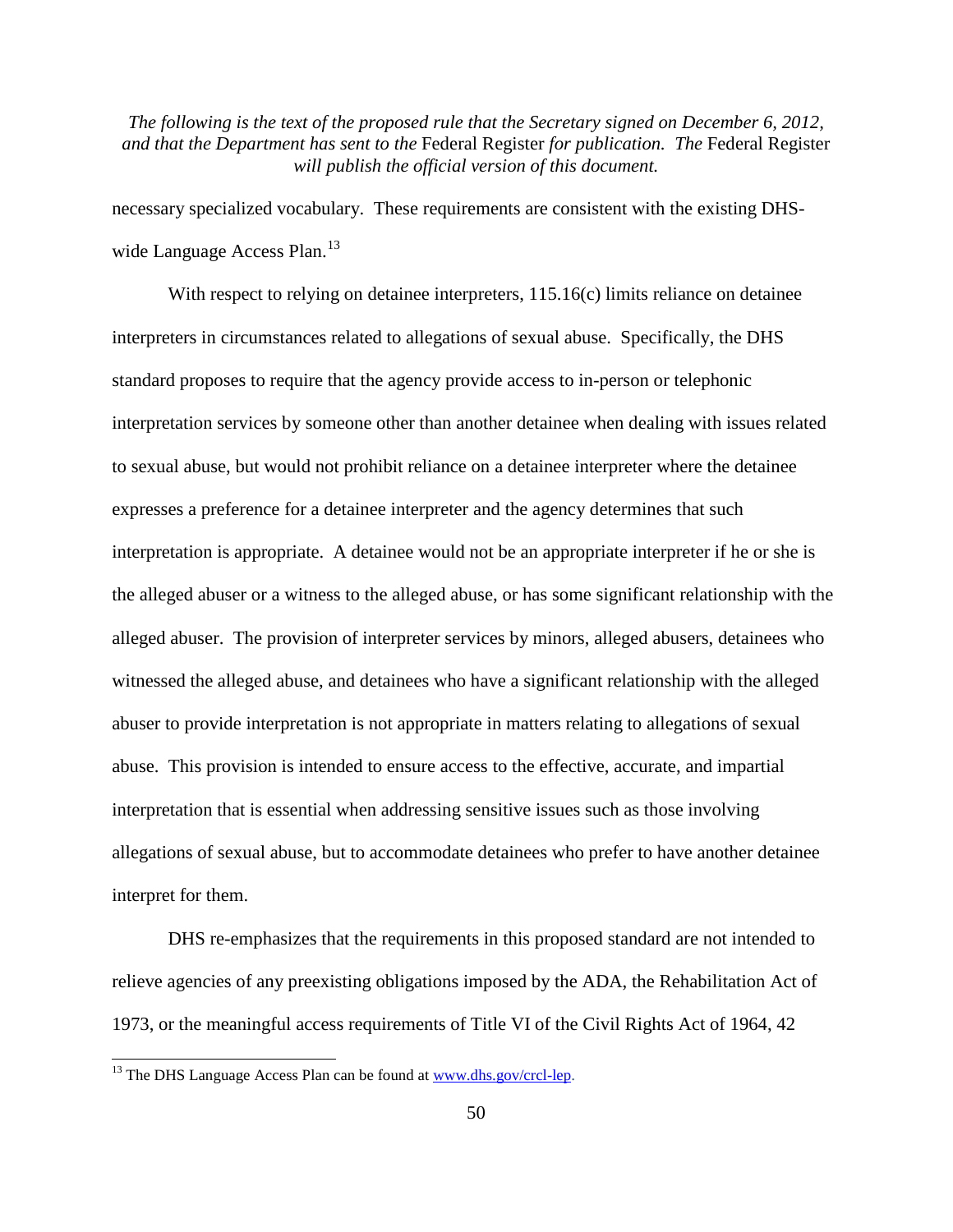U.S.C. 2000d *et seq*., and Executive Order 13166. DHS encourages all agencies to refer to the relevant statutes, regulations, and guidance when determining the extent of their obligations.

Sections 115.17 and 115.117 govern hiring and promotion decisions. Like the DOJ standards, the proposed DHS standard would restrict agencies' ability to hire or enlist the services of anyone who may have contact with detainees and who previously engaged in sexual abuse in a prison, jail, holding facility, community confinement facility, juvenile facility, or other institution (as defined in 42 U.S.C. 1997); who has been convicted of engaging or attempting to engage in sexual activity facilitated by force, overt or implied threats of force, or coercion, or if the victim did not consent or was unable to consent or refuse; or who has been civilly or administratively adjudicated to have engaged in such activity. The agency or facilities will also be required to consider any substantiated allegations of sexual abuse made against staff in making promotion decisions.

Finally, like the DOJ final rule, the DHS proposal would require a background investigation before the agency or facility hires employees, staff, or contractors who may have contact with detainees. These background investigations will include accessing the standard criminal records databases maintained and widely used by law enforcement agencies. To ensure that facilities perform a background investigation consistent with agency standards, DHS proposes to require the facility to provide written documentation to the agency upon request showing the elements completed in the background check and the facility's final determination for the agency's approval. DHS will repeat these background checks for agency employees every five years. In addition, these proposed standards would require an updated background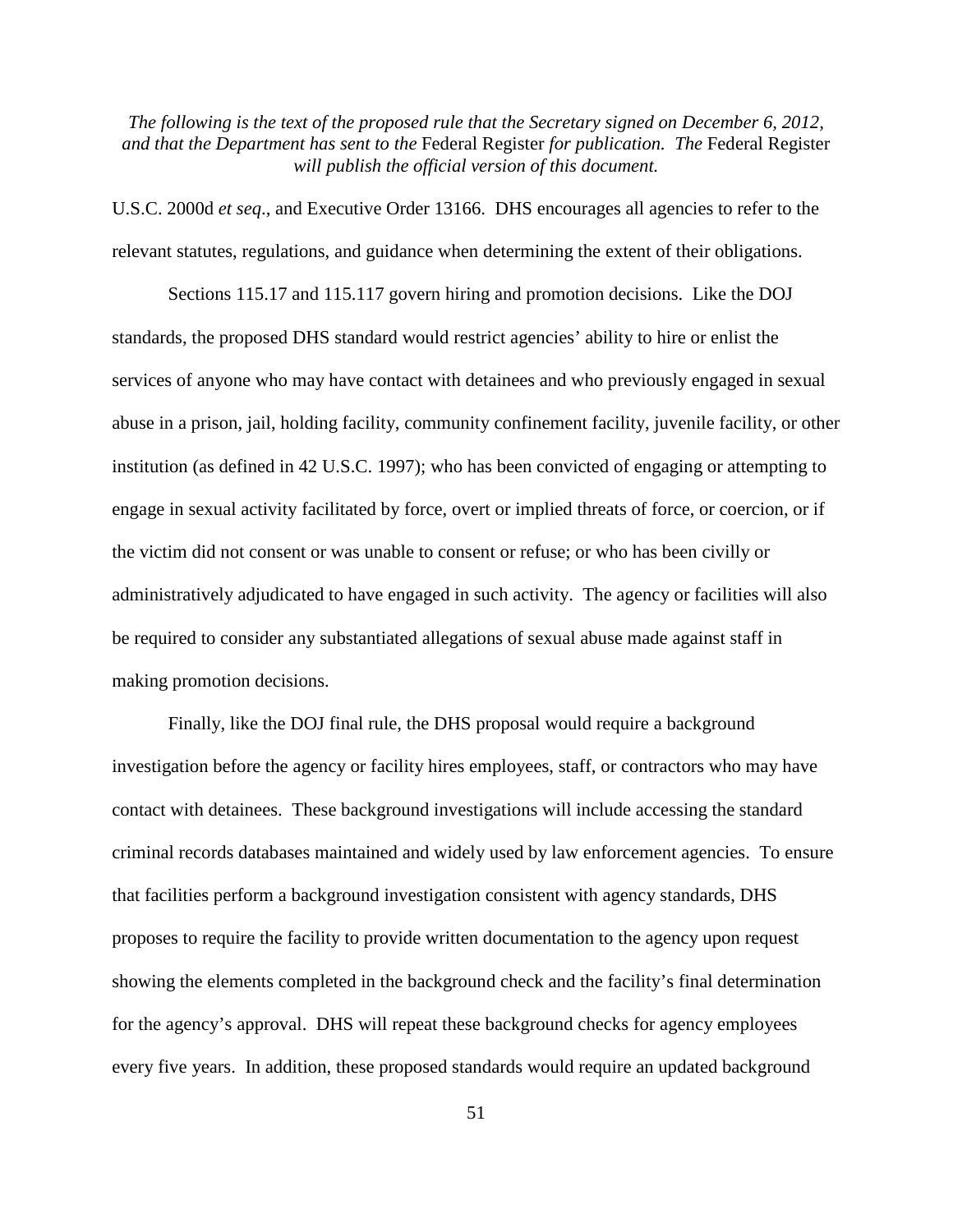investigation every five years for those facility staff who may have contact with detainees and who work in immigration-only detention facilities. Unlike the DOJ final rule, however, DHS does not propose to require all facilities to repeat the background checks every five years; the burden of this requirement seems to outweigh its beneficial effect, particularly given that many facility staff do not frequently have contact with immigrant detainees.

Sections 115.18 and 115.118 require agencies and facilities to consider the effect of any facility designs, modifications, or technological upgrades on efforts to combat sexual abuse when designing or expanding facilities and when installing or updating a video monitoring system or other technology. DHS believes that it is appropriate to require agencies to consider the impact of their physical and technological upgrades. Indeed, the American Correctional Association has recommended that, as a means of deterring sexual abuse, agencies should promote facility design that enables effective supervision within facilities, including, for instance, direct lines of sight, video monitoring systems, and other physical and technology features. American Correctional Association, Public Correctional Policy on Offender on Offender Sexual Abuse (Jan. 12, 2005; Jan. 27, 2010). DHS agrees that it needs to be forward-looking in its strategy to prevent sexual abuse in its immigration detention and holding facilities, and believes that this provision will institute appropriate strategic thinking within DHS and its partners for future construction.

Responsive Planning: Sections 115.21, 115.121, 115.22 and 115.122. DHS believes it is important to establish standards that address how facilities are expected to respond to an incident of sexual abuse. Sections 115.21 and 115.121 set forth requirements to ensure each agency and facility establishes a protocol for the investigation of allegations of sexual abuse, or the referral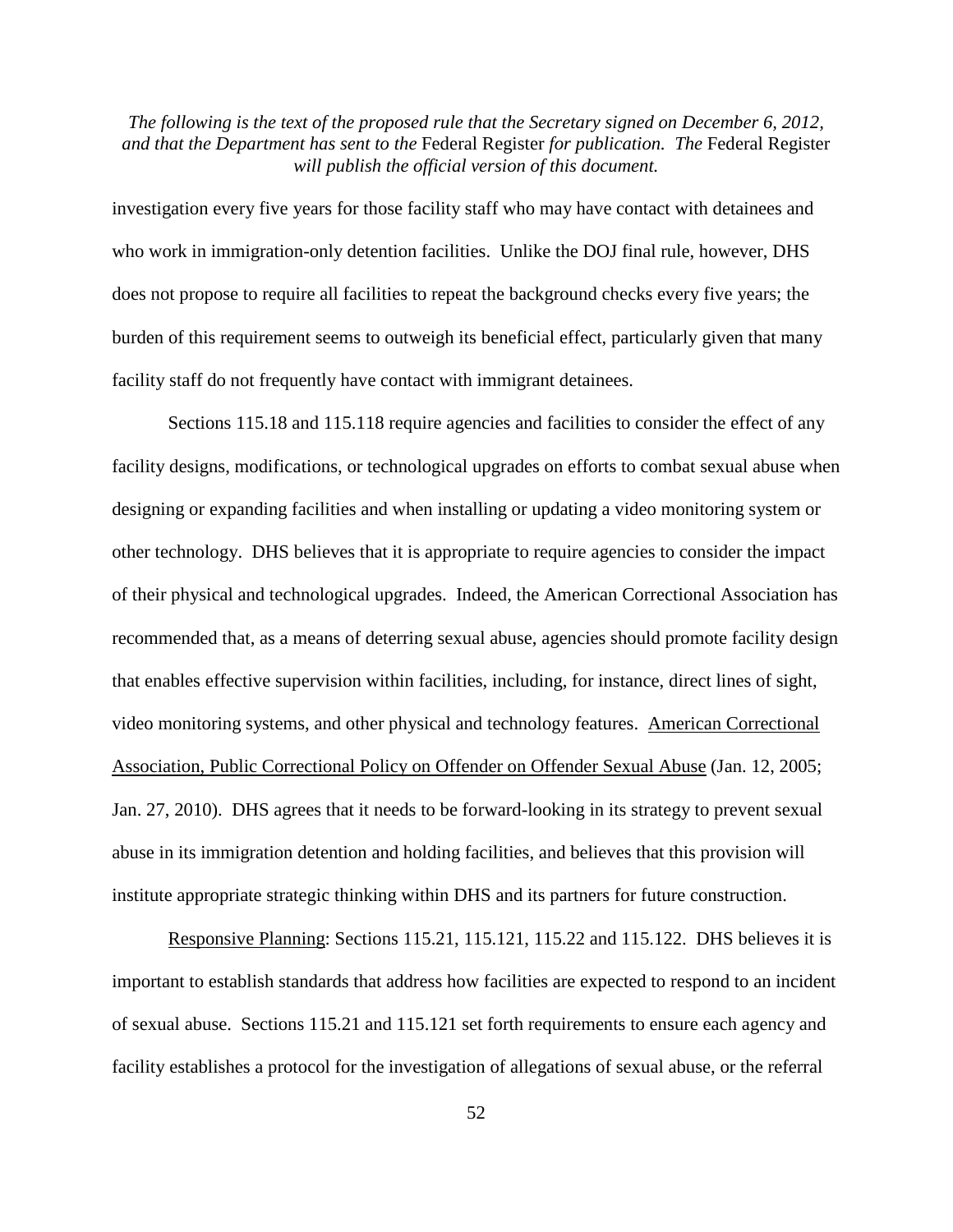of allegations of sexual abuse to the appropriate investigative authorities. Agencies and facilities are also required to establish protocols that maximize the potential for preserving usable physical evidence for administrative or criminal proceedings, and are required to publish the agency and facility protocols on their respective websites, or otherwise make those protocols available to the public. In addition, all detainee victims must be provided access to a forensic medical examination as appropriate, at no cost to the detainee.

These proposed standards make clear that DHS components and facilities must have protocols in place that maximize the potential for obtaining usable physical evidence. Similarly, the proposed standard specifies that the protocol must be developmentally appropriate for juveniles, where applicable. Recognizing the value of victim advocacy services in these circumstances, the proposed standards provide that immigration detention facilities must establish procedures to make available, to the extent possible, outside victim services following incidents of sexual abuse. DHS holding facilities would also be required to consider how best to utilize available community resources and victim services and if, in connection with an allegation of sexual abuse at a holding facility, the detainee is transported for an examination to an outside hospital that offers victim advocacy services, the detainee would be permitted to use such services to the extent available, consistent with DHS security needs.

This proposed standard takes into account the fact that some DHS component agencies and facilities are not responsible for investigating alleged sexual abuse within their facilities and that those agencies and facilities may not be able to dictate the conduct of investigations conducted by outside entities, such as law enforcement agencies. In such situations, the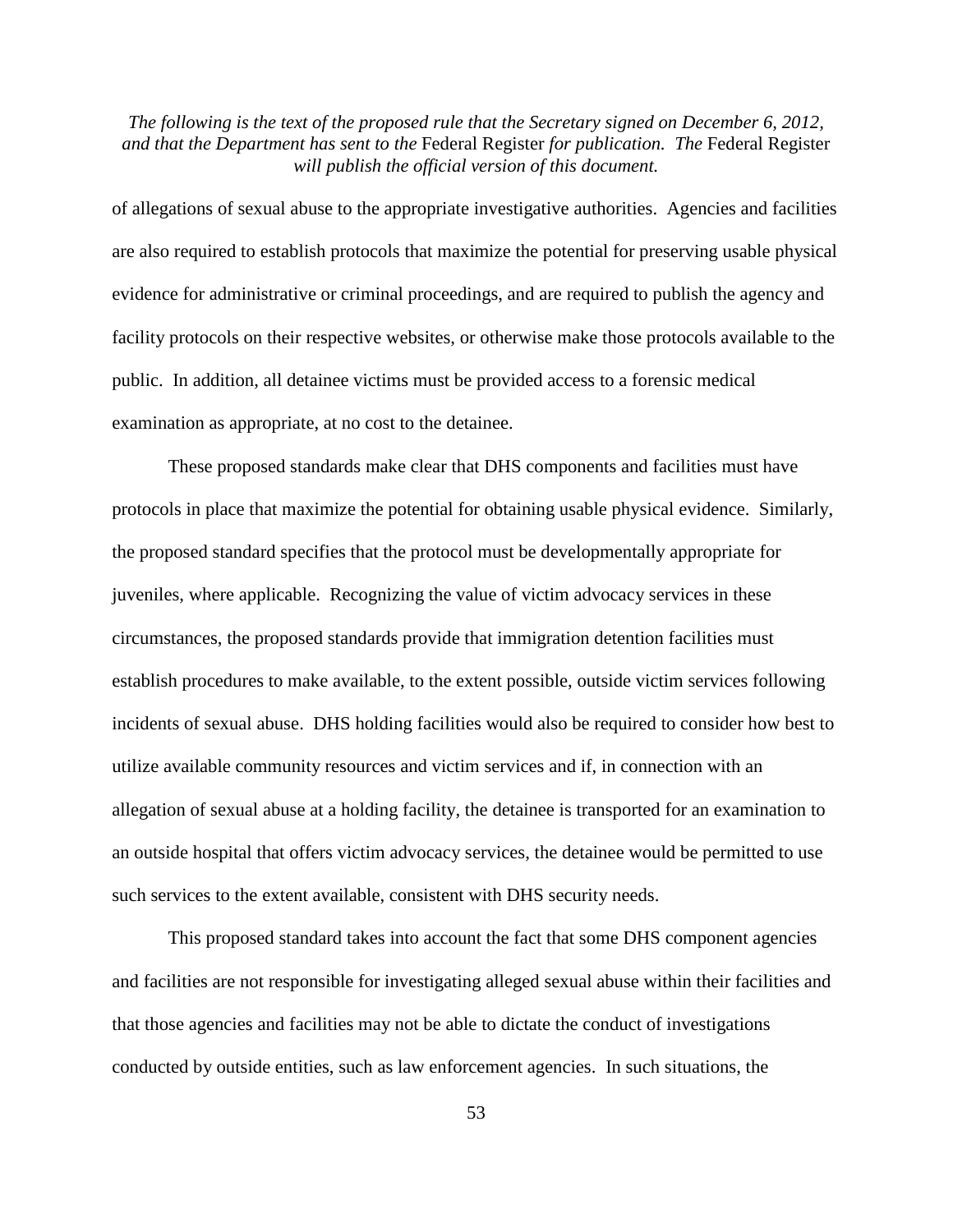proposed standard requires the agency or facility to request that the investigating entity follow the relevant investigatory requirements set out in the standard.

Sections 115.22 and 115.122 propose standards to ensure that, to the extent the agency is responsible for investigating allegations of sexual abuse, an administrative and/or criminal investigation is completed for all allegations of sexual abuse. Where the agency or facility is not responsible for conducting such investigation, they would ensure that the allegations are promptly referred to an appropriate entity with the legal authority to conduct the investigation. The DHS proposal thus mandates that each DHS component have in place policies to ensure that allegations of sexual abuse either are investigated by the agency or are promptly referred to an appropriate entity for investigation. In order for the PSA Coordinator to have appropriate oversight of these allegations across the agency, and to support the PSA Coordinator's recordkeeping and reporting functions, all incidents of detainee sexual abuse would be promptly reported to the PSA Coordinator, and to the appropriate offices within the agency and within DHS.

Sections 115.22 and 115.122 also would require that when an allegation of detainee abuse that is criminal in nature is being investigated, each agency shall ensure that any alleged detainee victim of criminal sexual abuse is provided access to relevant information regarding the U nonimmigrant visa process. DHS intends to implement this requirement by providing either the phone number to an appropriate national hotline or relevant informational materials printed by U.S. Citizenship and Immigration Services. In addition, facilities are required to post lists of pro bono legal service providers with contact information and Legal Orientation Program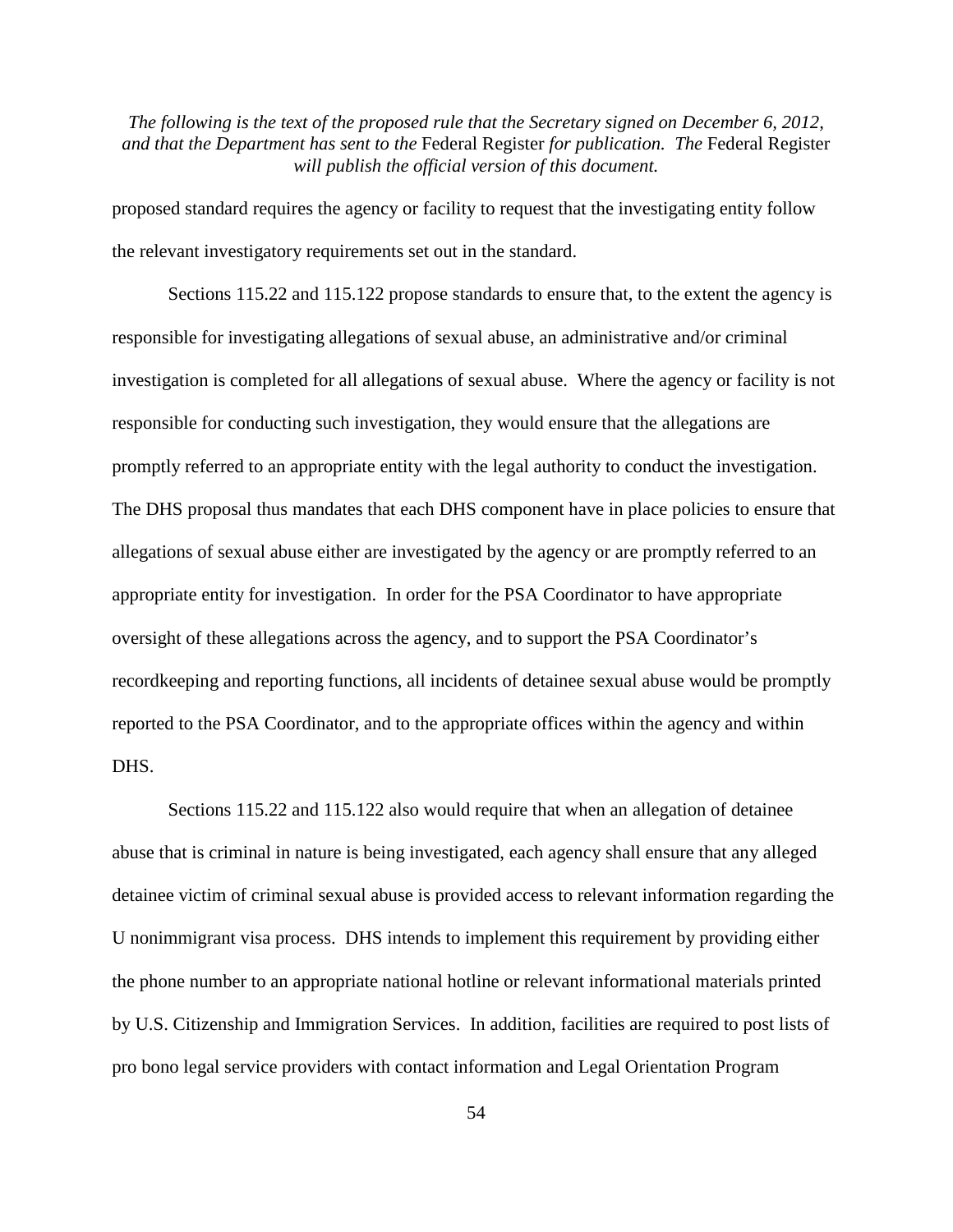presentations and materials to assist detainees seeking information regarding the U nonimmigrant visa process. Should the available informational resources change, DHS will change its practices accordingly to satisfy this requirement.

Training and Education: Sections 115.31, 115.131, 115.32, 115.132, 115.33, 115.34, 115.134, and 115.35. DHS believes that training for individuals who may have contact with detainees is a key component in combating sexual abuse. Training will create awareness on the topic of sexual abuse in facilities, clarify staff responsibilities, provide staff with information regarding reporting mechanisms, and provide specialized information for staff with key roles in responding to sexual abuse. In addition, each standard in this category requires documentation that the required training was provided. In order to facilitate compliance, such documentation may be electronic.

Sections 115.31 and 115.131 require that all employees who have contact with detainees, and all facility staff receive training concerning sexual abuse, with refresher training to be provided thereafter as appropriate. This training must include at a minimum: the agency's zerotolerance policies for all forms of sexual abuse; the right of detainees and staff to be free from sexual abuse, and from retaliation for reporting sexual abuse; definitions and examples of prohibited and illegal sexual behavior; recognition of situations where sexual abuse may occur; recognition of physical, behavioral, and emotional signs of sexual abuse, and methods of preventing such occurrences; and procedures for reporting knowledge or suspicion of sexual abuse; the requirement to limit reporting of sexual abuse to personnel with a need-to-know in order to make decisions concerning the victim's welfare and for law enforcement or investigative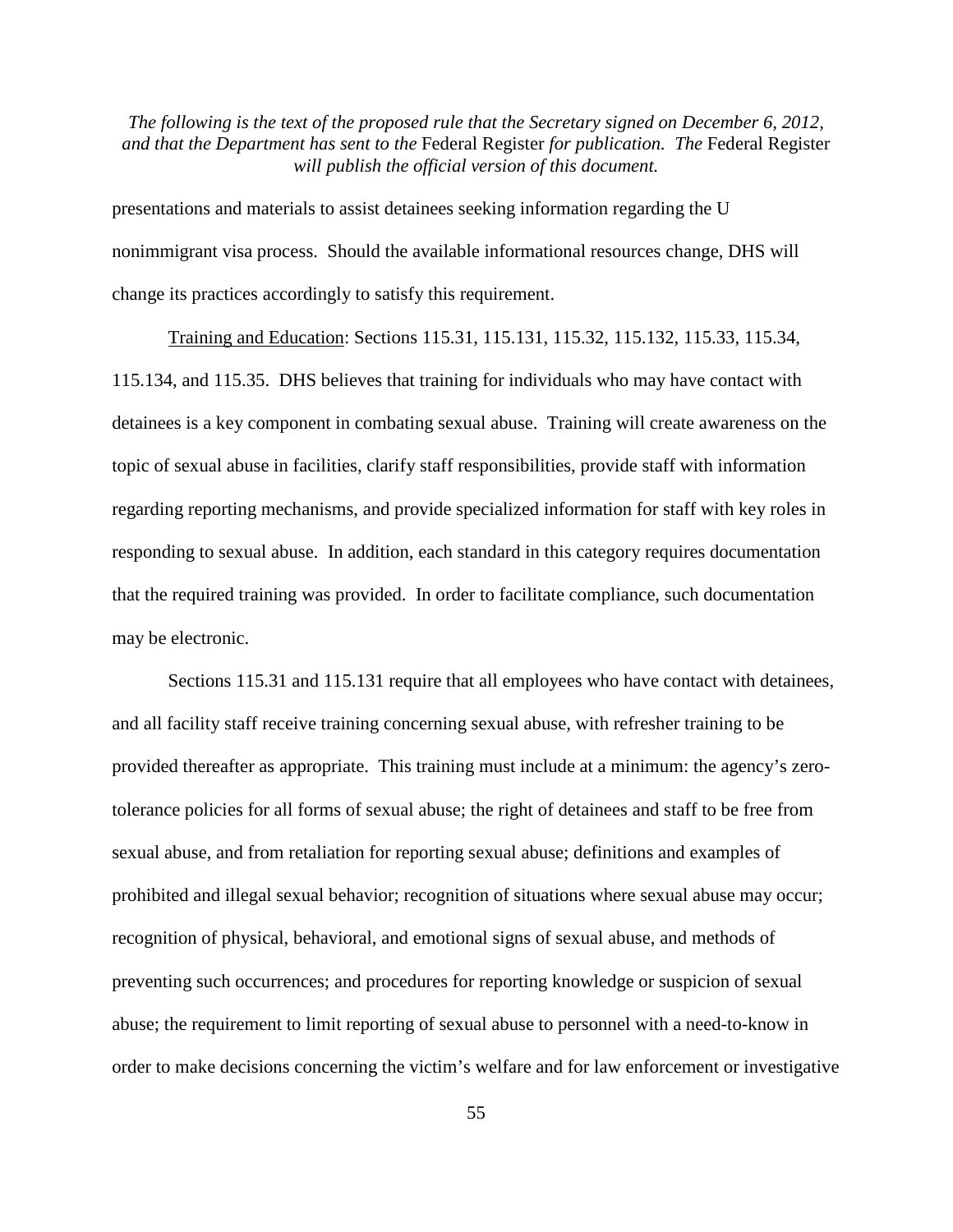purposes. The agency or facility would need to document completion of the training and complete the training for current staff within one year of the effective date of the standard for immigration detention facilities and within two years of the effective date of the standard for holding facilities. The proposal permits holding facilities a longer period of time to implement the training. In light of the very large number of CBP personnel who will receive this training, two years is a more appropriate timeframe to ensure completion of the training. In the meantime, the agency will publish and disseminate to all agency personnel the agency policy mandating zero tolerance toward all forms of sexual abuse.

Section 115.32 ensures that volunteers and contractors at immigration detention facilities have been trained on their responsibilities under the agency's and the facility's sexual abuse prevention, detection, intervention and response policies and procedures; in holding facilities, volunteers and contractors are covered by 115.131.

DHS believes that educating detainees concerning sexual abuse protections is of the utmost importance. Section 115.132 requires the agency to make public its zero-tolerance policy regarding sexual abuse and ensure that key information regarding the agency's zero-tolerance policy is visible or continuously and readily available to detainees, for example, through posters, detainee handbooks, or other written formats.

Separately, section 115.33 requires each immigration detention facility to inform detainees about the agency's and the facility's zero-tolerance policies regarding sexual abuse. DHS believes that regular communication and publication of these policies are important means of creating the appropriate tone to ensure compliance. As such, section 115.33 requires that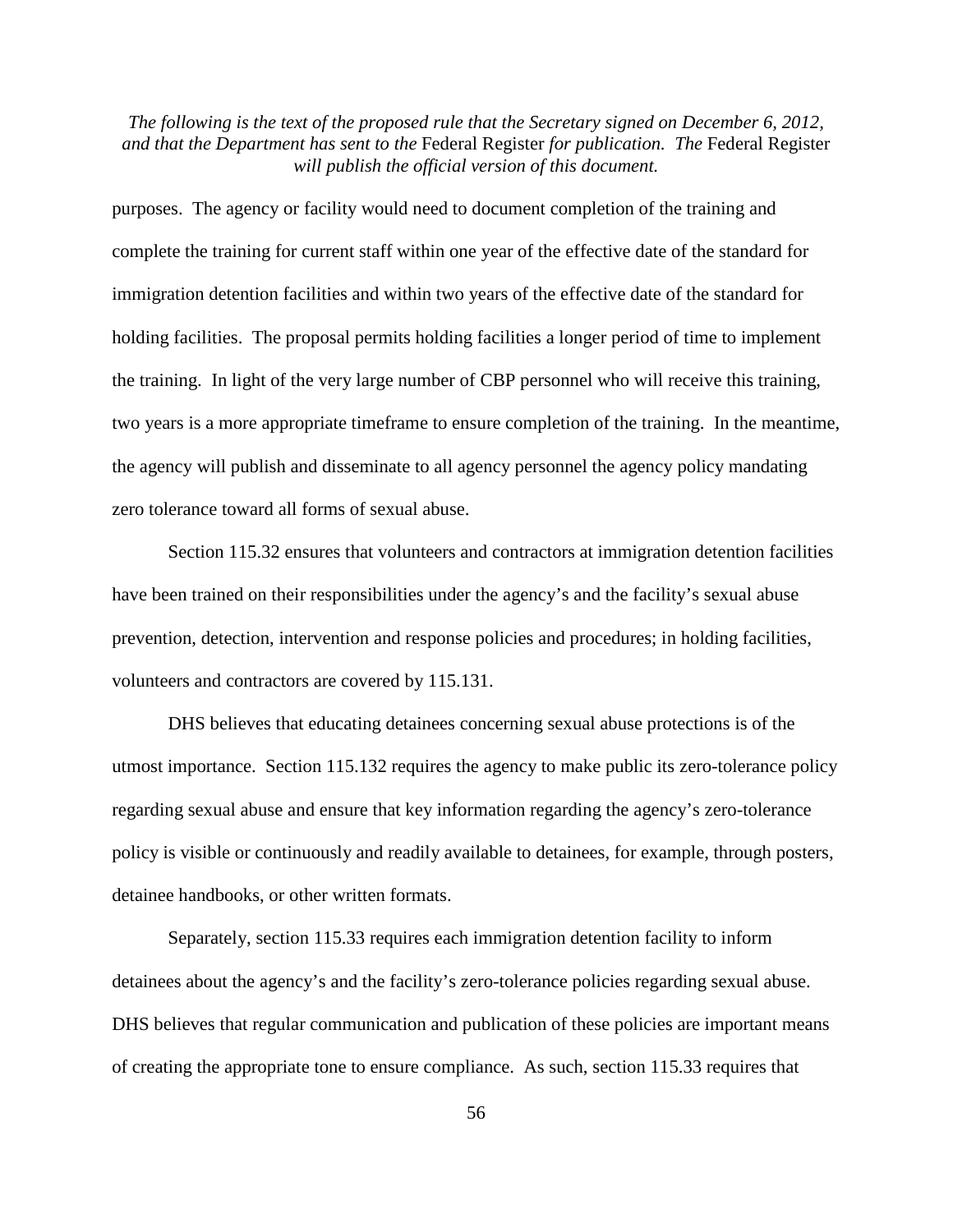information about combating sexual abuse is provided to individuals in custody upon intake. Several agency commenters to the DOJ PREA proposed rule expressed concern that DOJ's standard would impose a vague mandate by requiring the provision of comprehensive education to detainees within a "reasonably brief period of time" following intake. The proposed DHS standard for immigration detention facilities requires the provision of comprehensive education upon intake, and not following intake. Given the relatively short amount of time that individuals are detained in DHS holding facilities, this requirement is limited to Subpart A.

Sections 115.34 and 115.134 require that the agency or facility provide specialized training to agency or facility investigators who conduct investigations into allegations of sexual abuse at confinement facilities, and require that all investigations into alleged sexual abuse be conducted by qualified investigators. To the extent not already included in agency training, ICE and CBP will train investigators on sexual abuse investigations, covering interviewing sexual abuse and assault victims; sexual abuse evidence collection in confinement settings; and the criteria and evidence required for administrative action or prosecutorial referral. DHS is also interested in receiving feedback on how it can provide additional assistance to facilities in developing and administering such training.

Section 115.35 requires that the agency provide specialized training to DHS employees who serve as full- and part-time medical practitioners and mental health practitioners in immigration detention facilities where medical and mental health care is provided. DHS believes that investigative and medical staff members serve vital roles in the response to sexual abuse and, due to the nature of their responsibilities, require additional training in order to be effective.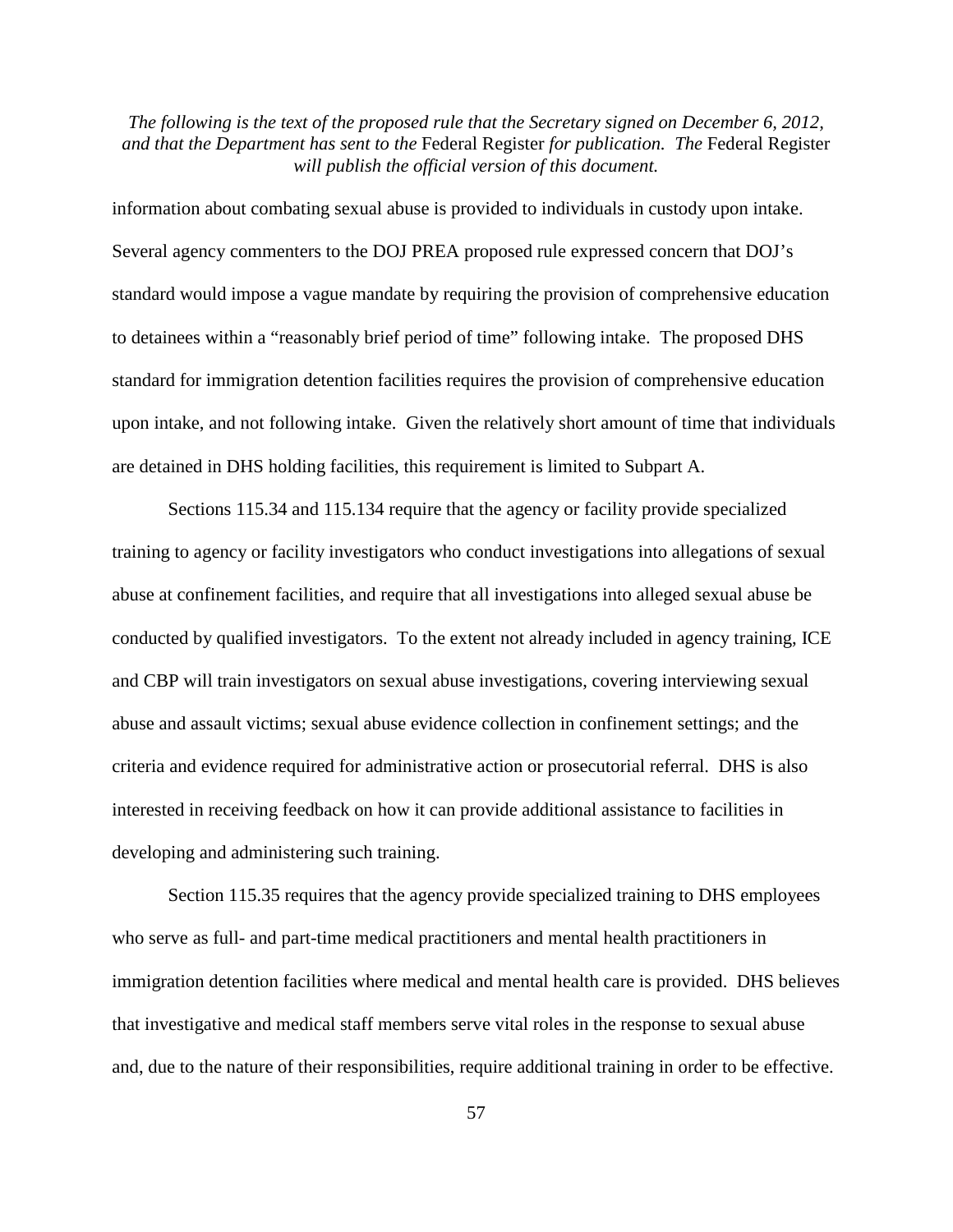With regard to facility medical staff, the standard requires that the agency review and approve the facility's policy and procedures to ensure that facility medical staff is trained in procedures for examining and treating victims of sexual abuse. A parallel standard is not included for DHS holding facilities, which usually do not employ or contract for medical or mental health practitioners.

Assessment for Risk of Sexual Victimization and Abusiveness: Sections 115.41, 115.141 and 115.42 and 115.43. DHS believes that the proper assessment of detainees is crucial to preventing sexual abuse. Protection of detainees in immigration detention and holding facilities requires that agencies and facilities obtain information from detainees and use such information to assign detainees to facilities or specific cells in which they are likely to be safe. These proposed standards are substantially similar to those implemented by DOJ, except that reassessment is required to take place 60-90 days after the initial assessment, rather than 30 days after. The average length of stay in ICE detention is 26 days, with many detainees staying just a few days or weeks more than that average. In addition, ICE has a robust onsite monitoring and review process that includes routine interaction with ICE detainees. This monitoring would allow ICE to be made aware of any additional, relevant information after the intake assessment, to determine whether a reassessment is appropriate.

Sections 115.41 and 115.141 require that before placing any detainees together in a holding facility or housing unit, staff consider whether, based on the information before them, a detainee may be at a high risk of being sexually abused or abusing others. When appropriate, staff shall take necessary steps to mitigate any such danger to the detainee. In the list of factors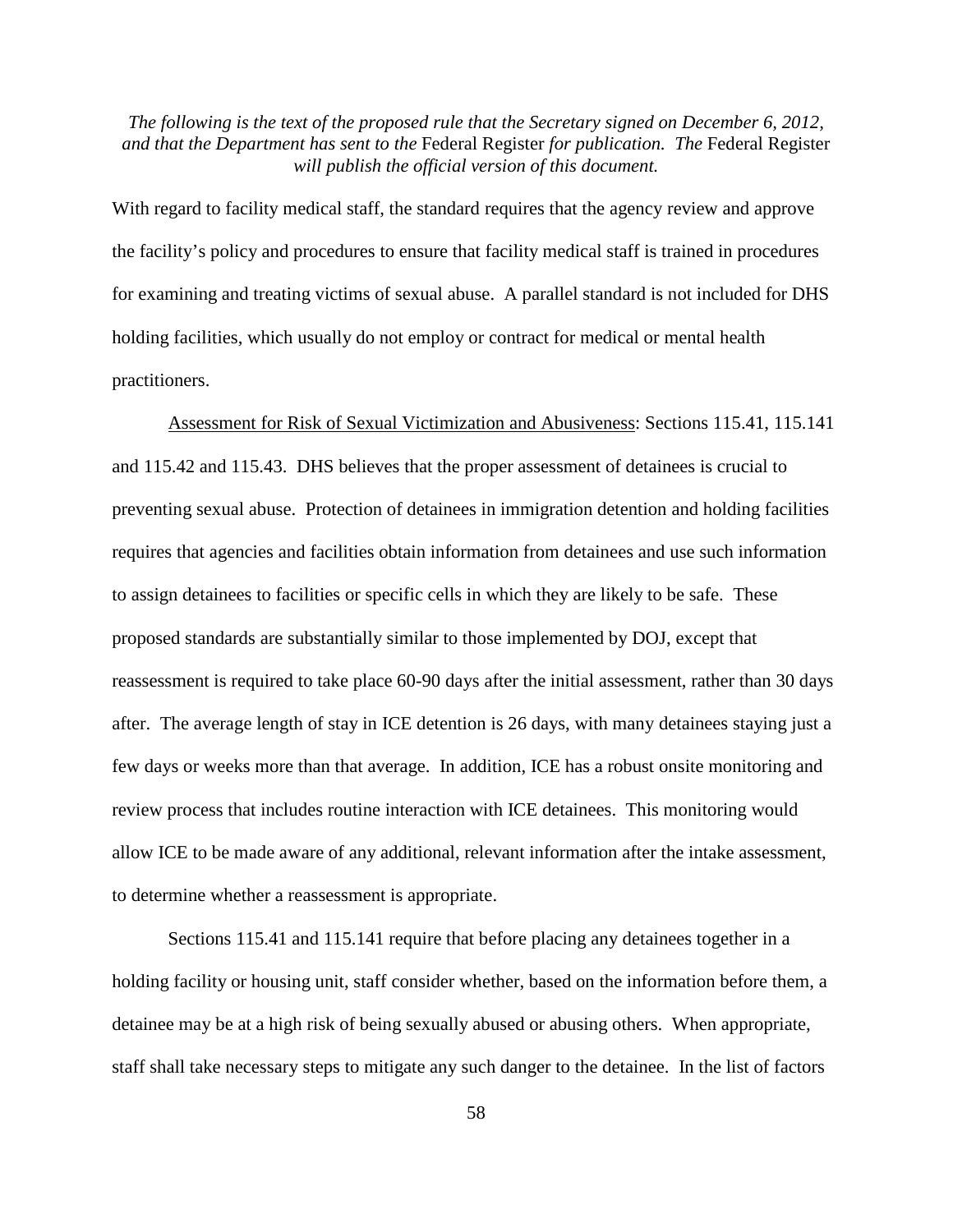to consider, DHS proposes, to the extent that the information is available, that the agency consider whether the detainee has a mental, physical, or developmental disability; the age of the detainee; the physical build and appearance of the detainee; whether the detainee has previously been incarcerated; the nature of the detainee's criminal history; whether the detainee has any convictions for sex offenses against an adult or child; whether the detainee has self-identified as being gay, lesbian, bisexual, transgender, intersex, or gender nonconforming; whether the detainee has self-identified as having previously experienced sexual victimization; and the detainee's own concerns about his or her physical safety. For holding facilities, under section 115.141, the proposed standard adds an abbreviated risk assessment process for facilities that do not hold detainees overnight, and a more extensive risk assessment process for holding facilities where detainees may be held overnight with other detainees.

Section 115.42 requires administrators of immigration detention facilities to use the information obtained in an assessment interview in order to separate individuals who are at risk of abuse from those at high risk of being sexually abusive. The proposed DHS regulation is substantially similar to the NPREC's standard with one exception. The proposed standard does not include the NPREC's recommended ban on assigning detainees to particular units solely on the basis of sexual orientation or gender identity, but requires that the facility consider detainees' gender self-identification and make an individualized assessment of the effects of placement on detainee mental health and well-being. DHS believes that retaining some flexibility will allow facilities to employ a variety of options tailored to the needs of detainees with a goal of offering the least restrictive and safest environment for individuals.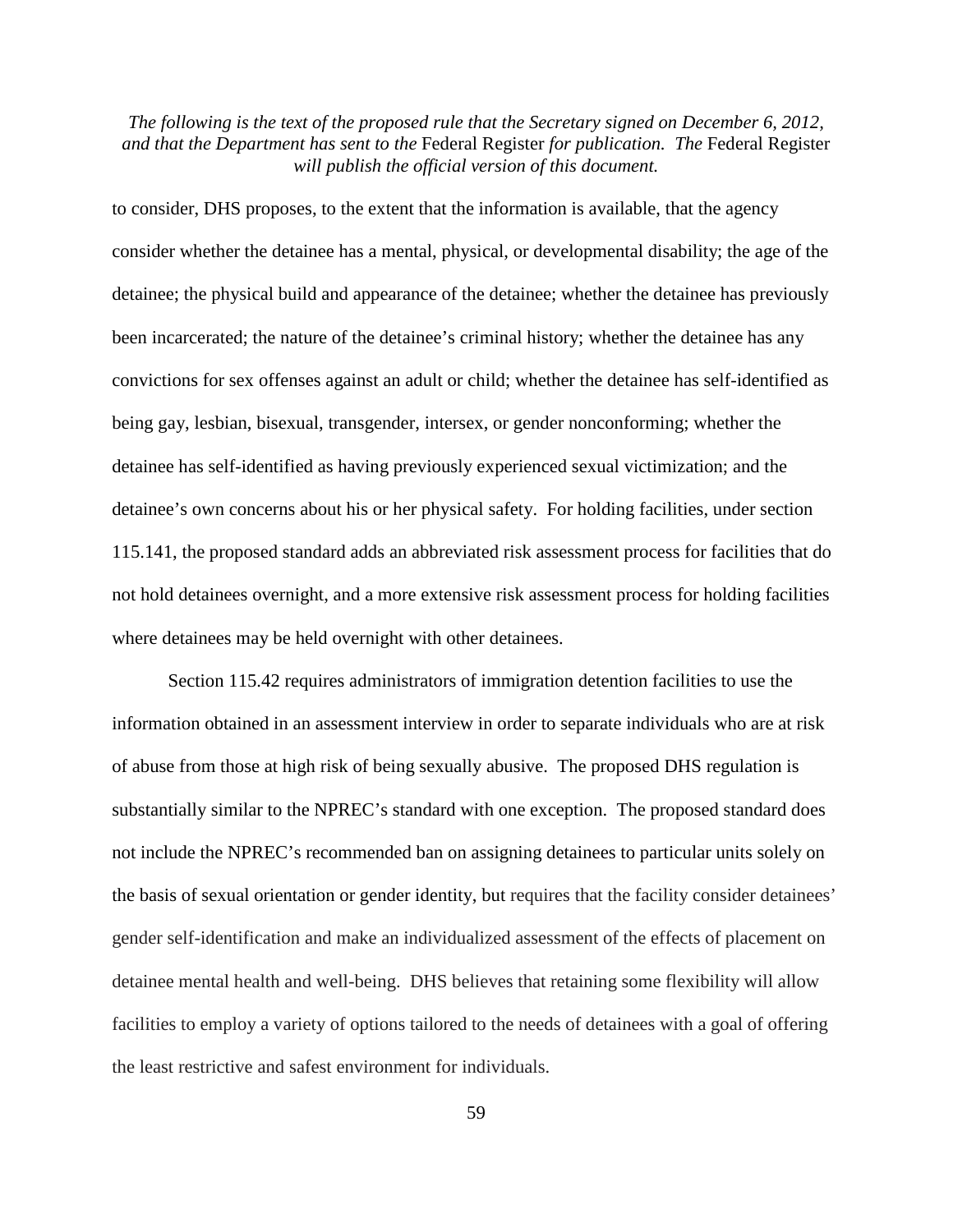Section 115.43 governs the use of protective custody. Due to the importance of protective custody, DHS believes it warrants its own standard, applicable only to immigration detention facilities, as other types of DHS confinement facilities usually do not have protective custody assignments of this nature. The proposed standard provides that administrative segregation shall be used to protect vulnerable populations only in those instances where reasonable efforts have been made to provide appropriate housing, and shall be used for the least amount of time practicable, and when no other viable housing options exist, as a last resort. DHS recognizes that protective custody may be necessary in a confinement setting to ensure the safety of detainees and staff. However, DHS also notes that the prospect of placement in segregated housing may deter detainees from reporting sexual abuse. The new standard attempts to balance these concerns and ensure that alternatives to involuntary protective custody are considered. In addition, the proposed standard reflects the NPREC's recommendation that, to the extent possible, facilities that place detainees in administrative segregation for protective custody should provide those detainees access to programs, services, visitation, counsel and other services available to the general population to the maximum extent practicable.

Reporting: Sections 115.51, 115.151, 115.52, 115.53, 115.54, and 115.154. DHS believes that reporting instances of sexual abuse is critical to deterring future acts.

Sections 115.51 and 115.151 require agencies to enable detainees to privately report sexual abuse, retaliation for reporting sexual abuse, and related misconduct. The NPREC recommendations proposed that agencies be required to allow detainees to report abuse to an outside public entity, which would then forward reports to the facility head "except when [a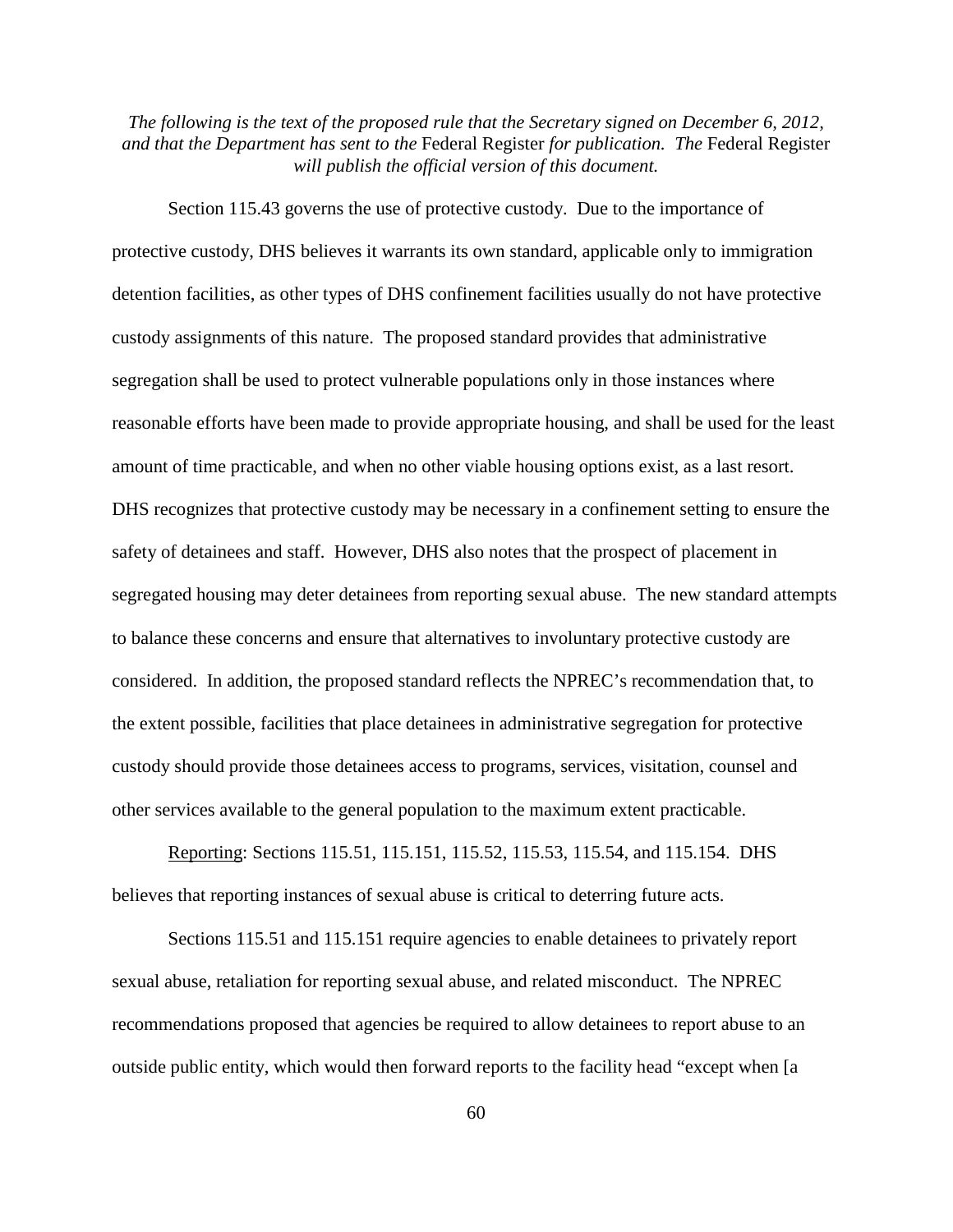detainee] requests confidentiality." Several commenters to the DOJ PREA rulemaking expressed concern that a public entity would be required to ignore reports of criminal activity if a detainee requested confidentiality. DHS proposes that detainees be provided instruction on how to contact the DHS Office of the Inspector General or, as appropriate, another designated office, to confidentially report sexual abuse. However, DHS will also provide and facilities shall inform the detainees of at least one way for detainees to report sexual abuse to a public or private entity or office not part of the agency, and that is able to receive and immediately forward detainee's reports of sexual abuse to agency officials allowing the detainee to remain anonymous, upon request. In light of the short time in which individuals are detained in holding facilities, the requirement in section 115.151 would be met if information regarding consular notification is posted in holding facilities. DHS further proposes that policies and procedures include provisions for staff to accept reports of sexual abuse, and to promptly document any verbal reports.

Consistent with existing policy, DHS employees may report misconduct outside their chain of command to, for instance, the Joint Intake Center; likewise, the proposed rule requires an option for staff of non-chain-of-command reporting.

Section 115.52 governs grievance procedures and the methods by which detainees can, if they choose, file grievances related to sexual abuse. First, the proposal requires that facilities not impose any deadline on the submission of a grievance regarding sexual abuse incidents. Detainees are to be permitted to file a formal grievance at any time before, during, after, or in lieu of lodging an informal complaint related to sexual abuse. The facility then must issue a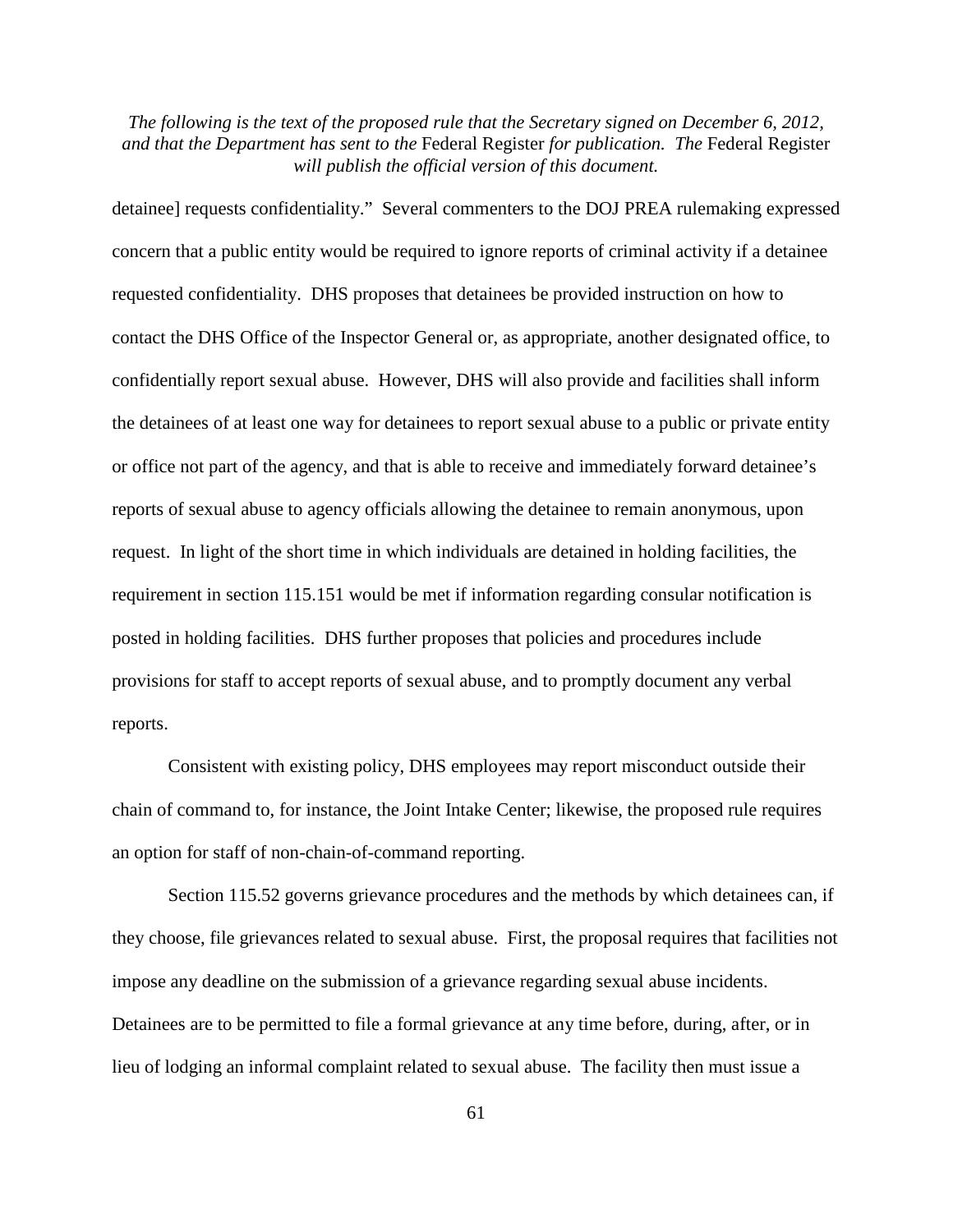decision on the formal grievance within five days of receipt. To prepare a grievance, a detainee may obtain assistance from fellow detainees, the housing officer, other facility staff, family members, attorneys, or outside advocates. DHS does not use a formal grievance process to govern holding facilities because of the short-term, transitory nature of detention in such facilities; detainees can use any of the methods in Section 115.151 to report misconduct.

Several State correctional agencies asserted in comments to the DOJ PREA rulemaking that imposing a standard governing the exhaustion of administrative remedies would undermine or violate the Prison Litigation Reform Act (PLRA). DOJ determined that its corresponding standards were not, however, inconsistent with the PLRA. And in any event, the PLRA does not apply to immigration detainees, even if they are housed in correctional settings. See 18 U.S.C. 1997e.

Several agency commenters to the DOJ PREA rulemaking stated that a requirement to treat any notification of an alleged sexual assault as a grievance, regardless of the method by which notification was made (other than by notification by a fellow inmate), would pose administrative difficulties, particularly when such notification came from a third party. Commenters suggested that it would be burdensome and impracticable to require staff to complete a grievance form on behalf of an inmate whenever staff learns of an allegation of sexual abuse. DHS agrees with these commenters and has not included a similar provision in its proposed rule.

Section 115.53 requires that agencies provide detainees access to outside confidential support services, similar to the NPREC's recommended standard. The DHS proposed standard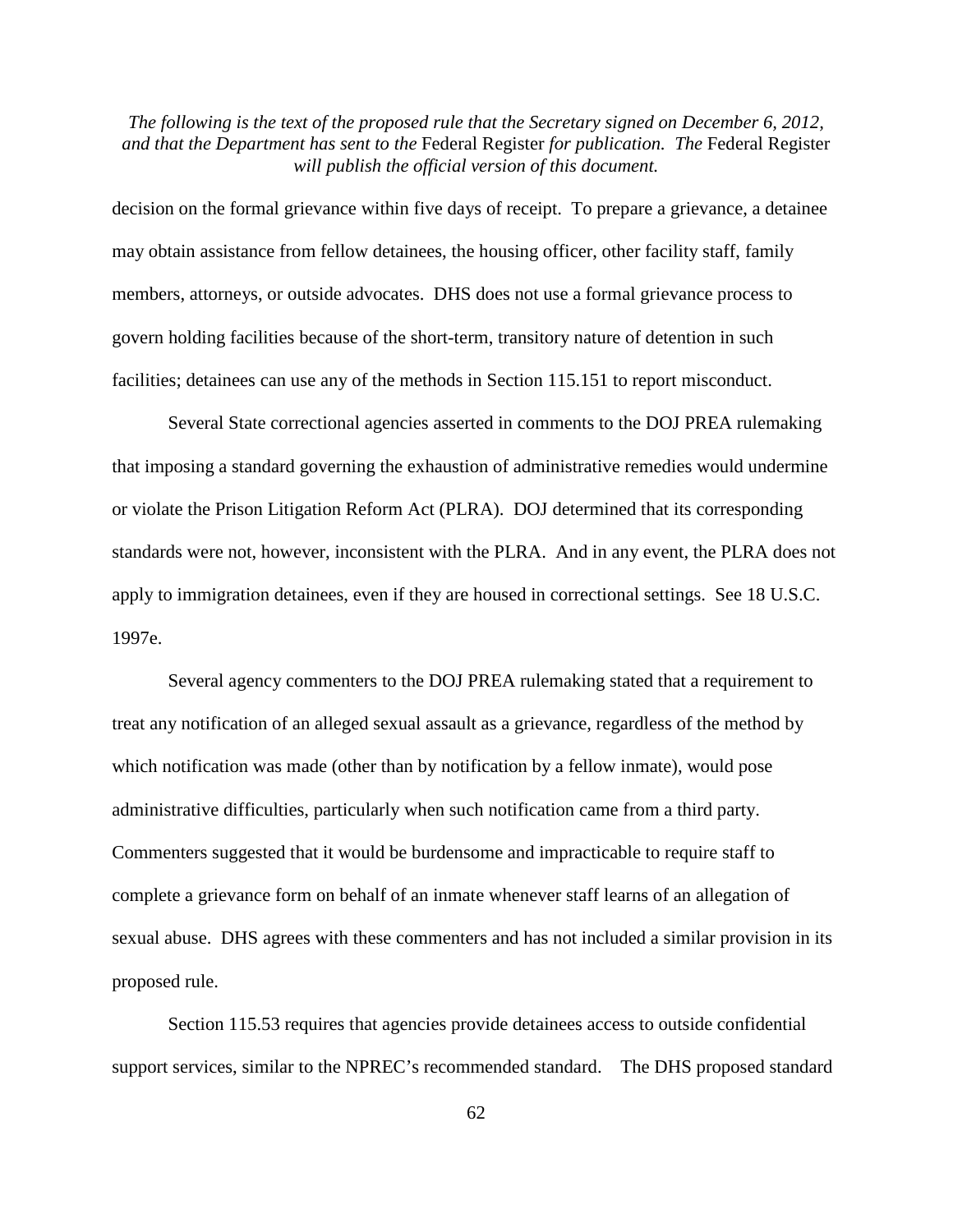modifies the NPREC's recommended language, which would require communications to be "private, confidential, and privileged, to the extent allowable by Federal, State, and local law." Instead, the proposed DHS rule requires that each facility consider utilizing available community resources and services to provide valuable expertise and support in the areas of crisis intervention, counseling, investigation and the prosecution of sexual abuse perpetrators to most appropriately address victims' needs. DHS recognizes that allowing detainee access to outside victim advocacy organizations can greatly benefit detainees who have experienced sexual abuse yet who may be reluctant to report it to facility administrators, and notes that some agencies, such as the California Department of Corrections and Rehabilitation, have established successful pilot programs working with outside organizations.<sup>14</sup> At the same time, DHS recognizes that communications with outsiders raise legitimate security concerns. The proposed DHS standard strikes a balance by allowing confidentiality while recognizing the importance of safeguarding security. The DHS proposal further requires each facility's written policies to establish procedures to include outside agencies in the facility's sexual abuse prevention and intervention protocols, if resources are available, and to make available to detainees the names of local organizations that can assist detainee victims of sexual abuse. PSA Compliance Managers are in the best position to assist with identifying these community victim service resources given their familiarity with the local environment and should make such contact information available to

<span id="page-62-0"></span><sup>&</sup>lt;sup>14</sup> See Testimony of Wendy Still, Assoc. Dir. of Female Offender Program and Services, Cal. Dep't of Corr. and Rehab., Testimony at a Public Hearing of the National Prison Rape Elimination Commission, Confidentiality and Reporting: Medical Ethics, Victim Safety, and Facility Security 230 (Dec. 5, 2007).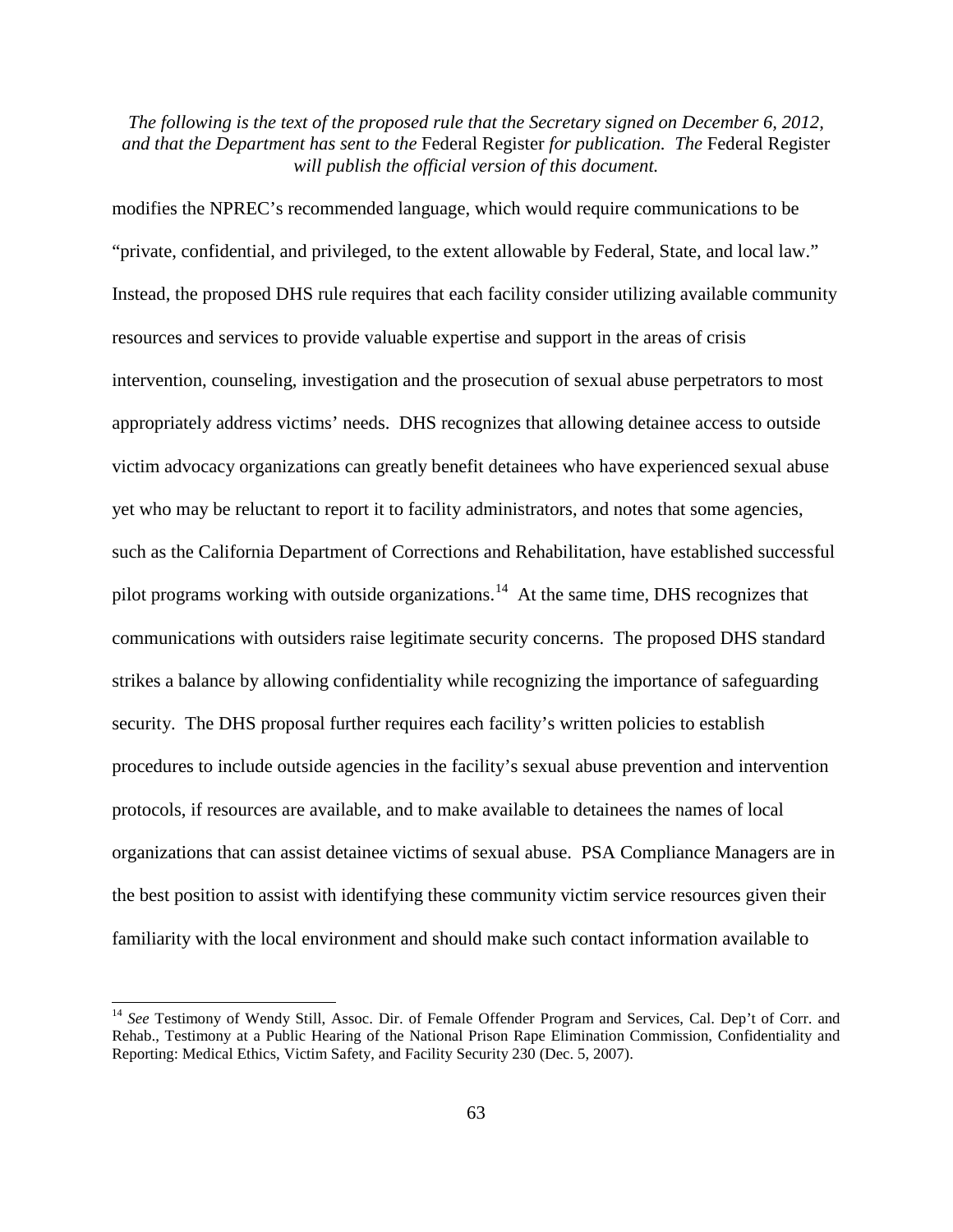victims. Under current ICE policy, the PSA Compliance Managers are required to develop written protocols, including any available outside agencies/resources in the facility's sexual abuse and assault prevention and intervention program. Again, DHS does not propose a requirement for access to outside confidential support services in DHS holding facilities due to the very short-term, transitory nature of detention in such facilities.

Sections 115.54 and 115.154 require that immigration detention facilities and holding facilities establish a method to receive third-party reports of sexual abuse and publicly distribute information on how to report such abuse on behalf of a detainee. DHS believes this provision is essential to promptly receiving reports of sexual abuse, as some reports of sexual abuse may undoubtedly come to the attention of third parties before they are brought to the agency.

Official Response Following a Detainee Report: Sections 115.61, 115.161, 115.62, 115.162, 115.63, 115.163, 115.64, 115.164, 115.65, 115.165, 115.66, 115.67 and 115.167. DHS proposes standards addressing the appropriate official response following a report of sexual abuse. These standards are intended to ensure coordinated, thorough, and complete reactions to reports of sexual abuse.

Sections 115.61 and 115.161 set forth staff and agency reporting duties regarding incidents of sexual abuse. The standards require all staff to report immediately and according to agency or facility policy: (1) any knowledge, suspicion, or information regarding an incident of sexual abuse that occurred in any facility; (2) retaliation against detainees or staff who reported such an incident; and (3) any staff neglect or violation of responsibilities that may have contributed to an incident or retaliation. The standards would prohibit the agency from revealing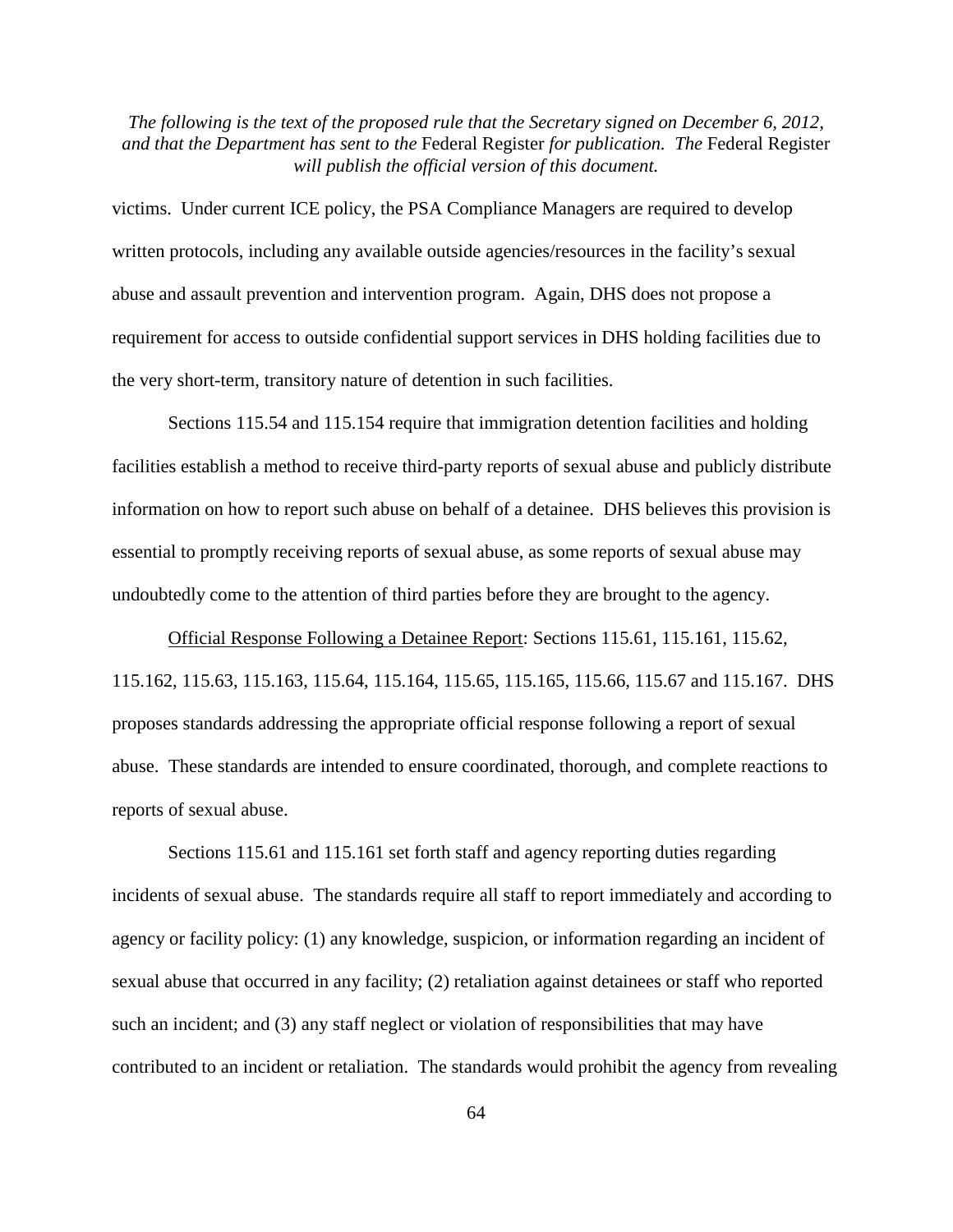any information related to a sexual abuse report to anyone other than to the extent necessary to make medical treatment, investigation, law enforcement, and other security and management decisions.

Sections 115.62 and 115.162 require generally that when an agency employee has a reasonable belief that a detainee is subject to a substantial risk of imminent sexual abuse, the agency must take immediate action to protect the detainee. Section 115.62 further places this protection duty on facility staff, given that in the immigration detention facility context often the facility staff is best positioned to take such protective action, for example, when conducting initial intake or receiving a detainee from another facility.

Sections 115.63 sets forth responsibilities for reporting allegations of sexual abuse to other confinement facilities. Upon receiving an allegation that a detainee was sexually abused, the facility is required to: (1) if the alleged sexual abuse occurred at a different facility than where it was reported, ensure that the appropriate office of the facility where the sexual abuse is alleged to have occurred is notified as soon as possible, but no later than 72 hours after receiving the allegation; (2) document the efforts taken under this section; and (3) ensure the allegation is referred for investigation, to the extent that the facility that receives the notification is covered by these regulations. Section 115.163 proposes that these same requirements also apply to DHS holding facilities, but instead places the reporting and documentation requirements on the agency, given that DHS components are responsible for the management and operation of DHS holding facilities.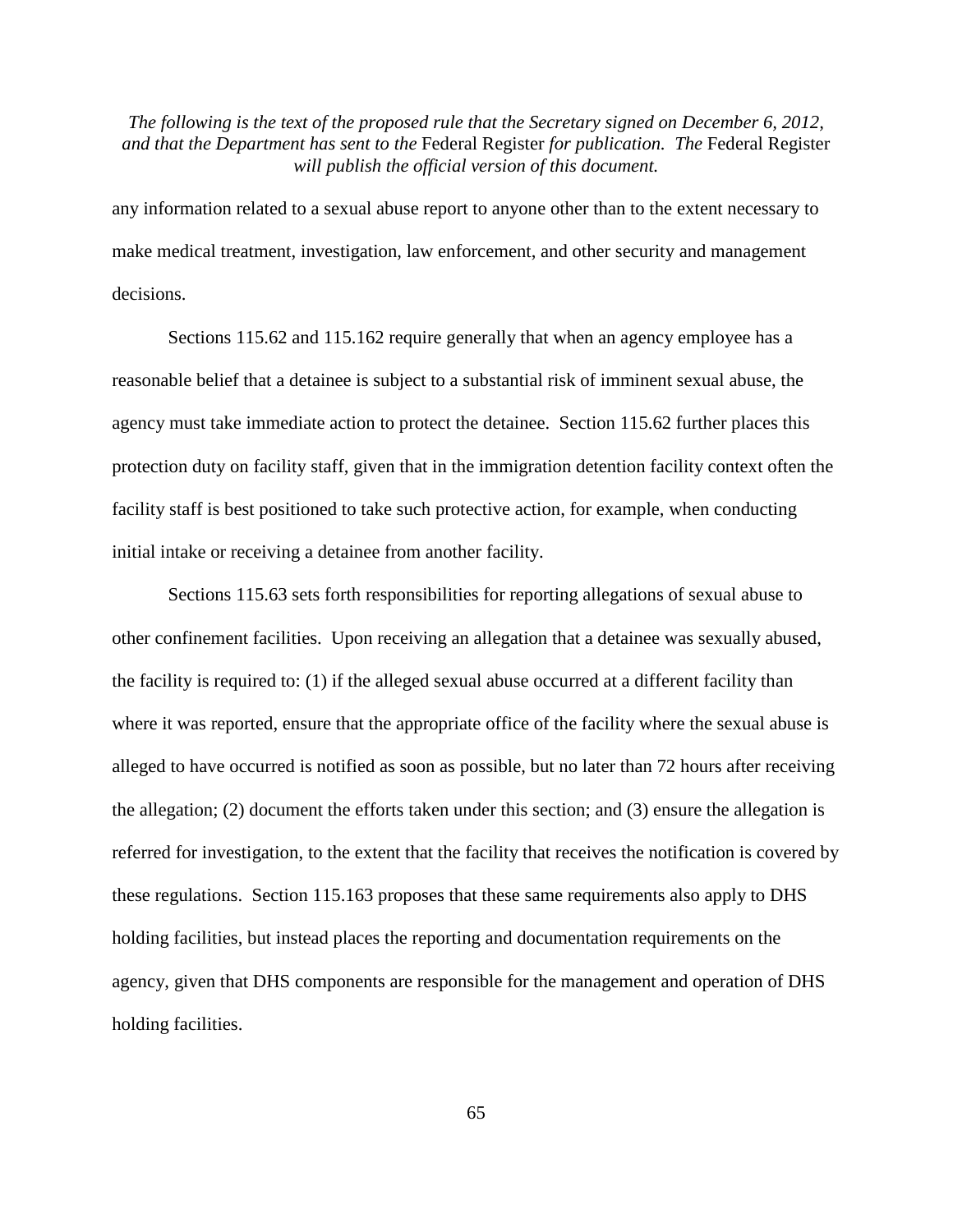Sections 115.64 and 115.164 address responder duties. Upon learning of an allegation that a detainee was sexually abused, the first security staff member at an immigration detention facility or law enforcement staff member at a holding facility to respond to the report, or his or her supervisor, would be required to separate the alleged victim and abuser, and to preserve and protect, to the greatest extent possible, any crime scene until appropriate steps can be taken to collect any evidence. If the abuse occurred within a time period that still allows for the collection of physical evidence, the agency would be required to request that the alleged victim not take any actions that could destroy physical evidence, including, as appropriate, washing, brushing teeth, changing clothes, urinating, defecating, smoking, drinking, or eating. Similarly, if the abuse occurred within a time period that still allows for the collection of physical evidence, the agency would be required to ensure that the alleged abuser does not take any actions that could destroy physical evidence, including, as appropriate, washing, brushing teeth, changing clothes, urinating, defecating, smoking, drinking, or eating.

Sections 115.65 and 115.165 require a coordinated approach to responding to sexual abuse. This includes utilizing a multidisciplinary team approach, with appropriate information sharing, as permitted by law, in the case of a transfer of a victim of sexual abuse between DHS facilities or from a DHS facility to a non-DHS facility.

Section 115.66 requires the agency to remove staff suspected of perpetrating sexual abuse from all duties requiring detainee contact pending the outcome of an investigation. In Section 115.166, the DHS proposal includes a similar requirement for holding facilities, adjusted to reflect the smaller staff at holding facilities that would make an absolute rule administratively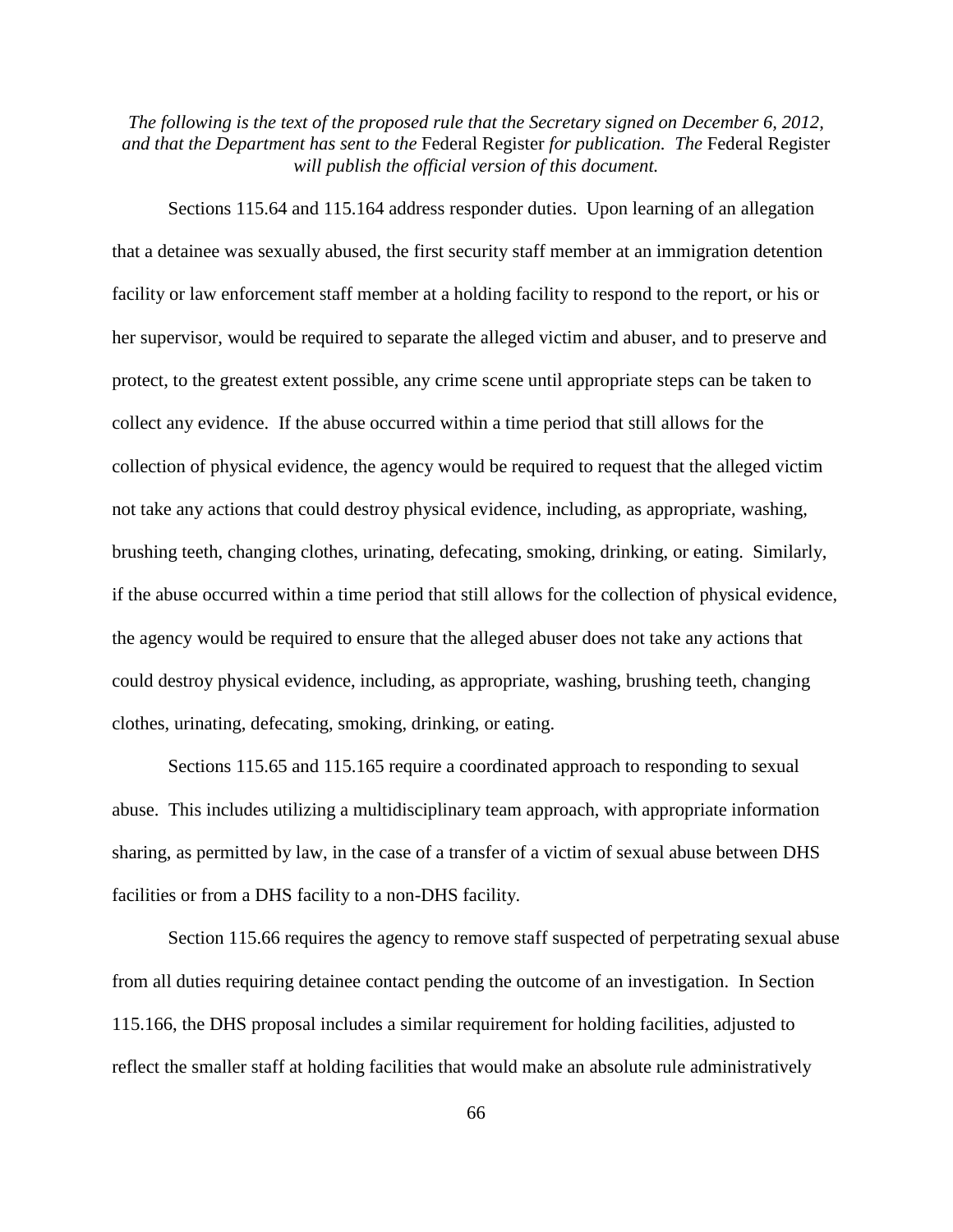onerous. The proposal requires supervisors to affirmatively *consider* removing staff pending the completion of an investigation, and to remove them if the seriousness and/or plausibility of the allegation make such removal appropriate.

Section 115.67 would require that agency and/or facility staff, and immigration detention facility detainees, not retaliate against any person, including a detainee, who reports, complains about, or participates in an investigation into an allegation of sexual abuse, or for participating in sexual activity as a result of force, coercion, threats, or fear of force. Section 115.167 prescribes the same requirement for agency employees at DHS holding facilities. Retaliation for reporting instances of sexual abuse and for cooperating with sexual abuse investigations is a real and serious threat in detention facilities. Fear of retaliation, such as being subjected to harsh or hostile conditions, being attacked by other detainees, or suffering harassment from staff, may prevent many detainees and staff from reporting sexual abuse, which in turn would make it difficult to keep facilities safe and secure.

Section 115.68 requires facilities to take care to place detainee victims of sexual abuse in a supportive environment that represents the least restrictive housing option possible. A detainee in protective custody who has been subjected to sexual abuse shall not be returned to the general population until proper re-assessment, taking into consideration any increased vulnerability of the detainee as a result of the abuse, is completed. In addition, section 115.68 proposes that detainee victims shall not be held for longer than five days in any type of administrative segregation, except in unusual circumstances or at the request of the detainee. DHS does not propose such post-allegation protective custody requirements for the holding facility context.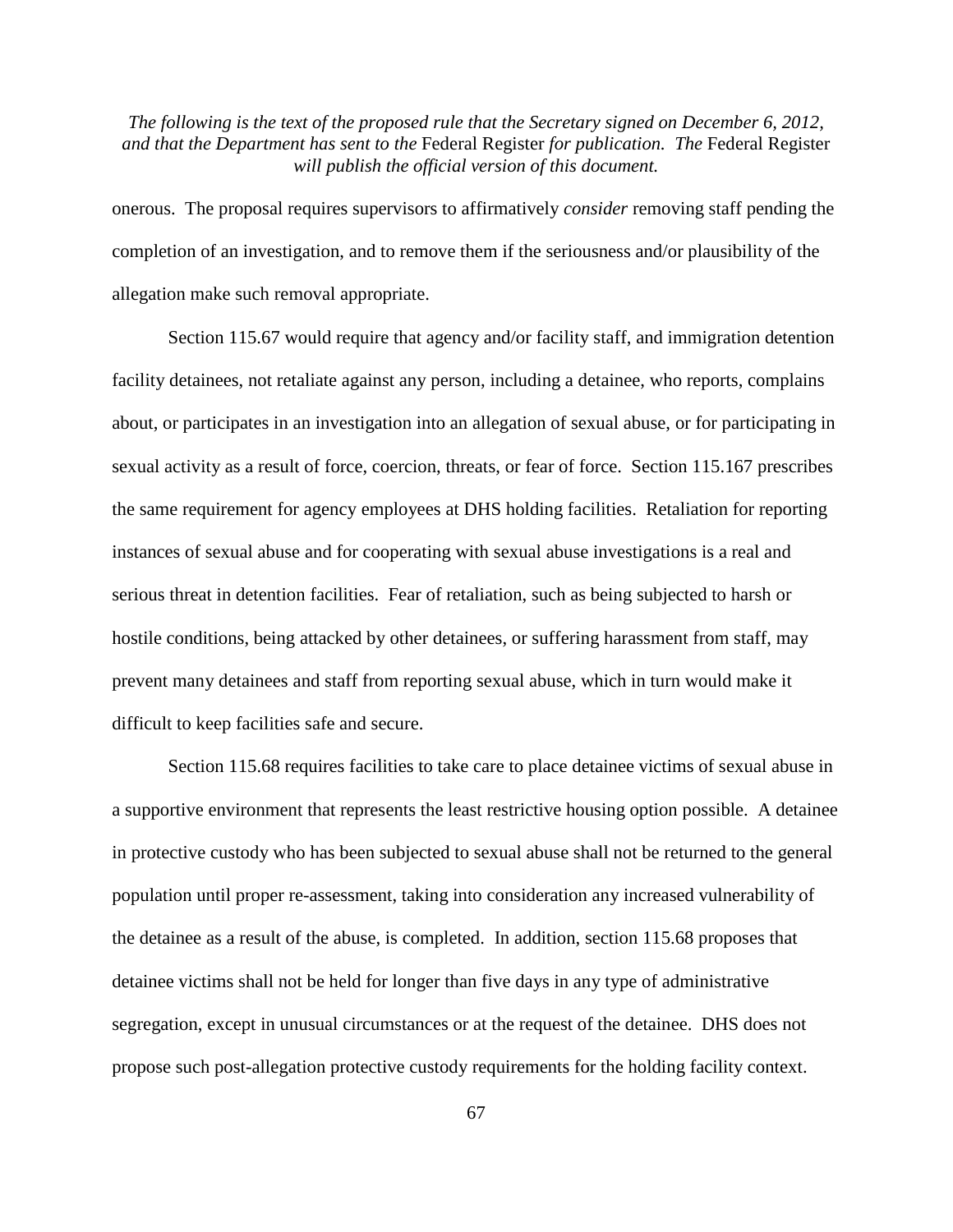Detainees in a holding facility typically are in such confinement for a short period of time only and, accordingly, provision of post-allegation protective custody is not appropriate.

Investigations: Sections 115.71, 115.171, 115.72, 115.172, 115.73. It is important to set standards to govern investigations of allegations of sexual abuse. The DHS standard requires that investigations by the agency or facility with responsibility for investigating the allegations of sexual abuse be prompt, thorough, objective, fair, and concluded by specially trained, qualified investigators. The standard does not distinguish between third-party allegations of abuse and allegations from a victim, staff, etc. In instances where the agency or facility does not investigate allegations of sexual abuse, it must refer the allegation to the appropriate investigating authority. Because sexual abuse often has no witnesses and often leaves no visible injuries, investigators must be diligent in tracking down all possible evidence, including collecting DNA and electronic monitoring data, conducting interviews, assessing the credibility of alleged victims, witnesses, or suspects, document each investigation by written report, to include descriptions of the physical and testimonial evidence, reviewing prior complaints and reports of sexual abuse involving the alleged perpetrator, and retaining the report for as a long as the alleged abuser is detained or employed by the agency or facility plus an additional five years. The departure of the alleged abuser or victim from the employment or control of the facility or agency shall not provide a basis for terminating an investigation. Because of the delicate nature of these investigations, investigators should be trained in conducting sexual abuse investigations.

The proposed DHS standard also includes a requirement to establish a process for an administrative investigation of substantiated allegations of sexual abuse, only after consultation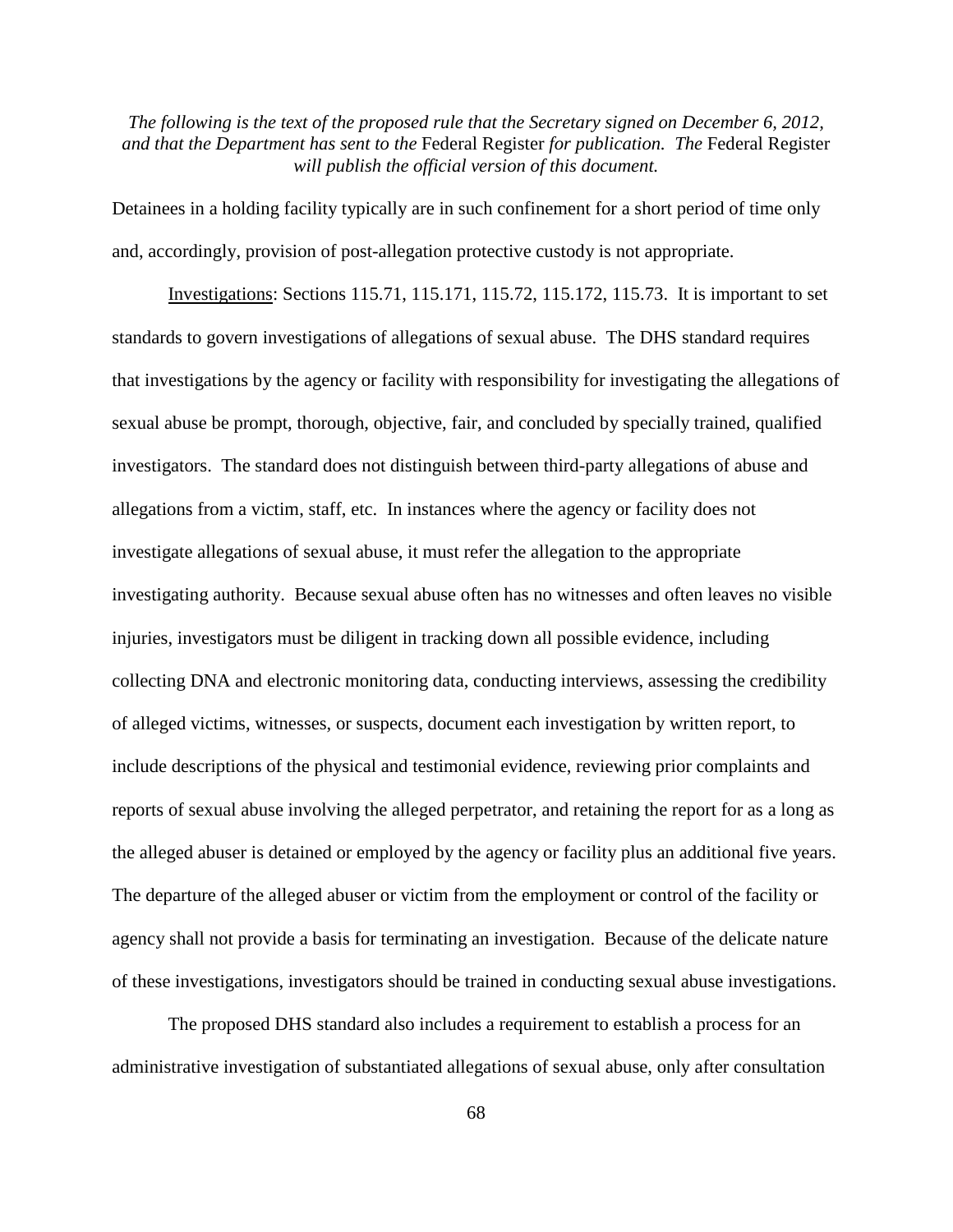with the assigned criminal investigative entity or after a criminal investigation has concluded. Where a criminal investigation determines that an allegation was unsubstantiated, the standard nonetheless requires a review of any completed criminal investigation reports to determine whether an administrative investigation is necessary or appropriate. DHS intends the standard to ensure proper sequencing of the investigations and preservation of investigative resources should the leading investigation, usually the criminal investigation, find the allegations unsubstantiated.

Sections 115.72 and 115.172 set forth parameters on the evidentiary standard for administrative investigations regarding allegations of sexual abuse. Under these proposed standards, when an administrative investigation is undertaken the agency shall impose no standard higher than a preponderance of the evidence in determining whether allegations of sexual abuse are substantiated. This is the same standard found in the DOJ PREA final rule.

Section 115.73 addresses the agency's duty to report to detainees, a topic that the NPREC included as part of its Investigations (IN)-1 standard. Specifically, following an investigation into a detainee's allegation of sexual abuse, the agency shall notify the detainee as to the result of the investigation when the detainee is still in immigration detention, as well as where otherwise feasible. DHS does not propose a comparable provision to govern holding facilities, because holding facility detainees would no longer be in the custody of the holding facility by the time the investigation is completed.

The NPREC's recommended standard would require a facility to "notif[y] victims and/or other complainants in writing of investigation outcomes and any disciplinary or criminal sanctions, regardless of the source of the allegation." Several agency commenters to the DOJ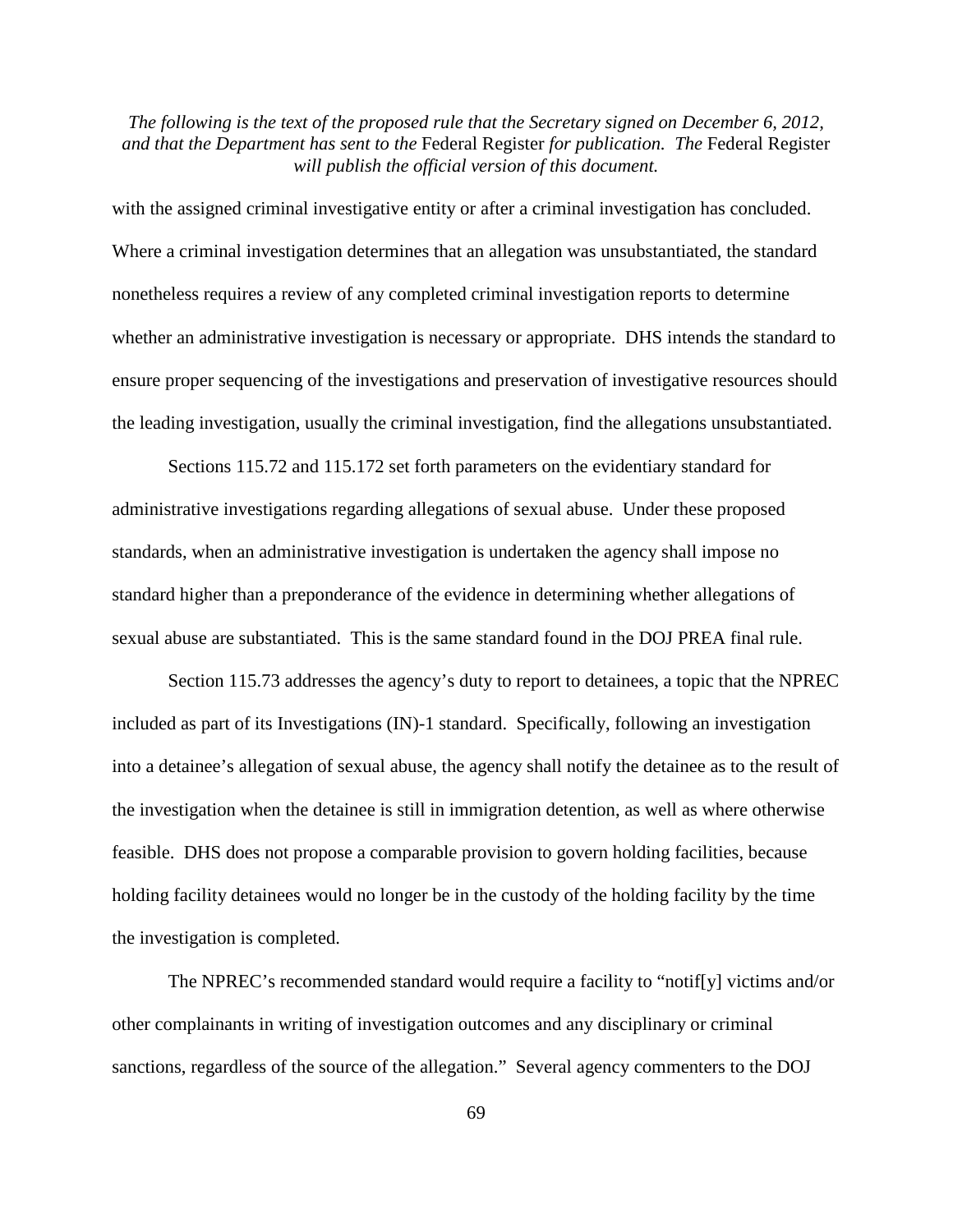PREA rulemaking expressed concern with the NPREC's proposal on security or privacy grounds. These commenters questioned the wisdom of providing written information to victims and third-party complainants, where such information could easily become widely known throughout the facility and possibly endanger other detainees or staff. In addition, commenters noted that privacy laws may restrict the dissemination of certain information about staff members. DHS believes that its proposed standard strikes the proper balance between staff members' privacy rights and the detainee's right to know the outcome of the investigation, while protecting the security of both detainees and staff.

Discipline: Sections 115.76, 115.176, 115.77 and 115.177. DHS proposes two standards to ensure appropriate and proper discipline in relation to cases of sexual abuse with regard to staff, contractors, and volunteers. These standards are substantively similar to those offered by the NPREC and DOJ in its PREA final rule.

Sections 115.76 and 115.176 govern disciplinary sanctions for staff members who violate sexual abuse policies, regardless of whether they have been found criminally culpable. Imposing appropriate disciplinary sanctions against such staff members is critical not only to providing a just resolution to substantiated allegations of sexual abuse and sexual harassment but also to fostering a culture of zero tolerance for such acts. Staff are subject to disciplinary sanctions up to and including removal for violating agency sexual abuse rules, policies or standards. Removal from their position and from the Federal service is the presumptive disciplinary sanction for staff who have engaged in or threatened to engage in sexual abuse, as defined under the definition of sexual abuse of a detainee by a staff member, contractor, or volunteer, paragraphs (1) - (4) and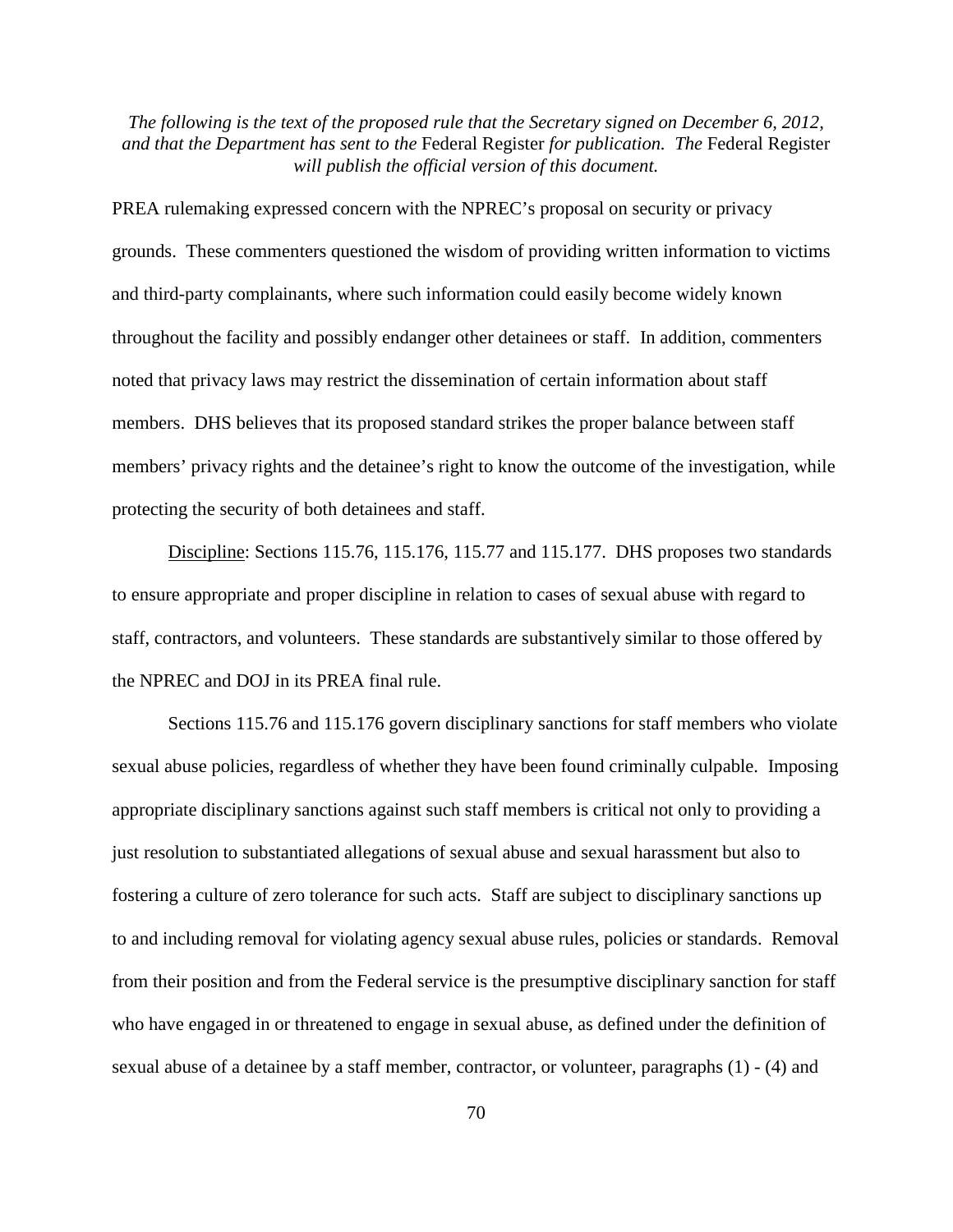(7) - (8). Sections 115.76 and 115.176 further require the agency to review and approve policies and procedures regarding disciplinary sanctions for staff at immigration detention facilities and holding facilities. In order to limit the potential for additional sexual abuse by former staff, sections 115.76 and 115.176 would require that all removals or resignations in lieu of removal for violations of agency sexual abuse policies be reported to law enforcement agencies, unless the activity was clearly not criminal, and reasonable efforts be made to report such removals or resignations in lieu of removal to any licensing bodies, to the extent known.

Sections 115.77 and 115.177 govern corrective action for contractors and volunteers who have engaged in sexual abuse. DHS proposes to require that any contractor or volunteer who has engaged in sexual abuse be prohibited from contact with detainees. These sections would also require that reasonable efforts be made to report to any licensing body, to the extent known, incidents of substantiated sexual abuse by a contractor or volunteer.

Section 115.78 addresses the circumstance where a detainee is alleged to have sexually abused another detainee in an immigration detention facility. Holding detainees accountable for such abuse is an essential deterrent and a critical component of a zero-tolerance policy. As with sanctions against staff, sanctions against detainees must be fair and proportional, taking into consideration the detainee's actions, disciplinary history, mental disabilities or mental illness, and sanctions imposed on other detainees in similar situations, and must send a clear message that sexual abuse is not tolerated. The disciplinary process must also take into account any mitigating factors, such as mental illness or mental disability, and must consider whether to incorporate therapy, counseling, or other interventions that might help reduce recidivism.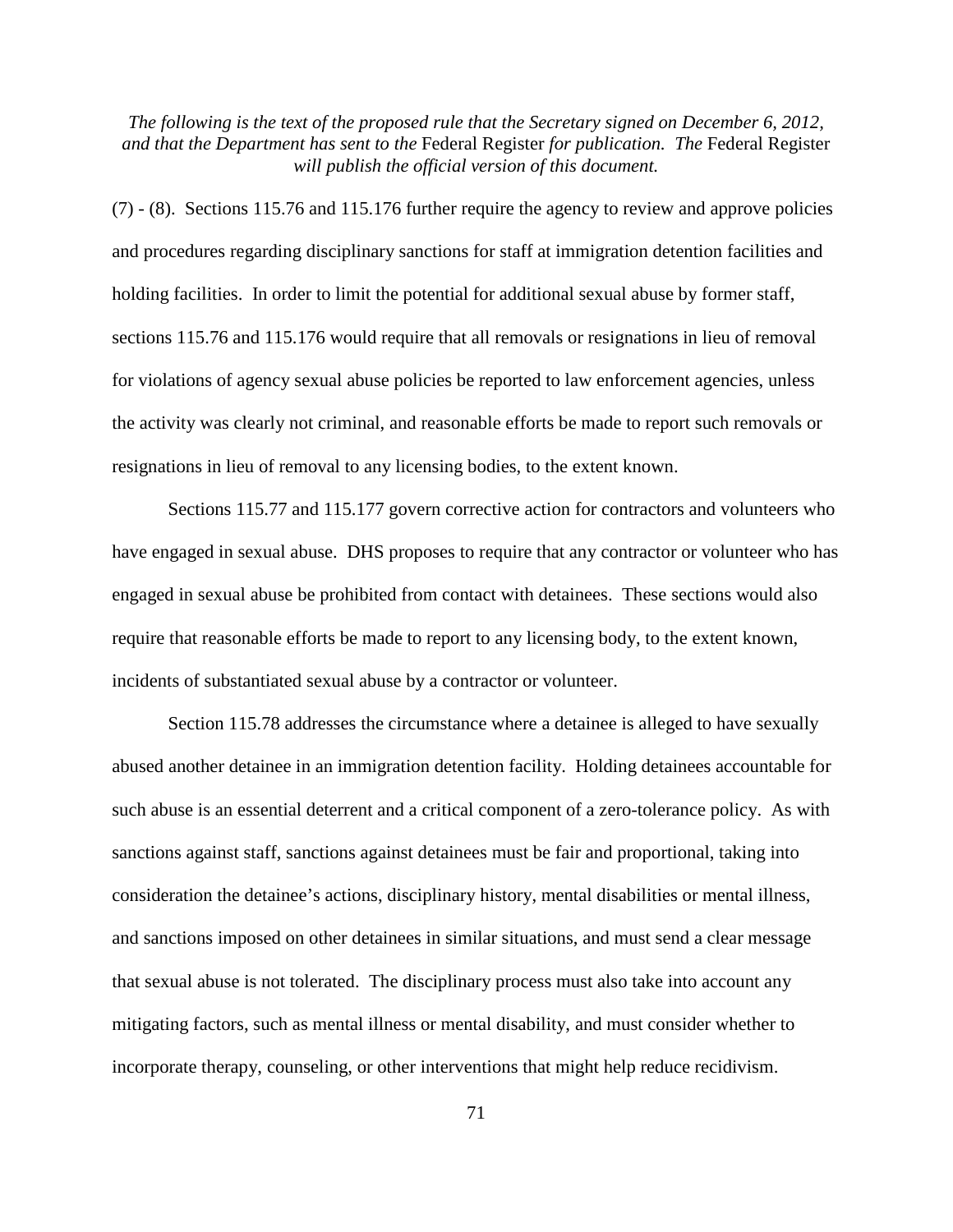Holding facilities generally do not hold detainees for prolonged periods of time and do not impose discipline, and so agencies are not made responsible under these proposed standards for imposing disciplinary sanctions on holding facility detainees.

Medical and Mental Health Care: Sections 115.81, 115.82, 115.182 and 115.83. DHS has proposed three standards to ensure that detainees receive the appropriate medical and mental health care. Each proposed standard is substantially similar to that recommended by the NPREC and adopted by DOJ in its PREA rulemaking.

Section 115.81 requires that, pursuant to the assessment for risk of victimization and abusiveness in section 115.41, facility staff shall ensure immediate referral to a qualified medical or mental practitioner, as appropriate, for detainees found to have experienced prior sexual victimization or perpetrated sexual abuse. Although the proposed standards do not require detainees to answer the assessment questions, detainees should be informed that disclosing prior sexual victimization and abuse is in their own best interest as such information is used both to determine whether follow-up care is needed and where the detainee can be safely placed within the facility. The DHS proposal does not provide for these requirements in DHS holding facilities because detainees with medical needs are referred for treatment outside the holding facility instead of provided the treatment in the holding facilities themselves.

Some commenters to the DOJ PREA proposed rule suggested that the NPREC's recommended standard would be too costly because it would require that medical or mental health practitioners conduct these interviews. Unlike the NPREC's standard, the proposed DHS standard does not specify who should conduct this inquiry, but instead requires the detainee to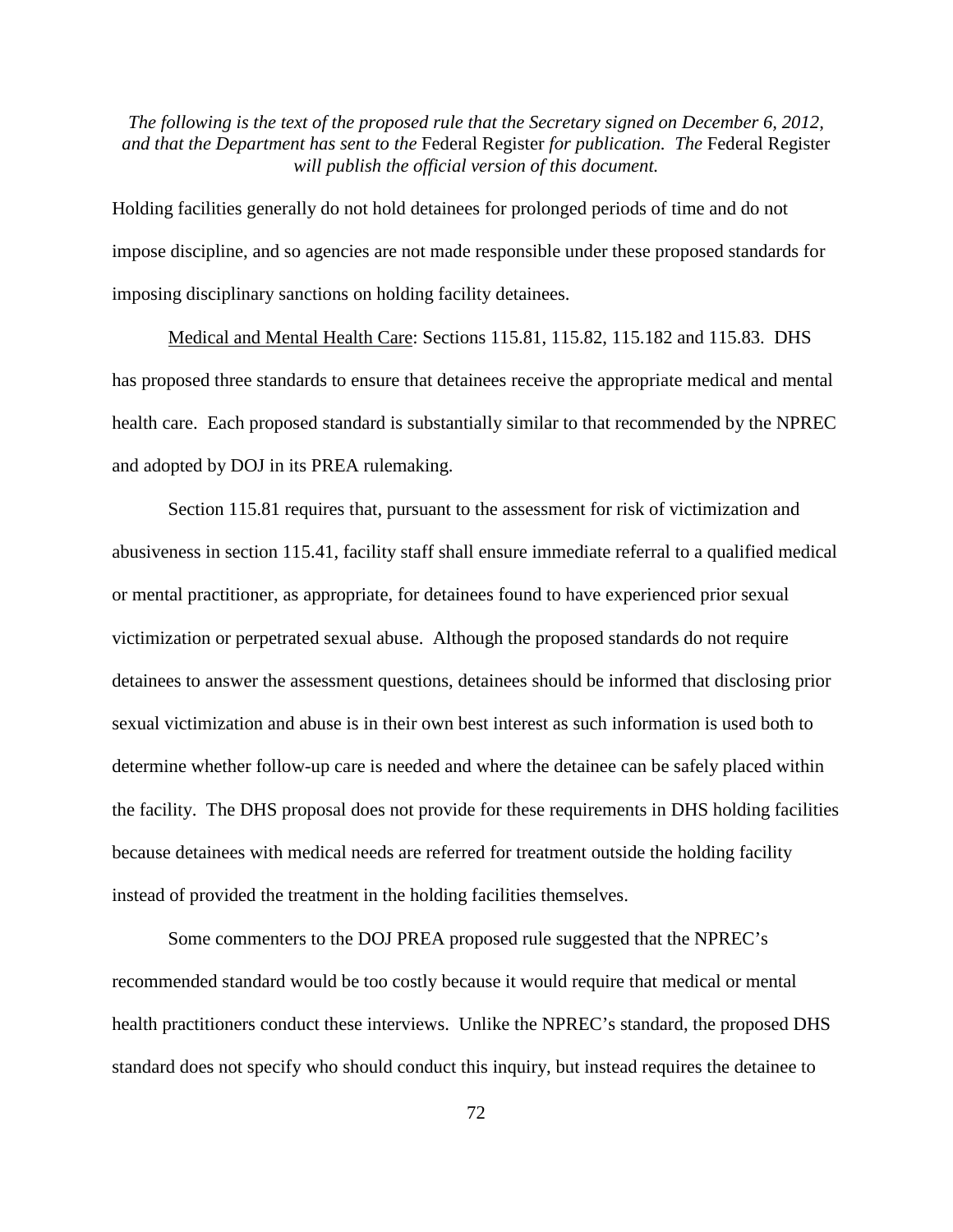receive a health evaluation no later than two working days from the date of the assessment, when a referral for a medical follow-up is initiated. In addition, when a referral for mental health follow-up is initiated, the detainee shall receive a mental health evaluation no later than 72 hours after the referral.

Neither the NPREC's recommended standard nor DHS's proposed standard applies to holding facilities. The proposed standard is not appropriate for holding facilities given the short time that those facilities are responsible for detainee care.

Sections 115.82 and 115.182, like the DOJ PREA final rule, require that victims of sexual abuse have timely, unimpeded access to emergency medical treatment if they have been a victim of sexual abuse. Under section 115.82, similar to the DOJ PREA final rule, the proposed DHS standard applicable to immigration detention facilities would expressly require timely, unimpeded access to emergency contraception and sexually transmitted infections prophylaxis, in accordance with professionally accepted standards of care, where appropriate under professional medical standards. Like the DOJ PREA final rule's standard on lockup detention, however, the proposed standard applicable to DHS holding facilities would not require such facilities to provide emergency contraception or sexually transmitted infections prophylaxis, in light of the very short-term nature of holding facility detention. Consistent with its obligation to provide timely, unimpeded access to emergency medical treatment, a DHS holding facility would transfer such a detainee to an appropriate emergency medical provider, which would be expected to provide such care as appropriate. Emergency medical treatment services would be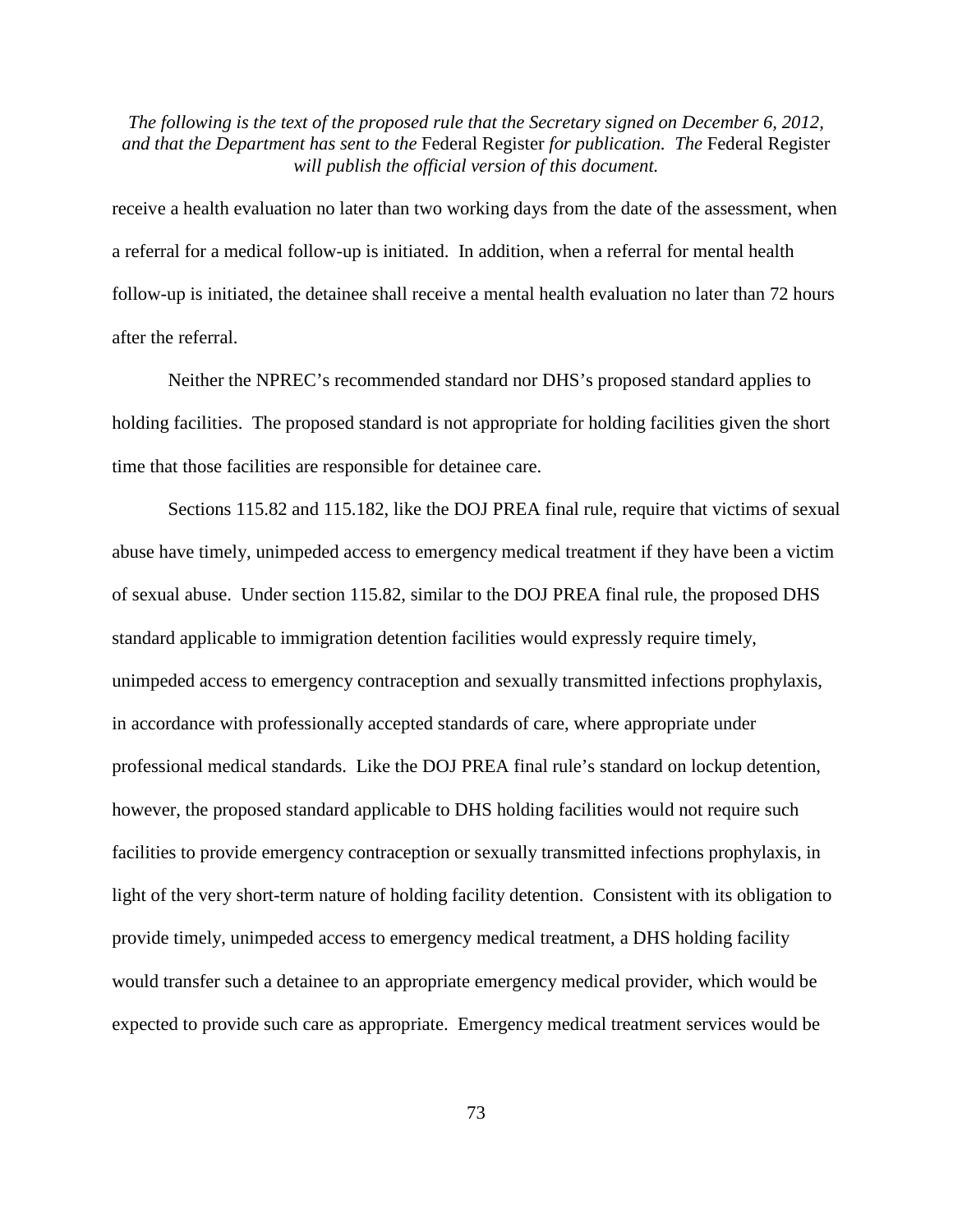provided to the victim at no financial cost to the victim and regardless of whether the victim names the abuser or cooperates with any investigation arising out of the incident.

Section 115.83 requires that victims of sexual abuse receive access to ongoing medical and mental health care. This proposed standard recognizes that victims of sexual abuse can experience a range of physical injuries and emotional reactions, even long after the abuse has occurred, that can require medical or mental health attention. Thus, this standard requires facilities to offer ongoing medical and mental health care during the victim's detention consistent with the community level of care for as long as such care is needed, without financial cost and regardless of whether the victim names the abuser or cooperates with any investigation arising out of the incident. This access to care includes pregnancy tests for detainee victims of sexual abuse including vaginal penetration by a male abuser. DHS believes that if specific mental health concerns have contributed to the abuse, treatment may improve facility security. The DHS proposal does not provide for these requirements in DHS holding facilities because agencies refer holding facility detainees with emergency medical needs for treatment instead of providing medical care in the holding facilities themselves.

Data Collection and Review: Sections 115.86, 115.186, 115.87, 115.187, 115.88, 115.188, 115.89 and 115.189. DHS has proposed standards addressing how agencies and facilities should collect and review data to identify those policies and practices that are contributing to or failing to prevent sexual abuse.

Sections 115.86 and 115.186 set forth the requirements for sexual abuse incident reviews, including when reviews should take place and who should take part. The sexual abuse review is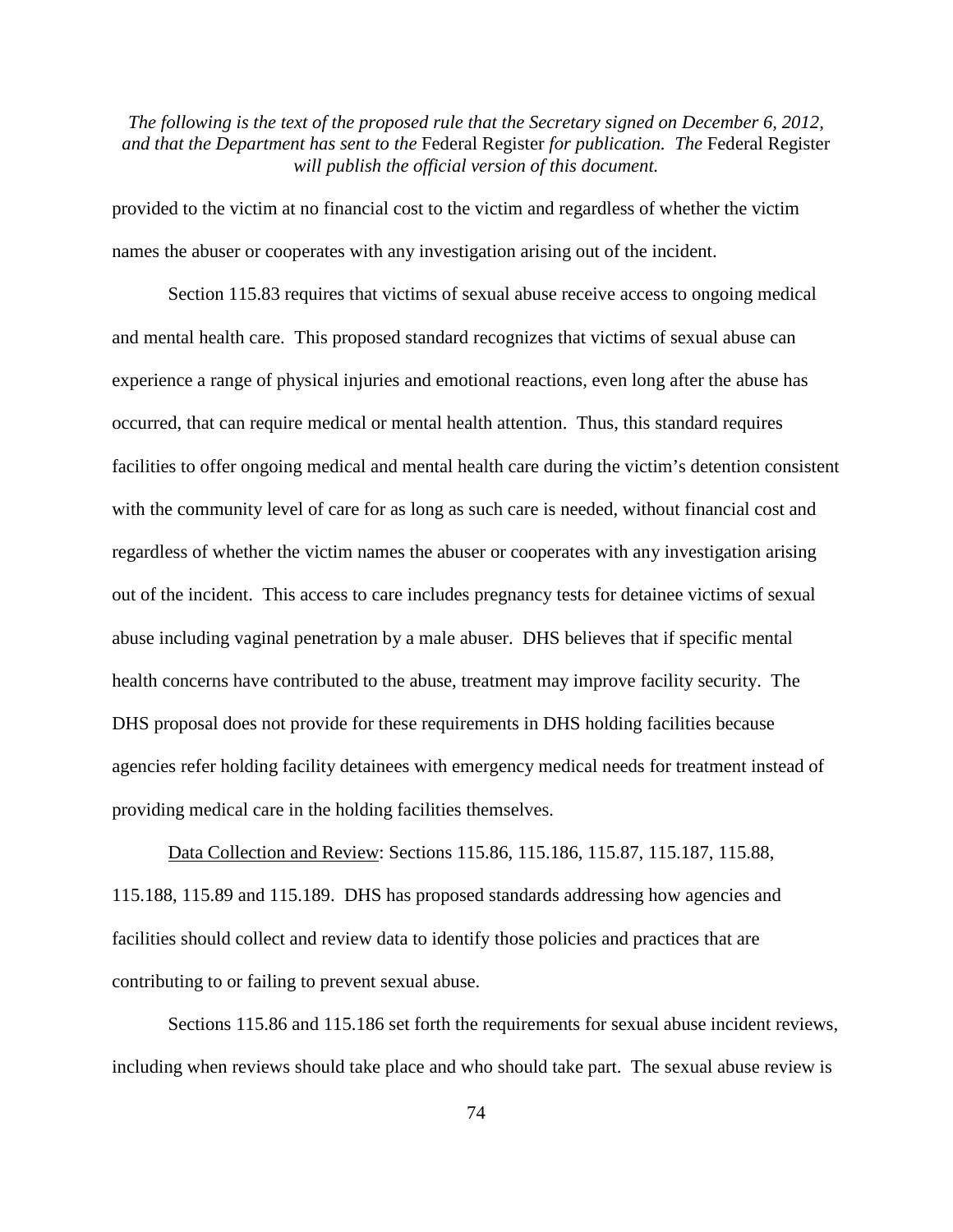separate from the sexual abuse investigation, and is intended to evaluate whether the facility's or agency's policies and procedures would benefit from change in light of the incident or allegation. By contrast, the investigation is intended to determine whether the abuse actually occurred. A review would be required after every investigation, and consider whether changes in policy or practice could better prevent, detect, or respond to sexual abuse incidents like the one alleged. The DHS proposal further would require an annual review of all sexual abuse investigations, in order to assess and improve sexual abuse intervention, prevention and response efforts. Some commenters to the DOJ PREA rulemaking raised concerns about the cost of conducting sexual abuse incident reviews. There are, however, facilities that already do these reviews, and DHS believes that the required steps need not be onerous. The purpose of this requirement is not to require a duplicative investigation but rather to require the facility or agency to pause and consider what lessons, if any, it can learn from the investigation it has conducted and what additional steps, if any, it should take to further protect detainees.

Sections 115.87 and 115.187 specify the incident-based data each agency or facility is required to collect in order to detect possible patterns and help prevent future incidents. The agency or facility would be required, under this standard, to aggregate the incident-based sexual abuse data at least annually and to maintain, review, and collect data as needed from all available agency records. The agency would work with facilities to collect and aggregate the data in a manner that will facilitate the agency's ability to detect possible patterns and help prevent future incidents. Section 115.87 would provide for the PSA Coordinator to work on an ongoing basis with the relevant PSA Compliance Managers and DHS entities to share data regarding effective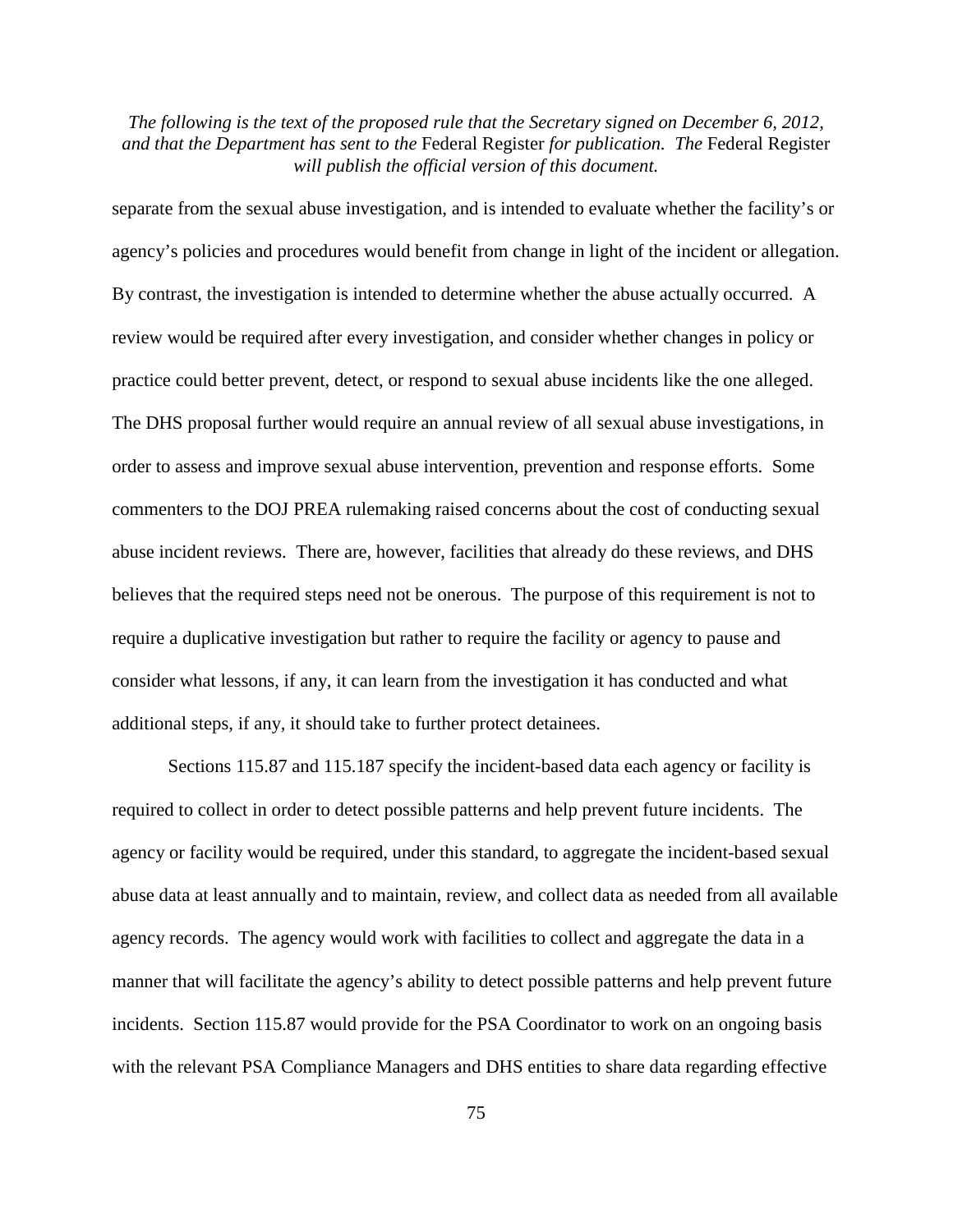agency response methods to allegations of sexual abuse. Upon request, the agency would be required to provide all such data from the previous calendar year to the DHS Office for Civil Rights and Civil Liberties no later than June 30 of the next calendar year.

Sections 115.88 and 115.188 describe how the collected data should be analyzed and reported. The proposed DHS standard mandates that agencies use the data to identify problem areas, take ongoing corrective action, and prepare an annual report for each facility as well as the agency as a whole, including a comparison with data from previous years. The report must be made public through the agency's website or other means to help promote agency accountability.

Sections 115.89 and 115.189 provide guidance on how to store, publish, and retain the data collected pursuant to sections 115.87 and 115.187. Data must be stored in a way that protects its integrity and must be retained for an adequate length of time. In addition, data must protect the confidentiality of victims and alleged perpetrators. This standard also requires that the agency make its aggregated data publicly available at least annually on its website, consistent with existing agency information disclosure policies and processes, following the removal of all personal identifiers.

Audits and Compliance: Sections 115.93, 115.193, 115.201, 115.202, 115.203, 115.204, and 115.205. Like the NPREC and DOJ, DHS believes that audits are critical to ensuring that facilities are doing all they can to eliminate sexual abuse in detention facilities. The NPREC's proposed standard would require triennial audits of all facilities. The NPREC explained its inclusion of this standard as follows: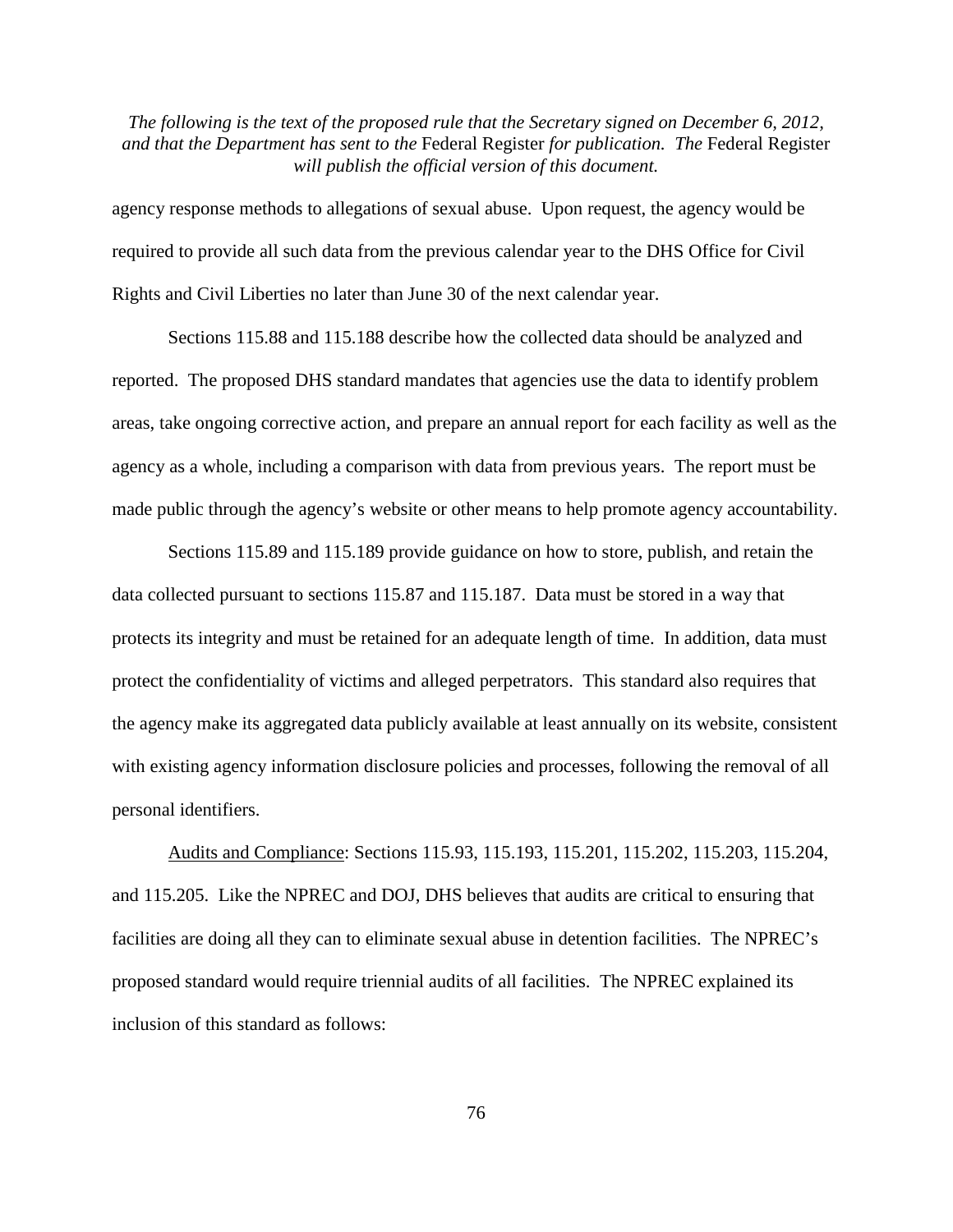> Publicly available audits allow agencies, legislative bodies, and the public to learn whether facilities are complying with the PREA standards. Audits can also be a resource for the Attorney General in determining whether States are meeting their statutory responsibilities. Public audits help focus an agency's efforts and can serve as the basis upon which an agency can formulate a plan to correct any identified deficiencies.

#### Prison/Jail Standards at 57.

Numerous agency commenters to the DOJ PREA rulemaking criticized the NPREC's proposals on various grounds, including cost, duplication of audits performed by accrediting organizations, duplication of existing State oversight, and the possibility that disagreements in interpretation could lead to inconsistencies in auditing. Other commenters endorsed the NPREC's proposal as necessary to ensure proper oversight; some commenters suggested that audits should be more frequent than once every three years.

DHS believes that audits can play a key role in implementation of sexual abuse prevention standards. The proposed standards for audits clarify the requirements for an audit to be considered adequate and transparent. All audits would be required to be conducted using an audit instrument developed by the agency, in coordination with CRCL. CRCL has extensive experience in conducting civil rights site inspections of detention facilities, including inspections and investigations relating to sexual abuse prevention and response. The agency would coordinate external audits with CRCL, to ensure that CRCL is informed about the operation of

77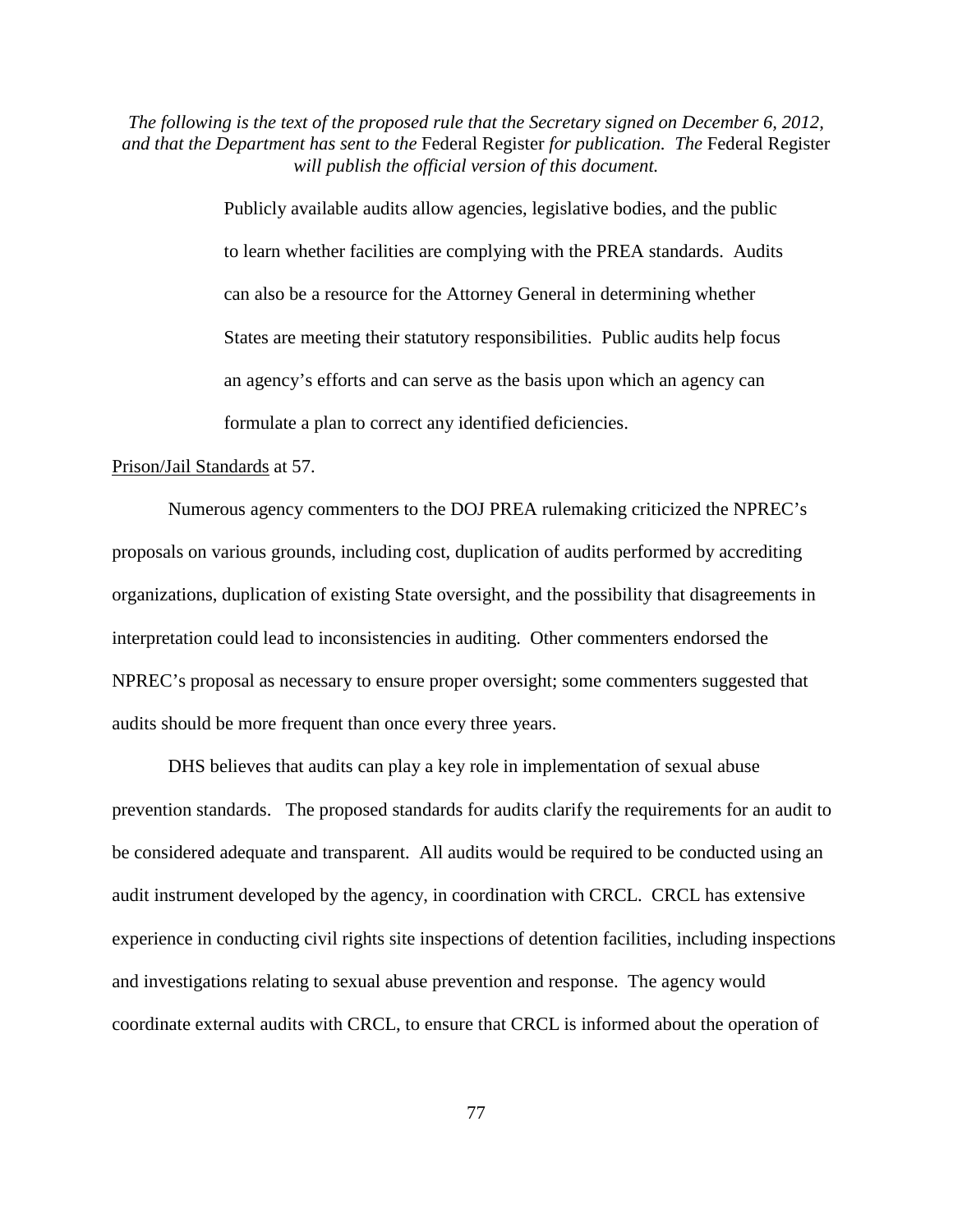the audit program and any findings relating to non-compliance, in support of CRCL's statutory advice and oversight role with respect to civil rights issues.

DHS believes that external audits are necessary to ensure that the audits are conducted independently and objectively, and with the full confidence of the public. In these proposed standards, DHS has incorporated many of DOJ's standards related to external auditing and has tailored them to suit the unique characteristics of immigration detention and holding facilities. The proposed DHS standards set forth in sections 115.201-205 would prescribe methods governing the conduct of such audits, including provisions for reasonable inspections of facilities, review of documents, and interviews of staff and detainees.

The DHS proposed standards would require that external audits be conducted by an outside entity or individual with relevant experience and certified by the agency. The DHS standards would preclude use of an outside auditor with a financial relationship with the agency within three years of an audit, except for contracts for other audits or for detention-reform related consulting.

DHS has attempted to incorporate objective criteria and written documentation requirements into these proposed standards wherever practicable, although auditors would retain appropriate discretion. The proposed standards provide that a facility would be required to allow the auditor to enter and tour facilities, review documents, and interview staff and detainees to conduct a comprehensive audit. The auditor would be permitted to review all relevant agencywide policies, procedures, reports, and internal and external audits, as well as a sampling of relevant documents and other records and information for the most recent one-year period.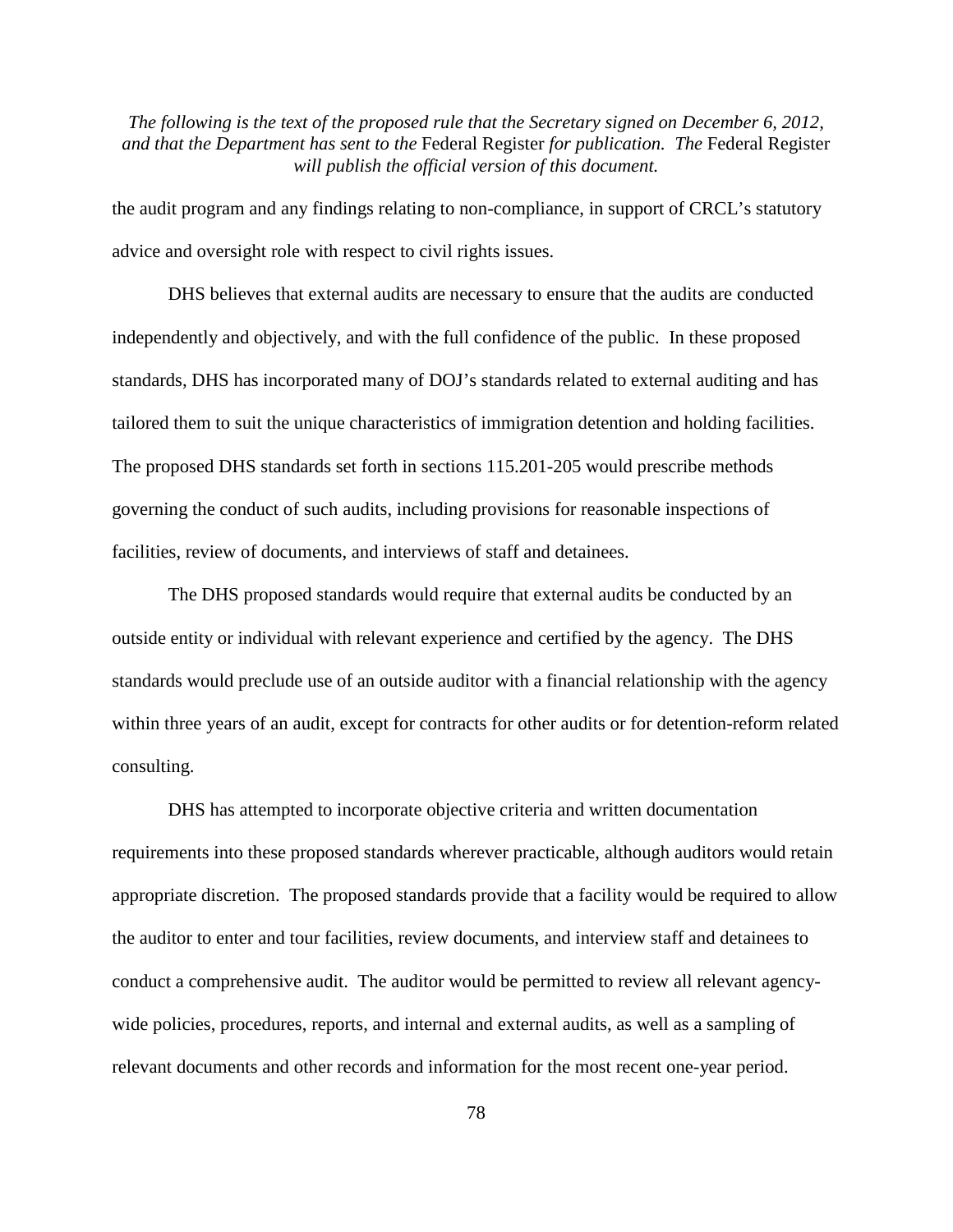Under the DHS proposed standards, the auditor would be permitted to request and receive copies of any relevant documents (including electronically stored information), and would be required to retain and preserve all documentation (such as videotapes and interview notes) relied upon in making audit determinations. In order to enhance the effectiveness of external audits, the proposed standards would permit the auditor to conduct private interviews with detainees, and detainees would be permitted to send confidential information or correspondence to the auditor in the same manner as if they were communicating with legal counsel. Auditors would be required to attempt to communicate with community-based or victim advocates who may have insight into relevant conditions in the facility.

This rule proposes that the external auditor would determine whether the audited facility reaches one of the following: "Exceeds Standard" (substantially exceeds requirement of standard); "Meets Standard" (substantial compliance; complies in all material ways with the standard for the relevant review period); or "Does Not Meet Standard" (requires corrective action). The auditor would be required to prepare an audit summary indicating the number of provisions the facility has achieved at each grade level.

Any finding of "Does Not Meet Standard" would trigger a 180-day corrective action period. Under the proposed standards, the auditor, the agency, and the facility (if it is not operated by the agency) would jointly develop a corrective action plan to achieve compliance. The auditor would be required to take necessary and appropriate steps to verify implementation of the corrective action plan, such as reviewing updated policies and procedures or re-inspecting portions of a facility. After the end of the 180-day corrective action period, the auditor would be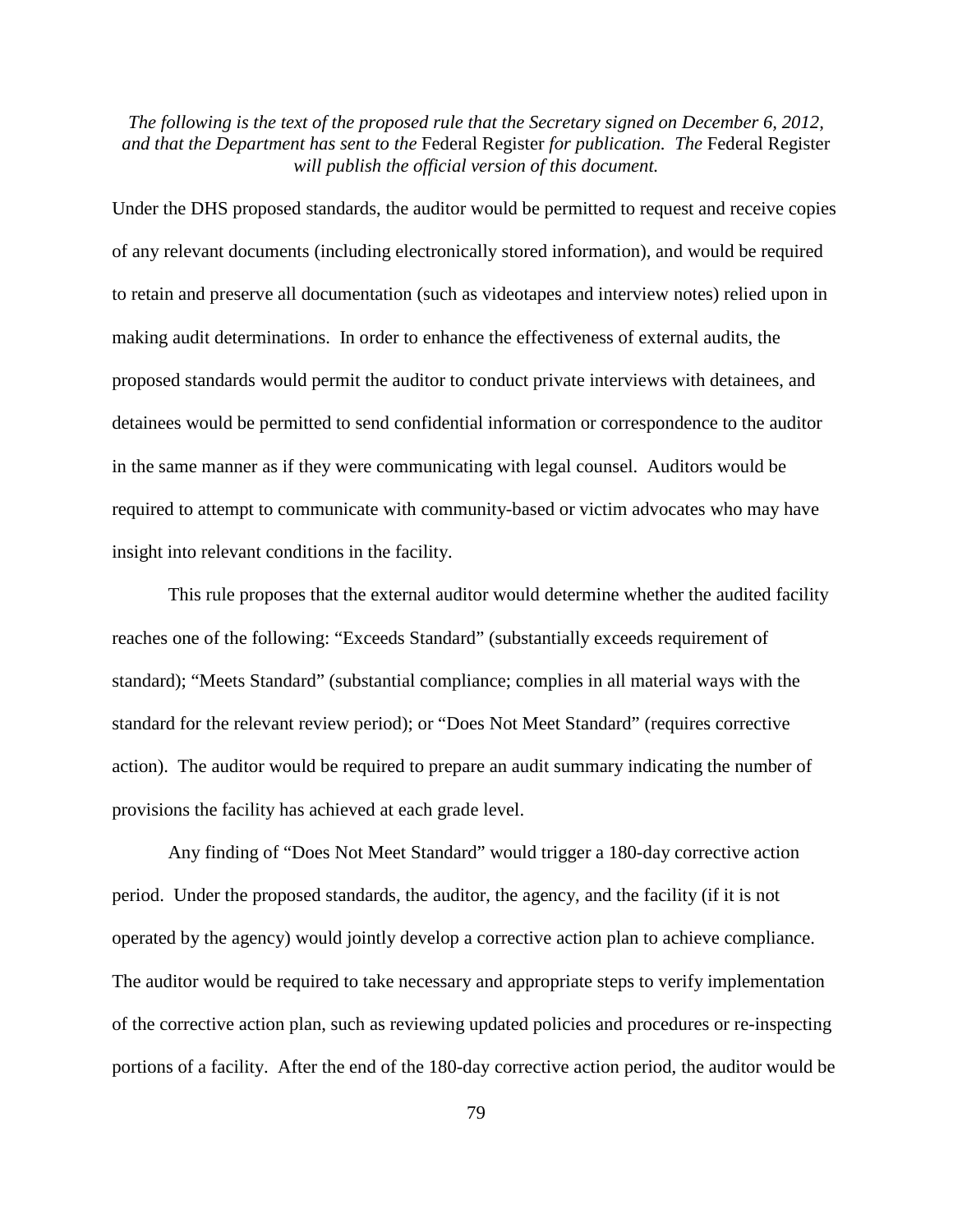required to issue a final determination as to whether the facility has achieved compliance with those standards requiring corrective action. In the event that the facility does not achieve compliance with each standard, it would have the opportunity (at its discretion and cost) to request a subsequent audit, once it believes that it has achieved compliance. A facility would be permitted to file an appeal with the agency regarding any specific finding that it believes to be incorrect. If the agency determines that the facility has demonstrated good cause for a reevaluation, the facility may, at its complete discretion and cost, commission a re-audit by a mutually agreed upon external auditor. The agency may also, in its complete discretion, commission a re-audit of any facility for any reason it deems appropriate. In order to further promote transparency, the proposed standards also provide that the agency would ensure that the auditor's final report is published on the agency's website.

#### *Immigration Detention Facilities*

The proposed standards provide that external audits of immigration detention facilities shall be conducted on a triennial cycle. During the three-year cycle, the agency would ensure that each immigration detention facility is audited at least once. DHS believes that this standard would allow substantial flexibility in scheduling audits within each three-year cycle while ensuring that external facility audits occur regularly. In addition, DHS provides a procedure for an expedited audit in the event the agency has reason to believe that a particular facility may be experiencing problems related to sexual abuse.

*Immigration Holding Facilities*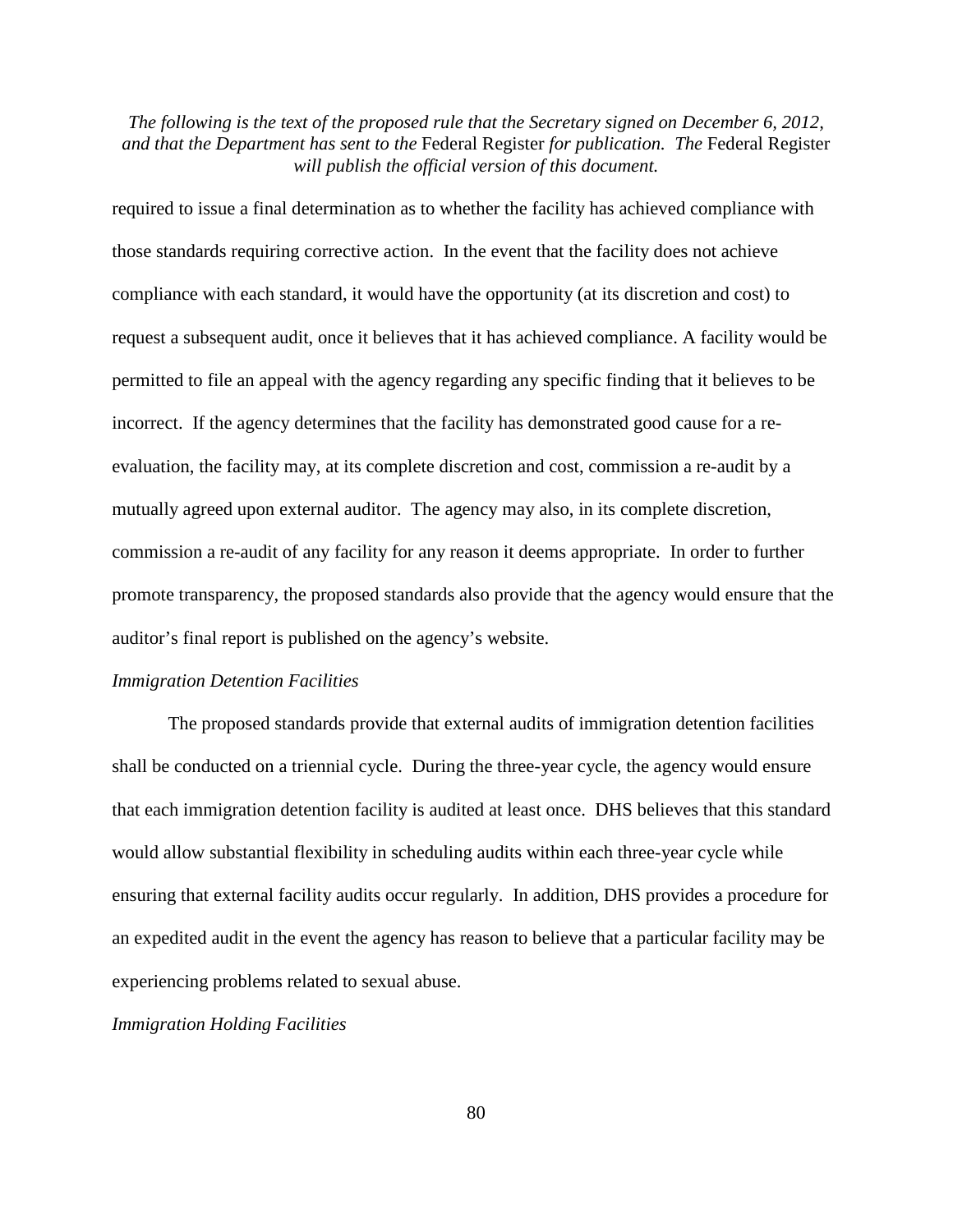DHS operates immigration holding facilities under the authority of both CBP and ICE. The ICE holding facilities do not generally house detainees overnight and thus are not covered by the auditing requirements for holding facilities under proposed section 115.193.

CBP operates 768 holding facilities at ports of entry and Border Patrol stations, checkpoints, and processing facilities across the country. These holding facilities, which far outnumber those facilities operated directly by any other corrections/detention/law enforcement authority, nationwide (including ICE, the Bureau of Prisons, and other agencies), are currently subject to oversight by the CBP Office of Internal Affairs. All these holding facilities taken together hold, on average, approximately 1,100 detainees a day; however, hundreds of them may be unused on any given day.

For the CBP holding facilities that house detainees overnight, DHS proposes a two-part audit process. The proposed standards provide that all holding facilities that house detainees overnight shall be subject to an external audit within three years of the effective date of the rule. If an external audit determines that a holding facility is low-risk based on (1) whether it passed its current audit and (2) its physical characteristics, including lines of sight, other design features, and video and other monitoring technologies, the facility will be classified as lowrisk. Low-risk facilities would be subject to further external audits once every five years, unless design changes are made that could increase the risk of sexual abuse. Facilities that are not classified as low-risk would be subject to audits once every three years. If additional holding facilities are established, they would be subject to an initial audit within three years to determine if they are low-risk. Audits of new holding facilities as well as holding facilities that have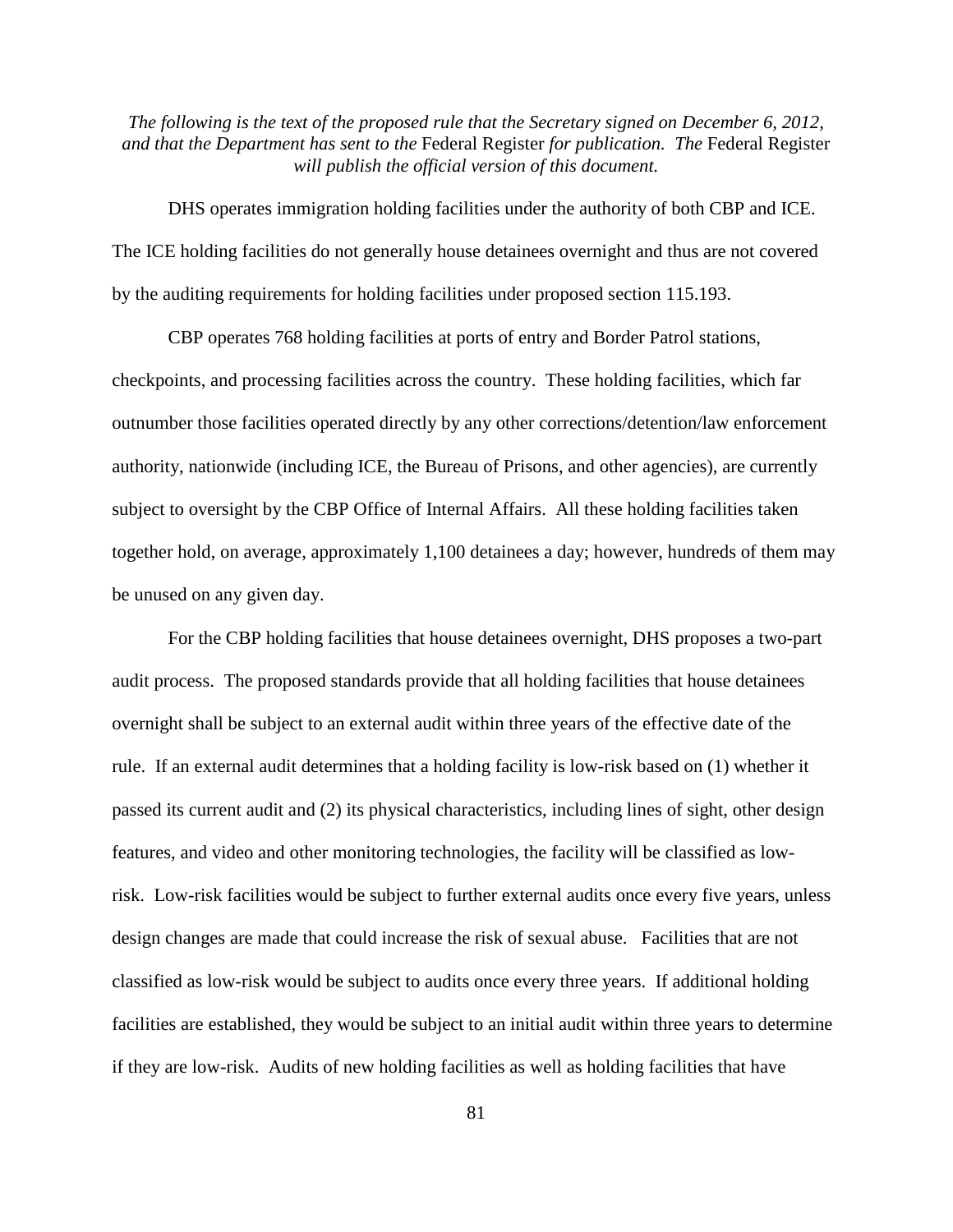previously failed to meet the standards shall occur as soon as practicable within the three-year cycle. Where it is necessary to prioritize, priority shall be given to facilities that have previously failed to meet the standards.

## *Solicitation of Comments Specific to Audits*

Given the potential costs associated with the proposed auditing requirements DHS is specifically seeking public input on the following:

- Would external audits of immigration detention facilities and/or holding facilities conducted through random sampling be sufficient to assess the scope of compliance with the standards of this proposed rule?
- Once a holding facility is designated as low risk, would it be a more cost effective yet still sufficient approach to furthering compliance with the standards to externally audit a random selection of such facilities instead of re-auditing each such facility once every five years?
- Would the potential benefits associated with requiring external audits outweigh the potential costs?
- Is there a better approach to external audits other than the approaches discussed in this proposed rule?
- In an external auditing process, what types of entities or individuals should qualify as external auditors?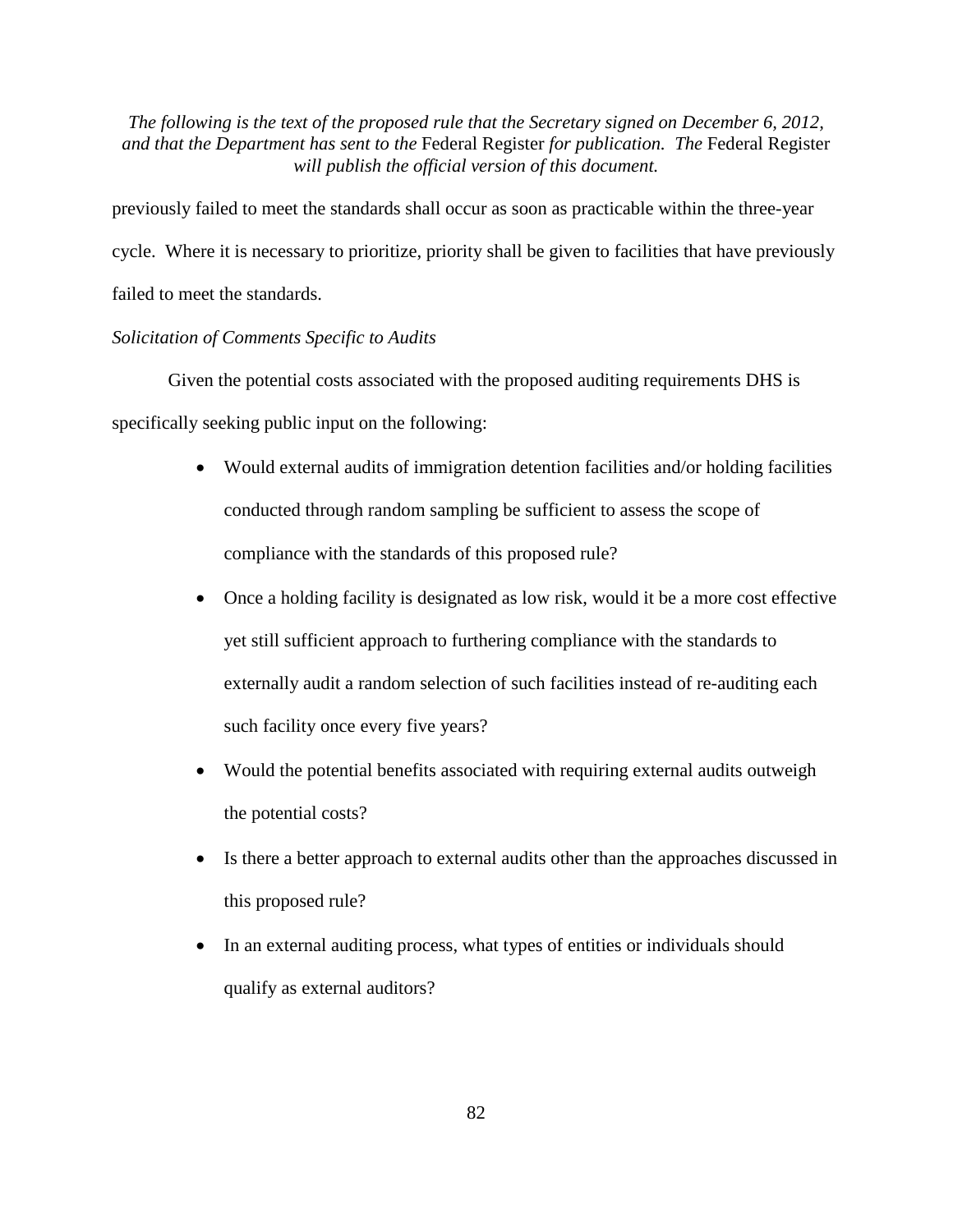> • Would external audits of immigration detention facilities conducted through random sampling be sufficient to assess the scope of compliance with the standards of this proposed rule?

Additional Provisions in Agency Policies. Sections 115.95 and 115.195 provide that the regulations in both Subparts A and B establish minimum requirements for agencies. As such, they do not preclude agency policies from including additional requirements.

# **VI. Statutory and Regulatory Requirements.**

### **A. Executive Orders 12866 and 13563.**

Executive Orders 12866 and 13563 direct agencies to assess the costs and benefits of available regulatory alternatives and, if regulation is necessary, to select regulatory approaches that maximize net benefits (including potential economic, environmental, public health and safety effects, distributive impacts, and equity). Executive Order 13563 emphasizes the importance of quantifying both costs and benefits, of reducing costs, of harmonizing rules, and of promoting flexibility. DHS considers this to be a "significant regulatory action," although not an economically significant regulatory action, under section 3(f) of Executive Order 12866. Accordingly, the Office of Management and Budget (OMB) has reviewed this regulation. The IRIA, summarized below, is available in the docket. It contains a discussion of the costs and benefits of this rule.

## **1. Summary of Proposed Rule**

The objective of the proposed rule is to propose minimum requirements for DHS immigration detention and holding facilities for the prevention, detection, and response to sexual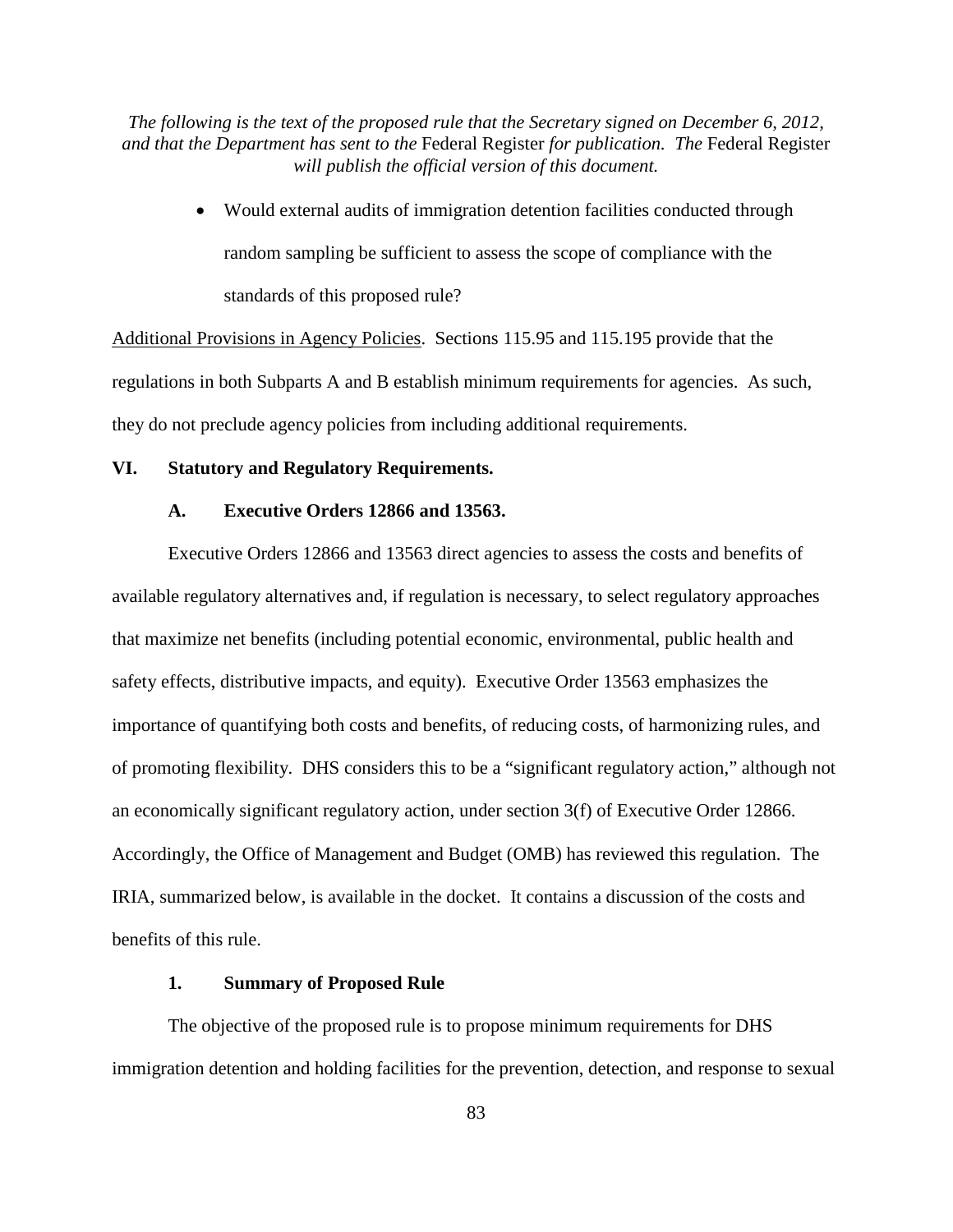abuse. The proposed rule, if made final, would require prevention planning; prompt and coordinated response and intervention; training and education of staff, contractors, volunteers and detainees; proper treatment for victims; procedures for investigation, discipline and prosecution of perpetrators; data collection and review for corrective action; and audits for compliance with the standards. The cost estimates set forth in this analysis represent the costs of compliance with, and implementation of, the proposed standards in facilities within the scope of the proposed rulemaking.

## **2. Summary of Affected Population**

DHS has two types of confinement facilities: (1) immigration detention facilities, and (2) holding facilities. Immigration detention facilities, which are operated or supervised by ICE, routinely hold persons for over 24 hours pending resolution or completion of immigration removal or processing. Holding facilities, used and maintained by DHS components including ICE and CBP, tend to be short-term. The analysis below presents immigration detention facilities and holding facilities separately.

This proposed rule will directly regulate the Federal Government, notably any DHS agency with immigration detention facilities or holding facilities. The sections below describe and quantify, where possible, the number of affected DHS immigration detention facilities or holding facilities.

#### a. Subpart A – Immigration Detention Facilities

ICE is the only DHS component with immigration detention facilities. ICE holds detainees during proceedings to determine whether they will be removed from the United States,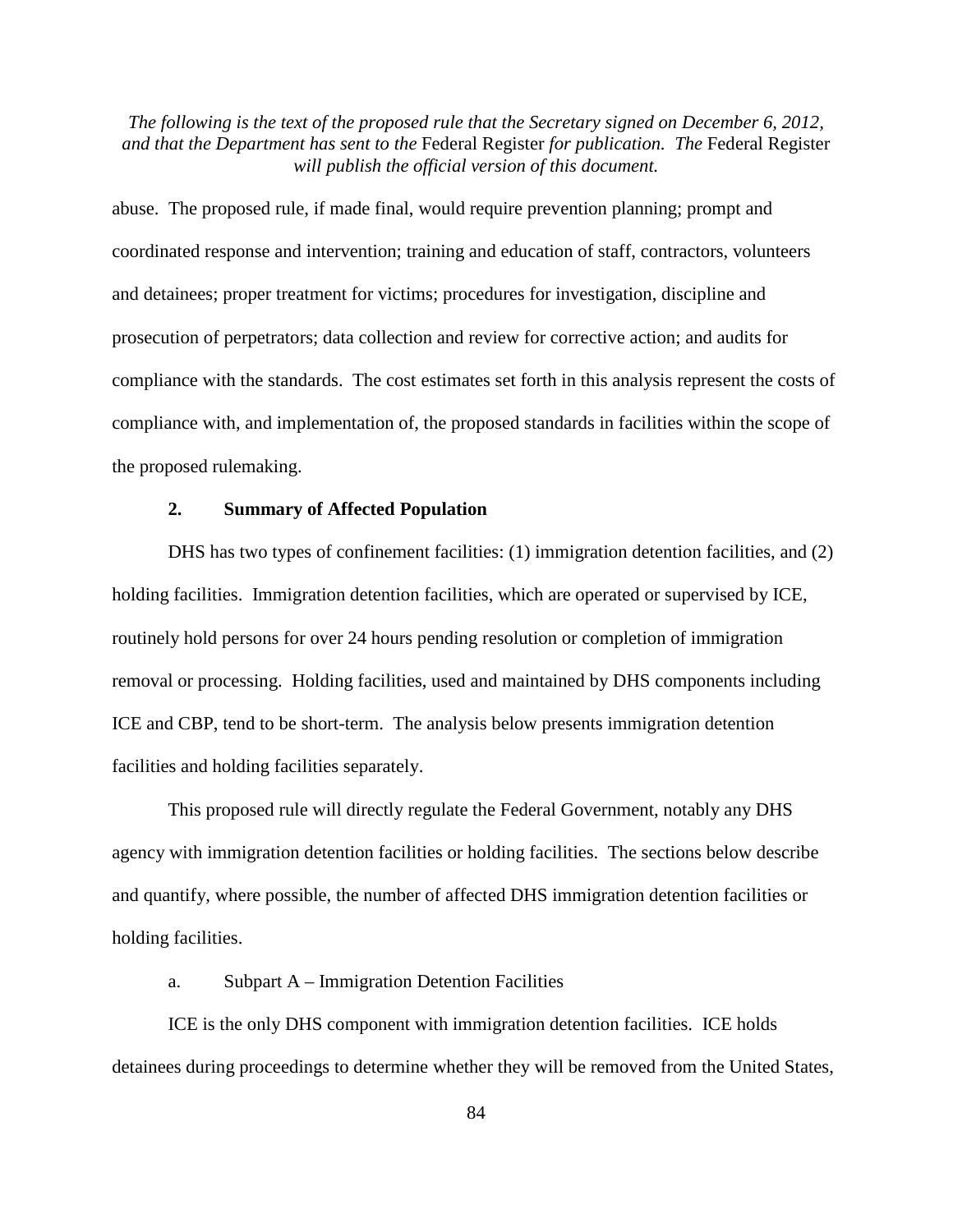and pending their removal, in ICE-owned facilities or in facilities contracting with ICE. Therefore, though this rule will directly regulate the Federal Government, it would require that its standards ultimately apply to some State and local governments as well as private entities through contracts with DHS. The types of authorized ICE immigration detention facilities are as follows:

- Contract Detention Facility (CDF) owned by a private company and contracted directly with the government;
- Service Processing Center (SPC) full service immigration facilities owned by the government and staffed by a combination of Federal and contract staff;
- Intergovernmental Service Agreement Facility (IGSA) facilities at which detention services are provided to ICE by State or local government(s) through agreements with ICE and which may fall under public or private ownership and may be fully dedicated immigration facilities (housing detained aliens only) or non-dedicated facilities (housing various detainees).

ICE enters into Intergovernmental Service Agreements (IGSAs) with States and counties across the country to use space in jails and prisons for civil immigration detention purposes. Some of these facilities are governed by IGSAs that limit the length of an immigration detainee's stay to under 72 hours. Some of these facilities have limited bed space that precludes longer stays by detainees. Others are used primarily under special circumstances such as housing a detainee temporarily to facilitate detainee transfers or to hold a detainee for court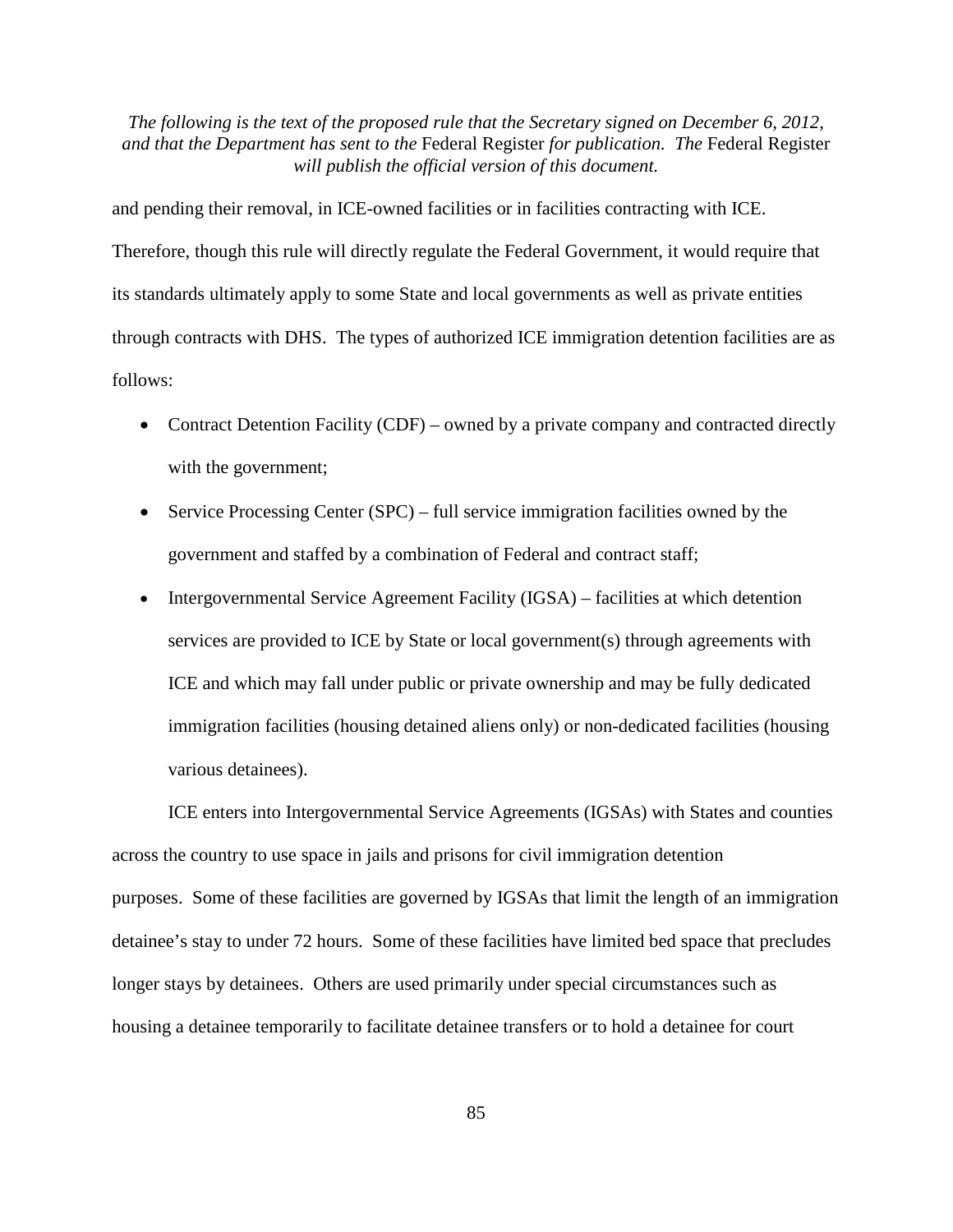appearances in a different jurisdiction. In some circumstances the under-72-hour facilities house immigration detainees only occasionally.

At the time of writing, ICE owns or has contracts with approximately 158 authorized immigration detention facilities that hold detainees for more than 72 hours. The 158 facilities consist of 6 SPCs, 7 CDFs, 9 dedicated IGSA facilities, and 136 non-dedicated IGSA facilities. (64 of the IGSA facilities are covered by the DOJ PREA, not this proposed rule, because they are USMS IGA facilities.) As the USMS IGA facilities are not within the scope of this rulemaking, this analysis covers the 94 authorized SPC, CDF, dedicated IGSA, and non-dedicated IGSA immigration detention facilities that hold detainees for more than 72 hours.

ICE additionally has 91 authorized immigration detention facilities that are contracted to hold detainees for less than 72 hours. All 91 facilities are non-dedicated IGSA facilities, but 55 of them are covered by the DOJ PREA rule, not this proposed rule, because they are USMS IGA facilities. Again, ICE excludes the USMS IGA facilities from the scope of this rulemaking and analysis; the analysis covers the 36 authorized non-dedicated IGSA immigration detention facilities that hold detainees for under 72 hours. Facilities that are labeled by ICE as "under 72 hour" still meet the definition of immigration detention facilities, because they process detainees for detention intake. Detainees housed in these facilities are processed into the facility just as they would be in a long-term detention facility.

Furthermore, ICE also has two authorized family residential centers. These are IGSA facilities that house only ICE detainees. One of the facilities accommodates families subject to mandatory detention and the other is a dedicated female facility. ICE family residential centers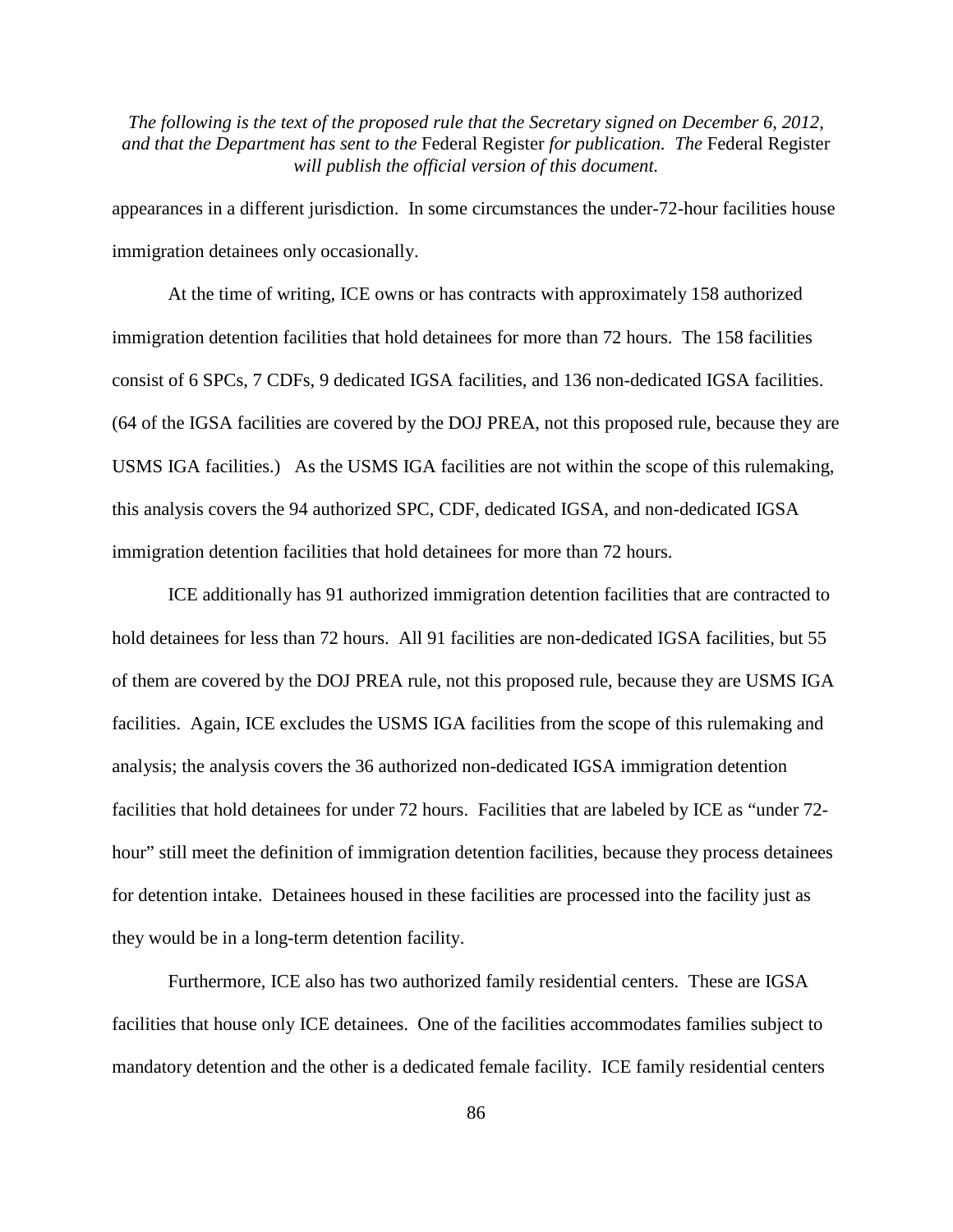are subject to the immigration detention facility standards proposed in Subpart A. The table below summarizes the facilities included in this analysis. For the purposes of the cost analysis in Chapter 2, DHS includes the family residential facilities in the cost estimates for the over 72 hour authorized immigration detention facilities.

**Table 1: Summary of ICE Authorized Immigration Detention Facilities** 

| <b>Facility</b>                    | Over 72 Hours | <b>Under 72 Hours</b> | <b>Family Residential</b> |
|------------------------------------|---------------|-----------------------|---------------------------|
| Non-Dedicated IGSA                 | 74            | 36                    |                           |
| <b>SPC</b>                         | ь             | 0                     | 0                         |
| <b>CDF</b>                         |               | O                     | 0                         |
| <b>Dedicated IGSA</b>              |               | 0                     |                           |
| <b>Total Covered by Rule</b>       | 94            | 36                    |                           |
| USMS IGA <sup>a</sup>              | 64            | 55                    |                           |
| <b>Total Authorized Facilities</b> | 158           | 91                    |                           |

<sup>a</sup>Not within the scope of the proposed rule

## b. Subpart  $B -$  Holding Facilities

A holding facility may contain holding cells, cell blocks, or other secure locations that are: (1) under the control of the agency and (2) primarily used for the confinement of individuals who have recently been detained, or are being transferred to another agency.

*ii. U.S. Immigration and Customs Enforcement* 

Most ICE holding rooms are in ICE field offices and satellite offices. These rooms are rooms or areas that are specifically designed and built for temporarily housing detainees in ICE Enforcement and Removal Operations (ERO) offices. It may also include staging facilities. ICE holding facilities as presented in this analysis are exclusive of hold rooms or staging areas at immigration detention facilities, which are covered by the standards of the immigration detention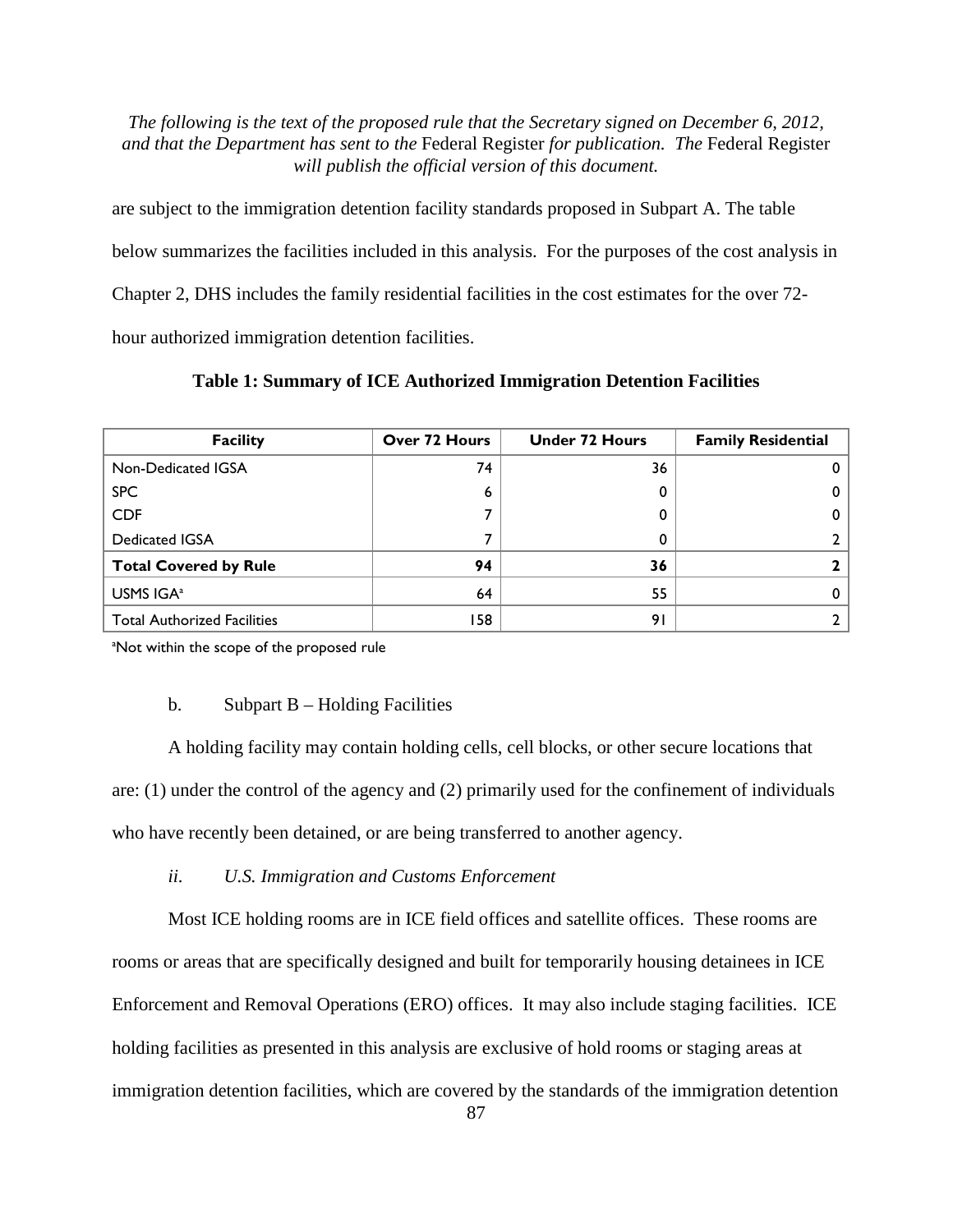facility under Subpart A of this proposed rule. ICE has 149 holding facilities that would be covered under Subpart B of the proposed rule.

#### *i. U.S. Customs and Border Protection*

There is a wide range of facilities where CBP detains individuals. Some individuals are detained in secured detention areas, while others are detained in open seating areas where agents or officers interact with the detainee. Hold rooms in CBP facilities where case processing occurs are used to search, detain, or interview persons who are being processed. CBP operates 768 holding facilities at ports of entry and Border Patrol stations, checkpoints, and processing facilities across the country.

### **3. Estimated Costs of Proposed Rule**

The proposed rule will cover DHS immigration detention facilities and holding facilities. Table 2 summarizes the number of facilities covered by the proposed rulemaking over ten years.

| Year | <b>Immigration Detention</b><br><b>Facilities</b> | <b>Holding Facilities</b> |            | <b>Total</b> |
|------|---------------------------------------------------|---------------------------|------------|--------------|
|      | <b>ICE</b>                                        | <b>ICE</b>                | <b>CBP</b> |              |
|      | 132                                               | 149                       | 768        | 1,049        |
| 2    | 134                                               | 149                       | 768        | 1,051        |
| 3    | 136                                               | 149                       | 768        | 1,053        |
| 4    | 138                                               | 149                       | 768        | 1,055        |
| 5    | 140                                               | 149                       | 768        | 1,057        |
| 6    | $ 42\rangle$                                      | 149                       | 768        | 1,059        |
| 7    | 144                                               | 149                       | 768        | 1,061        |
| 8    | 146                                               | 149                       | 768        | 1,063        |
| 9    | 148                                               | 149                       | 768        | 1,065        |
| 10   | 150                                               | 149                       | 768        | 1,067        |

**Table 2: Estimated Population Summary for Proposed Rule**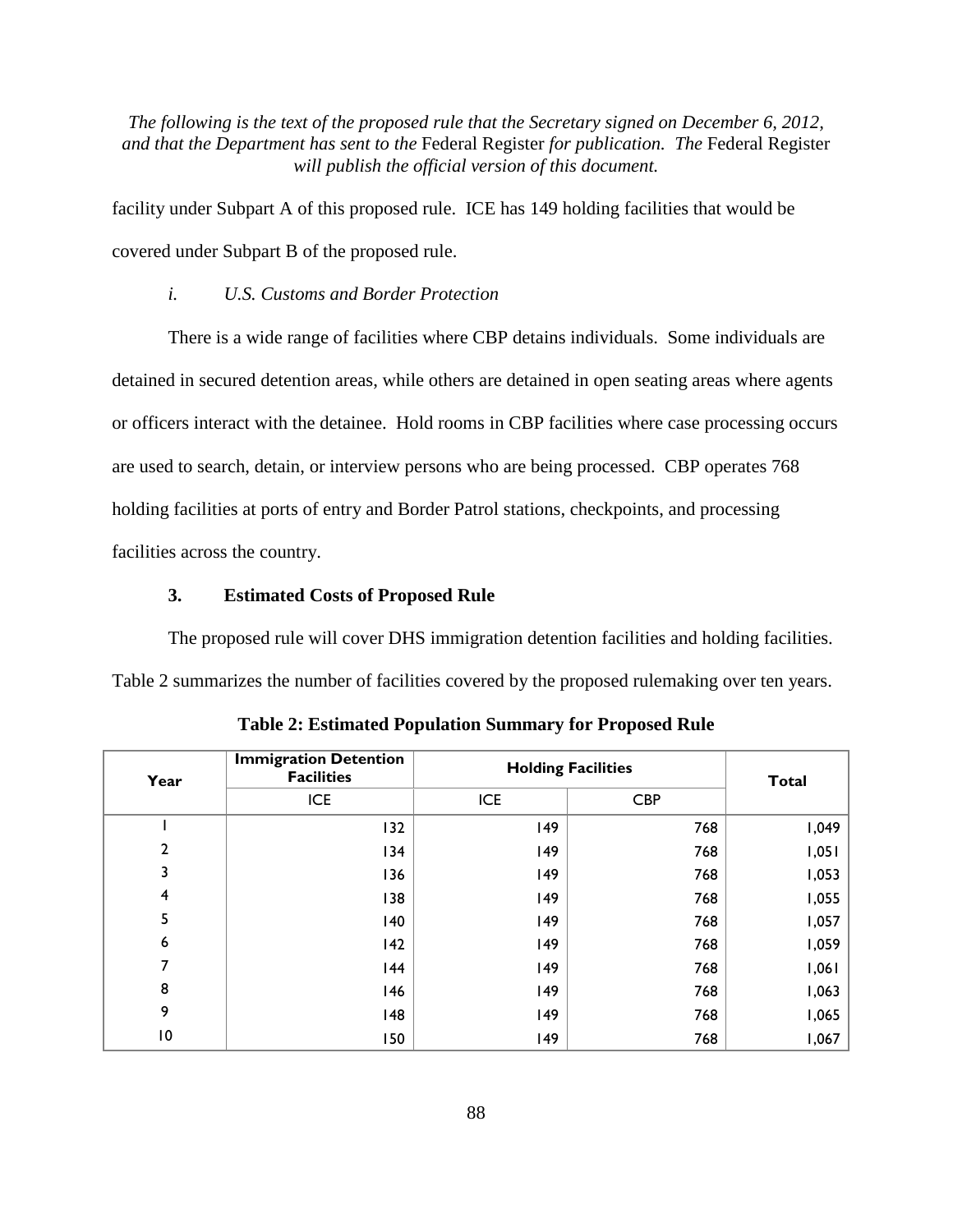The cost estimates set forth in this analysis represent the costs of compliance with, and implementation of, the proposed standards in facilities within the scope of the proposed rulemaking. This analysis concludes that compliance with the proposed standards, in the aggregate, would be approximately \$57.7 million, discounted at 7 percent, over the period 2013- 2022, or \$8.2 million per year when annualized at a 7 percent discount rate. Table 3 below, presents a 10-year summary of the estimated benefits and costs of the Notice of Proposed Rulemaking (NPRM).

| Year                    | <b>Immigration Detention</b><br><b>Facilities</b><br><b>Subpart A</b> |                | <b>Holding Facilities</b><br><b>Subpart B</b> |            | <b>Total</b> |
|-------------------------|-----------------------------------------------------------------------|----------------|-----------------------------------------------|------------|--------------|
|                         | Over 72 Hours                                                         | Under 72 Hours | <b>ICE</b>                                    | <b>CBP</b> |              |
|                         | \$4.2                                                                 | \$I.4          | \$0.0\$                                       | \$5.6      | \$11.2       |
| $\overline{\mathbf{c}}$ | \$3.6                                                                 | \$I.I          | \$0.0\$                                       | \$5.5      | \$10.2       |
| 3                       | \$3.6                                                                 | \$I.I          | \$0.0                                         | \$3.6      | \$8.3        |
| $\overline{\mathbf{4}}$ | \$3.7                                                                 | \$I.I          | \$0.0                                         | \$2.4      | \$7.1        |
| 5                       | \$3.7                                                                 | \$I.I          | \$0.0                                         | \$2.4      | \$7.2        |
| 6                       | \$3.7                                                                 | \$I.I          | \$0.0                                         | \$2.3      | \$7.2        |
| 7                       | \$3.7                                                                 | \$I.I          | \$0.0                                         | \$2.3      | \$7.2        |
| 8                       | \$3.8                                                                 | \$I.I          | \$0.0                                         | \$2.3      | \$7.2        |
| 9                       | \$3.8                                                                 | \$I.I          | \$0.0                                         | \$2.3      | \$7.2        |
| $\overline{10}$         | \$3.8                                                                 | \$1.2          | \$0.0\$                                       | \$2.3      | \$7.3        |
| <b>Total</b>            | \$37.6                                                                | \$11.4         | \$0.0                                         | \$31.0     | \$79.9       |
| <b>Total (7%)</b>       | \$26.4                                                                | \$8.0          | \$0.0\$                                       | \$23.2     | \$57.7       |
| Total (3%)              | \$32.1                                                                | \$9.7          | \$0.0\$                                       | \$27.2     | \$69.0       |
| Annualized (7%)         | \$3.8                                                                 | \$I.I          | \$0.0\$                                       | \$3.3      | \$8.2        |
| Annualized (3%)         | \$3.8                                                                 | \$1.1          | \$0.0\$                                       | \$3.2      | \$8.1        |

**Table 3: Total Cost of NPRM (\$millions)**

The total cost, discounted at 7 percent, consists of \$34.5 million for immigration

detention facilities under Subpart A, and \$23.2 million for holding facilities under Subpart B.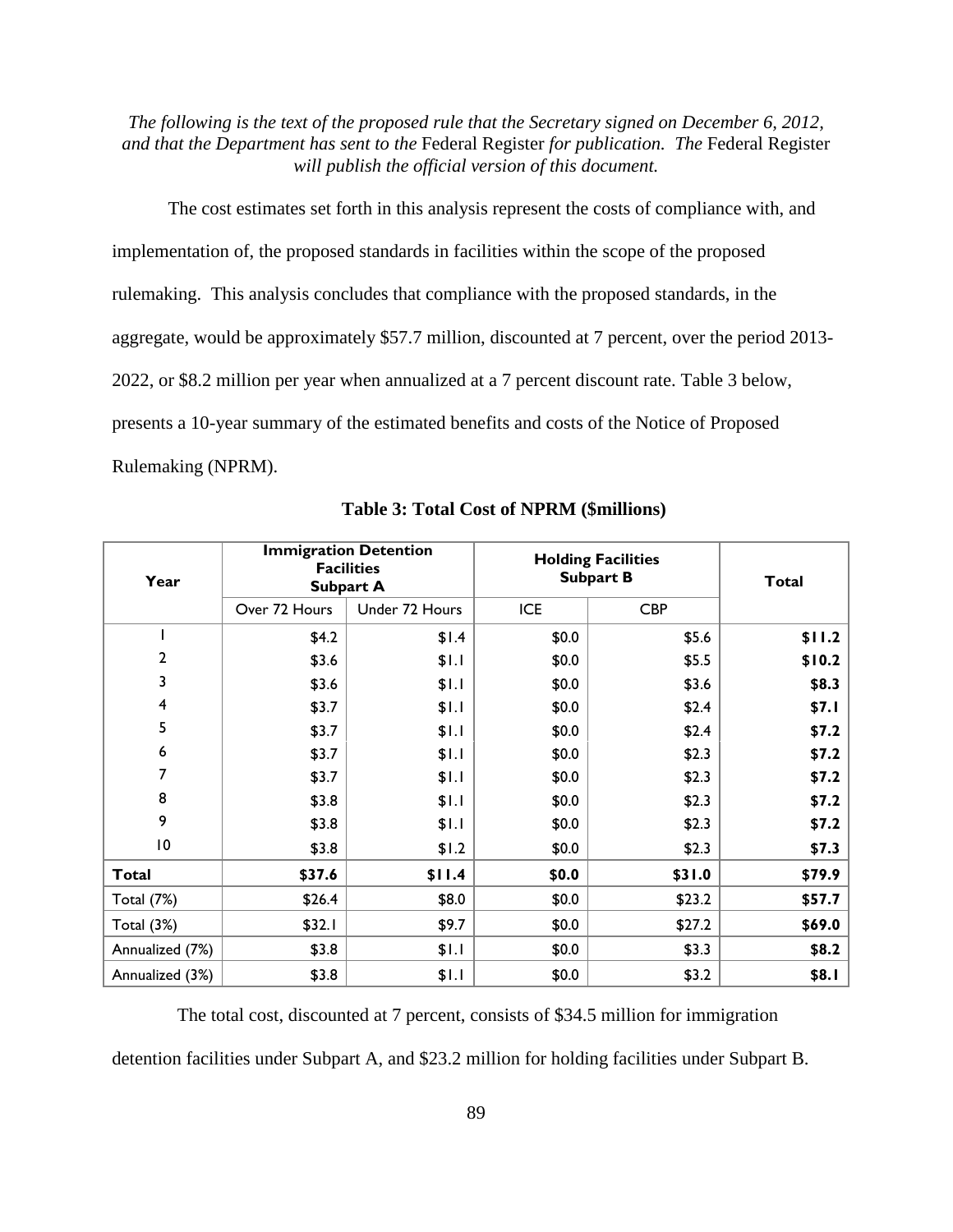The largest costs for immigration detention facilities are for staff training, documentation of cross-gender pat-downs, duties for the Prevention of Sexual Abuse Compliance Manager, and audit requirements. DHS estimates zero compliance costs for ICE holding facilities under the proposed rule as the requirements of ICE's Sexual Abuse and Assault Prevention and Intervention Directive and other ICE policies are commensurate with the requirements of the proposed rule. The largest costs for CBP holding facilities are staff training, audits, and facility design modifications and monitoring technology upgrades.

## **4. Estimated Benefits of the Rule**

DHS has not estimated the anticipated benefits of this proposed rule. Instead, DHS conducts what is known as a ''break even analysis,'' by first estimating the monetary value of preventing victims of various types of sexual abuse (from incidents involving violence to inappropriate touching) and then, using those values, calculating the reduction in the annual number of victims that would need to occur for the benefits of the rule to equal the cost of compliance. The IRIA concludes that when all facilities and costs are phased into the rulemaking, the break even point would be reached if the standards reduced the annual number of incidents of sexual abuse by 55 from the estimated benchmark level, which is 79 percent of the total number of assumed incidents in ICE confinement facilities, including those who may not have reported an incident.

#### **5. Alternatives**

As alternatives to the preferred regulatory regime proposed in the NPRM, DHS examined three other options. The first is taking no regulatory action. For over 72-hour immigration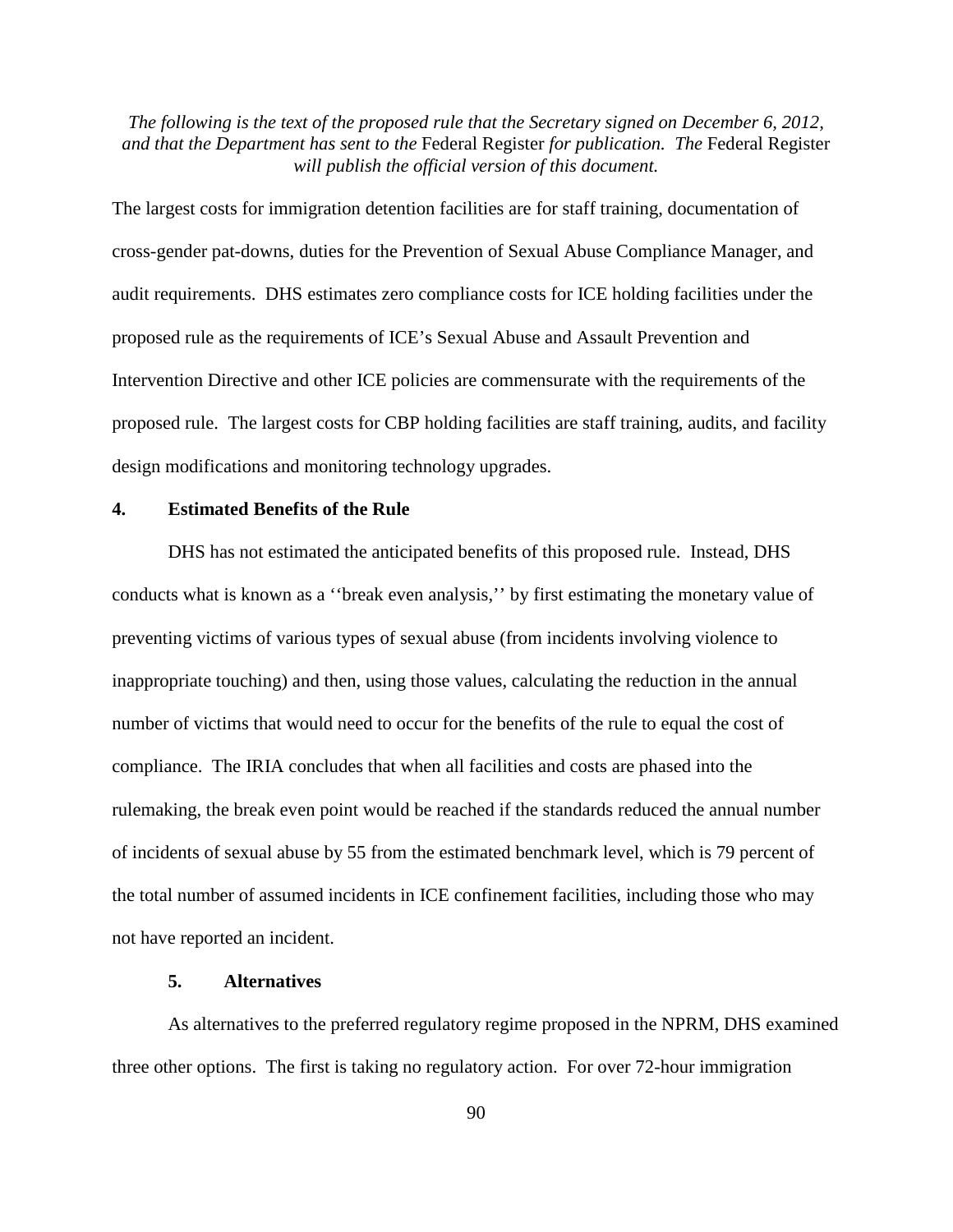detention facilities, the 2011 PBNDS sexual abuse standards might reach all facilities over time as the new version of the standards are implemented at facilities as planned. However, in the absence of regulatory action, proposed sexual abuse standards for ICE under 72-hour immigration detention facilities and DHS holding facilities would remain largely the same.

DHS also considered requiring the ICE immigration detention facilities that are only authorized to hold detainees for under 72 hours to meet the proposed standards for holding facilities under Subpart B, rather than the standards for immigration detention in Subpart A, as proposed in the NPRM. The standards proposed in Subpart B are somewhat less stringent than those for immigration detention facilities, as appropriate for facilities holding detainees for a much shorter time and with an augmented level of direct supervision.

Finally, DHS considered changing the audit requirements proposed under sections 115.93 and 115.193. Immigration detention facilities currently undergo several layers of inspections for compliance with ICE's detention standards. This alternative would have allowed ICE to incorporate the audit requirements for the proposed standards into current inspection procedures. However, it would require outside auditors for all immigration detention facilities. For holding facilities that hold detainees overnight, it would require 10 internal audits, 10 external audits, and 3 audits by CRCL be conducted annually. The following table presents the 10-year costs of the alternatives compared to the costs of the NPRM. These costs of these alternatives are discussed in detail in Chapter 2 of the IRIA.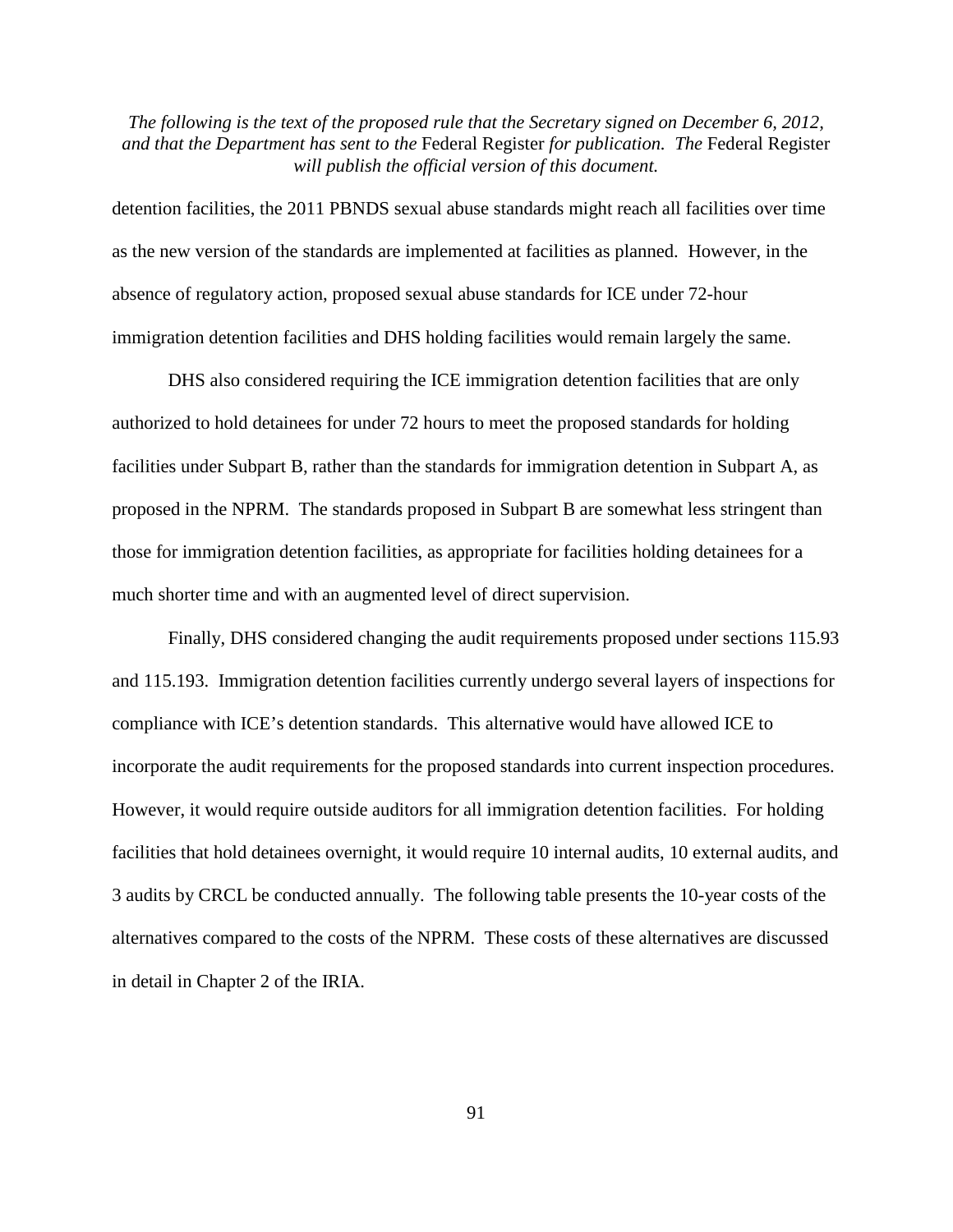| 10-Year Total Costs by Alternative | Total  | Total $(7%)$ | Total $(3%)$ |
|------------------------------------|--------|--------------|--------------|
| Alternative I - No Action          | \$0    | \$0          | <b>SO</b>    |
| Alternative 2 - Under 72-Hour      | \$77.7 | \$56.I       | \$67.1       |
| Alternative 3 - Proposed Rule      | \$79.9 | \$57.7       | \$69.0       |
| Alternative 4 - Audit Requirements | \$70.0 | \$50.5       | \$60.4       |

#### **Table 4: Cost Comparison of Regulatory Alternatives to the Proposed NPRM (\$millions)**

#### **B. Executive Order 13132—Federalism.**

This proposed regulation will not have substantial direct effects on the States, on the relationship between the national government and the States, or on distribution of power and responsibilities among the various levels of government. This proposed rule implements the Presidential Memorandum of May 17, 2012 "Implementing the Prison Rape Elimination Act" by recommending national DHS standards for the detection, prevention, reduction, and punishment of sexual abuse in DHS immigration detention and holding facilities. In drafting the standards, DHS was mindful of its obligation to meet the President's objectives while also minimizing conflicts between State law and Federal interests.

Insofar, however, as the proposal sets forth standards that might apply to immigration detention facilities and holding facilities operated by State and local governments and private entities, this proposed rule has the potential to affect the States, the relationship between the Federal government and the States, and the distribution of power and responsibilities among the various levels of government and private entities. With respect to the State and local agencies, as well as the private entities, that own and operate these facilities across the country, the Presidential Memorandum provides DHS with no direct authority to mandate binding standards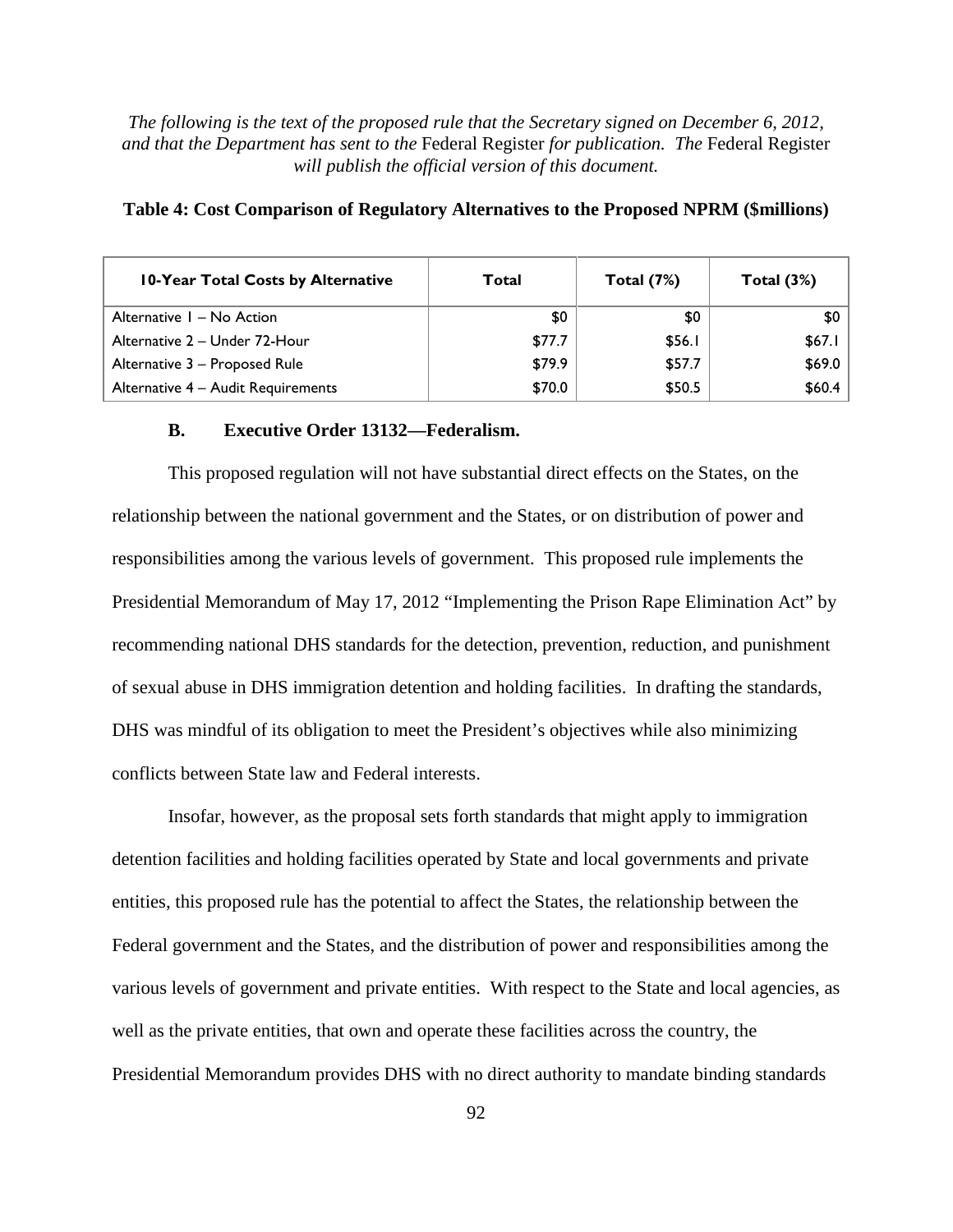for their facilities. Instead, these standards will impact State, local, and private entities only to the extent that they make voluntary decisions to contract with DHS for the confinement of immigration detainees. This approach is fully consistent with DHS's historical relationship to State and local agencies in this context. Therefore, in accordance with Executive Order 13132, DHS has determined that this rule does not have sufficient federalism implications to warrant the preparation of a Federalism Assessment.

Notwithstanding the determination that the formal consultation process described in Executive Order 13132 is not required for this rule, DHS welcomes consultation with representatives of State and local prisons and jails, juvenile facilities, community corrections programs, and lockups—among other individuals and groups—during the course of this rulemaking.

#### **C. Executive Order 12988—Civil Justice Reform.**

This regulation meets the applicable standards set forth in sections  $3(a)$  and  $3(b)(2)$  of Executive Order 12988.

#### **D. Unfunded Mandates Reform Act of 1995.**

Section 202 of the Unfunded Mandate Reform Act of 1995 (UMRA) (Pub. L. 104-4, 109 Stat. 48, 2 U.S.C. 1532) generally requires agencies to prepare a statement before submitting any rule that may result in an annual expenditure of \$100 million or more (adjusted annually for inflation) by State, local, or tribal governments, or by the private sector. DHS has assessed the probable impact of these proposed regulations and believes these regulations may result in an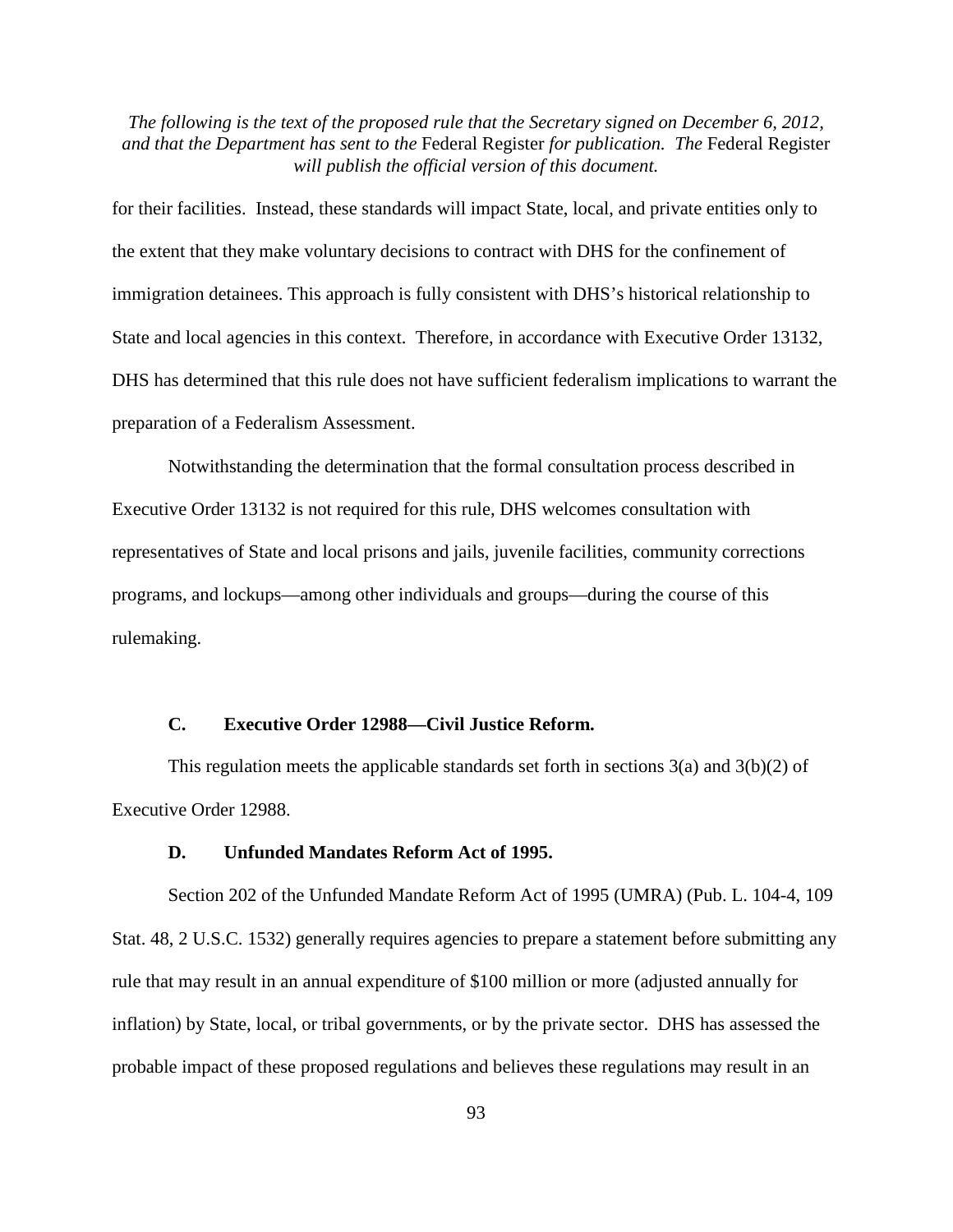aggregate expenditure by State and local governments of approximately \$4.3 million in the first year.

However, DHS believes the requirements of the UMRA do not apply to these regulations because UMRA excludes from its definition of "Federal intergovernmental mandate" those regulations imposing an enforceable duty on other levels of government which are "a condition of Federal assistance." 2 U.S.C. 658(5)(A)(i)(I). Compliance with these standards, as proposed, would be a condition of ongoing Federal assistance through implementation of the standards in new contracts and contract renewals. While DHS does not believe that a formal statement pursuant to the UMRA is required, it has, for the convenience of the public, summarized as follows various matters discussed at greater length elsewhere in this rulemaking which would have been included in a UMRA statement should that have been required:

• These standards are being issued pursuant to the Presidential Memorandum of May 17, 2012, and DHS detention authorities.

• A qualitative and quantitative assessment of the anticipated costs and benefits of these standards appears below in the Regulatory Flexibility Act section;

• DHS does not believe that these standards will have an effect on the national economy, such as an effect on productivity, economic growth, full employment, creation of productive jobs, or international competitiveness of United States goods and services;

• Before it issues final regulations implementing standards DHS will: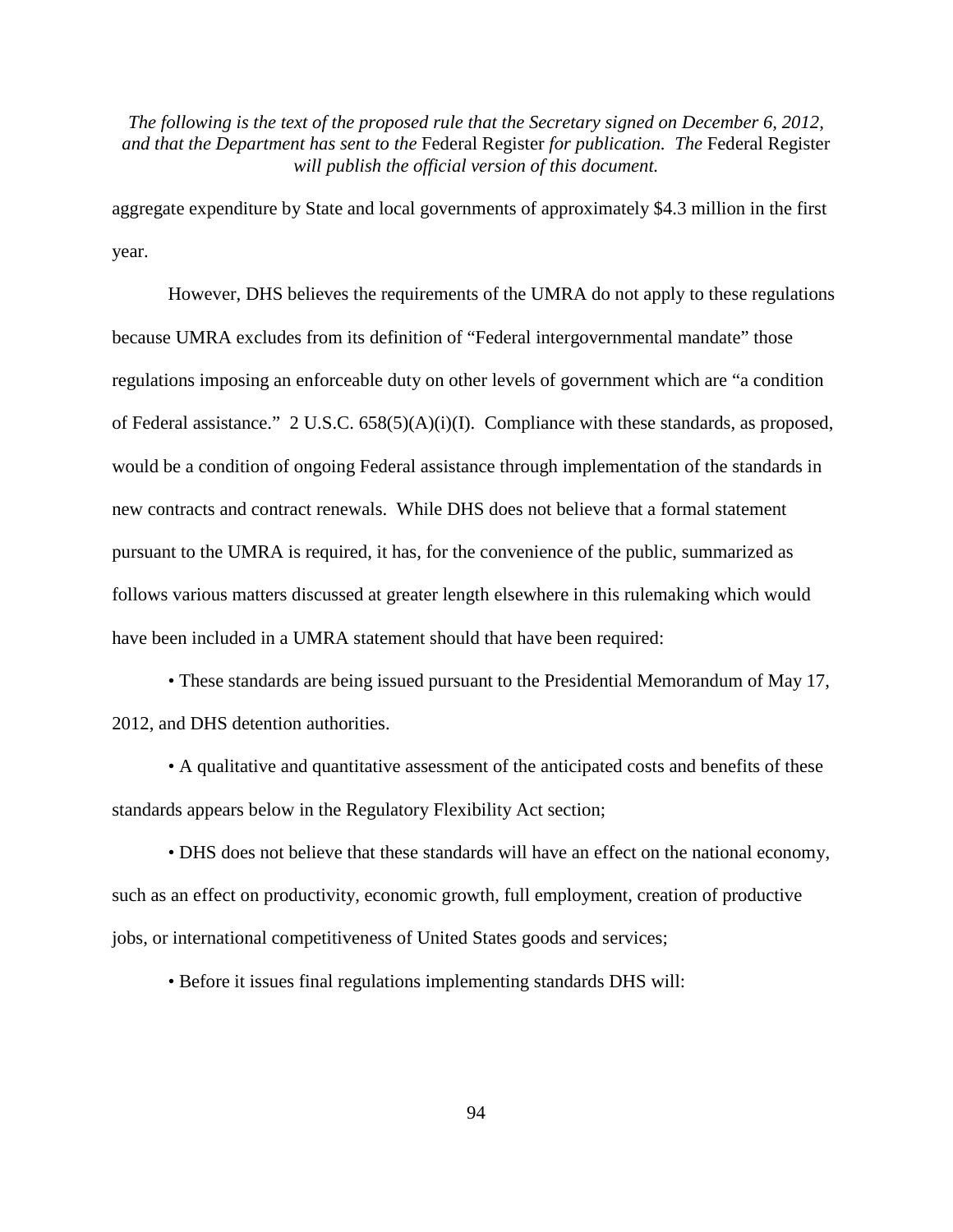(1) Provide notice of these requirements to potentially affected small governments, which it has done by publishing this notice of proposed rulemaking, and by other activities;

(2) Enable officials of affected small governments to provide meaningful and timely input, via the methods listed above; and

(3) Work to inform, educate, and advise small governments on compliance with the requirements.

• As discussed above in the Initial Regulatory Impact Assessment summary, DHS has identified and considered a reasonable number of regulatory alternatives and from those alternatives has attempted to select the least costly, most cost effective, or least burdensome alternative that achieves DHS's objectives.

## **E. Small Business Regulatory Enforcement Fairness Act of 1996.**

Under section 213(a) of the Small Business Regulatory Enforcement Fairness Act of 1996, Pub. L. 104-121, DHS wants to assist small entities in understanding this proposed rule so that they can better evaluate its effects on them and participate in the rulemaking. If the proposed rule would affect your small business, organization, or governmental jurisdiction and you have questions concerning its provisions or options for compliance, please contact DHS via the address or phone number provided in the **FOR FURTHER INFORMATION CONTACT** section above. DHS will not retaliate against small entities that question or complain about this rule or about any policy or action by DHS related to this rule.

## **F. Regulatory Flexibility Act.**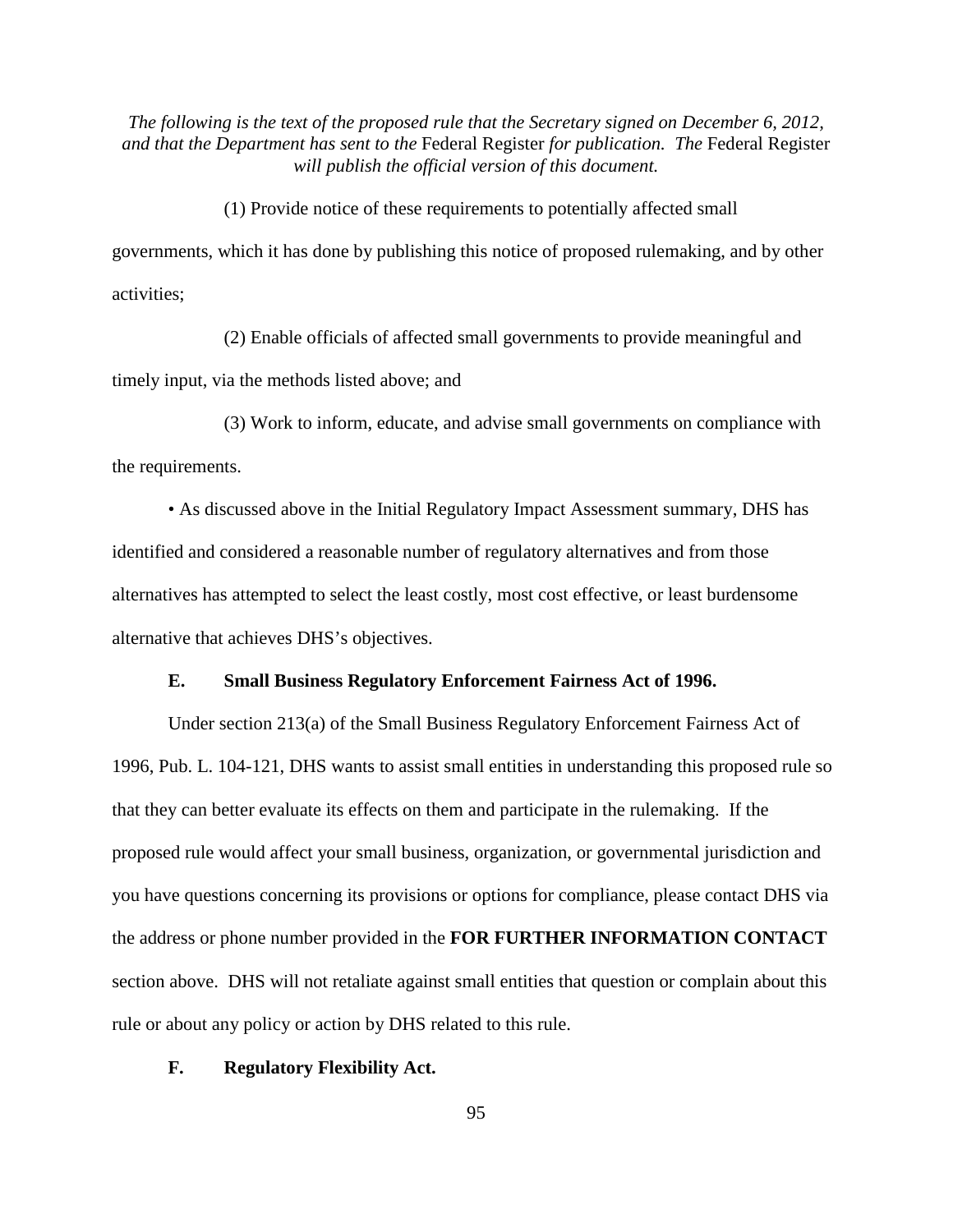DHS drafted this proposed rule so as to minimize its impact on small entities, in accordance with the Regulatory Flexibility Act (RFA), 5 U.S.C. 601–612, while meeting its intended objectives. The term "small entities" comprises small business, not-for-profit organizations that are independently owned and operated and are not dominant in their fields, and governmental jurisdictions with populations of less than 50,000. Based on presently available information, DHS is unable to state with certainty that the proposed rule, if promulgated as a final rule, would not have any effect on small entities of the type described in 5 U.S.C. 601(3). Accordingly, DHS has prepared an Initial Regulatory Flexibility Impact Analysis (IRFA) in accordance with 5 U.S.C. 603.

# **1. A description of the reasons why the action by the agency is being considered.**

In 2003 Congress passed PREA, 42 U.S.C. 15601. PREA directs the Attorney General to promulgate national standards for enhancing the prevention, detection, reduction, and punishment of prison rape. On May 17, 2012, President Obama issued a Presidential Memorandum confirming the goals of PREA and directing Federal agencies with confinement facilities to issue regulations or procedures within 120 days of his Memorandum to satisfy the requirements of PREA. This regulation responds to and fulfills the President's direction by proposing comprehensive, national regulations for the detection, prevention, and reduction of prison rape at DHS confinement facilities.

## **2. A succinct statement of the objectives of, and legal basis for, the proposed rule.**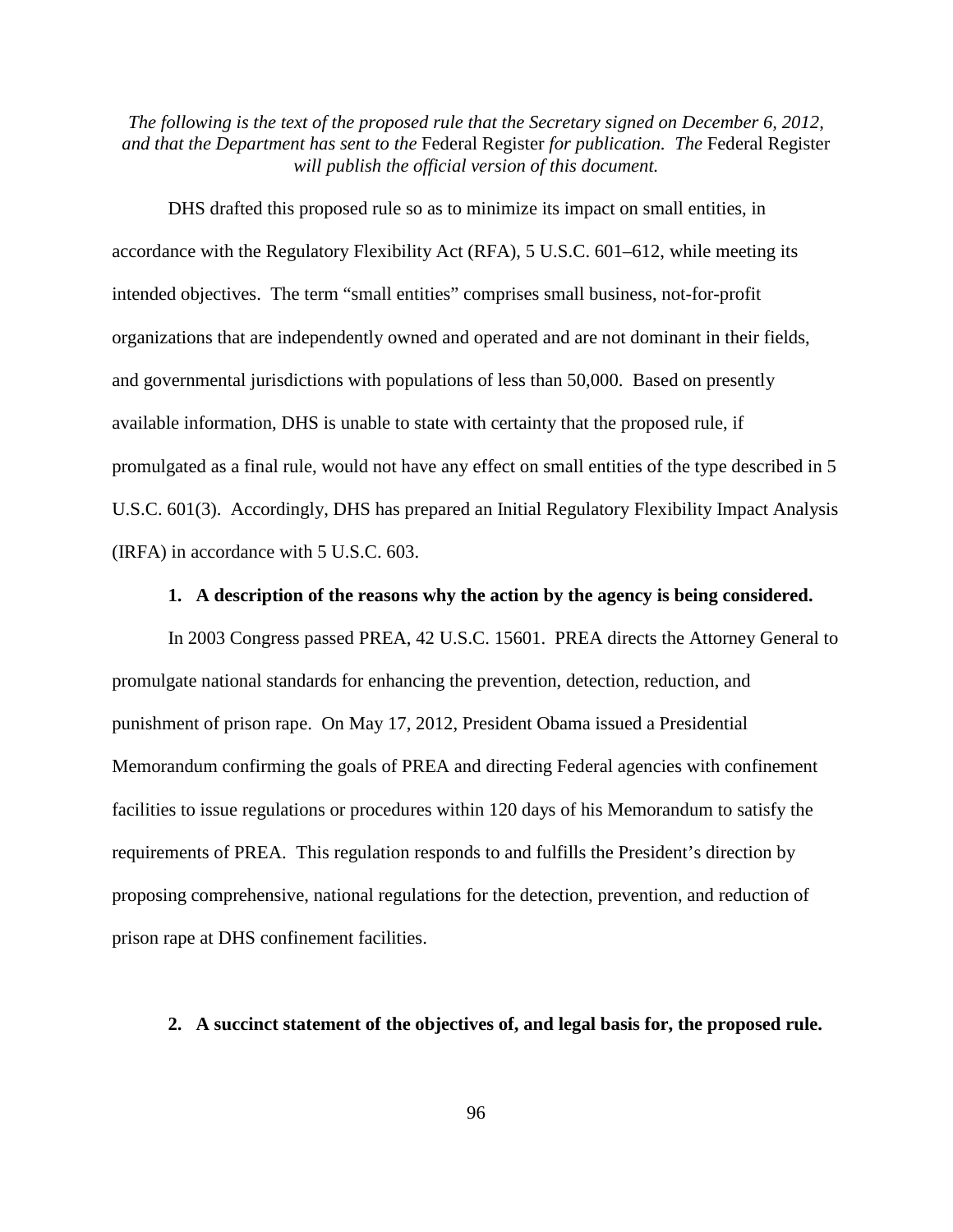On May 17, 2012, DOJ released a final rule setting national standards to prevent, detect, and respond to prison rape for facilities operated by the Bureau of Prisons and the USMS. The final rule was published in the Federal Register on June 20, 2012. 77 FR 37106 (June 20, 2012). In its final rule, DOJ concluded that PREA "encompass[es] any Federal confinement facility 'whether administered by [the] government or by a private organization on behalf of such government.'" Id. at 37113 (quoting 42 U.S.C. 15609(7)). DOJ recognized, however, that, in general, each Federal agency is accountable for, and has statutory authority to regulate the operations of its own facilities and is best positioned to determine how to implement Federal laws and rules that govern its own operations, staff, and persons in custody. Id. The same day that DOJ released its final rule, President Obama issued a Presidential Memorandum directing Federal agencies with confinement facilities to issue regulations or procedures within 120 days of his Memorandum to satisfy the requirements of PREA.

DHS uses a variety of legal authorities, which are listed below in the "Authority" provision preceding the proposed regulatory text, to detain individuals in confinement facilities. Most individuals detained by DHS are detained in the immigration removal process, and normally DHS derives its detention authority for these actions from section 236(a) of the INA, 8 U.S.C. 1226(a), which provides the authority to arrest and detain an alien pending a decision on whether the alien is to be removed from the United States, and section  $241(a)(2)$  of the INA, 8 U.S.C. 1231(a)(2), which provides the authority to detain an alien during the period following the issuance of an order of removal. DHS components, however, use many other legal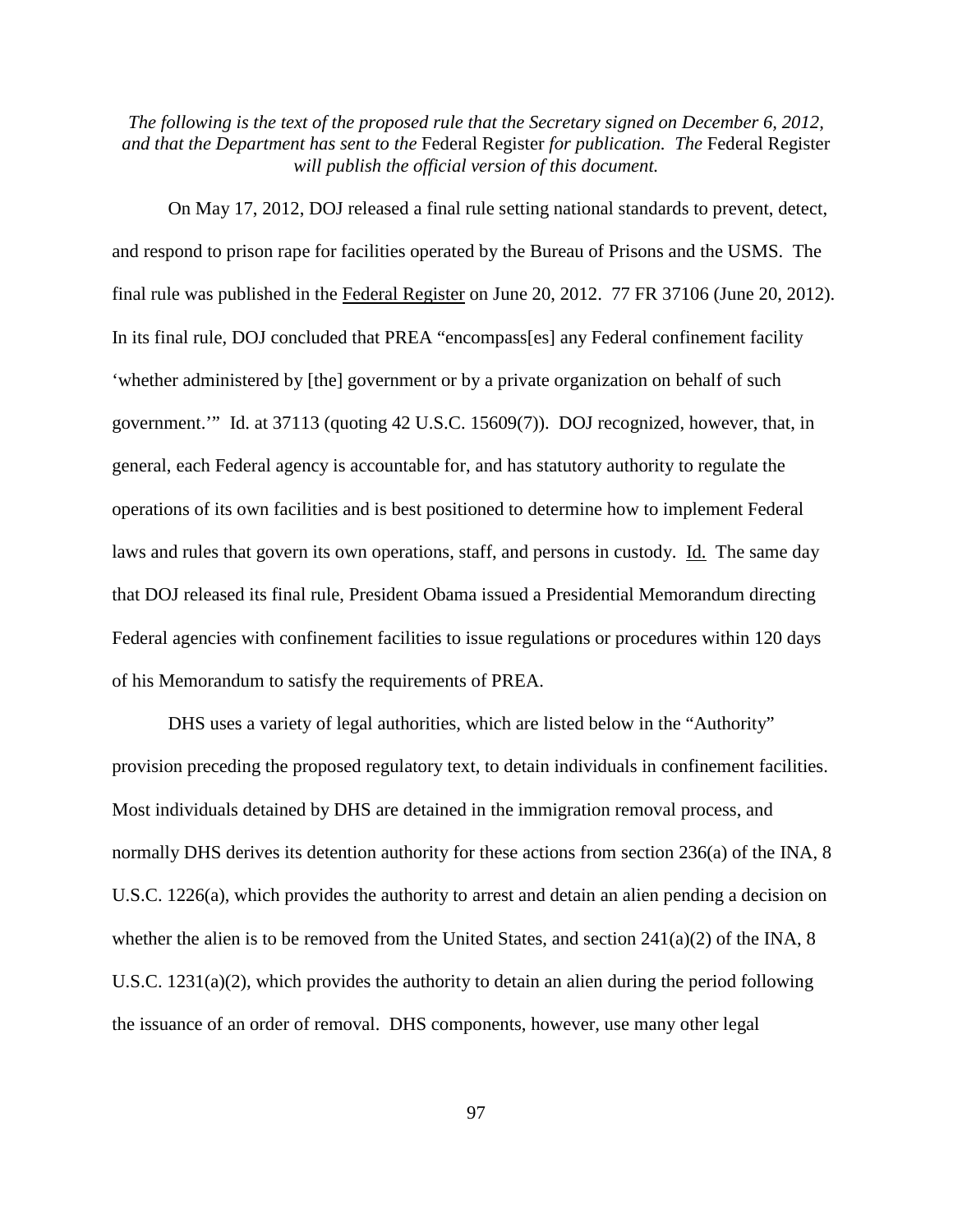authorities to meet their statutory mandates and to detain individuals during the course of executing DHS missions.

The objective of the proposed rule is to propose minimum requirements for DHS immigration detention and holding facilities for the prevention, detection, and response to sexual abuse. The rule, if made final, would ensure prompt and coordinated response and intervention, proper treatment for victims, discipline and prosecution of perpetrators, and effective oversight and monitoring to prevent and deter sexual abuse.

# **3. A description and, where feasible, an estimate of the number-of small entities to which the proposed rule will apply.**

The proposed rule would affect owners of DHS confinement facilities, including private owners, State and local governments, and the Federal government. DHS has two types of confinement facilities: (1) immigration detention facilities, and (2) holding facilities. Holding facilities tend to be short-term in nature. ICE, in particular, is charged with administration of the immigration detention facilities while CBP and ICE each have many holding facilities under their detention authority. The analysis below addresses immigration detention facilities and holding facilities separately.

#### *i. Immigration Detention Facilities*

ICE divides its detention facilities into two groups: there are 158 for use over 72 hours, and 91 that typically hold detainees for more than 24 hours and less than 72 hours. These are treated separately, below. Further, there are several types of immigration detention facilities. Service processing center (SPC) facilities are ICE-owned facilities and staffed by a combination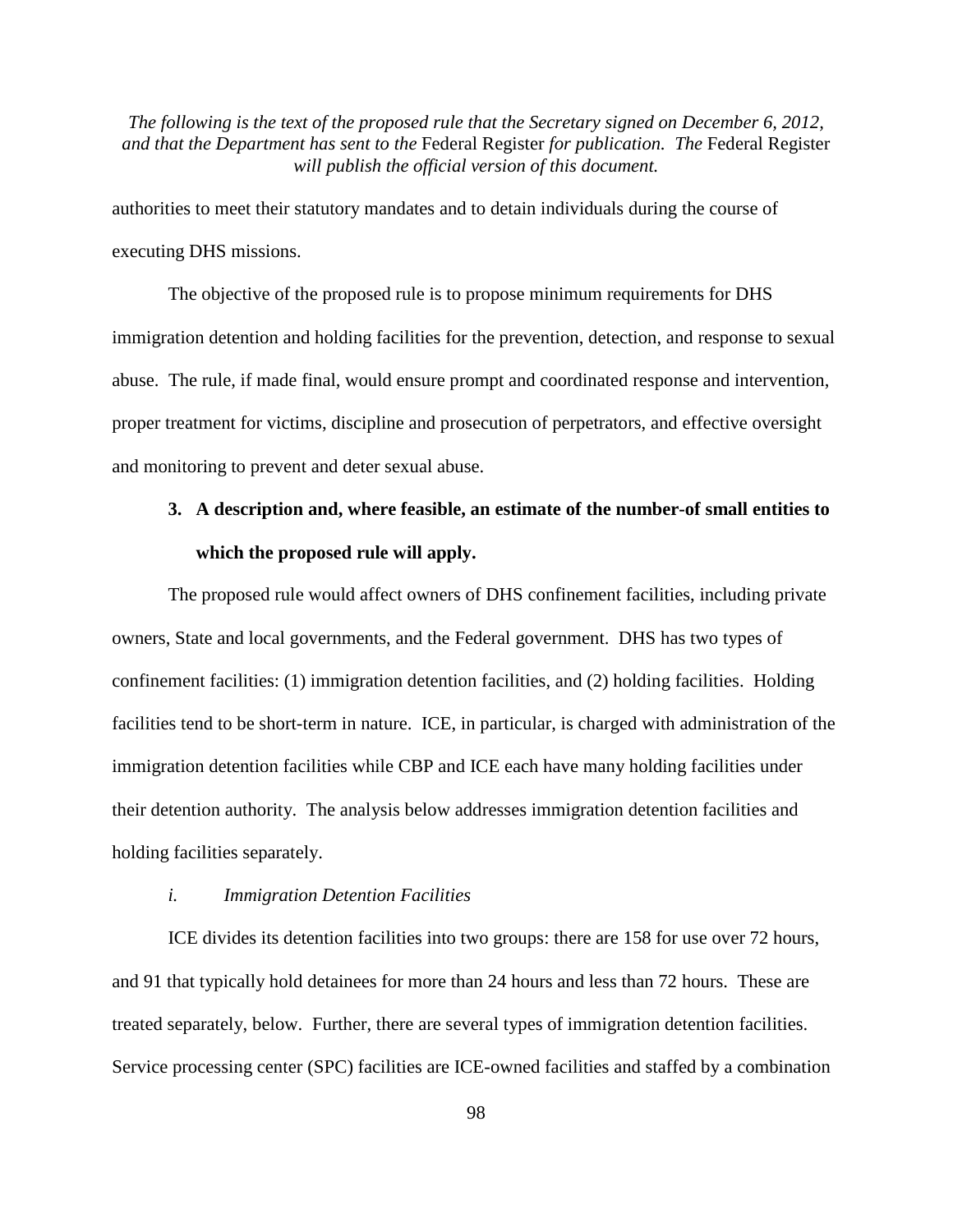of Federal and contract staff. Contract detention facilities (CDFs) are owned by a private company and contracted directly with ICE. Detention services at Intergovernmental Service Agreement (IGSA) facilities are provided to ICE by State or local governments(s) through agreements with ICE and may be owned by the State or local government, or by a private entity. Finally, there are two types of IGSA facilities: dedicated and non-dedicated. Dedicated IGSA facilities hold only detained aliens whereas non-dedicated facilities hold a mixture of detained aliens and inmates. ICE does not include USMS facilities used by ICE under intergovernmental agreements in the scope of this rulemaking. Those facilities would be covered by the DOJ PREA standards. Any references to authorized immigration detention facilities is exclusive of these 119 USMS IGA facilities.

Of the current 158 ICE detention facilities that are for use over 72 hours, 6 are owned by the Federal government and are not subject to the Regulatory Flexibility Act (RFA). An additional 64 are covered not by this proposed rule but by the DOJ PREA rule, as USMS IGA facilities. Of the 88 facilities subject to the RFA, there are 79 distinct entities. DHS uses ICE information and public databases such as Manta.com and data from the U.S. Census Bureau<sup>[15](#page-98-0)</sup> to search for entity type (public, private, parent, subsidiary, etc.), primary line of business, employee size, revenue, population, and any other necessary information. This information is used to determine if an entity is considered small by SBA size standards, within its primary line of business.

<span id="page-98-0"></span><sup>&</sup>lt;sup>15</sup> U.S. Census Bureau, State and County QuickFacts, 2010 Population Data, available at <http://quickfacts.census.gov/qfd/index.html>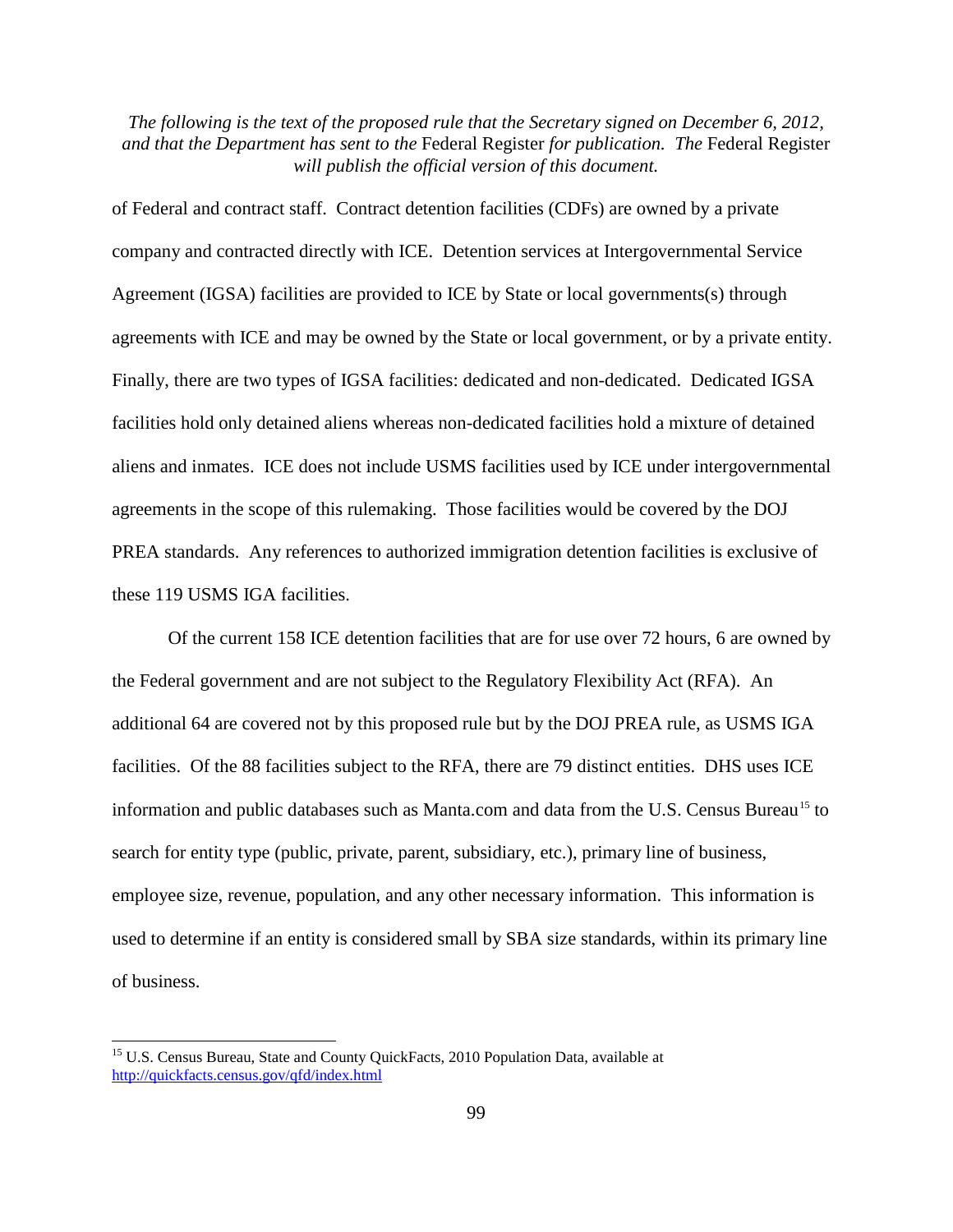Of the 79 entities owning immigration detention facilities and subject to the RFA, the search returned 75 entities for which sufficient data are available to determine if they are small entities, as defined by the RFA. The table below shows the North American Industry Classification System (NAICS) codes corresponding with the number of facilities for which data are available. There are 27 small governmental jurisdictions, 1 small business, and 1 small notfor-profit. In order to ensure that the interests of small entities are adequately considered, DHS assumes that all entities without available ownership, NAICS, revenue, or employment data to determine size are small. Therefore, DHS estimates there are a total of 33 small entities to which this rule would apply. The table below shows the number of small entities by type for which data are available.

| Туре                              | <b>Entities</b><br><b>Found</b> | <b>SBA Size Standard</b>                            |
|-----------------------------------|---------------------------------|-----------------------------------------------------|
|                                   |                                 |                                                     |
| Small Governmental Jurisdiction   | 27                              | Population less than 50,000                         |
| <b>Small Business</b>             |                                 | \$7 million (NAICS 488999)                          |
|                                   |                                 | \$30 million (NAICS 488119)                         |
| Small Organization                |                                 | Independently owned and operated not-for-profit not |
|                                   |                                 | dominant in its field                               |
| <b>Subtotal</b>                   | 29                              |                                                     |
| <b>Entities without Available</b> | 4                               |                                                     |
| Information                       |                                 |                                                     |
| <b>Total Small Entities</b>       | 33                              |                                                     |

**Table 5: Small Entities by Type – Immigration Detention Facilities**

ICE also has shorter-term immigration detention facilities, for several reasons: Some of ICE's immigration detention facilities are governed by IGSAs that limit the length of an immigration detainee's stay to under 72 hours for various reasons. Some of these facilities have limited bed space that prohibits longer stays by detainees. Others are used primarily under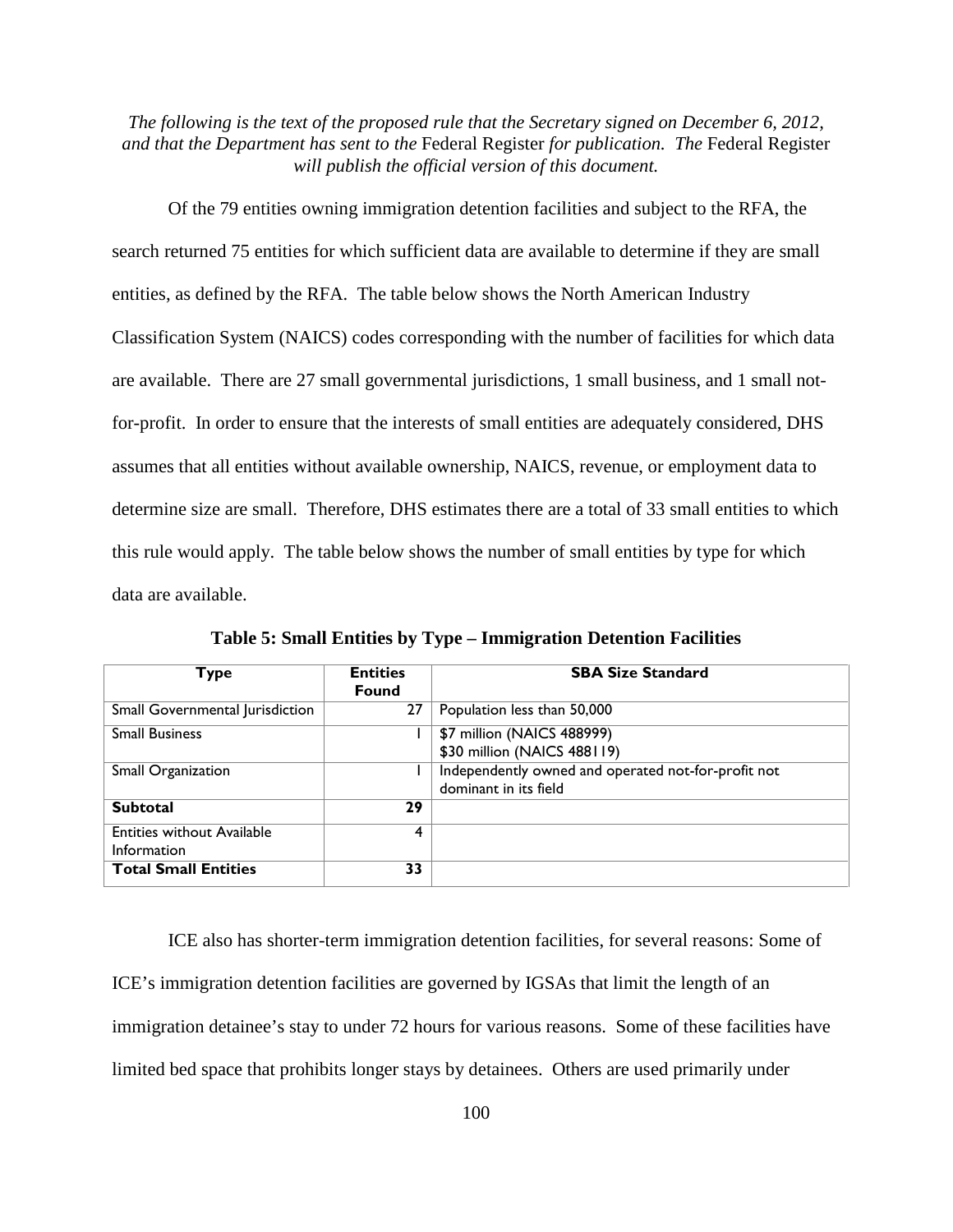special circumstances such as housing a detainee temporarily to facilitate detainee transfers or to hold a detainee for court appearances in a different jurisdiction. In some circumstances the under 72-hour facilities are located in rural areas that only occasionally have immigration detainees.

At the time of writing, ICE has 91 immigration detention facilities for use under 72 hours. Of those, three are owned by the Federal or State government and are not subject to the RFA. An additional 55 are covered not by this proposed rule but by the DOJ PREA rule, as USMS IGA facilities. Of the 33 facilities subject to the RFA, all are owned by distinct entities. Again, DHS uses public databases such as Manta.com and U.S. Census Bureau to search for entity type, primary line of business, employee size, revenue, population, and any other necessary information needed to determine if an entity is considered small by SBA size standards.

Of the 33 entities owning immigration detention facilities and subject to the RFA, all have sufficient data available to determine if they are small entities as defined by the RFA. The table below shows the NAICS codes corresponding with the number of facilities for which data are available. DHS determines there are 10 small governmental jurisdictions, 0 small businesses, and 0 small organizations. The table below shows the number of small entities by type for which data are available.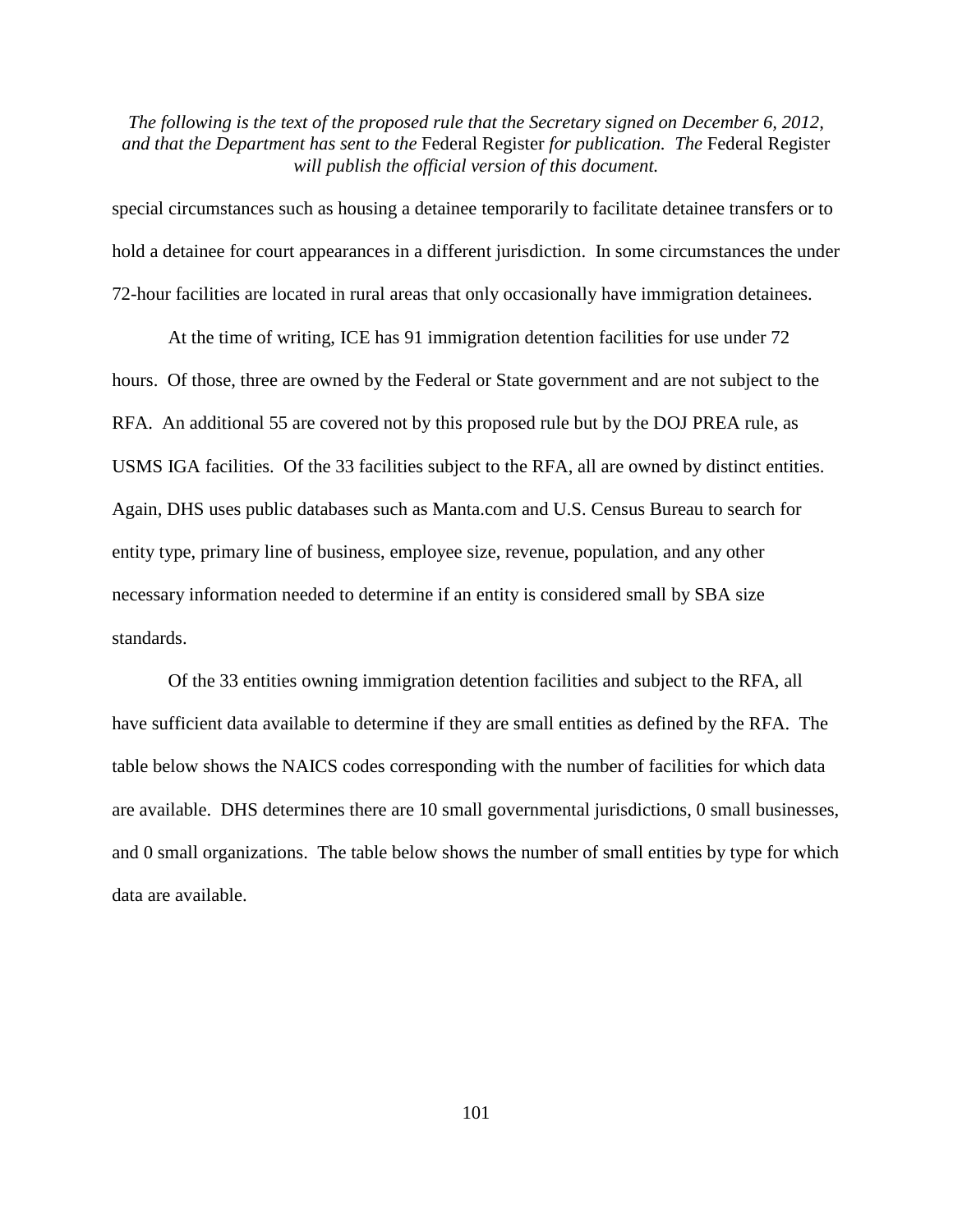| Type                            | <b>Entities Found</b> | <b>SBA Size Standard</b>    |
|---------------------------------|-----------------------|-----------------------------|
| Small Governmental Jurisdiction | 10                    | Population less than 50,000 |
| <b>Small Business</b>           |                       |                             |
| <b>Small Organization</b>       |                       |                             |
| <b>Total Small Entities</b>     | ۱0                    |                             |

**Table 6: Small Entities by Type – Other DHS Confinement Facilities**

At the time of writing, ICE has 2 immigration detention facilities that are considered family residential facilities. Both are owned by counties. Again, DHS uses public databases such as Manta.com and U.S. Census Bureau to search for entity type, primary line of business, employee size, revenue, population, and any other necessary information needed to determine if an entity is considered small by SBA size standards. DHS was able to obtain sufficient data to determine if they are small entities. Based on the size of the counties, DHS determines neither would be considered small governmental jurisdictions as defined by the RFA.

#### *ii. Holding Facilities*

U.S. Customs and Border Protection. CBP operates 768 facilities with holding facilities. Of the 768, 364 are owned by private sector entities. CBP is responsible for funding any facility modifications once CBP has begun operations at the location. As such, any modifications at these facilities as a result of this rule will have no direct impact on the facilities.

U.S. Immigration and Customs Enforcement. Most ICE hold rooms are in ICE field offices and satellite offices. ICE estimates it has 149 holding facilities that would be covered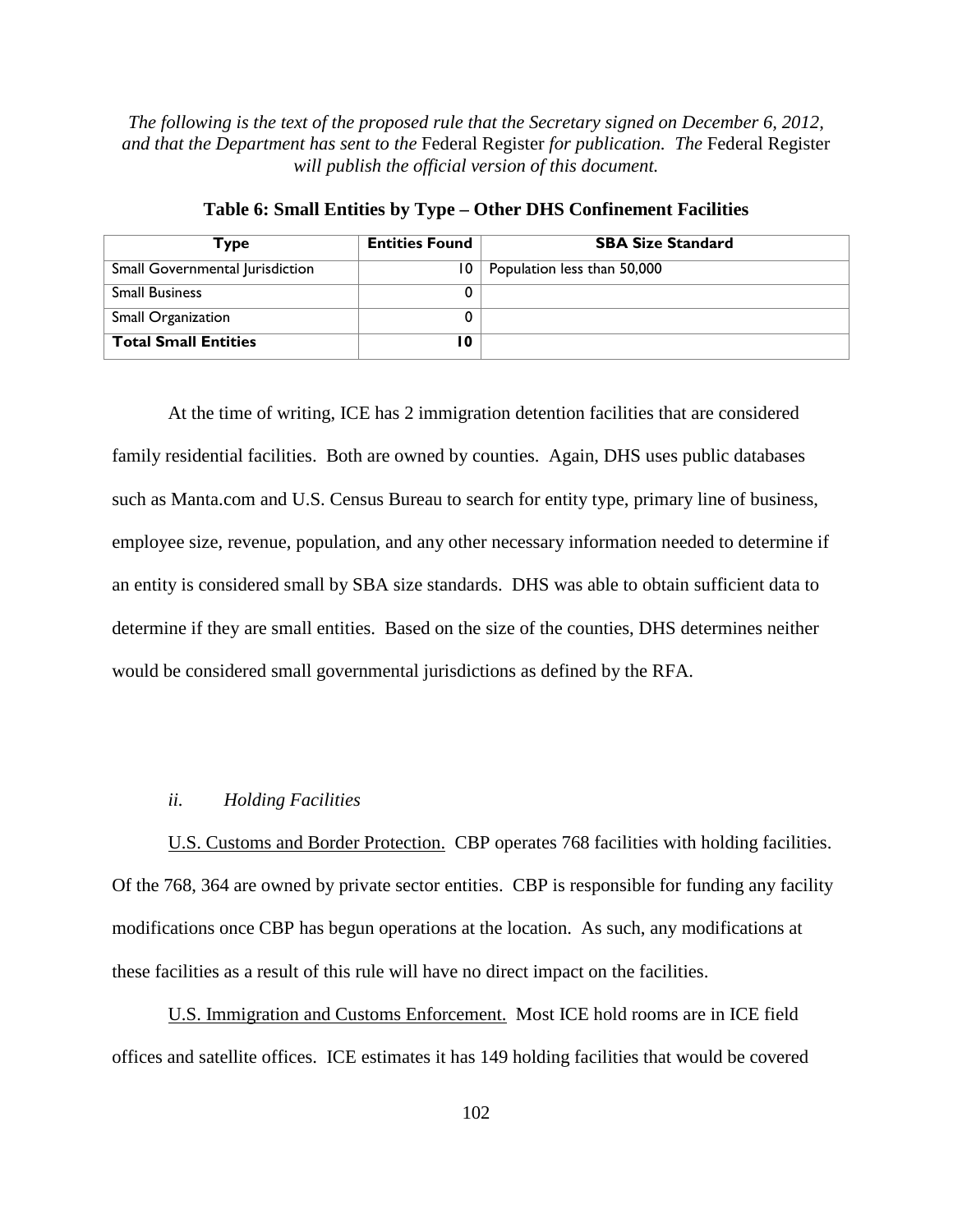under the proposed rule. None of these facilities would be considered small entities under the RFA.

**4. A description of the projected reporting, recordkeeping, and other compliance requirements of the proposed rule, including an estimate of the classes of small entities that will be subject to the requirement and the types of professional skills necessary for preparation of the report or record.**

With regard to non-DHS facilities, the requirements of the proposed rule are applicable only to new detention contracts with the Federal Government, and to contract renewals. To the extent this rule increases costs to any detainment facilities, which may be small entities, it may be reflected in the cost paid by the Federal Government for the contract. Costs associated with implementing the proposed rule paid by the Federal Government to small entities are transfer payments ultimately born by the Federal Government. However, DHS cannot say with certainty how much, if any, of these costs will be paid in the form of increased bed rates for facilities. Therefore, for the purposes of this analysis, DHS assumes all costs associated with the proposed rule will be borne by the facility. The following discussion addresses the proposed provisions for which facilities currently operating under the NDS may incur implementation costs.

*i. Contracting with other non-DHS entities for the confinement of detainees, § 115.12*

The proposed rule would require that any new contracts or contract renewals comply with the proposed rule and provide for agency contract monitoring to ensure that the contractor is complying with these standards. Therefore, DHS adds a 20-hour opportunity cost of time for the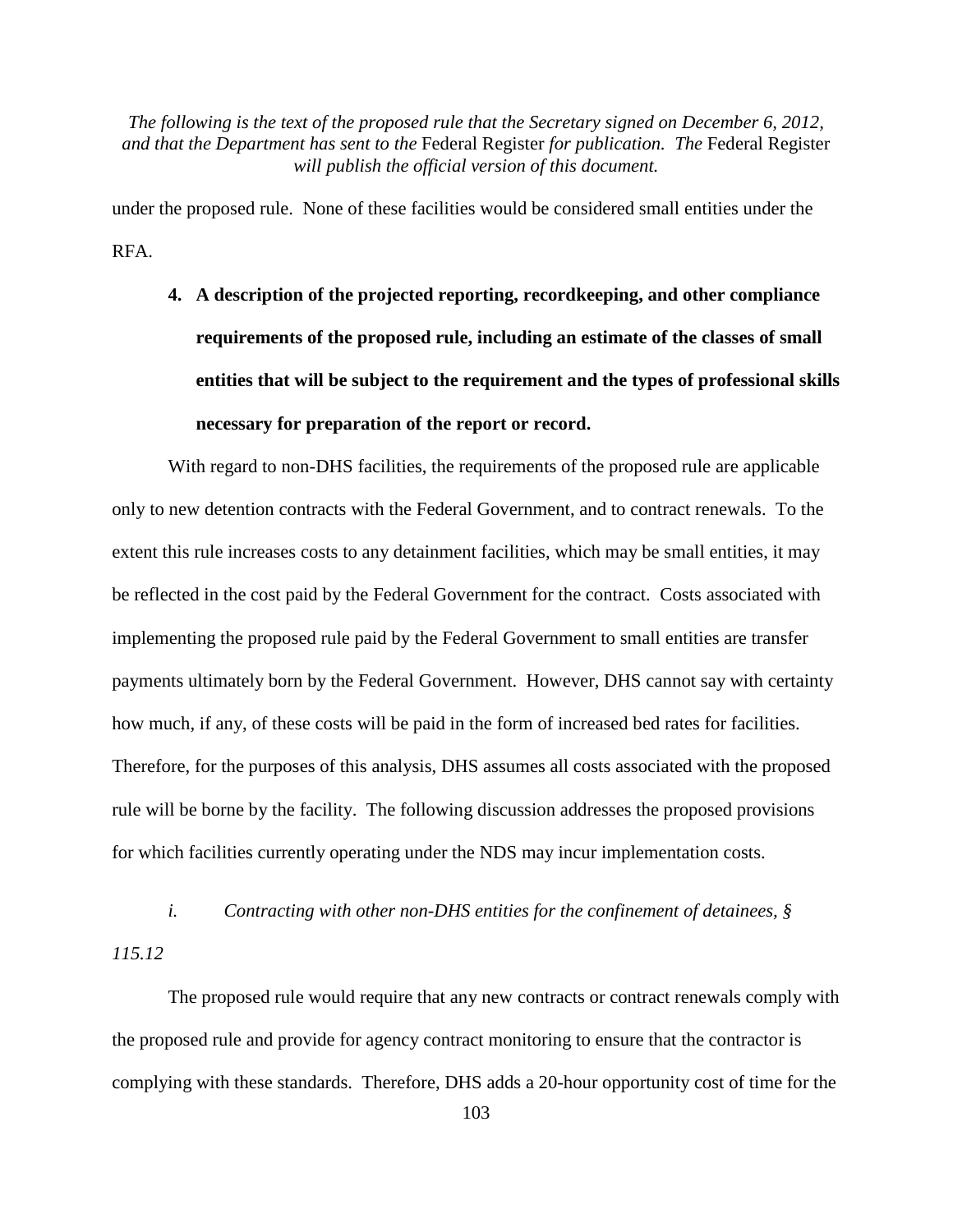contractor to read and process the modification, determine if a request for a rate increase is necessary, and have discussions with the government if needed. DHS estimates this provision may cost a facility approximately \$1,488 (20 hours x \$74.41) in the first year.<sup>[16](#page-103-0)</sup>

*ii. Zero tolerance of sexual abuse; Prevention of Sexual Abuse Coordinator, §* 

*115.11*

 The proposed rule would require immigration detention facilities to have a written zerotolerance policy for sexual abuse and establish a Prevention of Sexual Assault (PSA) Compliance Manager at each facility. ICE is not requiring facilities to hire any new staff for these responsibilities; rather ICE believes the necessary PSA Compliance Manager duties can be collateral duties for a current staff member.

For some of the standards proposed in this rulemaking, the actual effort required to comply with the standard will presumably be undertaken by the PSA Compliance Manager. The costs of compliance with those standards are thus essentially subsumed within the cost of this standard. For this reason, and to avoid double counting, many standards are assessed in their as having minimal to zero cost even though they will require some resources to ensure compliance; this is because the cost of those resources is assigned to this standard to the extent DHS assumes the primary responsibility for complying with the standard will lie with the PSA Compliance

<span id="page-103-0"></span><sup>&</sup>lt;sup>16</sup> Bureau of Labor Statistics, Occupational Employment Statistics (OES), May 2011, NAICS 999300, SOC 11-1021 General and Operations Manager Median Hourly Wage, retrieved on June 29, 2012 from http://www.bls.gov/oes/2011/may/naics4\_999300.htm . Loaded for benefits. Bureau of Labor Statistics, Employer Cost for Employee Compensation, June 2011, Table 3: Employer Costs per hour worked for employee compensation and costs as a percent of total compensation: State and local government workers, by major occupational and industry group, Service Occupations, Salary and Compensation Percent of Total Compensation, retrieved on June 29, 2012 from [http://www.bls.gov/news.release/archives/ecec\\_09082011.pdf.](http://www.bls.gov/news.release/archives/ecec_09082011.pdf)  $$74.41$  = \$44.42/0.597.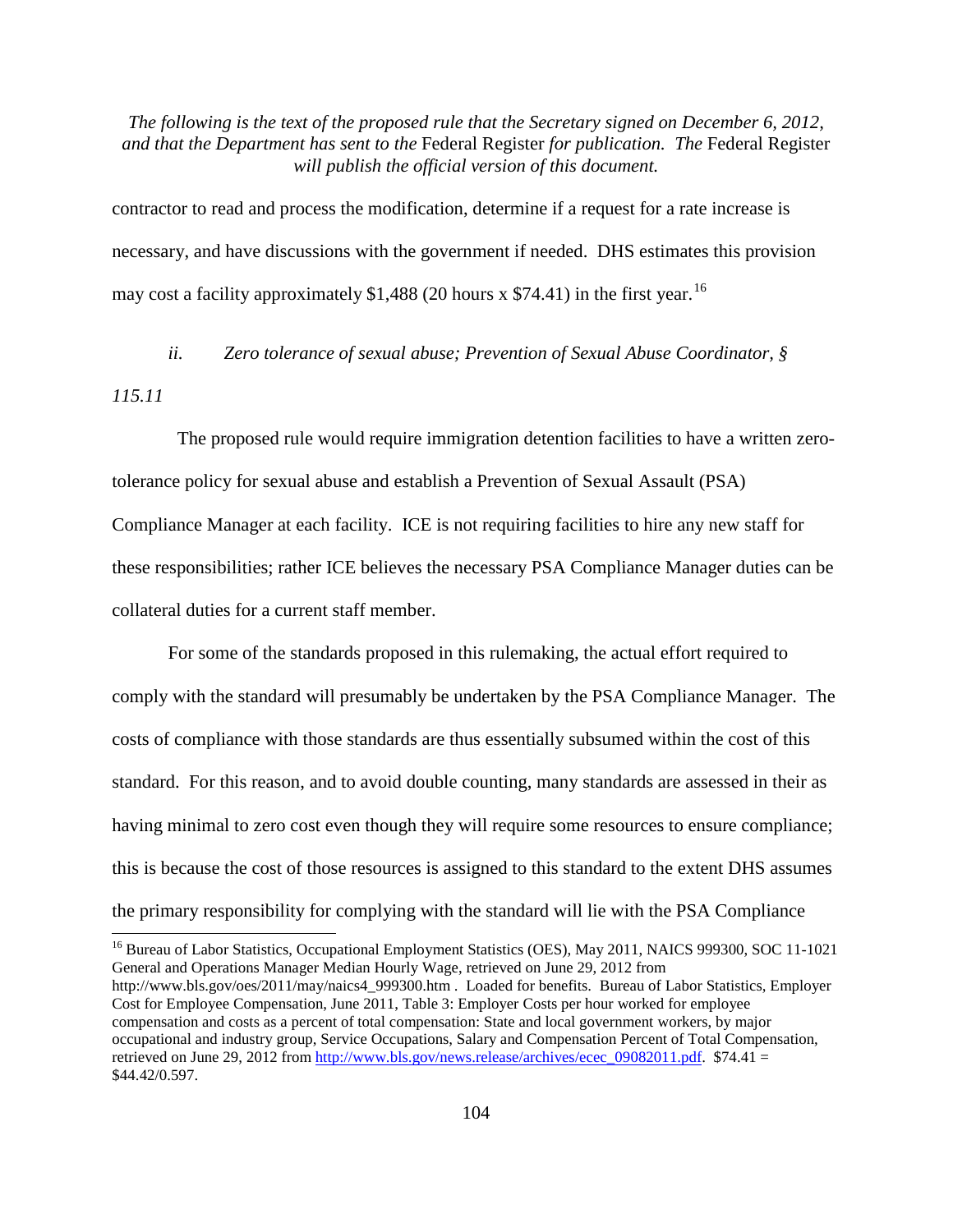Manager. The table below presents the provisions and requirements DHS assumes would be the

responsibility of the PSA Compliance Manger, and are included in the costs estimated for this

provision.

## **Table 7: Assumed PSA Compliance Manager Duties – Immigration Detention Facilities**

| <b>Proposed Standard</b> |                                                      |  |
|--------------------------|------------------------------------------------------|--|
| 115.11                   | Zero tolerance of sexual abuse                       |  |
| 115.21                   | Evidence protocols and forensic medical examinations |  |
| 115.31                   | Staff training                                       |  |
| 115.32                   | Volunteer and contractor training                    |  |
| 115.34                   | Specialized training: Investigations                 |  |
| $115.63*$                | Reporting to other confinement facilities            |  |
| 115.65                   | Coordinated response                                 |  |
| 115.67                   | Agency protection against retaliation                |  |
| 115.86                   | Sexual abuse incident reviews                        |  |
| 115.87                   | Data collection                                      |  |
| 115.93*                  | Audits                                               |  |

\*Indicates new requirement for facilities under 2011 PBNDS or FRS

DHS spoke with some SPCs and CDFs who had SAAPICs required under the 2008 PBNDS. Based on these discussions, DHS estimates a PSA Compliance Manager will spend, on average, 114 hours in the first year and 78 hours thereafter, which includes writing/revising policies related to sexual abuse and working with auditors. DHS estimates this provision may cost a facility approximately \$5,330 (114 hours x \$46.75) in the first year.<sup>[17](#page-104-0)</sup>

<span id="page-104-0"></span><sup>&</sup>lt;sup>17</sup> Bureau of Labor Statistics, Occupational Employment Statistics (OES), May 2011, NAICS 999300, SOC 33-1011 First Line Supervisors of Correctional Officers Median Hourly Wage, retrieved on June 29, 2012 from [http://www.bls.gov/oes/2011/may/oes331011.htm.](http://www.bls.gov/oes/2011/may/oes331011.htm) Loaded for benefits.  $$46.75 = $29.67/0.597$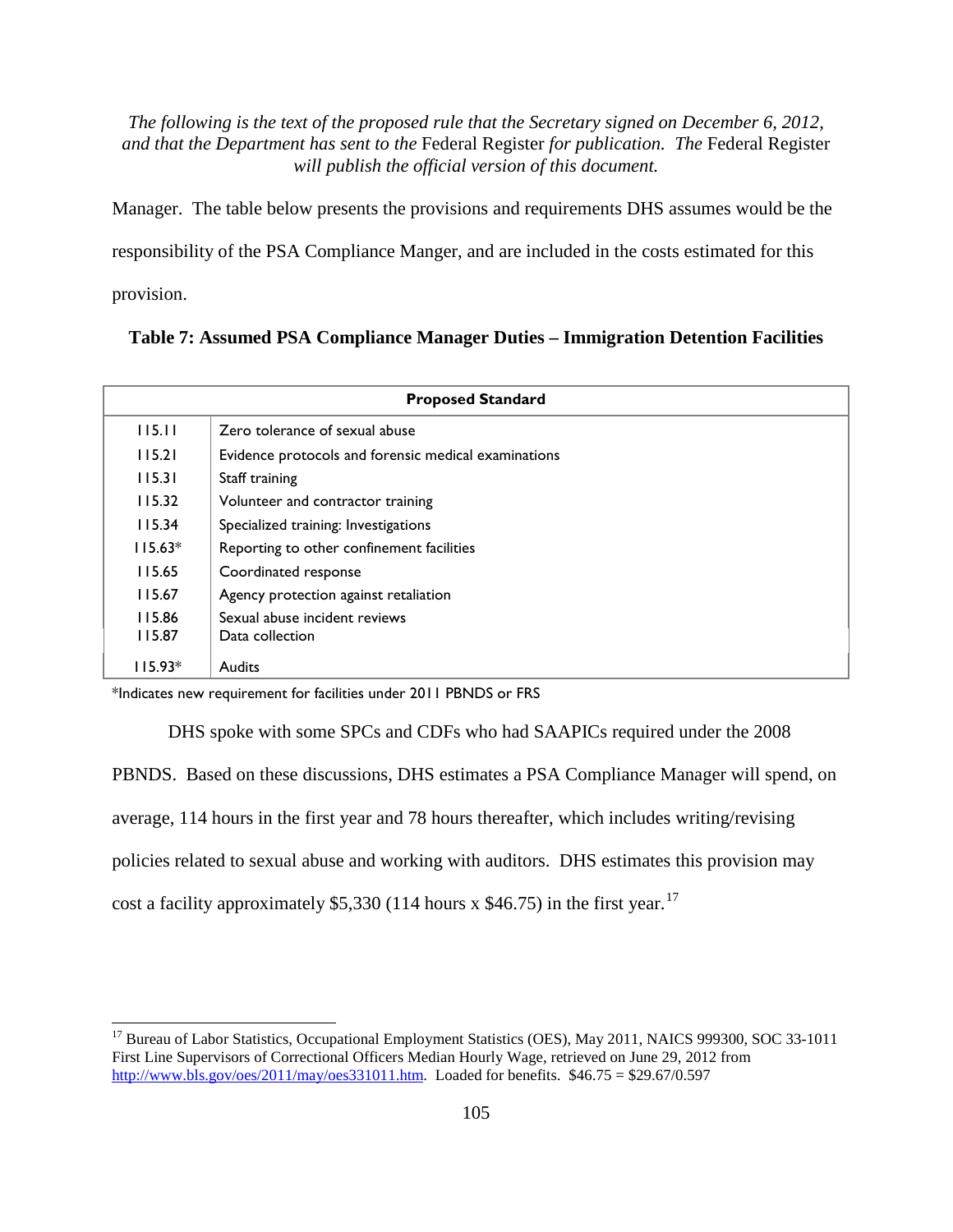# *iii. Limits to cross-gender viewing and searches, § 115.15*

The proposed requirement would prohibit cross-gender pat-down searches unless, after reasonable diligence, staff of the same gender is not available at the time the pat-down search is required (for male detainees), or in exigent circumstances (for female and male detainees alike). In addition, it would ban cross-gender strip or body cavity searches except in exigent circumstances; require documentation of all strip and body cavity searches and cross-gender patdown searches; prohibit physical examinations for the sole purpose of determining gender; require training of law enforcement staff on proper procedures for conducting pat-down searches, including transgender and intersex detainees; and, implement policies on staff viewing of showering, performing bodily functions, and changing clothes.

The restrictions placed on cross-gender pat-down searches would be a new requirement for facilities operating under the NDS or 2008 PBNDS, and a modified requirement for facilities operating under the 2011 PBNDS.<sup>18</sup> ICE's detention population is 10 percent female, and 90 percent male. In comparison, 13 percent of correctional officers at Federal confinement facilities<sup>[19](#page-105-1)</sup> and 28 percent at jails are female.<sup>[20](#page-105-2)</sup> Though there may be disproportionate gender ratios of staff to detainees at some individual facilities, the overall national statistics do not indicate that there would be a significant problem with compliance. Facilities are allowed to

<span id="page-105-0"></span><sup>&</sup>lt;sup>18</sup> Specifically, the 2011 PBNDS permits cross-gender pat-down searches of women when staff of the same gender is not available at the time the pat-down search is required. Under the proposed standard, cross-gender searches of females would be allowed only in exigent circumstances.

<span id="page-105-1"></span><sup>&</sup>lt;sup>19</sup> Bureau of Justice Statistics, Census of State and Federal Correctional Facilities, 2005, page 4, retrieved on August 13, 2012 from http://www.bis.gov/content/pub/pdf/csfcf05.pdf.

<span id="page-105-2"></span><sup>&</sup>lt;sup>20</sup> Department of Justice, Final Regulatory Impact Analysis, section 5.6.15.1 Analysis and Methodology for Adult Facilities of standards 115.15, retrieved May 24 from [www.ojp.usdoj.gov/programs/pdfs/prea\\_ria.pdf](http://www.ojp.usdoj.gov/programs/pdfs/prea_ria.pdf).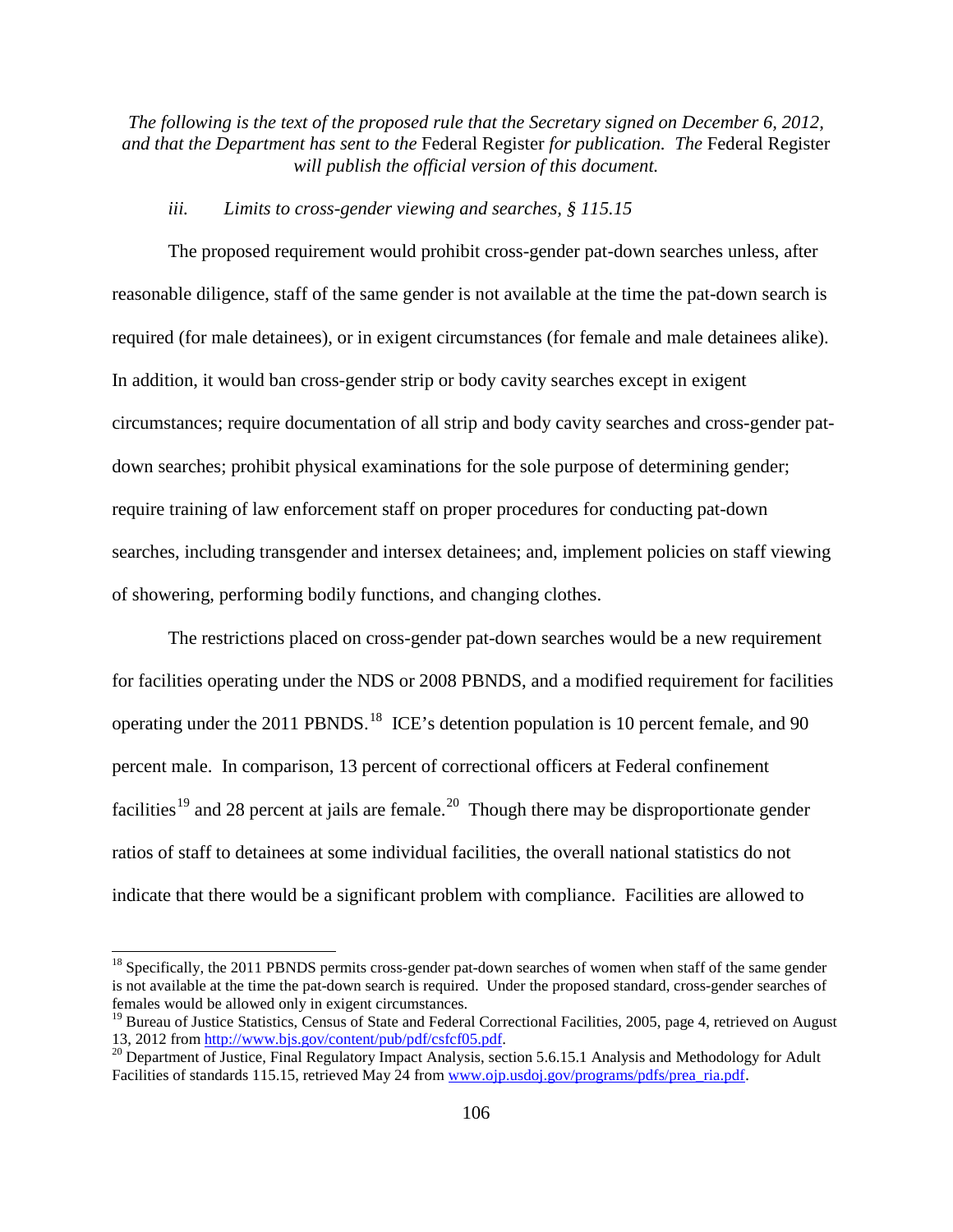conduct cross-gender pat down searches on male detainees when, after reasonable diligence by the facility, a member of the same gender is not available at the time. The pat-down restrictions for female detainees are more stringent. Female detainees only comprise 10 percent of the overall population, and one to five percent are held at ICE's dedicated female facility. The Family Residential Standards, under which the dedicated female facility operates, already prohibit cross-gender pat-downs.

DHS does not expect any facilities to hire new staff or lay off any staff specifically to meet the proposed requirement. Instead, DHS expects that facilities which may have an unbalanced gender ratio take this requirement into consideration during hiring decisions resulting from normal attrition and staff turnover. However, DHS requests comments from facilities on this conclusion. Please include information that would help determine and monetize the possible impact to facilities.

DHS includes a cost for facilities to examine their staff rosters, gender ratios, and staffing plans for all shifts for maximum compliance with cross gender pat downs. The length of time it takes for facilities to adjust staffing plans, strategies, and schedules for gender balance while ensuring there is adequate detainee supervision and monitoring pursuant to section 115.13 will vary with the size of the facility. DHS estimates this may take a supervisor 12 hours initially. DHS anticipates facilities will be able to incorporate these considerations into regular staffing decisions in the future. DHS estimates the restrictions on cross-gender pat-downs may cost a facility approximately \$561 (12 hours x \$46.75) in the first year.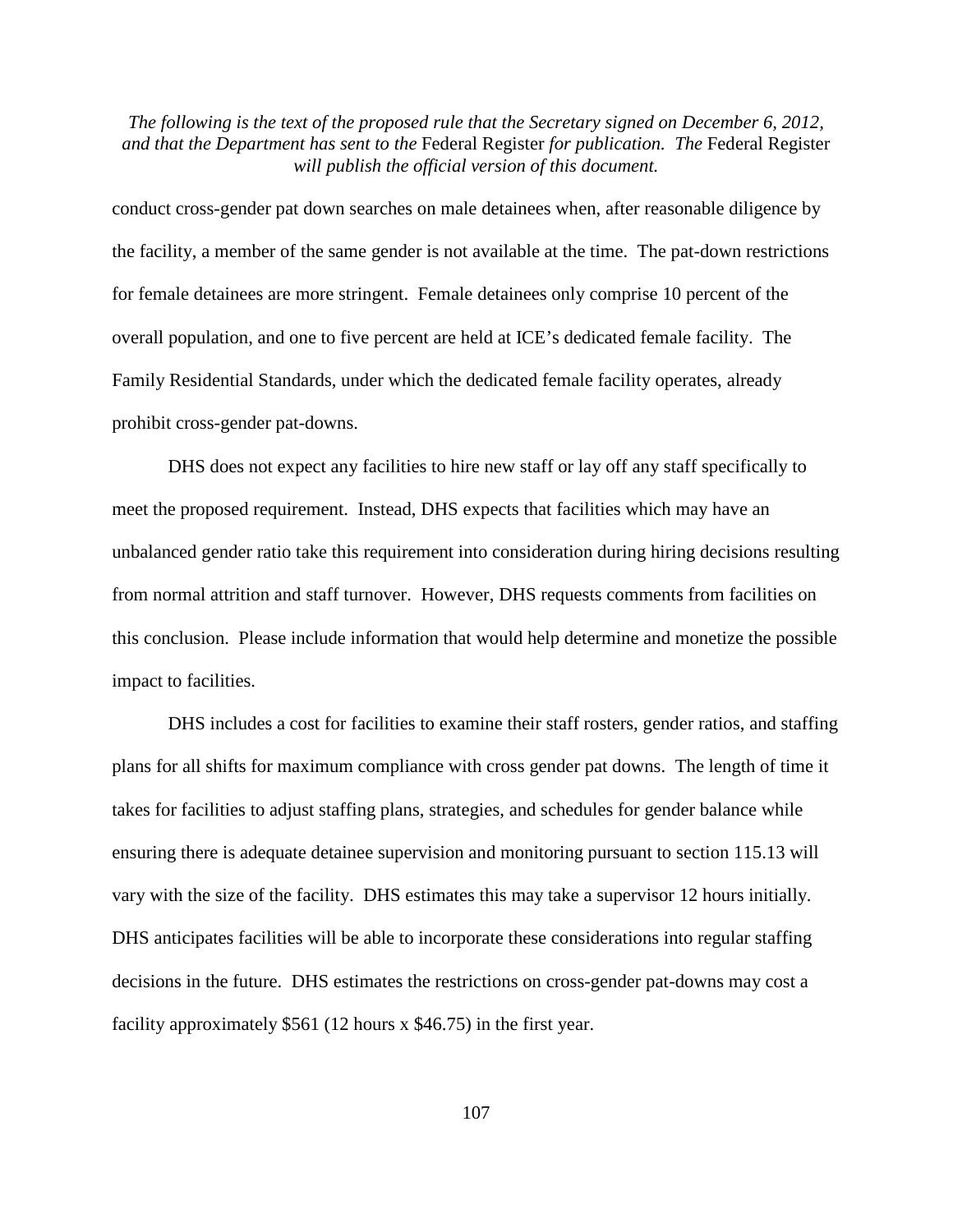The requirement for documentation of cross-gender pat-down searches would be new for all facilities, regardless of the version of the detention standards under which the facility operates. Presumably, cross-gender pat-down searches of female detainees would occur rarely, as the proposed rule would allow them in exigent circumstances only. However, cross-gender pat-down searches of male detainees may happen more frequently. DHS believes this requirement would be a notable burden on facilities both for the process of documenting the patdown, but also keeping these records administratively. Therefore, as we discuss below, DHS includes an opportunity cost for this provision. ICE does not currently track the number of cross-gender pat-down searches, or any pat-down searches conducted. ICE requests comment from facilities on the number of cross-gender pat-down searches conducted. Please include details that would help with an aggregate estimate, such as the average daily population of detainees at your facility, the number of pat-downs that may occur daily, the percentage that are cross-gender, etc.

Because DHS believes this may be a noticeable burden on facilities, DHS includes a rough estimate using assumptions. DHS also welcomes comment on these assumptions. Detainees may receive a pat-down for a number of reasons. All detainees receive a pat-down upon intake to the facility, detainees may receive a pat-down after visitation, before visiting the attorney room, if visiting medical, if in segregation, etc. Therefore, DHS assumes that in any given day, approximately 50 percent of detainees may receive a pat-down. DHS uses the ratio of male guards to male detainees and female guards to female detainees as a proxy for the percentage of these pat-downs that would be cross-gender, realizing that this may not be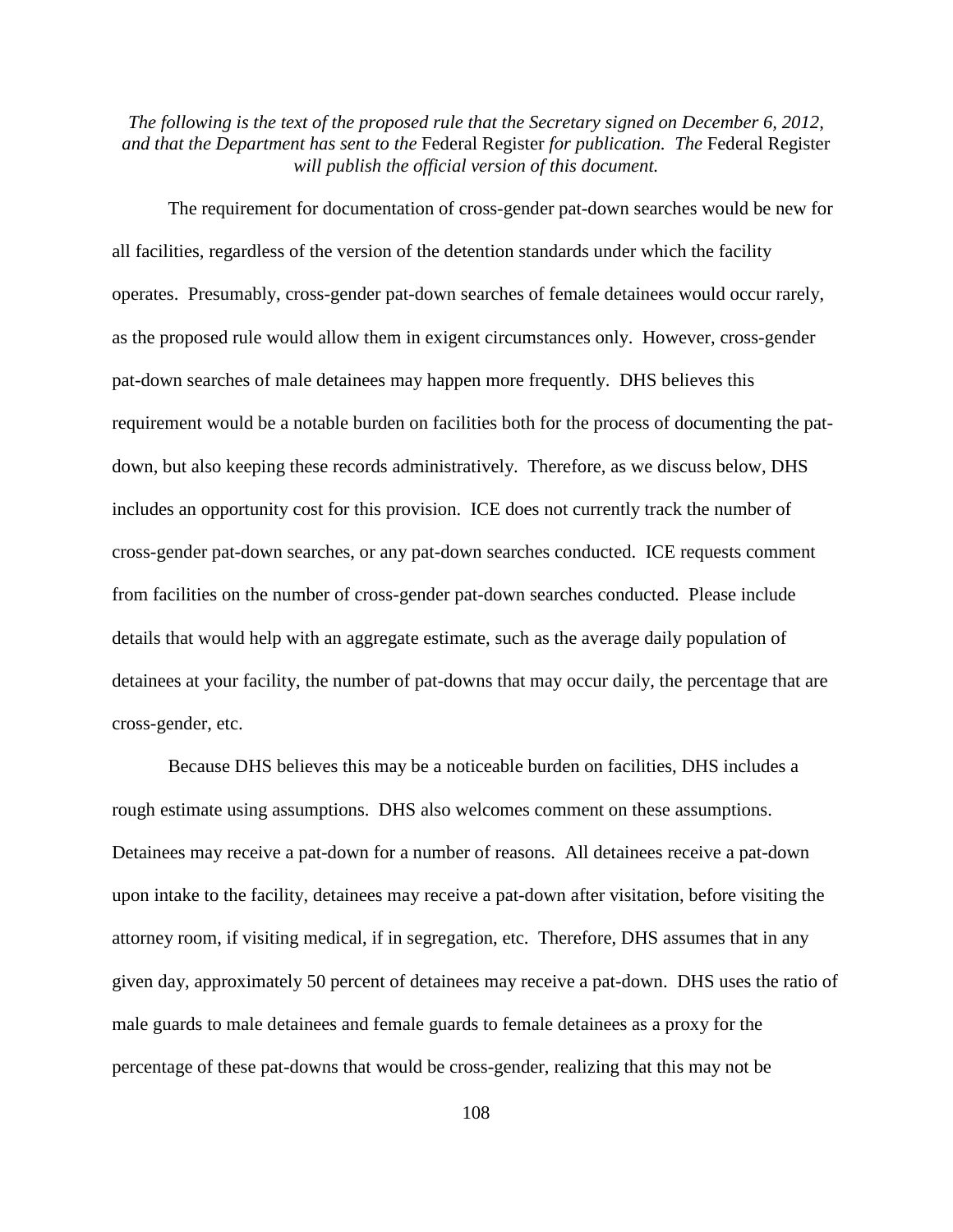representative of every facility, the circumstances at the time a pat-down is required, nor the results after the staff realignment previously discussed. As referenced previously, between 72 and 87 percent of guards are male and 90 percent of detainees are male. Therefore, to estimate a rough order of magnitude, DHS assumes between 3 and 18 percent of pat-downs of male detainees may be cross-gender, with a primary estimate of 10 percent.

DHS finds the total average daily population of male detainees at the 43 facilities classified as small entities and takes the average to determine an average daily population of 93 for a facility classified as a small entity (4,457  $\times$  90%  $\div$  43). Then DHS applies the methodology described above to estimate that approximately 2,000 cross gender pat-downs may be conducted at an average small entity annually (93 male ADP  $\times$  50% receive pat-down daily  $\times$  365 days  $\times$ 10% cross-gender), which is rounded to the nearest thousand due to uncertainty. DHS estimates it will require an average of 5 minutes of staff for documentation. DHS estimates this provision may cost a facility approximately \$5,435 (5 minutes  $\times$  \$32.61 per hour), annually.

The total estimate per small entity for proposed section 115.15 is \$5,996 (\$561 for staff realignment + \$5,435 for cross-gender pat-down documentation).

#### *iv. Evidence protocols and forensic medical examinations, § 115.21*

The proposed rule would require ICE and any of its immigration detention facilities to establish a protocol for the investigation of allegations of sexual abuse or the referral of allegations to investigators. In addition, where appropriate, at no cost to the detainee, a forensic medical exam should be offered and an outside victim advocate shall be made available for support if requested.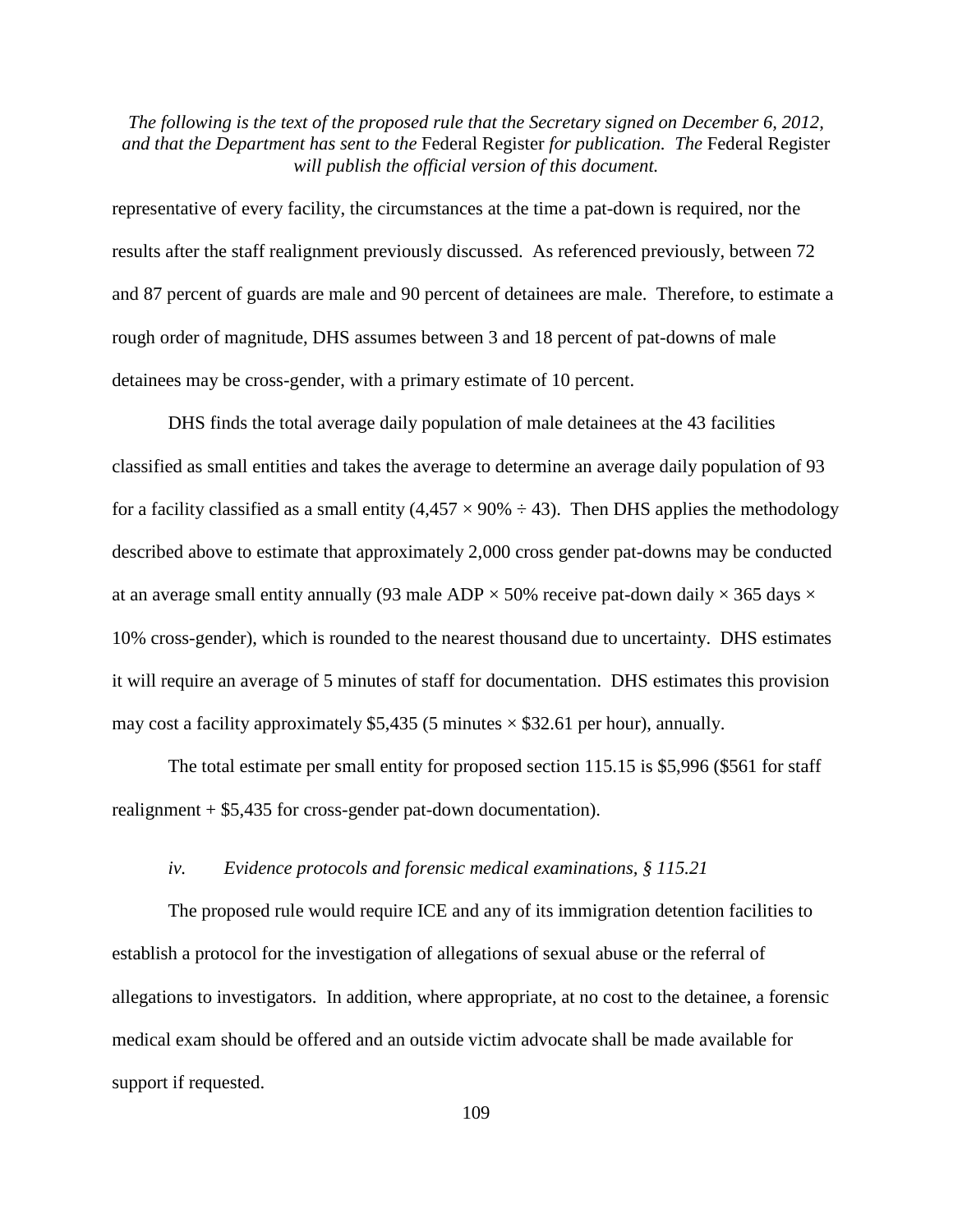DHS includes a cost for facilities to enter into a memorandum of understanding (MOU) with entities that provide victim advocate services, such as rape crisis centers. DHS estimates it will require approximately 20 hours of staff time to negotiate and settle on each MOU. DHS estimates this provision may cost a facility approximately \$1,488 (20 hours x \$74.41).

# *v. Staff training, § 115.31, Volunteer and contractor training, § 115.32*

Under section 115.31 the proposed rule would require that any facility staff and employee who may have contact with immigration detention facilities have training on specific items related to prevention, detection, and response to sexual abuse. In addition, under section 115.32 the proposed rule would require that any volunteers and contractors who may have contact with immigration detention facilities also receive training on specific items related to prevention, detection, and response to sexual abuse.<sup>[21](#page-109-0)</sup> Both sections would also require facilities to maintain documentation that all staff, employees, contractors, and volunteers have completed the training requirements.

DHS uses the NCIC 2-hour training as an approximation for the length of the training course to fulfill the proposed requirements. DHS estimates this provision may cost a facility

<span id="page-109-0"></span> $21$  ICE does not keep record of the number of staff and contractors at contract facilities. The estimates represent the results from a small sample, stratified by facility type. The low and high estimates represent one standard deviation below and above the mean. ICE assumes one new under 72-hour non-dedicated IGSA facility annually and one new over 72-hour non-dedicated IGSA facility annually, and approximately 290 staff and contractors per new facility.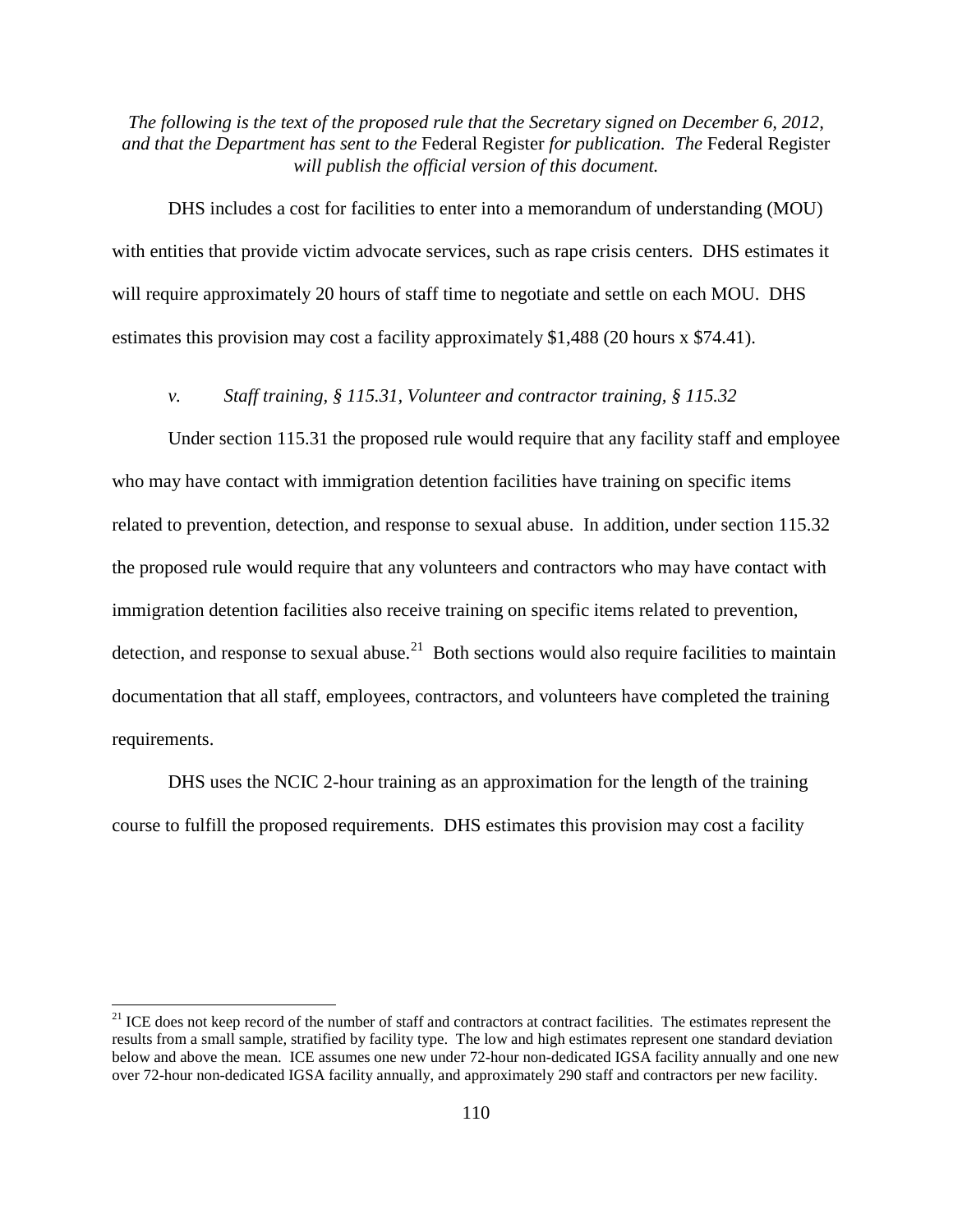approximately \$20,922 (2 hours x 290 staff and contractors x  $$32.61$ ) + (2 hours x 30 volunteers  $x$  \$33.47).<sup>[22,](#page-110-0) [23](#page-110-1)</sup>

# *vi. Specialized training: Investigations, § § 115.34, 115.134*

The proposed rule would require the agency or facility to provide specialized training on sexual abuse and effective cross-agency coordination to agency or facility investigators, respectively, who conduct investigations into alleged sexual abuse at immigration detention facilities.

DHS conducts investigations of all allegations of detainee sexual abuse in detention facilities. The 2012 ICE SAAPID mandates that ICE's OPR provide specialized training to OPR investigators and other ICE staff. However, facilities may also conduct their own investigations. However, because ICE conducts investigations into the allegations, training for facility investigators would likely be less specialized than required of ICE investigators. DHS includes a cost for the time required for training investigators. DHS estimates the training may take approximately 1 hour. DHS estimates this provision may cost a facility approximately \$468 (1 hour x 10 investigators x  $$46.75$ ).<sup>[24](#page-110-2), [25](#page-110-3)</sup>

<span id="page-110-1"></span><sup>23</sup> Bureau of Labor Statistics, Occupational Employment Statistics (OES), May 2011, SOC 00-0000 All Occupations Median Hourly Wage, retrieved on August 16, 2012 from<br>http://www.bls.gov/oes/2011/may/naics4 999300.htm. Loaded for benefits. \$33.47 = \$19.98/0.597

<span id="page-110-3"></span><span id="page-110-0"></span><sup>&</sup>lt;sup>22</sup> Though there may be other types of facility staff or contractors that would require this training, such as medical practitioners or administrative staff, DHS assumes correctional officers and their supervisors comprise the majority of staff with detainee contact.

<span id="page-110-2"></span> $^{24}$  ICE does not keep record of the number of investigators at contract facilities. The estimates represent the results from a small sample, stratified by facility type. The low and high estimates represent one standard deviation below and above the mean. ICE assumes one new under 72-hour non-dedicated IGSA facility annually and one new over 72-hour non-dedicated IGSA facility annually, and based on the data from the sample of facilities, 10 investigators per new facility.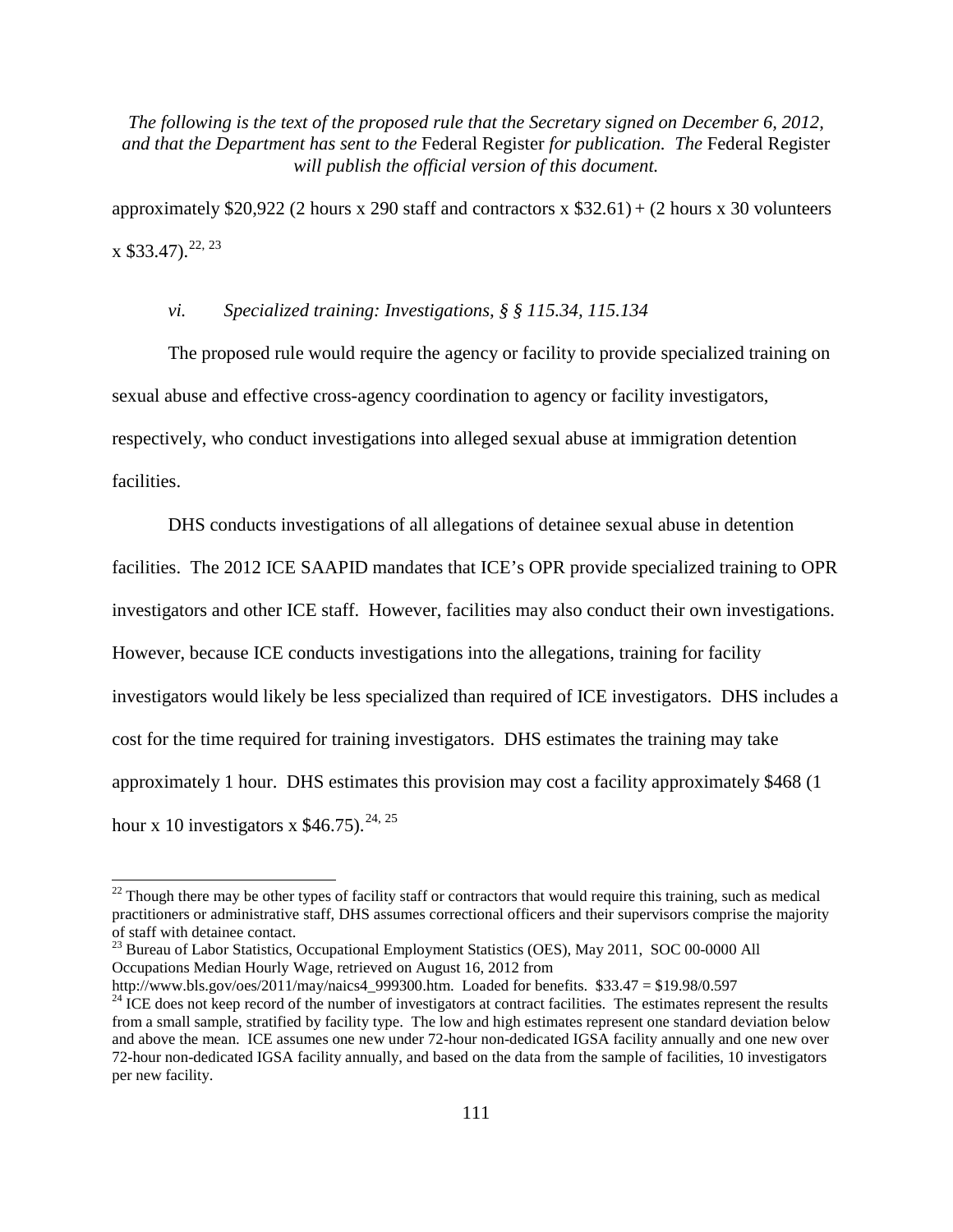# *vii. Specialized training: Medical and mental health care, § 115.35*

The proposed rule would require specialized training to DHS medical and mental health care staff. In addition, it would require all facilities to have policies and procedures to ensure that the facility trains or certifies all full- or part-time facility medical and mental health care staff in procedures for treating victims of sexual abuse, in facilities where medical or mental health staff may be assigned these activities. $^{26}$ 

DHS searched for continuing medical education courses that focused on the evaluation and treatment for victims of sexual assault. Based on the results, DHS estimates an average course will be one hour in length and cost between \$10 and \$15, and can be completed online. DHS estimates this provision may cost a facility approximately \$1,957 (30 medical and mental health care practitioners x (\$50.23 x 1 hr + \$15)).<sup>[27](#page-111-1)</sup>

# *viii. Detainee access to outside confidential support services, § 115.53*

The proposed rule would require facilities to maintain or attempt to enter into MOUs with organizations that provide legal advocacy and confidential emotional support services for victims

<span id="page-111-1"></span><sup>27</sup> Bureau of Labor Statistics, Occupational Employment Statistics (OES), May 2011, NAICS 99300, Weighted Average Median Wage Rate for SOC 29-1062 Family and General Practitioners; 29-1066 Psychiatrists; 29-1071 Physician Assistants; 29-1111 Registered Nurses; 29-2053 Psychiatric Technicians; and 29-2061 Licensed Practical and Licensed Vocational Nurses, retrieved on August 16, 2012 from

[http://www.bls.gov/oes/2011/may/naics4\\_999300.htm.](http://www.bls.gov/oes/2011/may/naics4_999300.htm) Loaded for benefits. \$50.23 = \$29.99/0.597

<sup>&</sup>lt;sup>25</sup> Bureau of Labor Statistics, Occupational Employment Statistics (OES), May 2011, NAICS 99300, Median Wage Rate for SOC 33-1011 First-Line Supervisors of Correctional Officers, retrieved on August 16, 2012 from

<span id="page-111-0"></span>[http://www.bls.gov/oes/2011/may/naics4\\_999300.htm.](http://www.bls.gov/oes/2011/may/naics4_999300.htm) Loaded for benefits.  $$46.75 = $27.91/0.597$ <br><sup>26</sup> ICE does not keep record of the number of medical and mental health care providers at contract facilities. The estimates represent the results from a small sample, stratified by facility type. The low and high estimates represent one standard deviation below and above the mean. ICE assumes one new under 72-hour non-dedicated IGSA facility annually and one new over 72-hour non-dedicated IGSA facility annually, and based on the data from the sample of facilities, 30 medical and mental health care providers per new facility.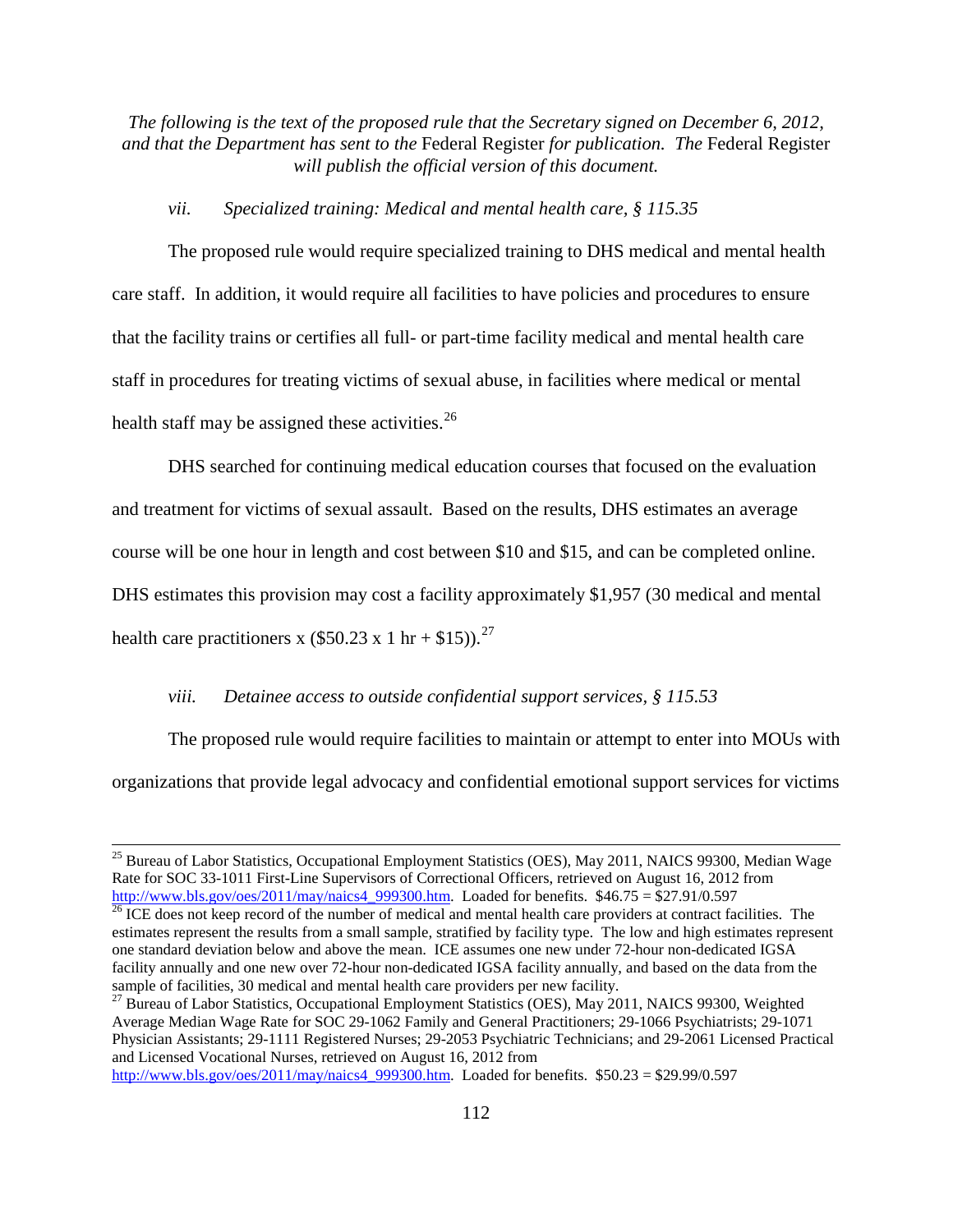of sexual abuse. It also requires notices of these services be made available to detainees, as appropriate.

DHS includes a cost for facilities to enter into a MOU with entities that provide legal advocacy and confidential support services, such as services provided by a rape crisis center. DHS estimates it will require approximately 20 hours of staff time to negotiate and settle on each MOU. DHS estimates this provision may cost a facility approximately \$1,488 (20 hours x \$74.41).

#### *ix. Audits, § 115.93*

Facilities may also incur costs for re-audits. Re-audits can be requested in the event that the facility does not achieve compliance with each standard or if the facility files an appeal with the agency regarding any specific finding that it believes to be incorrect. Costs for these audits would be borne by the facility, however the request for these re-audits is at the discretion of the facility.

#### *x. Additional Implementation Costs*

Facilities contracting with DHS agencies may incur organizational costs related to proper planning and overall execution of the rulemaking, in addition to the specific implementation costs facilities are estimated to incur for each of the proposed requirements. The burden resulting from the time required to read the rulemaking, research how it might impact facility operations, procedures, and budget, as well as consideration of how best to execute the rulemaking requirements or other costs of overall execution. This is exclusive of the time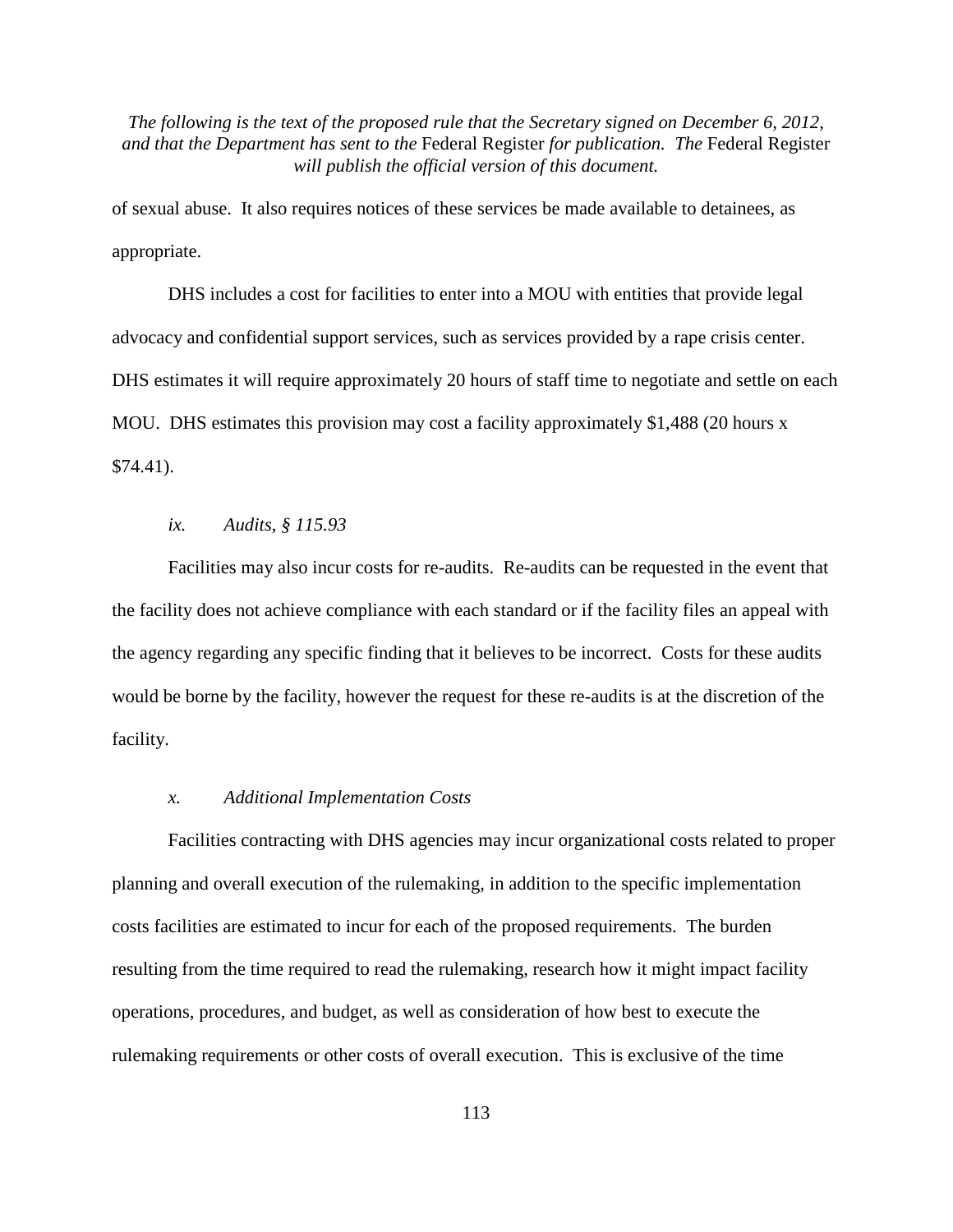required under section 115.12 to determine and agree upon the new terms of the contract and the specific requirements expected to be performed by the facility PSA Compliance Manager under section 115.11.

To account for these costs, DHS adds an additional category of implementation costs for immigration detention facilities. Implementation costs will vary by the size of the facility, a facility's current practices, and other facility-specific factors. DHS assumes the costs any additional implementation costs might occur as a result of the provisions with start-up costs, such as entering into MOUs, rather than provisions with action or on-going costs, such as training. DHS estimates additional implementation costs as 10 percent of the total costs of provisions with a start-up cost. DHS requests comment on this assumption. The tables below present the estimates for additional implementation costs. DHS estimates this provision may cost a facility approximately \$1,579 (10%  $\times$  (\$1,488 for section 115.12 + \$5,330 for section 115.11 + \$5,996 for section  $115.15 + $1,488$  for section  $115.21 + $1,488$  for section 115.53)).

#### *xi. Total Cost per Facility*

DHS estimates the total cost per immigration detention facility under the NDS for compliance with the standards is approximately \$40,716 for the first year. In subsequent years, DHS estimates the costs drop to approximately \$9,990. The following table summarizes the preceding discussion.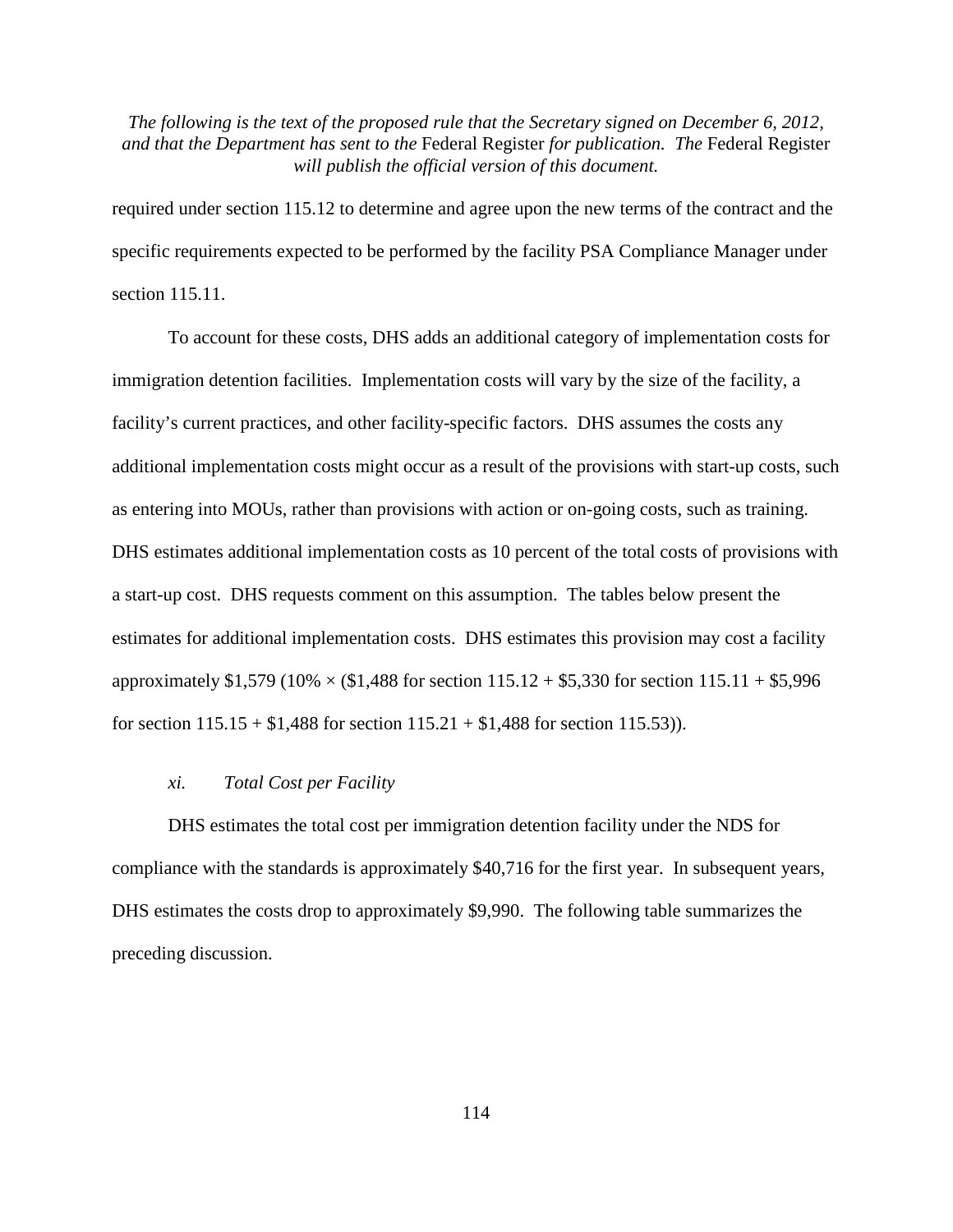| <b>Proposed Provision</b> |                                                                   | <b>Cost in</b><br>Year I | On-going<br>Cost |
|---------------------------|-------------------------------------------------------------------|--------------------------|------------------|
| 115.12                    | Consulting with non-DHS entities for the confinement of detainees | \$1,488                  | \$0              |
| 115.11                    | Zero tolerance of sexual abuse; PSA Coordinator*                  | \$5,330                  | \$3,647          |
| 115.15                    | Limits to cross-gender viewing and searches                       | \$5,996                  | \$5,435          |
| 115.21                    | Evidence protocols and forensic medical examinations              | \$1,488                  | \$0              |
| 115.31 &<br>$115.32*$     | Staff training & Volunteer and contractor training                | \$20,922                 | \$0              |
| 115.34                    | Specialized training: Investigations                              | \$468                    | \$0              |
| 115.35                    | Specialized training: Medical and mental health care              | \$1,957                  | \$0              |
| 115.53                    | Detainee access to outside confidential support Services          | \$1,488                  | \$0              |
|                           | Additional Implementation Costs*                                  | \$1,579                  | \$908            |
| <b>Total</b>              |                                                                   | \$40,716                 | \$9,990          |

| Table 8: Estimated Cost per Small Entity under NDS - Immigration Detention Facilities |  |  |
|---------------------------------------------------------------------------------------|--|--|
|                                                                                       |  |  |

\*Provisions for which DHS estimates there may be on-going costs

DHS welcomes comments on this analysis. Members of the public should please submit a comment, as described in this proposed rule under "Public Participation," if they think that their business, organization, or governmental jurisdiction qualifies as a small entity and that this proposed rule would have a significant economic impact on it. It would be helpful if commenters provide DHS with as much of the following information as possible: Does the commenter's facility currently have a contract with ICE? What does the commenter expect to be the type and extent of the direct impact on the commenter's facility? What are any recommended alternative measures that would mitigate the impact on a small business, organization, or governmental jurisdiction?

**5. An identification, to the extent practicable, of all relevant federal rules that may duplicate, overlap, or conflict with the proposed rule.**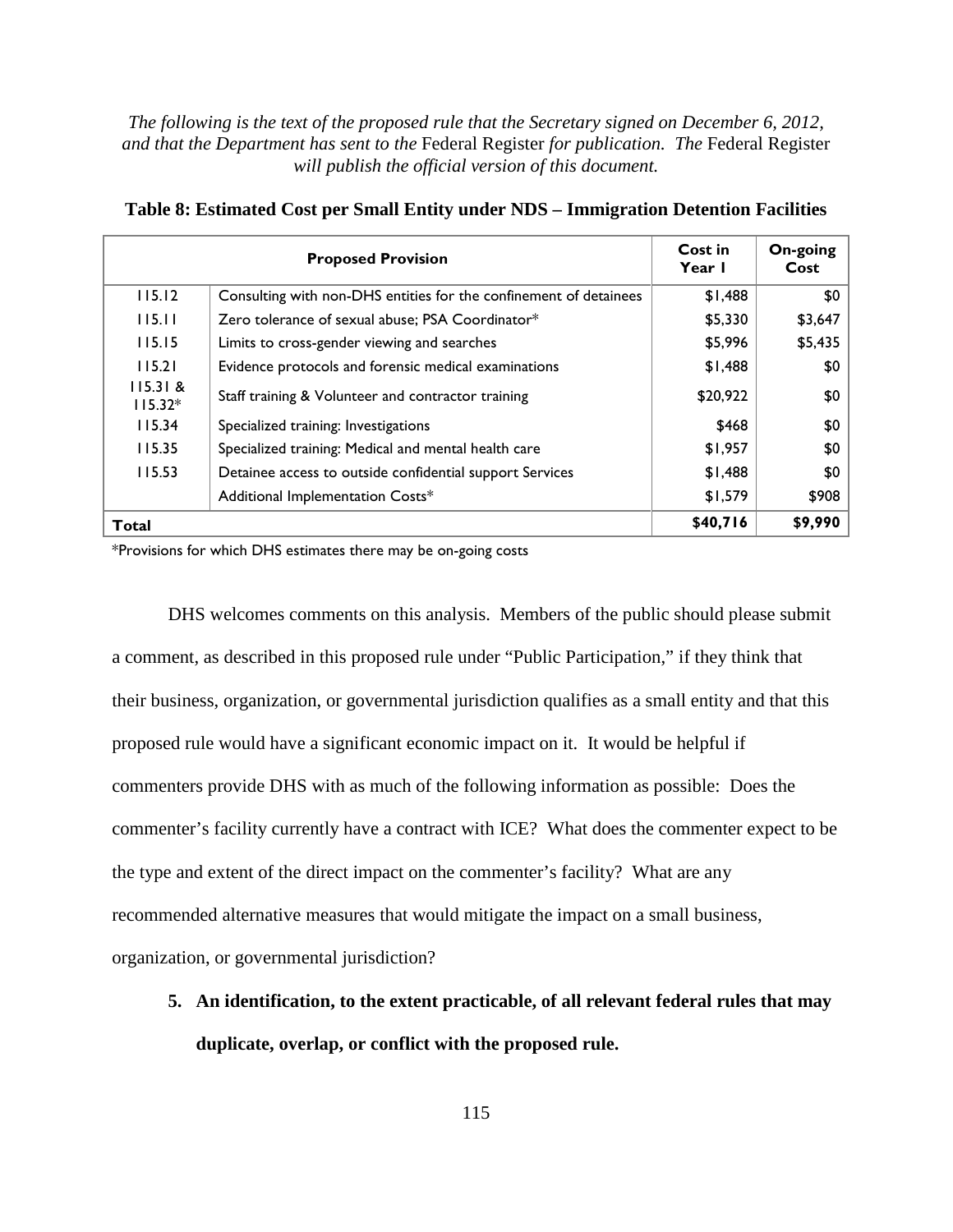On May 17, 2012, DOJ released a final rule setting national standards to prevent, detect, and respond to prison rape. 77 FR 37106 (June 20, 2012). The final rule is applicable to facilities operated by DOJ entities including the Bureau of Prisons and the USMS. While many of the immigration detention facilities with which DHS contracts may be facilities that would also be subject to the DOJ rule, the specific characteristics of immigration detention facilities differ in certain respects from other facilities with regard to the manner in which they are operated and the composition of their population. Therefore, DHS promulgated its own rulemaking to account for these differences.

In preparing this proposed rule, DHS has utilized its existing sexual abuse policies and procedures as a baseline for setting DHS standards. However, recognizing that one of the key purposes of PREA is to "develop and implement national standards for the detection, prevention, reduction, and punishment of prison rape," DHS has coordinated its proposed regulations with the final standards in the DOJ rulemaking to the extent practicable, given the differences in the types and operations of the facilities. DHS does not expect local jurisdictions with which DHS has contracts to have conflicts with any differences in the requirements between the two rulemakings. DHS, however, welcomes comment on this conclusion.

# **6. A description of any significant alternatives to the proposed rule which accomplish the stated objectives of applicable statutes and which minimize any significant economic impact of the proposed rule on small entities.**

DHS considered a longer phase-in period for small entities subject to the rulemaking. A longer period would reduce immediate burden on small entities with current contracts. The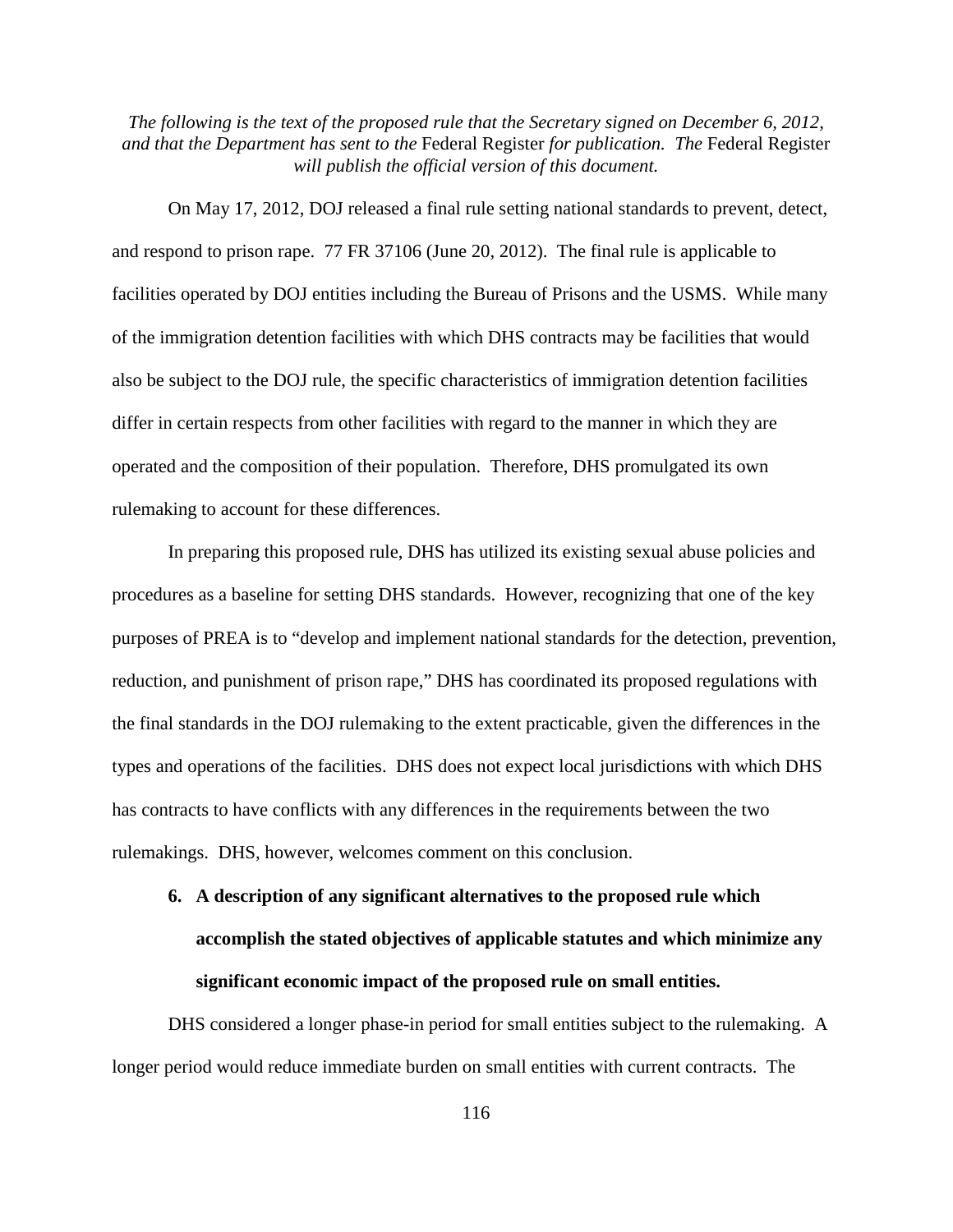current requirements propose that facilities must comply with the standards upon renewal of a contract or exercising a contract option. Essentially, this would phase-in all authorized immigration detention facilities within a year of the effective date of the final rule. DHS is willing to work with small facilities upon contract renewal in implementing these standards.

DHS also considered requiring lesser standards, such as those under the National Detention Standards (NDS) or the 2008 PBNDS for small entities. However, DHS rejected this alternative because DHS believes in the importance of protecting detainees from, and providing treatment after, instances of sexual abuse, regardless of a facility's size.

#### **G. Paperwork Reduction Act.**

DHS is proposing to set standards for the prevention, detection, and response to sexual abuse in its confinement facilities. For DHS facilities and as incorporated in DHS contracts, these standards will require covered facilities to retain and report to the agency certain specified information relating to sexual abuse prevention planning, responsive planning, education and training, and investigations, as well as to collect, retain, and report to the agency certain specified information relating to allegations of sexual abuse within the covered facility. DHS believes that most of the information collection requirements placed on facilities already are requirements derived from existing contracts with facilities for immigration detention. However, DHS is including these requirements as part of an information collection request, pursuant to the Paperwork Reduction Act (PRA), so as to ensure clarity of requirements associated with this rulemaking.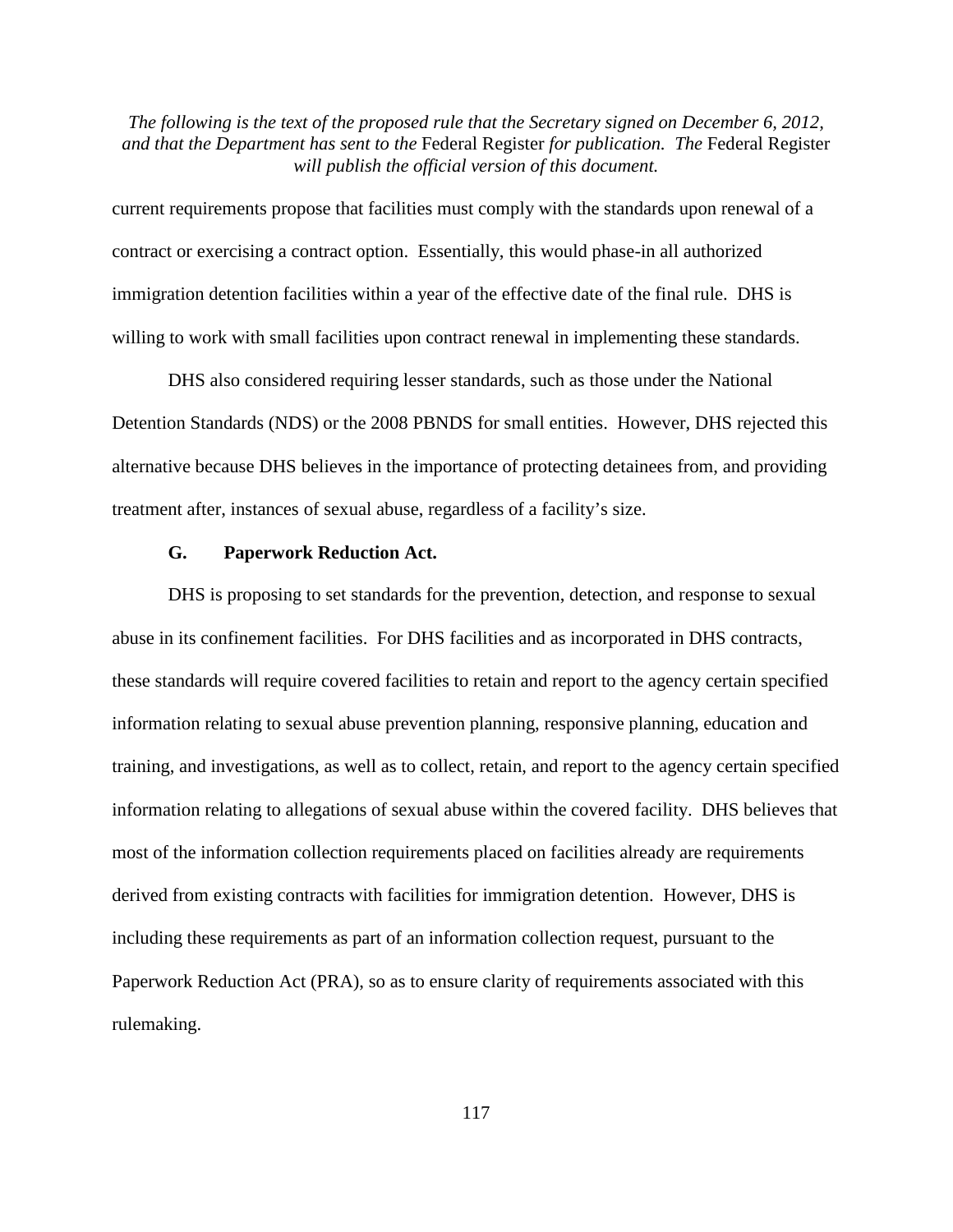DHS will be submitting the following information collection request to the Office of Management and Budget (OMB) for review and clearance in accordance with the review procedures of the Paperwork Reduction Act of 1995. The proposed information collection requirements are outlined in this proposed rule to obtain comments from the public and affected entities. All comments and suggestions, or questions regarding additional information, should be directed to Alexander Y. Hartman, Office of Policy; U.S. Immigration and Customs Enforcement, Department of Homeland Security; Potomac Center North, 500 12<sup>th</sup> Street SW., Washington, DC 20536; Telephone: (202) 732-4292 (not a toll-free number). Written comments and suggestions from the public and affected agencies concerning the collection of information are encouraged. Your comments on the information collection-related aspects of this rule should address one or more of the following four points:

(1) Evaluate whether the collection of information is necessary for the proper performance of the functions of the agency, including whether the information will have practical utility;

(2) Evaluate the accuracy of the agency's estimate of the burden of the collection of information, including the validity of the methodology and assumptions used;

(3) Enhance the quality, utility, and clarity of the information to be collected; and

(4) Minimize the burden of the collection of information on those who are to respond, including through the use of appropriate automated, electronic, mechanical, or other technological collection techniques or other forms of information technology, *e.g.,* permitting electronic submission of responses. In particular, DHS requests comments on the recordkeeping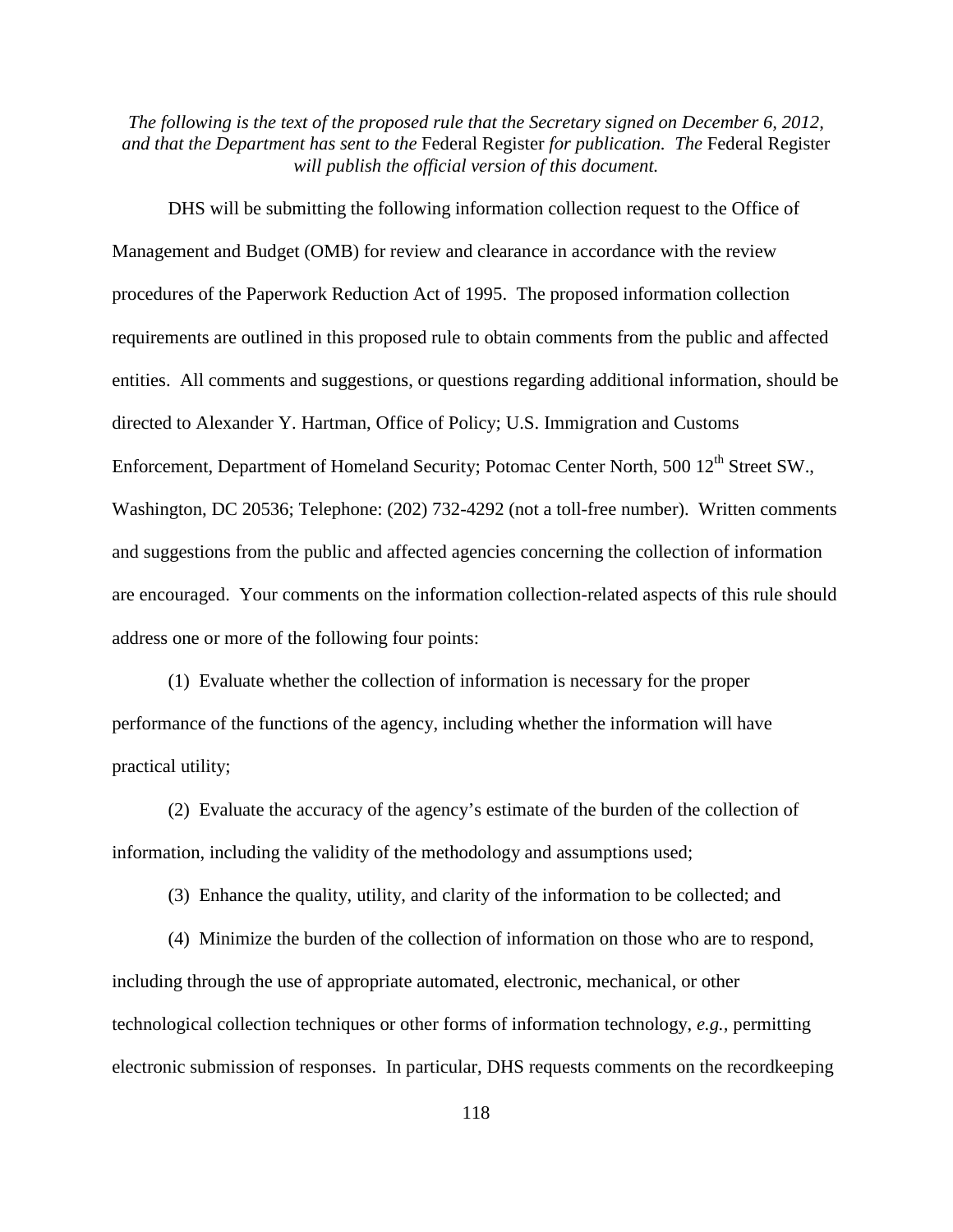cost burden imposed by this rule and will use the information gained through such comments to assist in calculating the cost burden.

# **Overview of This Information Collection**

(1) *Type of Information Collection:* New collection.

(2) *Title of the Form/Collection:* Standards to Prevent, Detect, and Respond to Sexual

Abuse and Assault in DHS Confinement Facilities.

(3) *Agency form number, if any, and the applicable component of DHS sponsoring the collection:* No form.

(4) *Affected public who will be asked or required to respond, as well as a brief abstract:* 

*Primary:* Federal governments, State governments, local governments, and businesses or other for profits.

*Other:* None.

*Abstract:* DHS is publishing a notice of proposed rulemaking (NPRM) to adopt standards for the detection, prevention, and response to sexual abuse in its confinement facilities. These standards will require covered facilities to retain, and report to the agency certain specified information relating to sexual abuse prevention planning, education and training, responsive planning, and investigations, as well as to collect and retain certain specified information relating to allegations of sexual abuse within the facility. Covered facilities include: 126 DHS immigration detention facilities and holding facilities.

(5) An estimate of the total number of responses/respondents and the total amount of time estimated for respondents in an average year to keep the required records is: 1,379,533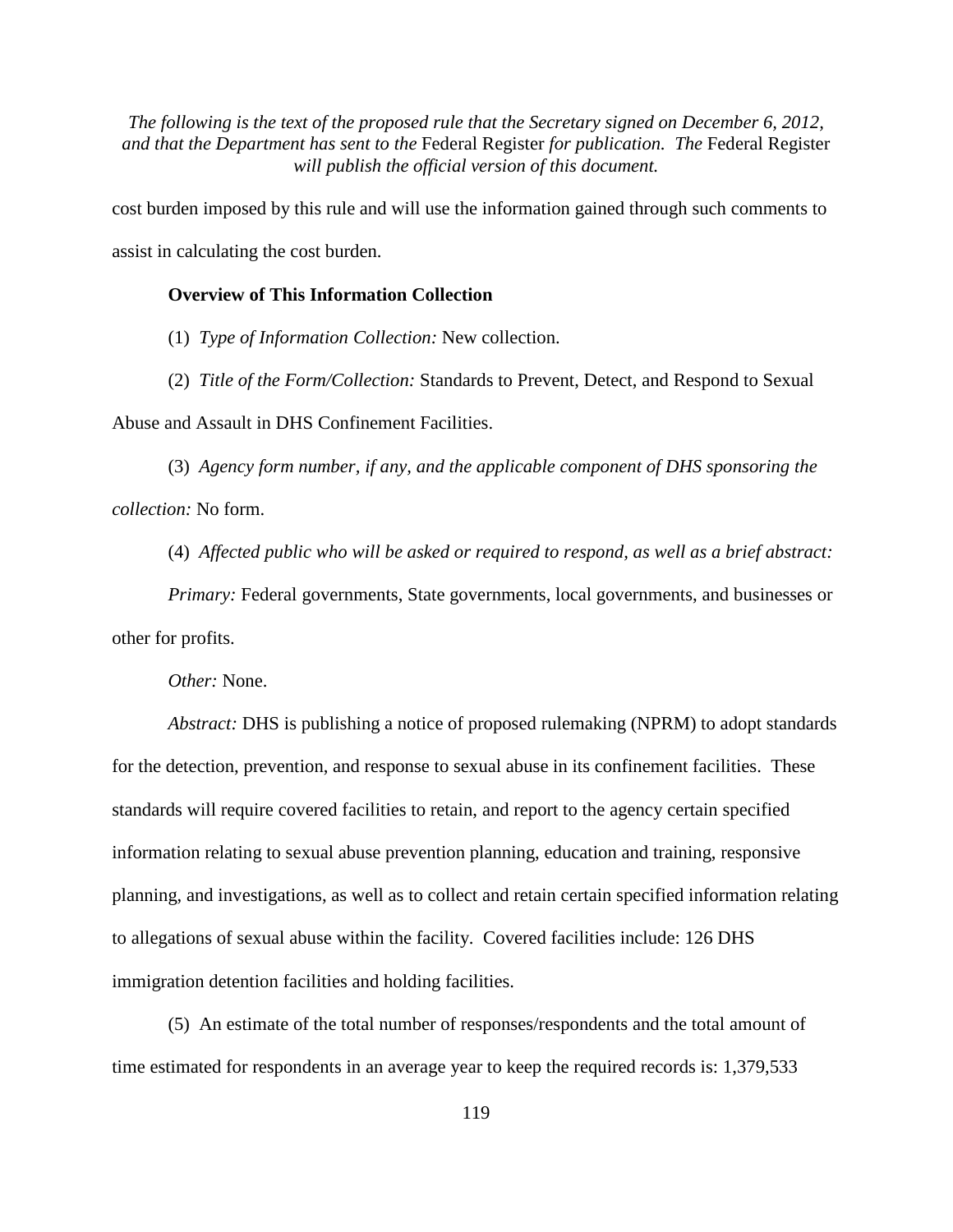responses annually; 118,348 hours. The breakout of the estimated burden and responses are stated in the table immediately below. However, the number or responses from each immigration detention facility will vary depending on a variety of factors which may include: how many annual allegations, the number of staff at each facility, and the number of detainees held at a facility.

(6) An estimate of the total public burden (in hours) associated with the collection: 118,348 hours. There are no current information collection requirements based on a PRA instrument or approved collection on facilities to retain certain sexual abuse incident data. This information collection will be the first regulation-based national data collection for DHS facilityreported information on sexual abuse within correctional facilities, characteristics of the victims and perpetrators, circumstances surrounding the incidents, and how incidents are reported, tracked, and adjudicated. For the facilities that already maintain such records, there will be no additional burden of recordkeeping and reporting as their current recordkeeping and reporting will be sufficient for the need of DHS. The DHS rule would not impose a requirement on facilities to maintain duplicative records. However, for the purposes of this collection of information, DHS has estimated the burden as if the collection and reporting requirements are new for all 126 facilities.

The recordkeeping requirements set forth by this rule are new requirements that will require a new OMB Control Number. DHS is seeking comment on these new requirements as part of this NPRM. These new requirements will require covered facilities to retain certain specified information relating to sexual abuse prevention planning, responsive planning,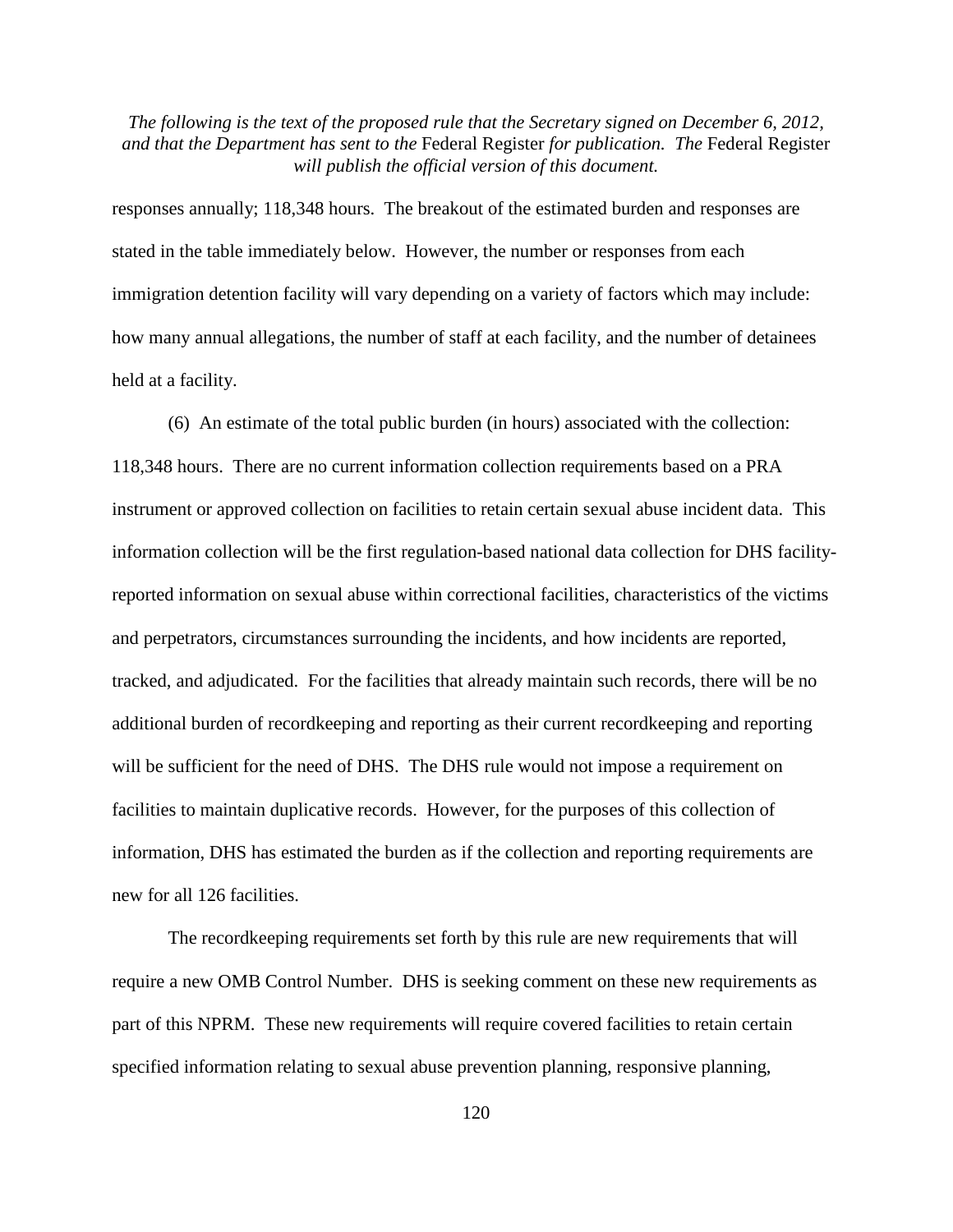education and training, investigations and to collect and retain certain specified information

relating to allegations of sexual abuse within the confinement facility.

The proposed recordkeeping requirements may be found in the following sections of the

proposed rule:

Subpart A—Immigration Detention Facilities

Subpart B— Holding Facilities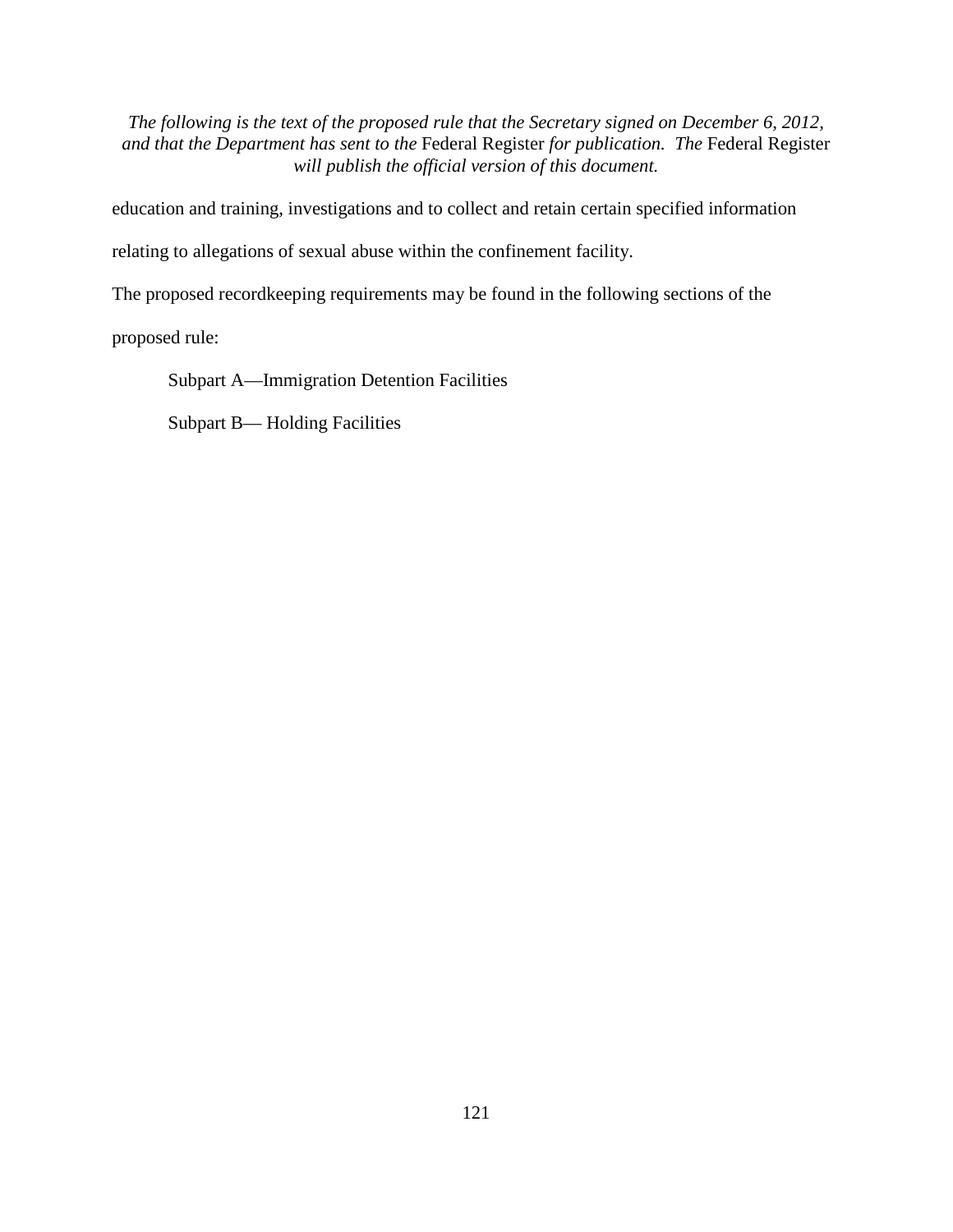| <b>Function</b>                                                 | <b>NPRM Cite</b>                                         | <b>Avg Annual</b><br><b>Responses</b> | <b>Avg Annual</b><br><b>Hour Burden</b> |
|-----------------------------------------------------------------|----------------------------------------------------------|---------------------------------------|-----------------------------------------|
| <b>Documentation &amp; Recordkeeping</b>                        |                                                          |                                       |                                         |
| Strip and visual body cavity searches                           | 115.15(e)                                                | 500                                   | 83                                      |
| Cross-gender pat-downs                                          | 115.15(d)                                                | 444,000                               | 37,000                                  |
| Reports and referrals of allegations                            | $115.22$ (b), $115.51$ (c),<br>115.61(a)                 | 50                                    | 25                                      |
| Detainee education                                              | 115.33(c)                                                | 882,520                               | 73,543                                  |
| Administrative segregation                                      | $115.43$ (a)                                             | 500                                   | 125                                     |
| Training records                                                | $115.31(c)$ , $115.32(c)$ .<br>$115.34(b)$ , $115.35(c)$ | 37,550                                | 3,129                                   |
| Incident reviews                                                | 115.86(a), 115.87(b)                                     | 50                                    | 100                                     |
| Maintaining case records of allegations                         | 115.87(a)                                                | 50                                    | 100                                     |
| <b>Reporting Requirements</b>                                   |                                                          |                                       |                                         |
| Reporting to other confinement facilities                       | 115.63(c)                                                | 50                                    | 4                                       |
| Annual report for agency                                        | 115.86(b)                                                | 50                                    | 50                                      |
| <b>ICE Review of Facility Policies and</b><br><b>Procedures</b> |                                                          |                                       |                                         |
| Medical staff training policy                                   | 115.35(c)                                                | 45                                    | 223                                     |
| Staff disciplinary policy                                       | 115.76(b)                                                | 45                                    | 223                                     |
| Administrative investigation policy                             | $115.71(c)$ . (d)                                        | 45                                    | 223                                     |
| Provide Evidence of Background Investigation                    |                                                          |                                       |                                         |
| Background Investigation Records                                | 115.17(c), (d)                                           | 14,079                                | 3,520                                   |
| <b>TOTAL</b>                                                    |                                                          | 1,379,533                             | 118,348                                 |

If additional information is required contact:

Alexander Y. Hartman; Office of Policy; U.S. Immigration and Customs Enforcement,

Department of Homeland Security; Potomac Center North, 500 12<sup>th</sup> Street SW., Washington, DC

20536; Telephone: (202) 732-4292 (not a toll-free number).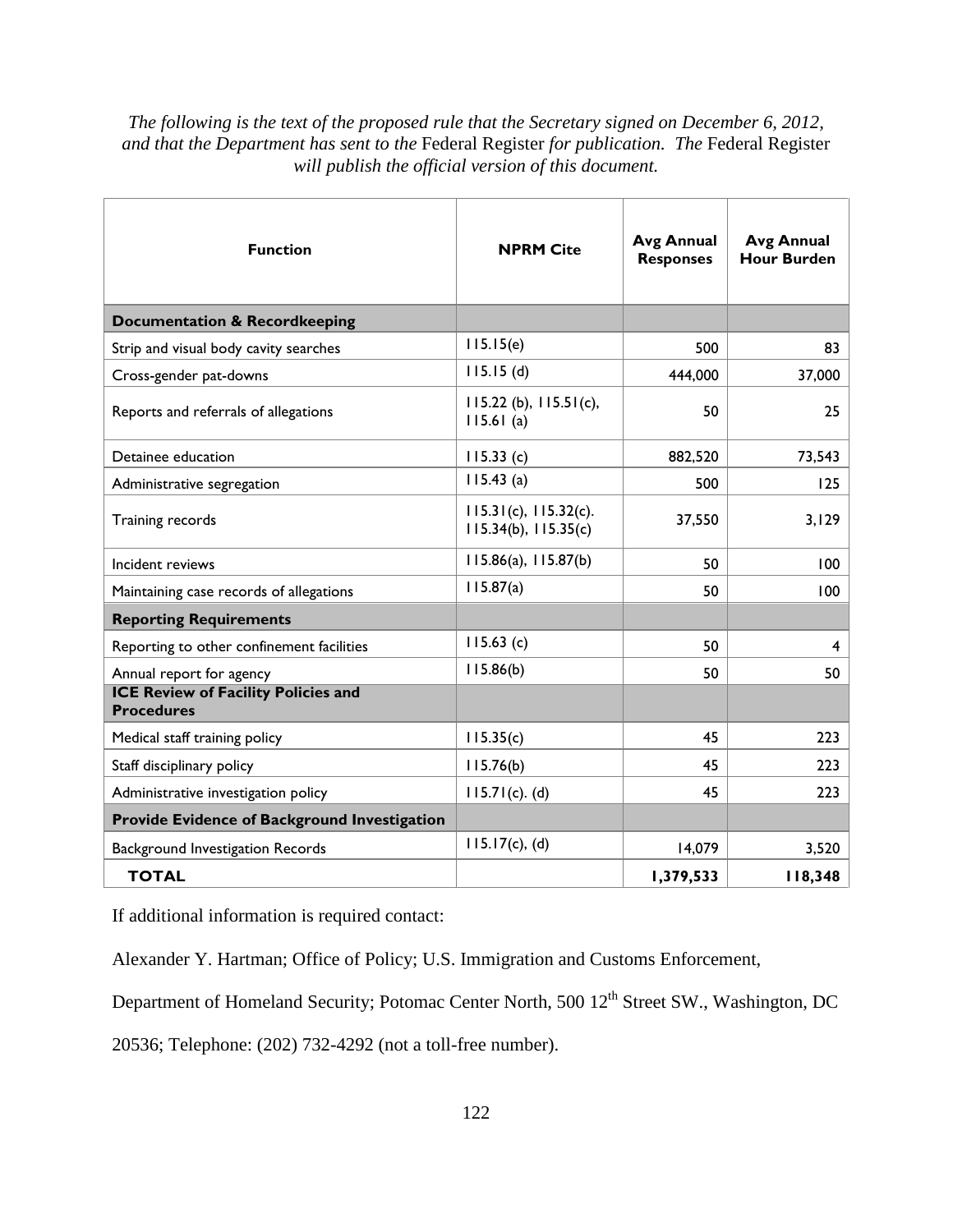# **List of Subjects in 6 CFR Part 115**

Administrative practice and procedure, Aliens, Immigration, Reporting and

recordkeeping requirements.

Accordingly, Part 115 of Title 6 of the Code of Federal Regulations is added as follows:

# **Part 115 – SEXUAL ABUSE AND ASSAULT PREVENTION STANDARDS**

Sec.

115.5 General definitions.

115.6 Definitions related to sexual abuse and assault.

#### **Subpart A – Standards for Immigration Detention Facilities**

#### **Coverage**

115.10 Coverage of DHS immigration detention facilities.

#### **Prevention Planning**

- 115.11 Zero tolerance of sexual abuse; Prevention of Sexual Abuse Coordinator.
- 115.12 Contracting with non-DHS entities for the confinement of detainees.
- 115.13 Detainee supervision and monitoring.
- 115.14 Juvenile and family detainees.
- 115.15 Limits to cross-gender viewing and searches.

115.16 Accommodating detainees with disabilities and detainees who are limited English proficient.

- 115.17 Hiring and promotion decisions.
- 115.18 Upgrades to facilities and technologies.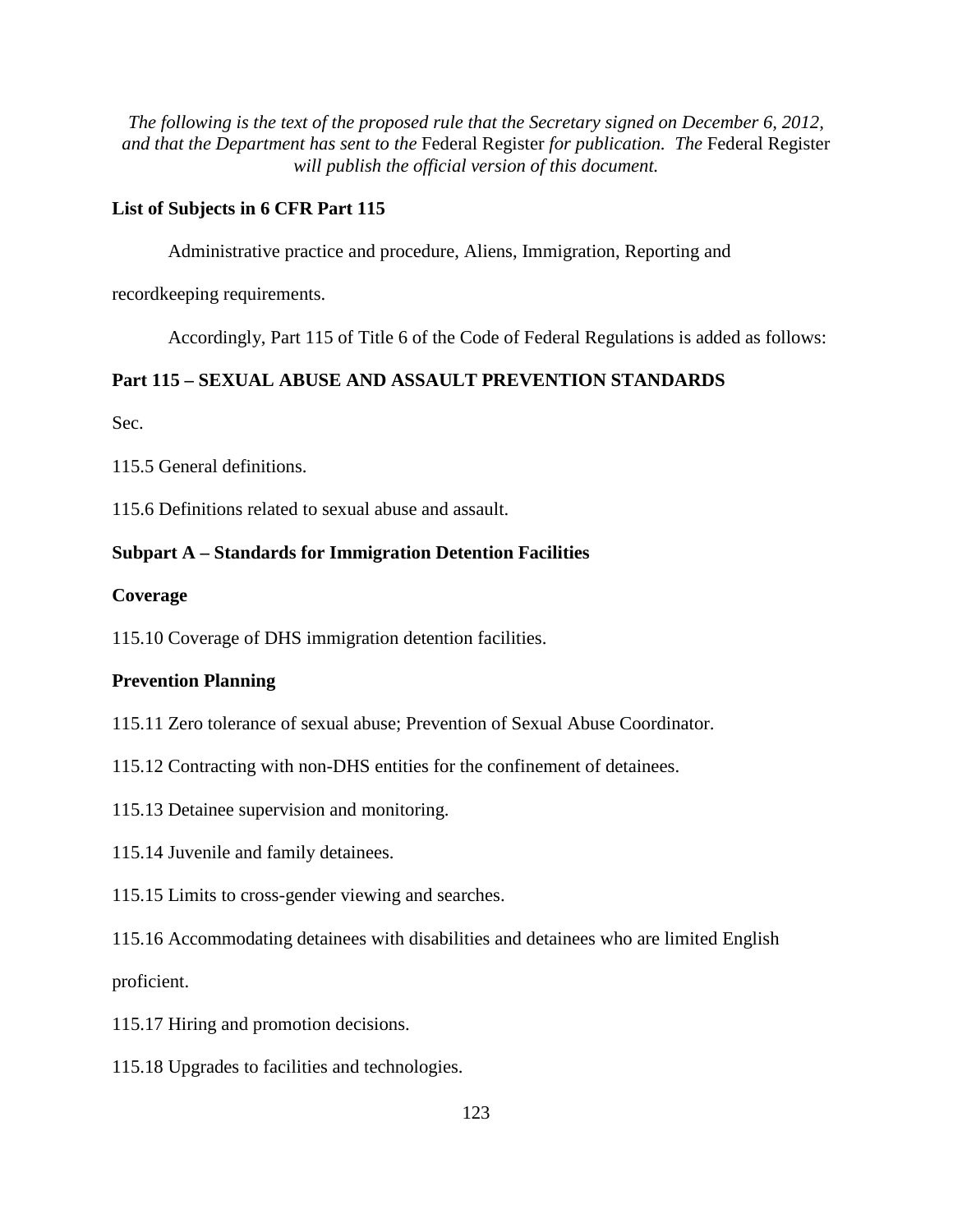### **Responsive Planning**

- 115.21 Evidence protocols and forensic medical examinations.
- 115.22 Policies to ensure investigation of allegations and appropriate agency oversight.

# **Training and Education**

- 115.31 Staff training.
- 115.32 Volunteer and contractor training.
- 115.33 Detainee education.
- 115.34 Specialized training: Investigations.
- 115.35 Specialized training: Medical and mental health care.

# **Assessment for Risk of Sexual Victimization and Abusiveness**

- 115.41 Assessment for risk of victimization and abusiveness.
- 115.42 Use of assessment information.
- 115.43 Protective custody.

#### **Reporting**

- 115.51 Detainee reporting.
- 115.52 Grievances.
- 115.53 Detainee access to outside confidential support services.
- 115.54 Third-party reporting.

#### **Official Response Following a Detainee Report**

115.61 Staff reporting duties.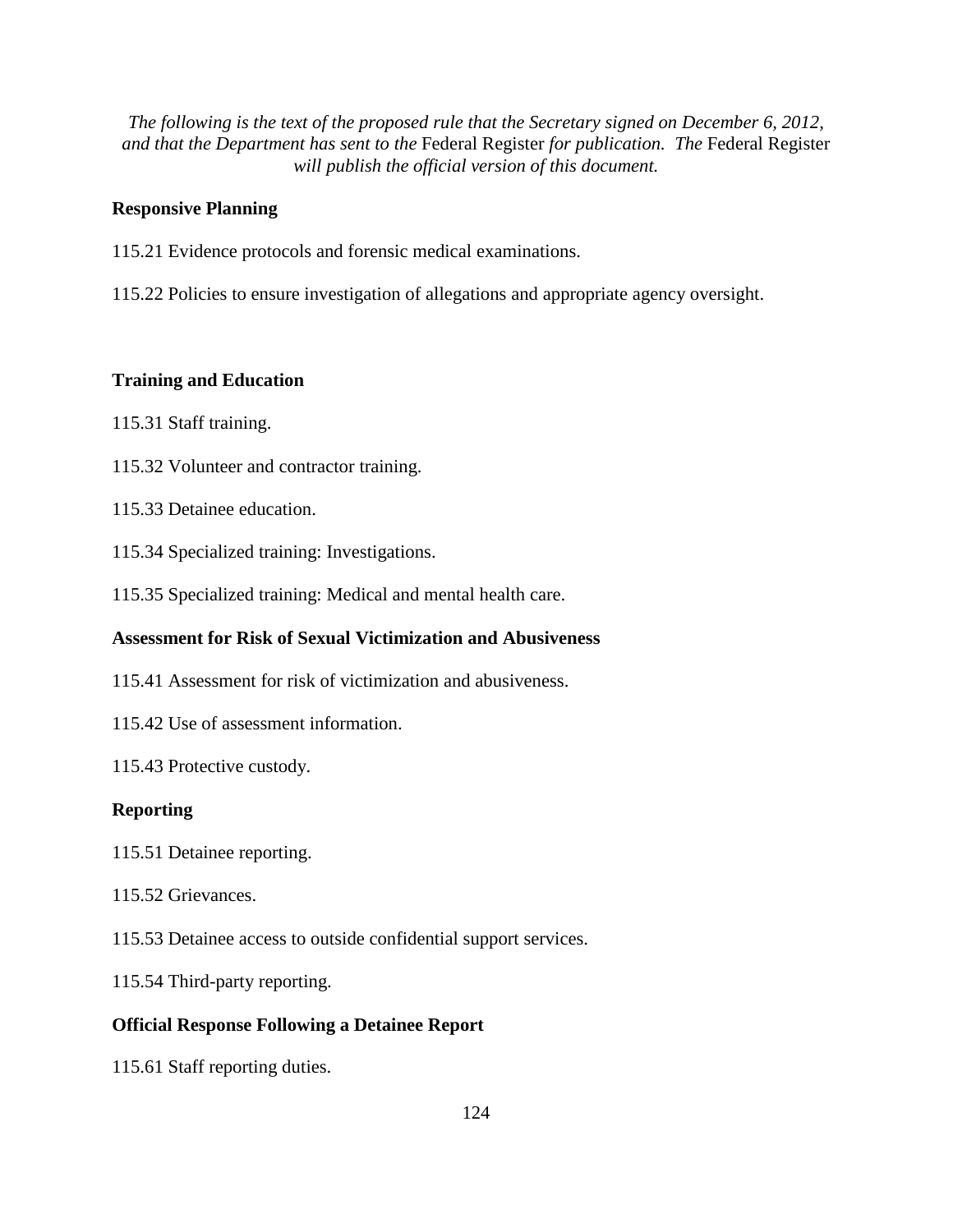115.62 Protection duties.

115.63 Reporting to other confinement facilities.

115.64 Responder duties.

- 115.65 Coordinated response.
- 115.66 Protection of detainees from contact with alleged abusers.
- 115.67 Agency protection against retaliation.
- 115.68 Post-allegation protective custody.

#### **Investigations**

- 115.71 Criminal and administrative investigations.
- 115.72 Evidentiary standard for administrative investigations.
- 115.73 Reporting to detainees.

#### **Discipline**

- 115.76 Disciplinary sanctions for staff.
- 115.77 Corrective action for contractors and volunteers.
- 115.78 Disciplinary sanctions for detainees.

#### **Medical and Mental Care**

- 115.81 Medical and mental health assessments; history of sexual abuse.
- 115.82 Access to emergency medical and mental health services.
- 115.83 Ongoing medical and mental health care for sexual abuse victims and abusers.

#### **Data Collection and Review**

115.86 Sexual abuse incident reviews.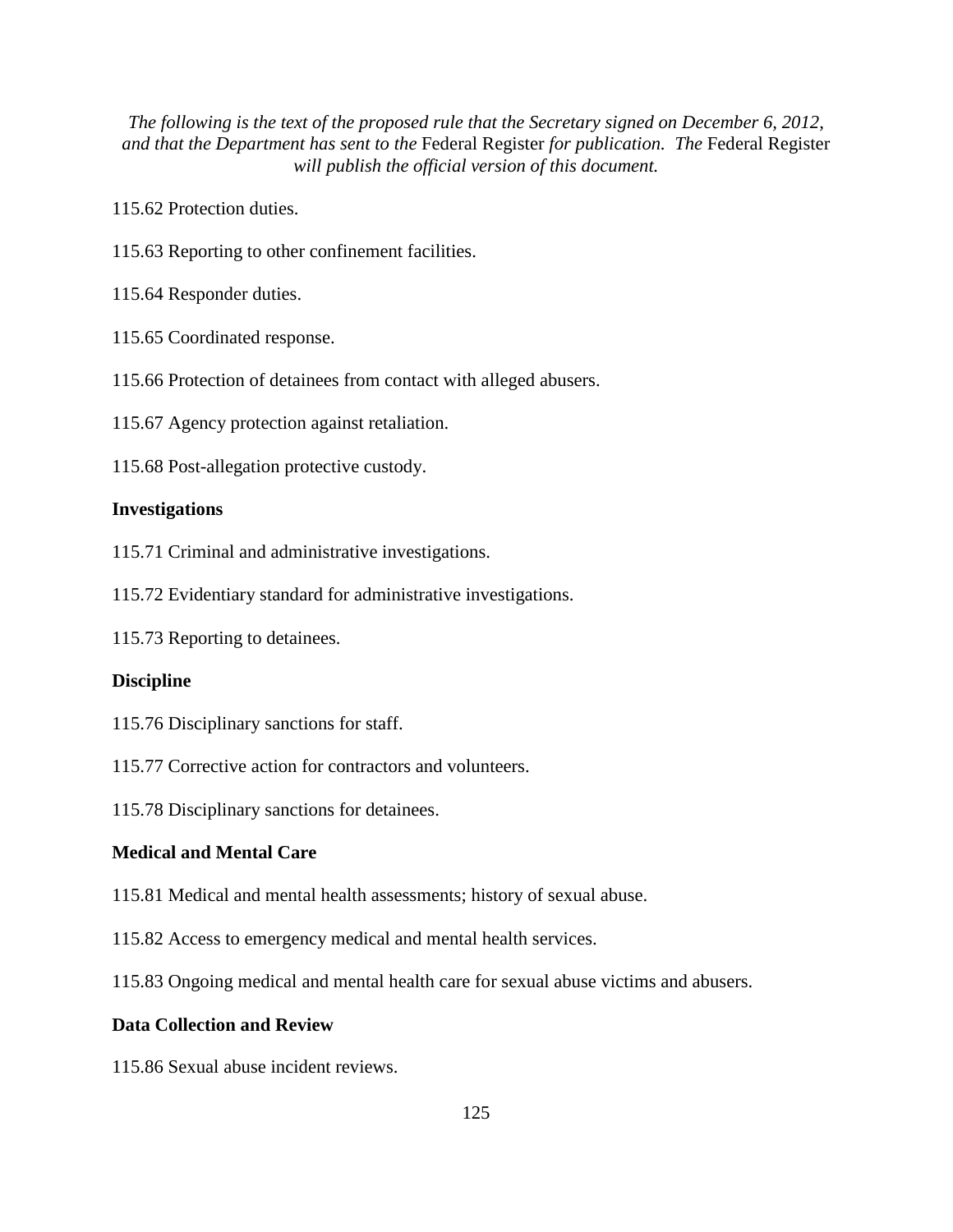115.87 Data collection.

115.88 Data review for corrective action.

115.89 Data storage, publication, and destruction.

# **Audits and Compliance**

115.93 Audits of standards.

#### **Additional Provisions in Agency Policies**

115.95 Additional provisions in agency policies.

#### **Subpart B – Standards for DHS Holding Facilities**

#### **Coverage**

115.110 Coverage of DHS holding facilities.

#### **Prevention Planning**

- 115.111 Zero tolerance of sexual abuse; Prevention of Sexual Abuse Coordinator.
- 115.112 Contracting with non-DHS entities for the confinement of detainees.
- 115.113 Detainee supervision and monitoring.
- 115.114 Juvenile and family detainees.
- 115.115 Limits to cross-gender viewing and searches.

115.116 Accommodating detainees with disabilities and detainees who are limited English proficient.

- 115.117 Hiring and promotion decisions.
- 115.118 Upgrades to facilities and technologies.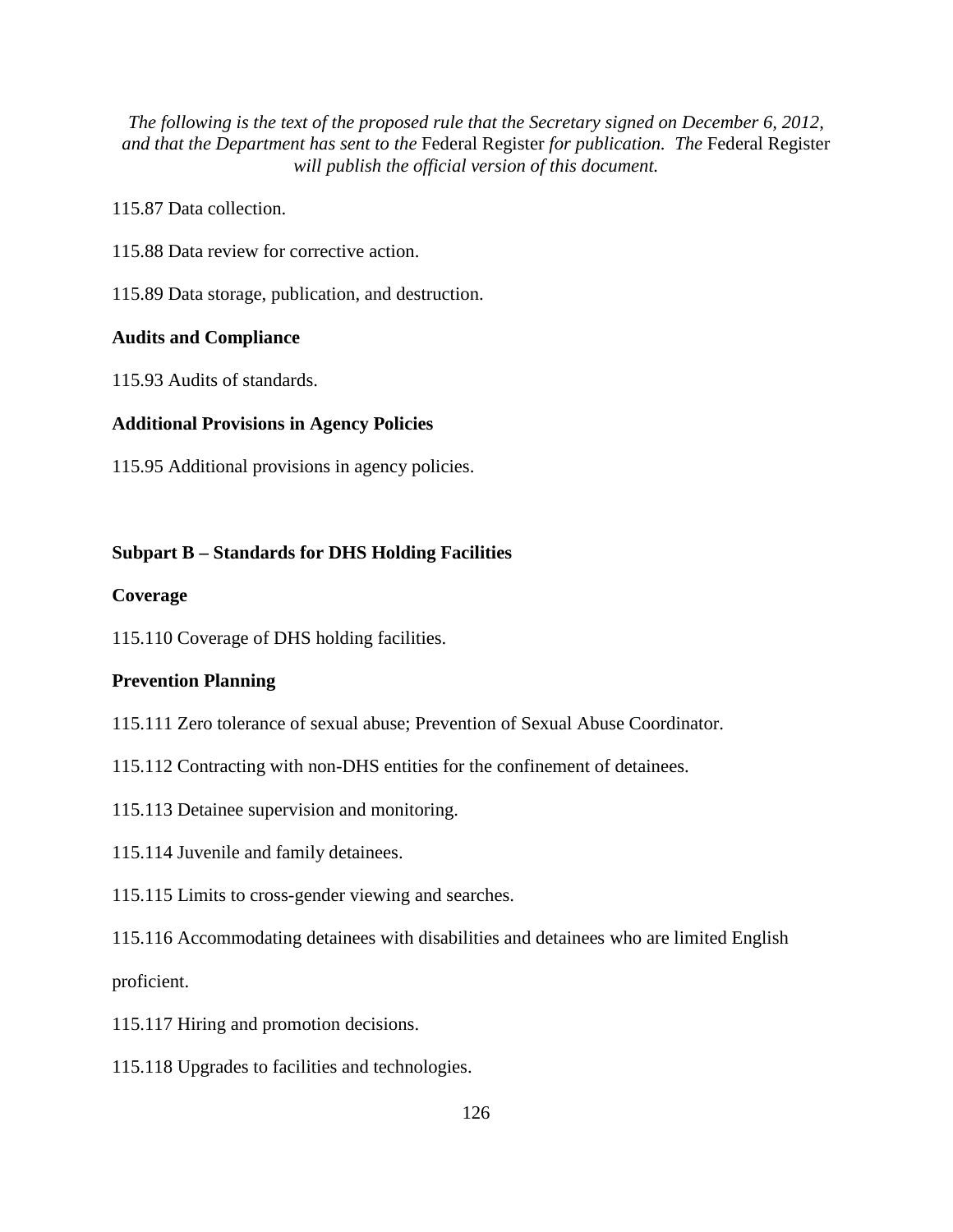#### **Responsive Planning**

- 115.121 Evidence protocols and forensic medical examinations.
- 115.122 Policies to ensure investigation of allegations and appropriate agency oversight.

#### **Training and Education**

- 115.131 Employee, contractor, and volunteer training.
- 115.132 Notification to detainees of the agency's zero-tolerance policy.

115.133 Reserved.

115.134 Specialized training: Investigations.

#### **Assessment for Risk of Sexual Victimization and Abusiveness**

115.141 Assessment for risk of victimization and abusiveness.

#### **Reporting**

- 115.151 Detainee reporting.
- 115.152 Reserved.
- 115.153 Reserved.
- 115.154 Third-party reporting.

#### **Official Response Following a Detainee Report**

- 115.161 Staff reporting duties.
- 115.162 Agency protection duties.
- 115.163 Reporting to other confinement facilities.
- 115.164 Responder duties.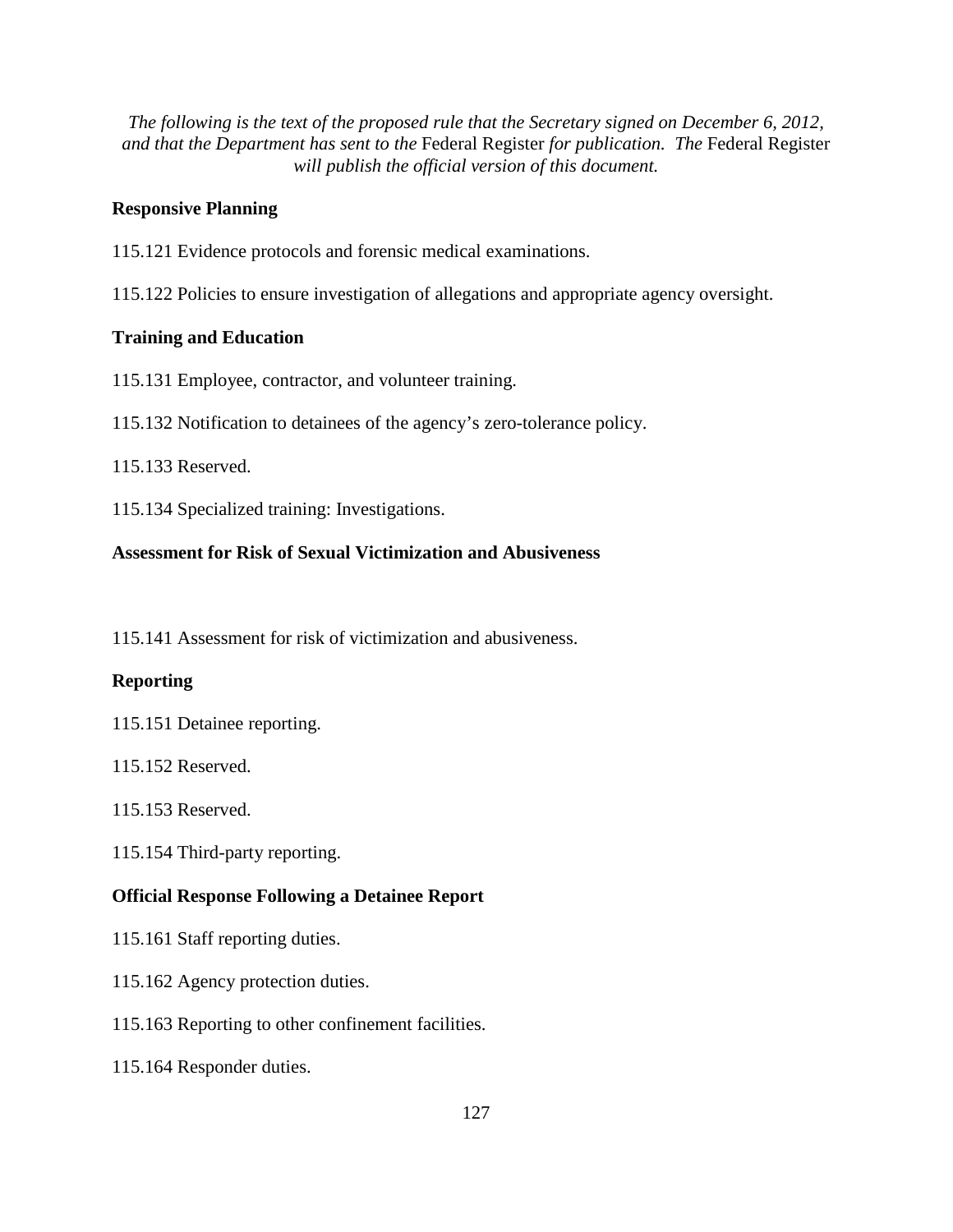115.165 Coordinated response.

115.166 Protection of detainees from contact with alleged abusers.

115.167 Agency protection against retaliation.

# **Investigations**

115.171 Criminal and administrative investigations.

115.172 Evidentiary standard for administrative investigations.

# **Discipline**

115.176 Disciplinary sanctions for staff.

115.177 Corrective action for contractors and volunteers.

# **Medical and Mental Care**

115.181 Reserved.

115.182 Access to emergency medical services.

#### **Data Collection and Review**

- 115.186 Sexual abuse incident reviews.
- 115.187 Data collection.
- 115.188 Data review for corrective action.
- 115.189 Data storage, publication, and destruction.

#### **Audits and Compliance**

115.193 Audits of standards.

#### **Additional Provisions in Agency Policies**

115.195 Additional provisions in agency policies.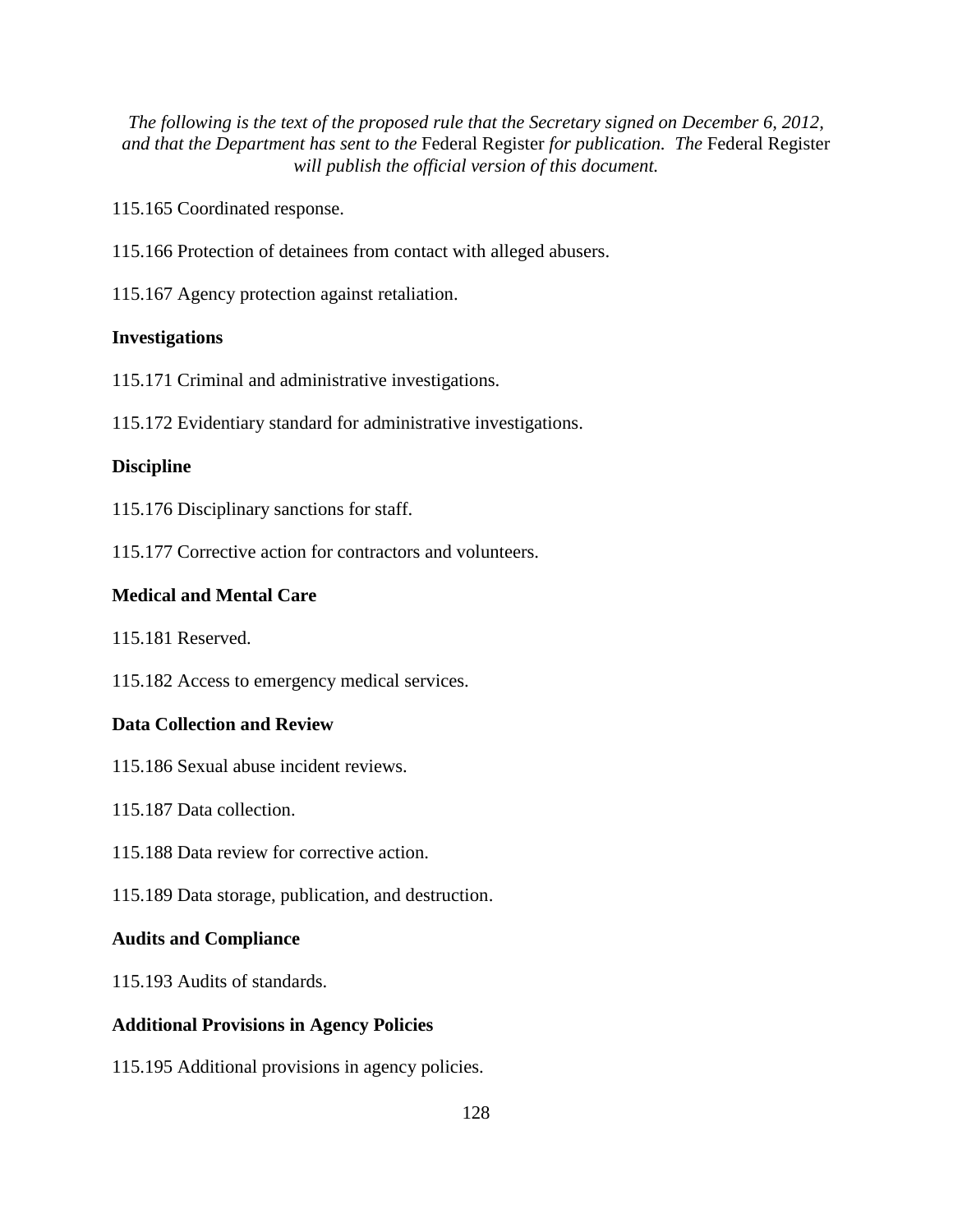# **Subpart C – External Auditing and Corrective Action**

Sec.

115.201 Scope of audits.

115.202 Auditor qualifications.

115.203 Audit contents and findings.

115.204 Audit corrective action plan.

115.205 Audit appeals.

**Authority**: 5 U.S.C. 301, 552, 552a; 8 U.S.C. 1103, 1182, 1223, 1224, 1225, 1226, 1227, 1228, 1231, 1251, 1253, 1255, 1330, 1362; 18 U.S.C. 4002, 4013(c)(4); Pub. L. 107-296, 116 Stat. 2135 (6 U.S.C. 101, et seq.); 8 CFR part 2.

#### **§ 115.5 General definitions.**

For purposes of this part, the term—

*Agency* means the unit or component of DHS responsible for operating or supervising any facility, or part of a facility, that confines detainees.

*Agency head* means the principal official of an agency.

*Contractor* means a person who or entity that provides services on a recurring basis pursuant to a contractual agreement with the agency or facility.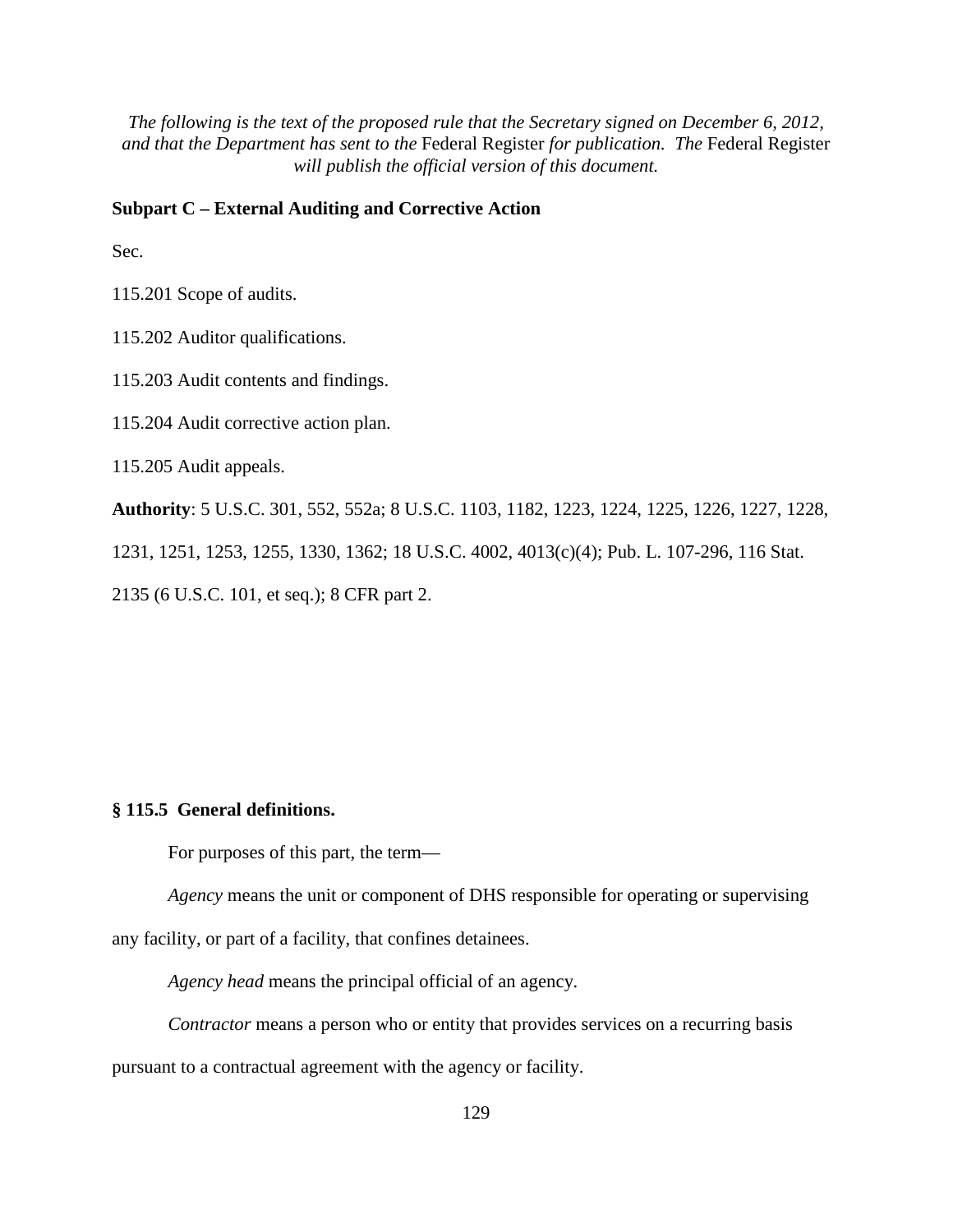*Detainee* means any person detained in an immigration detention facility or holding facility.

*Employee* means a person who works directly for the agency.

*Exigent circumstances* means any set of temporary and unforeseen circumstances that require immediate action in order to combat a threat to the security or institutional order of a facility or a threat to the safety or security of any person.

*Facility* means a place, building (or part thereof), set of buildings, structure, or area (whether or not enclosing a building or set of buildings) that was built or retrofitted for the purpose of detaining individuals and is routinely used by the agency to detain individuals in its custody. References to requirements placed on facilities extend to the entity responsible for the direct operation of the facility.

*Facility head* means the principal official responsible for a facility.

*Family unit* means a group of detainees that includes one or more non-United States citizen juvenile(s) accompanied by his/her/their parent(s) or legal guardian(s), none of whom has a known history of criminal or delinquent activity, or of sexual abuse, violence or substance abuse.

*Gender nonconforming* means having an appearance or manner that does not conform to traditional societal gender expectations.

*Holding facility* means a facility that contains holding cells, cell blocks, or other secure enclosures that are: (1) Under the control of the agency; and (2) primarily used for the short-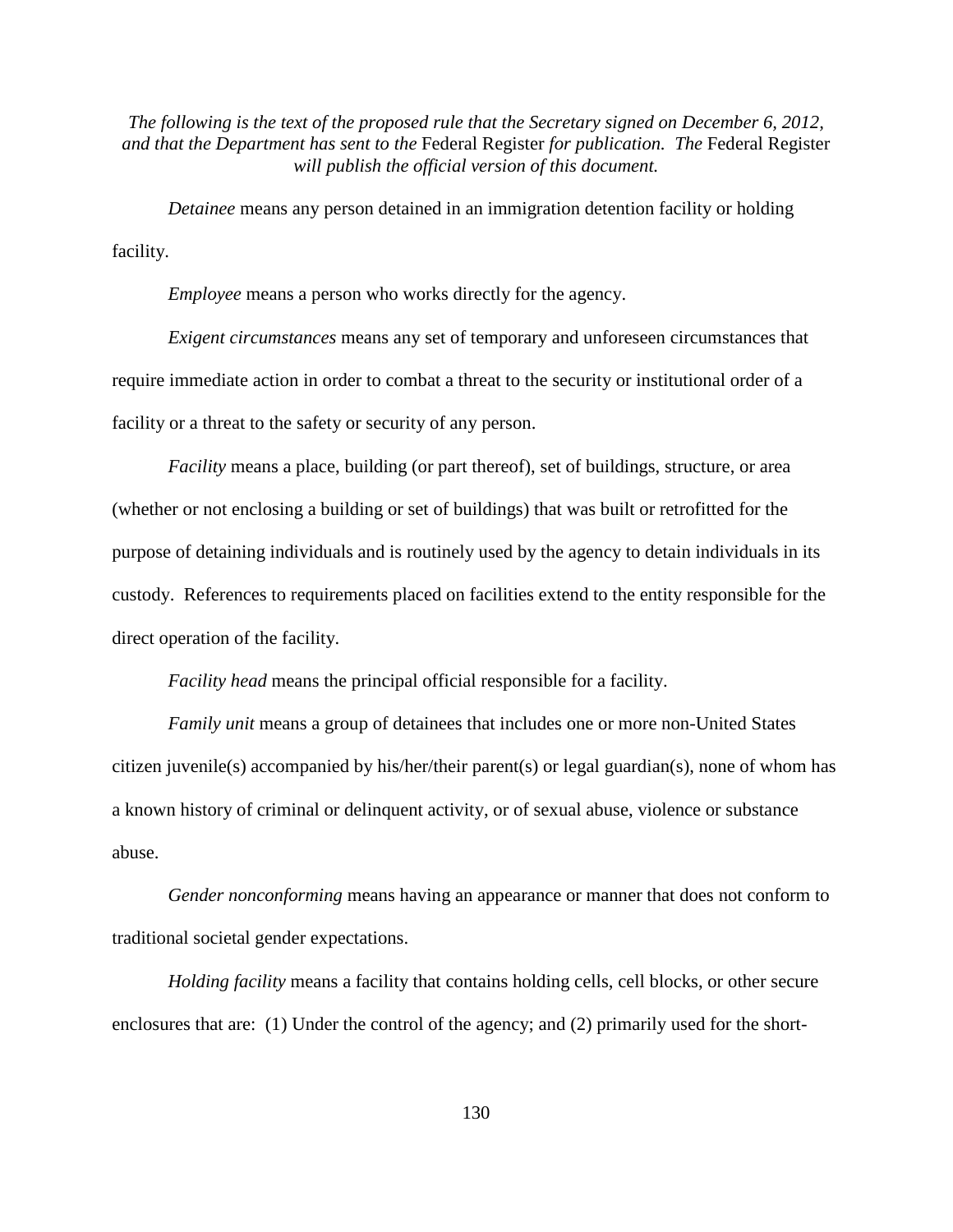term confinement of individuals who have recently been detained, or are being transferred to or from a court, jail, prison, other agency, or other unit of the facility or agency.

*Immigration detention facility* means a confinement facility operated by or pursuant to contract with U.S. Immigration and Customs Enforcement (ICE) that routinely holds persons for over 24 hours pending resolution or completion of immigration removal operations or processes, including facilities that are operated by ICE, facilities that provide detention services under a contract awarded by ICE, or facilities used by ICE pursuant to an Intergovernmental Service Agreement.

*Intersex* means having sexual or reproductive anatomy or chromosomal pattern that does not seem to fit typical definitions of male or female. Intersex medical conditions are sometimes referred to as disorders of sex development.

*Juvenile* means any person under the age of 18.

Law enforcement staff means officers or agents of the agency or facility that are responsible for the supervision and control of detainees in a holding facility.

*Medical practitioner* means a health professional who, by virtue of education, credentials, and experience, is permitted by law to evaluate and care for patients within the scope of his or her professional practice. A "qualified medical practitioner" refers to such a professional who has also successfully completed specialized training for treating sexual abuse victims.

*Mental health practitioner* means a mental health professional who, by virtue of education, credentials, and experience, is permitted by law to evaluate and care for patients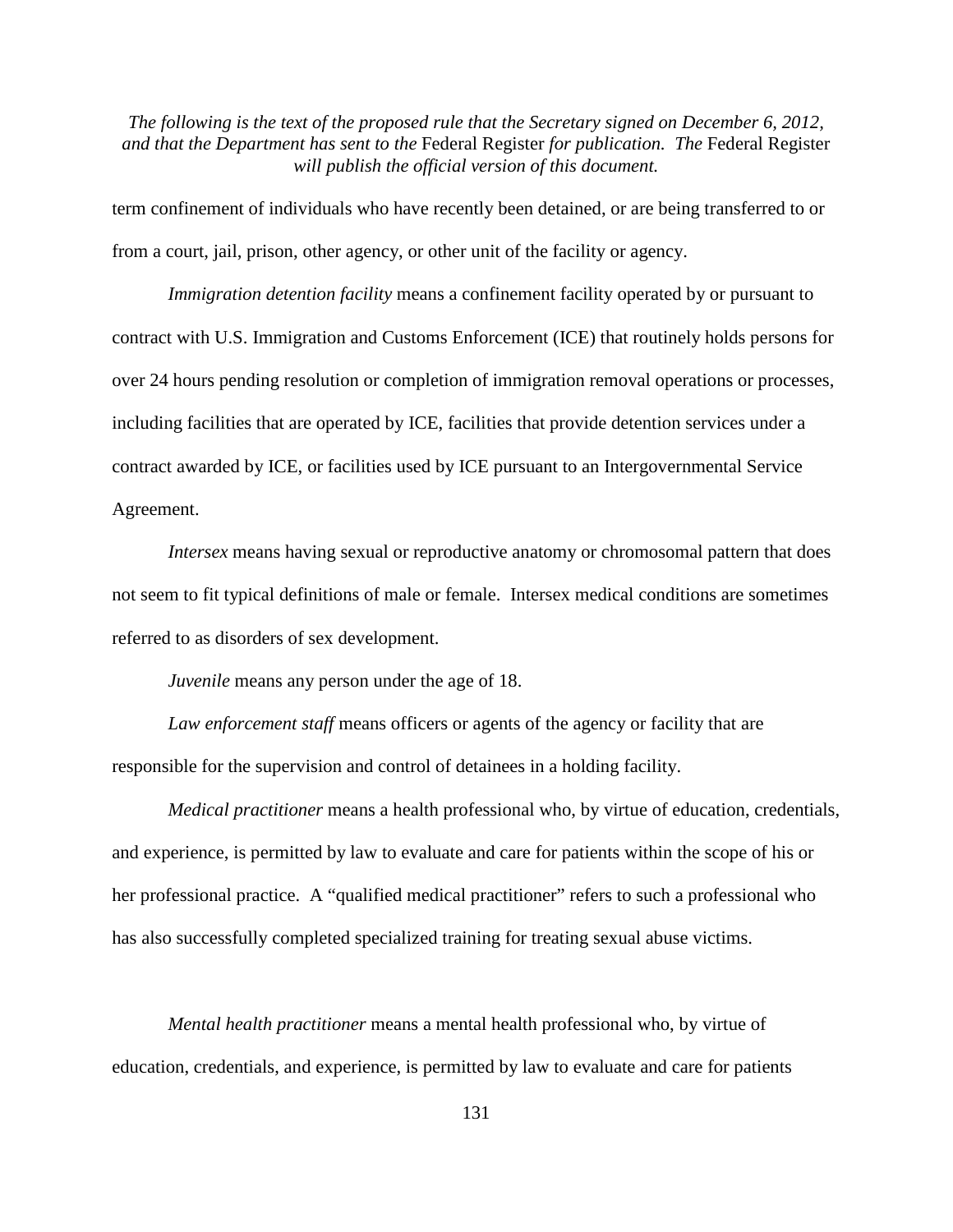within the scope of his or her professional practice. A "qualified mental health practitioner" refers to such a professional who has also successfully completed specialized training for treating sexual abuse victims.

*Pat-down search* means a sliding or patting of the hands over the clothed body of a detainee by staff to determine whether the individual possesses contraband.

*Security staff* means employees primarily responsible for the supervision and control of detainees in housing units, recreational areas, dining areas, and other program areas of an immigration detention facility.

*Staff* means employees or contractors of the agency or facility, including any entity that operates within the facility.

*Strip search* means a search that requires a person to remove or arrange some or all clothing so as to permit a visual inspection of the person's breasts, buttocks, or genitalia.

*Substantiated allegation* means an allegation that was investigated and determined to have occurred.

*Transgender* means a person whose gender identity (i.e., internal sense of feeling male or female) is different from the person's assigned sex at birth.

*Unfounded allegation* means an allegation that was investigated and determined not to have occurred.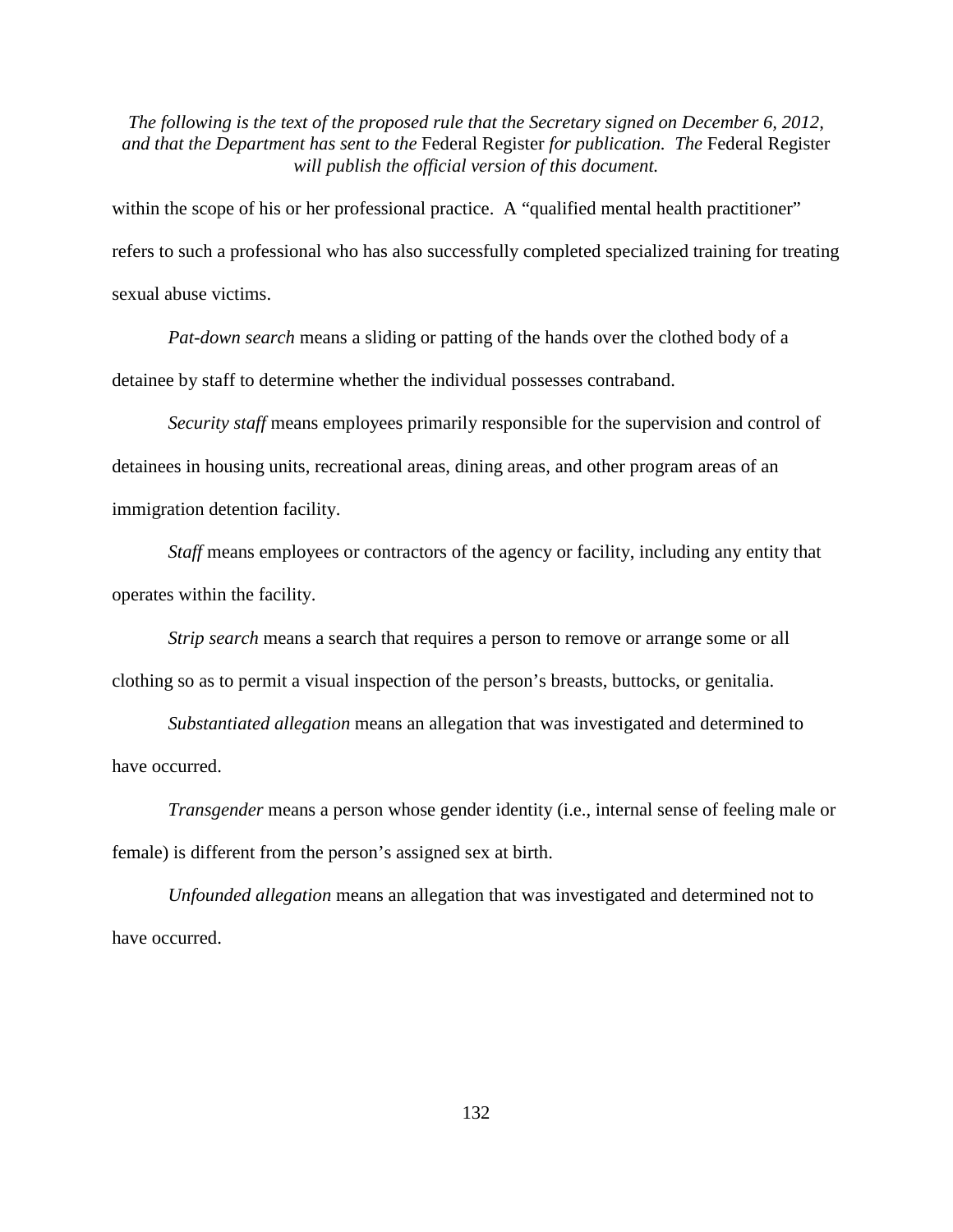*Unsubstantiated allegation* means an allegation that was investigated and the

investigation produced insufficient evidence to make a final determination as to whether or not

the event occurred.

*Volunteer* means an individual who donates time and effort on a recurring basis to

enhance the activities and programs of the agency or facility.

#### **§ 115.6 Definitions related to sexual abuse and assault.**

For purposes of this part, the term—

*Sexual abuse* includes—

(1) Sexual abuse and assault of a detainee by another detainee; and

(2) Sexual abuse and assault of a detainee by a staff member, contractor, or volunteer.

*Sexual abuse of a detainee by another detainee* includes any of the following acts by one or more detainees, prisoners, inmates, or residents of the facility in which the detainee is housed who, by force, coercion, or intimidation, or if the victim did not consent or was unable to consent

or refuse, engages in or attempts to engage in:

(1) contact between the penis and the vulva or anus and, for purposes of this

subparagraph, contact involving the penis upon penetration, however slight;

(2) contact between the mouth and the penis, vulva or anus;

(3) penetration, however slight, of the anal or genital opening of another person by a hand or finger or by any object;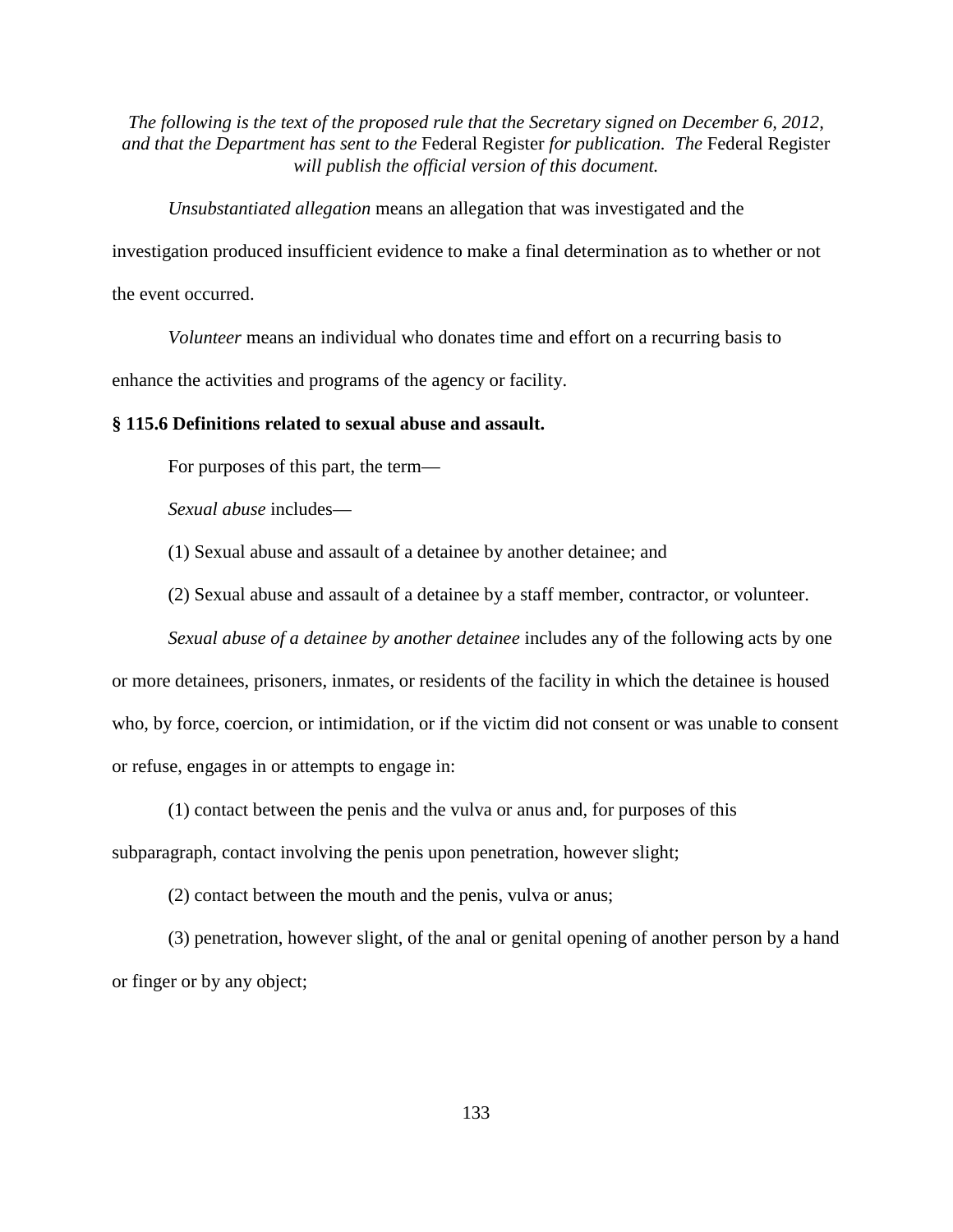(4) touching of the genitalia, anus, groin, breast, inner thighs or buttocks, either directly or through the clothing, with an intent to abuse, humiliate, harass, degrade or arouse or gratify the sexual desire of any person; or

(5) threats, intimidation, or other actions or communications by one or more detainees aimed at coercing or pressuring another detainee to engage in a sexual act.

*Sexual abuse of a detainee by a staff member, contractor, or volunteer* includes any of the following acts, if engaged in by one or more staff members, volunteers, or contract personnel who, with or without the consent of the detainee, engages in or attempts to engage in:

(1) contact between the penis and the vulva or anus and, for purposes of this subparagraph, contact involving the penis upon penetration, however slight;

(2) contact between the mouth and the penis, vulva, or anus;

(3) penetration, however slight, of the anal or genital opening of another person by a hand or finger or by any object that is unrelated to official duties or where the staff member, contractor, or volunteer has the intent to abuse, arouse, or gratify sexual desire;

(4) intentional touching of the genitalia, anus, groin, breast, inner thighs or buttocks, either directly or through the clothing, that is unrelated to official duties or where the staff member, contractor, or volunteer has the intent to abuse, arouse, or gratify sexual desire;

(5) threats, intimidation, harassment, indecent, profane or abusive language, or other actions or communications, aimed at coercing or pressuring a detainee to engage in a sexual act;

(6) repeated verbal statements or comments of a sexual nature to a detainee;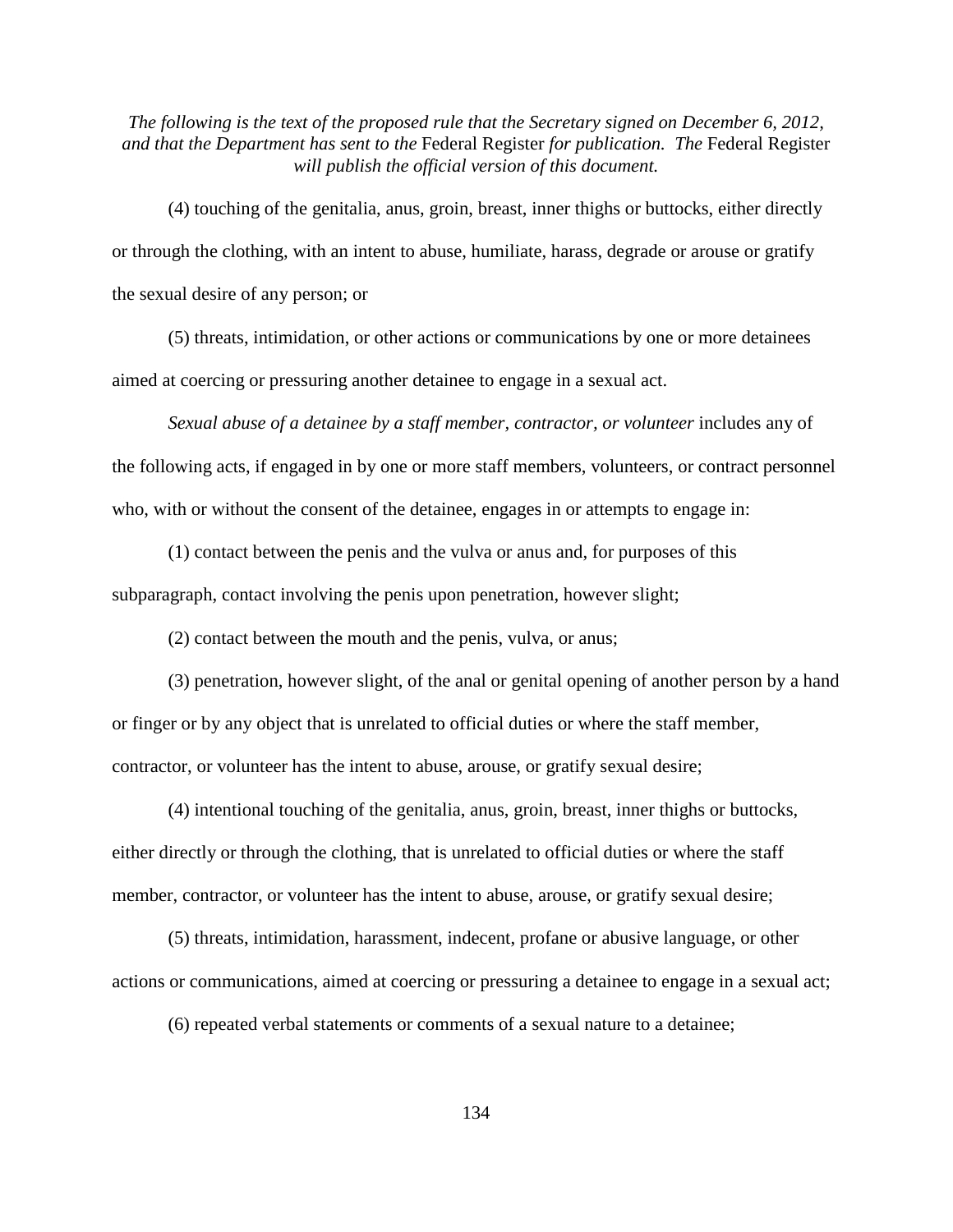- (7) any display of his or her uncovered genitalia, buttocks, or breast in the presence of an inmate, detainee, or resident, or
	- (8) unnecessary or inappropriate visual surveillance of a detainee.

#### **Subpart A – Standards for Immigration Detention Facilities**

**Coverage**

#### **§ 115.10 Coverage of DHS immigration detention facilities.**

This subpart covers ICE immigration detention facilities. Standards set forth in Subpart

A are not applicable to Department of Homeland Security (DHS) holding facilities.

#### **Prevention Planning**

#### **§ 115.11 Zero tolerance of sexual abuse; Prevention of Sexual Abuse Coordinator.**

(a) The agency shall have a written policy mandating zero tolerance toward all forms of sexual abuse and outlining the agency's approach to preventing, detecting, and responding to such conduct.

(b) The agency shall employ or designate an upper-level, agency-wide Prevention of Sexual Abuse Coordinator (PSA Coordinator) with sufficient time and authority to develop, implement, and oversee agency efforts to comply with these standards in all of its immigration detention facilities.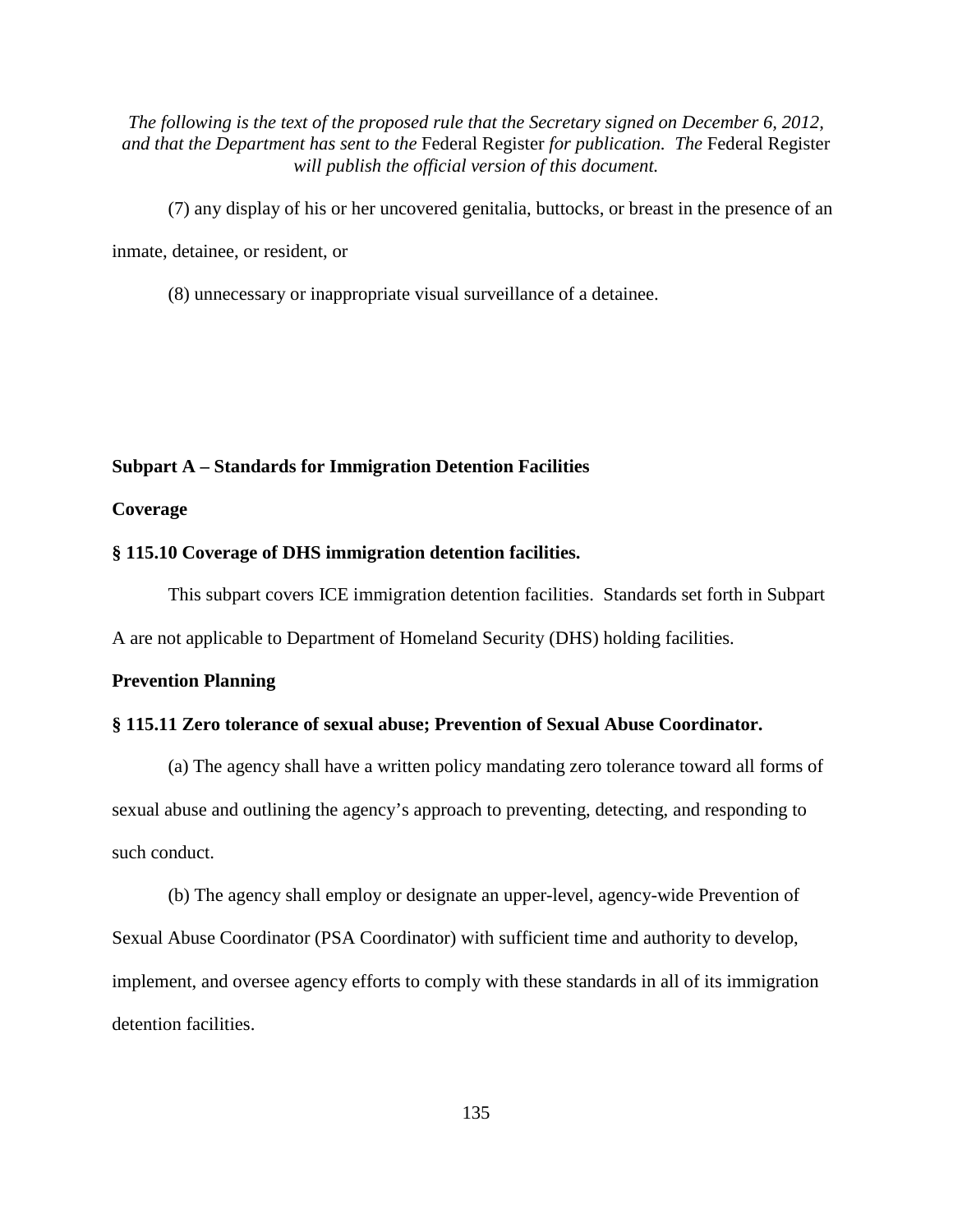(c) Each facility shall have a written policy mandating zero tolerance toward all forms of sexual abuse and outlining the facility's approach to preventing, detecting, and responding to such conduct. The agency shall review and approve each facility's written policy.

(d) Each facility shall employ or designate a Prevention of Sexual Abuse Compliance Manager (PSA Compliance Manager) who shall serve as the facility point of contact for the agency PSA Coordinator and who has sufficient time and authority to oversee facility efforts to comply with facility sexual abuse prevention and intervention policies and procedures.

#### **§ 115.12 Contracting with non-DHS entities for the confinement of detainees.**

(a) When contracting for the confinement of detainees in immigration detention facilities operated by non-DHS private or public agencies or other entities, including other government agencies, the agency shall include in any new contracts or contract renewals the entity's obligation to adopt and comply with these standards.

(b) Any new contracts or contract renewals shall provide for agency contract monitoring to ensure that the contractor is complying with these standards.

#### **§ 115.13 Detainee supervision and monitoring.**

(a) Each facility shall ensure that it maintains sufficient supervision of detainees, including through appropriate staffing levels and, where applicable, video monitoring, to protect detainees against sexual abuse.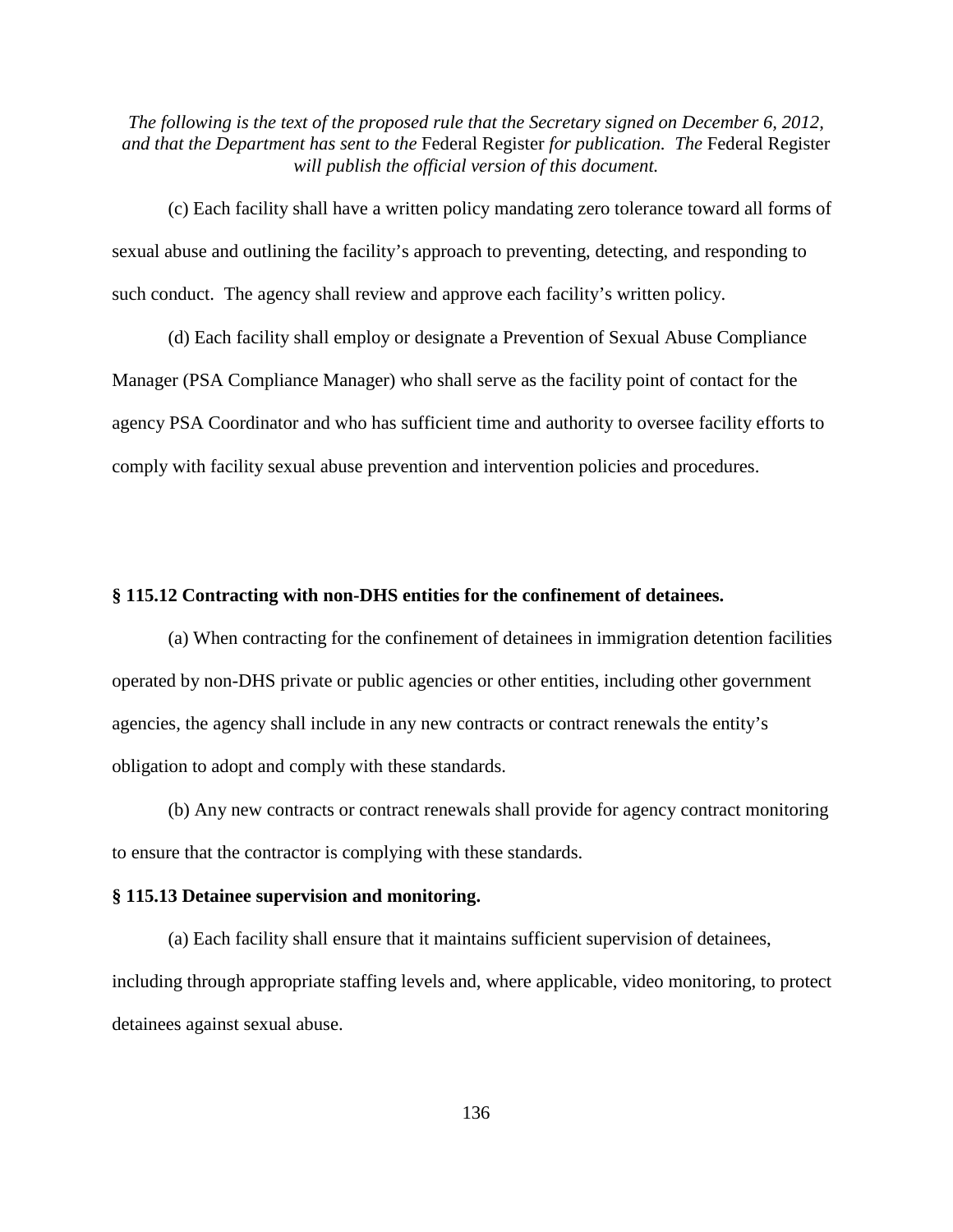(b) Each facility shall develop and document comprehensive detainee supervision guidelines to determine and meet the facility's detainee supervision needs, and shall review those guidelines at least annually.

(c) In determining adequate levels of detainee supervision and determining the need for video monitoring, the facility shall take into consideration the physical layout of each facility, the composition of the detainee population, the prevalence of substantiated and unsubstantiated incidents of sexual abuse, the findings and recommendations of sexual abuse incident review reports, and any other relevant factors, including but not limited to the length of time detainees spend in agency custody.

(d) Each facility shall conduct frequent unannounced security inspections to identify and deter sexual abuse of detainees. Such inspections shall be implemented for night as well as day shifts. Each facility shall prohibit staff from alerting others that these supervisory rounds are occurring, unless such announcement is related to the legitimate operational functions of the facility.

#### **§ 115.14 Juvenile and family detainees.**

(a) In general, juveniles should be detained in the least restrictive setting appropriate to the juvenile's age and special needs, provided that such setting is consistent with the need to protect the juvenile's well-being and that of others, as well as with any other laws, regulations, or legal requirements.

137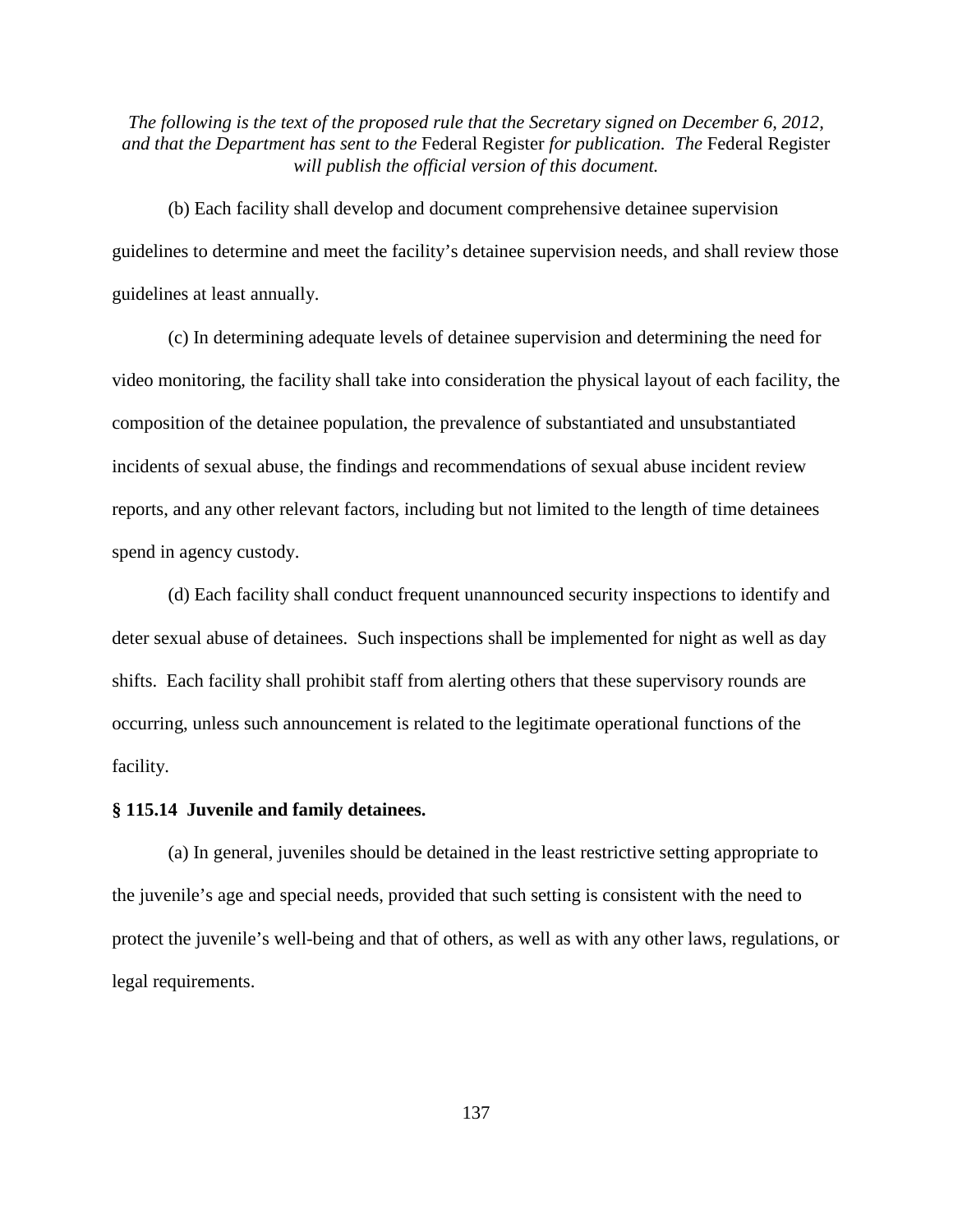(b) The facility shall hold juveniles apart from adult detainees, minimizing sight, sound, and physical contact, unless the juvenile is in the presence of an adult member of the family unit, and provided there are no safety or security concerns with the arrangement.

(c) In determining the existence of a family unit for detention purposes, the agency shall seek to obtain reliable evidence of a family relationship.

(d) The agency and facility shall provide priority attention to unaccompanied alien children as defined by 6 U.S.C. 279(g)(2), including transfer to a Department of Health and Human Services Office of Refugee Resettlement facility within 72 hours, except in exceptional circumstances, in accordance with 8 U.S.C. 1232(b)(3).

(e) If a juvenile has been convicted as an adult of crime related to sexual abuse, the agency shall provide the facility and the Department of Health and Human Services Office of Refugee Resettlement with the releasable information regarding the conviction(s) to ensure the appropriate placement of the alien in a Department of Health and Human Services Office of Refugee Resettlement facility.

#### **§ 115.15 Limits to cross-gender viewing and searches.**

(a) Searches may be necessary to ensure the safety of officers, civilians and detainees; to detect and secure evidence of criminal activity; and to promote security, safety, and related interests at immigration detention facilities.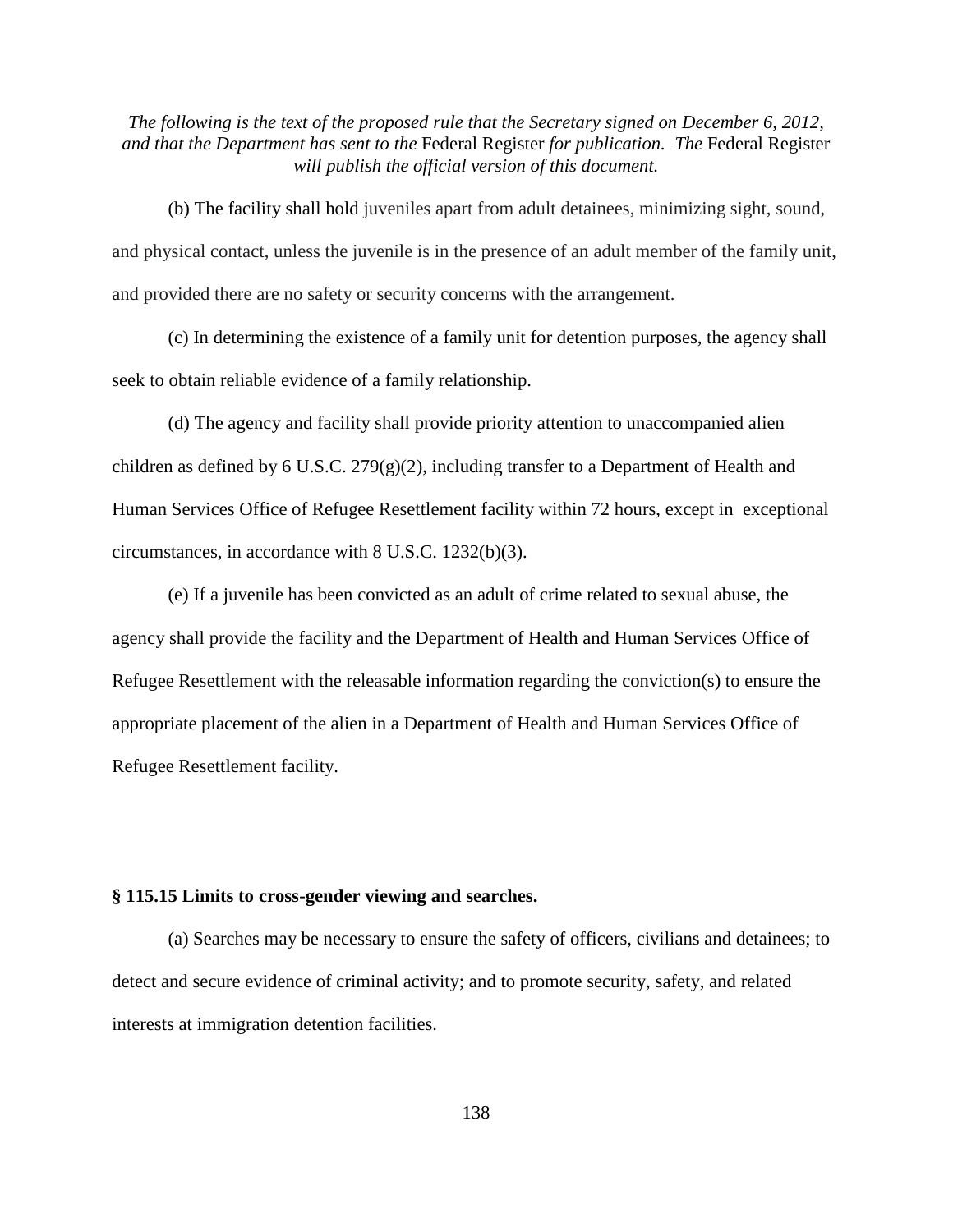(b) Cross-gender pat-down searches of male detainees shall not be conducted unless, after reasonable diligence, staff of the same gender is not available at the time the pat-down search is required or in exigent circumstances.

(c) Cross-gender pat-down searches of female detainees shall not be conducted unless in exigent circumstances.

(d) All cross-gender pat-down searches shall be documented.

(e) Cross-gender strip searches or cross-gender visual body cavity searches shall not be conducted except in exigent circumstances, including consideration of officer safety, or when performed by medical practitioners. Facility staff shall not conduct visual body cavity searches of juveniles and, instead, shall refer all such body cavity searches of juveniles to a medical practitioner.

(f) All strip searches and visual body cavity searches shall be documented.

(g) Each facility shall implement policies and procedures that enable detainees to shower, perform bodily functions, and change clothing without being viewed by staff of the opposite gender, except in exigent circumstances or when such viewing is incidental to routine cell checks or is otherwise appropriate in connection with a medical examination or monitored bowel movement. Such policies and procedures shall require staff of the opposite gender to announce their presence when entering an area where detainees are likely to be showering, performing bodily functions, or changing clothing.

(h) The facility shall permit detainees in Family Residential Facilities to shower, perform bodily functions, and change clothing without being viewed by staff, except in exigent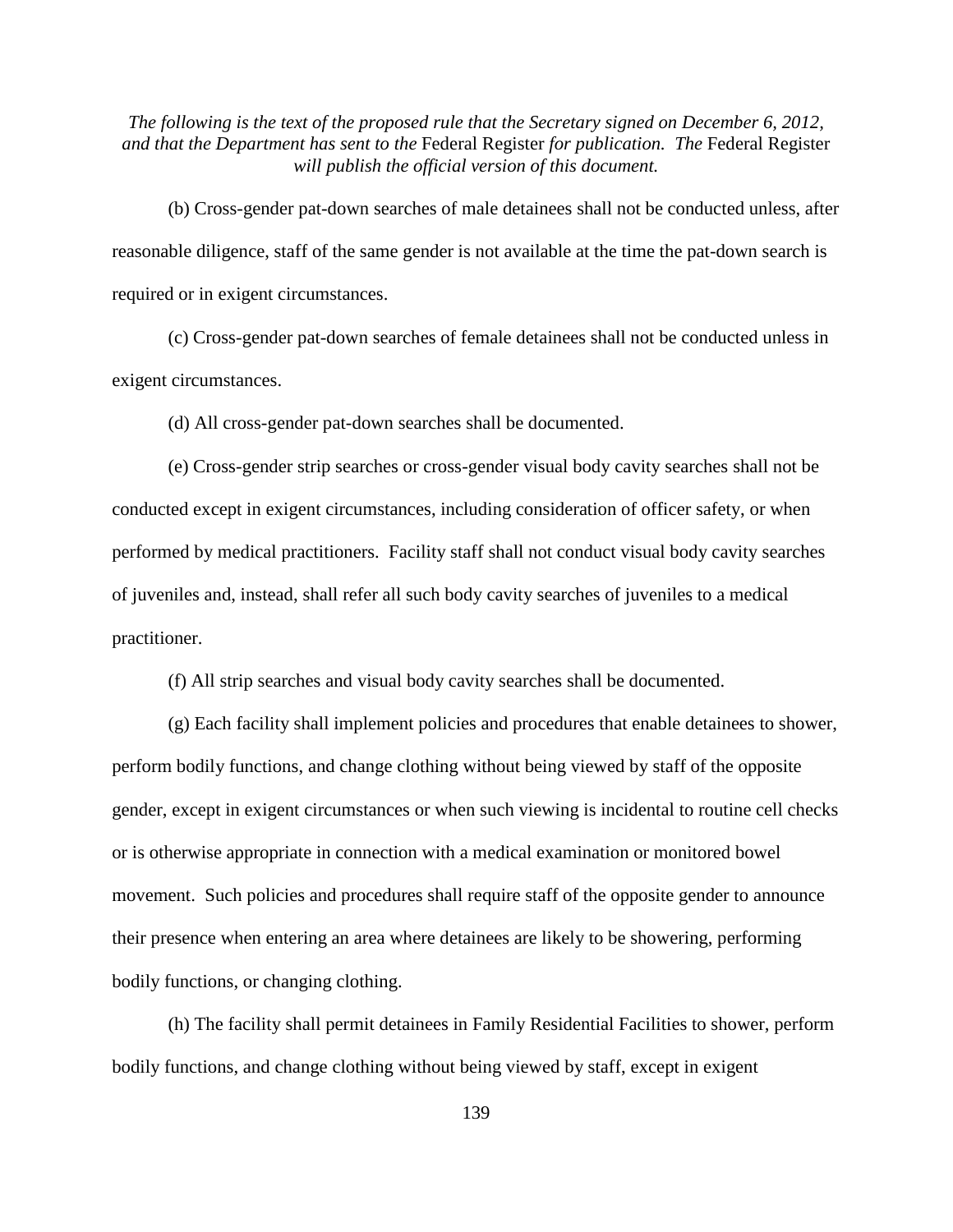circumstances or when such viewing is incidental to routine cell checks or is otherwise appropriate in connection with a medical examination or monitored bowel movement.

(i) The facility shall not search or physically examine a detainee for the sole purpose of determining the detainee's gender. If the detainee's gender is unknown, it may be determined during conversations with the detainee, by reviewing medical records, or, if necessary, learning that information as part of a broader medical examination conducted in private, by a medical practitioner.

(j) The agency shall train security staff in proper procedures for conducting pat-down searches, including cross-gender pat-down searches and searches of transgender and intersex detainees. All pat-down searches shall be conducted in a professional and respectful manner, and in the least intrusive manner possible, consistent with security needs and existing agency policy, including consideration of officer safety.

# **§ 115.16 Accommodating detainees with disabilities and detainees who are limited English proficient.**

(a) The agency and each facility shall take appropriate steps to ensure that detainees with disabilities (including, for example, detainees who are deaf or hard of hearing, those who are blind or have low vision, or those who have intellectual, psychiatric, or speech disabilities) have an equal opportunity to participate in or benefit from all aspects of the agency's and facility's efforts to prevent, detect, and respond to sexual abuse. Such steps shall include, when necessary to ensure effective communication with detainees who are deaf or hard of hearing, providing access to in-person, telephonic, or video interpretive services that enable effective, accurate, and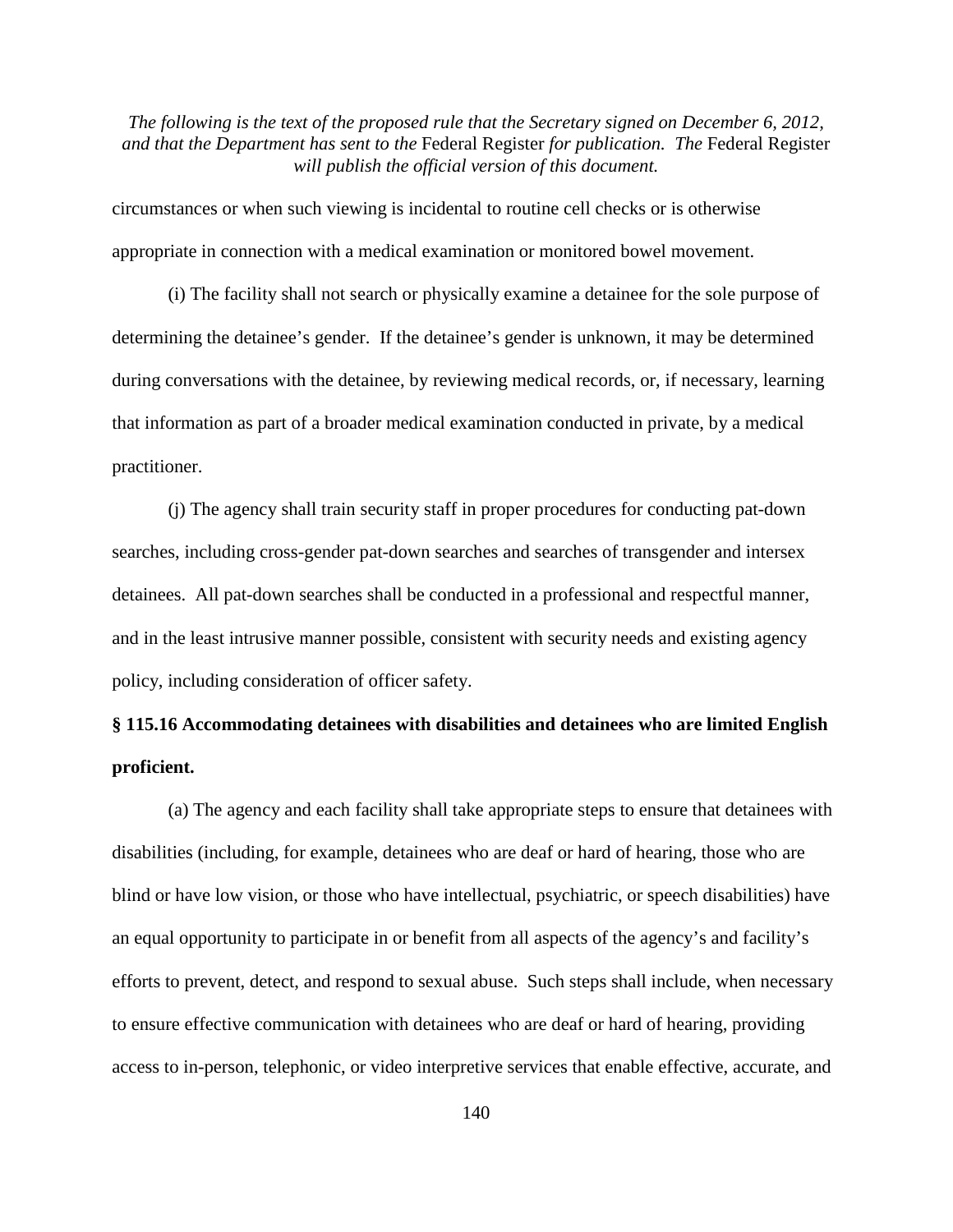impartial interpretation, both receptively and expressively, using any necessary specialized vocabulary. In addition, the agency and facility shall ensure that any written materials related to sexual abuse are provided in formats or through methods that ensure effective communication with detainees with disabilities, including detainees who have intellectual disabilities, limited reading skills, or who are blind or have low vision. An agency or facility is not required to take actions that it can demonstrate would result in a fundamental alteration in the nature of a service, program, or activity, or in undue financial and administrative burdens, as those terms are used in regulations promulgated under title II of the Americans with Disabilities Act, 28 CFR 35.164.

(b) The agency and each facility shall take steps to ensure meaningful access to all aspects of the agency's and facility's efforts to prevent, detect, and respond to sexual abuse to detainees who are limited English proficient, including steps to provide in-person or telephonic interpretive services that enable effective, accurate, and impartial interpretation, both receptively and expressively, using any necessary specialized vocabulary.

(c) In matters relating to allegations of sexual abuse, the agency and each facility shall provide in-person or telephonic interpretation services that enable effective, accurate, and impartial interpretation, by someone other than another detainee, unless the detainee expresses a preference for a detainee interpreter, and the agency determines that such interpretation is appropriate. The provision of interpreter services by minors, alleged abusers, detainees who witnessed the alleged abuse, and detainees who have a significant relationship with the alleged abuser is not appropriate in matters relating to allegations of sexual abuse.

141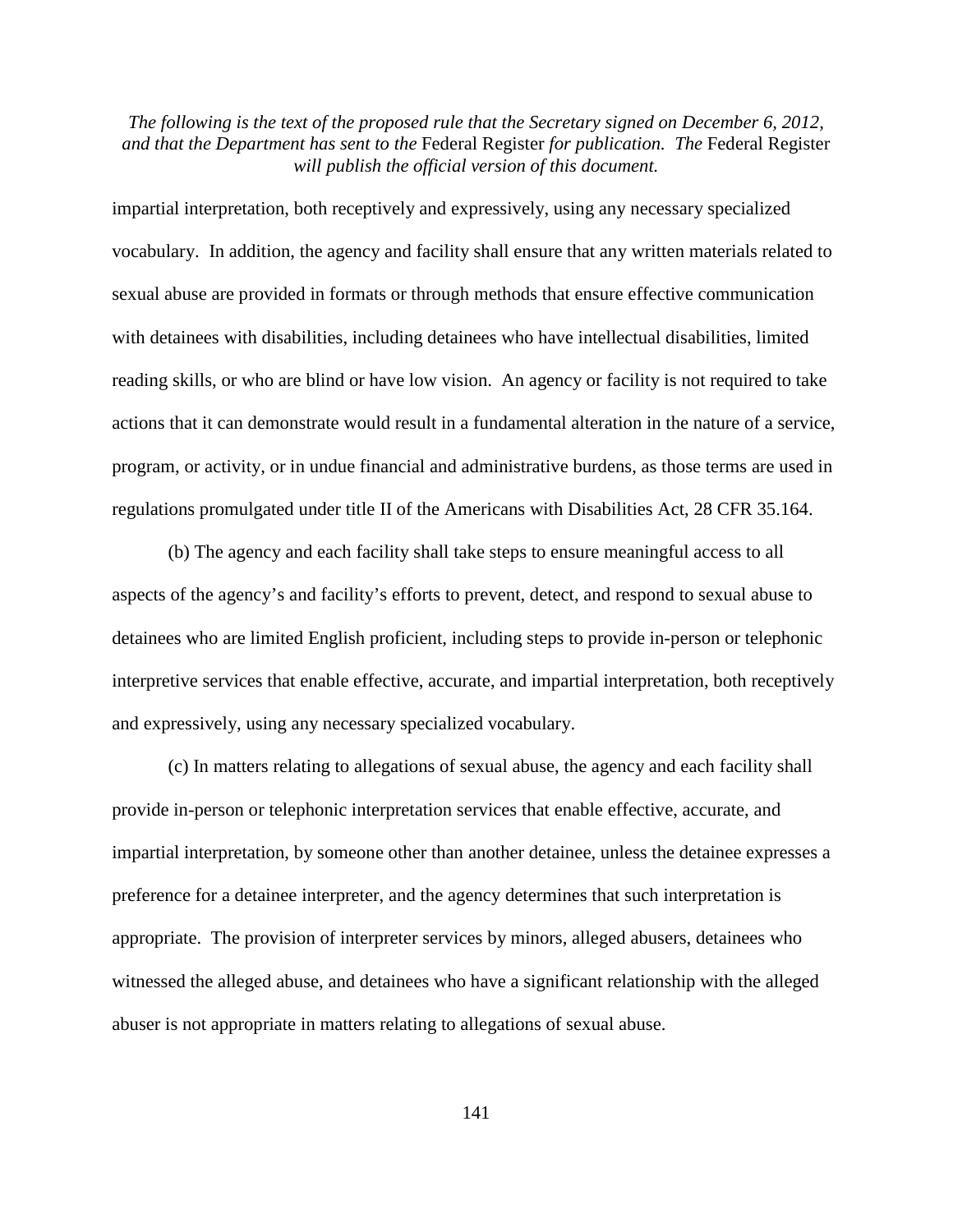#### **§ 115.17 Hiring and promotion decisions.**

(a) An agency or facility shall not hire or promote anyone who may have contact with detainees, and shall not enlist the services of any contractor or volunteer who may have contact with detainees, who has engaged in sexual abuse in a prison, jail, holding facility, community confinement facility, juvenile facility, or other institution (as defined in 42 U.S.C. 1997); who has been convicted of engaging or attempting to engage in sexual activity facilitated by force, overt or implied threats of force, or coercion, or if the victim did not consent or was unable to consent or refuse; or who has been civilly or administratively adjudicated to have engaged in such activity.

(b) An agency or facility considering hiring or promoting staff shall ask all applicants who may have contact with detainees directly about previous misconduct described in paragraph (a) of this section, in written applications or interviews for hiring or promotions and in any interviews or written self-evaluations conducted as part of reviews of current employees. Agencies and facilities shall also impose upon employees a continuing affirmative duty to disclose any such misconduct. The agency, consistent with law, shall make its best efforts to contact all prior institutional employers of an applicant for employment, to obtain information on substantiated allegations of sexual abuse or any resignation during a pending investigation of alleged sexual abuse.

142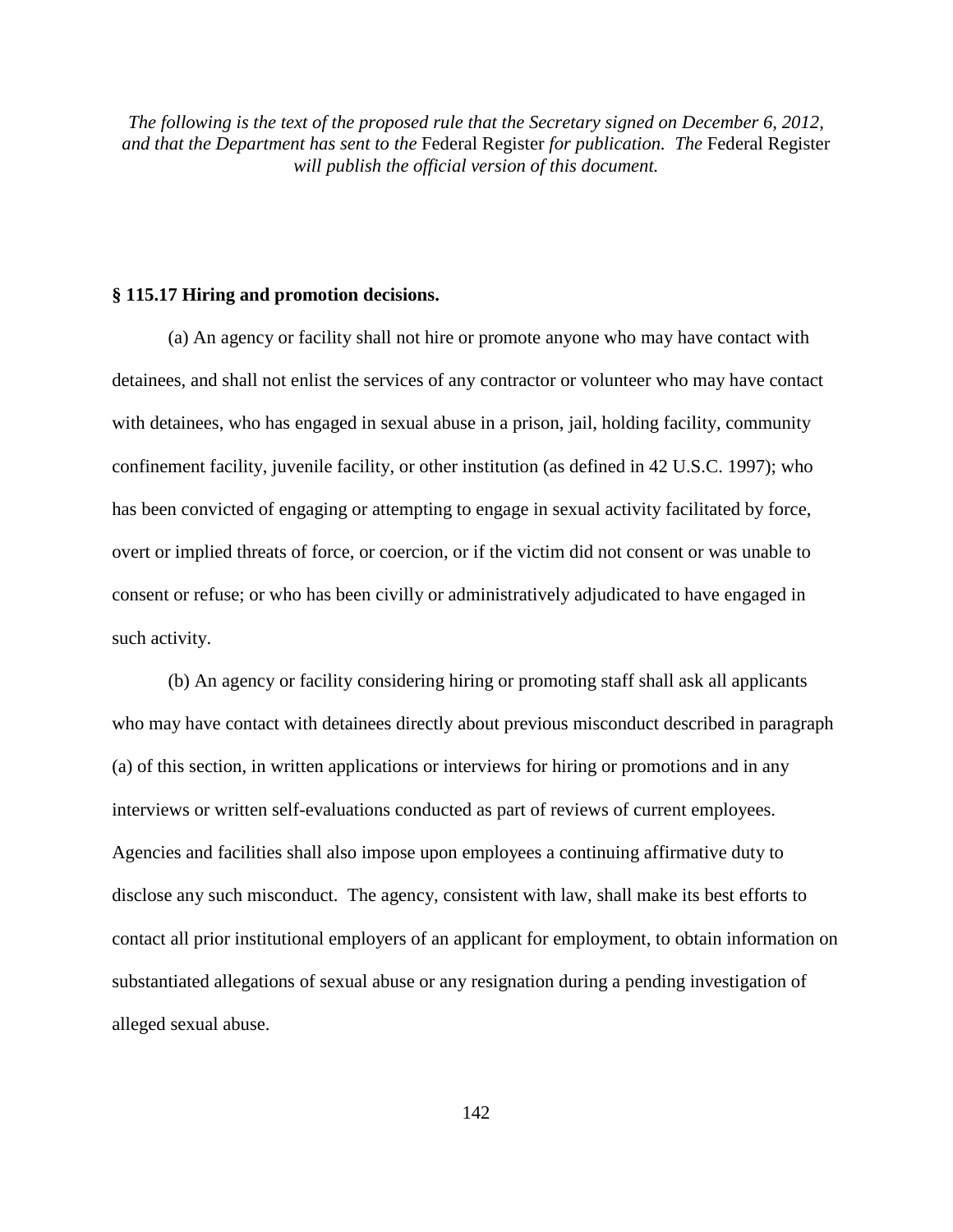(c) Before hiring new staff who may have contact with detainees, the agency or facility shall conduct a background investigation to determine whether the candidate for hire is suitable for employment with the facility or agency, including a criminal background records check. Upon request by the agency, the facility shall submit for the agency's approval written documentation showing the detailed elements of the facility's background check for each staff member and the facility's conclusions. The agency shall conduct an updated background investigation every five years for agency employees who may have contact with detainees. The facility shall require an updated background investigation every five years for those facility staff who may have contact with detainees and who work in immigration-only detention facilities.

(d) The agency or facility shall also perform a background investigation before enlisting the services of any contractor who may have contact with detainees. Upon request by the agency, the facility shall submit for the agency's approval written documentation showing the detailed elements of the facility's background check for each contractor and the facility's conclusions.

(e) Material omissions regarding such misconduct, or the provision of materially false information, shall be grounds for termination or withdrawal of an offer of employment, as appropriate.

(f) Unless prohibited by law, the agency shall provide information on substantiated allegations of sexual abuse involving a former employee upon receiving a request from an institutional employer for whom such employee has applied to work.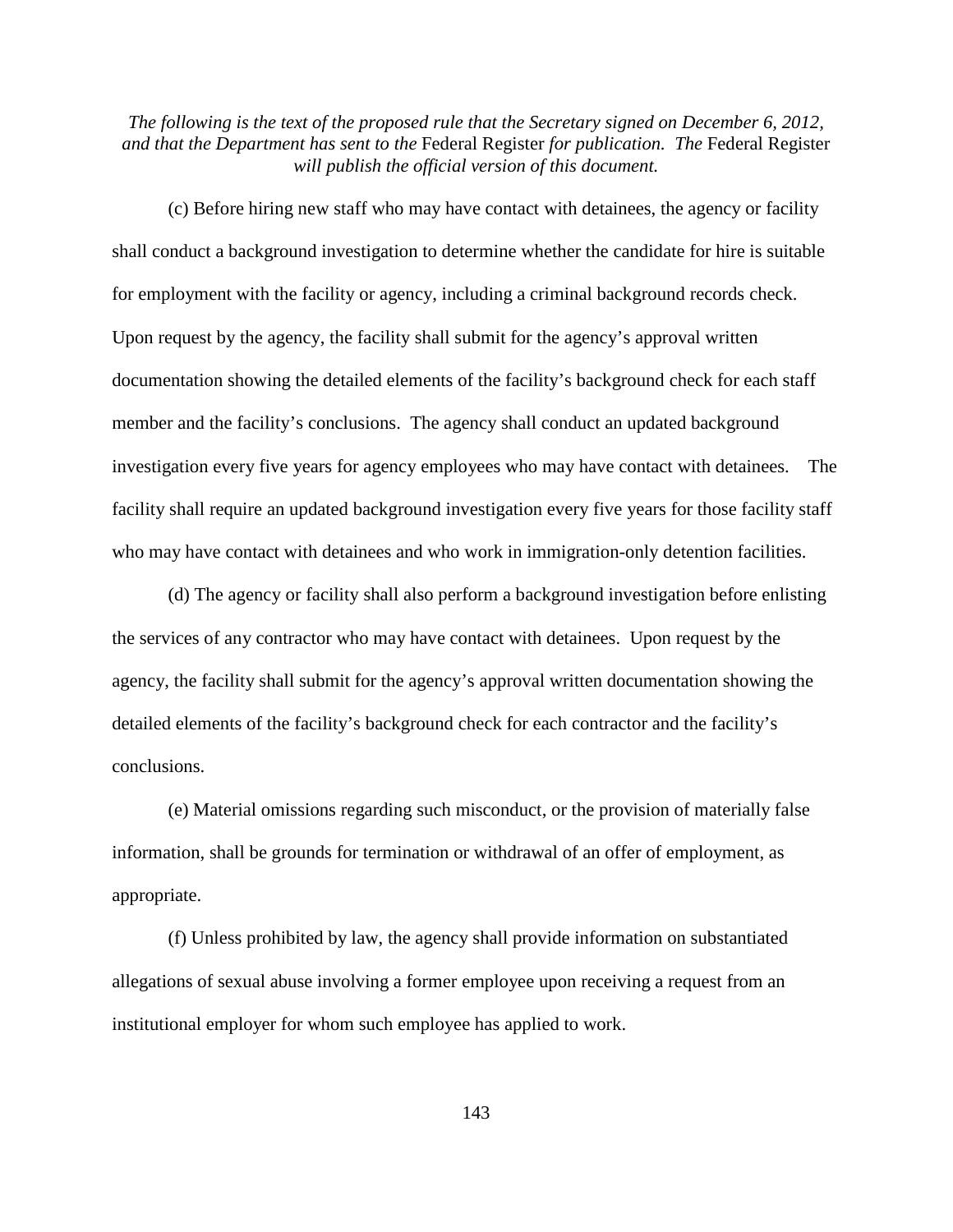(g) In the event the agency contracts with a facility for the confinement of detainees, the requirements of this section otherwise applicable to the agency also apply to the facility and its staff.

#### **§ 115.18 Upgrades to facilities and technologies.**

(a) When designing or acquiring any new facility and in planning any substantial expansion or modification of existing facilities, the facility or agency, as appropriate, shall consider the effect of the design, acquisition, expansion, or modification upon their ability to protect detainees from sexual abuse.

(b) When installing or updating a video monitoring system, electronic surveillance system, or other monitoring technology in an immigration detention facility, the facility or agency, as appropriate, shall consider how such technology may enhance their ability to protect detainees from sexual abuse.

#### **Responsive Planning**

#### **§ 115.21 Evidence protocols and forensic medical examinations.**

(a) To the extent that the agency or facility is responsible for investigating allegations of sexual abuse involving detainees, it shall follow a uniform evidence protocol that maximizes the potential for obtaining usable physical evidence for administrative proceedings and criminal prosecutions. The protocol shall be developed in coordination with DHS and shall be developmentally appropriate for juveniles, where applicable.

(b) The agency and each facility developing an evidence protocol referred to in (a), above, shall consider how best to utilize available community resources and services to provide valuable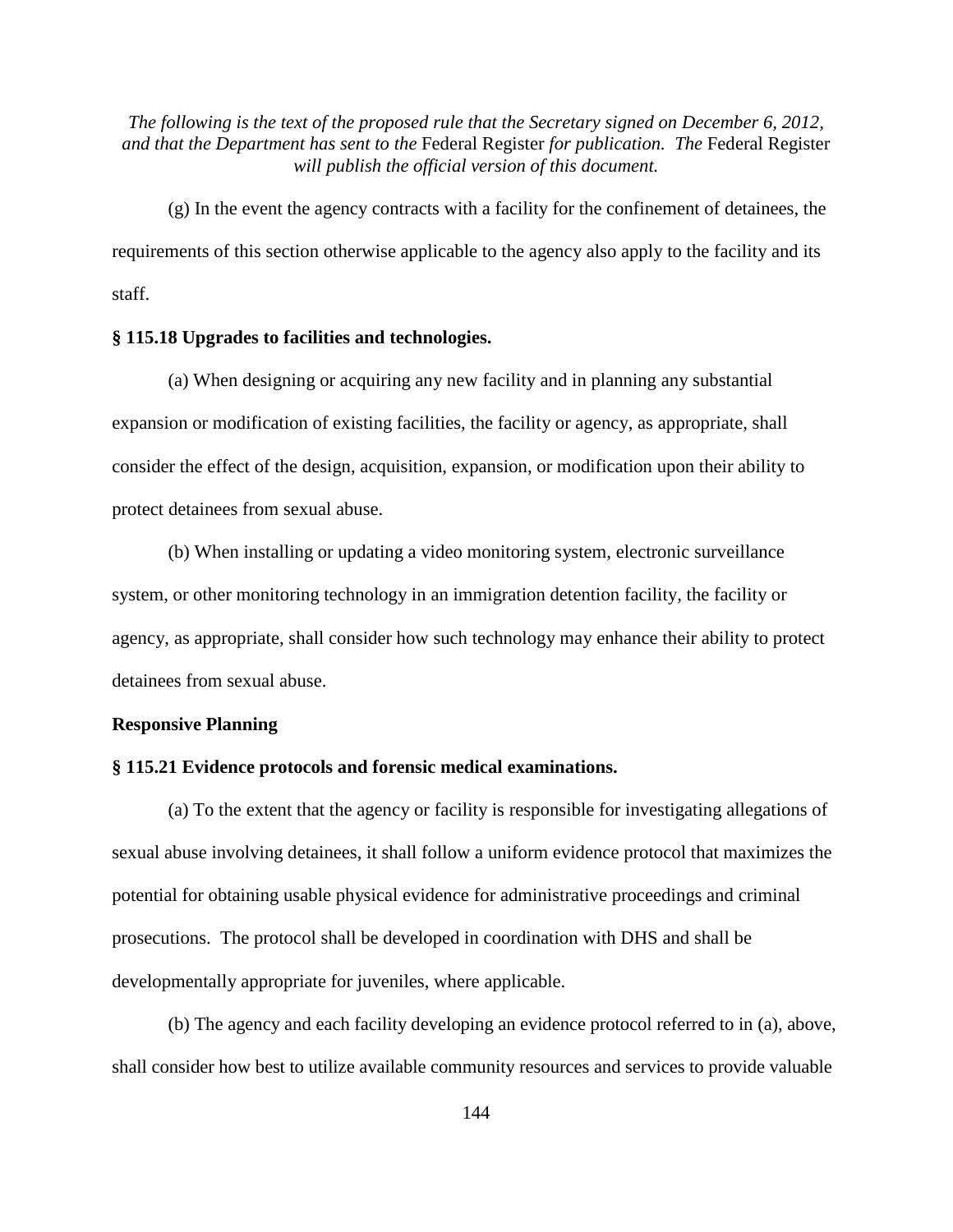expertise and support in the areas of crisis intervention and counseling to most appropriately address victims' needs. Each facility shall establish procedures to make available, to the full extent possible, outside victim services following incidents of sexual abuse; the facility shall attempt to make available to the victim a victim advocate from a rape crisis center. If a rape crisis center is not available to provide victim advocate services, the agency shall provide these services by making available a qualified staff member from a community-based organization, or a qualified agency staff member. A qualified agency staff member or a qualified communitybased staff member means an individual who has received education concerning sexual assault and forensic examination issues in general. The outside or internal victim advocate shall provide emotional support, crisis intervention, information, and referrals.

(c) Where evidentiarily or medically appropriate, at no cost to the detainee, and only with the detainee's consent, the facility shall arrange for an alleged victim detainee to undergo a forensic medical examination by qualified health care personnel.

(d) As requested by a victim, the presence of his or her outside or internal victim advocate, including any available victim advocacy services offered by a hospital conducting a forensic exam, shall be allowed for support during a forensic exam and investigatory interviews.

(e) To the extent that the agency is not responsible for investigating allegations of sexual abuse, the agency or the facility shall request that the investigating agency follow the requirements of paragraphs (a) through (d) of this section.

## **§ 115.22 Policies to ensure investigation of allegations and appropriate agency oversight.**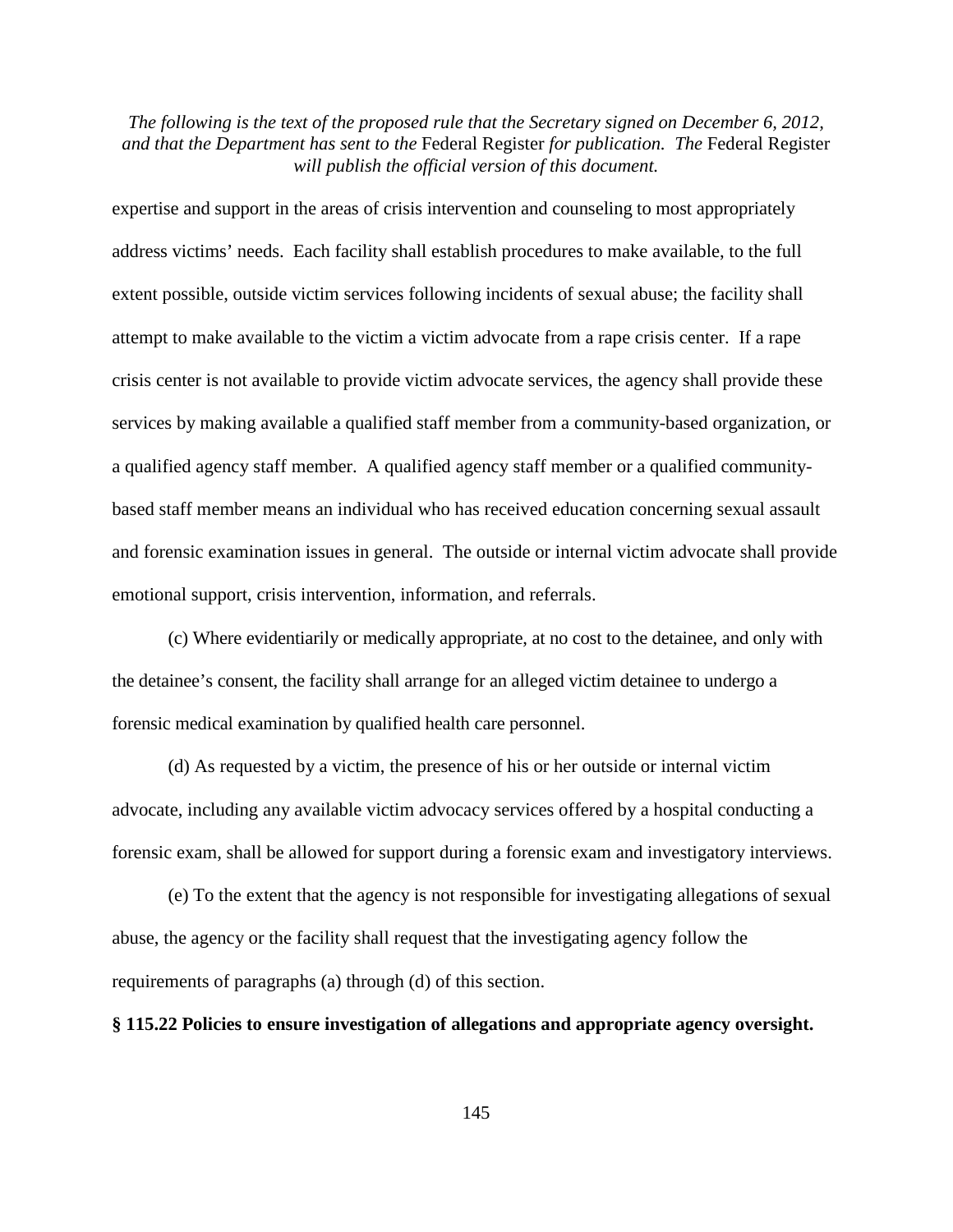(a) The agency shall establish an agency protocol, and shall require each facility to establish a facility protocol, to ensure that each allegation of sexual abuse is investigated by the agency or facility, or referred to an appropriate investigative authority. The agency shall ensure that an administrative or criminal investigation is completed for all allegations of sexual abuse.

(b) The agency shall ensure that the agency and facility protocols required by paragraph (a) include a description of responsibilities of the agency, the facility, and any other investigating entities; and require the documentation and maintenance, for at least five years, of all reports and referrals of allegations of sexual abuse.

(c) The agency shall post its protocols on its website; each facility shall also post its protocols on its website, if it has one, or otherwise make the protocol available to the public.

(d) Each facility protocol shall ensure that all allegations are promptly reported to the agency as described in subsection (e) and (f) below, and, unless the allegation does not involve potentially criminal behavior, are promptly referred for investigation to an appropriate law enforcement agency with the legal authority to conduct criminal investigations. A facility may separately, and in addition to the above reports and referrals, conduct its own investigation.

(e) When a detainee, prisoner, inmate, or resident of the facility in which an alleged detainee victim is housed is alleged to be the perpetrator of detainee sexual abuse, the facility shall ensure that the incident is promptly reported to the Joint Intake Center, the ICE Office of Professional Responsibility or the DHS Office of Inspector General, as well as the appropriate ICE Field Office Director, and, if it is potentially criminal, referred to an appropriate law enforcement agency having jurisdiction for investigation.

146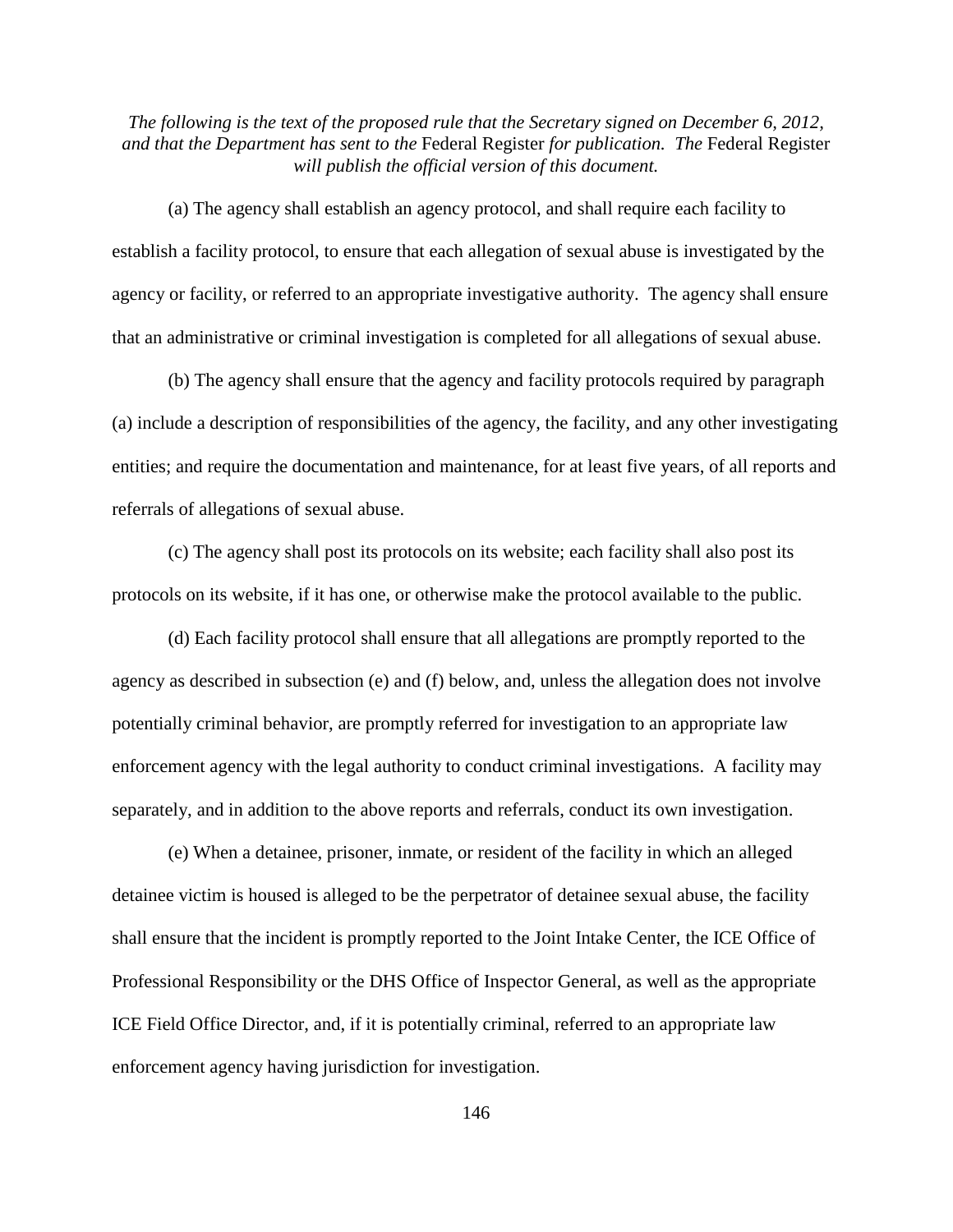(f) When a staff member, contractor, or volunteer is alleged to be the perpetrator of detainee sexual abuse, the facility shall ensure that the incident is promptly reported to the Joint Intake Center, the ICE Office of Professional Responsibility or the DHS Office of Inspector General, as well as to the appropriate ICE Field Office Director, and to the local government entity or contractor that owns or operates the facility. If the incident is potentially criminal, the facility shall ensure that it is promptly referred to an appropriate law enforcement agency having jurisdiction for investigation.

(g) The agency shall ensure that all allegations of detainee sexual abuse are promptly reported to the PSA Coordinator, and to the appropriate offices within the agency and within DHS to ensure appropriate oversight of the investigation.

(h) The agency shall ensure that any alleged detainee victim of sexual abuse that is criminal in nature is provided access to U nonimmigrant visa information.

## **Training and Education**

#### **§ 115.31 Staff training.**

(a) The agency shall train, or require the training of, all employees who may have contact with immigration detainees, and all facility staff, to be able to fulfill their responsibilities under these standards, including training on:

(1) the agency's and the facility's zero-tolerance policies for all forms of sexual abuse;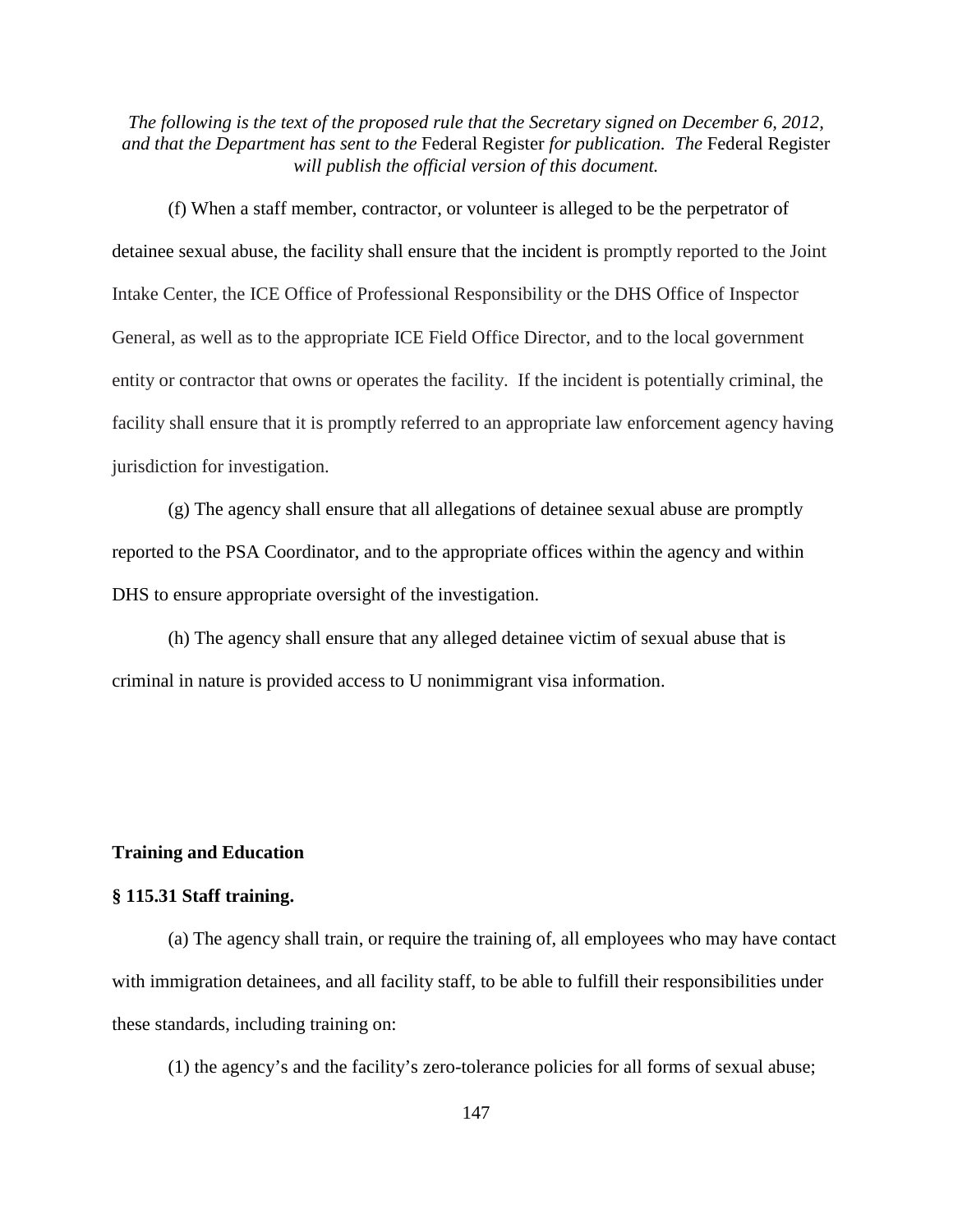(2) the right of detainees and staff to be free from sexual abuse, and from retaliation for reporting sexual abuse;

(3) definitions and examples of prohibited and illegal sexual behavior;

(4) recognition of situations where sexual abuse may occur;

(5) recognition of physical, behavioral, and emotional signs of sexual abuse, and methods

of preventing and responding to such occurrences;

(6) how to avoid inappropriate relationships with detainees;

(7) how to communicate effectively and professionally with detainees, including lesbian, gay, bisexual, transgender, intersex, or gender nonconforming detainees;

(8) procedures for reporting knowledge or suspicion of sexual abuse; and

(9) the requirement to limit reporting of sexual abuse to personnel with a need-to-know in order to make decisions concerning the victim's welfare and for law enforcement or investigative purposes.

(b) All current facility staff, and all agency employees who may have contact with immigration detention facility detainees, shall be trained within one year of the effective date of these standards, and the agency or facility shall provide refresher information every two years.

(c) The agency and each facility shall document that staff that may have contact with immigration facility detainees have completed the training.

**§ 115.32 Volunteer and contractor training.**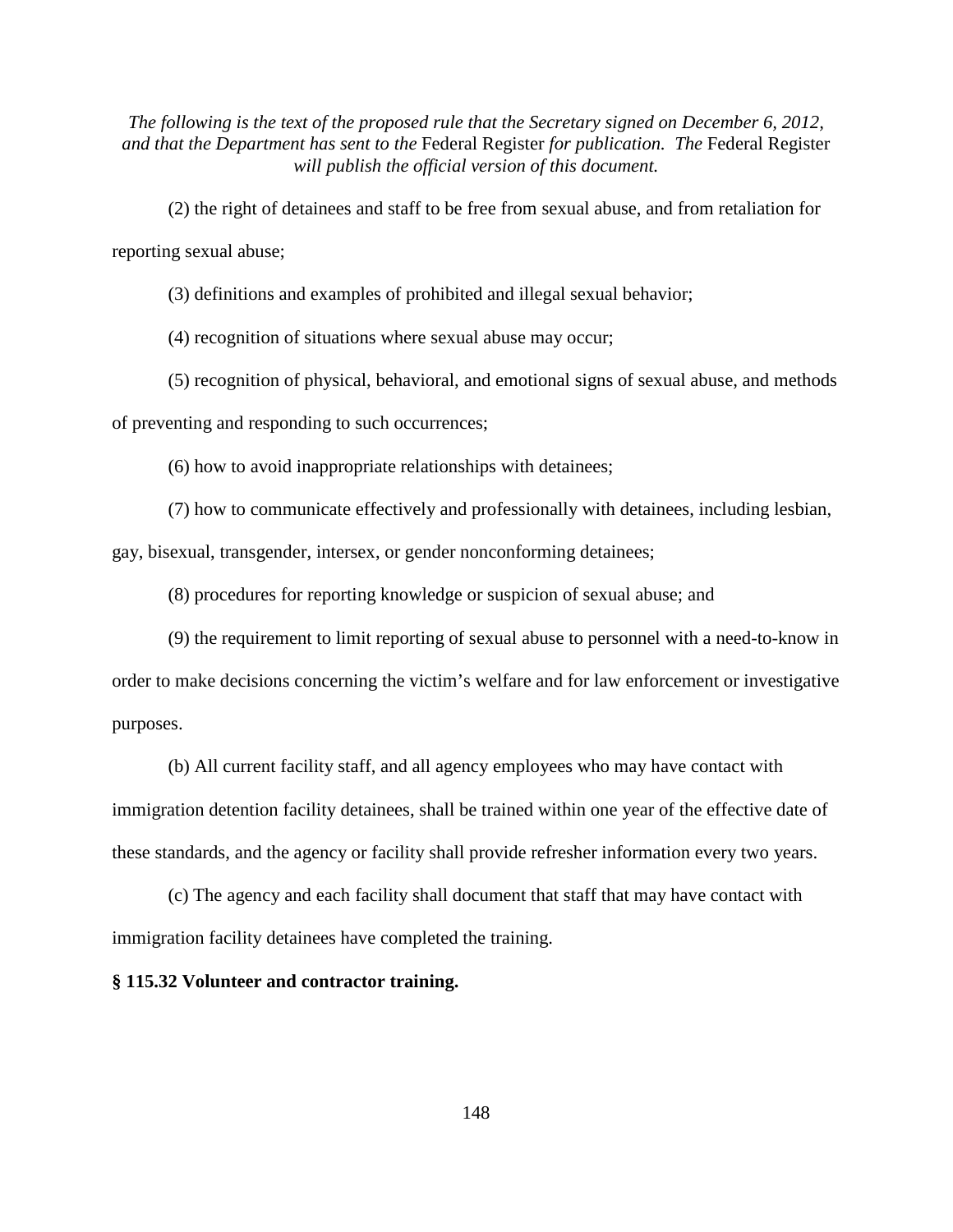(a) The facility shall ensure that all volunteers and contractors who have contact with detainees have been trained on their responsibilities under the agency's and the facility's sexual abuse prevention, detection, intervention and response policies and procedures.

(b) The level and type of training provided to volunteers and contractors shall be based on the services they provide and level of contact they have with detainees, but all volunteers and contractors who have contact with detainees shall be notified of the agency's and the facility's zero-tolerance policies regarding sexual abuse and informed how to report such incidents.

(c) Each facility shall receive and maintain written confirmation that contractors and volunteers who may have contact with immigration facility detainees have completed the training.

# **§ 115.33 Detainee education.**

(a) During the intake process, each facility shall ensure that the detainee orientation program notifies and informs detainees about the agency's and the facility's zero-tolerance policies for all forms of sexual abuse and includes (at a minimum) instruction on:

(1) prevention and intervention strategies;

(2) definitions and examples of detainee-on-detainee sexual abuse, staff-on-detainee sexual abuse and coercive sexual activity;

(3) explanation of methods for reporting sexual abuse, including to any staff member, including a staff member other than an immediate point-of-contact line officer (e.g., the compliance manager or a mental health specialist), the DHS Office of Inspector General, and the Joint Intake Center;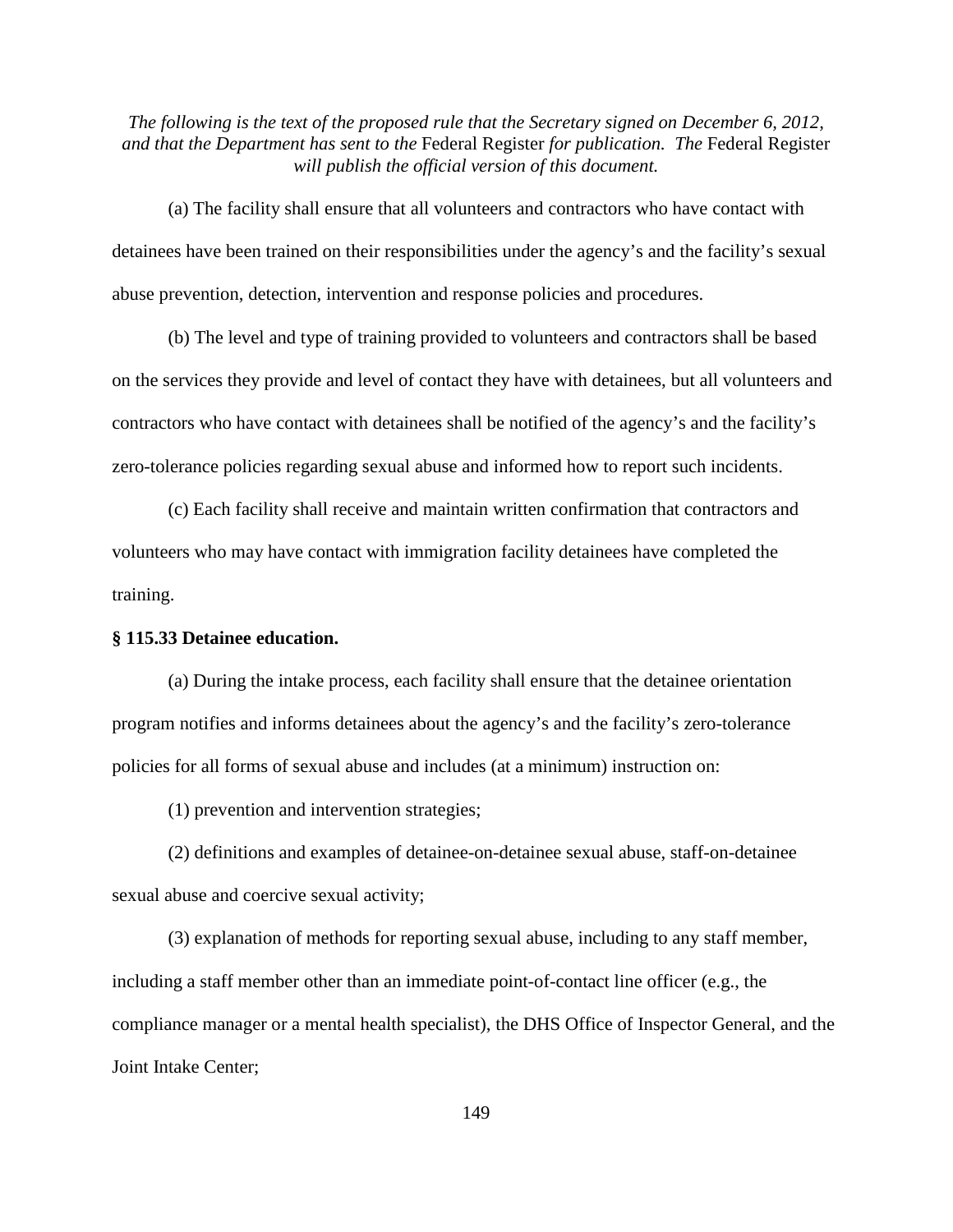(4) information about self-protection and indicators of sexual abuse;

(5) prohibition against retaliation, including an explanation that reporting sexual abuse shall not negatively impact the detainee's immigration proceedings; and

(6) the right of a detainee who has been subjected to sexual abuse to receive treatment and counseling.

(b) Each facility shall provide the detainee notification, orientation, and instruction in formats accessible to all detainees, including those who are limited English proficient, deaf, visually impaired or otherwise disabled, as well as to detainees who have limited reading skills.

(c) The facility shall maintain documentation of detainee participation in the intake process orientation.

(d) Each facility shall post on all housing unit bulletin boards the following notices:

(1) the DHS-prescribed sexual assault awareness notice;

(2) the name of the Prevention of Sexual Abuse Compliance Manager; and

(3) the name of local organizations that can assist detainees who have been victims of sexual abuse.

(e) The facility shall make available and distribute the DHS-prescribed "Sexual Assault Awareness Information" pamphlet.

(f) Information about reporting sexual abuse shall be included in the agency Detainee Handbook made available to all immigration detention facility detainees.

## **§ 115.34 Specialized training: Investigations.**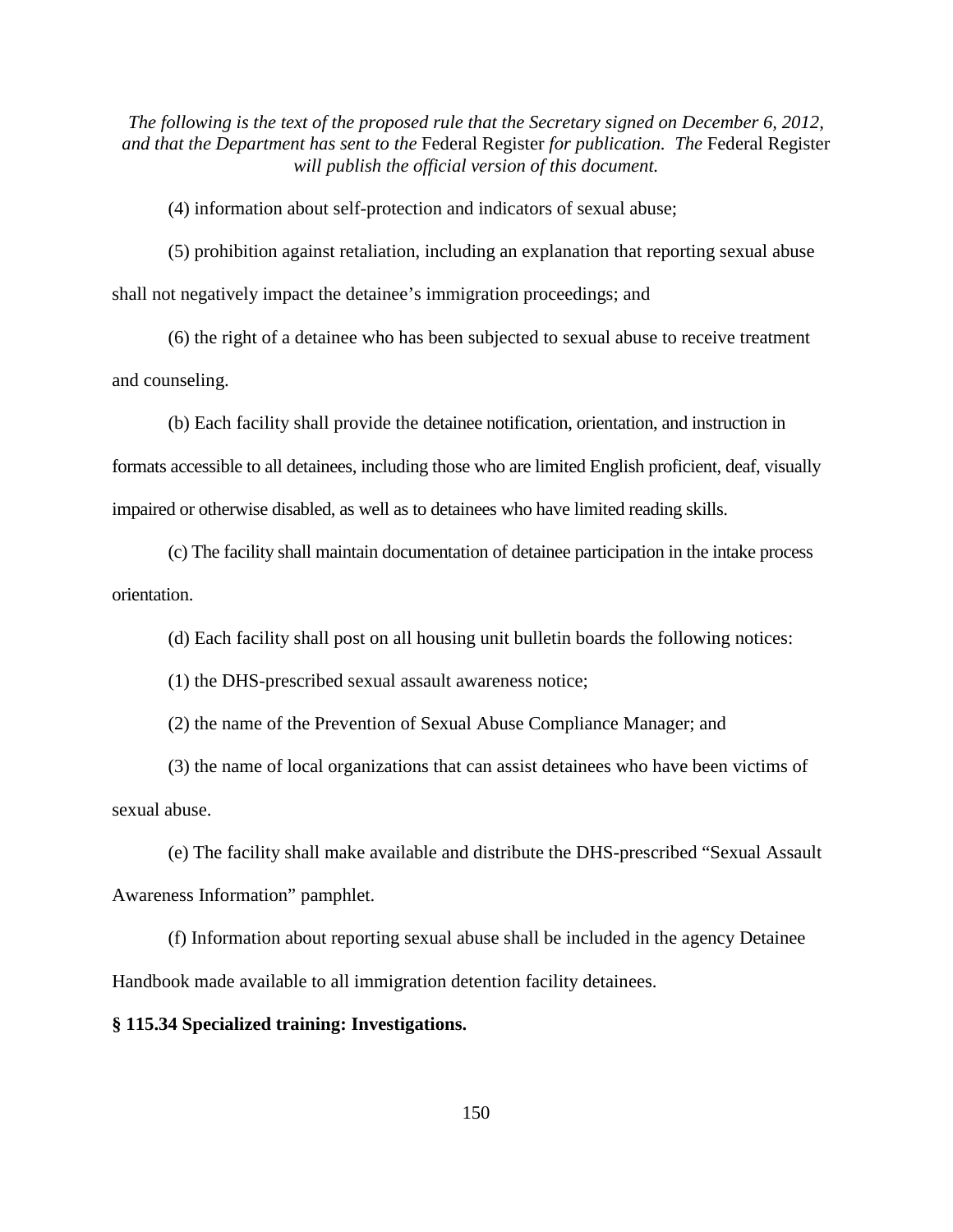(a) In addition to the general training provided to all facility staff and employees pursuant to § 115.31, the agency or facility shall provide specialized training on sexual abuse and effective cross-agency coordination to agency or facility investigators, respectively, who conduct investigations into allegations of sexual abuse at immigration detention facilities. All investigations into alleged sexual abuse must be conducted by qualified investigators.

(b) The agency and facility must maintain written documentation verifying specialized training provided to investigators pursuant to this subsection.

# **§ 115.35 Specialized training: Medical and mental health care.**

(a) The agency shall provide specialized training to DHS or agency employees who serve as full- and part-time medical practitioners or full- and part-time mental health practitioners in immigration detention facilities where medical and mental health care is provided.

(b) The training required by this section shall cover, at a minimum, the following topics:

(1) how to detect and assess signs of sexual abuse;

(2) how to respond effectively and professionally to victims of sexual abuse,

(3) how and to whom to report allegations or suspicions of sexual abuse, and

(4) how to preserve physical evidence of sexual abuse. If medical staff employed by the agency conduct forensic examinations, such medical staff shall receive the appropriate training to conduct such examinations.

(c) The agency shall review and approve the facility's policy and procedures to ensure that facility medical staff is trained in procedures for examining and treating victims of sexual abuse, in facilities where medical staff may be assigned these activities.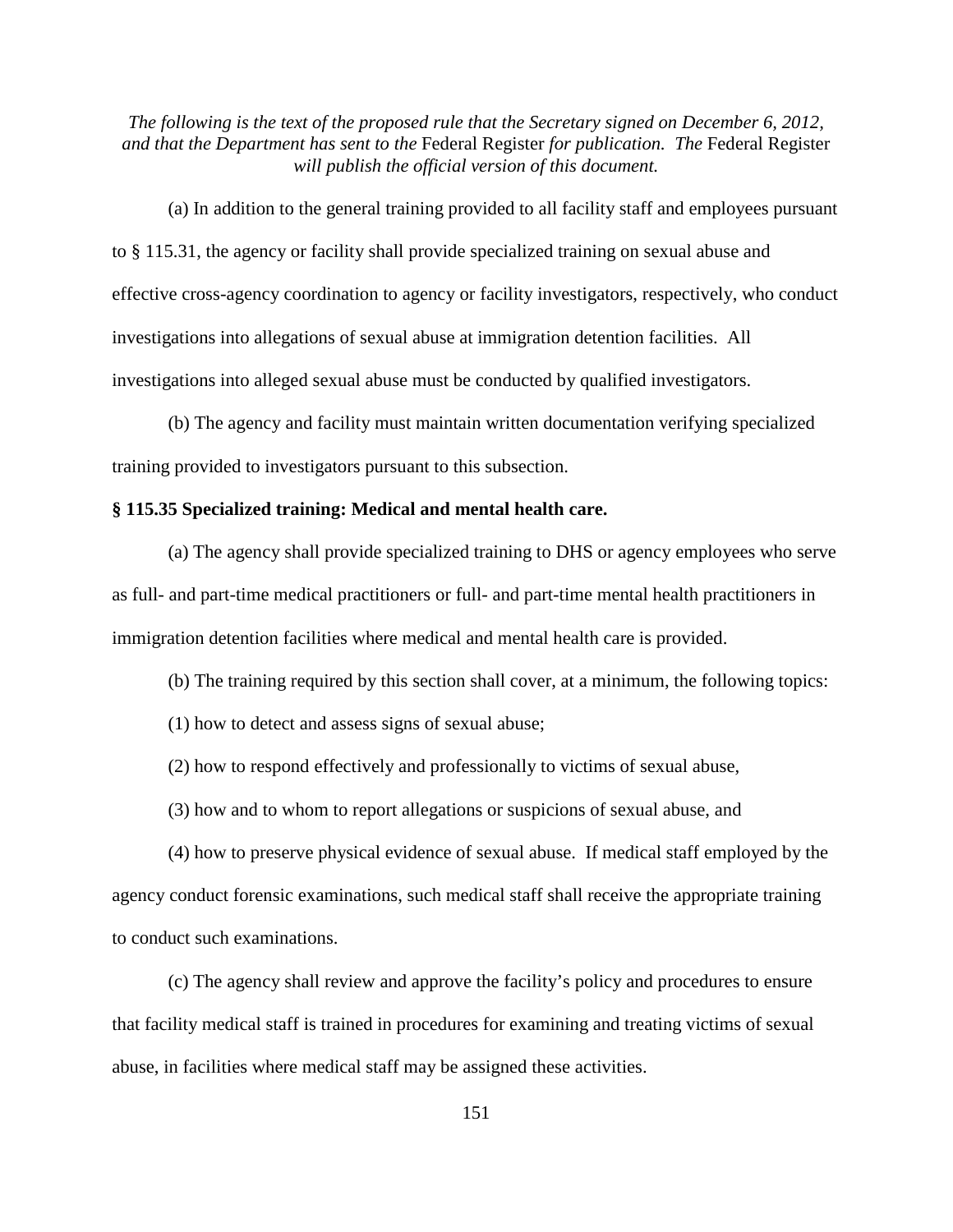# **Assessment for Risk of Sexual Victimization and Abusiveness**

## **§ 115.41 Assessment for risk of victimization and abusiveness.**

(a) The facility shall assess all detainees on intake to identify those likely to be sexual aggressors or sexual victims and shall house detainees to prevent sexual abuse, taking necessary steps to mitigate any such danger. Each new arrival shall be kept separate from the general population until he/she is classified and may be housed accordingly.

(b) The initial classification process and initial housing assignment should be completed within twelve hours of admission to the facility.

(c) The facility shall also consider, to the extent that the information is available, the following criteria to assess detainees for risk of sexual victimization:

(1) whether the detainee has a mental, physical, or developmental disability;

(2) the age of the detainee;

(3) the physical build and appearance of the detainee;

(4) whether the detainee has previously been incarcerated;

(5) the nature of the detainee's criminal history;

(6) whether the detainee has any convictions for sex offenses against an adult or child;

(7) whether the detainee has self-identified as gay, lesbian, bisexual, transgender,

intersex, or gender nonconforming;

(8) whether the detainee has self-identified as having previously experienced sexual victimization; and

(9) the detainee's own concerns about his or her physical safety.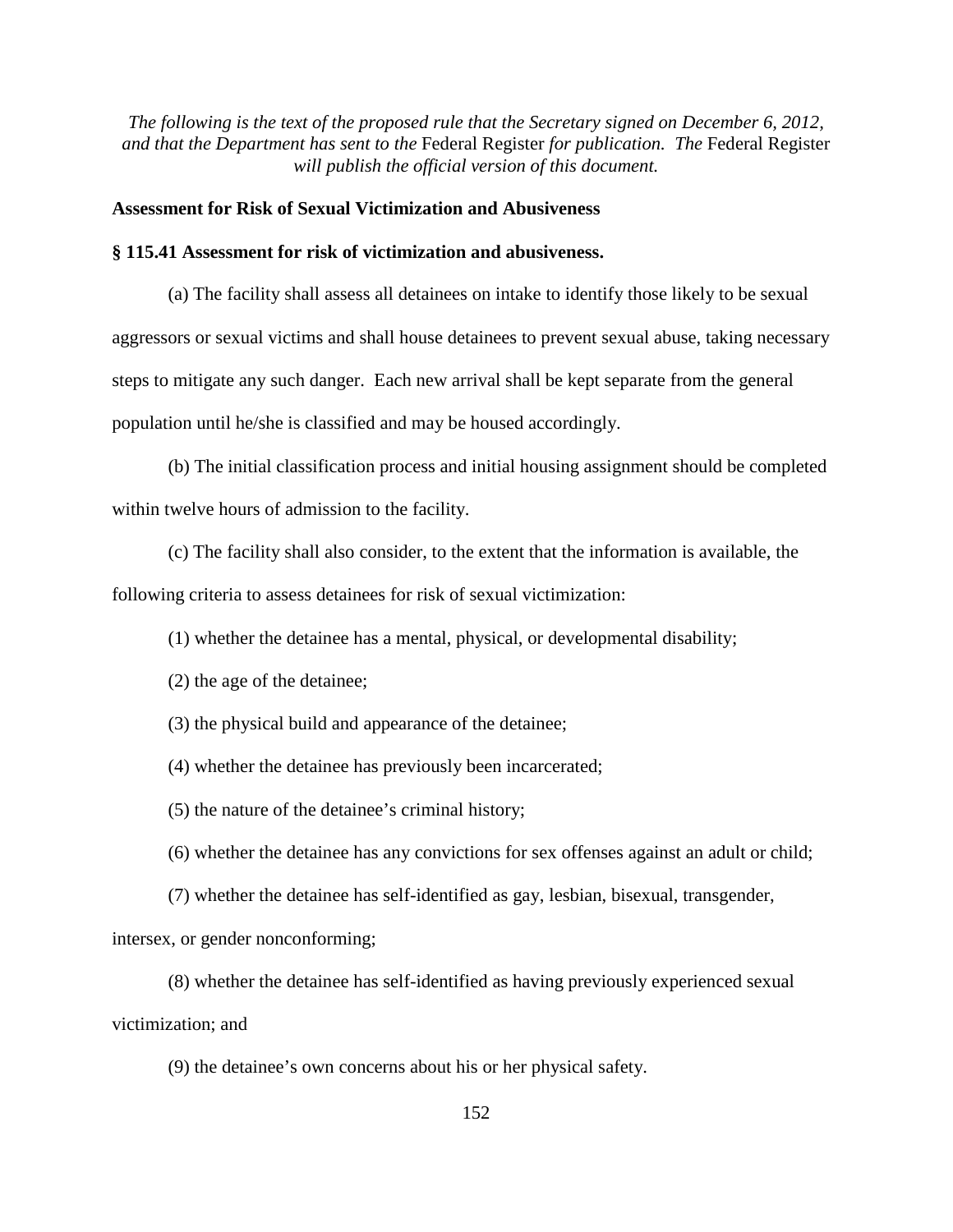(d) The initial screening shall consider prior acts of sexual abuse, prior convictions for violent offenses, and history of prior institutional violence or sexual abuse, as known to the facility, in assessing detainees for risk of being sexually abusive.

(e) The facility shall reassess each detainee's risk of victimization or abusiveness between 60 and 90 days from the date of initial assessment, and at any other time when warranted based upon the receipt of additional, relevant information or following an incident of abuse or victimization.

(f) Detainees shall not be disciplined for refusing to answer, or for not disclosing complete information in response to, questions asked pursuant to paragraphs  $(c)(1)$ ,  $(c)(7)$ ,  $(c)(8)$ , or (c)(9) of this section.

(g) The facility shall implement appropriate controls on the dissemination within the facility of responses to questions asked pursuant to this standard in order to ensure that sensitive information is not exploited to the detainee's detriment by staff or other detainees or inmates.

## **§ 115.42 Use of assessment information.**

(a) The facility shall use the information from the risk assessment under section 115.41 to inform assignment of detainees to housing, recreation and other activities, and voluntary work. The agency shall make individualized determinations about how to ensure the safety of each detainee.

(b) When making assessment and housing decisions for a transgender or intersex detainee, the facility shall consider the detainee's gender self-identification and an assessment of the effects of placement on the detainee's health and safety. The facility shall consult a medical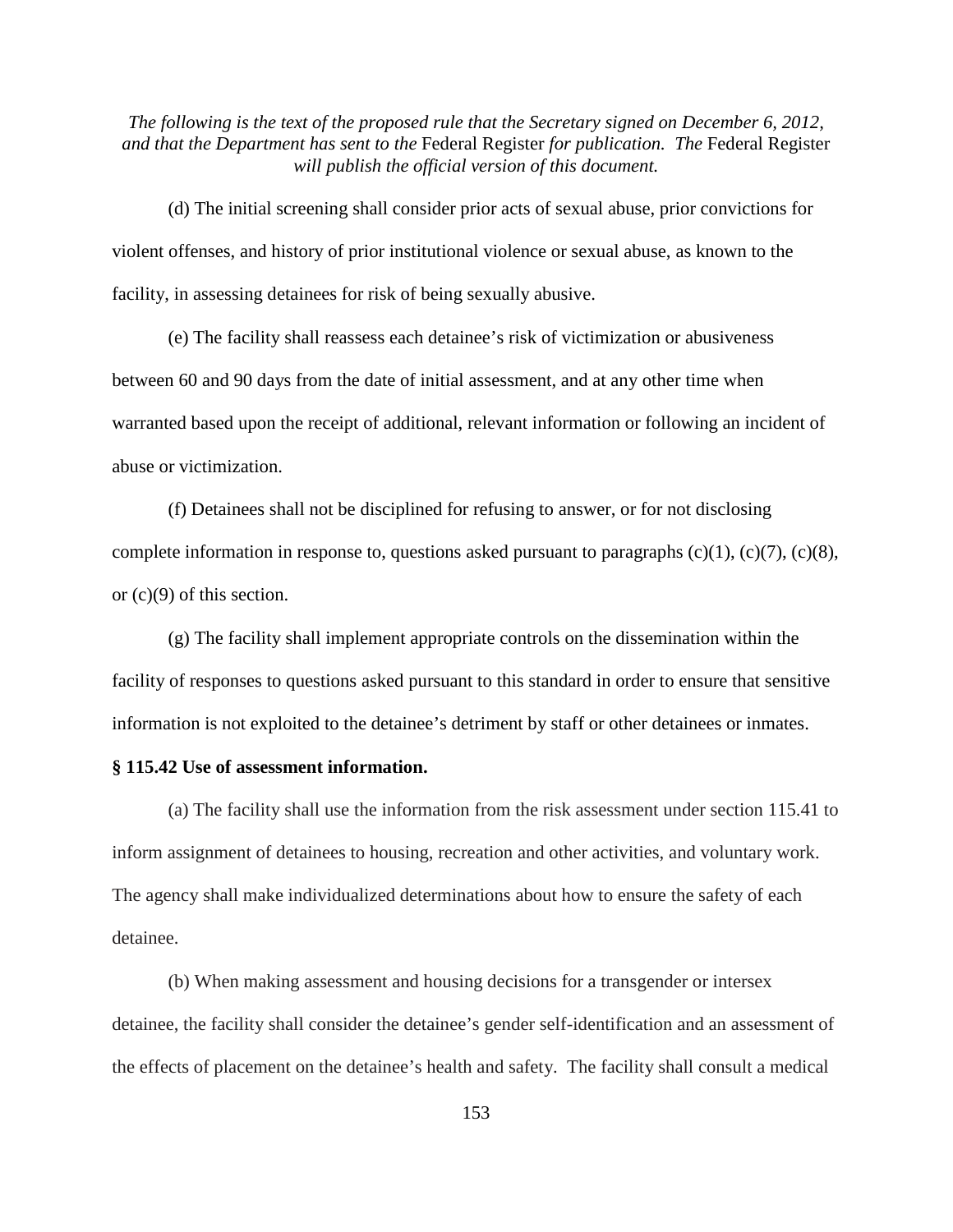or mental health professional as soon as practicable on this assessment. The facility should not base placement decisions of transgender or intersex detainees solely on the identity documents or physical anatomy of the detainee; a detainee's self-identification of his/her gender and selfassessment of safety needs shall always be taken into consideration as well. The facility's placement of a transgender or intersex detainee shall be consistent with the safety and security considerations of the facility, and placement and programming assignments for each transgender or intersex detainee shall be reassessed at least twice each year to review any threats to safety experienced by the detainee.

(c) When operationally feasible, transgender and intersex detainees shall be given the opportunity to shower separately from other detainees.

#### **§ 115.43 Protective custody.**

(a) The facility shall develop and follow written procedures consistent with the standards in this Subpart A for each facility governing the management of its administrative segregation unit. These procedures, which should be developed in consultation with the ICE Enforcement and Removal Operations Field Operations Director having jurisdiction for the facility, must document detailed reasons for placement of an individual in administrative segregation.

(b) Use of administrative segregation by facilities to protect vulnerable detainees shall be restricted to those instances where reasonable efforts have been made to provide appropriate housing and shall be made for the least amount of time practicable, and when no other viable housing options exist, as a last resort. The facility should assign such detainees to administrative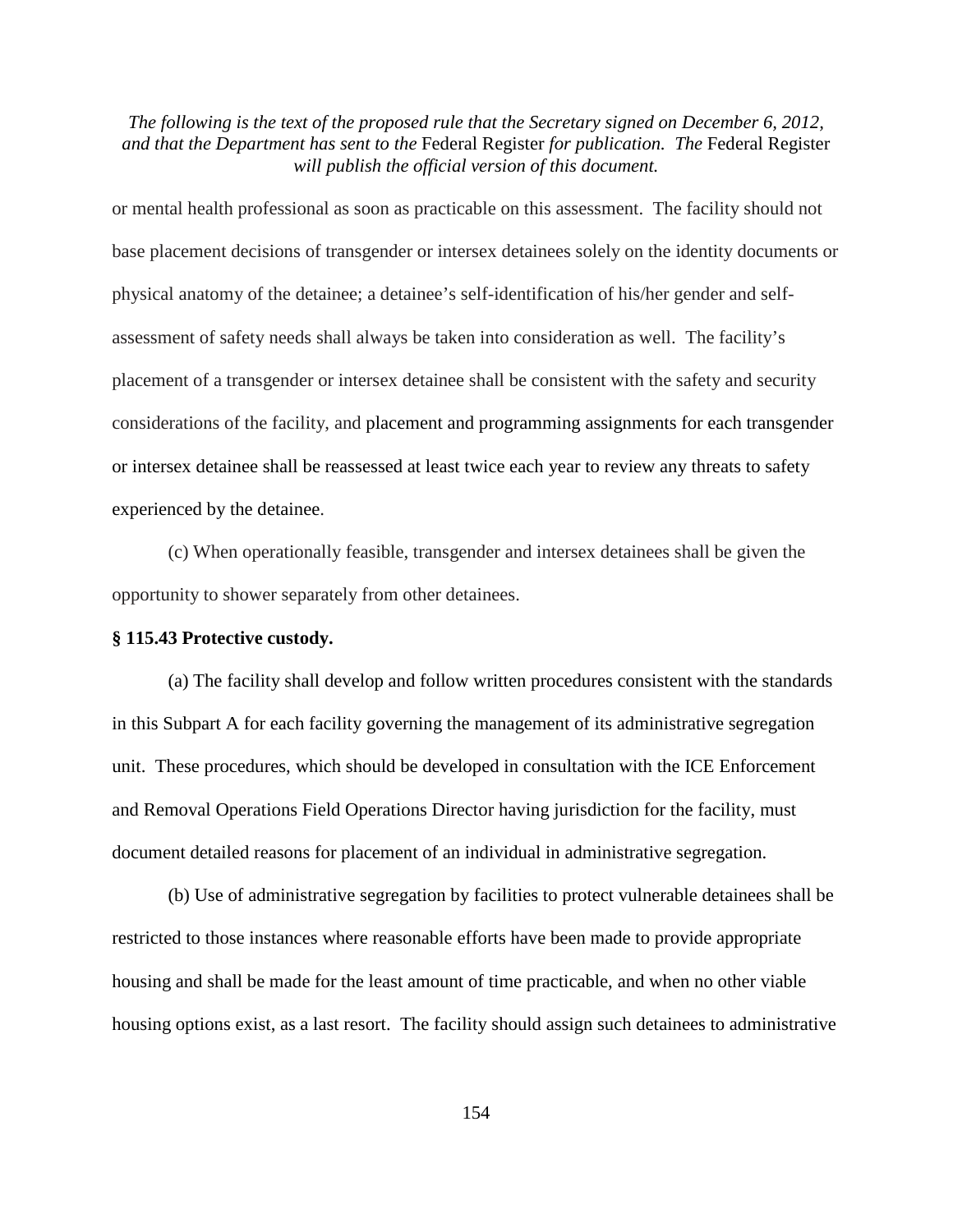segregation for protective custody only until an alternative means of separation from likely abusers can be arranged, and such an assignment shall not ordinarily exceed a period of 30 days.

(c) Facilities that place detainees in administrative segregation for protective custody shall provide those detainees access to programs, visitation, counsel and other services available to the general population to the maximum extent practicable.

(d) Facilities shall implement written procedures for the regular review of all detainees held in administrative segregation, as follows:

(1) a supervisory staff member shall conduct a review within 72 hours of the detainee's placement in administrative segregation to determine whether segregation is still warranted; and

(2) a supervisory staff member shall conduct, at a minimum, an identical review after the detainee has spent seven days in administrative segregation, and every week thereafter for the first 30 days, and every 10 days thereafter.

#### **Reporting**

#### **§ 115.51 Detainee reporting.**

(a) The agency and each facility shall develop policies and procedures to ensure that detainees have multiple ways to privately report sexual abuse, retaliation for reporting sexual abuse, or staff neglect or violations of responsibilities that may have contributed to such incidents. The agency and each facility shall also provide instructions on how detainees may contact their consular official, the DHS Office of the Inspector General or, as appropriate, another designated office, to confidentially and, if desired, anonymously, report these incidents.

(b) The agency shall also provide, and the facility shall inform the detainees of, at least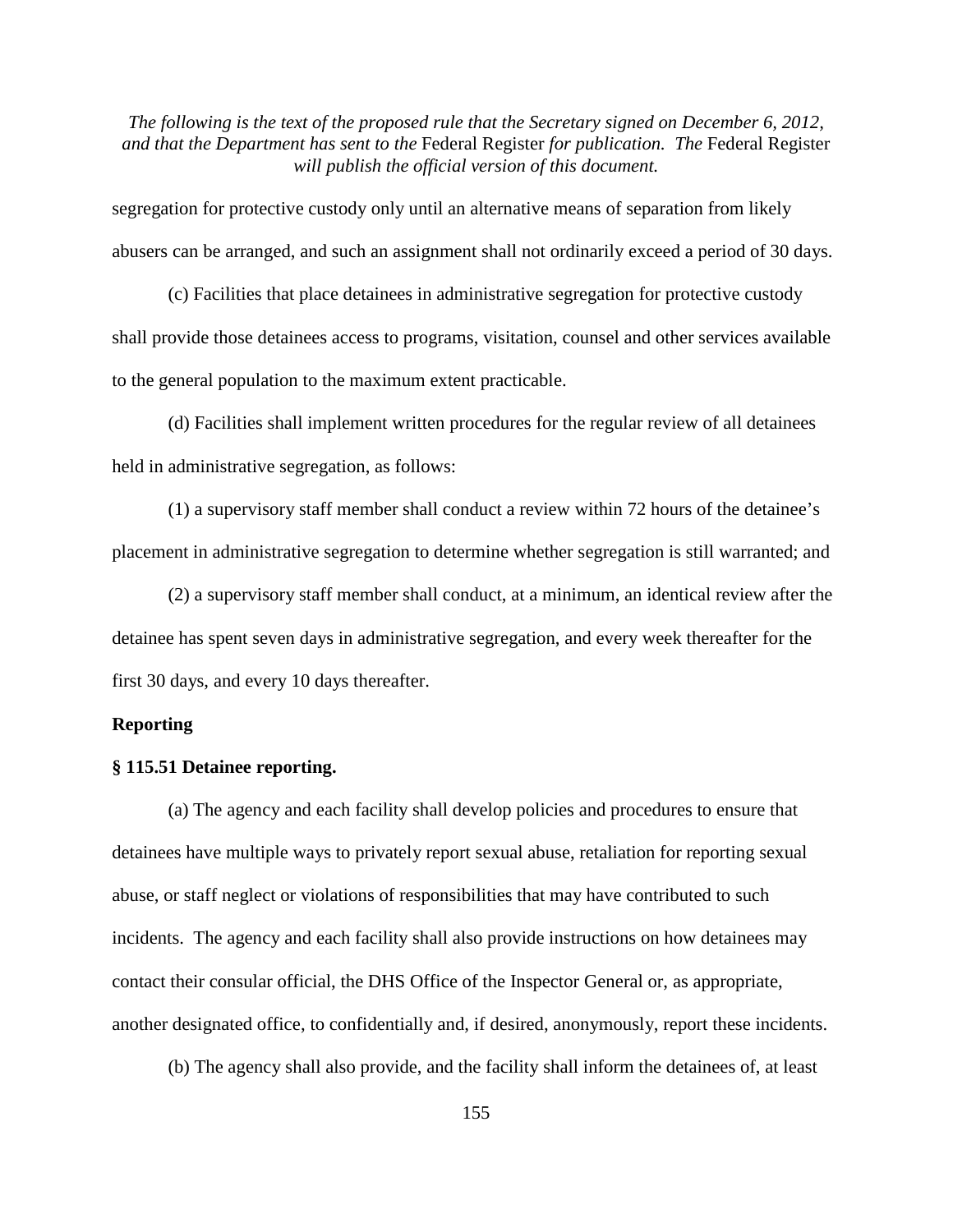one way for detainees to report sexual abuse to a public or private entity or office that is not part of the agency, and that is able to receive and immediately forward detainee reports of sexual abuse to agency officials, allowing the detainee to remain anonymous upon request.

(c) Facility policies and procedures shall include provisions for staff to accept reports made verbally, in writing, anonymously, and from third parties and to promptly document any verbal reports.

## **§ 115.52 Grievances.**

(a) The facility shall permit a detainee to file a formal grievance related to sexual abuse at any time during, after, or in lieu of lodging an informal grievance or complaint.

(b) The facility shall not impose a time limit on when a detainee may submit a grievance regarding an allegation of sexual abuse.

(c) The facility shall implement written procedures for identifying and handling timesensitive grievances that involve an immediate threat to detainee health, safety, or welfare related to sexual abuse.

(d) Facility staff shall bring medical emergencies to the immediate attention of proper medical personnel for further assessment.

(e) The facility shall issue a decision on the grievance within five days of receipt.

(f) To prepare a grievance, a detainee may obtain assistance from another detainee, the housing officer or other facility staff, family members, or legal representatives. Staff shall take reasonable steps to expedite requests for assistance from these other parties.

#### **§ 115.53 Detainee access to outside confidential support services.**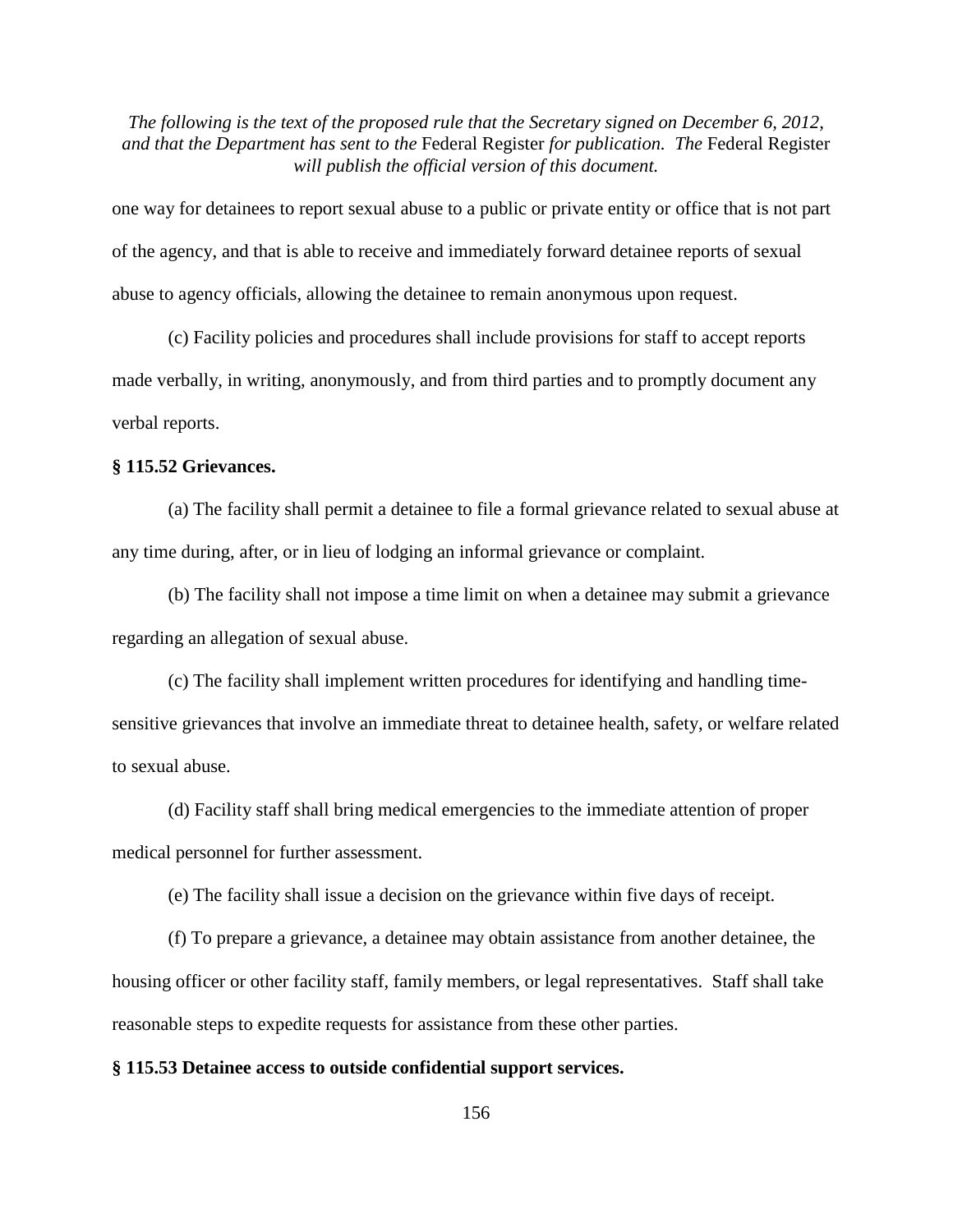(a) Each facility shall utilize available community resources and services to provide valuable expertise and support in the areas of crisis intervention, counseling, investigation and the prosecution of sexual abuse perpetrators to most appropriately address victims' needs. The facility shall maintain or attempt to enter into memoranda of understanding or other agreements with community service providers or, if local providers are not available, with national organizations that provide legal advocacy and confidential emotional support services for immigrant victims of crime.

(b) Each facility's written policies shall establish procedures to include outside agencies in the facility's sexual abuse prevention and intervention protocols, if such resources are available.

(c) Each facility shall make available to detainees information about local organizations that can assist detainees who have been victims of sexual abuse, including mailing addresses and telephone numbers (including toll-free hotline numbers where available). If no such local organizations exist, the facility shall make available the same information about national organizations. The facility shall enable reasonable communication between detainees and these organizations and agencies, in as confidential a manner as possible.

#### **§ 115.54 Third-party reporting.**

Each facility shall establish a method to receive third-party reports of sexual abuse in its immigration detention facilities and shall make available to the public information on how to report sexual abuse on behalf of a detainee.

#### **Official Response Following a Detainee Report**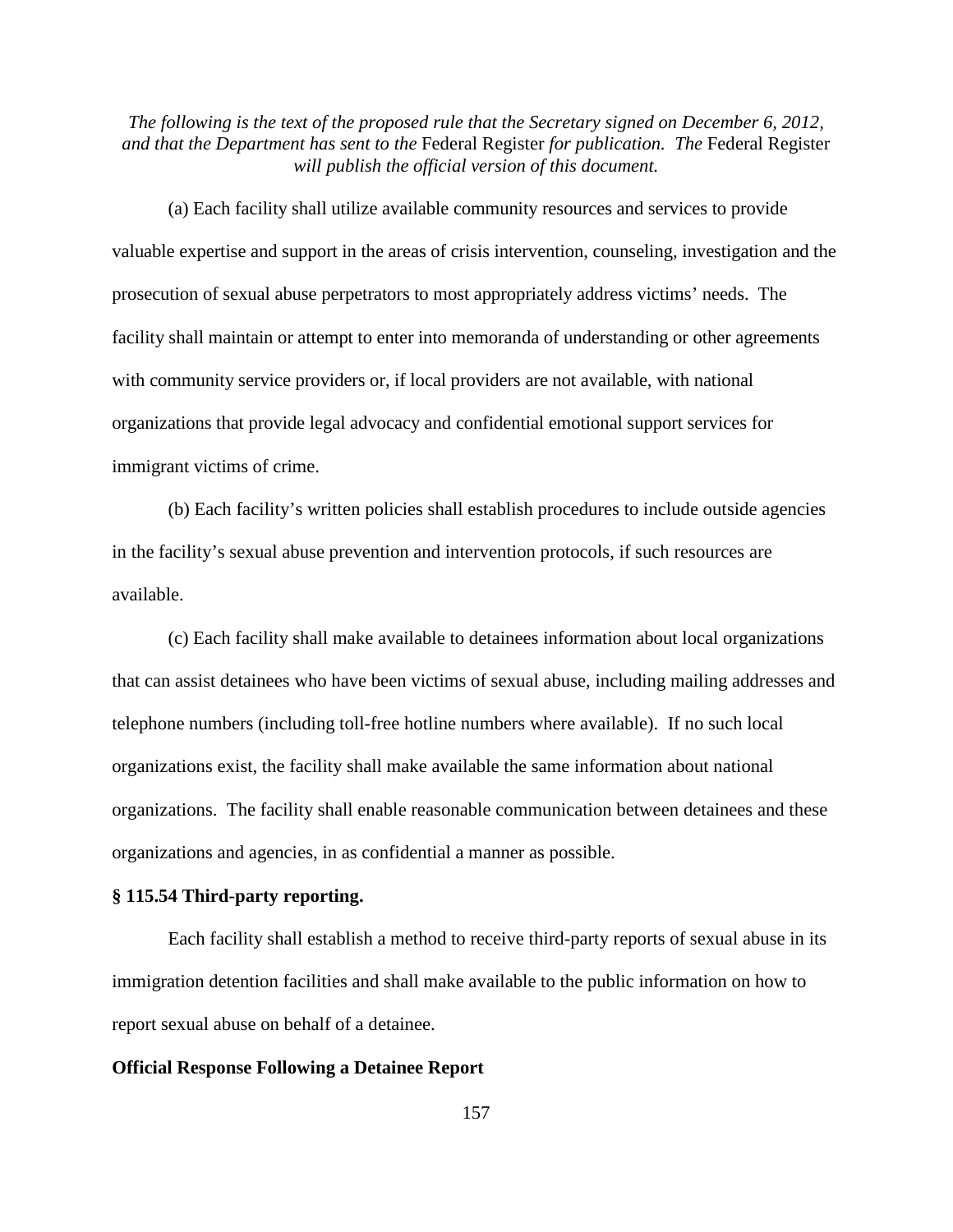## **§ 115.61 Staff reporting duties.**

(a) The agency and each facility shall require all staff to report immediately and according to agency policy any knowledge, suspicion, or information regarding an incident of sexual abuse that occurred in a facility; retaliation against detainees or staff who reported such an incident; and any staff neglect or violation of responsibilities that may have contributed to an incident or retaliation. The agency shall review and approve facility policies and procedures and shall ensure that the facility specifies appropriate reporting procedures, including a method by which staff can report outside of the chain of command.

(b) Staff members who become aware of alleged sexual abuse shall immediately follow the reporting requirements set forth in the agency's and facility's written policies and procedures.

(c) Apart from such reporting, staff shall not reveal any information related to a sexual abuse report to anyone other than to the extent necessary to help protect the safety of the victim or prevent further victimization of other detainees or staff in the facility, make medical treatment, investigation, law enforcement, or other security and management decisions.

(d) If the alleged victim is under the age of 18 or considered a vulnerable adult under a State or local vulnerable persons statute, the agency shall report the allegation to the designated State or local services agency under applicable mandatory reporting laws.

#### **§ 115.62 Protection duties.**

If an agency employee or facility staff member has a reasonable belief that a detainee is subject to a substantial risk of imminent sexual abuse, he or she shall take immediate action to protect the detainee.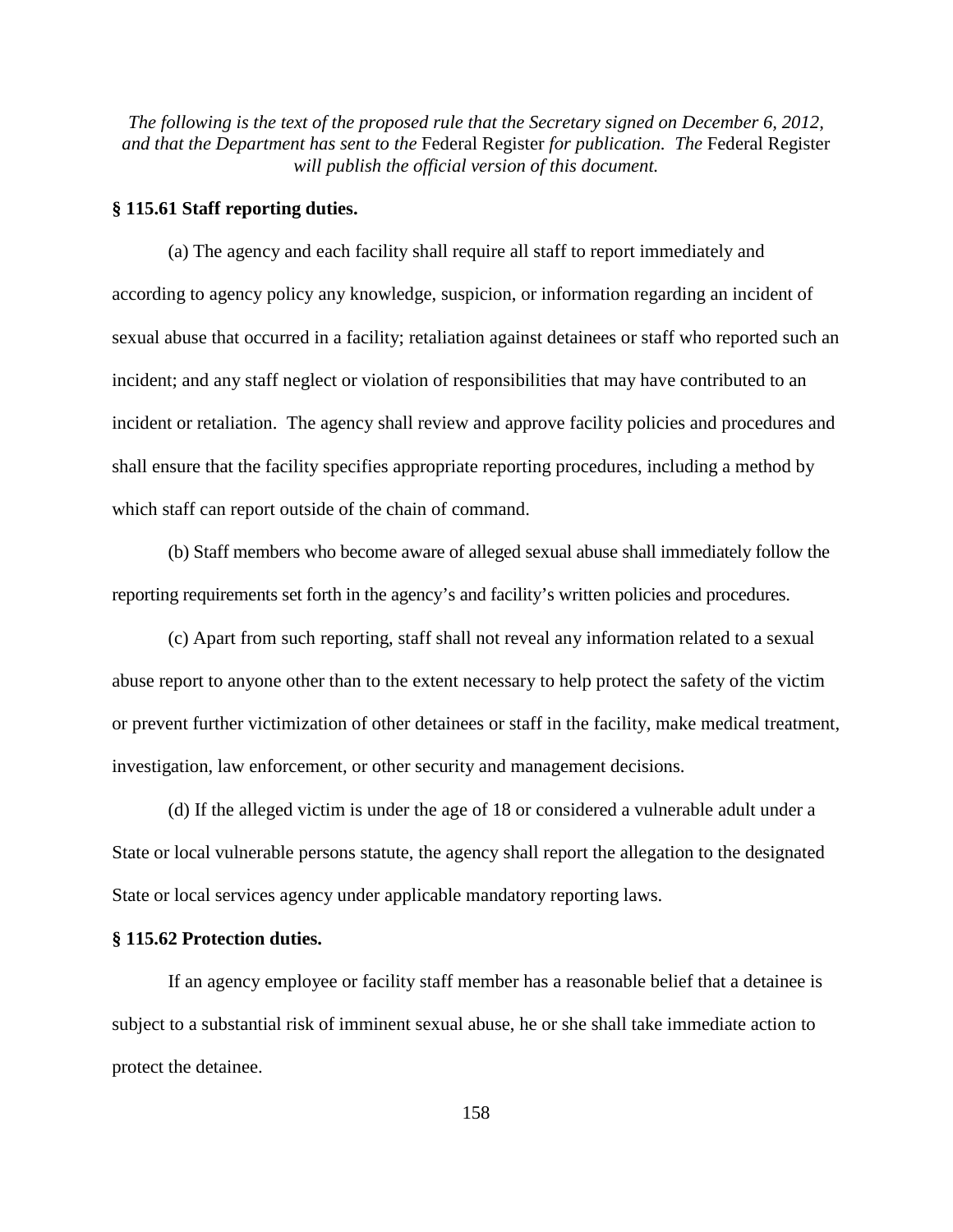## **§ 115.63 Reporting to other confinement facilities.**

(a) Upon receiving an allegation that a detainee was sexually abused while confined at another facility, the agency or facility whose staff received the allegation shall notify the appropriate office of the facility where the alleged abuse occurred.

(b) The notification provided in paragraph (a) shall be provided as soon as possible, but no later than 72 hours after receiving the allegation.

(c) The agency or facility shall document that it has provided such notification.

(d) The agency or facility office that receives such notification, to the extent the facility is covered by this subpart, shall ensure that the allegation is referred for investigation in accordance with these standards and reported to the appropriate ICE Field Office Director.

## **§ 115.64 Responder duties.**

(a) Upon learning of an allegation that a detainee was sexually abused, the first security staff member to respond to the report, or his or her supervisor, shall be required to:

(1) separate the alleged victim and abuser;

(2) preserve and protect, to the greatest extent possible, any crime scene until appropriate steps can be taken to collect any evidence;

(3) if the abuse occurred within a time period that still allows for the collection of physical evidence, request the alleged victim not to take any actions that could destroy physical evidence, including, as appropriate, washing, brushing teeth, changing clothes, urinating, defecating, smoking, drinking, or eating; and

(4) if the sexual abuse occurred within a time period that still allows for the collection of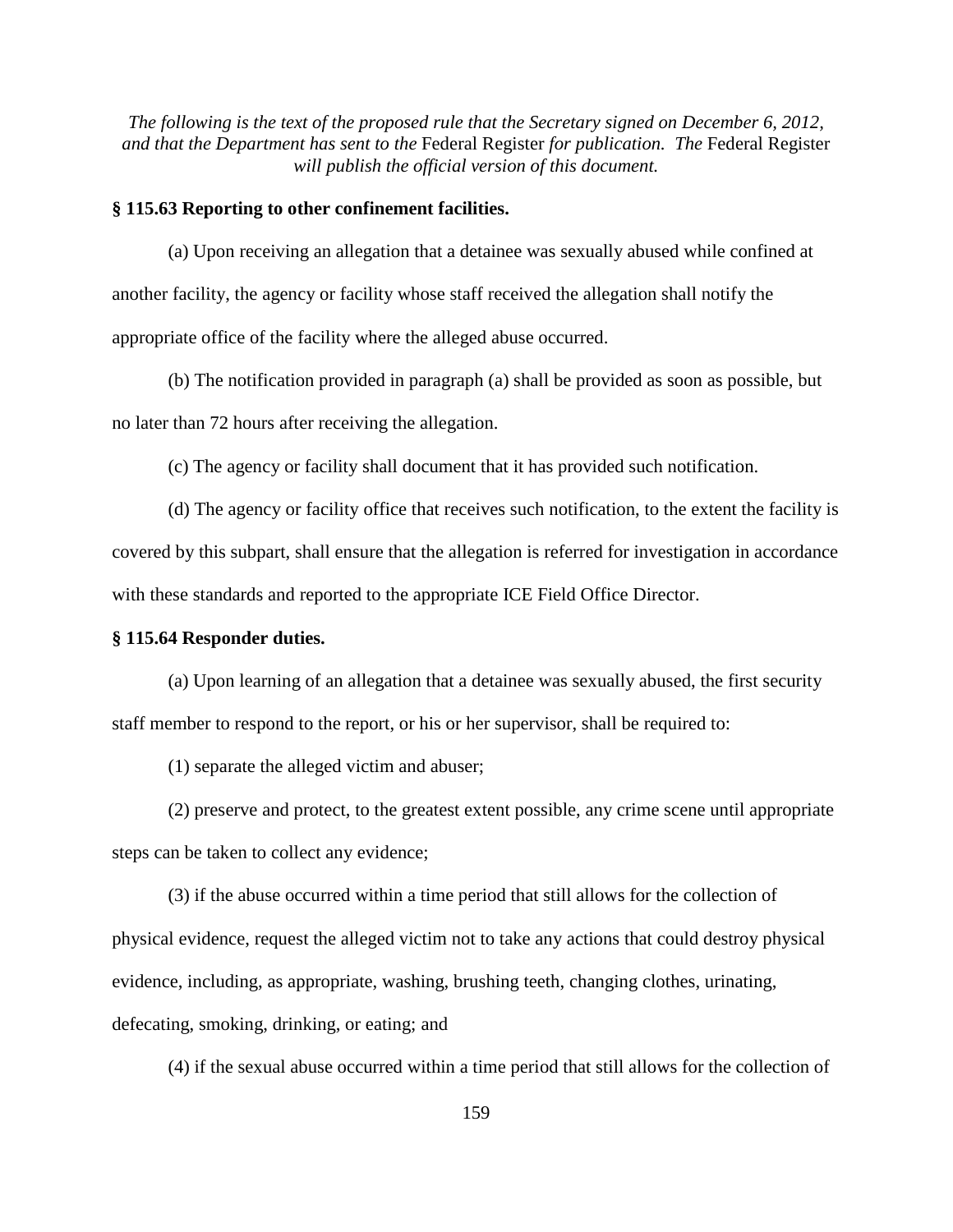physical evidence, ensure that the alleged abuser does not take any actions that could destroy physical evidence, including, as appropriate, washing, brushing teeth, changing clothes, urinating, defecating, smoking, drinking, or eating.

(b) If the first staff responder is not a security staff member, the responder shall be required to request that the alleged victim not take any actions that could destroy physical evidence and then notify security staff.

## **§ 115.65 Coordinated response.**

(a) Each facility shall develop a written institutional plan to coordinate actions taken by staff first responders, medical and mental health practitioners, investigators, and facility leadership in response to an incident of sexual abuse.

(b) Each facility shall use a coordinated, multidisciplinary team approach to responding to sexual abuse.

(c) If a victim of sexual abuse is transferred between DHS immigration detention facilities, the sending facility shall, as permitted by law, inform the receiving facility of the incident and the victim's potential need for medical or social services.

(d) If a victim is transferred from a DHS immigration detention facility to a non-DHS facility, the sending facility shall, as permitted by law, inform the receiving facility of the incident and the victim's potential need for medical or social services, unless the victim requests otherwise.

## **§ 115.66 Protection of detainees from contact with alleged abusers.**

160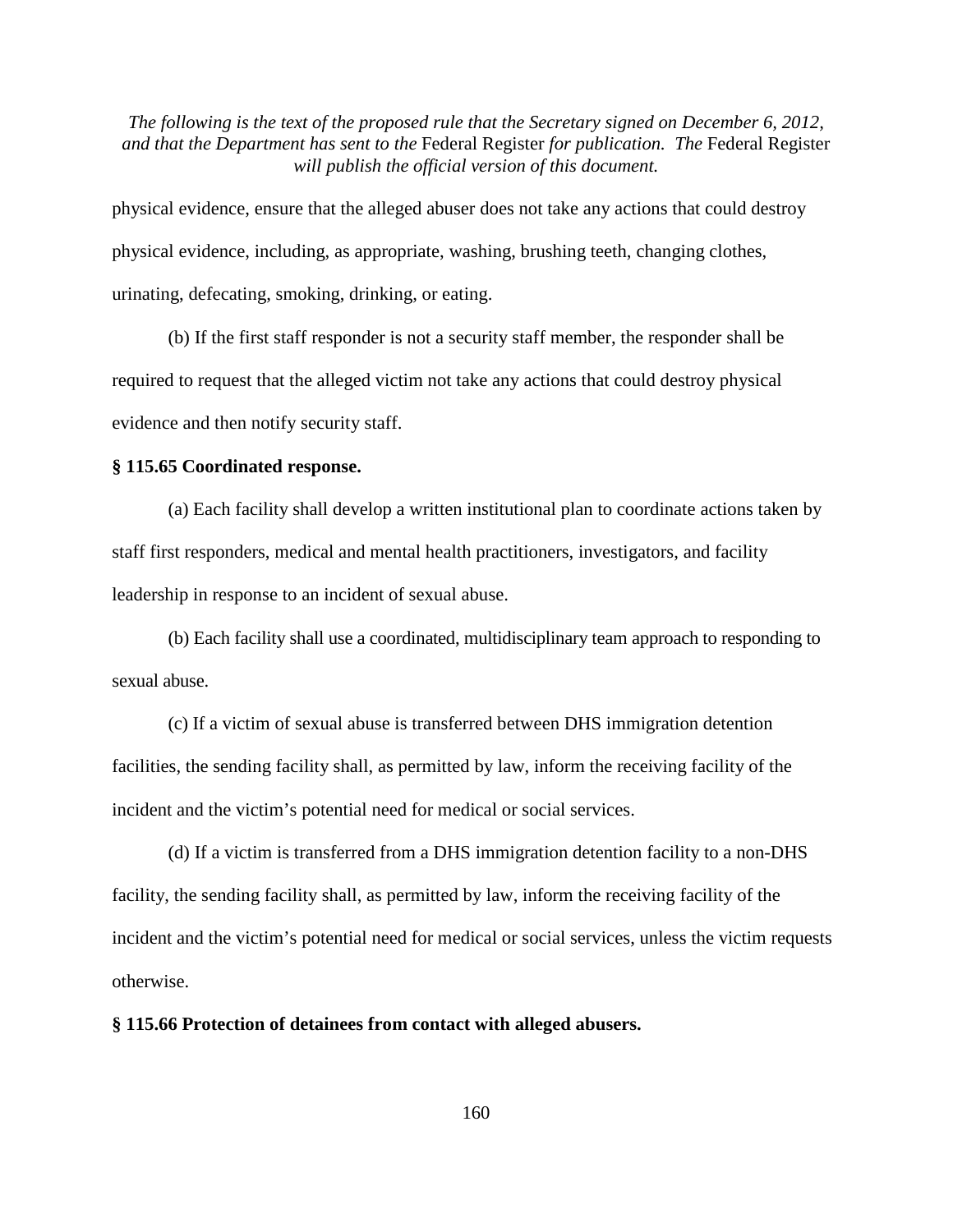Staff, contractors, and volunteers suspected of perpetrating sexual abuse shall be removed from all duties requiring detainee contact pending the outcome of an investigation.

## **§ 115.67 Agency protection against retaliation.**

Staff, contractors, and volunteers, and immigration detention facility detainees, shall not retaliate against any person, including a detainee, who reports, complains about, or participates in an investigation into an allegation of sexual abuse, or for participating in sexual activity as a result of force, coercion, threats, or fear of force. For at least 90 days following a report of sexual abuse, the agency and facility shall monitor to see if there are facts that may suggest possible retaliation by detainees or staff, and shall act promptly to remedy any such retaliation. Items the agency should monitor include any detainee disciplinary reports, housing, or program changes, or negative performance reviews or reassignments of staff. DHS shall continue such monitoring beyond 90 days if the initial monitoring indicates a continuing need.

#### **§ 115.68 Post-allegation protective custody.**

(a) The facility shall take care to place detainee victims of sexual abuse in a supportive environment that represents the least restrictive housing option possible (e.g., protective custody), subject to the requirements of § 115.43.

(b) Detainee victims shall not be held for longer than five days in any type of administrative segregation, except in unusual circumstances or at the request of the detainee.

(c) A detainee victim who is in protective custody after having been subjected to sexual abuse shall not be returned to the general population until completion of a proper re-assessment,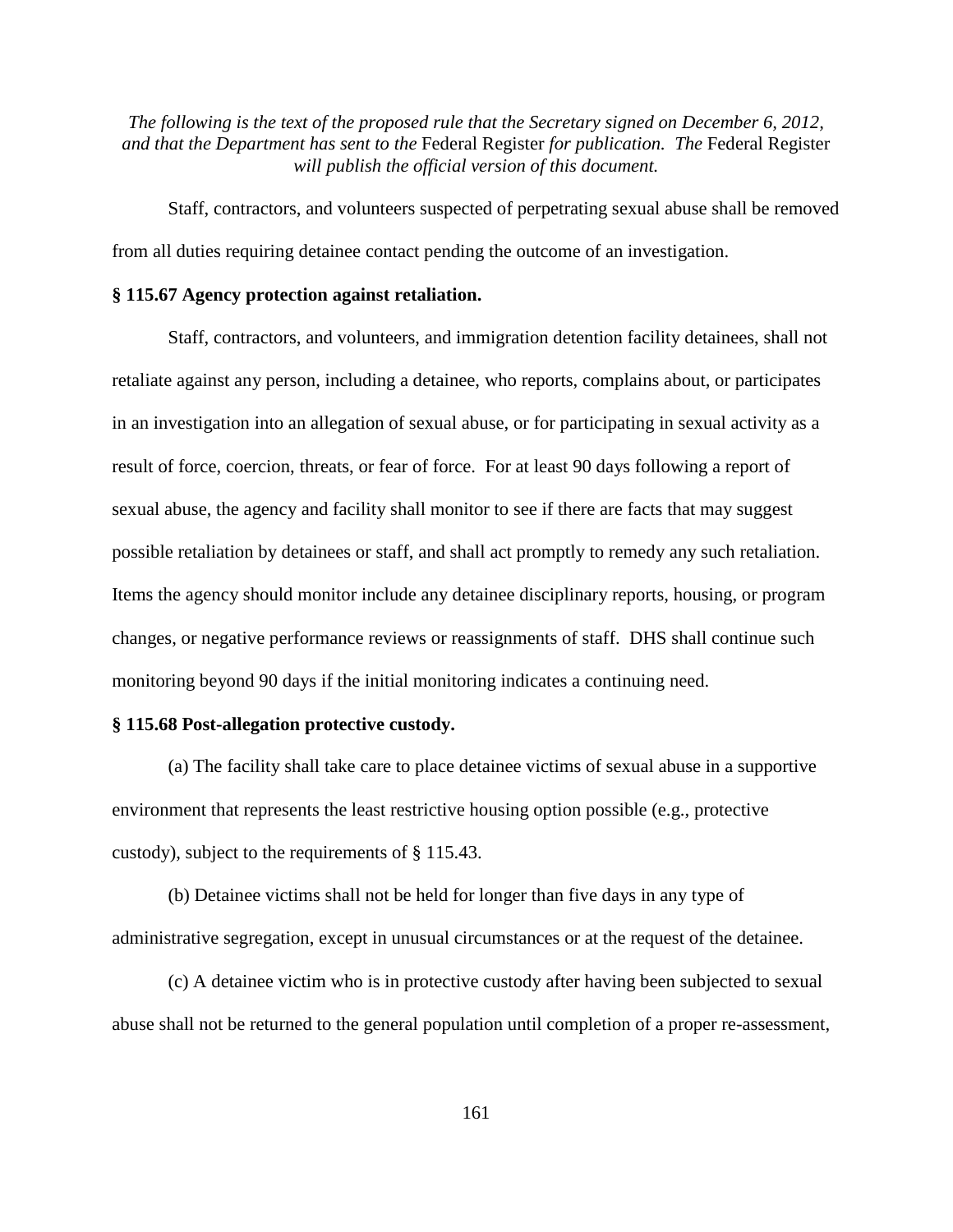taking into consideration any increased vulnerability of the detainee as a result of the sexual abuse.

#### **Investigations**

## **§ 115.71 Criminal and administrative investigations.**

(a) If the facility has responsibility for investigating allegations of sexual abuse, all investigations into alleged sexual abuse must be prompt, thorough, objective, and conducted by specially trained, qualified investigators.

(b) Upon conclusion of a criminal investigation where the allegation was substantiated, an administrative investigation shall be conducted. Upon conclusion of a criminal investigation where the allegation was unsubstantiated, the facility shall review any available completed criminal investigation reports to determine whether an administrative investigation is necessary or appropriate. Administrative investigations shall be conducted after consultation with the appropriate investigative office within DHS, and the assigned criminal investigative entity.

(c) The facility shall develop written procedures for administrative investigations, including provisions requiring:

(1) preservation of direct and circumstantial evidence, including any available physical and DNA evidence and any available electronic monitoring data;

(2) interviewing alleged victims, suspected perpetrators, and witnesses;

(3) reviewing prior complaints and reports of sexual abuse involving the suspected perpetrator;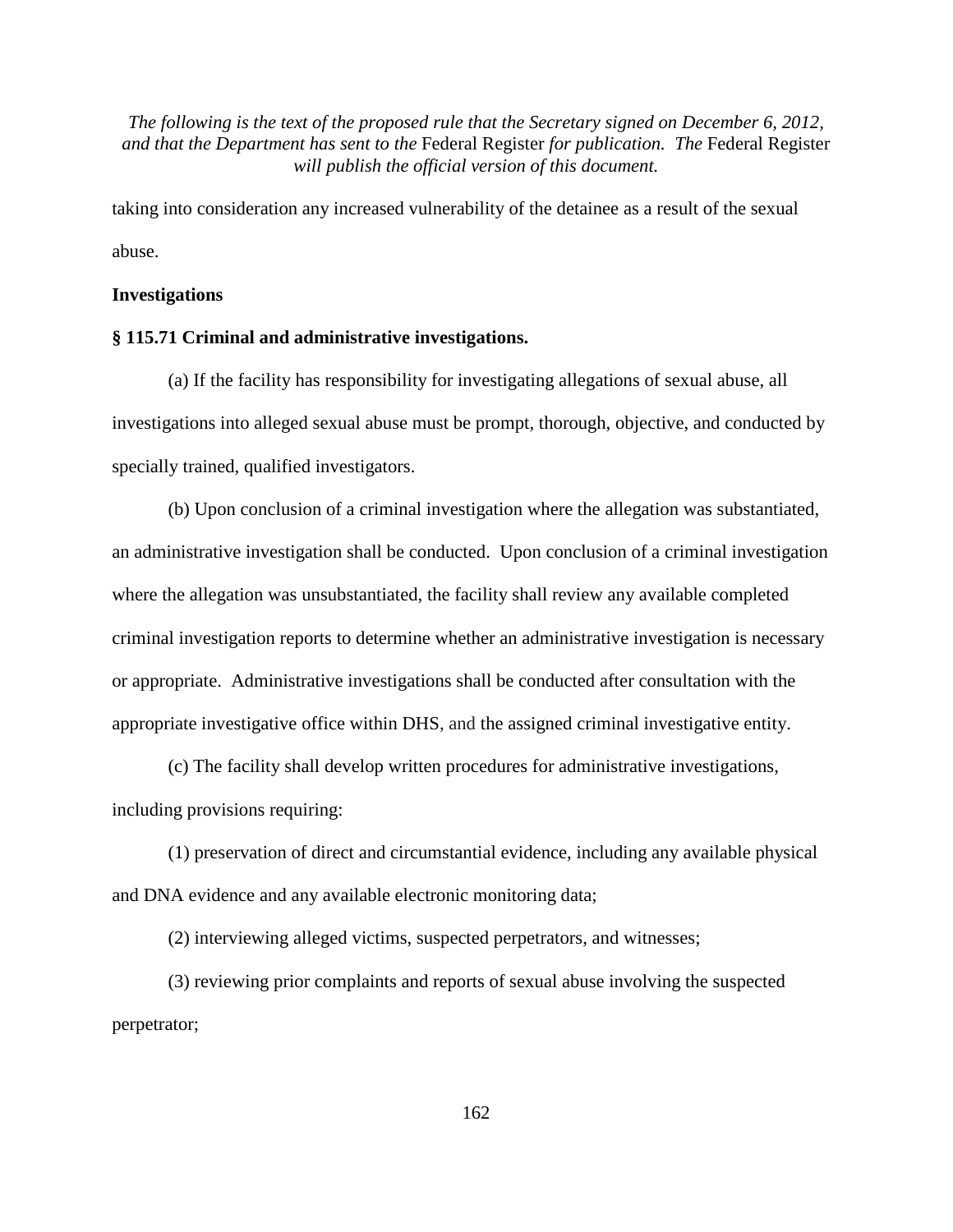(4) assessment of the credibility of an alleged victim, suspect, or witness, without regard to the individual's status as detainee, staff, or employee, and without requiring any detainee who alleges sexual abuse to submit to a polygraph;

(5) an effort to determine whether actions or failures to act at the facility contributed to the abuse; and

(6) documentation of each investigation by written report, which shall include a description of the physical and testimonial evidence, the reasoning behind credibility assessments, and investigative facts and findings; and

(7) retention of such reports for as long as the alleged abuser is detained or employed by the agency or facility, plus five years.

Such procedures shall govern the coordination and sequencing of the two types of investigations, in accordance with paragraph (b) of this section, to ensure that the criminal investigation is not compromised by an internal administrative investigation.

(d) The agency shall review and approve the facility policy and procedures for coordination and conduct of internal administrative investigations with the assigned criminal investigative entity to ensure non-interference with criminal investigations.

(e) The departure of the alleged abuser or victim from the employment or control of the facility or agency shall not provide a basis for terminating an investigation.

(f) When outside agencies investigate sexual abuse, the facility shall cooperate with outside investigators and shall endeavor to remain informed about the progress of the investigation.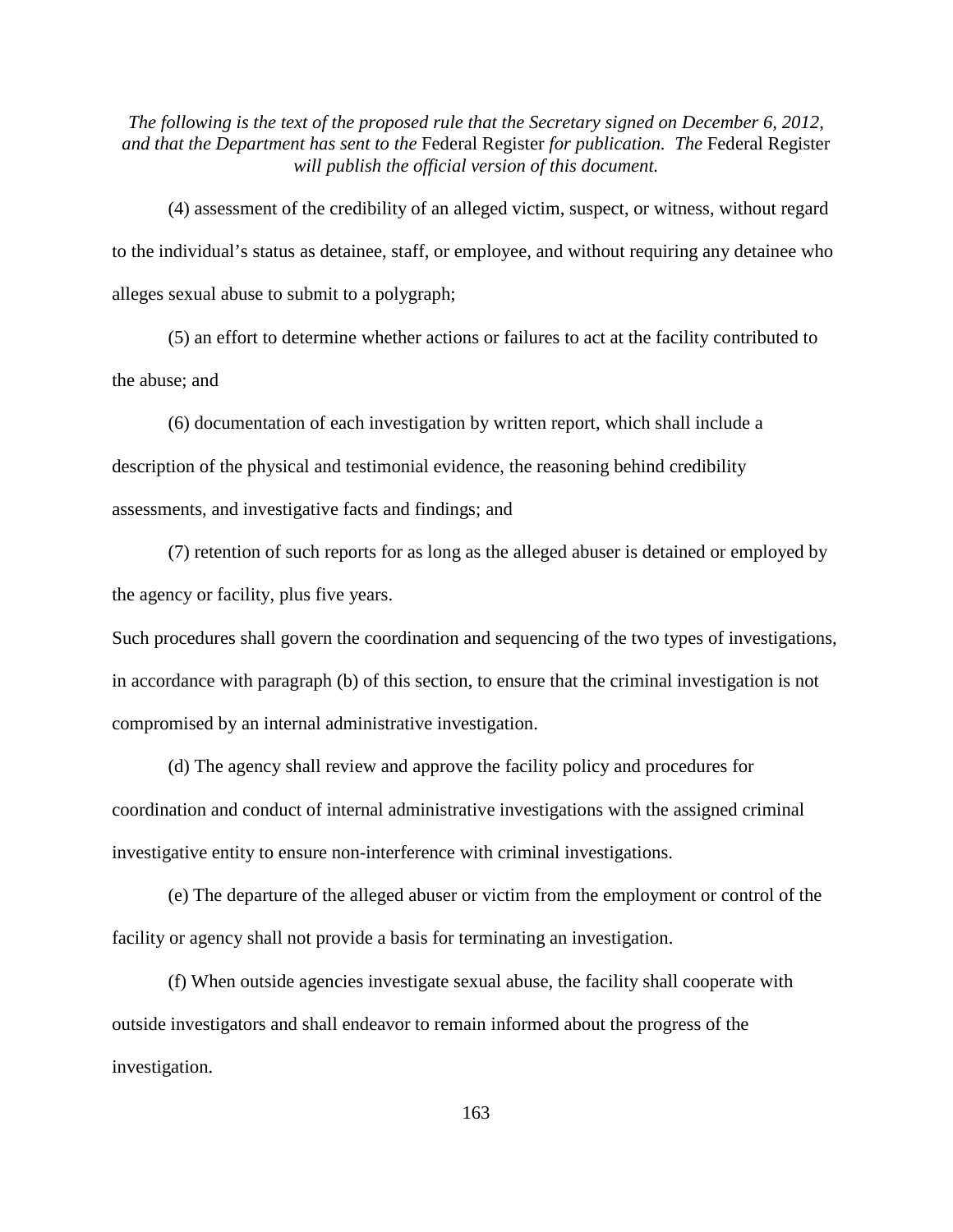## **§ 115.72 Evidentiary standard for administrative investigations.**

When an administrative investigation is undertaken, the agency shall impose no standard higher than a preponderance of the evidence in determining whether allegations of sexual abuse are substantiated.

## **§ 115.73 Reporting to detainees.**

The agency shall, when the detainee is still in immigration detention, or where otherwise feasible, following an investigation into a detainee's allegation of sexual abuse, notify the detainee as to the result of the investigation and any responsive action taken.

#### **Discipline**

#### **§ 115.76 Disciplinary sanctions for staff.**

(a) Staff shall be subject to disciplinary or adverse action up to and including removal from their position and the Federal service for substantiated allegations of sexual abuse or for violating agency or facility sexual abuse policies.

(b) The agency shall review and approve facility policies and procedures regarding disciplinary or adverse actions for staff and shall ensure that the facility policy and procedures specify disciplinary or adverse actions for staff, up to and including removal from their position and from the Federal service, when there is a substantiated allegation of sexual abuse, or when there has been a violation of agency sexual abuse rules, policies, or standards. Removal from their position and from the Federal service is the presumptive disciplinary sanction for staff who have engaged in or attempted or threatened to engage in sexual abuse, as defined under the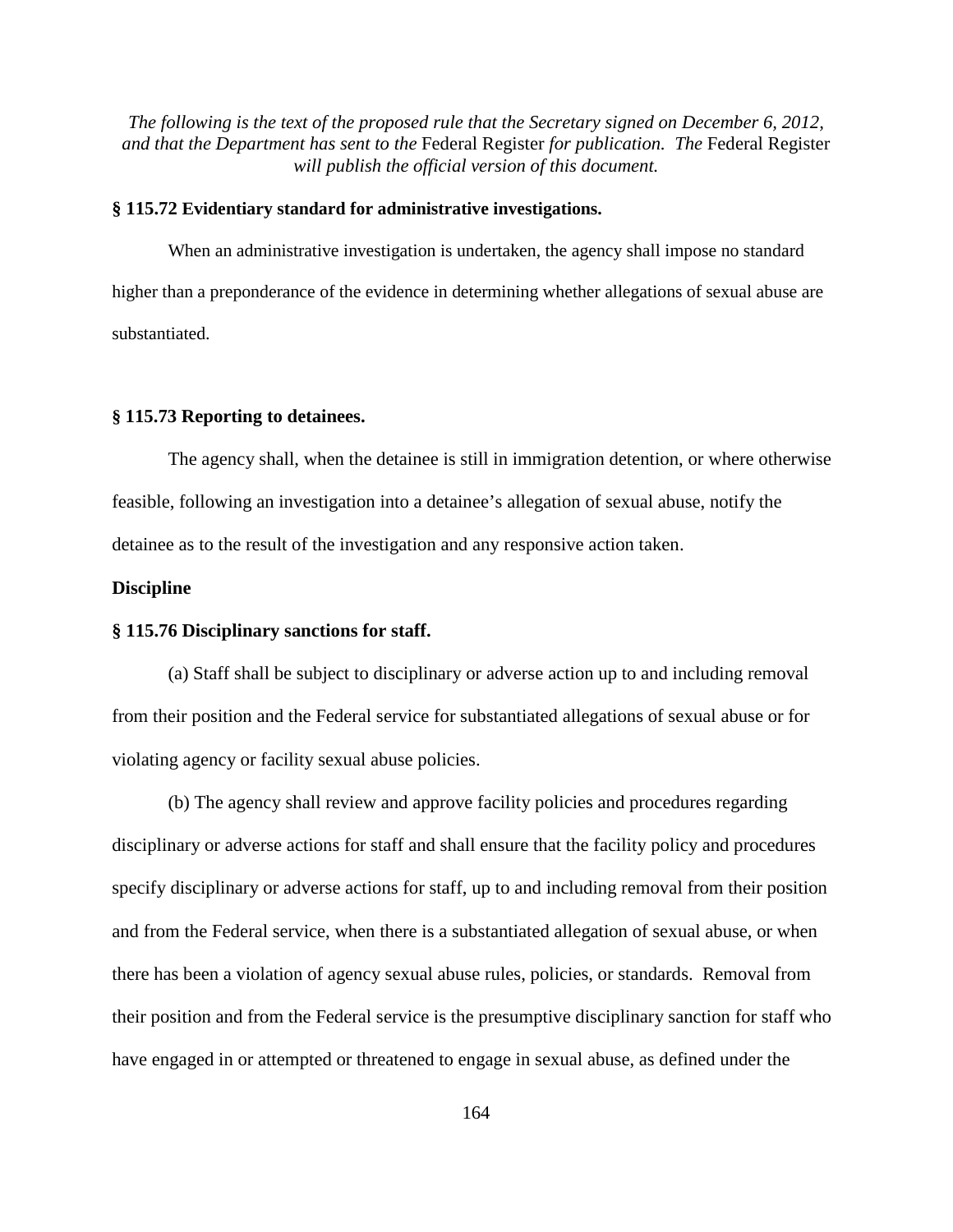definition of sexual abuse of a detainee by a staff member, contractor, or volunteer, paragraphs  $(1) - (4)$  and  $(7) - (8)$ .

(c) Each facility shall report all removals or resignations in lieu of removal for violations of agency or facility sexual abuse policies to appropriate law enforcement agencies, unless the activity was clearly not criminal.

(d) Each facility shall make reasonable efforts to report removals or resignations in lieu of removal for violations of agency or facility sexual abuse policies to any relevant licensing bodies, to the extent known.

## **§ 115.77 Corrective action for contractors and volunteers.**

(a) Any contractor or volunteer who has engaged in sexual abuse shall be prohibited from contact with detainees. Each facility shall make reasonable efforts to report to any relevant licensing body, to the extent known, incidents of substantiated sexual abuse by a contractor or volunteer. Such incidents shall also be reported to law enforcement agencies, unless the activity was clearly not criminal.

(b) Contractors and volunteers suspected of perpetrating sexual abuse shall be removed from all duties requiring detainee contact pending the outcome of an investigation.

(c) The facility shall take appropriate remedial measures, and shall consider whether to prohibit further contact with detainees by contractors or volunteers who have not engaged in sexual abuse, but have violated other provisions within these standards.

## **§ 115.78 Disciplinary sanctions for detainees.**

(a) Each facility shall subject a detainee to disciplinary sanctions pursuant to a formal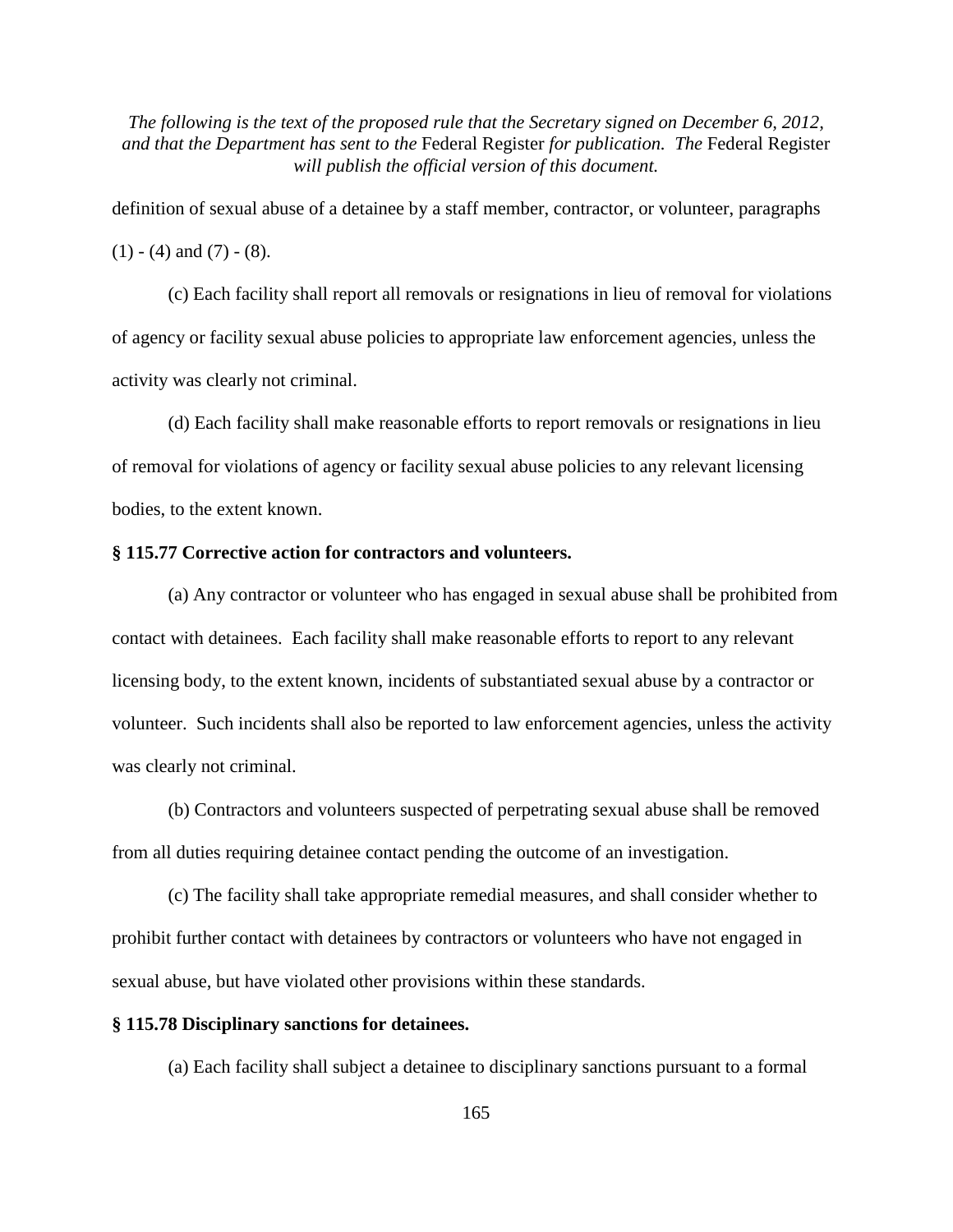disciplinary process following an administrative or criminal finding that the detainee engaged in sexual abuse.

(b) At all steps in the disciplinary process provided in paragraph (a), any sanctions imposed shall be commensurate with the severity of the committed prohibited act and intended to encourage the detainee to conform with rules and regulations in the future.

(c) Each facility holding detainees in custody shall have a detainee disciplinary system with progressive levels of reviews, appeals, procedures, and documentation procedure.

(d) The disciplinary process shall consider whether a detainee's mental disabilities or mental illness contributed to his or her behavior when determining what type of sanction, if any, should be imposed.

(e) The facility shall not discipline a detainee for sexual contact with staff unless there is a finding that the staff member did not consent to such contact.

(f) For the purpose of disciplinary action, a report of sexual abuse made in good faith based upon a reasonable belief that the alleged conduct occurred shall not constitute falsely reporting an incident or lying, even if an investigation does not establish evidence sufficient to substantiate the allegation.

## **Medical and Mental Care**

## **§ 115.81 Medical and mental health assessments; history of sexual abuse.**

(a) If the assessment pursuant to § 115.41 indicates that a detainee has experienced prior sexual victimization or perpetrated sexual abuse, staff shall ensure, subject to the circumstances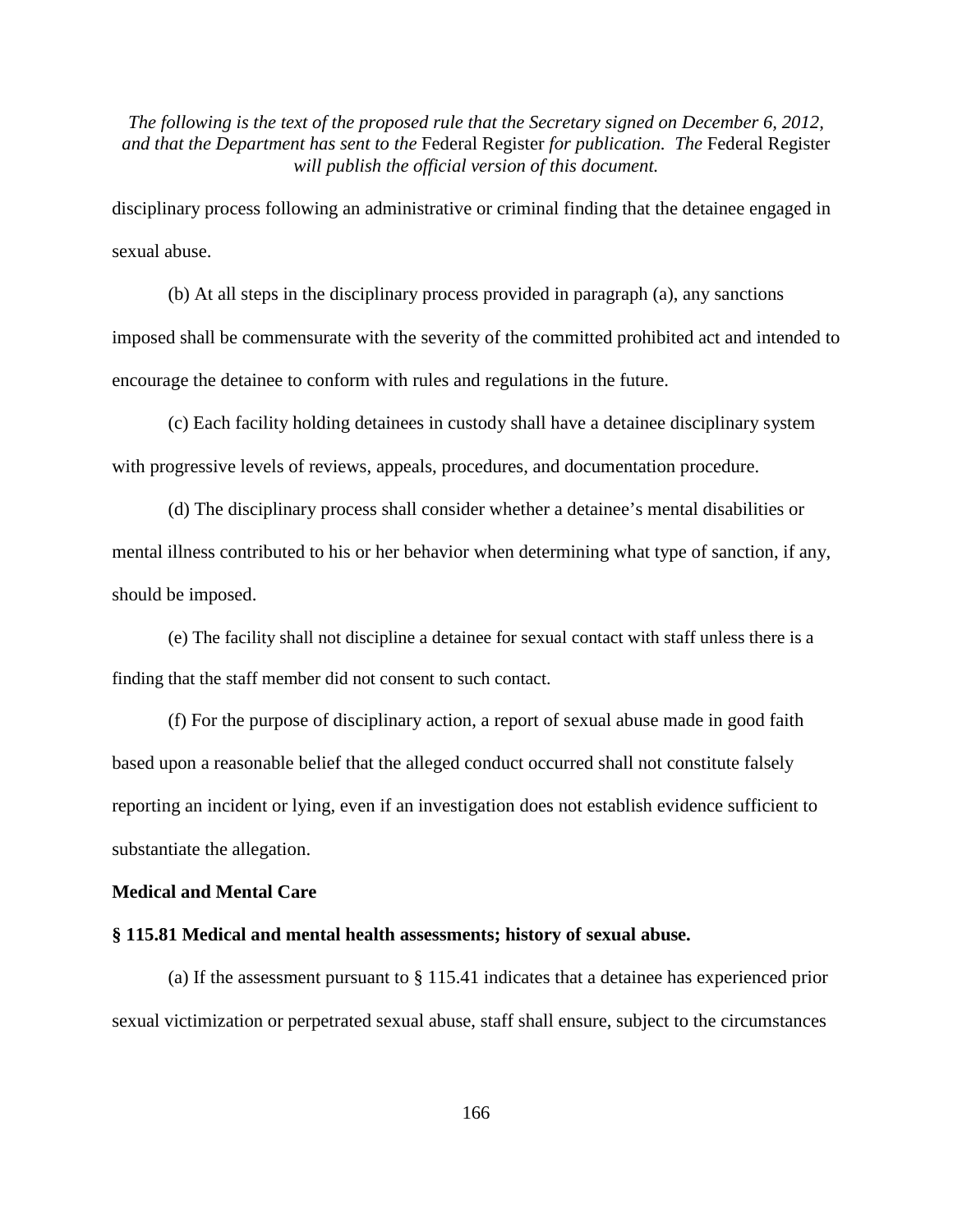surrounding the indication, that the detainee is immediately referred to a qualified medical or mental health practitioner for medical and/or mental health follow-up as appropriate.

(b) When a referral for medical follow-up is initiated, the detainee shall receive a health evaluation no later than two working days from the date of assessment.

(c) When a referral for mental health follow-up is initiated, the detainee shall receive a mental health evaluation no later than 72 hours after the referral.

#### **§ 115.82 Access to emergency medical and mental health services.**

(a) Detainee victims of sexual abuse in immigration detention facilities shall have timely, unimpeded access to emergency medical treatment and crisis intervention services, including emergency contraception and sexually transmitted infections prophylaxis, in accordance with professionally accepted standards of care, where appropriate under medical or mental health professional standards.

(b) Emergency medical treatment services provided to the victim shall be without financial cost and regardless of whether the victim names the abuser or cooperates with any investigation arising out of the incident.

## **§ 115.83 Ongoing medical and mental health care for sexual abuse victims and abusers.**

(a) Each facility shall offer medical and mental health evaluation and, as appropriate, treatment to all detainees who have been victimized by sexual abuse while in immigration detention.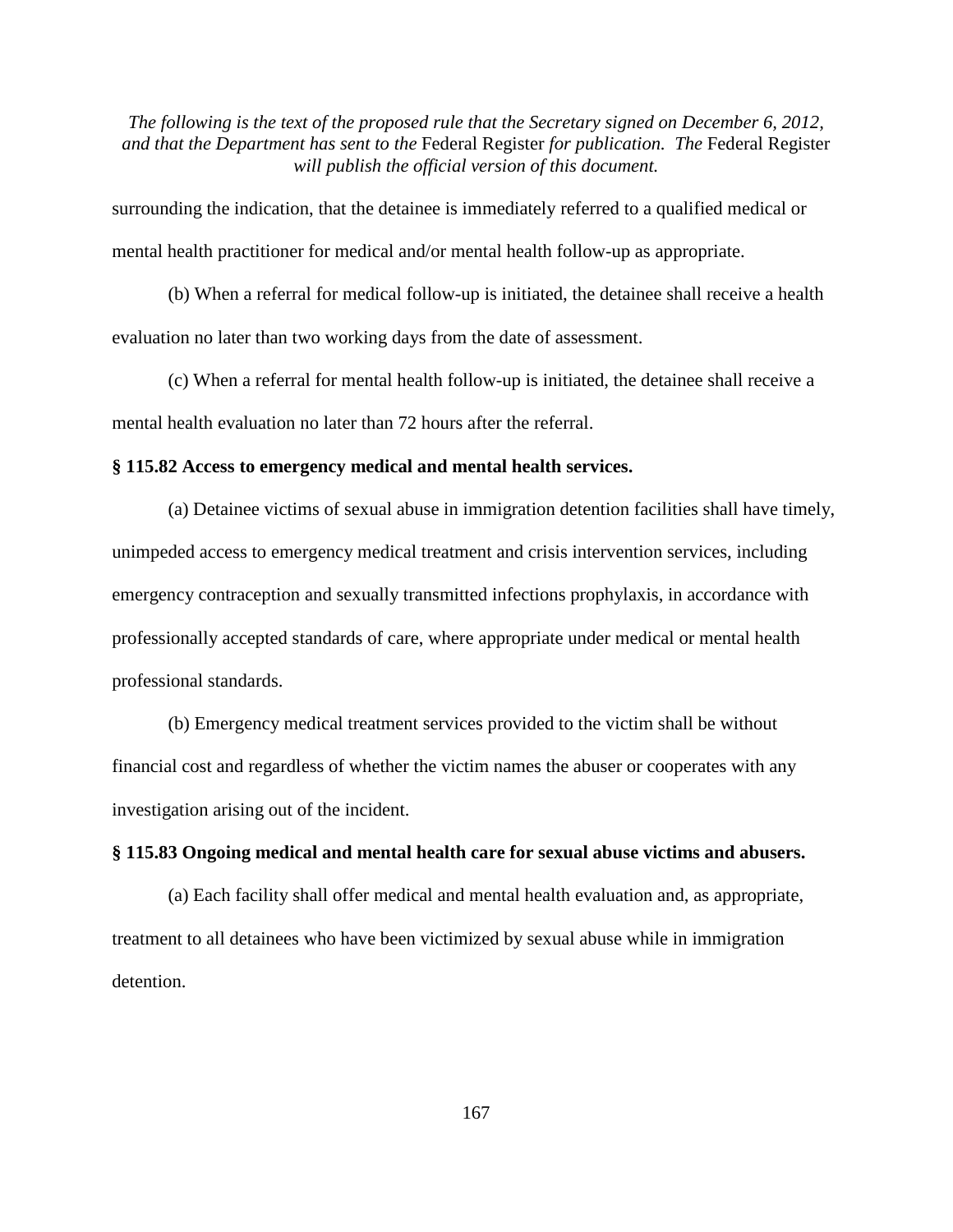(b) The evaluation and treatment of such victims shall include, as appropriate, follow-up services, treatment plans, and, when necessary, referrals for continued care following their transfer to, or placement in, other facilities, or their release from custody.

(c) The facility shall provide such victims with medical and mental health services consistent with the community level of care.

(d) Detainee victims of sexually abusive vaginal penetration by a male abuser while incarcerated shall be offered pregnancy tests. If pregnancy results from an instance of sexual abuse, the victim shall receive timely and comprehensive information about lawful pregnancyrelated medical services and timely access to all lawful pregnancy-related medical services.

(e) Detainee victims of sexual abuse while detained shall be offered tests for sexually transmitted infections as medically appropriate.

(f) Treatment services shall be provided to the victim without financial cost and regardless of whether the victim names the abuser or cooperates with any investigation arising out of the incident.

(g) The facility shall attempt to conduct a mental health evaluation of all known detaineeon-detainee abusers within 60 days of learning of such abuse history and offer treatment when deemed appropriate by mental health practitioners.

### **Data Collection and Review**

#### **§ 115.86 Sexual abuse incident reviews.**

(a) Each facility shall conduct a sexual abuse incident review at the conclusion of every investigation of sexual abuse and, where the allegation was not determined to be unfounded,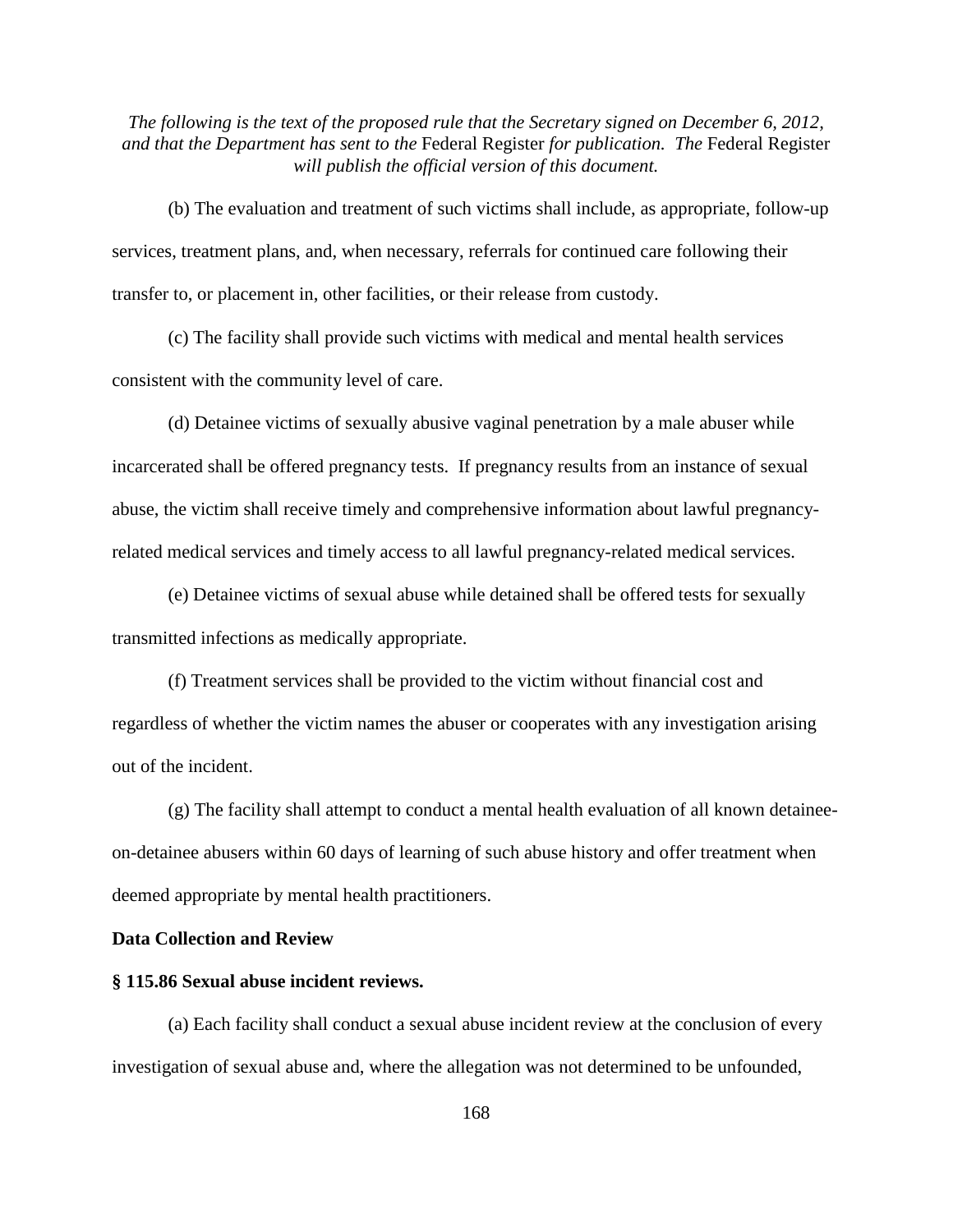prepare a written report recommending whether the allegation or investigation indicates that a change in policy or practice could better prevent, detect, or respond to sexual abuse. The facility shall implement the recommendations for improvement, or shall document its reasons for not doing so in a written response. Both the report and response shall be forwarded to the agency PSA Coordinator.

(b) Each facility shall conduct an annual review of all sexual abuse investigations and resulting incident reviews to assess and improve sexual abuse intervention, prevention and response efforts. The results and findings of the annual review shall be provided to the agency PSA Coordinator.

#### **§ 115.87 Data collection.**

(a) Each facility shall maintain all case records associated with claims of sexual abuse, including incident reports, investigative reports, offender information, case disposition, medical and counseling evaluation findings, and recommendations for post-release treatment, if necessary, and/or counseling in accordance with these standards and applicable agency policies, and in accordance with established schedules. The DHS Office of Inspector General shall maintain the official investigative file related to claims of sexual abuse investigated by the DHS Office of Inspector General.

(b) On an ongoing basis, the PSA Coordinator shall work with relevant facility PSA Compliance Managers and DHS entities to share data regarding effective agency response methods to sexual abuse.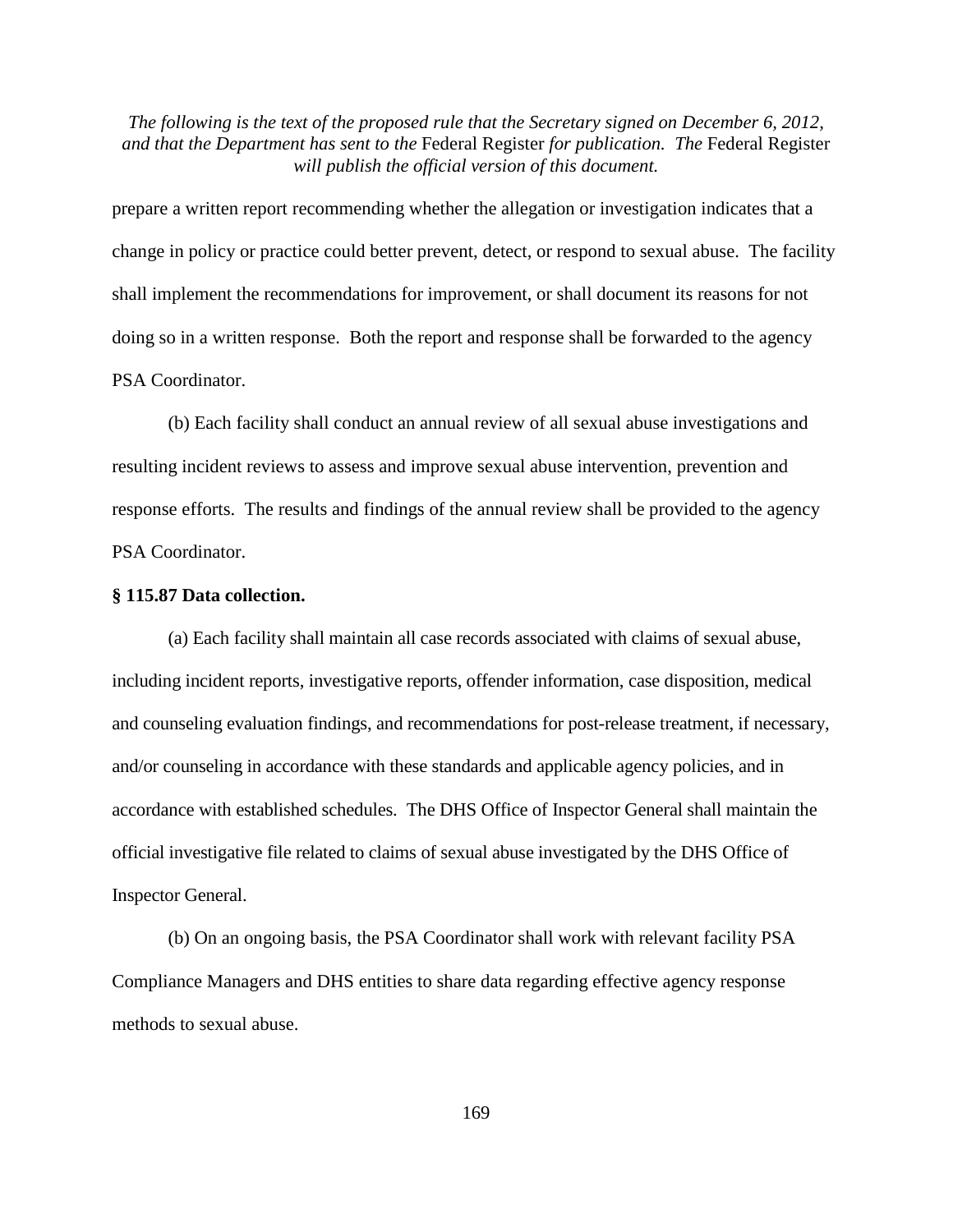(c) On a regular basis, the PSA Coordinator shall prepare a report for ICE leadership compiling information received about all incidents or allegations of sexual abuse of detainees in immigration detention during the period covered by the report, as well as ongoing investigations and other pending cases.

(d) On an annual basis, the PSA Coordinator shall aggregate, in a manner that will facilitate the agency's ability to detect possible patterns and help prevent future incidents, the incident-based sexual abuse data, including the number of reported sexual abuse allegations determined to be substantiated, unsubstantiated, or unfounded, or for which investigation is ongoing, and for each incident found to be substantiated, information concerning:

(1) the date, time, location, and nature of the incident;

(2) the demographic background of the victim and perpetrator (including citizenship, age, and gender);

(3) the reporting timeline for the incident (including the name of individual who reported the incident, and the date and time the report was received);

(4) any injuries sustained by the victim;

(5) post-report follow up responses and action taken by the facility (e.g., housing placement/custody classification, medical examination, mental health counseling, etc.); and

(6) any sanctions imposed on the perpetrator.

(e) Upon request, the agency shall provide all data described in this section from the previous calendar year to the Office for Civil Rights and Civil Liberties no later than June 30.

#### **§ 115.88 Data review for corrective action.**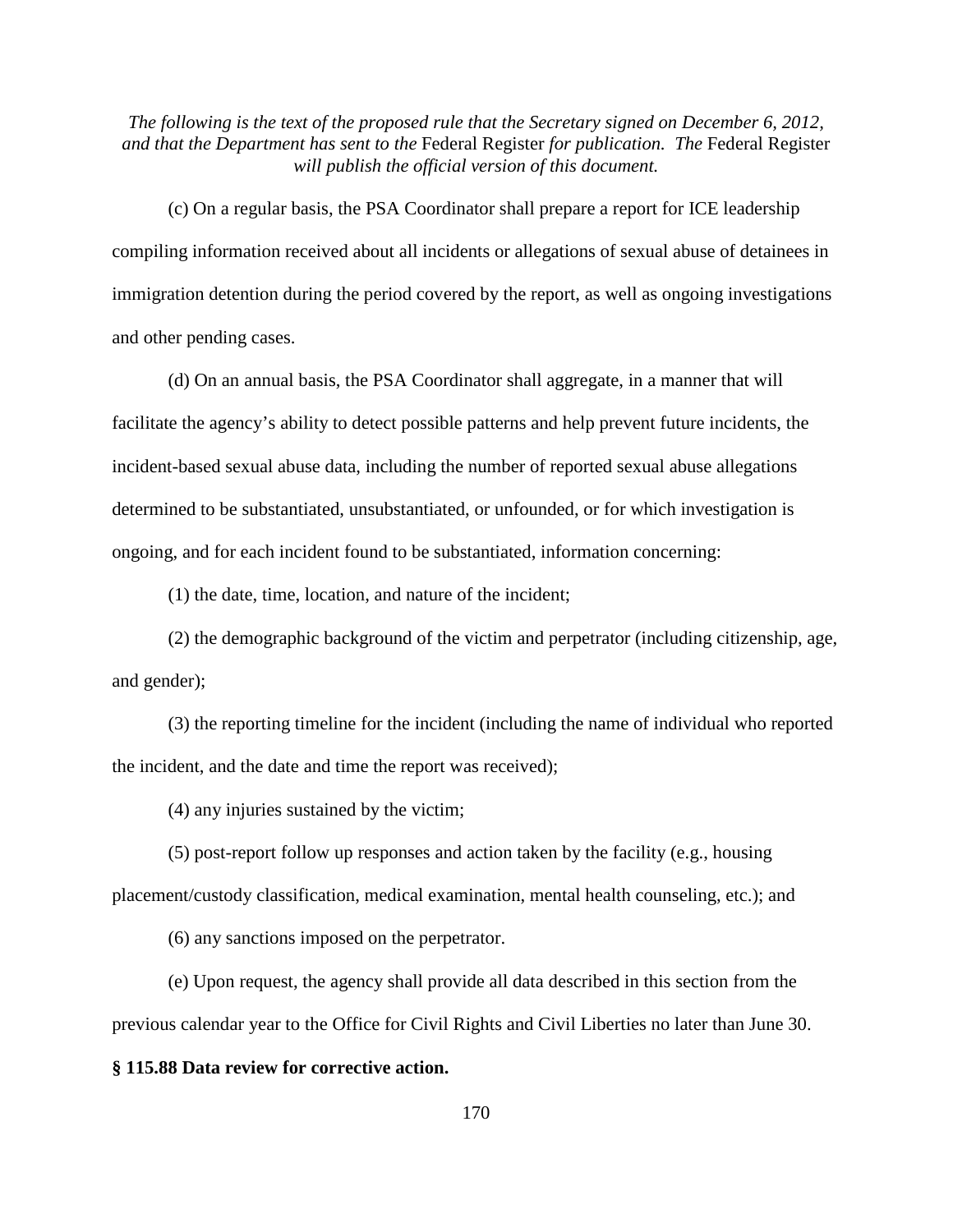(a) The agency shall review data collected and aggregated pursuant to § 115.87 in order to assess and improve the effectiveness of its sexual abuse prevention, detection, and response policies, practices, and training, including by:

(1) identifying problem areas;

(2) taking corrective action on an ongoing basis; and

(3) preparing an annual report of its findings and corrective actions for each immigration detention facility, as well as the agency as a whole.

(b) Such report shall include a comparison of the current year's data and corrective actions with those from prior years and shall provide an assessment of the agency's progress in preventing, detecting, and responding to sexual abuse.

(c) The agency's report shall be approved by the agency head and made readily available to the public through its website.

(d) The agency may redact specific material from the reports, when appropriate for safety or security, but must indicate the nature of the material redacted.

# **§ 115.89 Data storage, publication, and destruction.**

(a) The agency shall ensure that data collected pursuant to § 115.87 are securely retained in accordance with agency record retention policies and the agency protocol regarding investigation of allegations.

(b) The agency shall make all aggregated sexual abuse data from immigration detention facilities under its direct control and from any private agencies with which it contracts available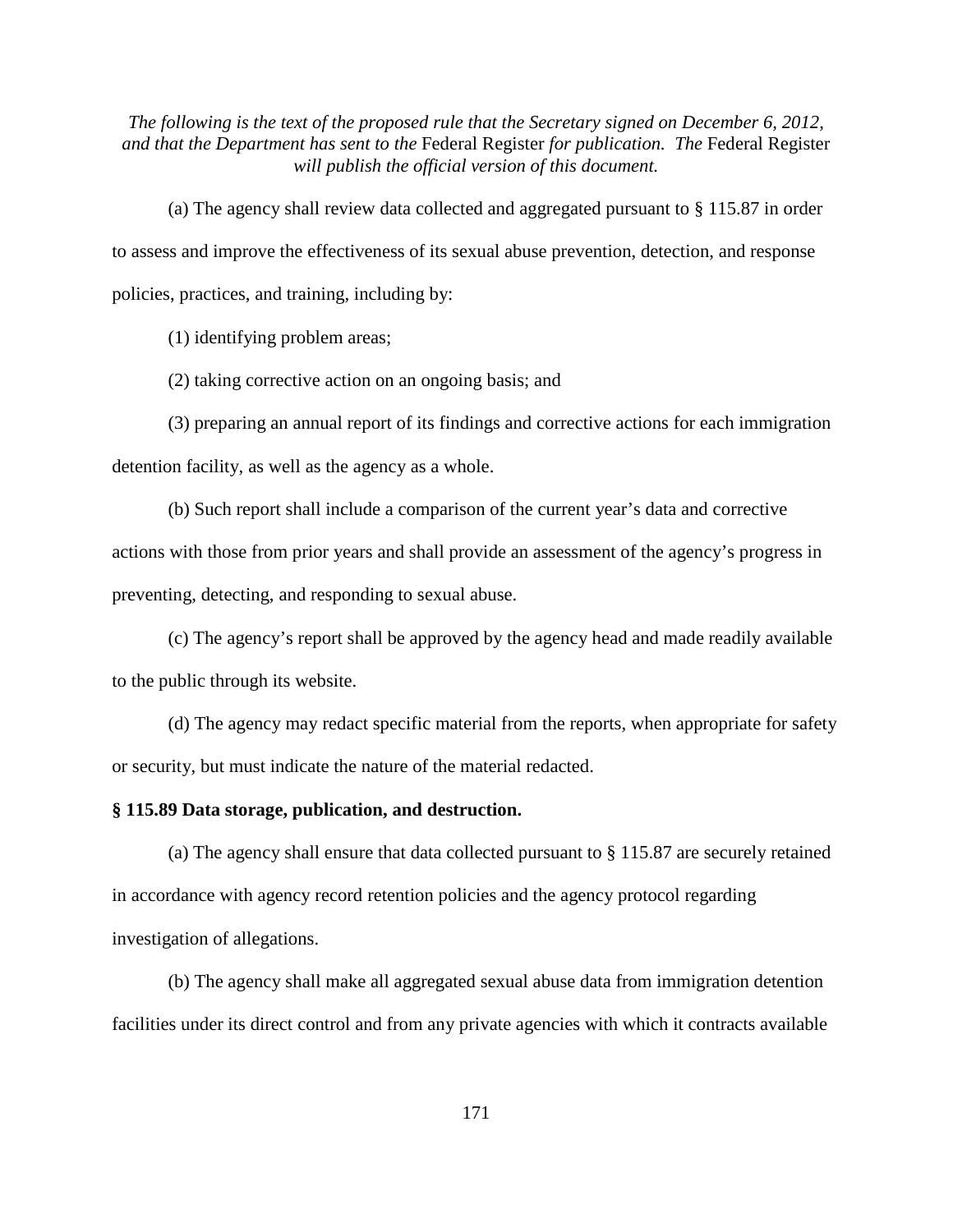to the public at least annually on its website consistent with existing agency information disclosure policies and processes.

(c) Before making aggregated sexual abuse data publicly available, the agency shall remove all personal identifiers.

#### **Audits and Compliance**

#### **§ 115.93 Audits of standards.**

(a) During the three-year period starting on **[INSERT DATE ONE YEAR PLUS 60 DAYS AFTER EFFECTIVE DATE OF THE STANDARDS]**, and during each three-year period thereafter, the agency shall ensure that each of its immigration detention facilities is audited at least once.

(b) The agency may request an expedited audit if the agency has reason to believe that a particular facility may be experiencing problems relating to sexual abuse. The recommendation may also include referrals to resources that may assist the agency with PREA-related issues.

(c) Audits under this section shall be conducted pursuant to §§ 115. 201–205 of Subpart C.

(d) Audits under this section shall be coordinated by the agency with the DHS Office for

Civil Rights and Civil Liberties.

#### **Additional Provisions in Agency Policies**

#### **§ 115.95 Additional provisions in agency policies.**

The regulations in Subpart A establish minimum requirements for agencies and facilities. Agency and facility policies may include additional requirements.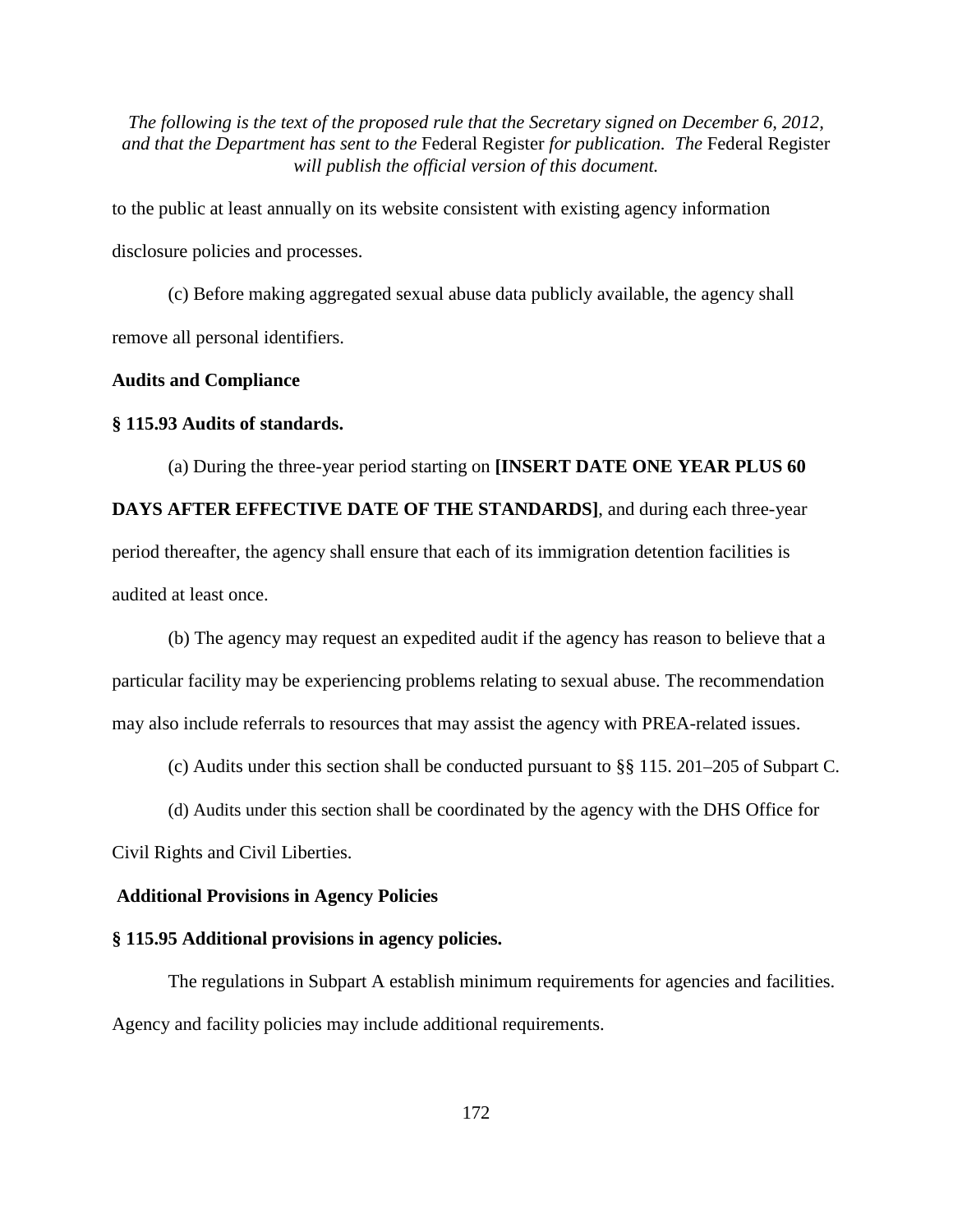#### **Subpart B – Standards for DHS Holding Facilities.**

## **Coverage**

## **§ 115.110 Coverage of DHS holding facilities.**

Subpart B covers all DHS holding facilities. Standards found in Subpart A of this Part are not applicable to DHS facilities except ICE immigration detention facilities.

#### **Prevention Planning**

#### **§ 115.111 Zero tolerance of sexual abuse; Prevention of Sexual Abuse Coordinator.**

(a) The agency shall have a written policy mandating zero tolerance toward all forms of sexual abuse and outlining the agency's approach to preventing, detecting, and responding to such conduct.

(b**)** The agency shall employ or designate an upper-level, agency-wide PSA Coordinator with sufficient time and authority to develop, implement, and oversee agency efforts to comply with these standards in all of its holding facilities.

#### **§ 115.112 Contracting with non-DHS entities for the confinement of detainees.**

(a) An agency that contracts for the confinement of detainees in holding facilities operated by non-DHS private or public agencies or other entities, including other government agencies, shall include in any new contracts or contract renewals the entity's obligation to adopt and comply with these standards.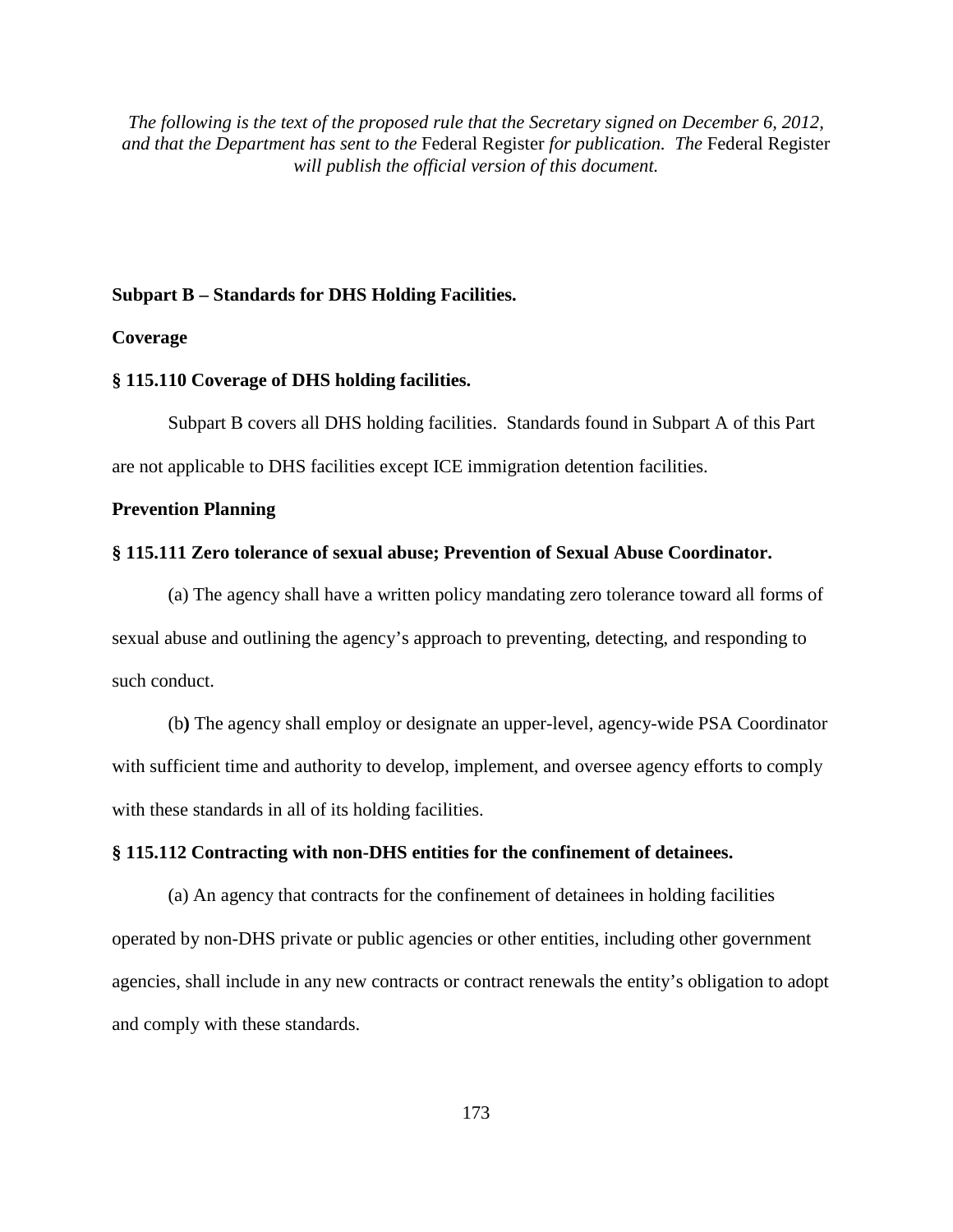(b) Any new contracts or contract renewals shall provide for agency contract monitoring to ensure that the contractor is complying with these standards.

(c) To the extent an agency contracts for confinement of holding facility detainees, all rules in this subpart that apply to the agency shall apply to the contractor, and all rules that apply to staff or employees shall apply to contractor staff.

# **§ 115.113 Detainee supervision and monitoring.**

(a) The agency shall ensure that each facility maintains sufficient supervision of detainees, including through appropriate staffing levels and, where applicable, video monitoring, to protect detainees against sexual abuse.

(b) The agency shall develop and document comprehensive detainee supervision guidelines to determine and meet each facility's detainee supervision needs, and shall review those supervision guidelines and their application at each facility at least annually.

(c) In determining adequate levels of detainee supervision and determining the need for video monitoring, agencies shall take into consideration the physical layout of each holding facility, the composition of the detainee population, the prevalence of substantiated and unsubstantiated incidents of sexual abuse, the findings and recommendations of sexual abuse incident review reports, and any other relevant factors, including but not limited to the length of time detainees spend in agency custody.

#### **§ 115.114 Juvenile and family detainees.**

(a) In general, juveniles shall be detained in the least restrictive setting appropriate to the juvenile's age and special needs, provided that such setting is consistent with the need to protect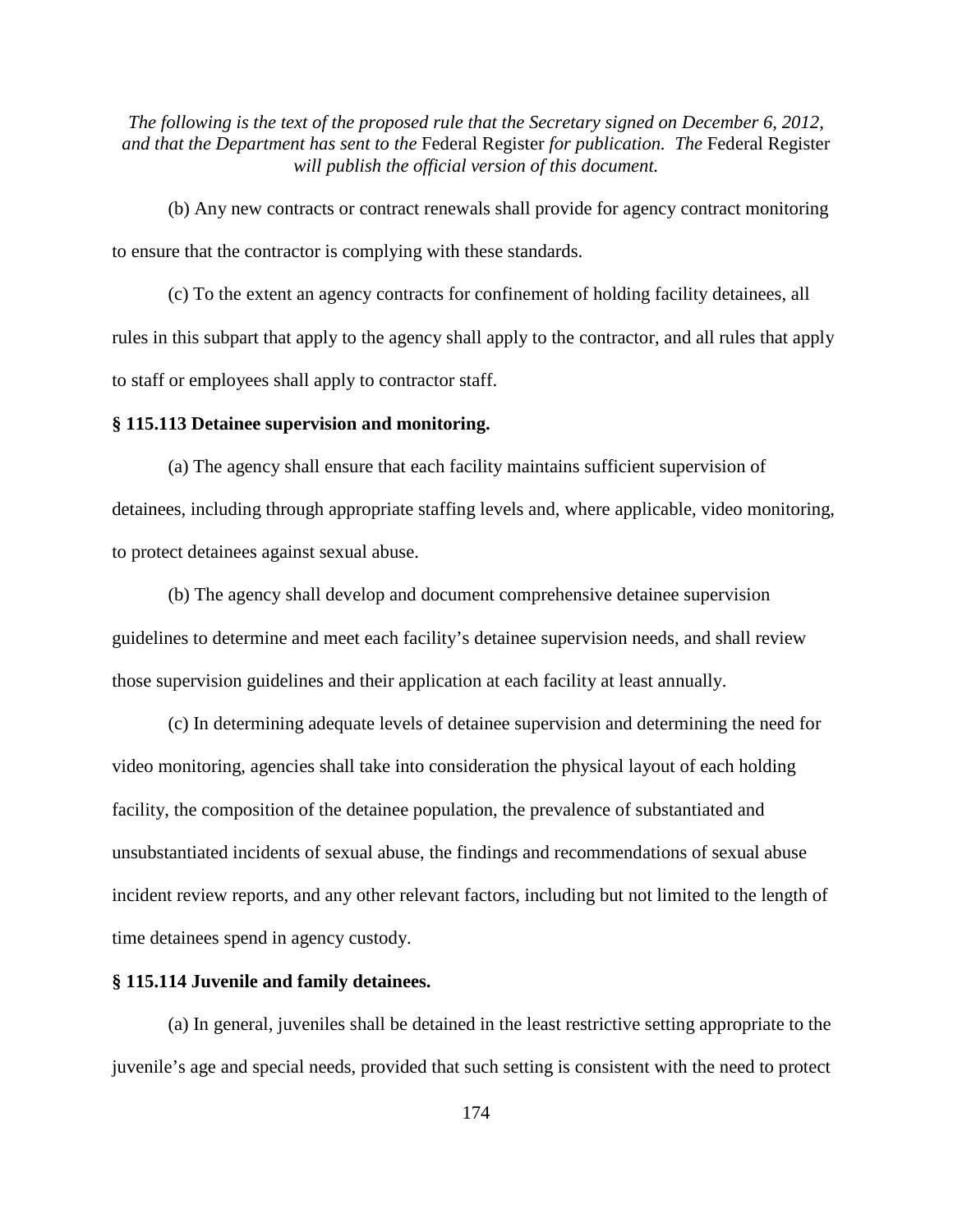the juvenile's well-being and that of others, as well as with any other laws, regulations, or legal requirements.

(b) Unaccompanied juveniles shall be held separately from adult detainees.

## **§ 115.115 Limits to cross-gender viewing and searches.**

(a) Searches may be necessary to ensure the safety of officers, civilians and detainees; to detect and secure evidence of criminal activity; and to promote security, safety, and related interests at DHS holding facilities.

(b) Cross-gender strip searches or cross-gender visual body cavity searches shall not be conducted except in exigent circumstances, including consideration of officer safety, or when performed by medical practitioners. An agency shall not conduct visual body cavity searches of juveniles and, instead, shall refer all such body cavity searches of juveniles to a medical practitioner.

(c) All strip searches and visual body cavity searches shall be documented.

(d) The agency shall implement policies and procedures that enable detainees to shower (where showers are available), perform bodily functions, and change clothing without being viewed by staff of the opposite gender, except in exigent circumstances or when such viewing is incidental to routine cell checks or is otherwise appropriate in connection with a medical examination or monitored bowel movement under medical supervision. Such policies and procedures shall require staff of the opposite gender to announce their presence when entering an area where detainees are likely to be showering, performing bodily functions, or changing clothing.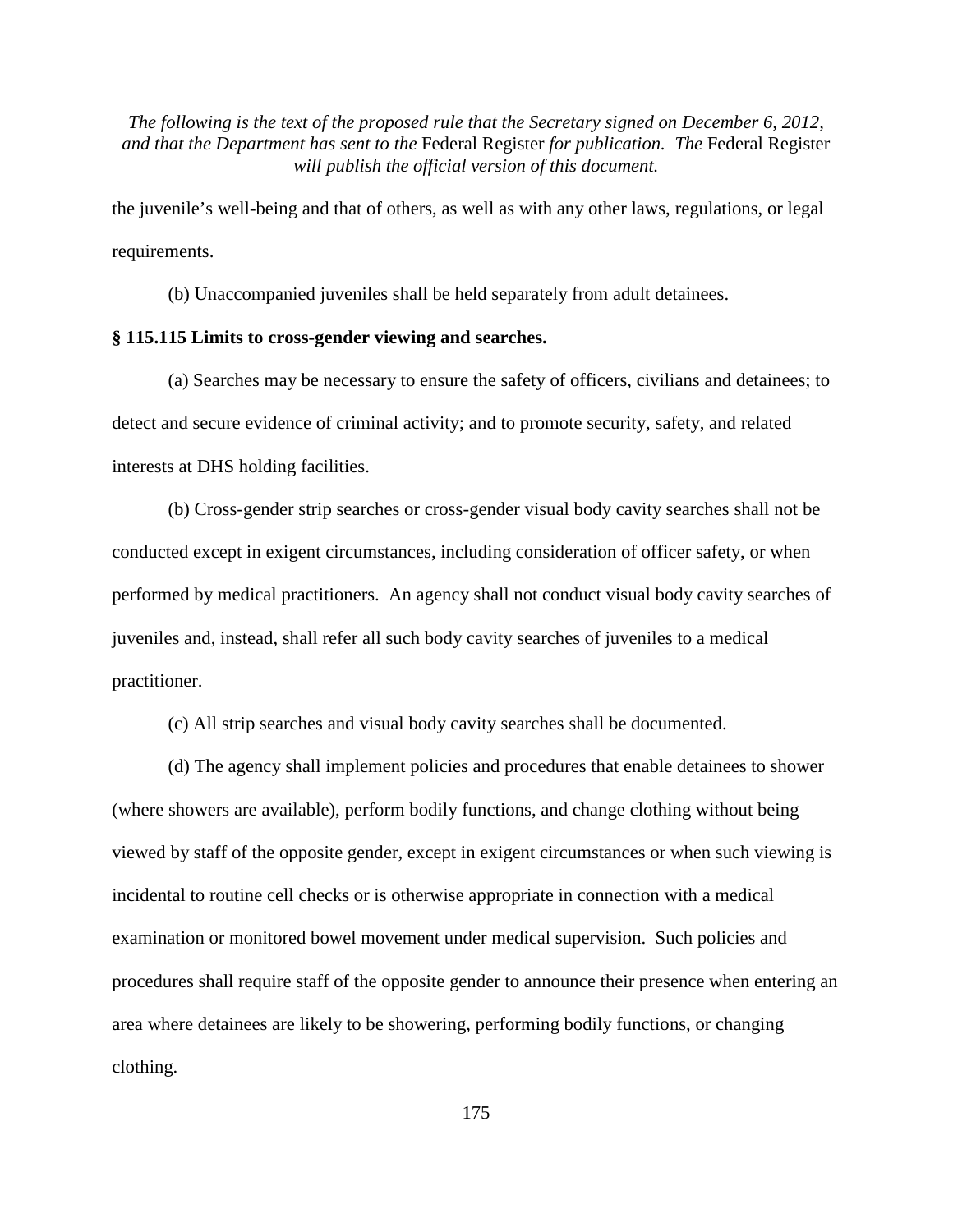(e) The agency and facility shall not search or physically examine a detainee for the sole purpose of determining the detainee's gender. If the detainee's gender is unknown, it may be determined during conversations with the detainee, by reviewing medical records (if available), or, if necessary, learning that information as part of a broader medical examination conducted in private, by a medical practitioner.

(f) The agency shall train law enforcement staff in proper procedures for conducting patdown searches, including cross-gender pat-down searches and searches of transgender and intersex detainees. All pat-down searches shall be conducted in a professional and respectful manner, and in the least intrusive manner possible, consistent with security needs and existing agency policy, including consideration of officer safety.

# **§ 115.116 Accommodating detainees with disabilities and detainees who are limited English proficient.**

(a) The agency shall take appropriate steps to ensure that detainees with disabilities (including, for example, detainees who are deaf or hard of hearing, those who are blind or have low vision, or those who have intellectual, psychiatric, or speech disabilities), have an equal opportunity to participate in or benefit from all aspects of the agency's efforts to prevent, detect, and respond to sexual abuse. Such steps shall include, when necessary to ensure effective communication with detainees who are deaf or hard of hearing, providing access to in-person, telephonic, or video interpretive services that enable effective, accurate, and impartial interpretation, both receptively and expressively, using any necessary specialized vocabulary. In addition, the agency shall ensure that any written materials related to sexual abuse are provided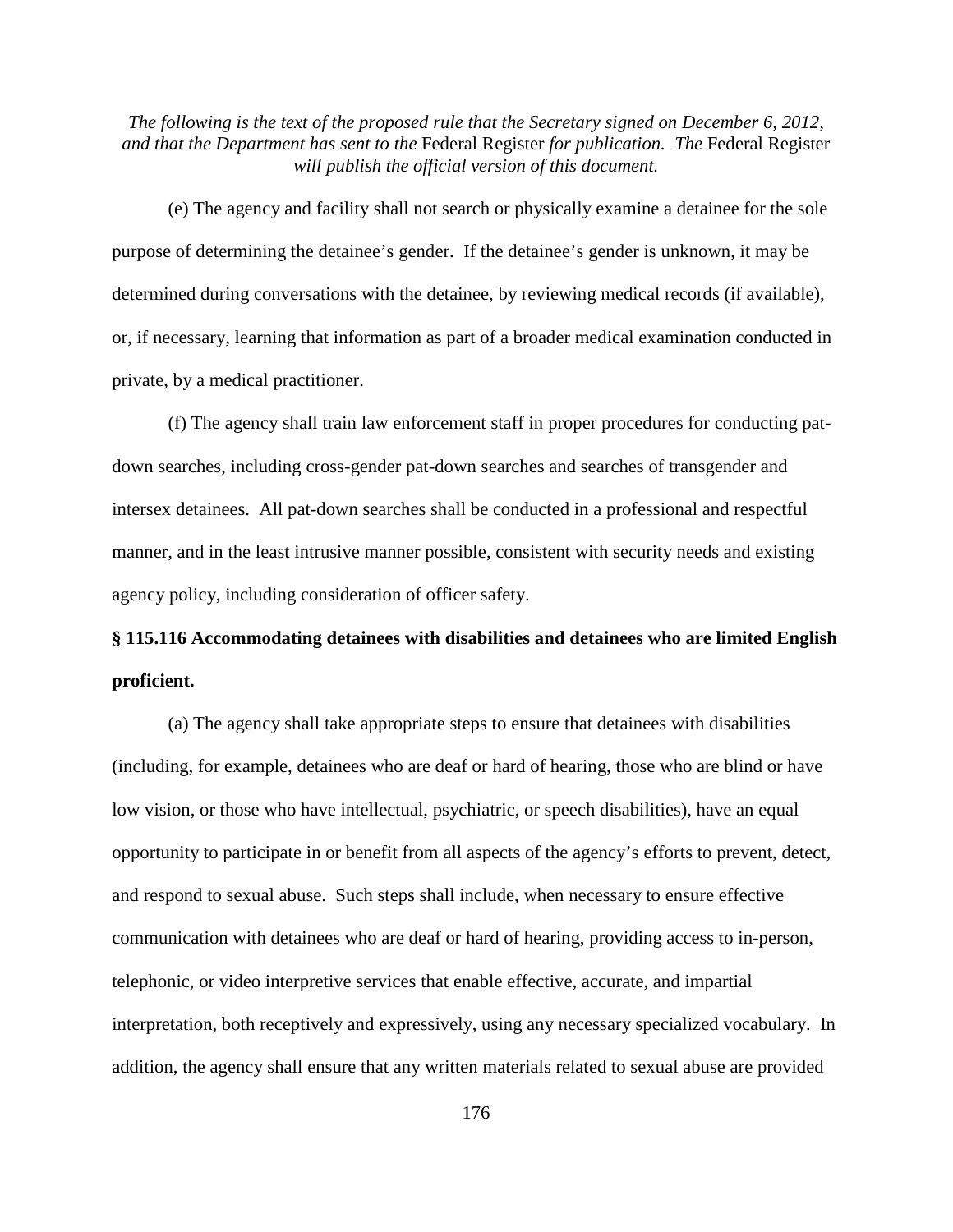in formats or through methods that ensure effective communication with detainees with disabilities, including detainees who have intellectual disabilities, limited reading skills, or who are blind or have low vision. An agency is not required to take actions that it can demonstrate would result in a fundamental alteration in the nature of a service, program, or activity, or in undue financial and administrative burdens, as those terms are used in regulations promulgated under title II of the Americans with Disabilities Act, 28 CFR 35.164.

(b) The agency shall take reasonable steps to ensure meaningful access to all aspects of the agency's efforts to prevent, detect, and respond to sexual abuse to detainees who are limited English proficient, including steps to provide in-person or telephonic interpretive services that enable effective, accurate, and impartial interpretation, both receptively and expressively, using any necessary specialized vocabulary.

(c) In matters relating to allegations of sexual abuse, the agency shall provide in-person or telephonic interpretation services that enable effective, accurate, and impartial interpretation, by someone other than another detainee, unless the detainee expresses a preference for a detainee interpreter, and the agency determines that such interpretation is appropriate. The provision of interpreter services by minors, alleged abusers, detainees who witnessed the alleged abuse, and detainees who have a significant relationship with the alleged abuser is not appropriate in matters relating to allegations of sexual abuse is not appropriate in matters relating to allegations of sexual abuse.

#### **§ 115.117 Hiring and promotion decisions.**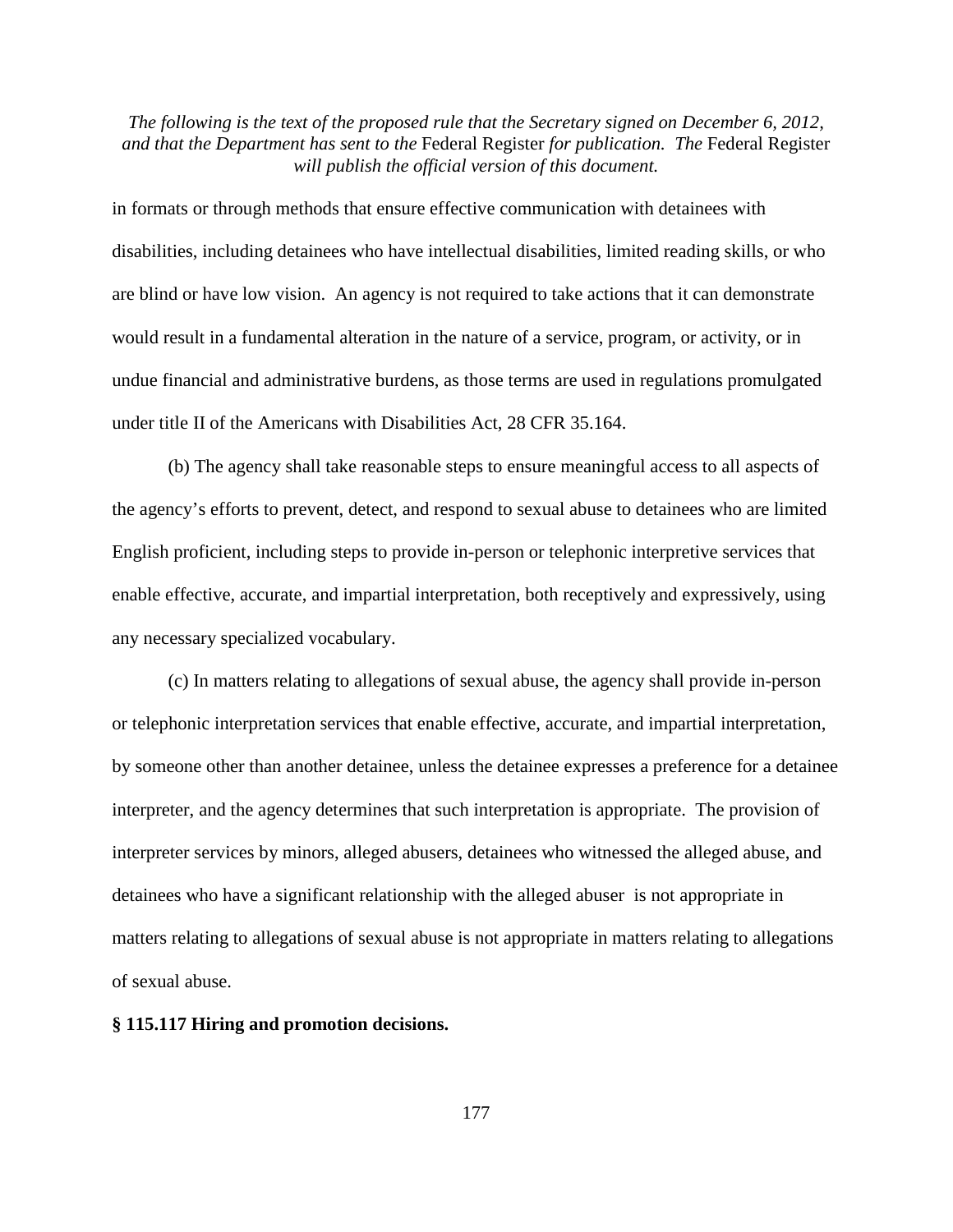(a) The agency shall not hire or promote anyone who may have contact with detainees, and shall not enlist the services of any contractor or volunteer who may have contact with detainees, who has engaged in sexual abuse in a prison, jail, holding facility, community confinement facility, juvenile facility, or other institution (as defined in 42 U.S.C. 1997); who has been convicted of engaging or attempting to engage in sexual activity facilitated by force, overt or implied threats of force, or coercion, or if the victim did not consent or was unable to consent or refuse; or who has been civilly or administratively adjudicated to have engaged in such activity.

(b) When the agency is considering hiring or promoting staff, it shall ask all applicants who may have contact with detainees directly about previous misconduct described in paragraph (a) of this section, in written applications or interviews for hiring or promotions and in any interviews or written self-evaluations conducted as part of reviews of current employees. The agency shall also impose upon employees a continuing affirmative duty to disclose any such misconduct.

(c) Before hiring new employees who may have contact with detainees, the agency shall require a background investigation to determine whether the candidate for hire is suitable for employment with the agency. The agency shall conduct an updated background investigation for agency employees every five years.

(d) The agency shall also perform a background investigation before enlisting the services of any contractor who may have contact with detainees.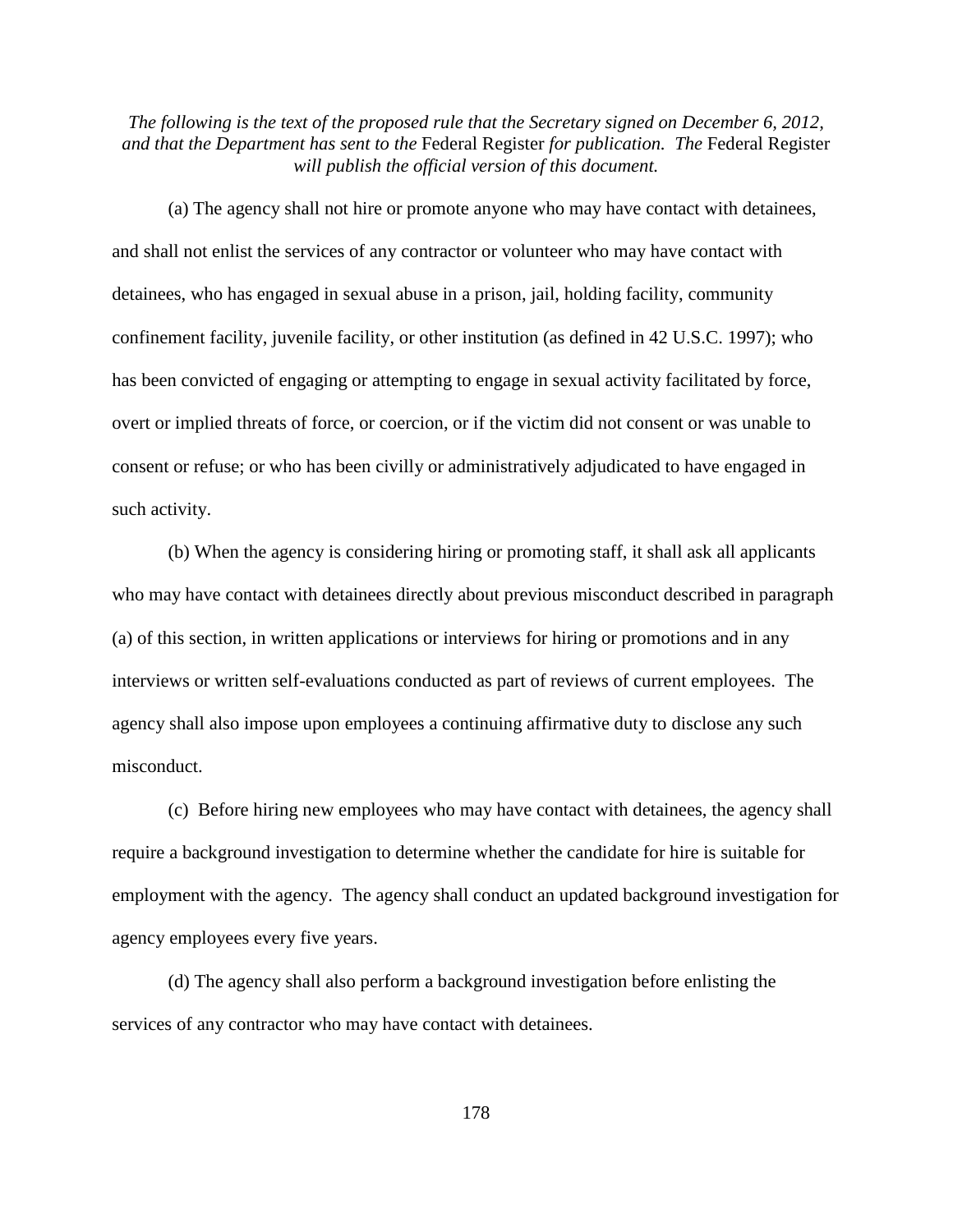(e) Material omissions regarding such misconduct, or the provision of materially false information, shall be grounds for termination or withdrawal of an offer of employment, as appropriate.

(f) Unless prohibited by law, the agency shall provide information on substantiated allegations of sexual abuse involving a former employee upon receiving a request from an institutional employer for whom such employee has applied to work.

(g) In the event the agency contracts with a facility for the confinement of detainees, the requirements of this section otherwise applicable to the agency also apply to the facility.

# **§ 115.118 Upgrades to facilities and technologies.**

(a) When designing or acquiring any new holding facility and in planning any substantial expansion or modification of existing holding facilities, the agency shall consider the effect of the design, acquisition, expansion, or modification upon the agency's ability to protect detainees from sexual abuse.

(b) When installing or updating a video monitoring system, electronic surveillance system, or other monitoring technology in a holding facility, the agency shall consider how such technology may enhance the agency's ability to protect detainees from sexual abuse.

#### **Responsive Planning**

## **§ 115.121 Evidence protocols and forensic medical examinations.**

(a) To the extent that the agency is responsible for investigating allegations of sexual abuse in its holding facilities, the agency shall follow a uniform evidence protocol that maximizes the potential for obtaining usable physical evidence for administrative proceedings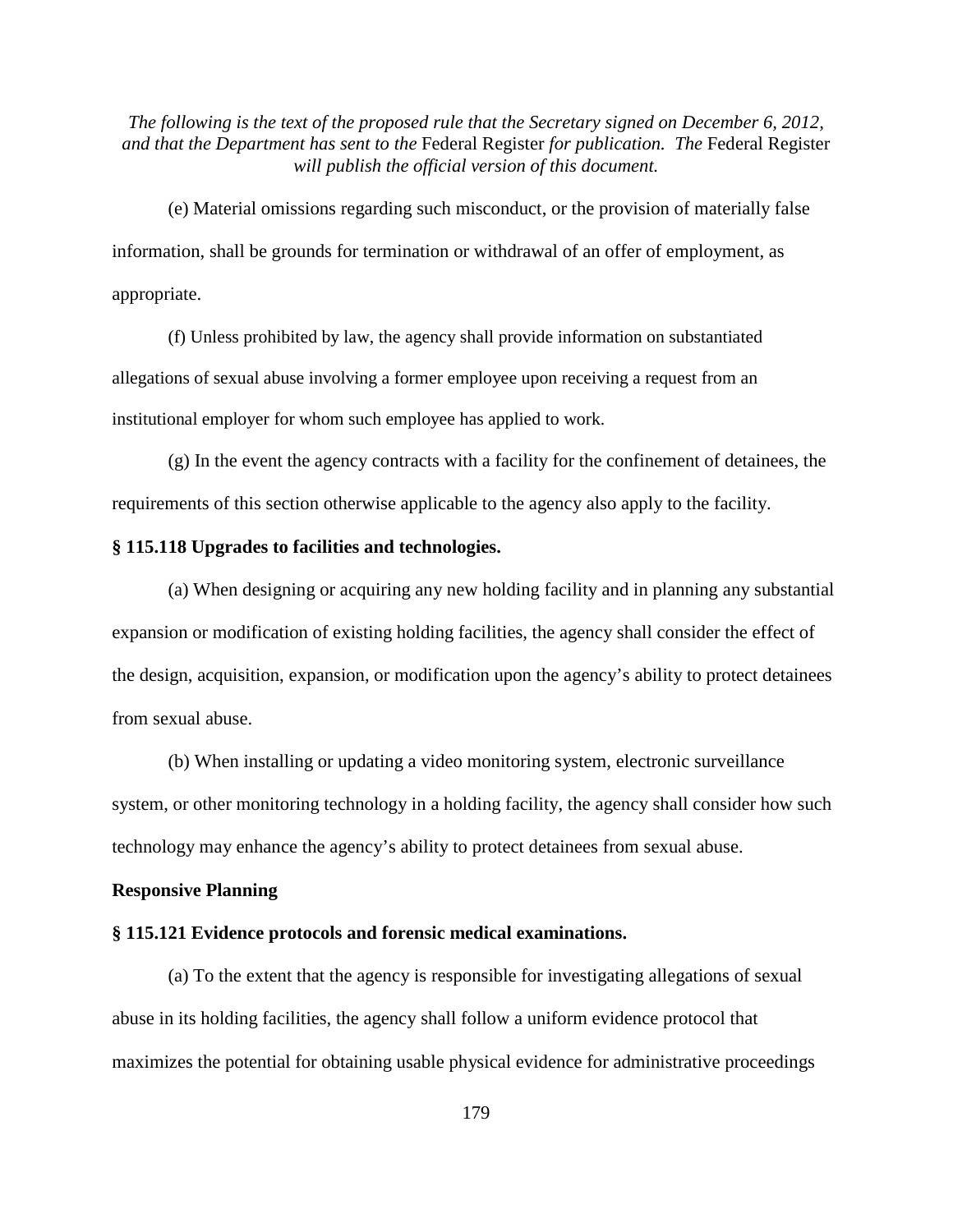and criminal prosecutions. The protocol shall be developed in coordination with DHS and shall be developmentally appropriate for juveniles, where applicable.

(b) In developing the protocol referred to in (a), above, the agency shall consider how best to utilize available community resources and services to provide valuable expertise and support in the areas of crisis intervention and counseling to most appropriately address victims' needs.

(c) Where evidentiarily or medically appropriate, at no cost to the detainee, and only with the detainee's consent, the agency shall arrange for or refer the alleged victim detainee to a medical facility to undergo a forensic medical examination.

(d) If, in connection with an allegation of sexual abuse, the detainee is transported for a forensic examination to an outside hospital that offers victim advocacy services, the detainee shall be permitted to use such services to the extent available, consistent with security needs.

(e) To the extent that the agency is not responsible for investigating allegations of sexual abuse, the agency shall request that the investigating agency follow the requirements of paragraphs (a) through (d) of this section.

#### **§ 115.122 Policies to ensure investigation of allegations and appropriate agency oversight.**

(a) The agency shall establish a protocol to ensure that each allegation of sexual abuse is investigated by the agency, or referred to an appropriate investigative authority.

(b) The agency protocol shall be developed in coordination with DHS investigative entities; shall include a description of the responsibilities of both the agency and the investigative entities; and shall require the documentation and maintenance, for at least five years, of all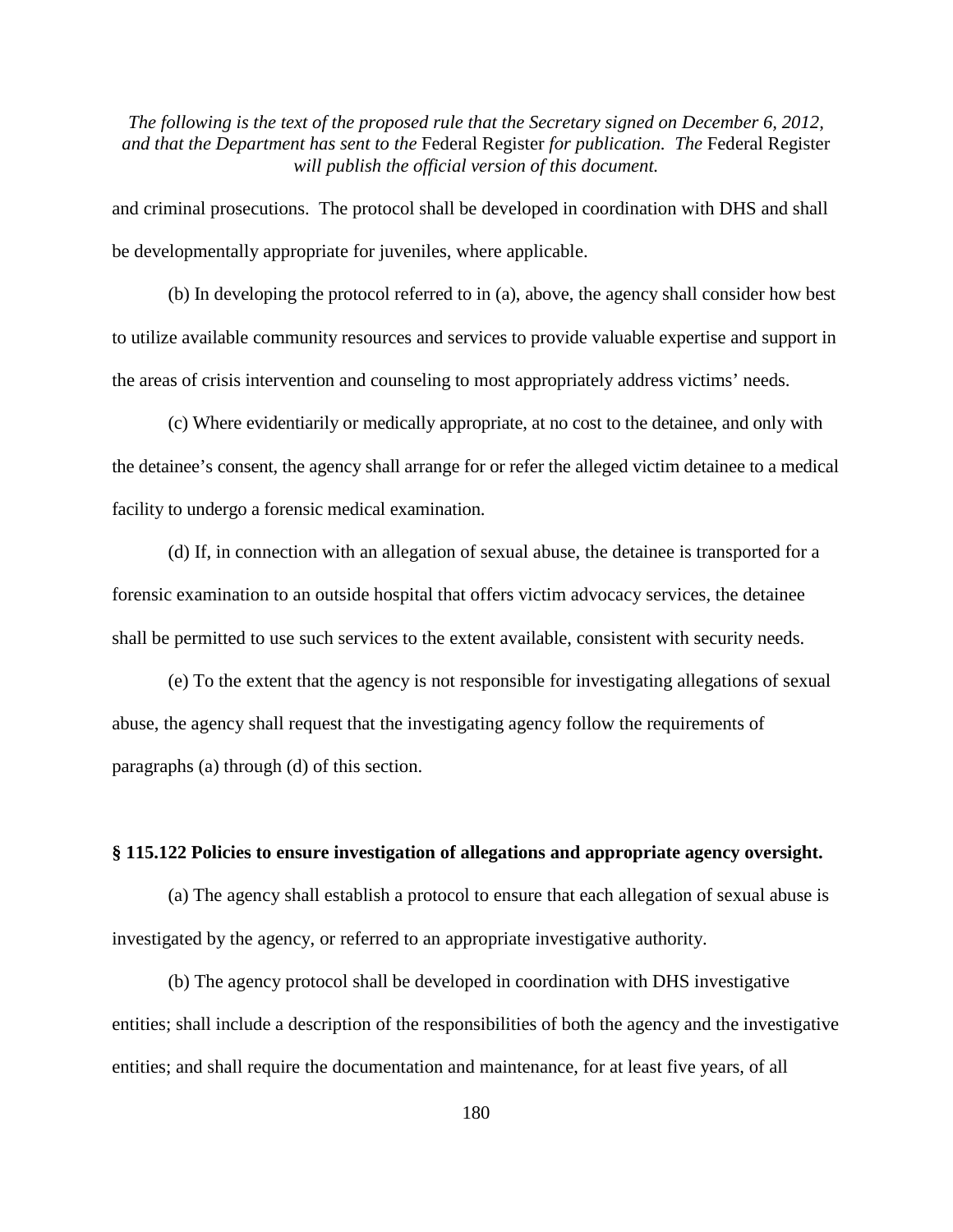reports and referrals of allegations of sexual abuse. The agency shall post its protocol on its website, redacted if appropriate.

(c) The agency protocol shall ensure that each allegation is promptly reported to the Joint Intake Center and, unless the allegation does not involve potentially criminal behavior, promptly referred for investigation to an appropriate law enforcement agency with the legal authority to conduct criminal investigations. The agency may separately, and in addition to the above reports and referrals, conduct its own investigation.

(d) The agency shall ensure that all allegations of detainee sexual abuse are promptly reported to the PSA Coordinator, and to the appropriate offices within the agency and within DHS to ensure appropriate oversight of the investigation.

(e) The agency shall ensure that any alleged detainee victim of sexual abuse that is criminal in nature is provided access to U nonimmigrant visa information.

### **Training and Education**

# **§ 115.131 Employee, contractor, and volunteer training.**

(a) The agency shall train, or require the training of all employees, contractors, and volunteers who may have contact with holding facility detainees, to be able to fulfill their responsibilities under these standards, including training on:

(1) the agency's zero-tolerance policies for all forms of sexual abuse;

(2) the right of detainees and employees to be free from sexual abuse, and from retaliation for reporting sexual abuse;

(3) definitions and examples of prohibited and illegal sexual behavior;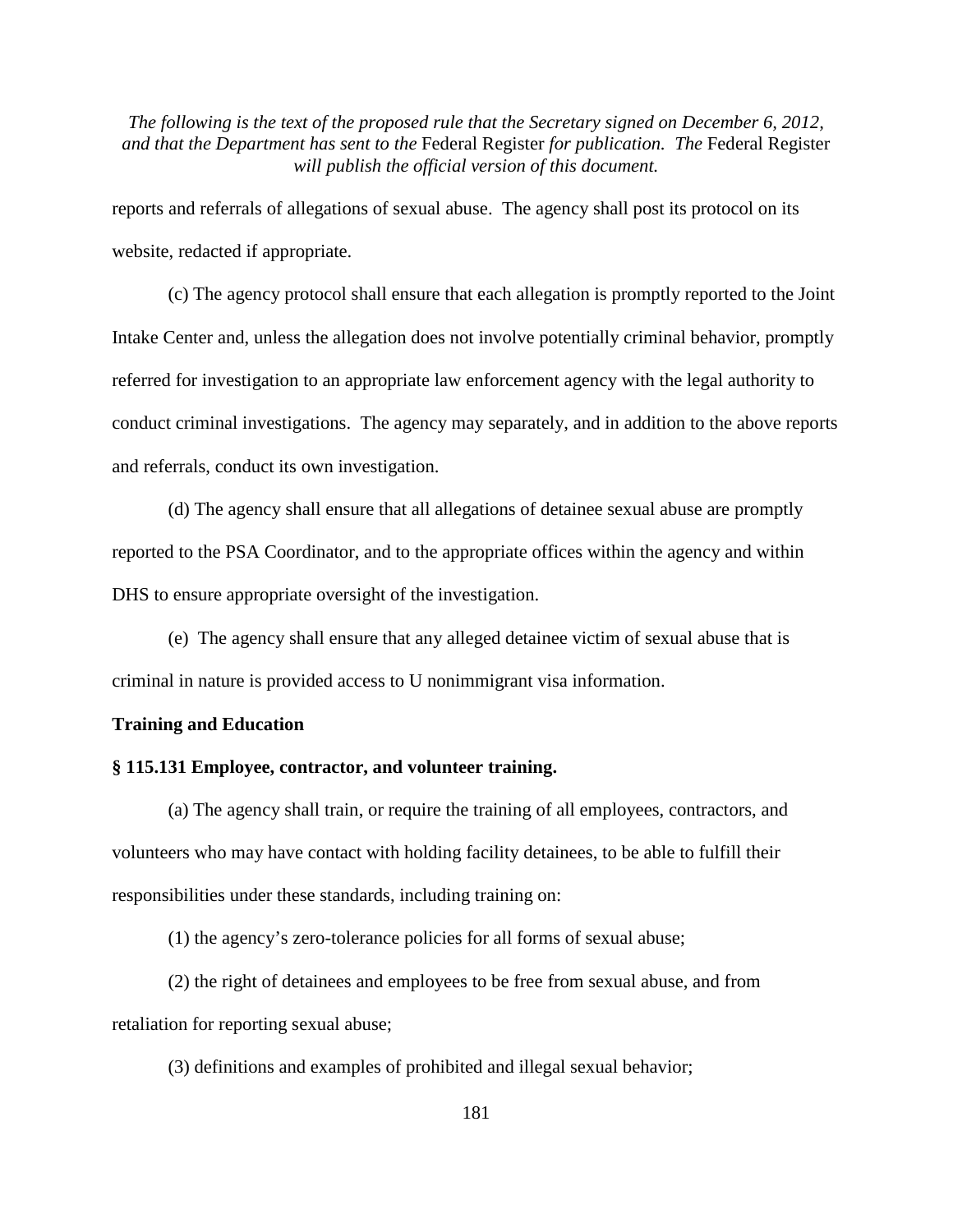(4) recognition of situations where sexual abuse may occur;

(5) recognition of physical, behavioral, and emotional signs of sexual abuse, and methods of preventing such occurrences;

(6) procedures for reporting knowledge or suspicion of sexual abuse;

(7) how to communicate effectively and professionally with detainees, including lesbian, gay, bisexual, transgender, intersex, or gender nonconforming detainees; and

(8) the requirement to limit reporting of sexual abuse to personnel with a need-to-know in order to make decisions concerning the victim's welfare and for law enforcement or investigative purposes.

(b) All current employees, contractors and volunteers who may have contact with holding facility detainees shall be trained within two years of the effective date of these standards, and the agency shall provide refresher information, as appropriate.

(c) The agency shall document that employees who may have contact with detainees have completed the training and receive and maintain for at least five years confirmation that contractors and volunteers have completed the training.

## **§ 115.132 Notification to detainees of the agency's zero-tolerance policy.**

The agency shall make public its zero-tolerance policy regarding sexual abuse and ensure that key information regarding the agency's zero-tolerance policy is visible or continuously and readily available to detainees, for example, through posters, detainee handbooks, or other written formats.

### **§ 115.133 Reserved.**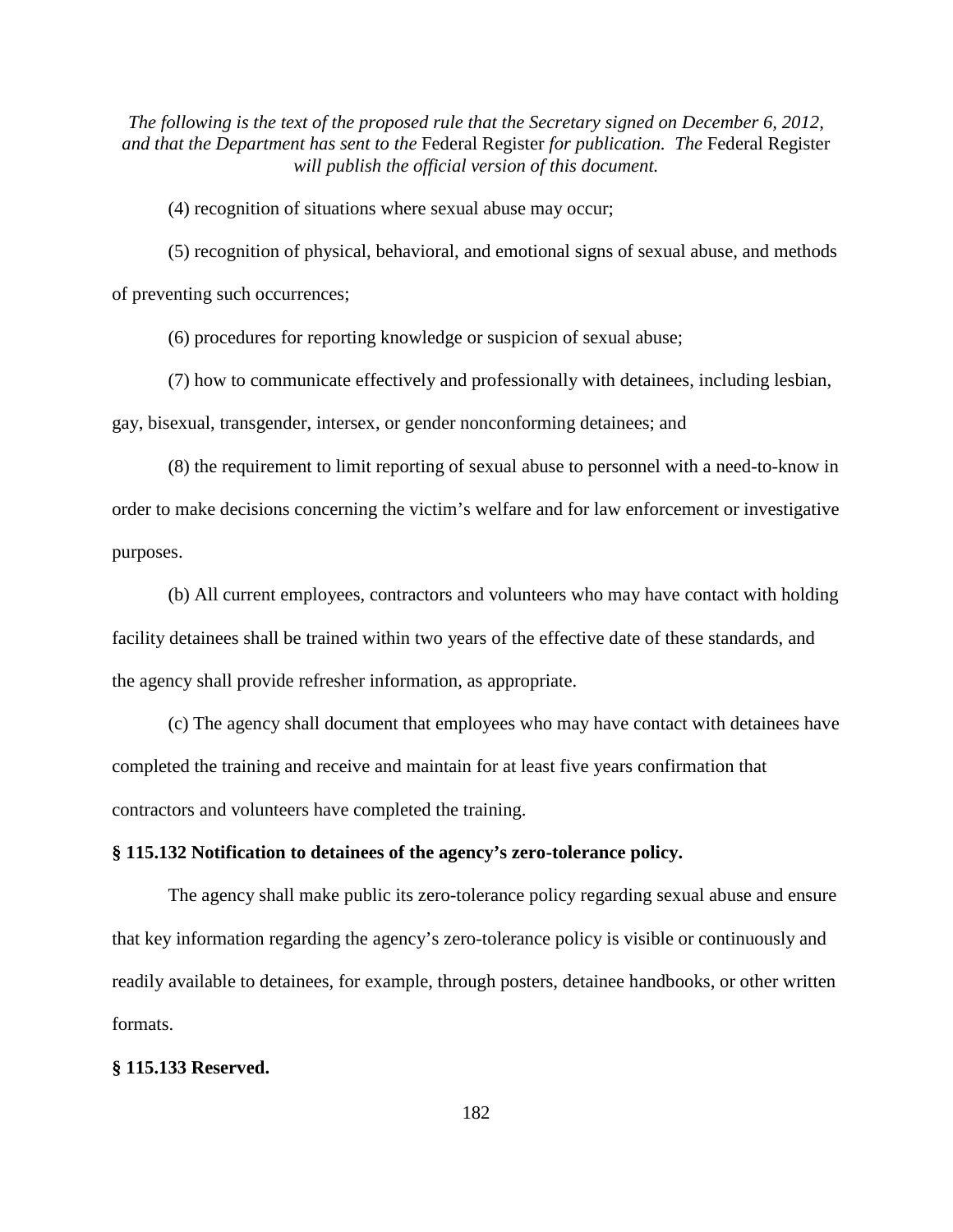### **§ 115.134 Specialized training: Investigations.**

(a) In addition to the training provided to employees, DHS agencies with responsibility for holding facilities shall provide specialized training on sexual abuse and effective crossagency coordination to agency investigators who conduct investigations into allegations of sexual abuse at holding facilities. All investigations into alleged sexual abuse must be conducted by qualified investigators.

(b) The agency must maintain written documentation verifying specialized training provided to agency investigators pursuant to this subsection.

### **Assessment for Risk of Sexual Victimization and Abusiveness**

#### **§ 115.141 Assessment for risk of victimization and abusiveness.**

(a) Before placing any detainees together in a holding facility, agency staff shall consider whether, based on the information before them, a detainee may be at a high risk of being sexually abused and, when appropriate, shall take necessary steps to mitigate any such danger to the detainee.

(b) All detainees who may be held overnight with other detainees shall be assessed to determine their risk of being sexually abused by other detainees or sexually abusive toward other detainees; staff shall ask each such detainee about his or her own concerns about his or her physical safety.

(c) The agency shall also consider, to the extent that the information is available, the following criteria to assess detainees for risk of sexual victimization:

(1) whether the detainee has a mental, physical, or developmental disability;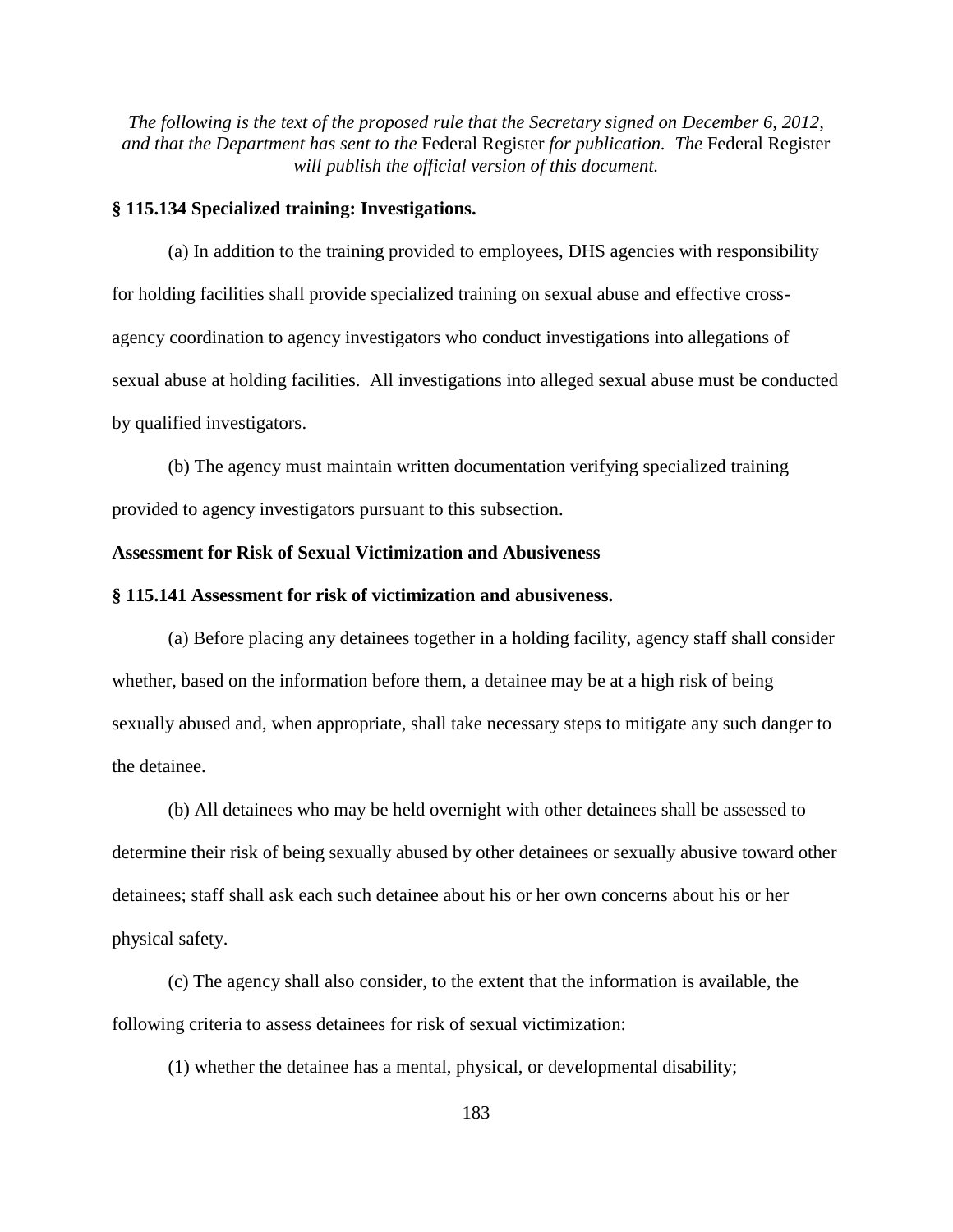(2) the age of the detainee;

(3) the physical build and appearance of the detainee;

(4) whether the detainee has previously been incarcerated;

(5) the nature of the detainee's criminal history; and

(6) whether the detainee has any convictions for sex offenses against an adult or child;

(7) whether the detainee has self-identified as gay, lesbian, bisexual, transgender,

intersex, or gender nonconforming;

(8) whether the detainee has self-identified as having previously experienced sexual

victimization; and

(9) the detainee's own concerns about his or her physical safety.

(d) If detainees are identified pursuant to the assessment under this section to be at high risk of victimization, staff shall provide such detainees with heightened protection, to include continuous direct sight and sound supervision, single-cell housing, or placement in a cell actively monitored on video by a staff member sufficiently proximate to intervene, unless no such option is determined to be feasible.

(e) The facility shall implement appropriate controls on the dissemination of sensitive information provided by detainees under this Section.

### **Reporting**

### **§ 115.151 Detainee reporting.**

(a) The agency shall develop policies and procedures to ensure that the detainees have multiple ways to privately report sexual abuse, retaliation for reporting sexual abuse, or staff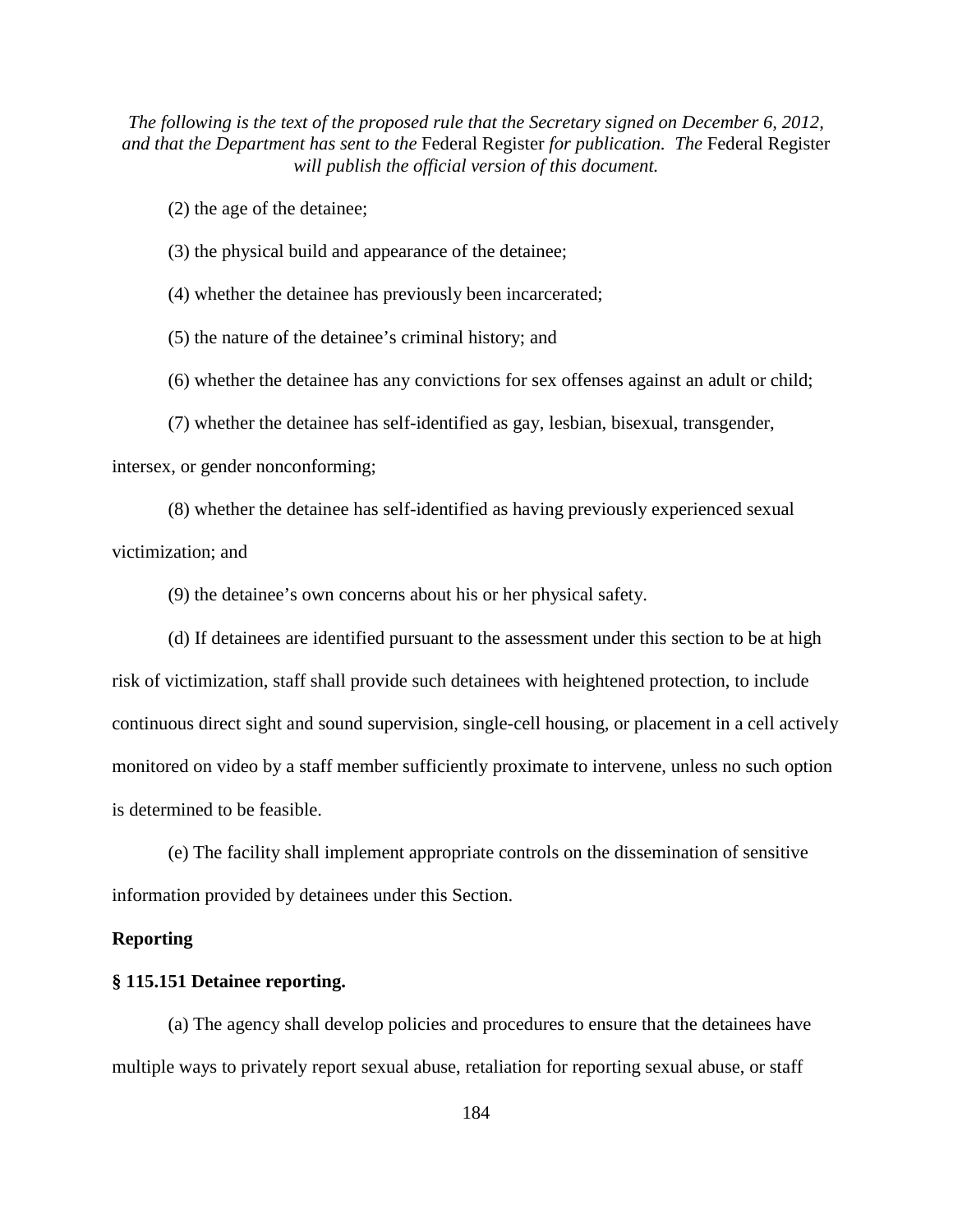neglect or violations of responsibilities that may have contributed to such incidents, and shall provide instructions on how detainees may contact the DHS Office of the Inspector General or, as appropriate, another designated office, to confidentially and, if desired, anonymously, report these incidents.

(b) The agency shall also provide, and shall inform the detainees of, at least one way for detainees to report sexual abuse to a public or private entity or office that is not part of the agency, and that is able to receive and immediately forward detainee reports of sexual abuse to agency officials, allowing the detainee to remain anonymous upon request.

(c) Agency policies and procedures shall include provisions for staff to accept reports made verbally, in writing, anonymously, and from third parties and to promptly document any verbal reports.

### **§ 115.152 Reserved.**

### **§ 115.153 Reserved.**

### **§ 115.154 Third-party reporting.**

The agency shall establish a method to receive third-party reports of sexual abuse in its holding facilities. The agency shall make available to the public information on how to report sexual abuse on behalf of a detainee.

### **Official Response Following a Detainee Report**

#### **§ 115.161 Staff reporting duties.**

(a) The agency shall require all staff to report immediately and according to agency policy any knowledge, suspicion, or information regarding an incident of sexual abuse that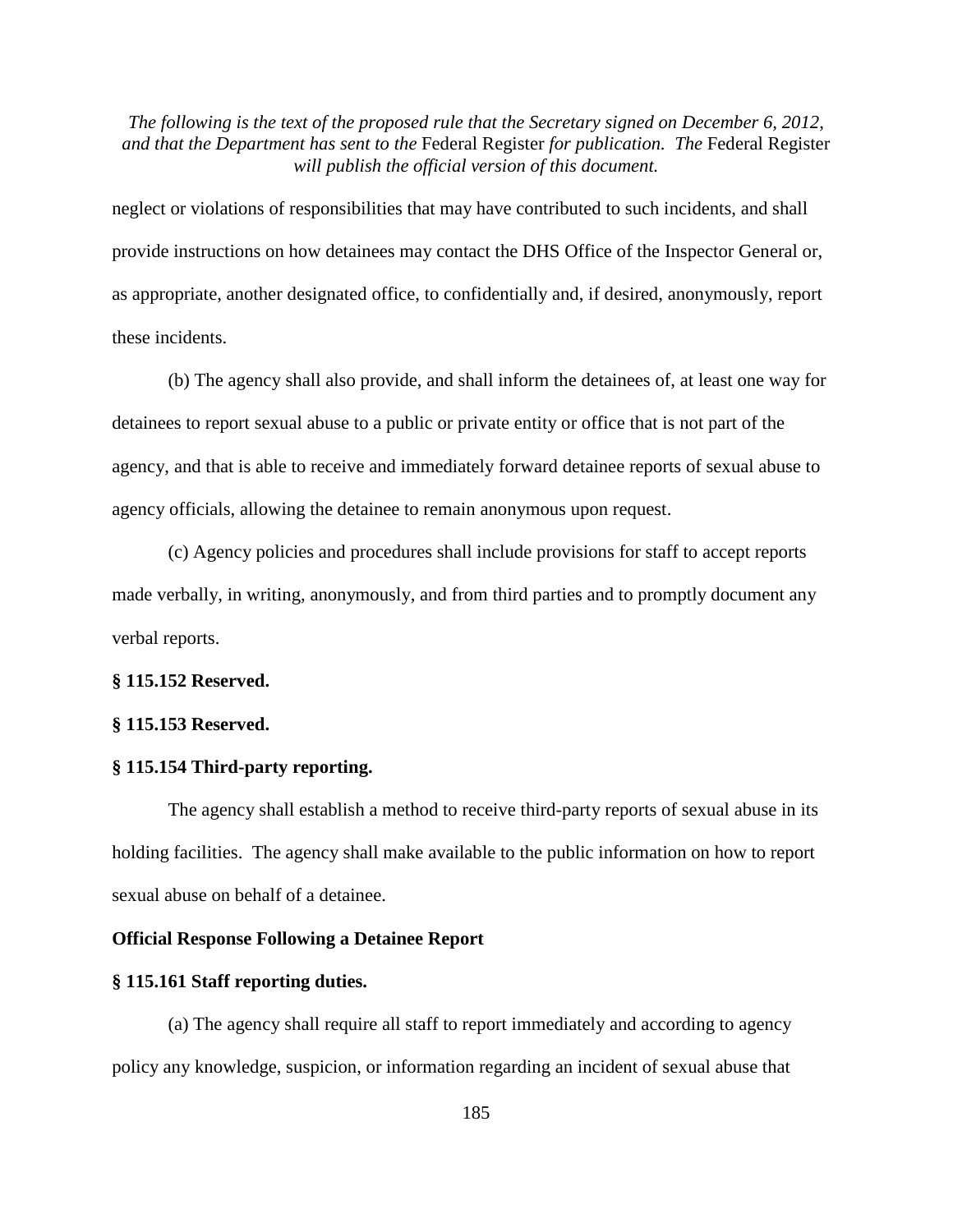occurred to any detainee; retaliation against detainees or staff who reported such an incident; and any staff neglect or violation of responsibilities that may have contributed to an incident or retaliation. Agency policy shall include methods by which staff can report misconduct outside of their chain of command.

(b) Staff members who become aware of alleged sexual abuse shall immediately follow the reporting requirements set forth in the agency's written policies and procedures.

(c) Apart from such reporting, the agency and staff shall not reveal any information related to a sexual abuse report to anyone other than to the extent necessary to make medical treatment, investigation, law enforcement, or other security and management decisions.

(d) If the alleged victim is under the age of 18 or considered a vulnerable adult under a State or local vulnerable persons statute, the agency shall report the allegation to the designated State or local services agency under applicable mandatory reporting laws.

# **§ 115.162 Agency protection duties.**

When an agency employee has a reasonable belief that a detainee is subject to a substantial risk of imminent sexual abuse, he or she shall take immediate action to protect the detainee.

#### **§ 115.163 Reporting to other confinement facilities.**

(a) Upon receiving an allegation that a detainee was sexually abused while confined at another facility, the agency that received the allegation shall notify the appropriate office or the agency where the alleged abuse occurred.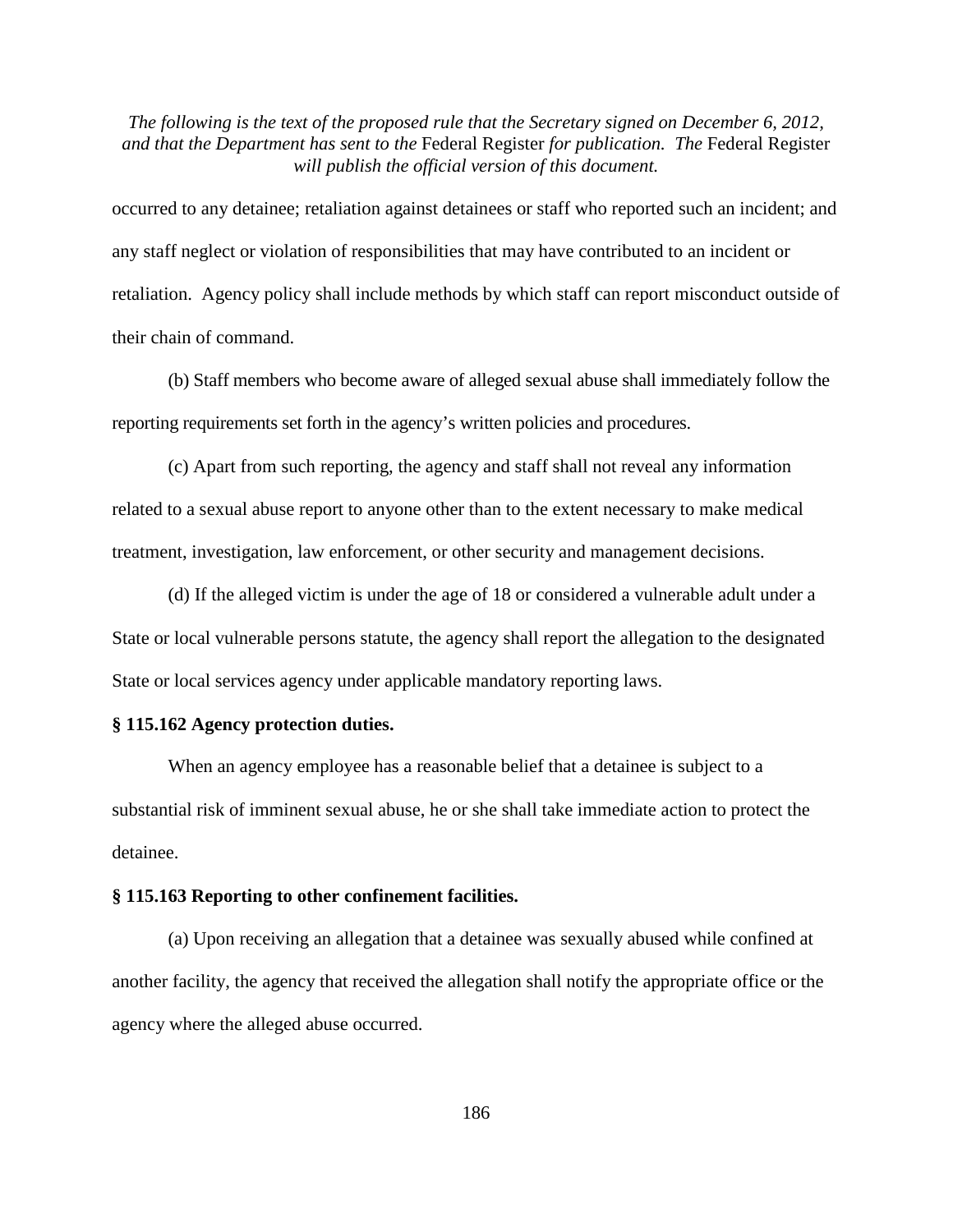(b) The notification provided in paragraph (a) shall be provided as soon as possible, but no later than 72 hours after receiving the allegation.

(c) The agency shall document that it has provided such notification.

(d) The agency office that receives such notification, to the extent the facility is covered by this subpart, shall ensure that the allegation is referred for investigation in accordance with these standards.

### **§ 115.164 Responder duties.**

(a) Upon learning of an allegation that a detainee was sexually abused, the first law enforcement staff member to respond to the report, or his or her supervisor, shall be required to:

(1) separate the alleged victim and abuser;

(2) preserve and protect, to the greatest extent possible, any crime scene until appropriate steps can be taken to collect any evidence;

(3) if the sexual abuse occurred within a time period that still allows for the collection of physical evidence, request the alleged victim not to take any actions that could destroy physical evidence, including, as appropriate, washing, brushing teeth, changing clothes, urinating, defecating, smoking, drinking, or eating; and

(4) if the abuse occurred within a time period that still allows for the collection of physical evidence, ensure that the alleged abuser does not take any actions that could destroy physical evidence, including, as appropriate, washing, brushing teeth, changing clothes, urinating, defecating, smoking, drinking, or eating.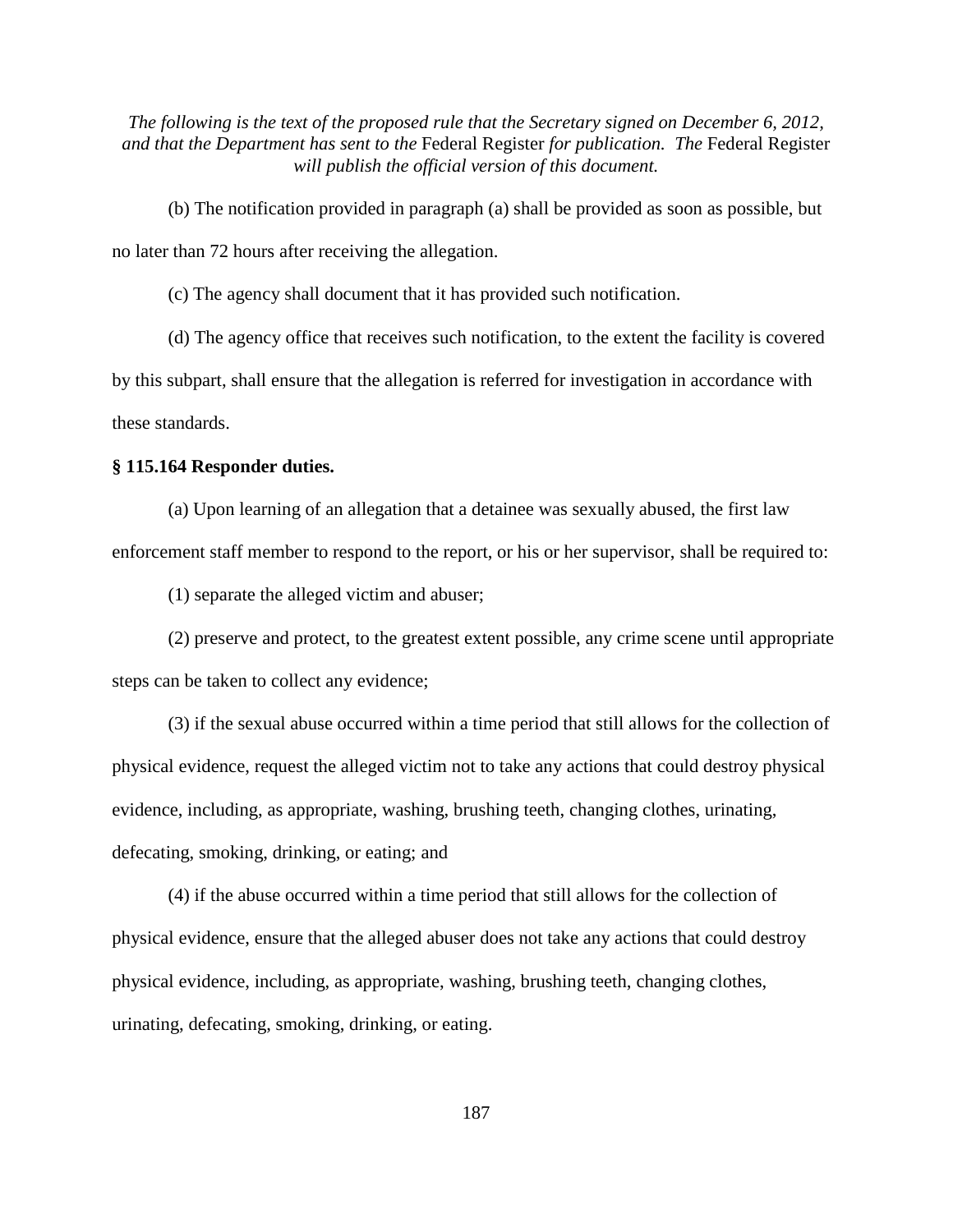(b) If the first staff responder is not a law enforcement staff member, the responder shall be required to request that the alleged victim not take any actions that could destroy physical evidence and then notify law enforcement staff.

# **§ 115.165 Coordinated response.**

(a) The agency shall develop a written institutional plan and use a coordinated, multidisciplinary team approach to responding to sexual abuse.

(b) If a victim of sexual abuse is transferred between DHS holding facilities, the agency shall, as permitted by law, inform the receiving facility of the incident and the victim's potential need for medical or social services.

(c) If a victim is transferred from a DHS holding facility to a non-DHS facility, the agency shall, as permitted by law, inform the receiving facility of the incident and the victim's potential need for medical or social services, unless the victim requests otherwise.

# **§ 115.166 Protection of detainees from contact with alleged abusers**

Agency management shall consider whether any staff, contractor, or volunteer alleged to have perpetrated sexual abuse should be removed from duties requiring detainee contact pending the outcome of an investigation, and shall do so if the seriousness and plausibility of the allegation make removal appropriate.

### **§ 115.167 Agency protection against retaliation.**

Agency employees shall not retaliate against any person, including a detainee, who reports, complains about, or participates in an investigation into an allegation of sexual abuse, or for participating in sexual activity as a result of force, coercion, threats, or fear of force.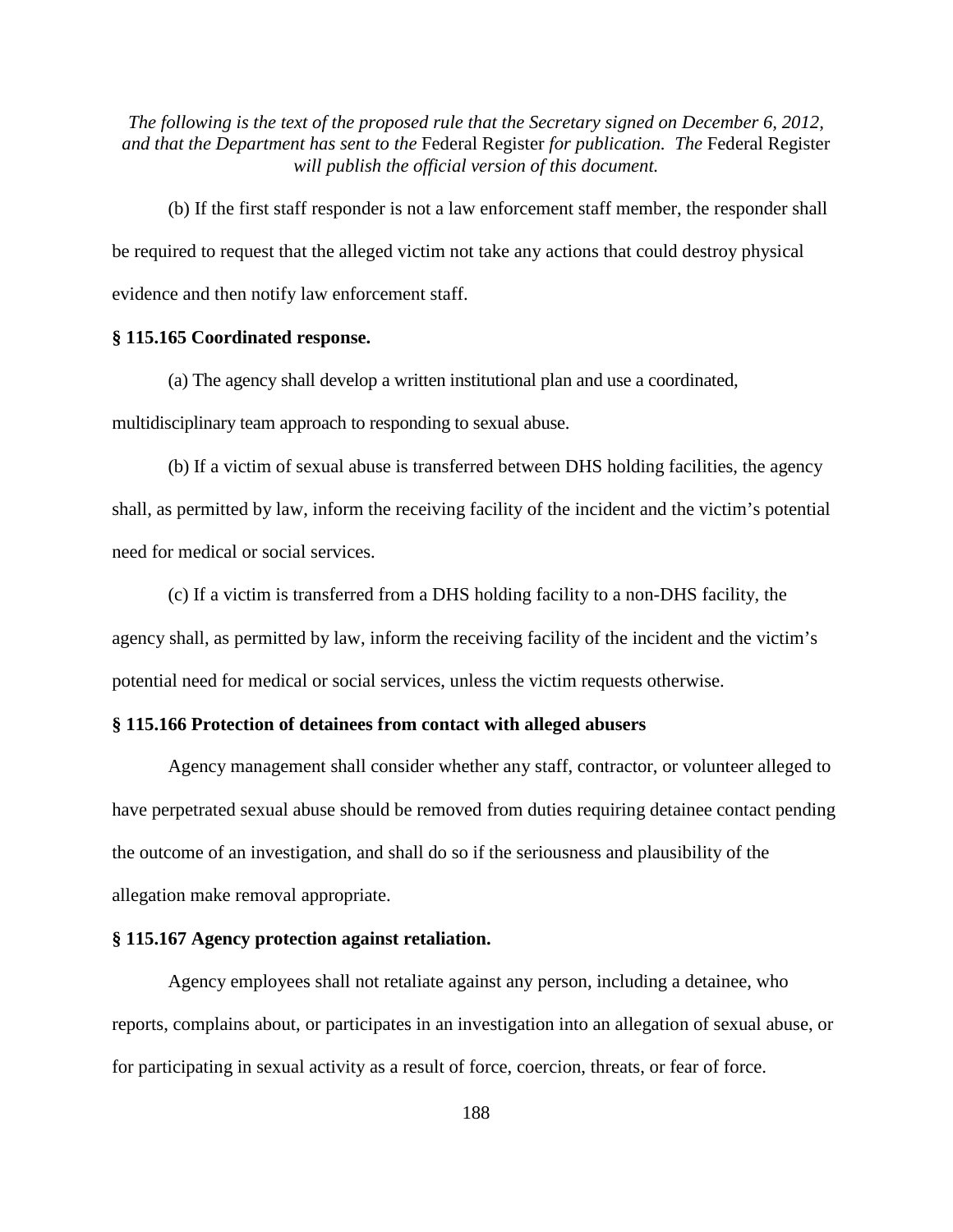# **Investigations**

### **§ 115.171 Criminal and administrative investigations.**

(a) If the agency has responsibility for investigating allegations of sexual abuse, all investigations into alleged sexual abuse must be prompt, thorough, objective, and conducted by specially trained, qualified investigators.

(b) Upon conclusion of a criminal investigation where the allegation was substantiated, an administrative investigation shall be conducted. Upon conclusion of a criminal investigation where the allegation was unsubstantiated, the facility shall review any available completed criminal investigation reports to determine whether an administrative investigation is necessary or appropriate. Administrative investigations shall be conducted after consultation with the appropriate investigative office within DHS and the assigned criminal investigative entity.

(c) The facility shall develop written procedures for administrative investigations, including provisions requiring:

(1) preservation of direct and circumstantial evidence, including any available physical and DNA evidence and any available electronic monitoring data;

(2) interviewing alleged victims, suspected perpetrators, and witnesses;

(3) reviewing prior complaints and reports of sexual abuse involving the suspected perpetrator;

(4) assessment of the credibility of an alleged victim, suspect, or witness, without regard to the individual's status as detainee, staff, or employee, and without requiring any detainee who alleges sexual abuse to submit to a polygraph;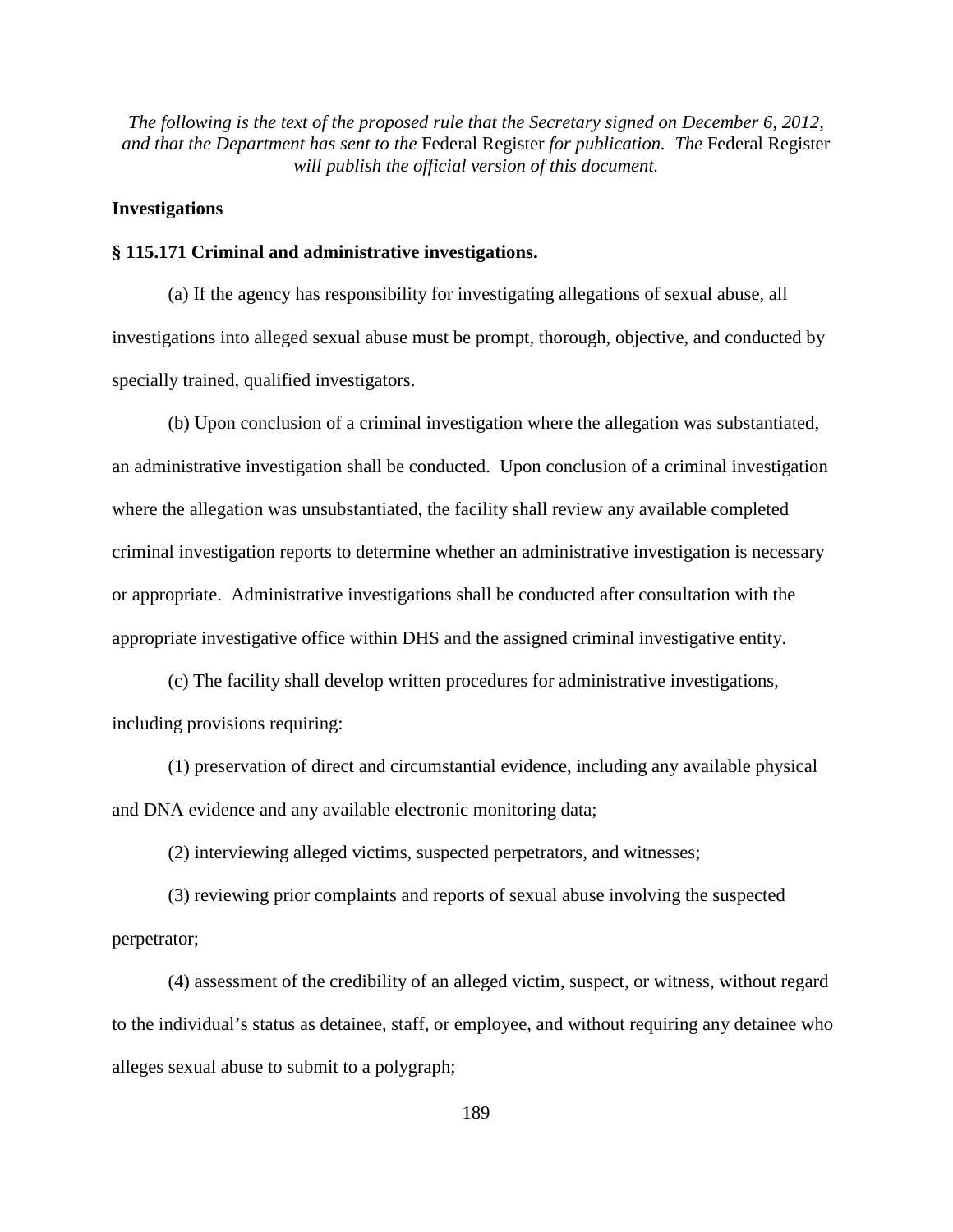(5) documentation of each investigation by written report, which shall include a description of the physical and testimonial evidence, the reasoning behind credibility assessments, and investigative facts and findings; and

(6) retention of such reports for as long as the alleged abuser is detained or employed by the agency or facility, plus five years. Such procedures shall establish the coordination and sequencing of the two types of investigations, in accordance with paragraph (b) of this section, to ensure that the criminal investigation is not compromised by an internal administrative investigation.

(d) The departure of the alleged abuser or victim from the employment or control of the agency shall not provide a basis for terminating an investigation.

(e) When outside agencies investigate sexual abuse, the agency shall cooperate with outside investigators and shall endeavor to remain informed about the progress of the investigation.

### **§ 115.172 Evidentiary standard for administrative investigations.**

When an administrative investigation is undertaken, the agency shall impose no standard higher than a preponderance of the evidence in determining whether allegations of sexual abuse are substantiated.

### **Discipline**

### **§ 115.176 Disciplinary sanctions for staff.**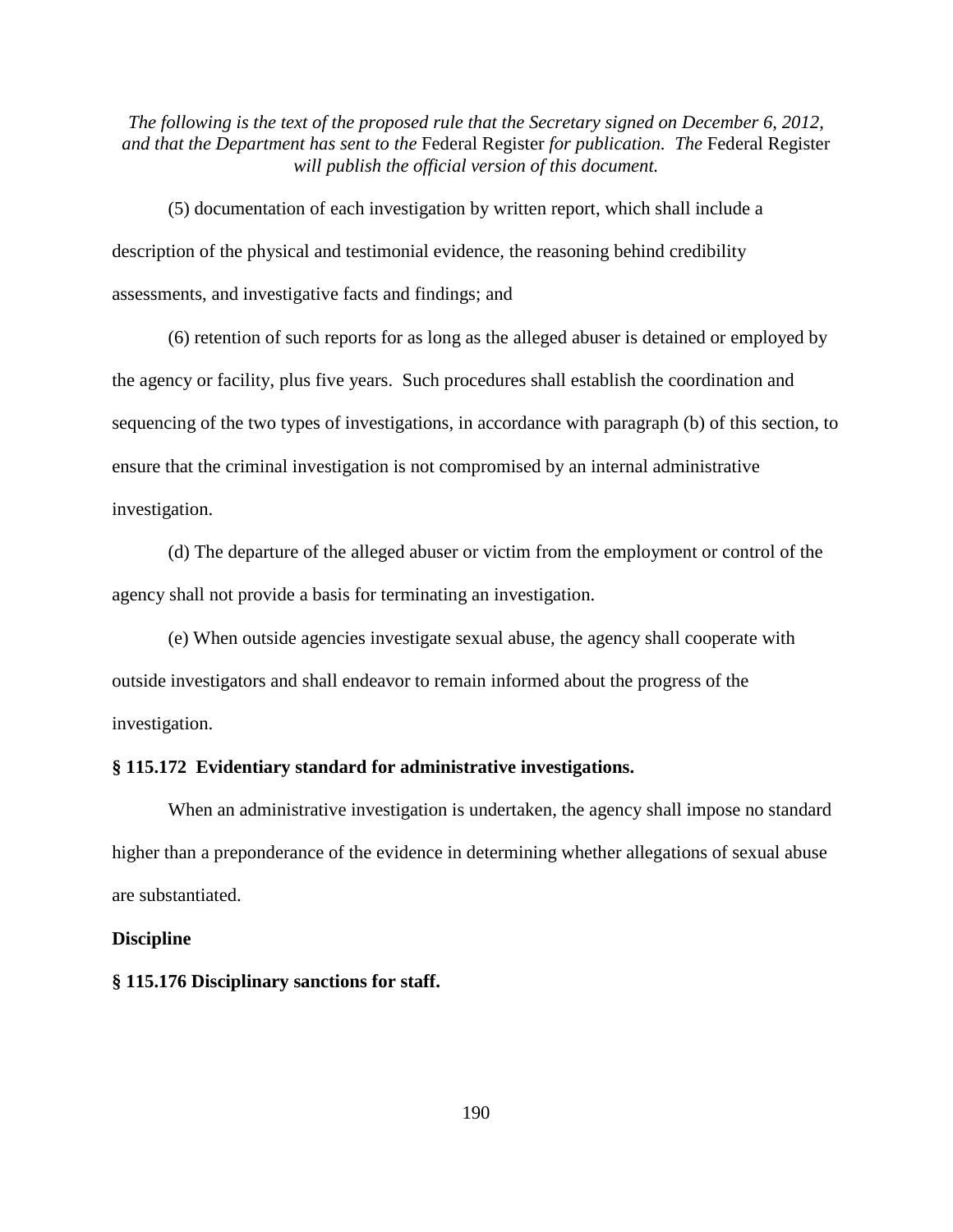(a) Staff shall be subject to disciplinary or adverse action up to and including removal from their position and the Federal service for substantiated allegations of sexual abuse or violating agency sexual abuse policies.

(b) The agency shall review and approve policy and procedures regarding disciplinary or adverse action for staff and shall ensure that the policy and procedures specify disciplinary or adverse actions for staff, up to and including removal from their position and from the Federal service, when there is a substantiated allegation of sexual abuse, or when there has been a violation of agency sexual abuse rules, policies, or standards. Removal from their position and from the Federal service is the presumptive disciplinary sanction for staff who have engaged in or attempted or threatened to engage in sexual abuse, as defined under the definition of sexual abuse of a detainee by a staff member, contractor, or volunteer, paragraphs (1) - (4) and (7) - (8).

(c) Each facility shall report all removals or resignations in lieu of removal for violations of agency or facility sexual abuse policies to appropriate law enforcement agencies, unless the activity was clearly not criminal.

(d) Each agency shall make reasonable efforts to report removals or resignations in lieu of removal for violations of agency or facility sexual abuse policies to any relevant licensing bodies, to the extent known.

# **§ 115.177 Corrective action for contractors and volunteers.**

(a) Any contractor or volunteer suspected of perpetrating sexual abuse shall be prohibited from contact with detainees. The agency shall also consider whether to prohibit further contact with detainees by contractors or volunteers who have not engaged in sexual abuse, but have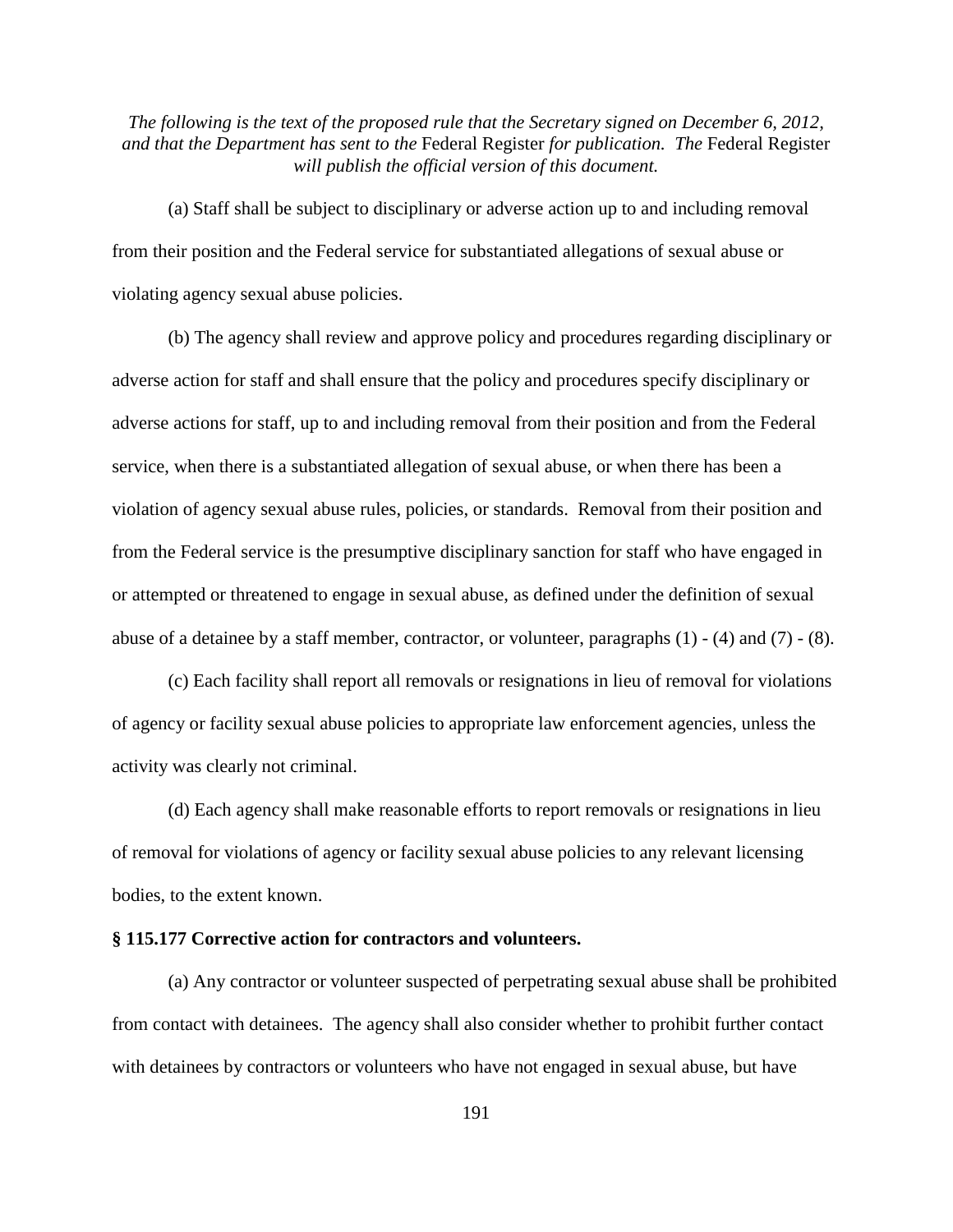violated other provisions within these standards. The agency shall be responsible for promptly reporting sexual abuse allegations and incidents involving alleged contractor or volunteer perpetrators to an appropriate law enforcement agency as well as to the Joint Intake Center or another appropriate DHS investigative office in accordance with DHS policies and procedures. The agency shall make reasonable efforts to report to any relevant licensing body, to the extent known, incidents of substantiated sexual abuse by a contractor or volunteer.

(b) Contractors and volunteers suspected of perpetrating sexual abuse may be removed from all duties requiring detainee contact pending the outcome of an investigation, as appropriate.

# **Medical and Mental Care**

### **§ 115.181 Reserved.**

### **§ 115.182 Access to emergency medical services.**

(a) Detainee victims of sexual abuse in holding facilities shall have timely, unimpeded access to emergency medical treatment.

(b) Emergency medical treatment services provided to the victim shall be without financial cost and regardless of whether the victim names the abuser or cooperates with any investigation arising out of the incident.

# **Data Collection and Review**

# **§ 115.186 Sexual abuse incident reviews.**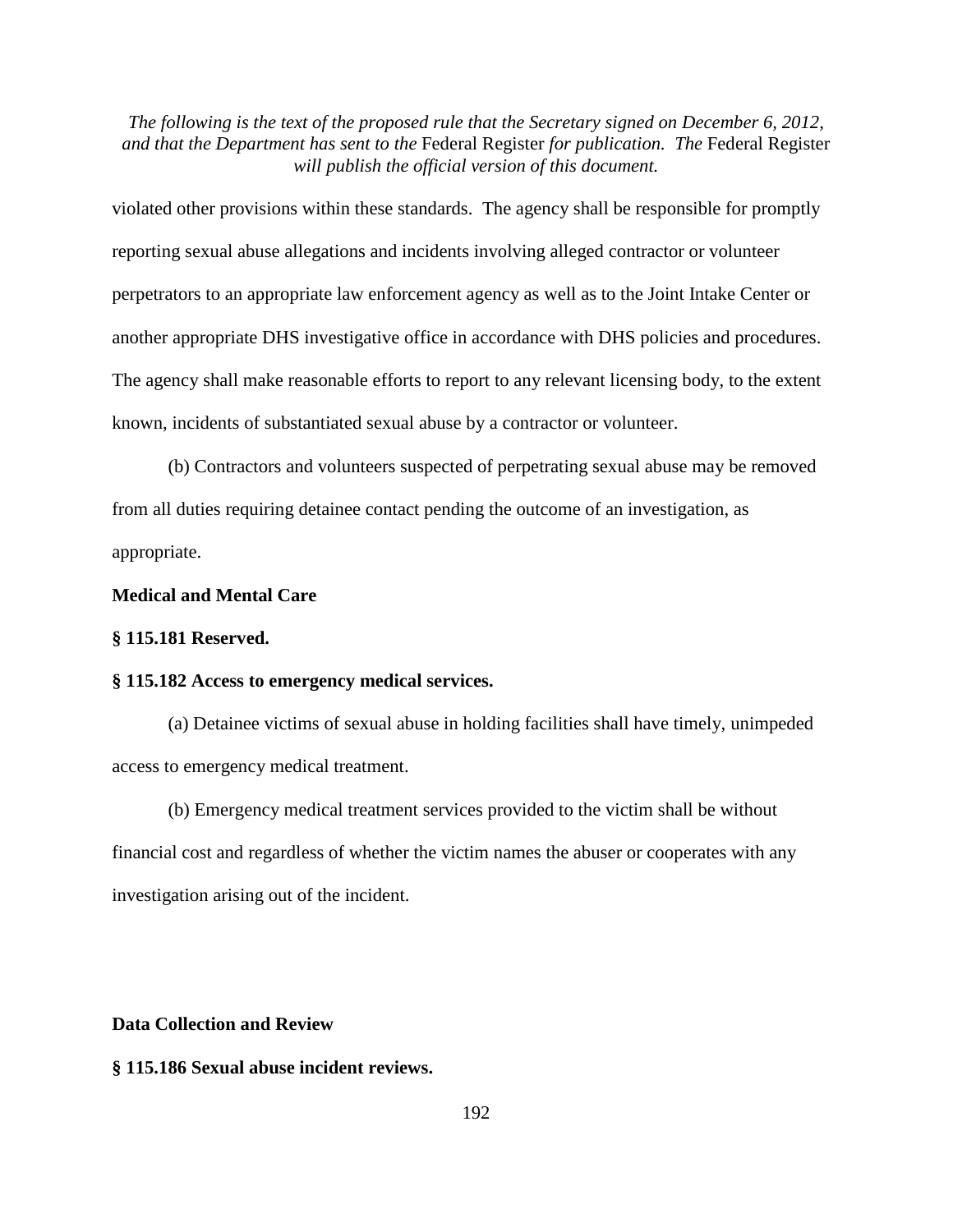(a) The agency shall conduct a sexual abuse incident review at the conclusion of every investigation of sexual abuse and, where the allegation was not determined to be unfounded, prepare a written report recommending whether the allegation or investigation indicates that a change in policy or practice could better prevent, detect, or respond to sexual abuse. The agency shall implement the recommendations for improvement, or shall document its reasons for not doing so in a written response. Both the report and response shall be forwarded to the agency PSA Coordinator.

(b) The agency shall conduct an annual review of all sexual abuse investigations and resulting incident reviews to assess and improve sexual abuse intervention, prevention and response efforts.

### **§ 115.187 Data collection.**

(a) The agency shall maintain all agency case records associated with claims of sexual abuse, in accordance with these standards and applicable agency policies, and in accordance with established schedules. The DHS Office of Inspector General shall maintain the official investigative file related to claims of sexual abuse investigated by the DHS Office of Inspector General.

(b) On an annual basis, the PSA Coordinator shall aggregate, in a manner that will facilitate the agency's ability to detect possible patterns and help prevent future incidents, the incident-based sexual abuse data available, including the number of reported sexual abuse allegations determined to be substantiated, unsubstantiated, or unfounded, or for which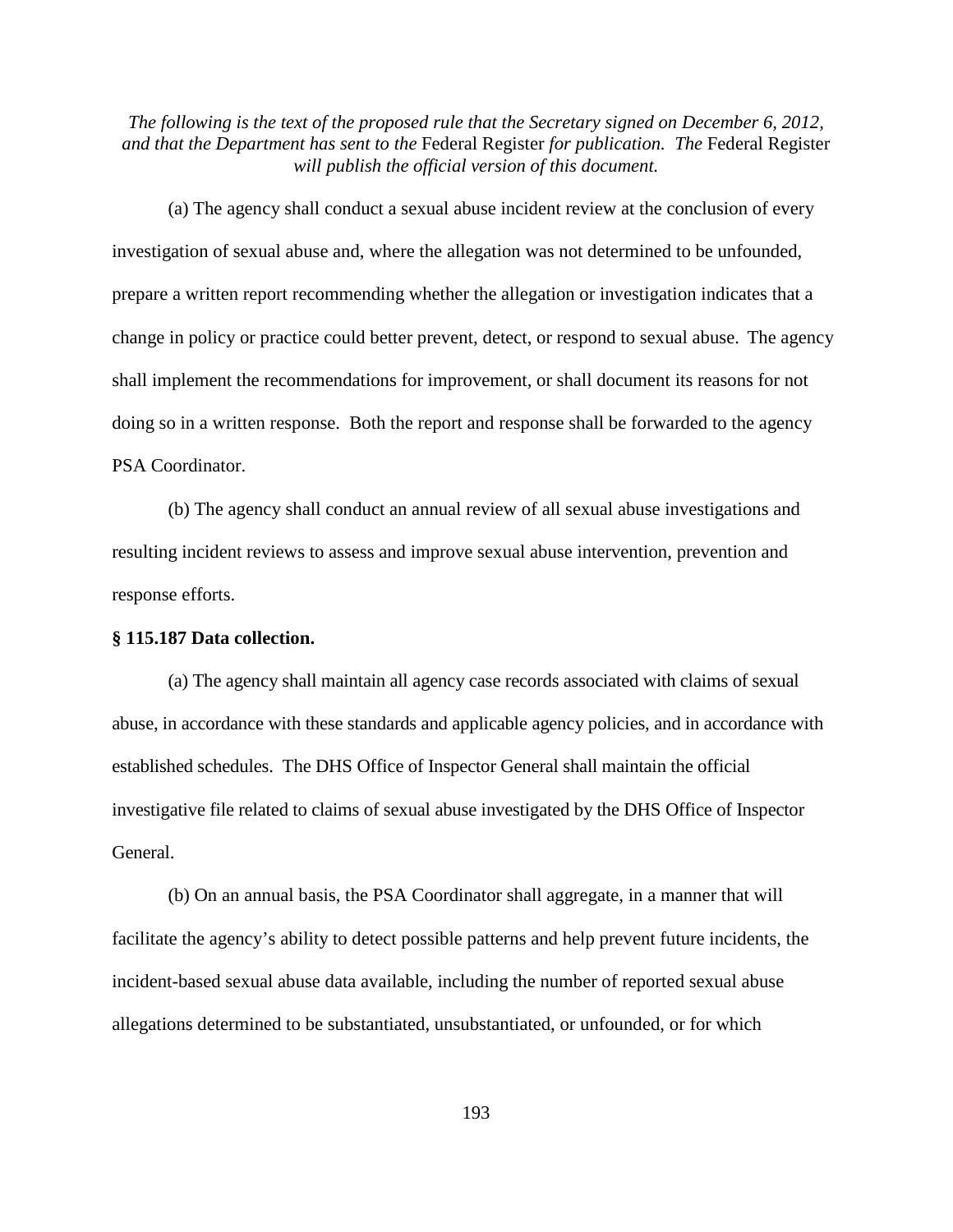investigation is ongoing, and for each incident found to be substantiated, such information as is available to the PSA Coordinator concerning:

(1) the date, time, location, and nature of the incident;

(2) the demographic background of the victim and perpetrator (including citizenship, age,

and gender);

(3) the reporting timeline for the incident (including the name of individual who reported the incident, and the date and time the report was received);

(4) any injuries sustained by the victim;

(5) post-report follow up responses and action taken by the agency (e.g., supervision,

referral for medical or mental health services, etc.); and

(6) any sanctions imposed on the perpetrator.

(c) The agency shall maintain, review, and collect data as needed from all available agency records.

(d) Upon request, the agency shall provide all such data from the previous calendar year to the PSA Coordinator and to the Office for Civil Rights and Civil Liberties no later than June 30.

# **§ 115.188 Data review for corrective action.**

(a) The agency shall review data collected and aggregated pursuant to § 115.187 in order to assess and improve the effectiveness of its sexual abuse prevention, detection, and response policies, practices, and training, including by:

(1) identifying problem areas;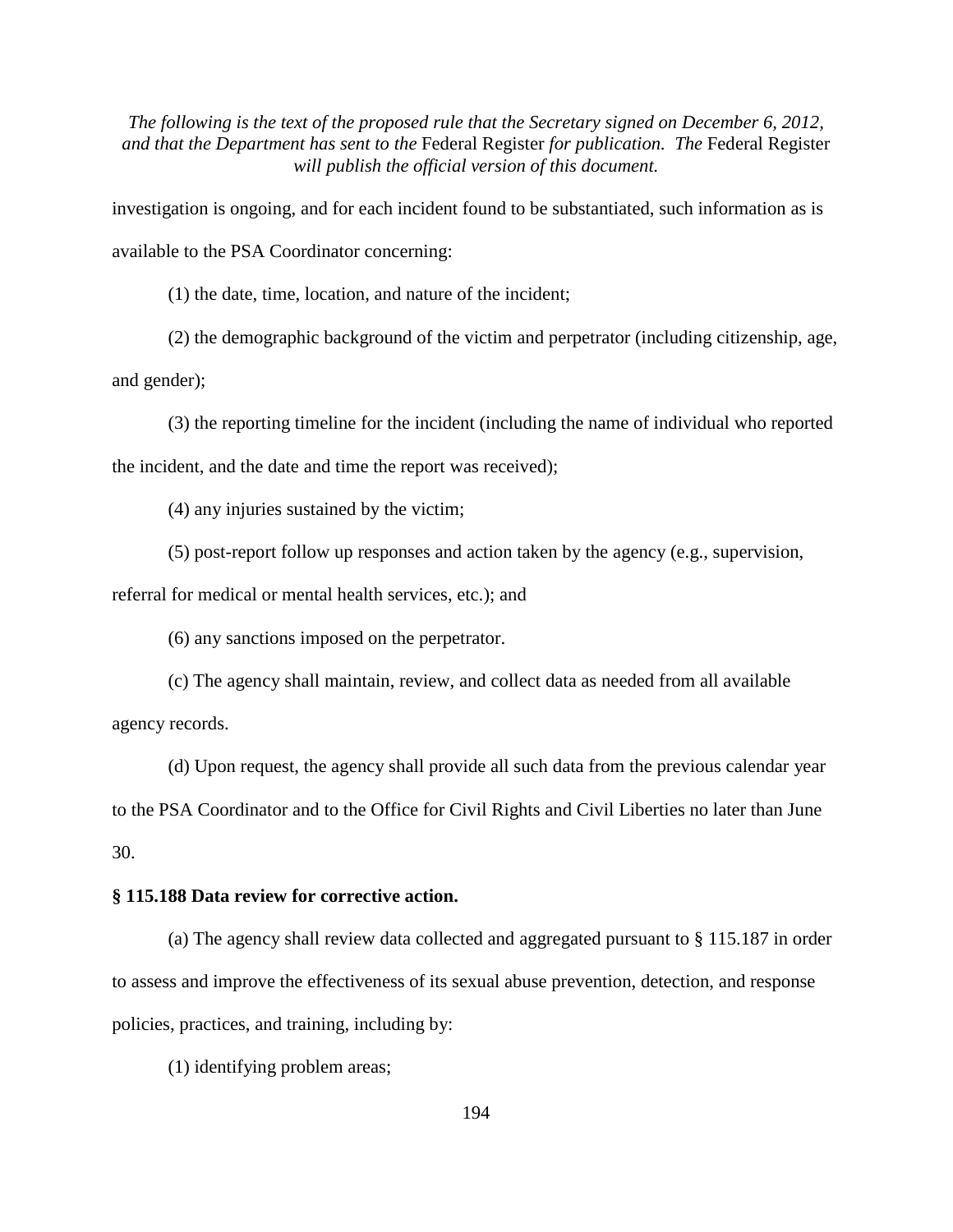(2) taking corrective action on an ongoing basis; and

(3) preparing an annual report of its findings and corrective actions for the agency as a whole.

(b) Such report shall include a comparison of the current year's data and corrective actions with those from prior years and shall provide an assessment of the agency's progress in preventing, detecting, and responding to sexual abuse.

(c) The agency's report shall be approved by the agency head and made readily available to the public through its website.

(d) The agency may redact specific material from the reports, when appropriate for safety or security, but must indicate the nature of the material redacted.

### **§ 115.189 Data storage, publication, and destruction.**

(a) The agency shall ensure that data collected pursuant to § 115.187 are securely retained in accordance with agency record retention policies and the agency protocol regarding investigation of allegations.

(b) The agency shall make all aggregated sexual abuse data from holding facilities under its direct control and from any private agencies with which it contracts available to the public at least annually on its website consistent with agency information disclosure policies and processes.

(c) Before making aggregated sexual abuse data publicly available, the agency shall remove all personal identifiers.

#### **Audits and Compliance**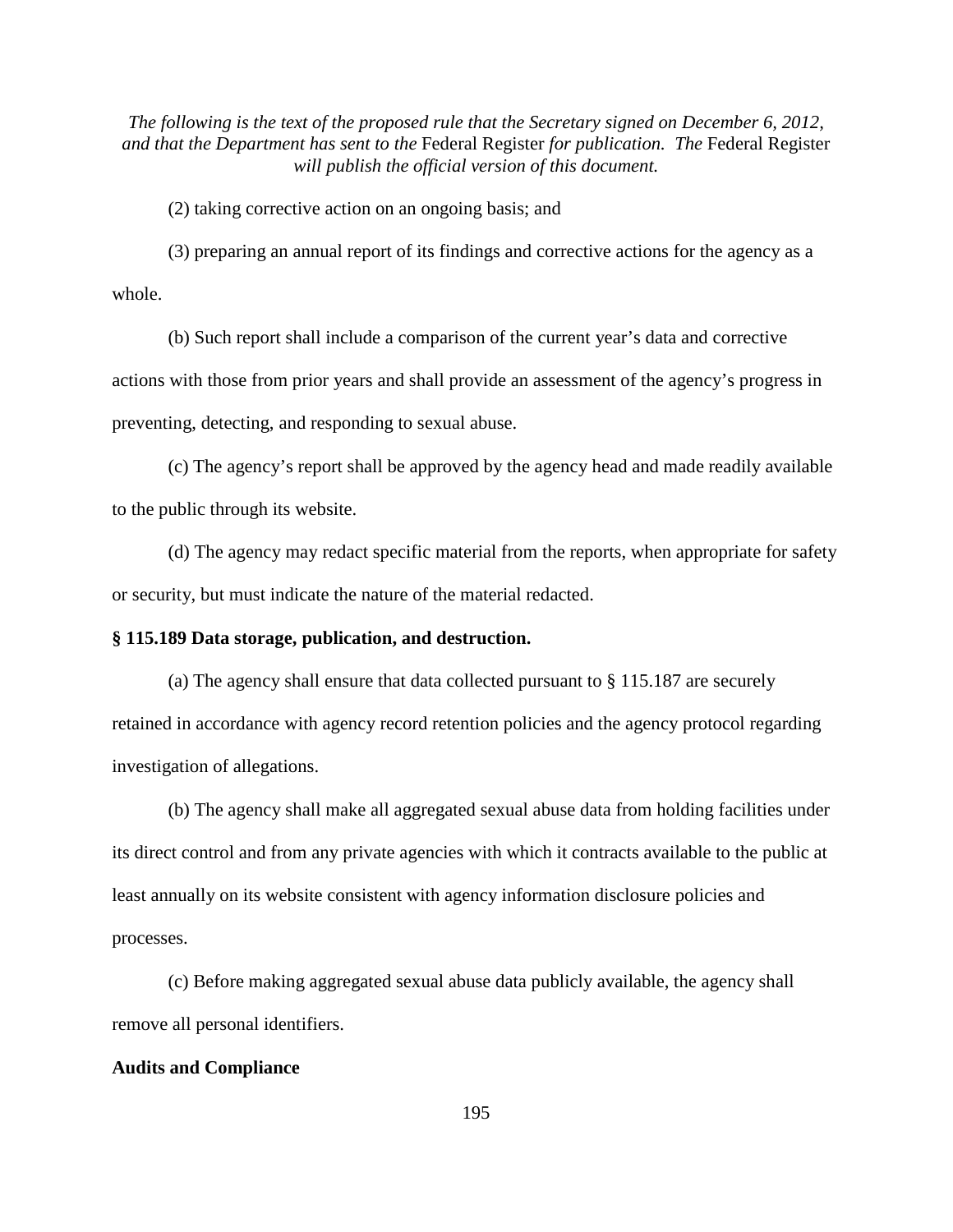### **§ 115.193 Audits of standards.**

(a) Within three years of [INSERT DATE ONE YEAR PLUS 60 DAYS AFTER EFFECTIVE DATE OF THE STANDARDS], the agency shall ensure that each of its immigration holding facilities that houses detainees overnight is audited. For any such holding facility established after [INSERT DATE ONE YEAR PLUS 60 DAYS AFTER EFFECTIVE DATE OF THE STANDARDS], the agency shall ensure that the facility is audited within three years . Audits of new holding facilities as well as holding facilities that have previously failed to meet the standards shall occur as soon as practicable within the three-year cycle; however, where it is necessary to prioritize, priority shall be given to facilities that have previously failed to meet the standards.

(1) Audits required under paragraph (a) of this section shall:

(A) include a determination whether the holding facility is low-risk based on its physical characteristics and whether it passes the audit conducted pursuant to paragraph  $(a)(1)(B)$  of this section,

(B) be conducted pursuant to §§ 115. 201–205 of Subpart C, and

(C) be coordinated by the agency with the DHS Office for Civil Rights and Civil Liberties.

(b) Following an audit, the agency shall ensure that any immigration holding facility that houses detainees overnight and is determined to be low-risk, based on its physical characteristics and passing its most recent audit, is audited at least once every five years.

(1) Audits required under paragraph (b) of this section shall: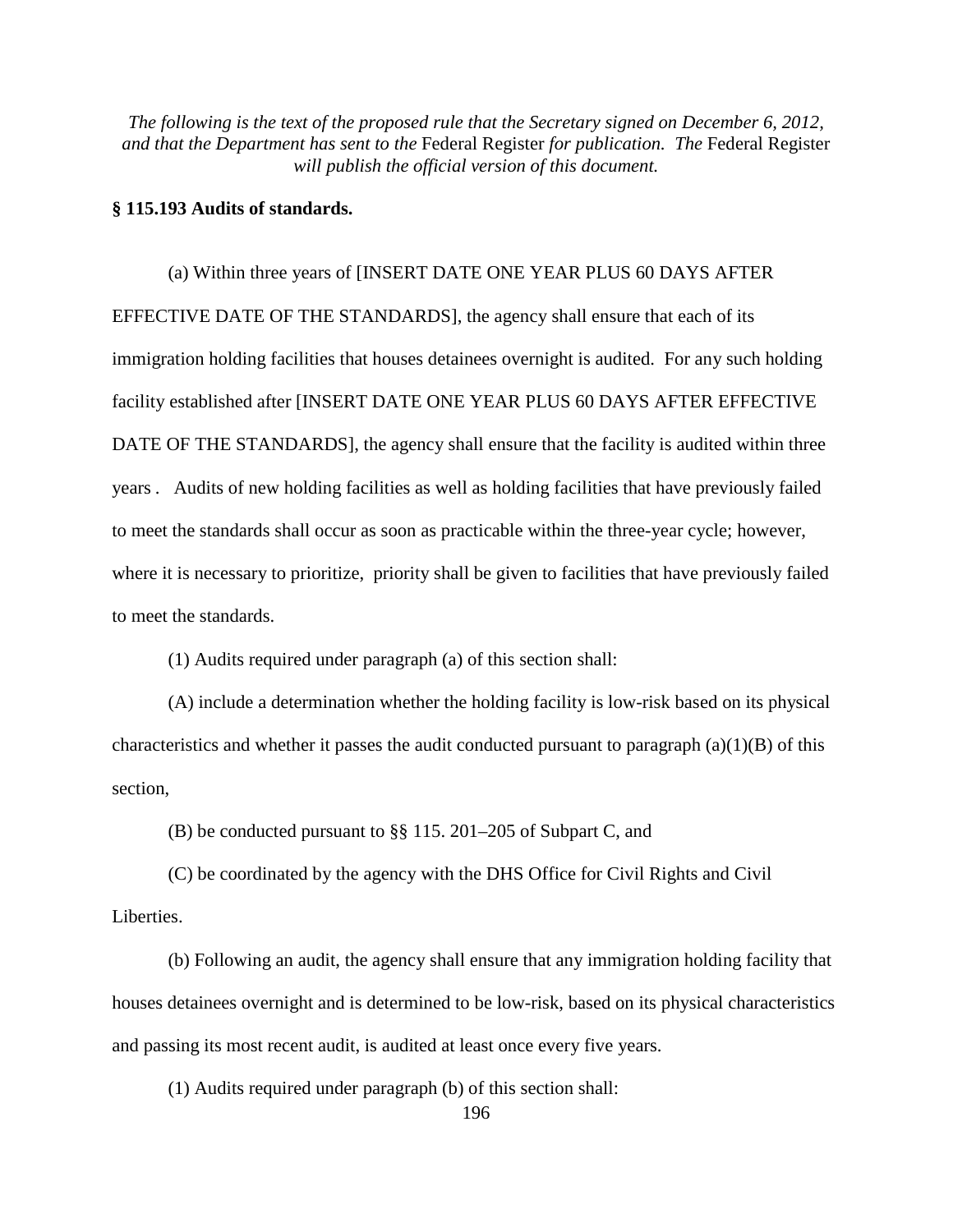(A) include a determination whether the holding facility is low-risk based on its physical characteristics and whether it passes the audit conducted pursuant to paragraph  $(b)(1)(B)$  of this section,

(B) be conducted pursuant to §§ 115. 201–205 of Subpart C, and

(C) be coordinated by the agency with the DHS Office for Civil Rights and Civil Liberties.

(c) Following an audit, the agency shall ensure that any immigration holding facility that houses detainees overnight and is determined to not be low-risk, based on its physical characteristics or not passing its most recent audit, is audited at least once every three years.

(1) Audits required under paragraph (c) of this section shall:

(A) include a determination whether the holding facility is low-risk based on its physical characteristics and whether it passes the audit conducted by paragraph  $(c)(1)(B)$  of this section,

(B) be conducted pursuant to §§ 115. 201–205 of Subpart C, and

(C) be coordinated by the agency with the DHS Office for Civil Rights and Civil Liberties.

### **Additional Provisions in Agency Policies**

#### **§ 115.195 Additional provisions in agency policies.**

The regulations in Subpart B establish minimum requirements for agencies. Agency policies may include additional requirements.

# **Subpart C—External Auditing and Corrective Action**

**§ 115.201 Scope of audits.**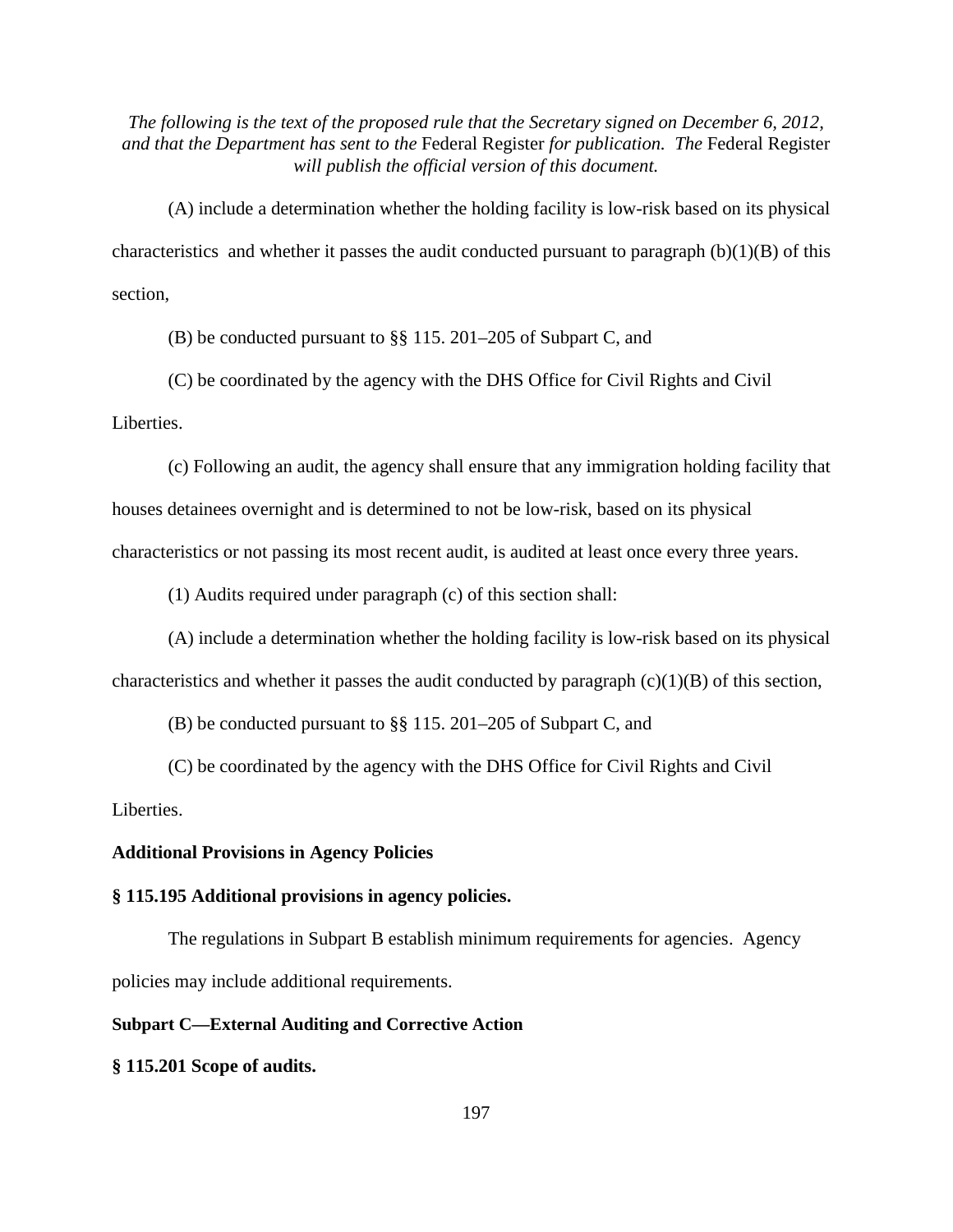(a) The agency shall develop and issue an instrument that is coordinated with the DHS Office for Civil Rights and Civil Liberties, which will provide guidance on the conduct of and contents of the audit;

(b) The auditor shall review all relevant agency-wide policies, procedures, reports,

internal and external audits, and accreditations for each facility type.

(c) The audits shall review, at a minimum, a sampling of relevant documents and other records and information for the most recent one-year period.

(d) The auditor shall have access to, and shall observe, all areas of the audited facilities.

(e) The agency shall provide the auditor with relevant documentation to complete a thorough audit of the facility.

(f) The auditor shall retain and preserve all documentation (including, *e.g.*, videotapes and interview notes) relied upon in making audit determinations. Such documentation shall be provided to the agency upon request.

(g) The auditor shall interview a representative sample of detainees and of staff, and the facility shall make space available suitable for such interviews.

(h) The auditor shall review a sampling of any available videotapes and other electronically available data that may be relevant to the provisions being audited.

(i) The auditor shall be permitted to conduct private interviews with detainees.

(j) Detainees shall be permitted to send confidential information or correspondence to the auditor.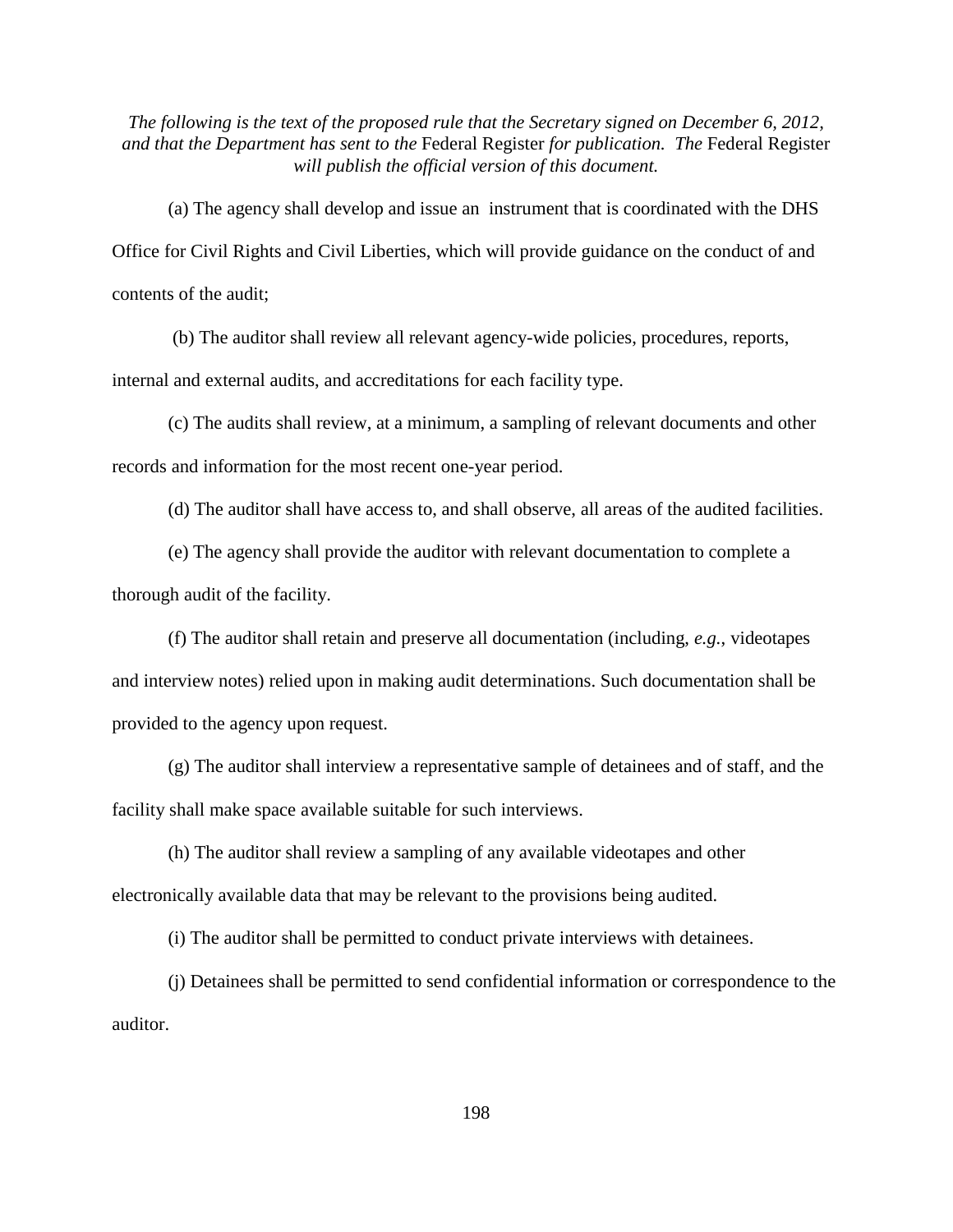(k) Auditors shall attempt to solicit input from community-based or victim advocates who may have insight into relevant conditions in the facility.

(l) All sensitive but unclassified information provided to auditors will include appropriate designations and limitations on further dissemination. Auditors will be required to follow all appropriate procedures for handling and safeguarding such information.

### **§ 115.202 Auditor qualifications.**

(a) An audit shall be conducted by entities or individuals outside of the agency that have relevant audit experience.

(b) All auditors shall be certified by the agency and the agency shall develop and issue procedures regarding the certification process, which shall include training requirements.

(c) No audit may be conducted by an auditor who has received financial compensation from the agency being audited (except for compensation received for conducting other audits, or other consulting related to detention reform) within the three years prior to the agency's retention of the auditor.

(d) The agency shall not employ, contract with, or otherwise financially compensate the auditor for three years subsequent to the agency's retention of the auditor, with the exception of contracting for subsequent audits or other consulting related to detention reform.

### **§ 115.203 Audit contents and findings.**

(a) Each audit shall include a certification by the auditor that no conflict of interest exists with respect to his or her ability to conduct an audit of the facility under review.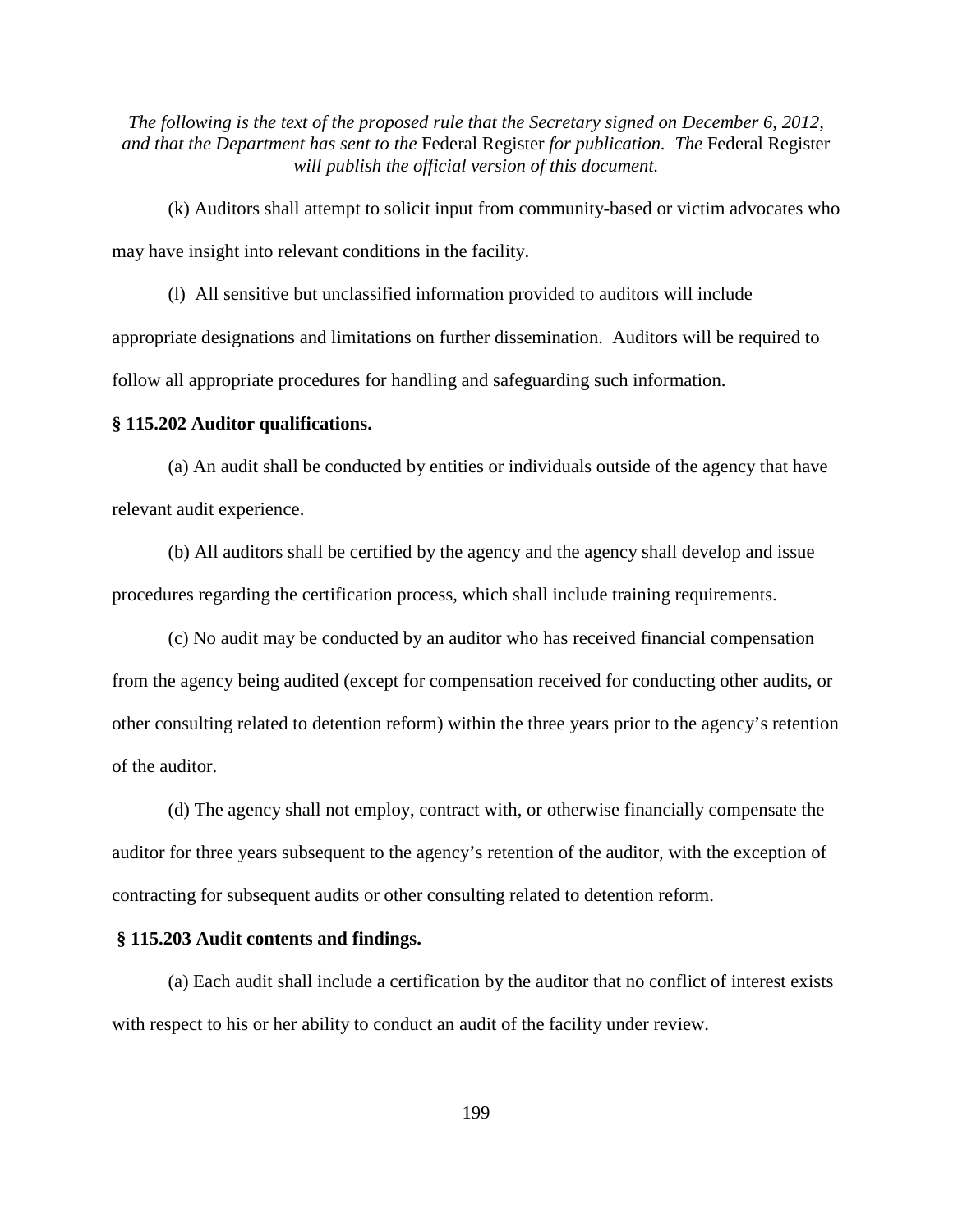(b) Audit reports shall state whether facility policies and procedures comply with relevant standards.

(c) For each of these standards, the auditor shall determine whether the audited facility reaches one of the following findings: Exceeds Standard (substantially exceeds requirement of standard); Meets Standard (substantial compliance; complies in all material ways with the standard for the relevant review period); Does Not Meet Standard (requires corrective action). The audit summary shall indicate, among other things, the number of provisions the facility has achieved at each grade level.

(d) Audit reports shall describe the methodology, sampling sizes, and basis for the auditor's conclusions with regard to each standard provision for each audited facility, and shall include recommendations for any required corrective action.

(e) Auditors shall redact any personally identifiable detainee or staff information from their reports, but shall provide such information to the agency upon request.

(f) The agency shall ensure that the auditor's final report is published on the agency's website if it has one, or is otherwise made readily available to the public. The agency shall redact any sensitive but unclassified information (including law enforcement sensitive information) prior to providing such reports publicly.

### **§ 115.204 Audit corrective action plan.**

(a) A finding of "Does Not Meet Standard" with one or more standards shall trigger a 180-day corrective action period.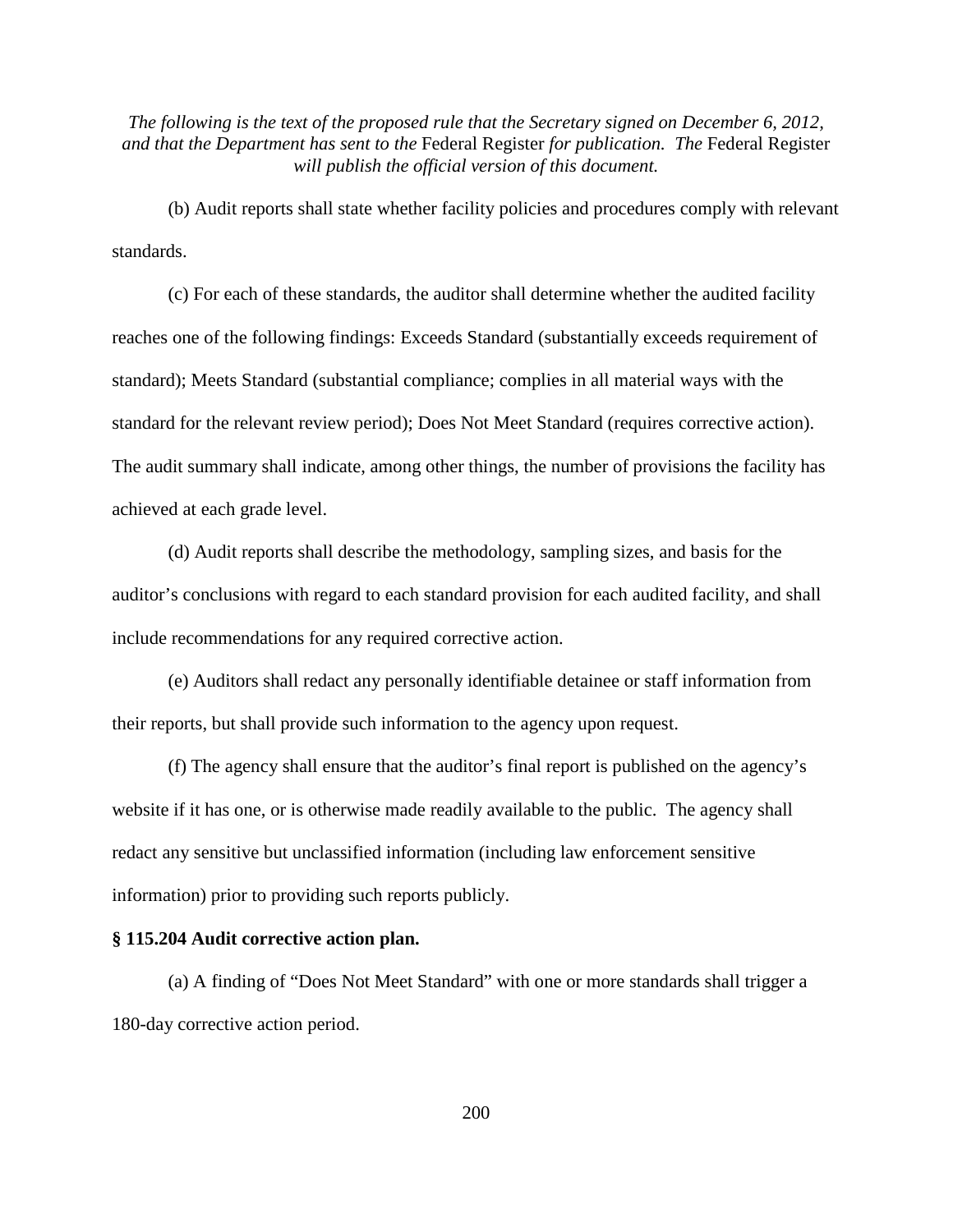(b) The auditor and the agency, with the facility if practicable, shall jointly develop a corrective action plan to achieve compliance.

(c) The auditor shall take necessary and appropriate steps to verify implementation of the corrective action plan, such as reviewing updated policies and procedures or re-inspecting portions of a facility.

(d) After the 180-day corrective action period ends, the auditor shall issue a final determination as to whether the facility has achieved compliance with those standards requiring corrective action.

(e) If the facility does not achieve compliance with each standard, it may (at its discretion and cost) request a subsequent audit once it believes that is has achieved compliance.

# **§ 115.205 Audit appeals.**

(a) A facility may lodge an appeal with the agency regarding any specific audit finding that it believes to be incorrect. Such appeal must be lodged within 90 days of the auditor's final determination.

(b) If the agency determines that the facility has stated good cause for a re-evaluation, the facility may commission a re-audit by an auditor mutually agreed upon by the agency and the facility. The facility shall bear the costs of this re-audit.

(c) The findings of the re-audit shall be considered final.